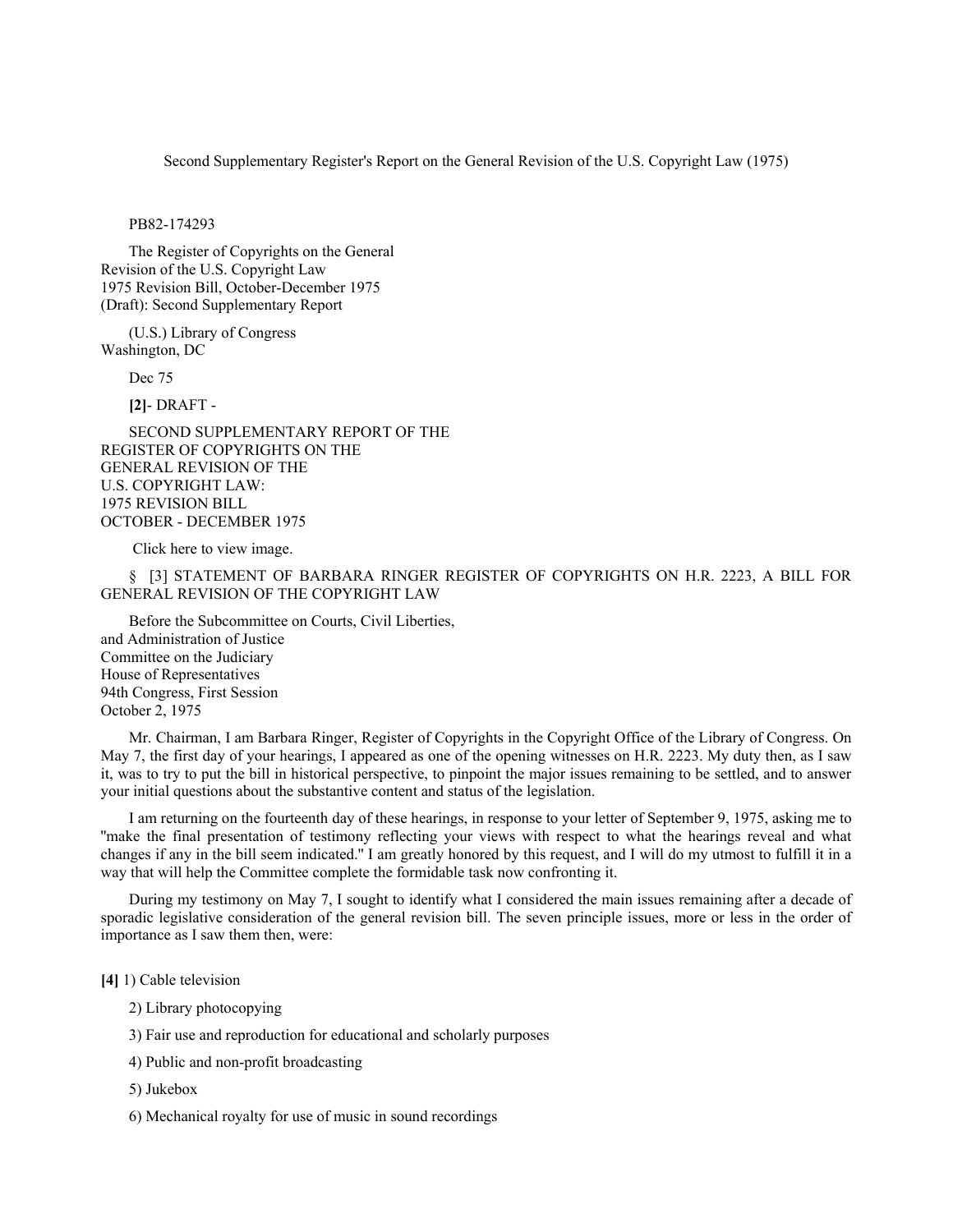## 7) Royalty for performance of recordings

Related to several of these issues was the chapter of the bill establishing a Copyright Royalty Tribunal, which also presents some problems on its own. I also mentioned the likelihood of questions arising in connection with the manufacturing clause and with various concerns of graphic artists and designers.

Looking back, I think that most of the testimony you heard during the hearings falls somewhere under one or another of these headings. However, under each one of these big issues there are varying numbers of interrelated subissues, and none of them can be approached in isolation. There is a figure in the carpet, but it is hard to find amid all the intricate strands and colors and patterns that go to make it up. I am not going to try to oversimplify something that is inherently complex, but I am going to try to organize the mass of arguments and proposals that have been put forward at these hearings in a way that will make them comprehensible in themselves and as part of a larger whole.

**[5]**With my testimony on May 7, I submitted seventeen briefing papers covering various aspects of the bill. I also mentioned that I was preparing a Second Supplementary Report of the Register of Copyrights on General Revision, which I hoped to have finished in time for the Subcommittee to be able to use it when it starts its mark-up. I have worked on this report off and on for most of the summer, seeking to incorporate into it everything that has been raised in these hearings, the changes made by the Senate Subcommittee when it reported the bill in June, and a very few, mainly technical, points that I felt I should raise independently since no one else had mentioned them.

This Supplementary Report is nearing completion in draft form, and I plan to present it to the Librarian of Congress for submission to Chairman Rodino of the House Judiciary Committee and Chairman Eastland of the Senate Judiciary Committee as soon as possible. In its final form the report will consist of about fifteen chapters organized by subject matter in roughly the same order as the bill. At the beginning of each chapter the report will identify the sections involved and the issues remaining to be decided. The body of each chapter will, in varying ways depending upon the nature of the problem, review the background and content of the provisions of the bill in question and explain the nature of the issues raised a[nd] the arguments with respect to them.

**[6]**The last section in each chapter will consist of comments and recommendations put forward by me as Register of Copyrights. In some cases I will put forward alternatives or suggested possibilities for methods of compromising disputed issues. My purpose here is not to add one more burden to the already heavy load of proposals you need to consider, but to help you to find ways of deciding among the disputed proposals and debated points you already have before you. I have opinions on some of the matters before you and I will be honest about expressing them when need be, but I have no axes to grind. You, the members of this Subcommittee, are the only decision-makers in this room. My aim is not to influence you; it is to help you, in any way I can, to do your legislative job.

During my scheduled two days of testimony I will first seek to give you an overview of the bill and to show how its many parts fit together. I will then start with Chapter 1 of the new title 17 of the U.S. Code, as revised by the bill, and proceed by subject matter through to the end. I am attaching to this statement the drafts of the first five chapters of the Supplementary Report, which I will use as the focal point of my testimony. Next week I will do my best to give you the draft text of the remaining chapters.

**[7]**Today I will try to cover the following topics:

- 1) Subject matter of copyright
- 2) Fair use and reproduction for educational and scholarly purposes
- 3) Reproduction by libraries and archives
- 4) General limitations on performing rights
- 5) Secondary transmissions (CATV)

These topics include the three most important and difficult issues remaining in general revision. I believe that all of them are susceptible of reasonable solutions. My hope is that my testimony this morning will not only sum up the results of the hearings on these hard issues, but will also help your Subcommittee succeed in finding those reasonable solutions and reporting a good bill.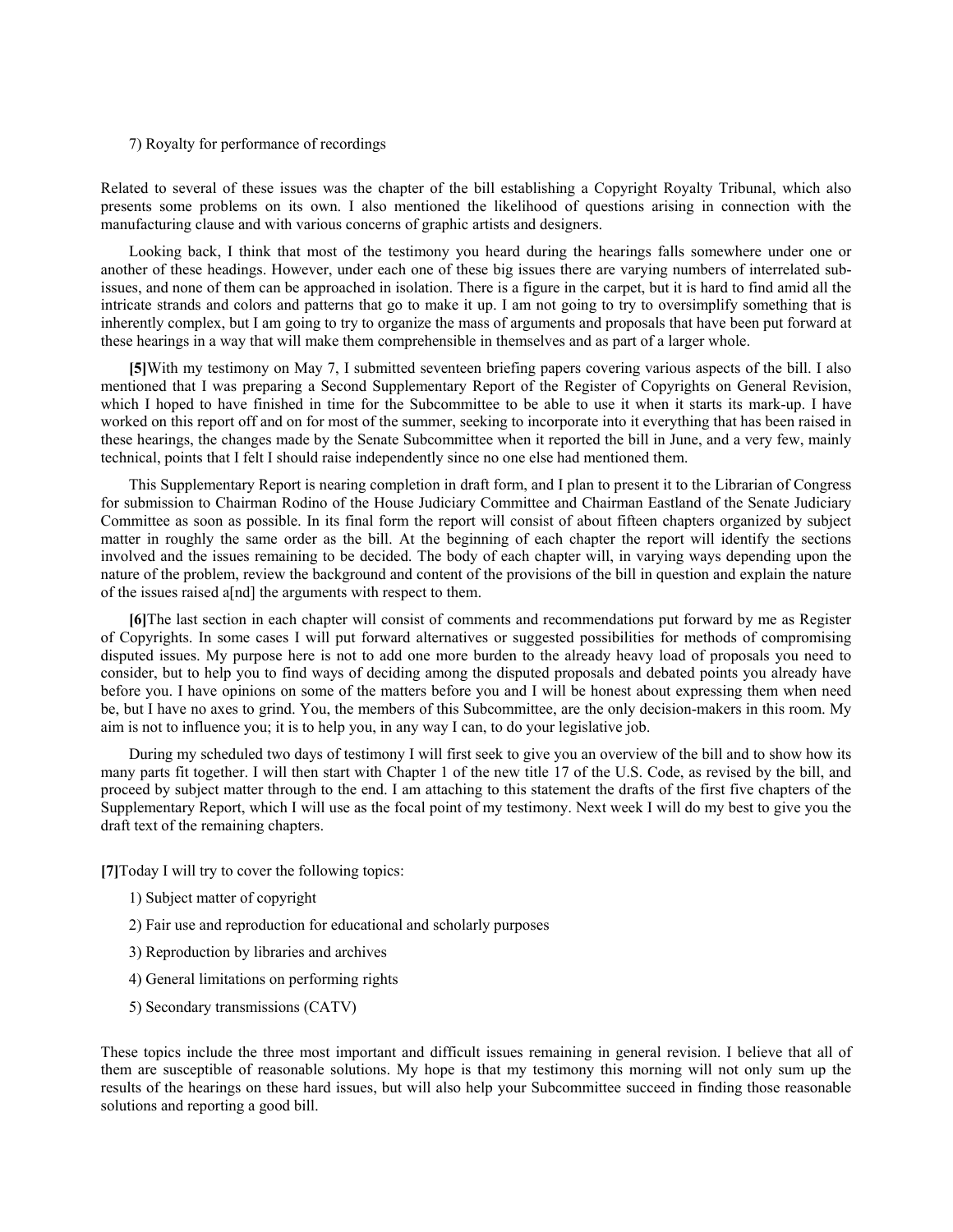**[8]**

- DRAFT -

SECOND SUPPLEMENTARY REPORT OF THE REGISTER OF COPYRIGHTS ON THE GENERAL REVISION OF THE U.S. COPYRIGHT LAW: 1975 REVISION BILL OCTOBER 1975

PART 1:

Chapter I - SUBJECT MATTER OF COPYRIGHT

 Chapter II - FAIR USE AND REPRODUCTION FOR EDUCATIONAL AND SCHOLARLY PURPOSES

- Chapter III REPRODUCTION BY LIBRARIES AND ARCHIVES
- Chapter IV LIMITATIONS ON PERFORMING RIGHTS: IN GENERAL
- Chapter V SECONDARY TRANSMISSIONS (INCLUDING CABLE TELEVISION)
	- § [9]CHAPTER I SUBJECT MATTER OF COPYRIGHT

Sections Considered:

- § 101 Definitions (''literary works''; ''pictorial, graphic and sculptural works''; ''work of the United States Government'')
- § 102 Subject matter of copyright: In general
- § 104 Subject matter of copyright: National origin
- § 105 Subject matter of copyright: United States Government works

## Issues:

1. Does the language of sections 101 and 102 constitute a satisfactory statement of Congressional intention with respect to federal copyright protection for:

a) Computer programs?

b) Type face designs?

c) Architectural works?

2. Should copyright under section 104 be extended to published works of stateless persons regardless of domicile?

3. Should the bill deal with questions of expropriation as now proposed in section 104(c)?

4. Is the prohibition against copyright in U.S. Government works under section 105 too broad or too narrow?

**[10]**A. DISCUSSION OF ISSUES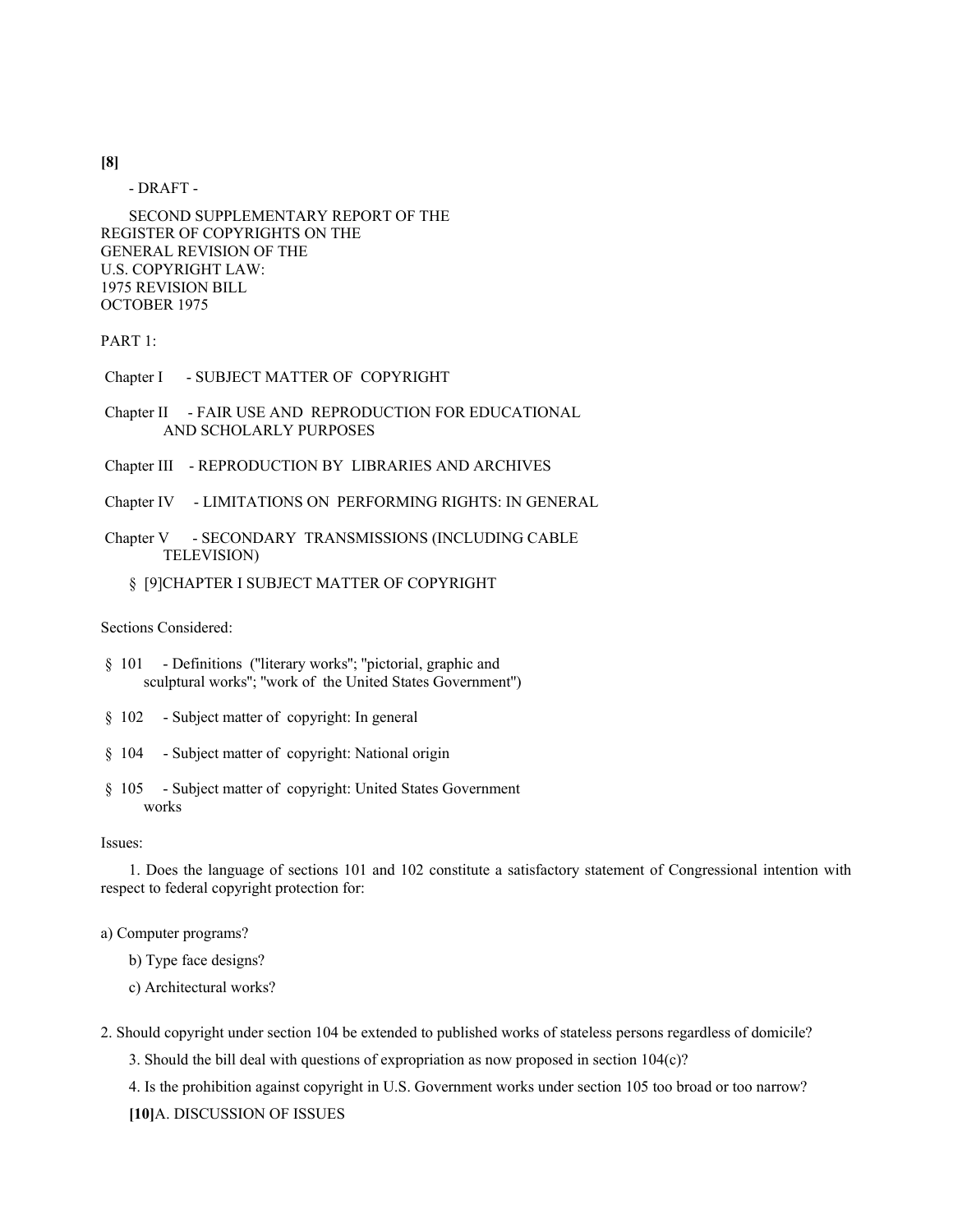## 1. SCOPE OF SECTION 102

# a. In general

Section 102, the basic provision laying out what can be copyrighted under the bill, has undergone only one major change since 1967. This is the addition of a new subsection (b), reading:

(b) In no case does copyright for an original work of authorship extend to any idea, plan, procedure, process, system, method of operation, concept, principle, or discovery, regardless of the form in which it is described, explained, illustrated, or embodied in such work.

As explained in the 1974 Senate report, the purpose of this added language was not to enlarge or contract the scope of copyright protection under the present law, but rather ''to restate, in the context of the new single Federal system of copyright, that the basic dichotomy between expression and idea remains unchanged.'' The new provision had been added in response to the great debate over computers and copyright, and is intended to disclaim any intention to protect a programmer's algorithms under the bill. Beyond this, the principal of a distinction between idea and expression is a fundamental one in traditional copyright law, and extends to practically all fields of creative endeavor.

The 1974 Senate report also deleted a significant footnote from the 1967 House report, which has considerable bearing on this question. The text in the body of the 1967 report, which is unchanged in the 1974 report, reads:

**[11]**''Although the coverage of the present statute is very broad, and would be broadened further [under the revision bill] ..., there are unquestionably other areas of existing subject matter that this bill does not propose to protect but that future Congresses may want to.'' The footnote to this statement in the 1967 House report reads as follows:

Without implying that they would be wholly without protection under one or another of the seven categories listed in sec. 102, or that they are necessarily the ''writings'' of ''authors'' in the constitutional sense, we cite the following as examples. These are areas of subject matter now on the fringes of literary property but not intended, solely as such, to come within the scope of the bill: typography; unfixed performances or broadcast emissions; blank forms and calculating devices; titles, slogans, and similar short expressions; certain three-dimensional industrial designs; interior decoration; ideas, plans, methods, systems, mathematical principles; formats and synopses of television series and the like; color schemes; news and factual information considered apart from its compilation or expression. Many of these kinds of works can be clothed in or combined with copyrightable subject matter and thus achieve a degree of protection under the bill, but any protection for them as separate copyrightable works is not here intended and will require action by a future Congress.

**[12]**The deletion of this footnote has acquired even greater significance in light of the Supreme Court's decision in *Goldstein v. California , 412 U.S. 546 (1973).* The full import of that decision is subject to debate, but it apparently stands for the proposition that Federal pre-emption of State copyright protection is statutory and not constitutional. Thus, a clear-cut Congressional refusal to protect a certain type of work at all could be held to mean that the States are free to give the same kind of work unlimited protection. This point will be discussed further in relation to the preemption provision, section 301 of the bill.

## b. Computer Programs

Although they are not mentioned as copyrightable subject matter in section 102 and are not referred to explicitly in the definition of ''literary works'' in section 101, a careful reading of the bill, together with the 1967 and, especially, the 1974 reports, make clear an intention to include computer programs or ''software'' within the subject matter of copyright. The definition of ''literary works'' refers to works expressed in ''words, numbers, or other verbal or numerical symbols or indicia.'' This language is certainly broad enough to cover software, even though the embodiments mentioned as examples (''books, periodicals, manuscripts, phonorecords or film'') seem limited when it comes to computer programs. **[13]**However, the 1974 Senate report expressly limits the scope of protection to the ''writing'' expressing the programmer's ideas, as distinguished from the ideas, methodology or processes he devises. It states: ''Section 102(b) is intended, among other things, to make clear that the expression adopted by the programmer is the copyrightable element in a computer program, and that the actual processes or methods embodied in the program are not within the scope of the copyright law.''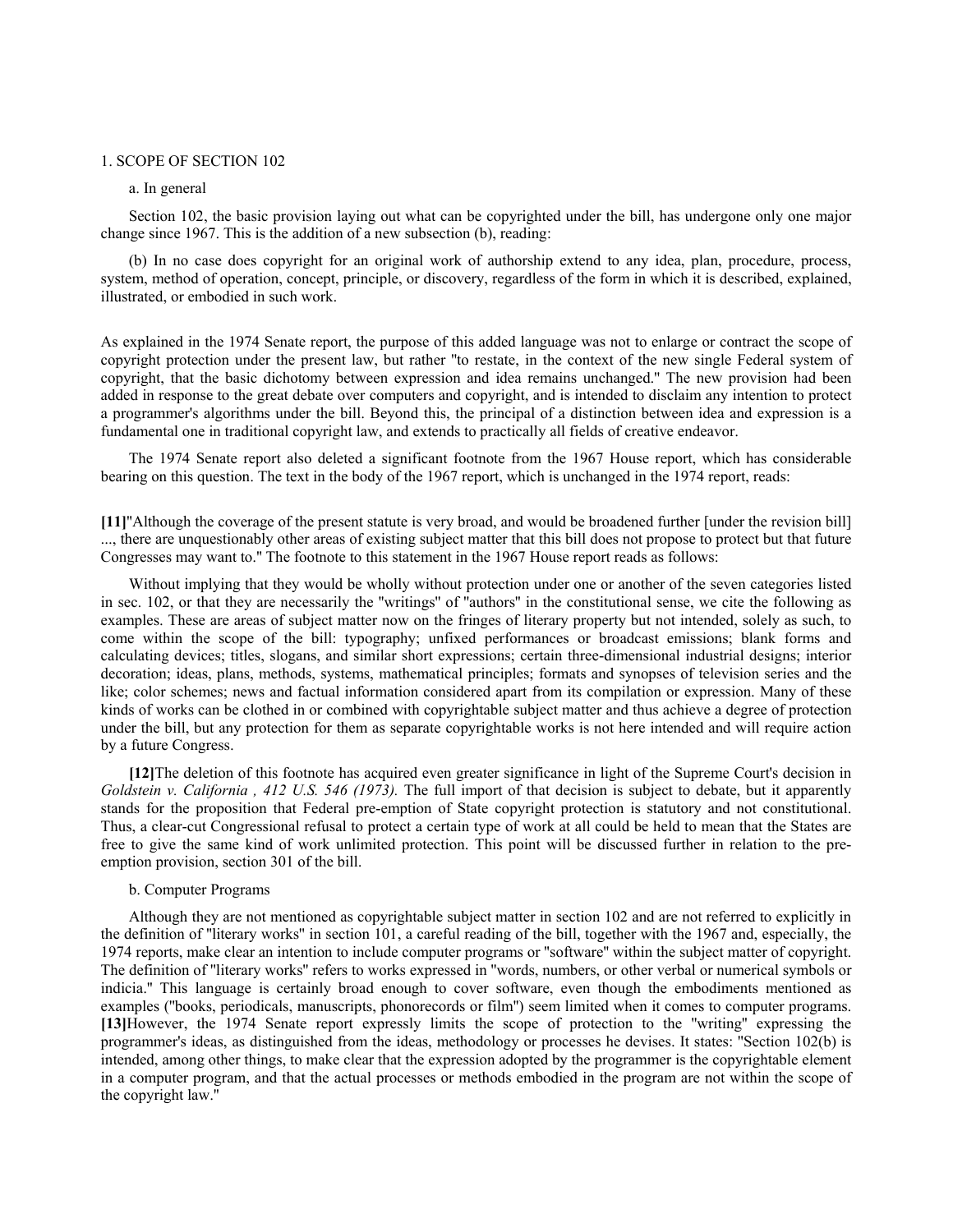The protection for computer software under patent, copyright, and trade secret law, or other theories, has become a burning national and international issue, particularly among members of the industrial property bar. Nearly all commentators recognize that traditional copyright principles are inadequate for the kind of protection software owners are seeking, and some of them deplore the failure of the copyright revision bill to extend rights to original algorithms and methodology. The bill and the 1974 report have also been criticized for not making Congressional intentions clearer, especially since the mandate of the newly-created National Commission on New Technological Uses of Copyrighted Works does not include the question of software protection.

## c. Type face designs

An issue that was first presented in the context of Copyright Office regulations and practices under the present law has now been raised directly in the course of the 1975 House Subcommittee hearings on the general revision bill: to what extent, if any, should original designs of type faces be granted copyright protection? This question has a variety of **[14]**aspects, and will be discussed below in connection with section 113, the provision dealing with the scope of protection for pictorial, graphic, and sculptural works. It has been pointed out, however, that regardless of how Congress settles the question, its decision on the point should be made clear, either in the bill or in the report, in connection with the provision including ''pictorial, graphic, and sculptural works'' within the subject matter of copyright.

## d. Architectural works

Another class of creative work that is mentioned nowhere in the bill or reports is that of architectural designs. At least one commentator has scathingly criticized this complete silence, and urged that provisions modeled on foreign copyright laws be added to the revision bill to protect original designs for functional as well as nonfunctional works of architecture.

It is surprising, considering how often the question of protection for architectural works arises in litigation and legal literature, that it has never been addressed during the hearings on general revision of the copyright law. The issue was singled out for treatment as the sole subject of one of the 35 Copyright Office studies in the ''Copyright Law Revision'' series, and was discussed at some length in the 1961 Report of the Register. There was passing reference, in the Register's 1965 Supplementary Report, to the intention to include ''designs of nonfunctional architectural works'' within the scope of copyrightable pictorial, graphic, and sculptural works, but even this mention was not **[15]**preserved in any of the legislative reports. Worse yet, although the definition of ''pictorial, graphic, and sculptural works'' refers to ''plans, diagrams, and models'' (presumably including architectural plans and models), section 102(b) expressly rules out any copyright protection for ''any idea, plan, [etc] ..., described, explained, illustrated, or embodied in [a] work.'' The 1974 Senate report recognizes this apparent inconsistency, stating: "The term 'plan' [in section 102(b)] refers to a mental formulation for achieving something, as distinguished from a graphic representation diagramming the mental concept.'' However, the critics of this inconsistency have apparently not accepted this explanation as satisfactory in view of the lack of any provision dealing with the scope of protection for architectural works.

## 2. STATELESS PERSONS

Under section 104 all unpublished works are protected regardless of the nationality or domicile of the author. Published works are protected under specified conditions: if the author is a national or domiciliary of the United States or of a country with which the United States shares copyright treaty relations; if the work is first published in the United States or a country belonging to the Universal Copyright Convention; or if the work comes under a Presidential proclamation. This over-all scheme has been praised as a reasonable solution to a difficult problem, but it leaves a small loophole that could deprive an author of protection in a case where it would be available today. This is the situation of stateless **[16]**authors whose works do not qualify by virtue of their domicile or the place of their works' first publication. All works of stateless authors, published or unpublished, are capable of protection under the existing copyright statute. It has been argued that, although the problem may be minor, it is nonetheless real, and that the revised law should not deprive stateless authors of protection because of technicalities involving place of domicile or publication.

## 3. EXPROPRIATION AND INVOLUNTARY TRANSFERS

In 1973 the Union of Soviet Socialist Republics adhered to the Universal Copyright Convention (the U.C.C.), thus for the first time offering copyright protection in the U.S.S.R. to works originating in the United States and more than sixty other countries. The action also meant that, under the U.C.C. principle of national treatment, works of Soviet authors would be entitled to protection in a particular U.C.C. country, including the United States, on the same basis as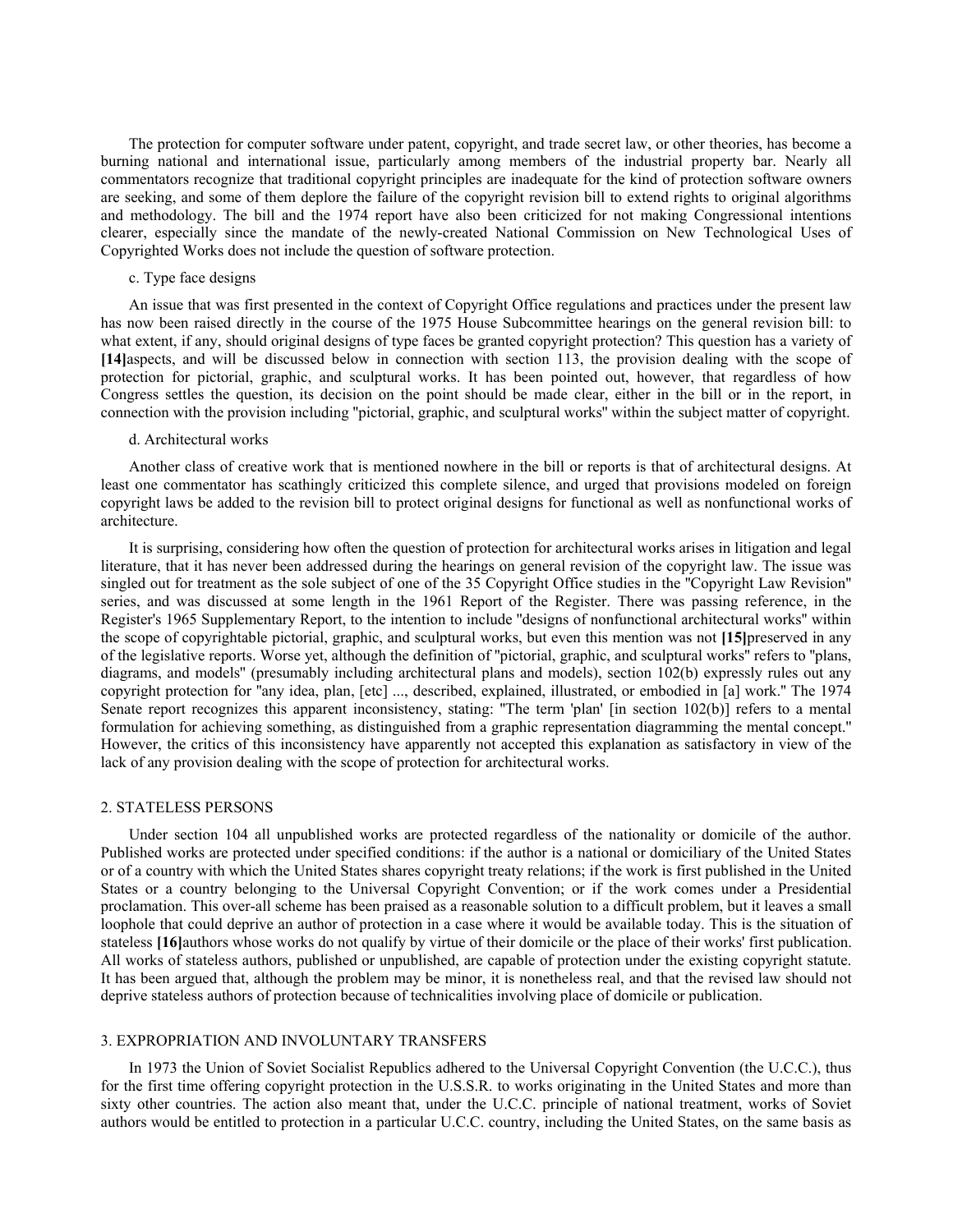the protection offered by that U.C.C. country to its own authors. Fears were expressed that this might mean the end of publication in the United States and other Western countries of works by certain Soviet authors. It was argued that the Soviet government might expropriate or otherwise assume exclusive ownership rights over the exercise of foreign copyrights in these works, and sue to enjoin their publication in the United States or elsewhere.

**[17]**This concern led to the introduction by Senator McClellan of S. 1359, 93rd Cong., 1st Sess. (1973), the substance of which was later incorporated in the revision bill as section 104(c) and passed by the Senate in that form on September 9, 1974. In the revision bills introduced in both the Senate and the House of Representatives early in 1975 (S. 22 and H.R. 2223) the provision remains as it was in section 104, and as such it received support in principle from the Department of State in testimony by Joel W. Biller, Deputy Assistant Secretary of State for Commercial Affairs and Business Activities, before the House Subcommittee on May 8, 1975. Mr Biller noted, however, that possible technical improvements might be made in the form and language of the provision.

After consultation with counsel of the Authors League, the Register of Copyrights recommended that, since it deals with ownership rather than nationality, the provision should be transferred to section 201 and redrafted along more general lines. The suggestion was accepted by the Senate Subcommittee and, in the version of S. 22 reported on June 13, 1975 to the full Senate Judiciary Committee, the provision appears as section 201(e) under the heading ''Involuntary Transfer.'' The contents and wording of this new subsection will be discussed below in connection with section 201.

#### 4. U.S. GOVERNMENT WORKS

A public issue that attracted considerable controversy earlier in the revision program involved the scope of the prohibition against copyright protection for ''works of the United States Government.'' The lack of any extended dispute in recent years over the present provision **[18]**in section 105 and its correlative definition of ''works of the United States Government'' in section 101 may not betoken complete agreement, but it suggests substantial acceptance of the provision as a reasonable compromise.

The House Subcommittee heard testimony on section 105 from the Department of Commerce on May 8, 1975, and Chairman Rodino later received a letter from the National Aeronautics and Space Administration (NASA), dated September 5, 1975, supporting the definition now in section 101 but recommending certain amendments in section 105.

The Commerce Department's statement called attention to its National Technical Information Service (NTIS), which has a statutory mandate, under Chapter 23 of Title 15 of the U.S. Code, to operate a clearinghouse for the collection and dissemination of scientific, technical, and engineering information. Under its statute, NTIS is required to be as self-sustaining as possible, and not to force the general public to bear publishing costs that are for private benefit. The lack of copyright prevents NTIS from combatting very extensive photocopying, both in the United States and abroad. The Department of Commerce therefore urged an amendment to section 105 that would allow it to secure copyright in NTIS publications, noting that a precedent exists in the Standard Reference Data Act *(15 USC § 290*(e)).

**[19]**The NASA letter made three specific recommendations with respect to section 105:

1. Allow for exceptions to the prohibition.

The Register's 1961 Report recommended that copyright in Government works be permitted in exceptional cases, and this proposal was carried over into the 1963 draft and the 1964 revision bill. It proved extremely controversial, and after an extensive public debate was dropped in the 1965 bill and thereafter. The arguments on the point, and the reasons for deciding not to allow exceptions in any case, are outlined in the Register's 1965 Supplementary Report and in the 1966 and 1967 House reports; they no longer appear in the 1974 Senate report. The NASA letter proposes the following amendment which, with minor changes, is taken from the 1964 bill:

''In exceptional cases, copyright may be secured in a published work of the United States Government where, because of the special nature of the work or the circumstances of its preparation, it is determined that copyright protection would result in more effective dissemination of the work or for other reasons would be in the public interest. The head of the Government agency for which the work was prepared shall make the determination in each case in accordance with regulations established by an administrative officer designated by the President, and shall publish a statement of the basis for its determination in each case in the manner specified by such regulations.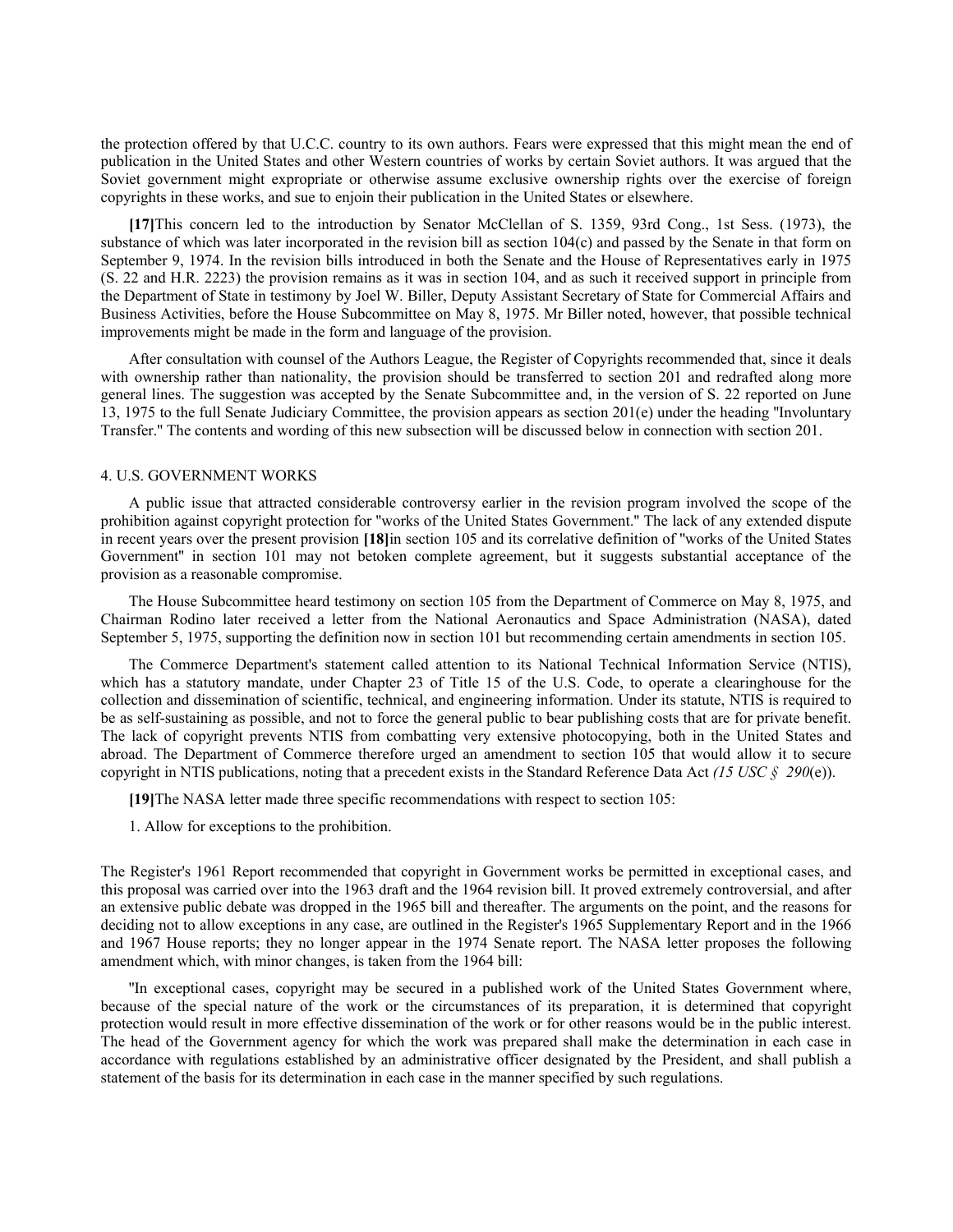**[20]**It also suggests that the statute might limit protection in these exceptional cases to a fairly short period, such as five years.

2. Make clear that prohibition applies only to domestic copyright protection.

NASA strongly urges that section 105 be amended to make clear that the prohibition on U.S. copyright protection for U.S. Government works is intended to have no effect on protection of these works abroad. Works of the governments of most other countries are copyrighted, and the reasons behind section 105 do not ''require a giveaway of U.S. Government works to foreign nationals and foreign governments.''

3. Retain saving clause.

Section 8 of the current copyright statute includes a saving clause insuring that copyright in a private publication is not affected if the work is published by the Government. This provision, somewhat revised, had been included in the 1964 bill, but had been dropped in the 1965 bill and thereafter as superfluous. NASA urges its reinstatement as a useful clarification, and proposes insertion of the 1964 language:

**[21]**Publication or other use by the United States Government of any material in which copyright is subsisting does not impair the copyright or authorize any further use or appropriation of the material without the consent of the copyright owner.

The final problem remaining under section 105 involves the protection to be given to publications and other works of the United States Postal Service, notably the designs of postage stamps themselves. There are, of course, criminal statutes proscribing the forgery or counterfeiting of postage stamps, but the question arises as to the right of the Service to prevent reproduction for private or commercial non-postal purposes (for example, in philatelic publications and catalogs, in general advertising, in art reproductions, in textile designs, and so forth).

Before enactment of the Postal Reorganization Act of 1970, the Post Office Department was a U.S. Government agency. In 1938 Congress passed an act (52 Stat. 6) which, among other things, authorized the Postmaster General to compile and publish philatelic works containing black and white illustrations of stamps. This provision contained the following proviso: ''... notwithstanding the provisions of [what is now section 8 of the copyright statute, prohibiting copyright in publications of the United States Government], or any other provision of law, copyright may be secured by the Postmaster General on behalf of the United States in the whole or any **[22]**part of the publication authorized by this section.'' This proviso was removed from the Postal Act of 1938 and transferred to section 8 of the copyright statute when it was codified as title 17 of the U.S. Code in 1947. Its meaning was, and remains, unclear.

The substance of the proviso was retained in early drafts of the revision bill, but in 1964 the Post Office Department indicated that it had no objection to deletion of the provision. The 1965 bill and all of its successors would simply have repealed the proviso.

In 1974 the reorganized United States Postal Service took the position that, since its status as a Government agency had changed, and since its employees and officials were no longer employees and officials of the United States Government, its works no longer fall under the prohibition of section 105. The Senate Committee accepted this argument, with which the Copyright Office agreed, and the 1974 Senate report contains a somewhat garbled paragraph to this effect.

In correspondence with the Copyright Office, the Postal Service now takes the position that, under the 1938 proviso contained in section 8 of the copyright law, it has an unlimited and perpetual copyright in its stamp designs without regard to the formalities, time limits, and other provisions of the copyright statute. It therefore urges that the revision bill transfer the postal clause of the existing section 8, *17 U.S.C., to 39* U.S.C. § 405, and that the paragraph in the Senate report be revised.

## **[23]**B. COMMENTS AND RECOMMENDATIONS

## 1. SCOPE OF SECTION 102

a. In general

The Copyright Office considers the language and content of section 102, and the relevant definitions in section 101, basically satisfactory. The thrust of the provision, together with the explanatory material in the report, is not to exhaust completely the subject matter capable of copyright protection under the Constitution, leaving it to future Congresses to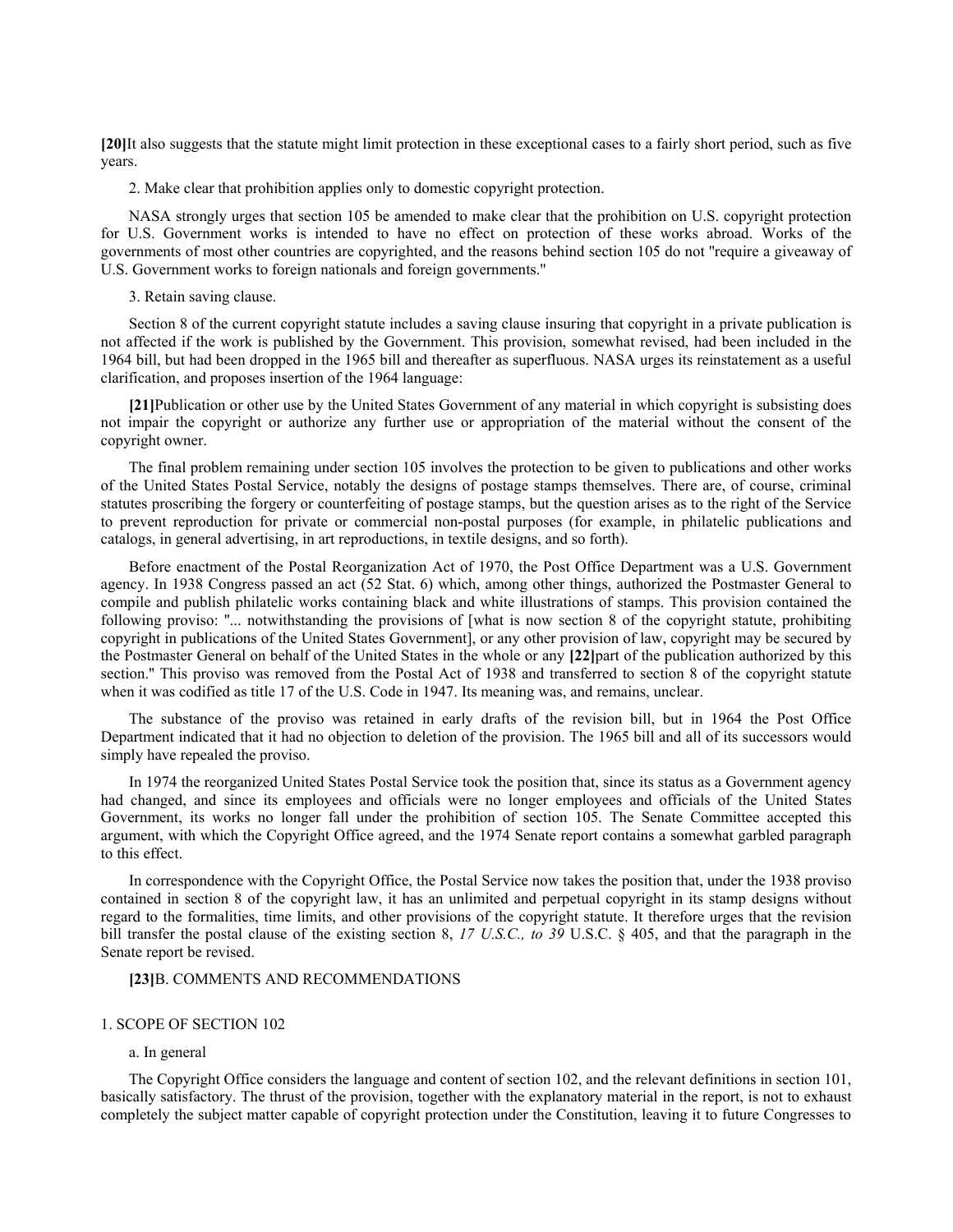expand the subject matter as they see fit. However, it may be important to express more clearly, in the report, Congress's intentions with respect to pre-emption of State common law or statutory protection. Since section 301 pre-empts only what is covered by section 102, and since the Supreme Court's Goldstein decision held that pre-emption is statutory and not constitutional, the States would presumably be free to give unlimited protection to any subject matter outside the scope of section 102. This may be a desirable result, but Congress should consider the consequences before adopting it.

## b. Computer programs

The Copyright Office favors the result achieved in the bill: offering copyright protection to the programmer's original expression of his ideas, but not to the ideas themselves. It may well be that the algorithms and methodology embodied in a program are worthy of protection under other theories of law, but this is for further judicial or legislative consideration. The definition of ''literary works'' and the explanation in the report could be revised in minor ways to make the Congressional intention clearer.

## **[24]**c. Type face designs

The Copyright Office favors limited protection for original type face designs, under conditions that will be discussed below in connection with section 113. Whatever position is eventually adopted on this point, however, the status of type face designs under section 102 should be made clear in the report.

## d. Architectural works

The Copyright Office supports what it considers the appropriate interpretation of the bill: that architectural plans, drawings, models, etc., be copyrightable as such; that nonfunctional architectural works (monuments, ornamental embellishments of buildings, etc.) be fully copyrightable; and that functional architectural works be subject to design protection under title II. This should be made clear in the report, and the inconsistent use of the word ''plan'' in sections 101 and 102 should be corrected.

#### 2. STATELESS PERSONS

The Copyright Office recommends closing the loophole by amending section 104 to make published works by stateless persons eligible for copyright regardless of the author's domicile or the place of the work's first publication.

## 3. EXPROPRIATION AND INVOLUNTARY TRANSFERS

We favor the approach now adopted by the Senate subcommittee, to revise section 104(c) and move it to section 201. The content of the provision will be discussed below in connection with the latter section.

#### **[25]**4. U.S. GOVERNMENT WORKS

a. The Copyright Office prefers to take no position on the request of the Department of Commerce for a specific exception allowing copyright in NTIS works.

b. We adhere to our position opposing a provision for setting up machinery to allow copyright in Government works under exceptional circumstances.

c. We agree with NASA that the copyrightability of U.S. Government works in foreign countries should be made clear, but we should prefer to accomplish this in the report.

d. We have no real objection to retaining the saving clause now in section 8, but we still doubt whether it is necessary.

e. We have no objection to a construction of the statute that would treat works of the U.S. Postal Service as private publications eligible for copyright, but we believe that all those works, including the designs of postage stamps, should be subject to the same conditions, formalities, and time limits as other copyrightable works.

§ [26]CHAPTER II FAIR USE AND REPRODUCTION FOR EDUCATIONAL AND SCHOLARLY PURPOSES

Sections Considered: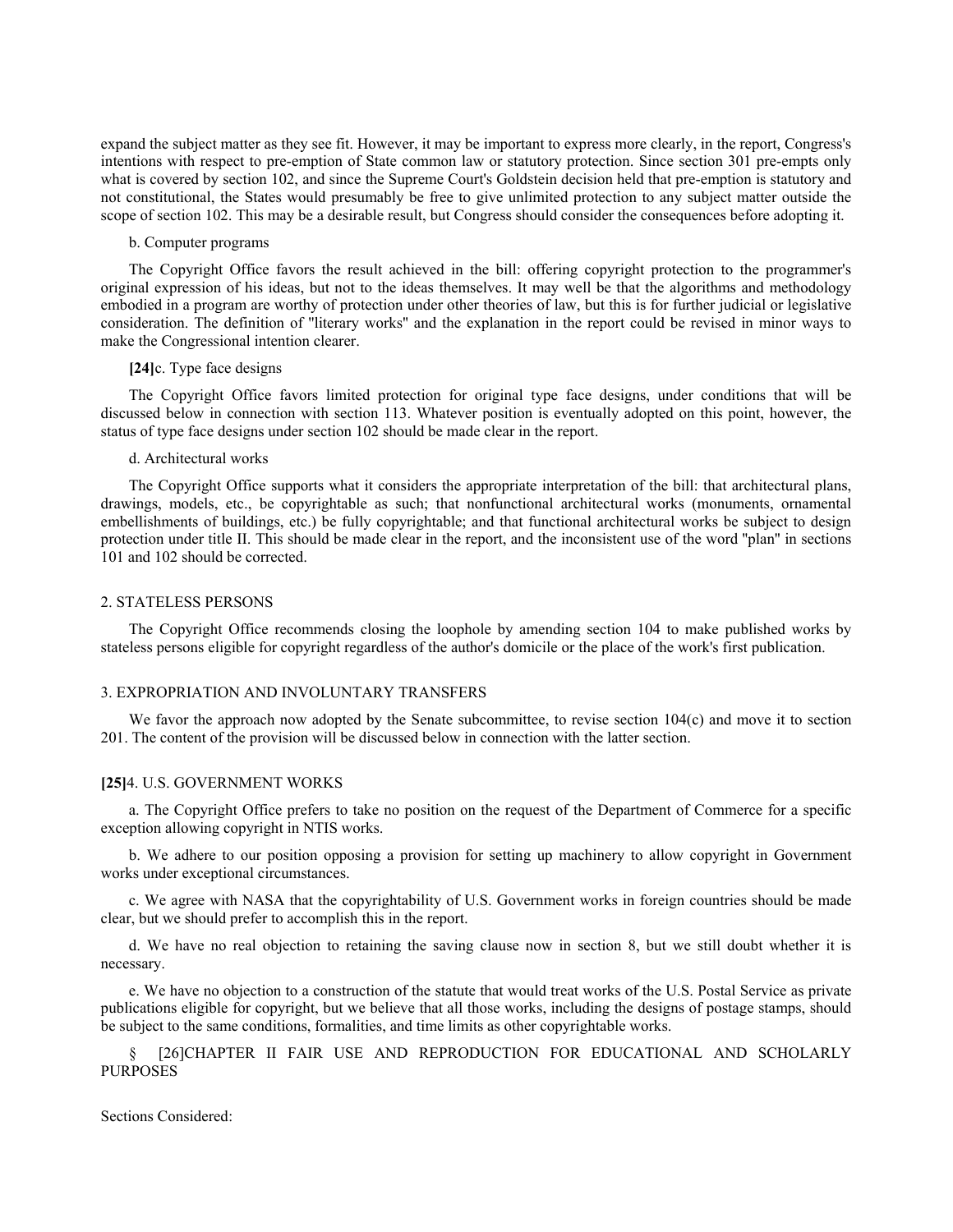- § 106 Exclusive rights in copyrighted works
- § 107 Limitations on exclusive rights: Fair Use
- § 109 Limitations on exclusive rights: Effect of transfer of particular copy or phonorecord
- § 502 Remedies for infringement: Injunctions

§ 504 Remedies for infringement: Damages and profits

## Issues:

With respect to the reproduction and distribution of copyrighted works in connection with teaching and related educational activities, should the approach of the 1975 bill be changed in any of the following respects:

- a) The fair use provision itself (§ 107)?
- b) The interpretation of the fair use provision in the legislative report?
- c) The establishment of evidentiary presumptions with respect to fair use?
- d) The addition of a specific exemption for teaching, scholarship, and research?
- e) The remedies for copyright infringement?
- f) The resale of used textbooks?
- g) The addition of a provision recognizing the special problems of newsletters?

**[27]**A. DISCUSSION OF ISSUES

## 1. SUBSTANTIVE ARGUMENTS

No issue arising under the general revision bill has been hashed over more thoroughly than the extent to which educators can reproduce and distribute copyrighted works outside of copyright control. The 1973 hearings on this question in the Senate, and the 1975 hearings in the House, produced some changes in position but no new arguments on the substantive issues. These arguments can be summarized very briefly as follows:

a. Arguments of educational organizations:

1. It is important that the doctrine of fair use be recognized in the statute, and that its applicability to reproduction for educational and scholarly purposes be made as clear as possible in the statute and report.

2. A provision on fair use alone is not sufficient to answer the needs of education, since teachers need more certainty about what they can and cannot do than the unpredictable doctrine of fair use can provide.

**[28]** 3. Teachers actually create a market for authors and publishers, and are not interested in the kind of mass copying that damages copyright owners.

4. Teachers must be enabled to make creative use of all of the resources available to them in the classroom to supplement textbooks and to seize the ''teachable moment,'' by reproducing a variety of copyrighted materials, such as contemporaneous reports and analyses, isolated poems, stories, essays, etc., for purposes of emphasis, illustration, or bringing a lesson up to date.

5. The ''not-for-profit'' principle of present law should be applied to restricted educational copying that will not hurt the publishing industry and that will further American education, which is the paramount public interest.

6. Subjecting the use of modern teaching tools to requirements for advance clearance and payment of fees will stifle originality in teaching and inhibit the use of the teacher's imagination and ingenuity.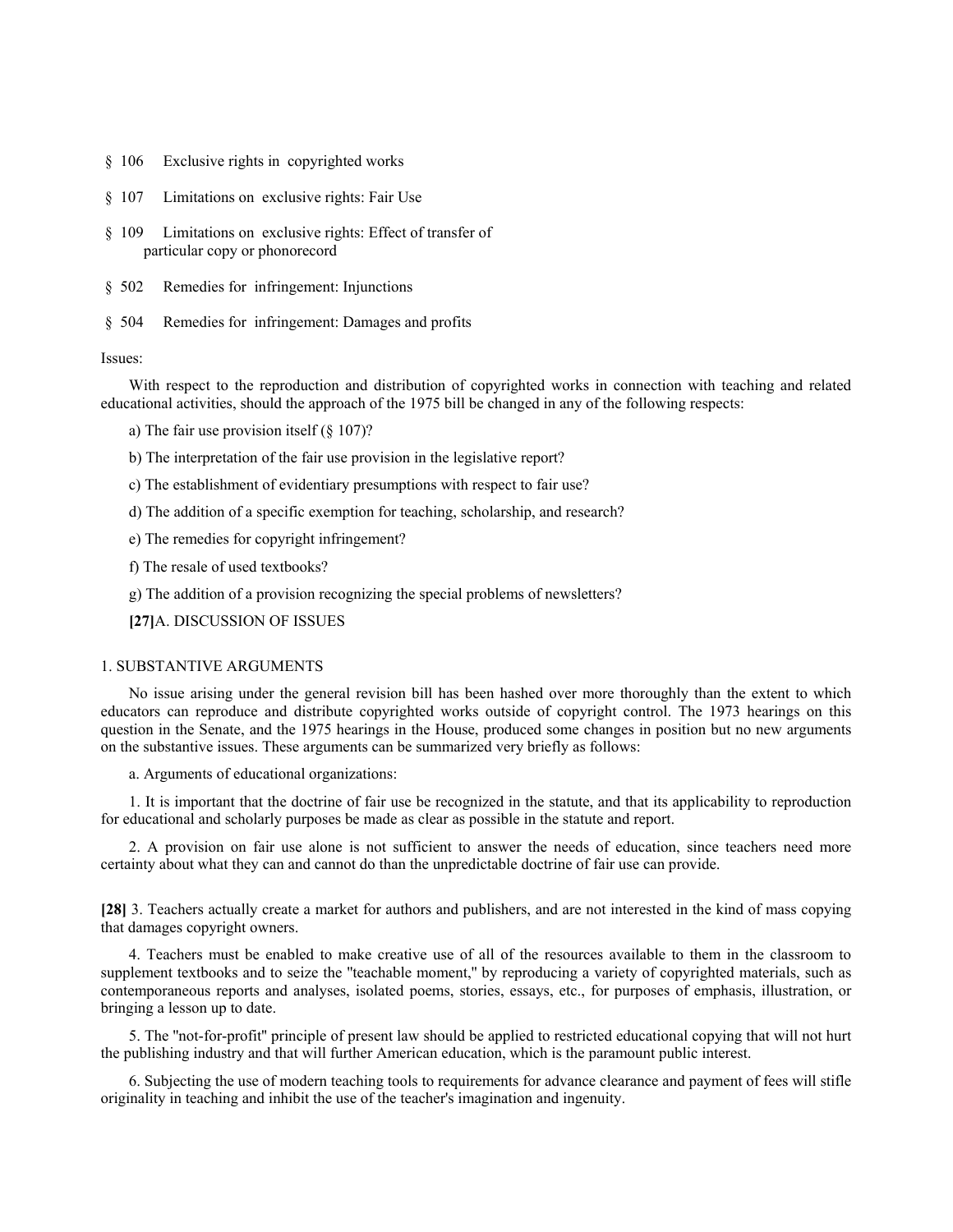**[29]** 7. Various proposals for voluntary or compulsory licensing are too complicated and burdensome to be acceptable to teachers, who would be deterred from using valuable works by the necessity for paperwork and payments. Any blanket scheme would imply payment for all uses, even those that would be considered free under the doctrine of fair use.

b. Arguments of authors and publishers:

1. The doctrine of fair use should be confirmed in the statute, but by its nature it is an equitable rule of reason that must be flexible to avoid a statutory freezing of unintended results. Authors and publishers have no desire to oppress teachers or to stop minor or incidental reproduction of the sort that is undoubtedly fair use under the present law; their concern is with the potential danger of massive, unreasonable abuse.

2. Arguments that, since reproductions for educational and scholarly purposes have become increasingly easy and cheap, they should be made legal, are unreasonable and untenable.

**[30]** 3. The present ''for profit'' limitation has nothing whatever to do with copying. The argument that education should be exempt because it does not make a profit overlooks the fact that uncompensated educational uses, particularly in the textbook, reference book, and scientific publishing areas, result in direct and serious loss to copyright owners, and destroy the incentives for authorship and publication. Education is the textbook publisher's only market, and the main source of income of many authors.

4. Reproducing devices in educational establishments have proliferated tremendously, and unit costs continue to decrease. It is becoming easier and cheaper to make a copy than to buy one. Uninhibited reproduction of copyrighted material by a single educator, taken alone, might not do measurable damage to a particular author or publisher, but uninhibited reproduction of copyrighted material by all educators and educational establishments will literally destroy some important forms of authorship and publishing.

**[31]** 5.Workable voluntary licensing systems that would place no unwarranted budgetary or administrative burdens on copyright owners, and that would fully recognize the doctrine of fair use, are already being worked out, and should be expanded and encouraged by all concerned.

## 2. LEGISLATIVE HISTORY OF SECTION 107

The 1961 Register's Report concluded that ''the doctrine of fair use is such an important limitation on the rights of copyright owners, and occasions to apply that doctrine arise so frequently, that we believe the statute should mention it and indicate its general scope.'' This recommendation was coupled with a proposal for a specific provision dealing with library photocopying. When these recommendations were translated into proposals for statutory language in the 1963 preliminary draft, the somewhat favorable reaction to the general fair use provision was drowned out by the strenuous opposition to the library photocopying section, which was attacked from all sides. The latter was thus dropped from the 1964 bill, and attention then focused on the text of the general fair use provision. The wording of this provision was closely similar to, though not identical with, the present text of section 107.

**[32]**A major part of the discussions of the problem of reproductions for educational purposes centered on the wording of the fair use provision, which was criticized by both sides for quite different reasons. As stated in the 1965 Supplementary Report of the Register, it appeared impossible to reach agreement on a general statement expressing the scope of the fair use doctrine, and therefore ''we decided with some regret to reduce the fair use section to its barest essentials.'' Even in this form, the Supplementary Report said, section 107 ''serves a real purpose and should be incorporated in the statute'':

Notwithstanding the provisions of section 106, the fair use of a copyrighted work is not an infringement of copyright.

In 1965 there were extensive hearings on this issue in both Houses. The 1966 and 1967 House Judiciary Committee reports noted that the ''bare statement'' approach had attracted some support, in preference to an expended [sic] definition of fair use that ''could freeze the concept and open the door to massive, unreasonable abuses.'' However, it added that, on the other side, ''a number of witnesses representing various educational and scholarly organizations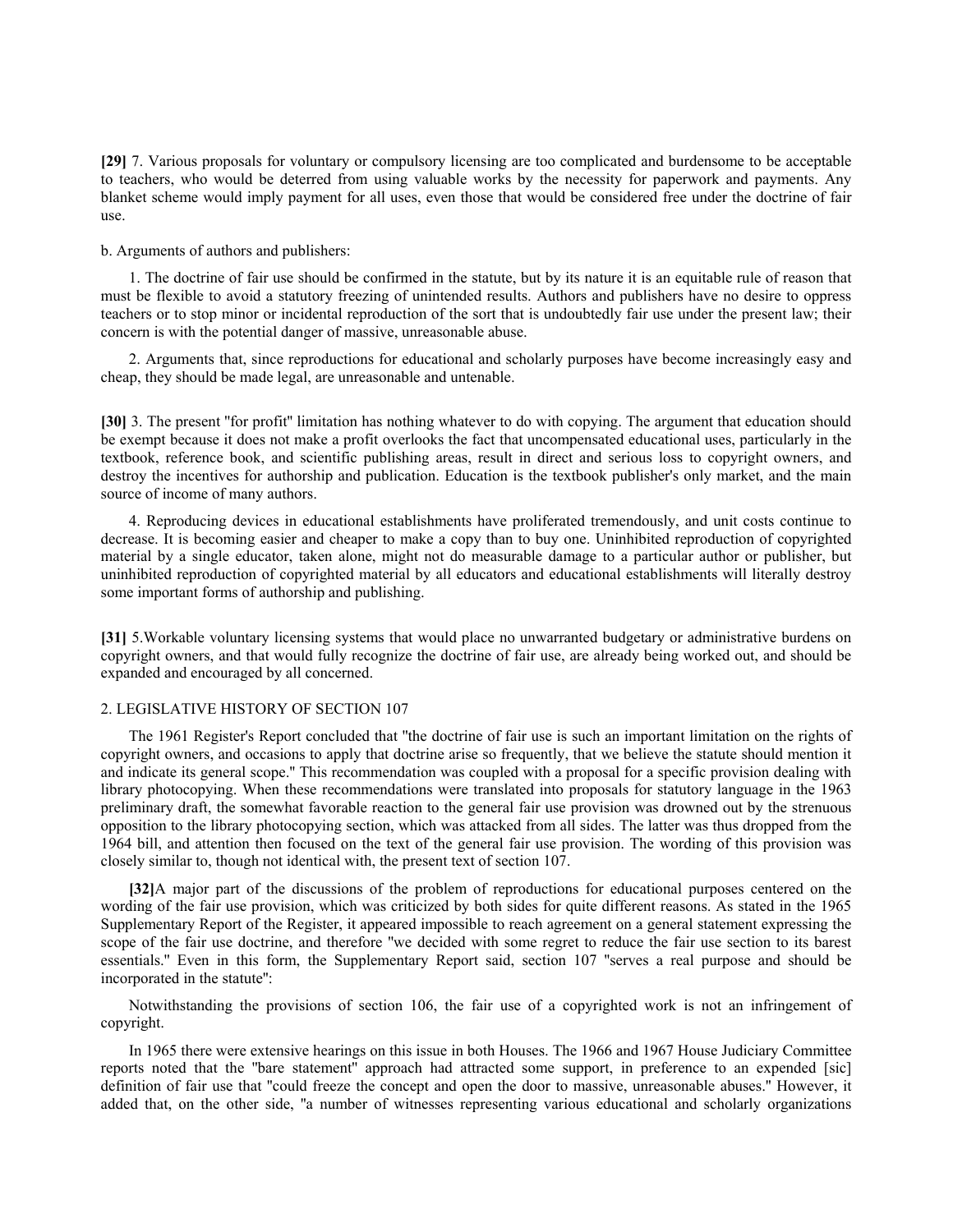criticized the provision as vague and nebulous, and stressed the need of teachers and scholars to be certain whether what they were doing constituted fair use or infringement.''

**[33]**In addition to seeking an expanded statement of the doctrine of fair use at the 1965 hearings, the representatives of educators and scholars urged adoption of an entirely new section specifically exempting certain non-profit educational uses from copyright liability. On June 2 and 8, 1966, two ''summit meetings'' on ''fair use and educational and scholarly reproductions'' were held in the Library of Congress under the chairmanship of Herbert Fuchs, then as now Counsel of the House Subcommittee. Every aspect of the problem was considered; although, as noted in the 1966 and 1967 reports, no final agreements were reached, there was evident progress toward compromise solutions, including the precise wording of section 107.

The 1967 bill as reported contained a revised fair use provision, which in its exact language has remained unchanged up to and including the 1975 bill. There have been no proposals for amendment of the wording of section 107 during the most recent hearings. Although section 107 must, of course, be considered in the context of the entire problem of educational uses, the existence of a statutory provision on fair use and the present language of section 107 both appear to be generally acceptable.

## **[34]**3. INTERPRETATION OF FAIR USE IN COMMITTEES' REPORTS AND PROPOSALS FOR EDUCATIONAL EXEMPTION

#### a. The 1966 report.

Much of the June 1966 ''summit meetings'' consisted of an exploration of actual situations of educational copying and whether or not particular practices should be considered fair use or copyright infringement. A fair amount of agreement was reached in principle on the conditions under which a particular educational practice could be regarded as fair use for copyright purposes.

When it came to mark up of the bill in 1966, the House Subcommittee reviewed not only the testimony and submissions at the 1965 hearings but also the minutes of the June 1966 "summit meetings" reflecting the discussions on specific points. It reached what was, in effect, a compromise consisting of: (1) a provision recognizing the doctrine of fair use as a limitation on the rights of a copyright owner, with statutory language specifically mentioning teaching and intended to offer ''some guidance to users in determining when the principles of the doctrine apply''; (2) an amendment to section 504 limiting the liability of teachers who are found to have exceeded the bounds of fair use in good faith; and (3) most important, an extensive section in the Committee report, headed ''Intention of the committee,'' discussing the applicability of the doctrine of fair use to educational photocopying in considerable detail. The purpose of this interpretative passage was to ''provide **[35]**educators with the basis for establishing workable practices and policies'' under the fair use doctrine, but without freezing application of the doctrine in the form of outright educational exemptions.

The following excerpt from the House Judiciary Committee reports of 1966 and 1967 indicates the purpose to be achieved by this approach:

... the committee does not favor a statutory provision specifying educational uses of copyrighted material that would be free from copyright control. On the other hand, the doctrine of fair use, as properly applied, is broad enough to permit reasonable educational use, and education has something to gain in the enactment of a bill that clarifies what may now be a problematical situation. The committee sympathizes with the argument that a teacher should not be prevented by uncertainty from doing things that he is legally entitled to do and that improve the quality of his teaching. It is therefore important that some ground rules be provided for the application of fair use in particular situations.

#### b. The 1967 Senate hearings.

On March 16, 1967, Dr. Harold E. Wigren, on behalf of an ad hoc committee representing 34 educational institutions and organizations, testified before the Senate Judiciary Subcommittee on the revised bill as reported by the House Judiciary Committee on October 12, 1966. Dr. Wigren's testimony indicated that, although the groups he represented still preferred a specific exemption for educational uses, they were willing to accept the approach reflected in the 1966 House bill and report, subject to certain conditions and reservations. He made clear that the Ad Hoc Committee regarded the bill and report ''as one piece,'' and stated: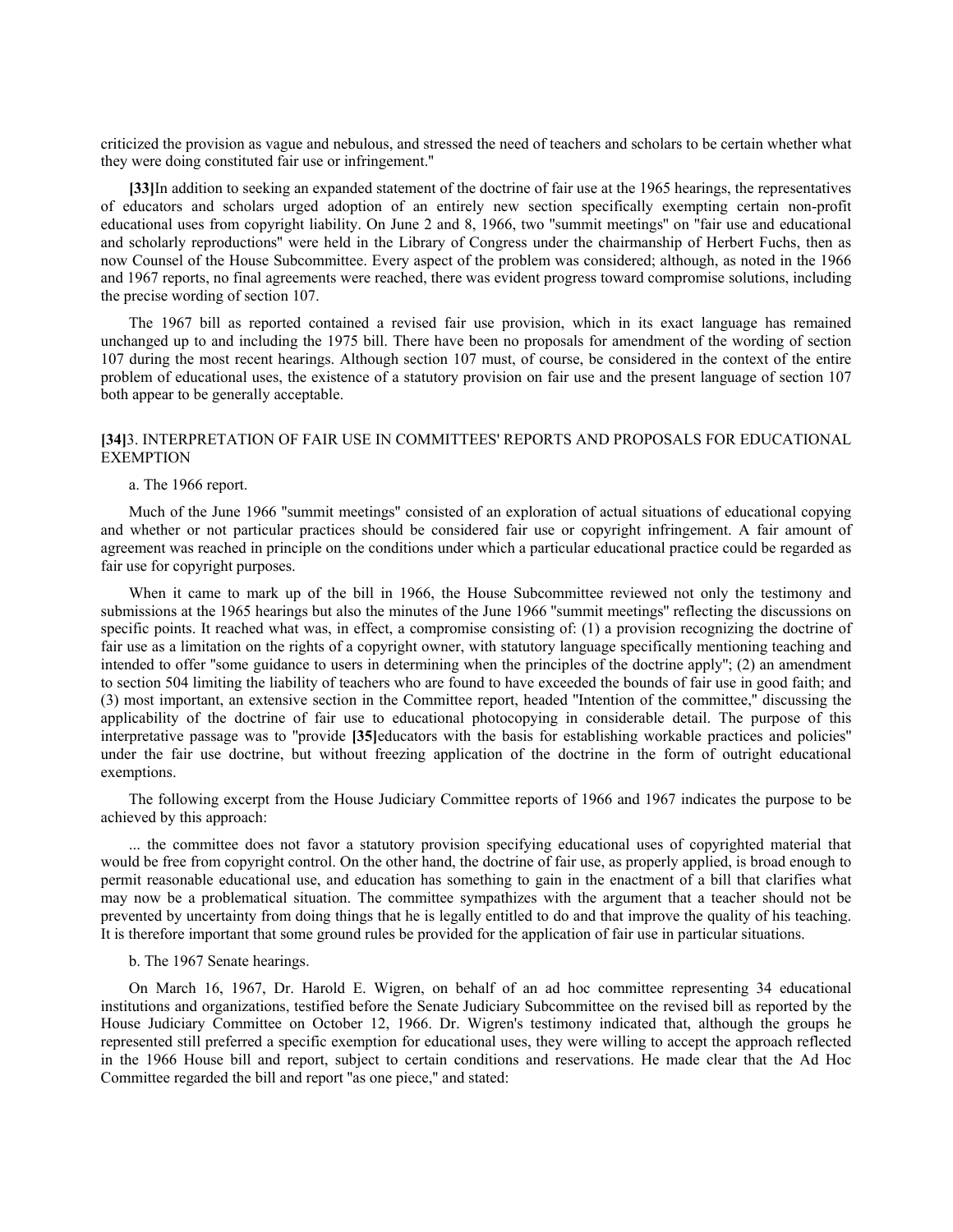**[36]**The Ad Hoc Committee regards Section 107--the fair use provision of the Bill and the House Committee Report--as a marked improvement for classroom teachers over the previous draft. ... We are grateful that the House Committee Report enumerated at some length examples of reproductions by teachers for classroom purposes of single and multiple copying of materials in the course of teaching which would be considered as ''fair'' under the provisions of Section 107. This is in keeping with certain agreements we reached with the publishers and authors last June at the office of the Register of Copyrights.

In our original testimony before your committee, you will recall we had requested a statutory limited copying exemption for education--a new Section 111--which we believed then, and we still believe, provides the simplest and easiest way to give the teacher the certainty he needs in his use of materials. As a result of the summit conferences held with the publishing industry representatives at the Register's office, the present wording of Section 107 was agreed upon by both groups as a compromise position, and we are willing to abide by this agreement as a means of reaching an accommodation between the two opposing positions. In so doing, however, we recognize that we have sacrificed a general exemption for certain much-needed educational uses of materials and have substituted in its stead a categorical exemption for specific types of uses which are spelled out in the House Report. We must emphasize that our acceptance of this compromise is dependent upon retention in the bill of the words ''including its reproduction in copies or phonorecords'' and of the full listing of examples of reproductions which would be considered ''fair'' now included in the Report. Anything less than this will be totally unacceptable to the Ad Hoc Committee.

**[37]**Dr. Wigren went on to urge that the limitation on the liability of teachers in section 504 be extended to other educators, and that the bill be amended with respect to educational broadcasting, computer uses, and the duration of copyright protection. The Ad Hoc Committee accepted the language of section 107, but urged two changes in the commentary in the House report. The first dealt with fair use in respect to educational broadcasting and computer uses. The second was described as follows:

Section 107 sets forth four criteria by which teachers may judge whether a given use of a work is a fair use. The Ad Hoc Committee is greatly concerned about Criterion No. 4 in this section which is ''the effect of the use on the potential market for or value of the work.'' The House Committee Report goes on to explain this criterion by stating ''where the unauthorized copying displaces what realistically might have been a sale, no matter how minor the amount of money involved, the interests of the copyright owner need protection.'' There are already those who argue that any given use of a copyrighted work would in effect be ruled out by this last criterion, particularly when followed by the clause ''no matter how minor the amount of money involved.'' We implore the Senate, at the very least, to strike this explanation from the Report. It will cause apprehension and concern on the part of teachers nationwide.

c. The 1973 Senate hearings.

After a long hiatus, further hearings on this issue were held before the Senate Judiciary Subcommittee in August, 1973--after the ruling by Commissioner Davis of the U. S. Court of Claims in favor of the copyright owner in *Williams & Wilkins, Inc. v. United States* , the famous **[38]**case involving library photocopying, but before the 4-3 reversal of that ruling by the full Court of Claims and the inconclusive result in the Supreme Court. The Ad Hoc Committee of Educational Institutions and Organizations, still under the chairmanship of Dr. Wigren, put forward the following proposal for specific exemptions covering teaching, scholarship and research:

Section.... limitations on exclusive rights: Reproduction for teaching, scholarship and research

Notwithstanding other provisions of this Act, nonprofit use of a portion of a copyrighted work for noncommercial teaching, scholarship or research is not an infringement of copyright.

## For purposes of this section,

(1) ''use'' shall mean reproduction, copying and recording; storage and retrieval by automatic systems capable of storing, processing, retrieving, or transferring information or in conjunction with any similar device, machine or process;

(2) ''portion'' shall mean brief excerpts (which are not substantial in length in proportion to their source) from certain copyrighted works, except that it shall also include

(a) the whole of short literary, pictorial and graphic works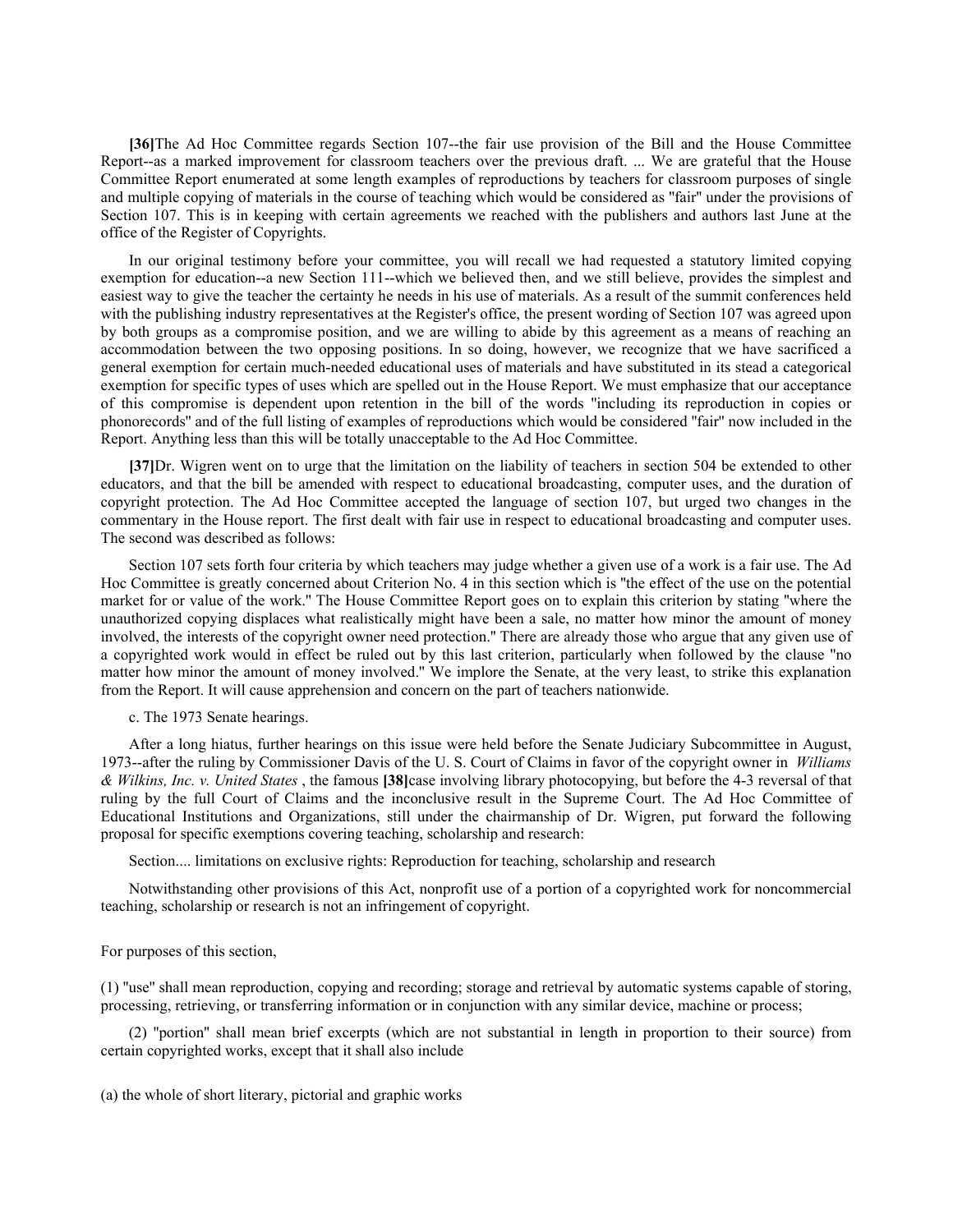(b) entire works reproduced for storage in automatic systems capable of storing, processing, retrieving, or transferring information or in conjunction with any similar device, machine or process, provided that

i) a method of recording retrieval of the stored information is established at the time of reproduction for storage, and

**[39]** ii) otherwise applicable under law to copyrighted works shall apply to information retrieved from such systems;

(c) recording and retransmission of broadcasts within five school days after the recorded broadcast; provided that such recording is immediately destroyed after such 5-day period and that such retransmission is limited to immediate viewing in schools and colleges.

Provided that ''portion'' shall not include works which are

(a) originally consumable upon use, such as workbook exercises, problems, or standardized tests and the answer sheets for such tests;

(b) used for the purpose of compilation within the provisions of Section 103(a).

Dr. Wigren explained this shift in position as follows:

First, we would like to point out to the Sub-committee the rationale for this limited educational exemption. During the past years, the Ad Hoc Committee has made every effort to maintain contact and dialogue with publishers, authors, and materials producers to reach some type of accommodation which would take into account the interests of all parties concerned in the revision effort in order to strike a fair balance between the rights of proprietors and the rights of consumers/users of materials.

Our discussions, however, have been frustrated by the impact of the recent ruling by Commissioner Davis of the U. S. Court of Claims in favor of Williams & Wilkins, in its copyright infringement suit against the National Library of Medicine. ... The Commissioner's ruling has caused considerable consternation and alarm within the educational community not only because of its effect on libraries but also because it would undercut the accepted and traditional meaning of ''fair use'' for teachers. The language and rationale are just as applicable against teachers and schools as against libraries.

**[40]**Because the Williams & Wilkins decision proves the unreliability of ''fair use'' for schools and libraries, the Ad Hoc Committee urges Congress to adopt the concept of a limited educational exemption which would neutralize the harmful effect of the Commissioner's opinion on both schools and libraries and at the same time not be detrimental to publishers or producers of materials. In light of Williams & Wilkins, our request for a limited educational exemption is submitted to this committee not in lieu of "fair use" but in addition to "fair use" in the statute.

At the end of his statement, however, Dr. Wigren set forth the following fall-back position:

In the event that this Subcommittee cannot grant our request, the Ad Hoc Committee will be unable to support the proposed legislation (S. 1361) unless it is changed in two major respects: (1) unless the bill specifically provides adherence to the concepts and meanings of ''fair use'' which were written into House Report No. 83, 90th Congress, as amended in the following respects:

(a) the elimination of the expression ''no matter how minor'' in reference to the fourth criterion

(b) the authorization for classroom purposes for limited multiple copying of short whole works, such as poems, articles, stories, and essays

(c) the application of the full impact of ''fair use'' to instructional television

and (2) unless the decision of the Commissioner in the Williams & Wilkins case is specifically rejected to the extent in which it differs from that House Report, as amended.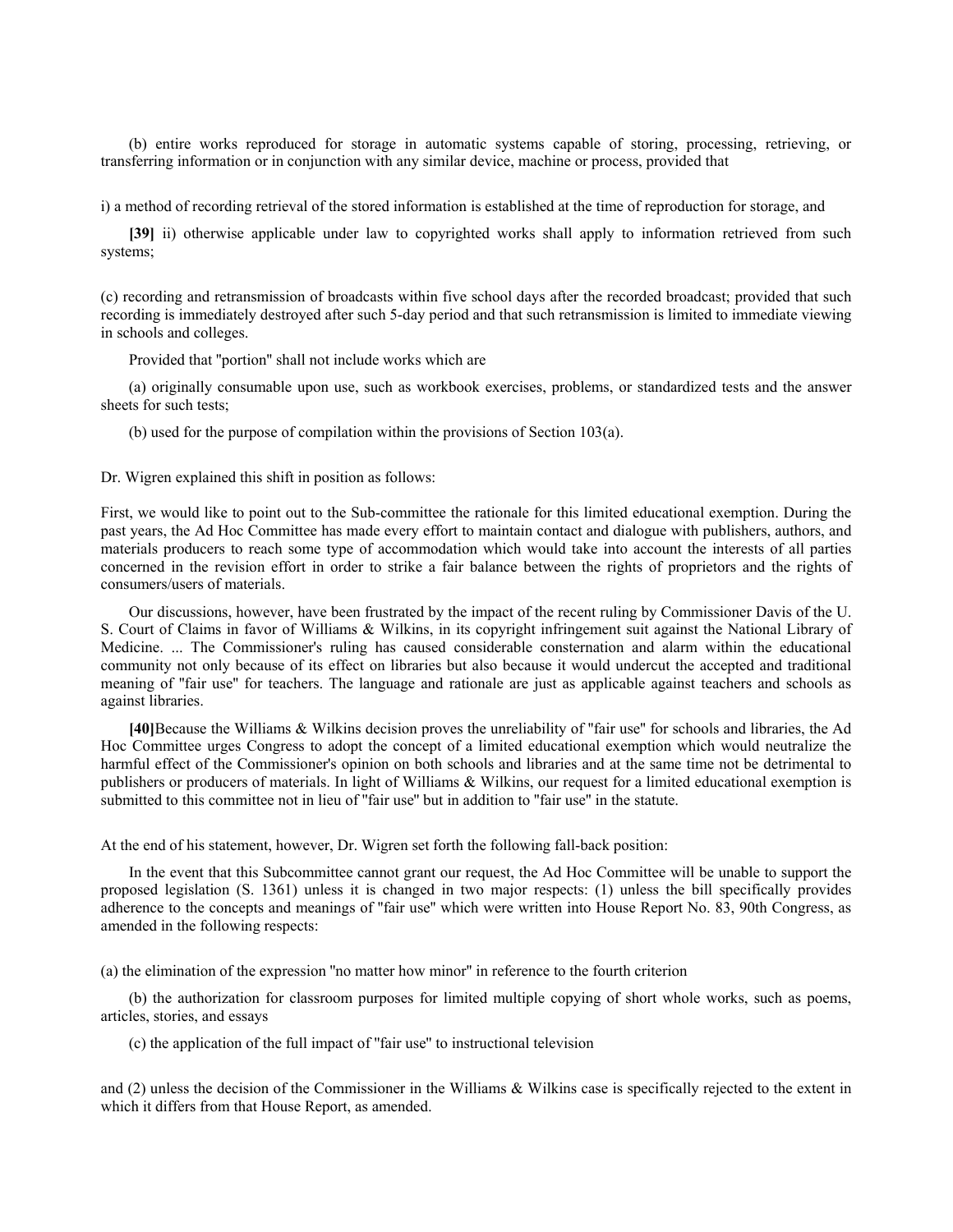**[41]**The 1973 response of authors, publishers, educational media producers, and representatives of the information industry was one of concerted opposition to the new proposal for an educational exemption, and of support for the approach adopted by the House of Representatives in 1967.

On July 3, 1974 the Senate Judiciary Committee reported the revision bill with no change in section 107; the 1974 Senate report retained much of the interpretative language of the 1966 and 1967 House reports, but with some deletions, additions, and revisions. The proposed educational exemption was not adopted. During the Senate debates preceding passage of the revision bill on September 9, 1974, there was no discussion of this issue.

d. The 1975 House hearings.

The draft proposal for an educational exemption was put forward by the representative of the National Education Association during the Ad Hoc Committee's presentation at the 1975 House Subcommittee hearings, and its text was identical to that of the 1973 version except for two words of no real significance. The opposition from authors and other copyright owners remained just as strong, and united support was reconfirmed for the pending bill and the commentary in the legislative reports. The witnesses pointed to the extremely broad language of the proposed amendment and the conflict between its provisions dealing with computer uses and section 107 of the bill, which is intended to preserve the status quo in that field pending the report of the newly-created National Commission on New Technological Uses **[42]**of Copyrighted Works (CONTU). The representative of the Information Industry Association submitted a statement indicating that, if serious consideration were to be given to the proposed educational exemption, it would be important to consider rather sweeping proposals from the IIA to create new rights in connection with the new information technologies.

Although the thrust of the testimony from the various witnesses representing educations organizations belonging to the Ad Hoc Committee was in the same direction, there were clearly some differences in emphasis if not in substance. The witness representing the NEA came closest to restating the Ad Hoc Committee's 1973 position; in submitting the proposed amendment he said:

In summary, the NEA will not be able to support a bill unless it--

- retains and clarifies an overall not-for-profit concept for educational, scholarly, and research uses and copying, whether couched as a limited educational exemption or in some other suitable comprehensive form;

- clarifies the meaning of fair use as applied to teachers and learners;

- shifts the burden of proof from the teacher to the alleger of the infringement.

NEA therefore urges the adoption of language by this committee that encompasses the above-stated concepts and makes copyright reform meaningful for the teachers, scholars, researchers, authors, and publishers who create, transmit, and perpetuate our heritage for future generations.

**[43]**The witness representing the Association of American Law Schools, the American Association of University Professors, and the American Council on Education did not refer to the proposed new section specifying educational exemptions, but took a somewhat different tack. Among other things, he said at various points in his statement:

We strongly urge that the doctrine of fair use be preserved and given formal recognition by Congress, both by express statutory provision and by appropriate language in the final Committee report.

... Given the paucity of decided cases in this area, it is necessary to recognize the difficulty of leaving the resolution of this important problem solely to the limited framework of existing decisions. We urge, therefore, the enactment of  $\S$ 107, as it now appears in H.R. 2223, ... as supported by adequate legislative history.

...

We thus advocate that the House Report which accompanies this measure, be drafted to include an express reference to the effect that the doctrine of fair use would be applicable to copyrighted materials which might subsequently be designated as compensible, if photocopied for other uses. By clearly establishing that teaching and research uses are significant to the doctrine of fair use, subsequent uncertainty as to the treatment of library materials which might require compensation if copied for other purposes, would be avoided.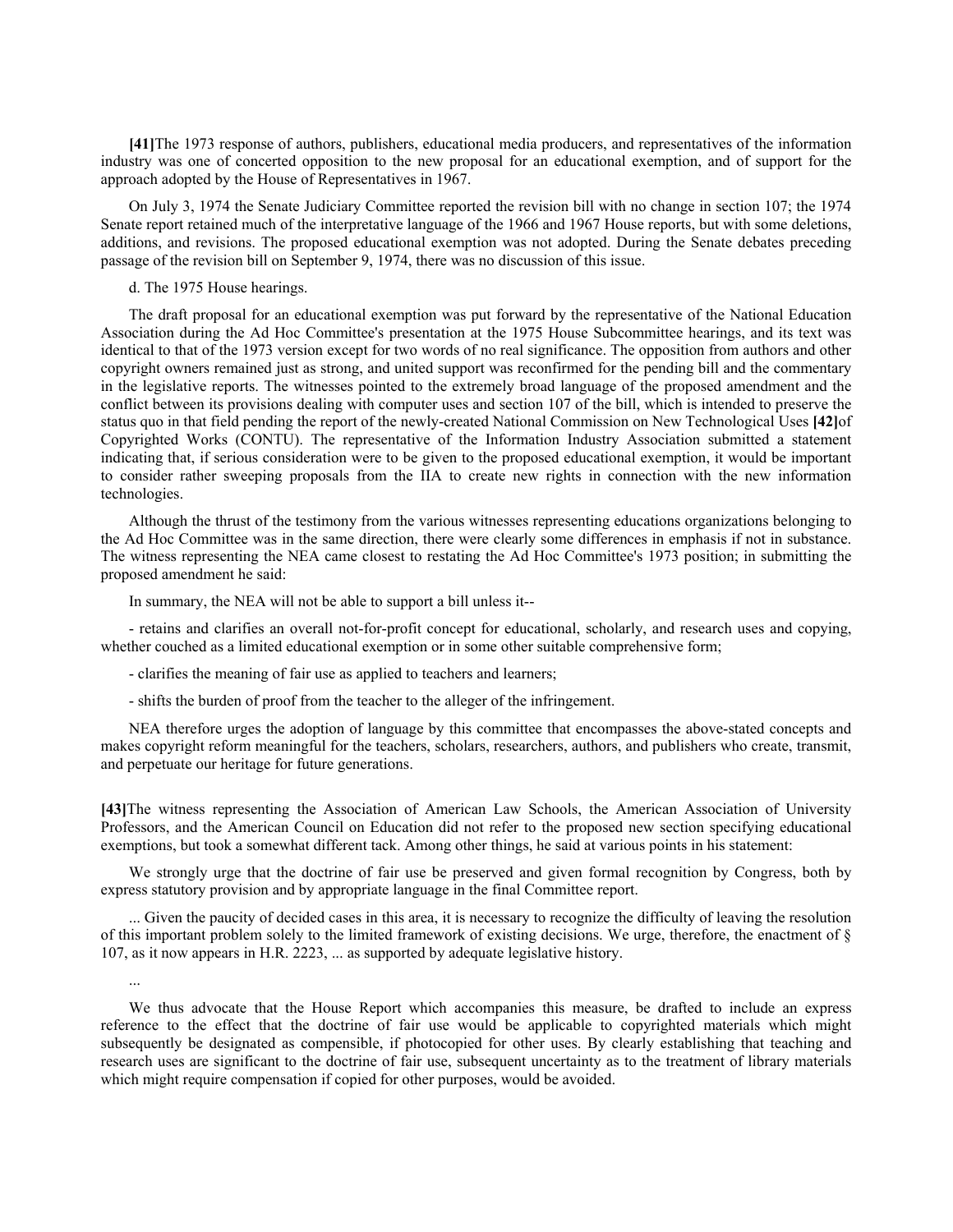The representative of the Association for Educational Communications and Technology (AECT) likewise made no reference to the proposed exemption, but endorsed ''the criteria to be used in the determination of 'fair use' as contained in Section 107 of the proposed bill.'' He also recommended that the doctrine of fair use ''should apply equally to the classroom teacher and the media professional--including specialists in audiovisual and library resources.'' He added:

**[44]**Media personnel are becoming increasingly important members of educational planning teams and must have the assurance that they may assist classroom teachers in the selection of daily instructional materials as well as with long range curriculum development. Classroom teachers do not always operate ''individually and at (their) own volition.'' The fact that the media professional makes use of advance planning and has knowledge aforethought of the materials he prepares for the teacher should not invalidate the application of the ''fair use'' principle.

The AECT representative also stressed the desirability of voluntary licensing arrangements covering educational activities beyond the scope of fair use:

Once the doctrine of ''fair use'' has been established in the revised law, negotiations should be conducted between the proprietor and user prior to any use of copyrighted materials that goes beyond that doctrine. We believe that the enactment of the ''fair use'' concept into law prior to negotiations will guard against the erosion of the concept. Generally, a reasonable fee should be paid for uses that go beyond ''fair use,'' but such fee arrangement should not delay or impede the use of the materials. Producers are urged to give free access (no-cost contracts) whenever possible.

The witness for the National Council of Teachers of English did not share the AECT's faith in voluntary licensing arrangements. He strongly urged a change in one passage in the House Committee's reports dealing with the length of excerpts that can be copied under fair use, and summarized his organization's position as follows:

**[45]**What we do seek and need is a clearer statement, either in the statute or in the accompanying report, reassuring us that in a spontaneous teaching situation, we may make for one-time use by our students in our classrooms, multiple copies of self-contained short works of literature.

Following presentation of the prepared statements, and in response to a question, Harry N. Rosenfield, counsel of the Ad Hoc Committee, reviewed very briefly the eight points comprising the position of the Committee as a whole:

1) The limited educational exemption;

2) The clarification of fair use;

3) Opposition to a copyright term of life-plus-fifty years;

4) Waiver of statutory damages for innocent infringers;

5) Support of the librarians' position on section 108(g);

6) Treatment of instructional television as a school activity;

7) Opposition to clearinghouse arrangements;

8) ''... that input into a computer not be infringement for the period of the study by the National Commission on New Technological Uses, ... but that output be paid for under the normal rules of the game.''

At the 1975 hearings the Department of Justice also recommended a specific educational exemption, which it proposed as a proviso to be added at the end of section 107. Although the justification for the amendment, as explained in the Department's statement, refers only **[46]**to the need for clarifying ''the extent to which librarians can reproduce works for use in libraries,'' the language of the proposed amendment is extremely broad, and would presumably exempt from copyright liability any nonprofit ''educational'' use:

... provided that nothing contained in this Section shall be construed to limit the use by reproduction in whole or in part in copies or phono-records or by other means specified in Section 106 whenever used in nonprofit educational activities.

## 4. REMEDIES FOR INNOCENT INFRINGEMENT BY EDUCATORS

The 1961 Register's report had recommended that, where an infringement is proved to be innocent, the court should have discretion to reduce the standard minimum statutory damages of \$ 250 per infringement, or withhold them altogether. This proposal resulted in protracted debates and eventually produced a compromise, now embodied in the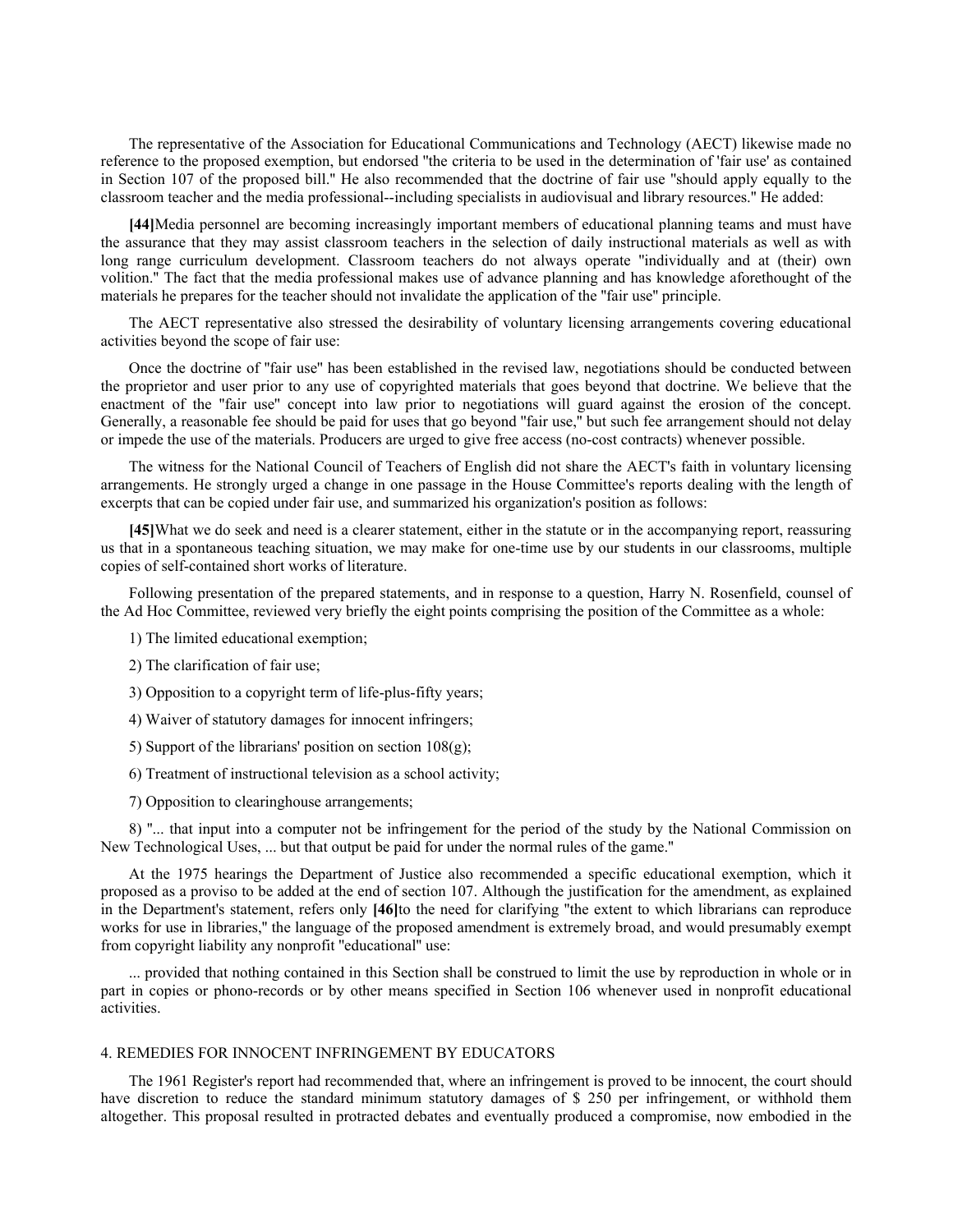second sentence of section 504(c)(2), under which statutory damages for an innocent infringement can be reduced to a minimum of \$100.

The educators pressed their case for providing the possibility of complete remission at the 1966 ''summit meetings.'' They argued that the deterrent effect of statutory damages would not apply to truly innocent teachers, and that the potential threat of minimum statutory damages could make teachers afraid to do things that are perfectly legal, thus adversely affecting good teaching practices. The House Judiciary Committee accepted this argument and added the following sentence to section  $504(c)(2)$ :

**[47]**In a case where an instructor, librarian or archivist in a nonprofit educational institution, library, or archives, who infringed by reproducing a copyrighted work in copies or phonorecords, sustains the burden of proving that he believed and had reasonable grounds for believing that the reproduction was a fair use under section 107, the court in its discretion may remit statutory damages in whole or in part.

At the 1975 House hearings the educators proposed additional amendments to the remedies provided in *Chapter 5* of the revision bill. Professor Leo J. Raskind, representing the Association of American Law Schools, the American Association of University Professors, and the American Council on Education, recommended that the injunction provision  $(\S 502)$  be amended by the addition of the following sentence:

No temporary or final injunction shall be available against any library or user covered by  $\S$  108 or  $\S$  110.

Professor Raskind also proposed the revision of the new sentence in section  $504(c)(2)$ , which had been added at the instance of the educators, to expand its scope further. As revised, the sentence would read:

In a case where an instructor, librarian or archivist in a nonprofit educational institution, library, or archives, who infringed by reproducing a copyrighted work in copies or phonorecords, sustains the burden of proving that he believed and had reasonable grounds for believing that the reproduction was a fair use under § § 107 through 117 [the court in its discretion may remit statutory damages in whole or in part] there shall be neither statutory damages, nor costs, nor attorney's fees.

**[48]**A problem related to remedies in this context involves the nature of fair use as either an outright limitation on the rights of the copyright owner or as merely a defense in an infringement action. The 1966 and 1967 House Judiciary Committee reports contained the following comments on this point:

Proposals for presumption as to fair use

The representatives of various educational organizations proposed that, in infringement cases involving nonprofit uses for educational purposes, the use be presumed to be ''fair'' and the burden of proving otherwise be placed on the copyright owner. The representatives of authors and book publishers objected strenuously to this proposal, arguing that it would transform the doctrine of fair use into a blanket exemption in these cases.

The committee believes that any special statutory provision placing the burden of proving fair use on one side or the other would be unfair and undesirable. It has, however, added a provision to section 504(c), allowing minimum statutory damages to be reduced in these cases if the teacher proves that he acted in the reasonable belief that his reproduction constituted a fair use rather than an infringement.

This passage was deleted in the 1974 Senate report, though its interpretation presumably remains valid. However, it is clear that the educators have not dropped their proposal: for example, a shift in ''the burden of proof for the teacher to the alleger of the infringement'' is one of three fundamental demands listed by the National Education Association in its 1975 testimony as conditions for support of the bill.

### **[49]**5. RESALE OF USED TEXTBOOKS

In his testimony before the House Subcommittee on June 5, 1975, Professor Rondo Cameron, appearing as an ordinary citizen as well as a teacher, research scholar, and author, urged that the bill provide for the payment of royalties for the commercial resale, through large, organized markets, of ''used or 'second hand' books, especially textbooks.'' Since section 109(a) specifically excludes the right of resale in this situation, Professor Cameron acknowledged that he was opposed to this provision.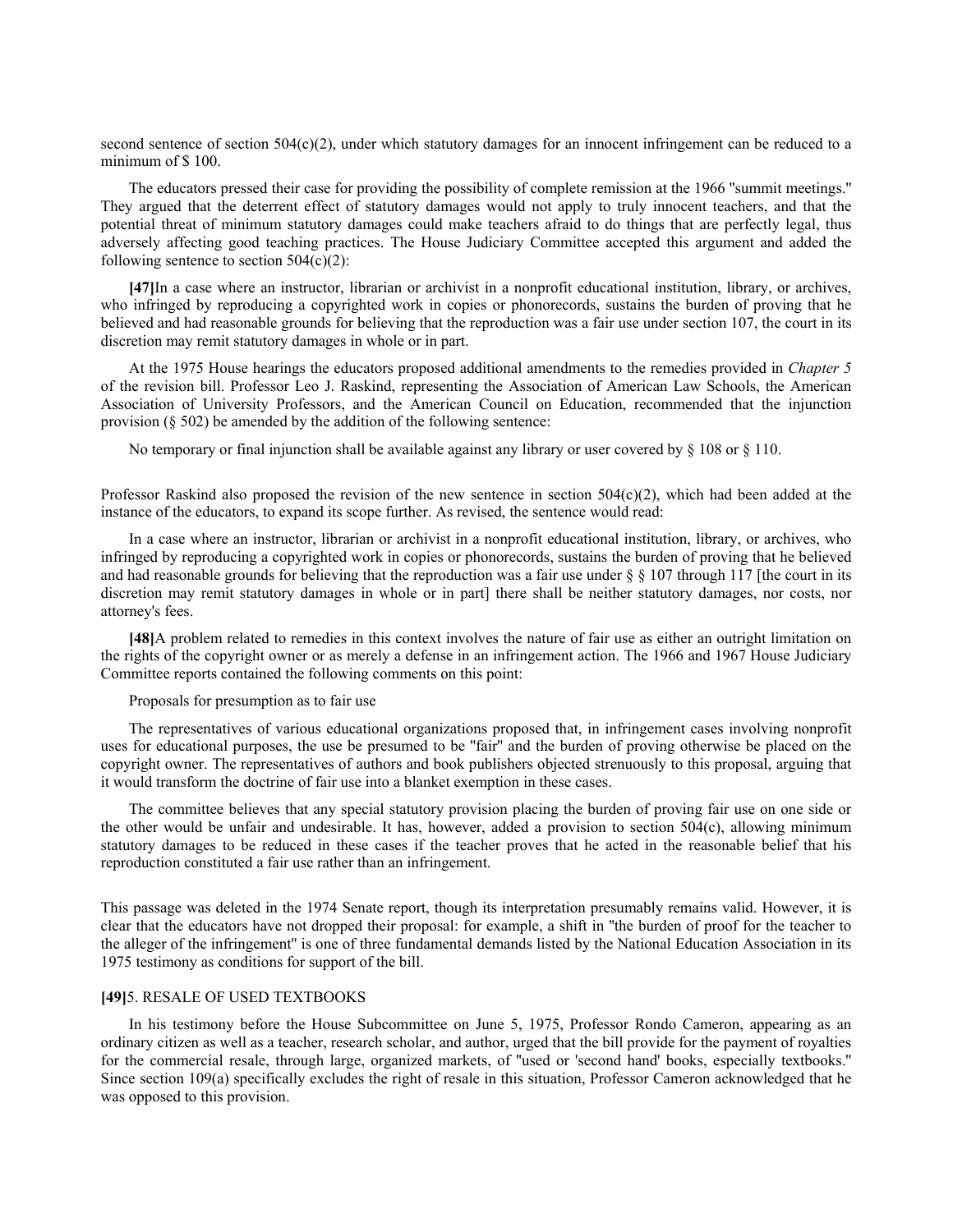## 6. NEWSLETTERS

A statement submitted to the House Judiciary Subcommittee by the Independent Newsletter Association in connection with the 1975 hearings urges that independent newsletters, as distinguished from house organs and publicity or advertising publications, be given special treatment under the bill. The statement stresses the vulnerability of newsletters to mass photocopying because, by their nature, they are brief and pithy and depend solely on subscriptions for their existence; the majority of newsletters have less than 2,000 subscribers at an average annual subscription fee of \$ 50. It recommends that corporate and business photocopying of newsletters be expressly excluded from the fair use doctrine.

### **[50]**B. COMMENTS AND RECOMMENDATIONS

## 1. LANGUAGE OF SECTION 107

The tortuous history of this provision has finally produced a text that satisfactorily expresses the legislative intent and, as far as it goes, is acceptable to the interested parties. Aside from the Department of Justice, no one has suggested any changes. It would appear to be unwise and unnecessary to tinker with the language of section 107 as it stands.

#### 2. CLARIFICATION OF LEGISLATIVE INTENT

#### a. Summary of positions.

Upon close analysis the following seems to be a fair, if somewhat oversimplified, summary of the main positions with respect to fair use and the problem of reproduction for educational and scholarly purposes:

1. There is general agreement that, because of the importance of the problem and the lack of judicial precedent, Congress should clarify its intentions as to whether certain educational practices are or are not to be considered fair use, but without freezing the application of the doctrine or opening the door to widespread abuse.

**[51]**2. There are essentially two ways of accomplishing this: 1) by a detailed interpretation of ''fair use'' in the legislative report; or 2) by an explicit statutory exemption.

3. Following extended discussions, the authors and publishers agreed to the present wording of section 107 and to an interpretative commentary with respect to educational uses along the lines of the 1966, 1967, and 1974 legislative reports. They have consistently and strongly opposed any explicit educational exemption.

4. Although the educators consistently favored an explicit exemption, they agreed at one point to accept the approach of a legislative interpretation of fair use on certain conditions, including the expanded wording of section 107, certain changes in the language of the commentary, and further insulation from liability for innocent infringement. After the first Commissioner's decision in favor of the copyright owner in the Williams  $\&$  Wilkins litigation, the educators returned to their proposal for an outright exemption, which clearly remains their first choice. However, it also appears that the position of the educators is still flexible enough for them to accept the approach of a legislative interpretation **[52]**of section 107, provided it is sufficiently clear and reasonable from their point of view, and provided certain changes are made elsewhere in the bill.

### b. General comments.

The Copyright Office adheres to its position favoring the present language of section 107, coupled with a clear legislative interpretation in the Committee reports. The proposed language for an express educational exemption is much too broad, but in any event we seriously doubt whether satisfactory statutory language for this purpose could ever be achieved.

At the same time, we recognize that the interpretative language in the 1974 Senate report consists, with some changes, of a text prepared nearly ten years ago. Given the importance of this section of the Committee reports to an overall solution of this important problem, the Copyright Office recommends that the commentary be carefully reviewed and, where necessary, revised to take account of some of the criticisms leveled at particular statements or omissions.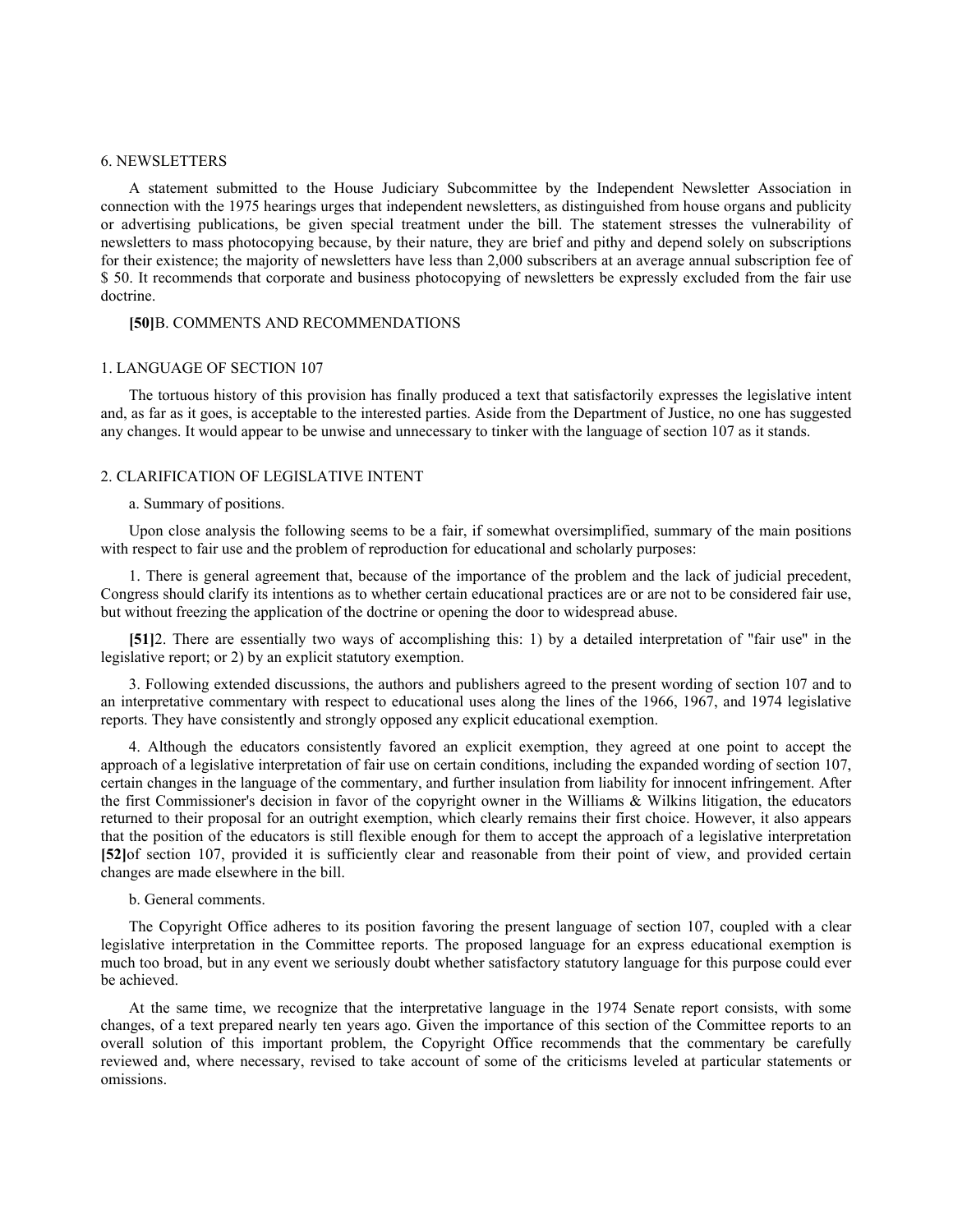Over the years, some of the educators have seemed to be arguing that, with respect to photocopying, they enjoy under the present law a ''not-for-profit'' limitation co-extensive with that applicable to certain performances, and that somehow this "right" is being taken away from them. This line of argument tended to produce a rather testy reaction, since plainly the only explicit ''not-for-profit'' limitations on **[53]**the copyright owner's exclusive rights under the present law are with respect to public performances of nondramatic literary and musical works. On the other hand, although the commercial or nonprofit character of a use is not necessarily conclusive with respect to fair use, in combination with other factors it can and should weigh heavily in fair use decisions. It would certainly be appropriate to emphasize this point in the legislative commentary dealing with fair use and educational photocopying.

The special situation of newsletters does not warrant a statutory exclusion from the doctrine of fair use in section 107, but the problem should be dealt with in the revised commentary.

A significant letter to Chairman Kastenmeier dated August 1, 1975 and signed jointly by Townsend Hoopes, President of the Association of American Publishers, Inc. and Sheldon Elliot Steinbach, Chairman of the Ad Hoc Committee on Copyright Law Revision, states:

Pursuant to the suggestion made by you and several of your Subcommittee members during the hearings in June on H.R. 2223, representatives of publishers, authors, and educators have resumed their direct discussions of issues relating to the permissible limits of the photocopying of copyrighted materials for educational purposes.

The joint letter expresses the hope that an ''agreed document'' will emerge from the discussions ''by early November, which we understand would be a date early enough to ensure full consideration by your Subcommittee." There is thus some genuine reason to hope that the interested parties will be able to provide direct assistance to the Congress in its final review of this problem in connection with the revision bill.

#### **[54]**3. REMEDIES AND PRESUMPTIONS

## a. Injunctives, damages, etc.

The proposals put forward on behalf of educators at the 1975 hearings, under which the only remedy available against an innocent educational infringer would be actual damages, seem to go too far. Certainly the continuation of an activity after it has been held an infringement would destroy any argument of innocence and justify discretionary injunctive relief. On the other hand, if a defendant can prove complete innocence in this situation, a mandatory waiver of statutory (though not actual) damages can be justified.

b. Presumptions and burden of proof.

The educators are understandably concerned that, because the scope of the doctrine of fair use is not yet clear in this area, an educational defendant would have the burden not only of proving the facts with respect to what he or she did, but also of proving why, as a matter of law, these acts amounted to fair use. This is a difficult question which should not be brushed aside lightly. The Copyright Office adheres to its position that, when it comes to the infinitely variable questions of fair use, rigid rules involving legal presumptions and burdens of proof should not be laid out in the statute. We would have no objection, however, to an interpretation in the legislative report **[55]**making clear that, where a teacher in an infringement suit proves certain facts and alleges that they constitute fair use, it is up to the plaintiff to prove that, as a matter of law, they are beyond the scope of the fair use doctrine.

## 4. RESALE OF USED TEXTBOOKS

The proposal that royalties be imposed on the large-scale commercial resale of used copies of textbooks and other works received no support; it runs counter to the traditional ''first-sale'' doctrine of copyright law embodied in section 109(a), which has attracted no opposition. In fairness, however, it should be noted that, purely as a legal concept, the idea is not unthinkable. Other countries are beginning to experiment with analogous systems, such as the ''public lending right," involving library lending, and the "droit de suite," involving an artist's participation in the proceeds of later sales of a work of art. There is little doubt that, as technology continues to erode authors' ability to control various uses of their works, additional points at which control can be exercised will be sought.

## 5. CONCLUSION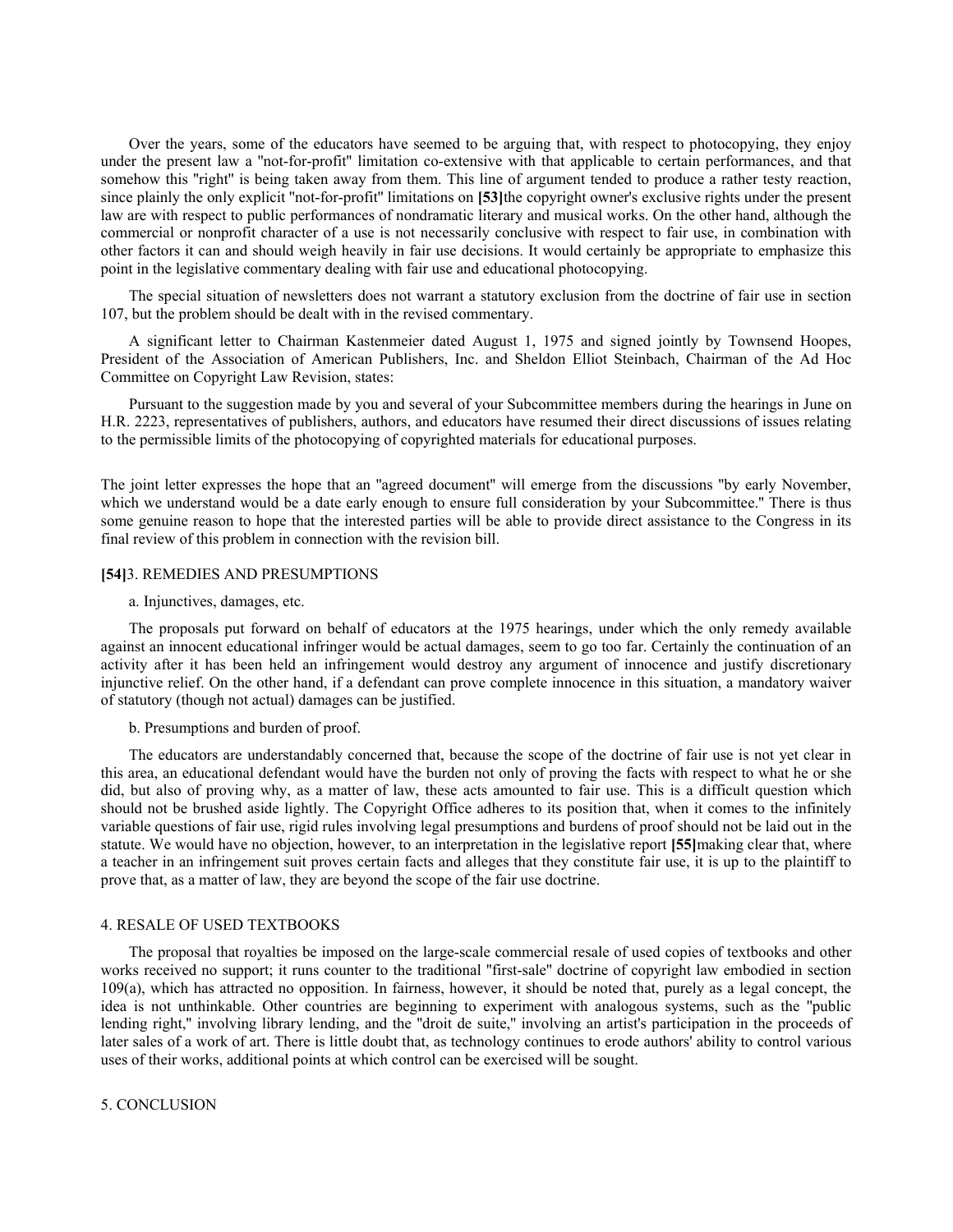The question of educational photocopying was expressly excluded from the mandate of the National Commission on New Technological Uses of Copyrighted Works, on the assumption that, at the time when the **[56]**Commission bill was drafted, the issue was essentially settled. The immediate key to a reasonable legislative solution in 1975 appears to lie in a well-drafted legislative interpretation of section 107, coupled with some possible changes in the language or interpretation of the provisions dealing with infringement actions and remedies.

Beyond this immediate legislative solution, however, there is a fact that must be faced. Right now, there are activities connected with teaching that constitute infringement, not fair use, and these are bound to increase. Everyone seems to assume that they will somehow be licensed and that royalties will somehow be paid, but as a practical matter this cannot and will not be done on an individual, item-by-item basis. We are entering an era when blanket licensing and collective payments are essential if the educator is not to be a scofflaw and the author's copyright is not to be a hollow shell. It is not going to be easy, but once the scope of fair use in this field of activity has been clarified by legislative action, immediate efforts to establish workable licensing or clearinghouse arrangements will have to begin.

## § [57]CHAPTER III REPRODUCTION BY LIBRARIES AND ARCHIVES

Sections Considered:

- § 106 Exclusive rights in copyrighted works
- § 107 Limitations on exclusive rights: Fair use
- § 108 Limitations on exclusive rights: Reproduction by libraries and archives

#### Issues:

- 1. How should the legislative report deal with:
- a) the application of the fair use doctrine under section 107 to reproduction by libraries and archives?
	- b) the interrelationship between sections 107 and 108 (see  $\S$  108(f)(3))?

2. Do the provisions of subsections (d) and (e) of section 108, establishing differing conditions for the reproduction of excerpts and of complete works, represent a satisfactory solution to the problem?

3. To what extent should the exemptions provided by section 108 apply to:

a) libraries and archives in profit-making business and professional organizations (see  $\S$  108(a))?

- **[58]** b) music; pictorial, graphic, and sculptural works; motion pictures and other audiovisual works (see § 108(h))?
- c) making and distribution of videotapes of television news programs (see  $\S$  108(f)(4) and (h))?
- 4. Is subsection  $(g)(1)$ , dealing with "one-at-a-time multiple copying" an appropriate exception to the exemptions of section 108?
	- 5. With respect to section  $108(g)(2)$ :
- a) Is a provision dealing with ''systematic reproduction or distribution of single or multiple copies or phonorecords'' an appropriate exception to the exemptions of section 108?

b) Is the wording of the clause satisfactory to accomplish its purpose?

c) Is the explanatory commentary on the clause in the 1974 Senate report a satisfactory statement of Congressional intent?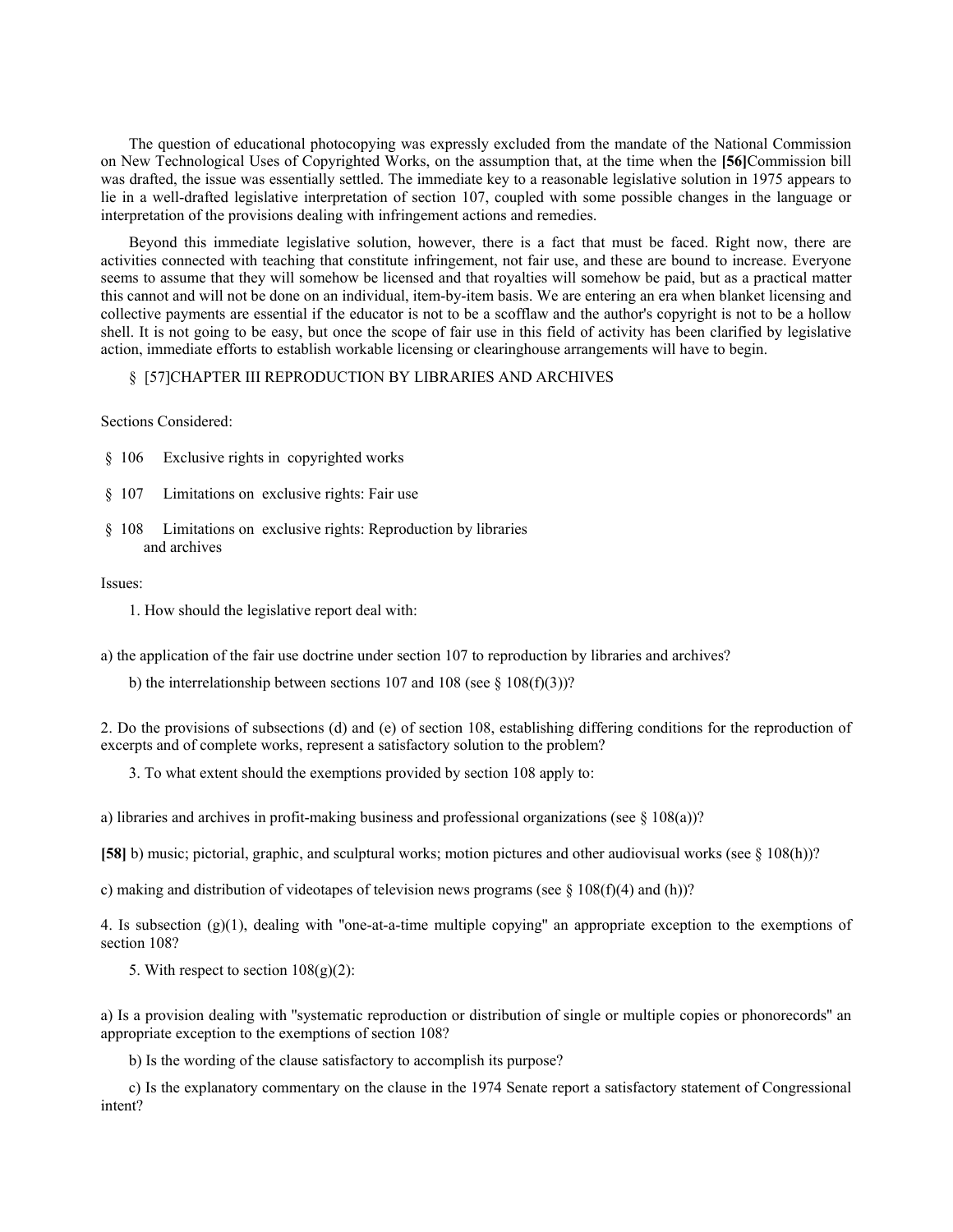6. Recognizing that the National Commission on New Technological Uses is now functioning, and is mandated to study, compile data and make recommendations for legislation with respect to ''various forms of machine reproduction,'' should the legislative reports on the general revision bills express Congressional intent with respect to the interrelationship between the work of the Commission and the effect of sections 107 and 108?

### **[59]**A. DISCUSSION OF ISSUES

#### 1. LEGISLATIVE HISTORY OF SECTION 108

Photocopying as a social phenomenon dates from the early 1960's, and the earlier copyright problems that arose from photostating and microfilming by libraries seem insignificant in comparison to what is facing us now. Photostats were expensive, microfilm required special readers which were not widely available, and both were cumbersome, inconvenient, and hard to read.

Yet, as early as the 1930's, the extent to which a library or other institution could supply photographic reproductions to scholars had blown up into a controversy. In 1935 a joint committee of the American Council of Learned Societies and the Social Science Research Council entered into the famous ''gentlemen's agreement'' with the National Association of Book Publishers. This agreement had no binding effect, but it was widely accepted as at least a norm of conduct for many years. The agreement read in part as follows:

A library, archives, office, museum, or similar institution owning books or periodical volumes in which copyright still subsists may make and deliver a single photographic reproduction or reduction of a part thereof to a scholar representing in writing that he desires such reproduction in lieu of loan of such publication or in place of manual transcription and solely for the purpose of research; provided

**[60]**(1) that the person receiving it is given due notice in writing that he is not exempt from liability to the copyright proprietor for any infringement of copyright by misuse of the reproduction constituting an infringement under the copyright law;

(2) that such reproduction is made and furnished without profit to itself by the institution making it.

The Copyright Office saw the problem growing in the 1950's and devoted one of the studies in its revision series to ''Photoduplication of Copyrighted Material by Libraries.'' The 1961 Register's Report analyzed the problem at some length, and made the following recommendations:

The statute should permit a library, whose collections are available to the public without charge, to supply a single photocopy of copyrighted material in its collections to any applicant under the following conditions:

(a) A single photocopy of one article in any issue of a periodical, or of a reasonable part of any other publication, may be supplied when the applicant states in writing that he needs and will use such material solely for his own research.

(b) A single photocopy of an entire publication may be supplied when the applicant also states in writing, and the library is not otherwise informed, that a copy is not available from the publisher.

(c) Where the work bears a copyright notice, the library should be required to affix to the photocopy a warning that the material appears to be copyrighted.

**[61]**The reaction to these recommendations from copyright owners ranged from cautious acceptance to strong opposition, mostly the latter; the few comments received from librarians were inconclusive. However, by the time the Copyright Office submitted its 1963 preliminary draft for comment, positions on both sides had begun to solidify. A joint committee of librarians agreed upon a policy statement which, as issued in 1961 and revised in 1963, read as follows:

Findings:

1. The making of a single copy by a library is a direct and natural extension of traditional library service.

2. Such service, employing modern copying methods, has become essential.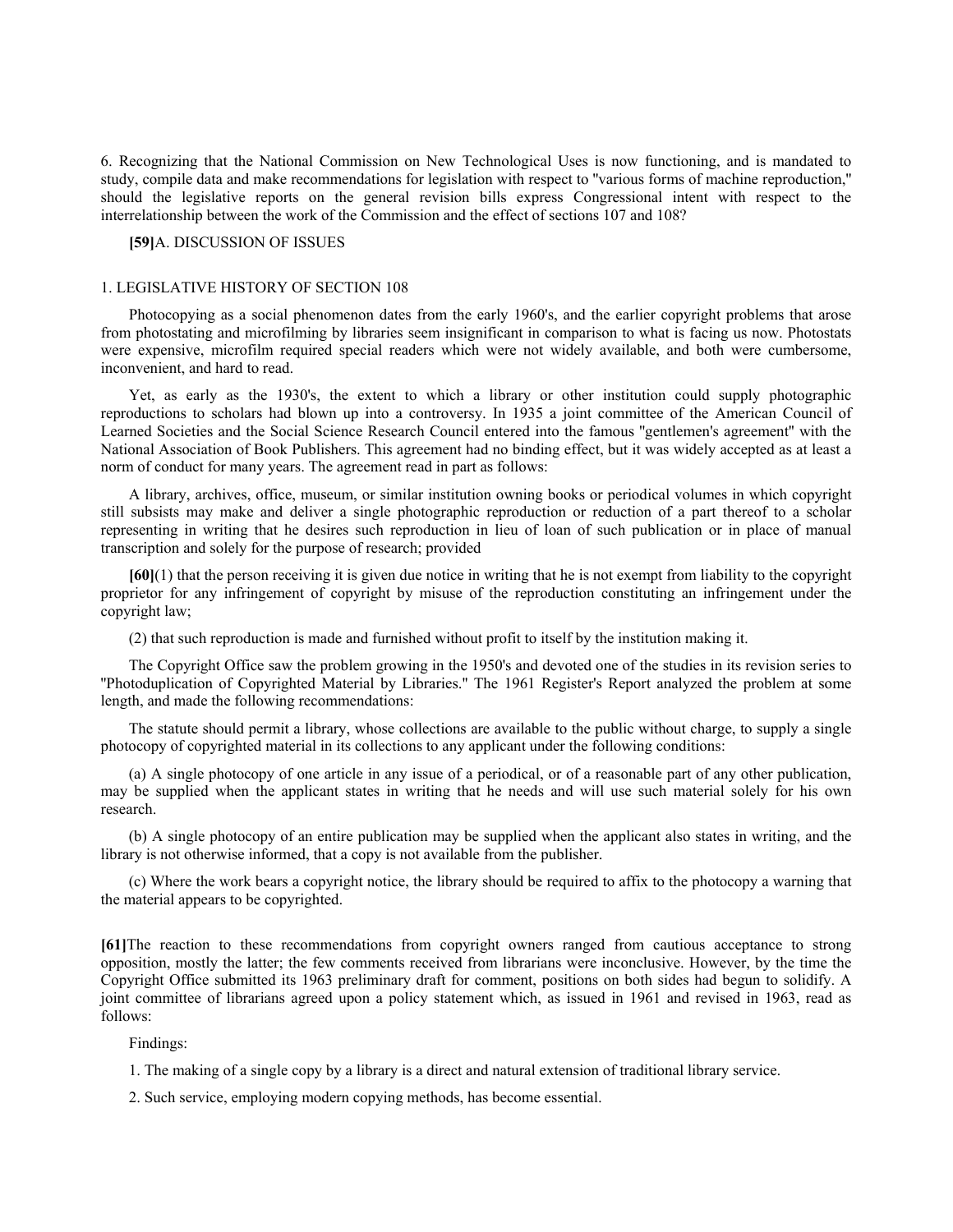3. The present demand can be satisfied without inflicting measurable damage on publishers and copyright owners.

4. Improved copying processes will not materially affect the demand for single copy library duplication for research purposes.

Recommendations:

...

The Committee recommends that it be library policy to fill an order for a single photocopy of any published work or any part thereof. Before making a copy of an entire work, a library should make an effort by consulting standard sources to determine whether or not a copy is available through normal trade channels.

**[62]**The following is the text of the library photocopying provision in the 1963 preliminary draft:

## § 7. LIMITATIONS ON EXCLUSIVE RIGHTS: COPYING AND RECORDING BY LIBRARIES

Notwithstanding the provisions of section 5, any library whose collections are available to the public or to researchers in any specialized field shall be entitled to duplicate, by any process including photocopying and sound recording, any work in its collections other than a motion picture, and to supply a single copy or sound recording upon request, but only under the following conditions:

(a) The library shall be entitled, without further investigation, to supply a copy of no more than one article or other contribution to a copyrighted collection or periodical issue, or to supply a copy or sound recording of a similarly small part of any other copyrighted work.

(b) The library shall be entitled to supply a copy or sound recording of an entire work, or of more than a relatively small part of it, if the library has first determined, on the basis of a reasonable investigation that a copy or sound recording of the copyrighted work cannot readily be obtained from trade sources.

(c) The library shall attach to the copy a warning that the work appears to be copyrighted.

This modest effort was met with strenuous opposition from all sides. As the 1965 Supplementary Report summed it up:

Author and publisher groups attacked section 7 as opening the door to wholesale and unrestrained copying by libraries which, as reproduction equipment improves, could supplant the copies offered for sale by publishers and undercut the author's main source of remuneration. Library **[63]**groups were equally vehement in opposition to the proposals, which they argued would curtail established services and prevent the free utilization of new devices in the interests of research and scholarship.

Opposition to the provision was equally strong on both sides but for exactly opposite reasons, with one side arguing that the provision would permit things that are illegal now and the other side maintaining that it would prevent things that are legal now. Both agreed on one thing: that the section should be dropped entirely.

Having little choice in the matter, the Copyright Office dropped the provision entirely from the 1964 and 1965 bills. At the 1965 House hearings there was very little testimony about library photocopying, and most of it was in the context of fair use. Lonely support for an explicit exemption came from the American Council of Learned Societies, which recognized that the problem was difficult and controversial but regarded the bill's failure to deal with it a disservice to scholars. The ACLS felt that a reasonable compromise could be reached by distinguishing extracts from entire works: single copies of extracts for research use would be justified if properly safeguarded, but the inaccessibility or cost of an entire work would not be sufficient justification for permitting the copying of an entire work. The ACLS proposal, which attracted little attention at the time and is now almost completely forgotten, is worth setting out here:

**[64]** § \_\_\_\_\_\_\_\_\_\_\_\_\_\_\_\_\_. LIMITATIONS ON EXCLUSIVE RIGHTS: COPYING BY LIBRARIES

(a) Notwithstanding the provisions of clauses (1) and (3) of section 106(a), a library of an organization operated for scholarly, educational or religious purposes and not for private gain is entitled, without the authority of the copyright owner, upon the request of any person to duplicate by any process and furnish to such person a single copy or phonorecord of an extract from a copy or phonorecord of a copyrighted work in its collections other than a motion picture, but only under the following conditions: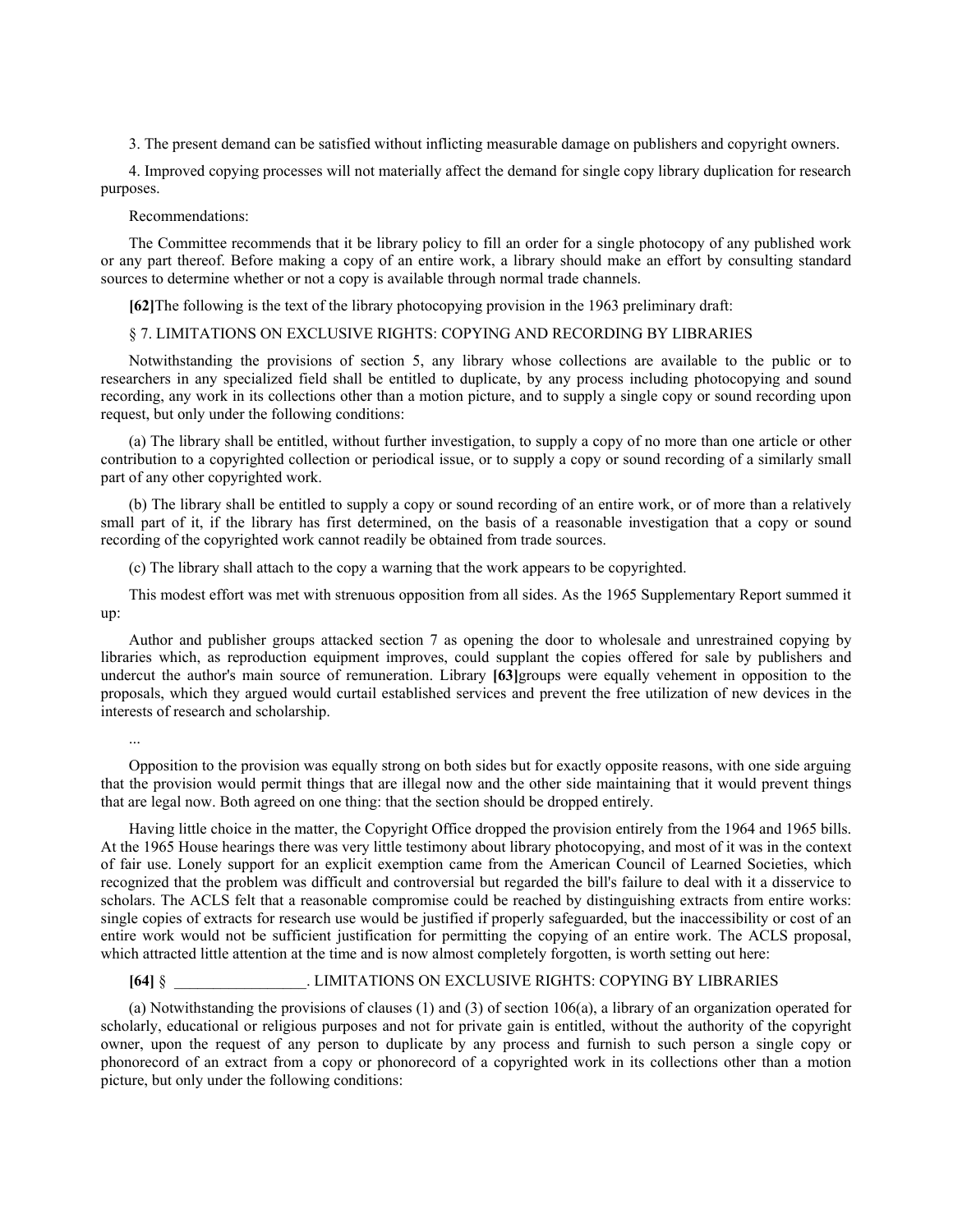(1) The extract shall consist of no more than one separate contribution to any periodical issue or other collective work, or no more than a relatively small part of any other work;

(2) The library shall furnish such copy or phonorecord without profit to itself, but shall charge the person to whom it is furnished an amount approximately equal to the cost (including labor and overhead) of duplicating and furnishing it;

(3) The library shall furnish such copy or phonorecord on its premises or by delivery in the form of a material object and not by transmitting the work or the extract therefrom; and

(4) The library shall by reasonable means inform its patrons that a person to whom such a copy or phonorecord is furnished is not exempt from liability to the copyright owner for any use of such copy or phonorecord constituting an infringement of copyright.

The Department of Health, Education, and Welfare also viewed with concern the omission of an exemption for photocopying and ''computerization'' by libraries, and recommended adoption of a somewhat enlarged version of the Copyright Office's 1963 preliminary draft.

**[65]**The 1966 and 1967 House Judiciary Committee reports noted the position taken at the hearings by representatives of libraries ''that statutory provisions codifying or limiting present library practices in this area could crystallize a subject better left to flexible adjustment,'' and stated: ''the committee does not favor a specific provision dealing with library photocopying.'' It added, however:

Unauthorized library copying, like everything else, must be judged a fair use or an infringement on the basis of all of the applicable criteria and the facts of the particular case. Despite past efforts, reasonable arrangements involving a mutual understanding of what generally constitutes acceptable library practices, and providing workable clearance and licensing conditions, have not been achieved and are overdue. The committee urges all concerned to resume their efforts to reach an accommodation under which the needs of scholarship and the rights of authors would both be respected.

At the same time, however, the House Committee did accept a proposal by archivists and historians for a specific exemption permitting facsimile reproduction of unpublished manuscript collections in archival institutions under certain conditions and for limited purposes. This new provision, which was added to the 1966 bill as section 108, turned out to be the seed from which grew the monster we are now considering.

**[66]**Library photocopying was not a major issue at the 1967 hearings in the Senate, but there were indications that the librarians were having second thoughts about the matter. The chairman of a joint committee of four major library associations urged that ''the facts of life concerning single copying be recognized in this bill''; no specific amendment was proposed, but the joint committee recommended that a provision be added to the fair use section stating ''that making a single copy within libraries for the use of scholars is within the concept of fair use.''

This shift in position signalled a major policy reversal by the library community after the 1967 Senate hearings. Specific proposals for a detailed section dealing with reproductions by libraries and archives were evolved as the general library position, and were the subject of various discussions and exchanges of correspondence.

In gauging these developments it is also important to recognize that the issue of computer uses of copyrighted works, by networks of academic libraries among others, had emerged as a major copyright issue at the 1967 Senate hearings, and was the subject of lively debate during this same period. An approach to that problem was to establish a National Commission on New Technological Uses of Copyrighted Works to study the question of computer uses of copyrighted works, and along the way it was decided to add ''various forms of machine reproduction,'' including library photocopying, to the Commission's mandate. A bill to **[67]**this effect (S. 2216) was passed by the Senate in 1967, during the 90th Congress, and was added as Title II to S. 543, the 1969 revision bill in its initial Senate version in the 91st Congress.

There was obviously some hope that, if a Commission could be set up quickly and could take up library photocopying as its first order of business, there might be no need to grasp the library photocopying nettle in the general revision bill. The original version of S. 543 contained no library photocopying exemption. However, as the Commission idea lost momentum and the library associations pressed harder for an express exemption, it became apparent that at least some of the recommendations had support on the Senate Judiciary Subcommittee. No further hearings were held, but on December 10, 1969, S. 543 was reported by the Subcommittee to the full Committee with some major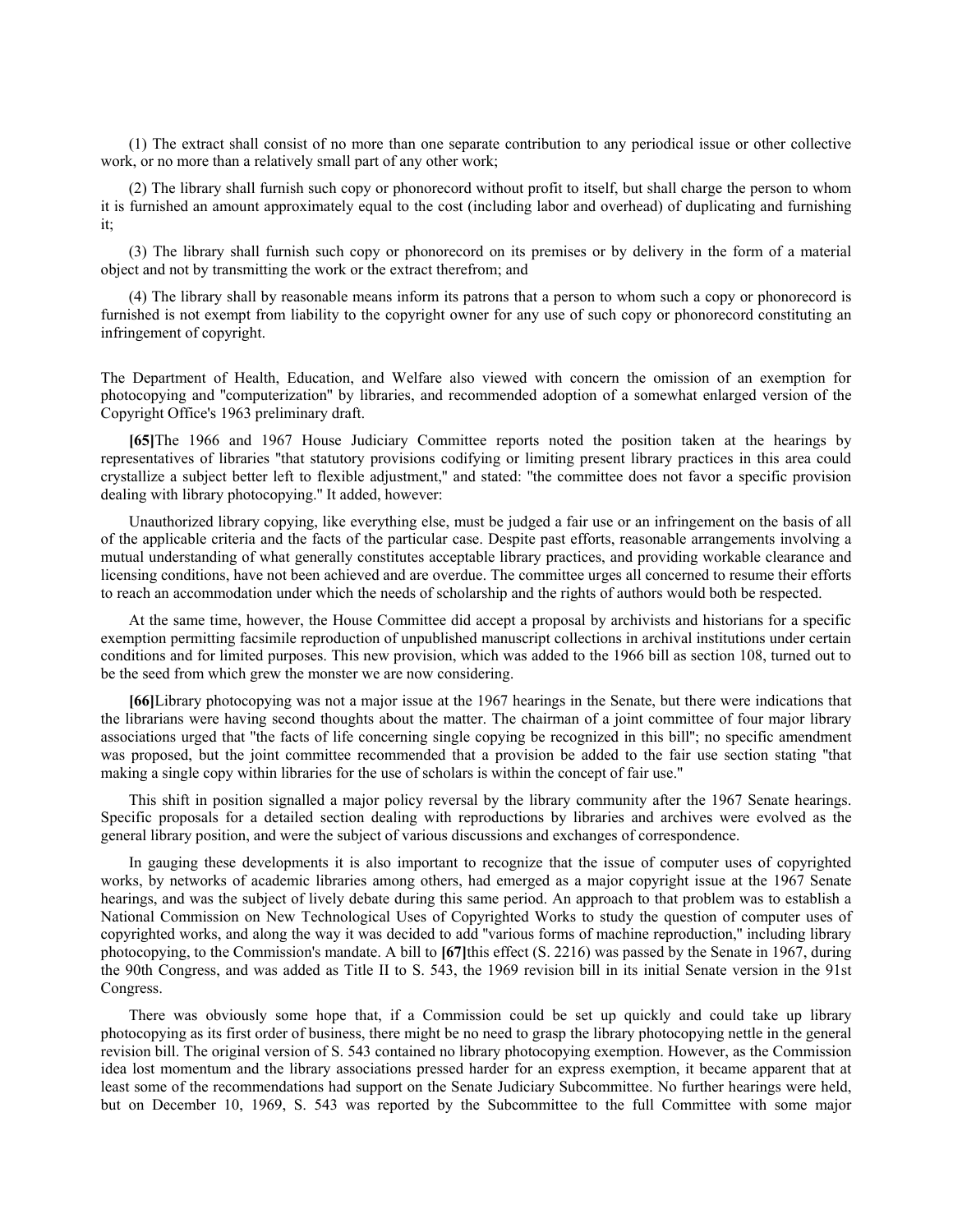amendments. For one thing, section 108 had grown from an 8-line provision concerning archival collections to a 65-line section with six subsections dealing fairly comprehensively with ''reproduction by libraries and archives.'' The new section as reported was retained verbatim in the 1971 version of the bill (S. 644) and again in the 1973 version as originally introduced in the 93rd Congress (S. 1361).

The version of section 108 that emerged on December 10, 1969 and remained a part of the revision bill until 1974, differed from the 1975 revision bill now under consideration in several respects, but the main differences were two:

**[68]** 1) The 1969 bill made no distinction between excerpts and short self-contained works (like articles) on the one hand, and complete works on the other. Under the section, a library could make a photocopy of any work only if ''the user has established to the satisfaction of the library or archives that an unused copy cannot be obtained at a normal price from commonly known trade sources in the United States, including authorized reproducing services.'' In contrast, the 1975 bill would allow photocopying of a single article or contribution, or of a ''small part'' of a work, without further investigation. The library would be required to ''determine, on the basis of a reasonable investigation'' that a copy ''cannot be obtained at a fair price,'' only in case the material to be photocopied constitutes ''the entire work, or ... a substantial part of it.''

2) The 1969 version contained no counterpart of the controversial subsection (g)(2) of the 1975 provision, which expressly excludes ''systematic'' single or multiple copying from the scope of the exemption.

**[69]**The 1969 bill fell short of the librarians' proposal, which would have allowed the making of one copy of any work, regardless of its length and whether or not it was ''in-print,'' as long as it was for the personal use of an individual. The full sweep of this proposal was vigorously opposed by authors and publishers, who contended that it would authorize virtually unlimited copying and jeopardize scholarship by destroying incentives for creating and publishing many works. Meanwhile, the action of Williams & Wilkins Co. against two government medical libraries, alleging copyright infringement on the basis of extensive library photocopying practices, had begun making its way through the U.S. Court of Claims to the Supreme Court. This tended to polarize positions on the issue and to poison the atmosphere for accommodation.

When Senate hearings on this issue were held in August, 1973, the Court of Claims Commissioner had ruled in favor of Williams & Wilkins, and the full Court's reversal of that ruling had not yet occurred. The librarians proposed an amendment that was narrower than their original proposal: in effect it would permit making one copy of a single article or contribution, or of a short excerpt, without further investigation; a library could supply a single copy of an entire work after determining that it was out of print. For their part the authors and publishers, in general, appeared willing to accept the approach of section 108 as it then stood, although reluctantly and with some drafting changes. They concentrated their fire upon the librarians' new proposal.

**[70]**The ground upon which the controversy was based shifted in November, 1973, when the full Court of Claims, in a narrow and split decision, reversed the Commissioner and held in favor of the government libraries. It then shifted again in April, 1974, when the Senate Subcommittee reported the revision bill to the full Judiciary Committee with some striking amendments.

In effect, the 1974 bill accepted the librarians' 1973 proposal but added an entirely new provision stating that ''the rights of reproduction and distribution under this section ... do not extend to cases where the library or archives, or its employee: ... (2) engages in the systematic reproduction or distribution of single or multiple copies...". The library community greeted this new subsection  $(g)(2)$  and the explanatory commentary accompanying it with howls of outrage, arguing that its substantive content had never been discussed at hearings or elsewhere, and that it took away everything that the other 1974 amendment had given. Authors and publishers generally accepted the section with this new provision. They argued that, as a technical matter, a prohibition against systematic copying was implicit in the rest of the section; however, the amendment allowing nearly unrestricted single copying of journal articles and similar works made an explicit prohibition against doing this on a systematic basis essential. The relevance of this dispute to the Williams & Wilkins case, which was then pending in the Supreme Court, was not lost on anyone.

**[71]**The revision bill was reported by the full Senate Judiciary Committee on July 3, 1974, and was passed by the Senate on September 9, 1974 with two changes in section 108 dealing with videotape and new archives. There was no debate on the fundamental issues underlying the section. Meanwhile, a great many of the groups and organizations involved in the dispute were filing briefs as amici curiae in the Williams & Wilkins case in the Supreme Court, and positions on the legislation were becoming increasingly inflexible and tenacious. During this difficult period a dialog of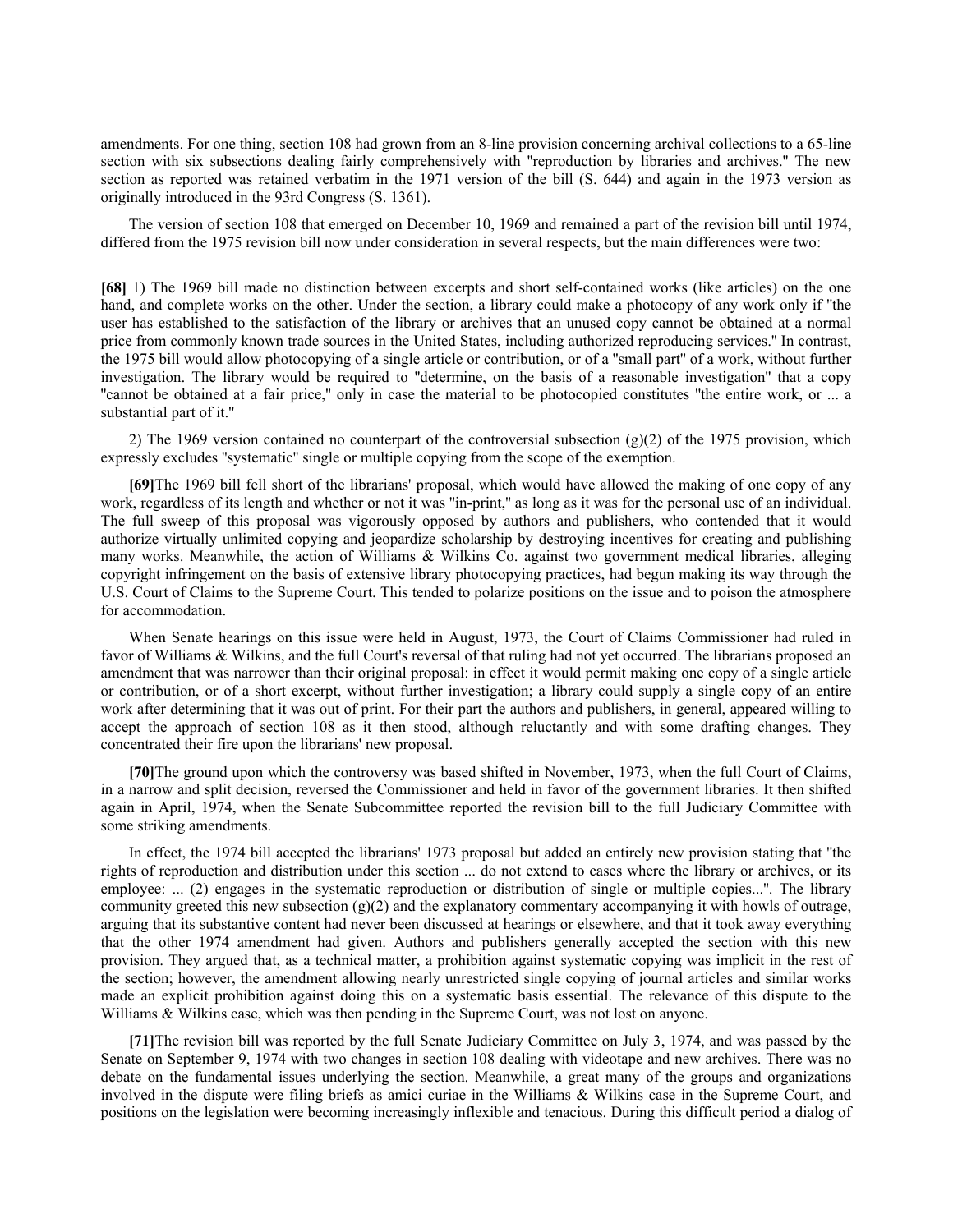sorts was reestablished through a series of meetings sponsored jointly by the Copyright Office and the National Commission on Libraries and Information Science (NCLIS). However, no consensus concerning the proper interpretation of ''systematic'' reproduction or the possibilities of establishing a practical mechanism for licensing library photocopying could be achieved under the circumstances.

The Williams & Wilkins case was argued before the Supreme Court in December, 1974. In January, 1975, at the opening of the 94th Congress, the revision bill was reintroduced in both Houses. The Senate version of section 108 was identical with the version passed by the Senate the previous September. The House version was identical with the Senate bill.

**[72]**Then, on February 24, 1975, in a spectacular anticlimax, the Supreme Court split 4-4 on the Williams & Wilkins case, automatically affirming the Court of Claims decision in favor of the government libraries, but effectively depriving that decision of any precedential weight and wiping out any authority the Court of Claims majority opinion might otherwise have carried. In a recent habeas corpus decision ( *Neil v. Biggers , 409 U.S. 188 (1972)),* the U.S. Supreme Court itself has declared that an equally-divided affirmance ''merely ends the process of direct review but settles no issue of law.'' The Court has thus left the issue squarely up to Congress to settle.

It should also be mentioned that separate legislation establishing the National Commission on New Technological Uses of Copyrighted Works (CONTU) was enacted by Congress late in 1974, and became effective on the last day of that year. The members of the Commission were appointed in mid-1975, and CONTU held its first meeting on October 8, 1975. The statutory purpose of the Commission is ''to study and compile data on: (1) the reproduction and use of copyrighted works of authorship ... (B) by various forms of machine reproduction, not including reproduction by or at the request of instructors for use in face-to-face teaching activities.'' Its mandate also covers computer uses of copyrighted works. Under its statute, CONTU must complete its first report by October 8, 1976, and must conclude its work by the end of 1977.

## **[73]**2. ANALYSIS OF 1975 BILL

Section 108, entitled ''Limitations on exclusive rights: Reproduction by libraries and archives,'' now consists of 89 lines divided into eight subsections. The subsections are currently untitled, but can be summarized under the following headings, most of which are used in the 1974 Senate report:

- (a) General scope of single copy exemption
- (b) Archival reproduction
- (c) Replacement of damaged copy
- (d) Articles and small excerpts
- (e) Out-of-print works
- (f) General exemptions
- (g) Multiple copies and systematic reproduction
- (h) Works excluded from exemption
- (a) Scope of exemption

Subsection (a) lays out the basic conditions under which a library can claim an exemption under the section. These can be summarized very generally as follows:

1) The exemption applies only to a library or archives or their employees acting within the scope of their employment.

**[74]** 2) ''No more than one copy or phonorecord of a work'' can be made under the exemption. This is explained further in subsection (g).

3) No distinction is made between nonprofit libraries and libraries in profit-making institutions, but the reproduction or distribution itself must be made ''without any purpose of direct or indirect commercial advantage.''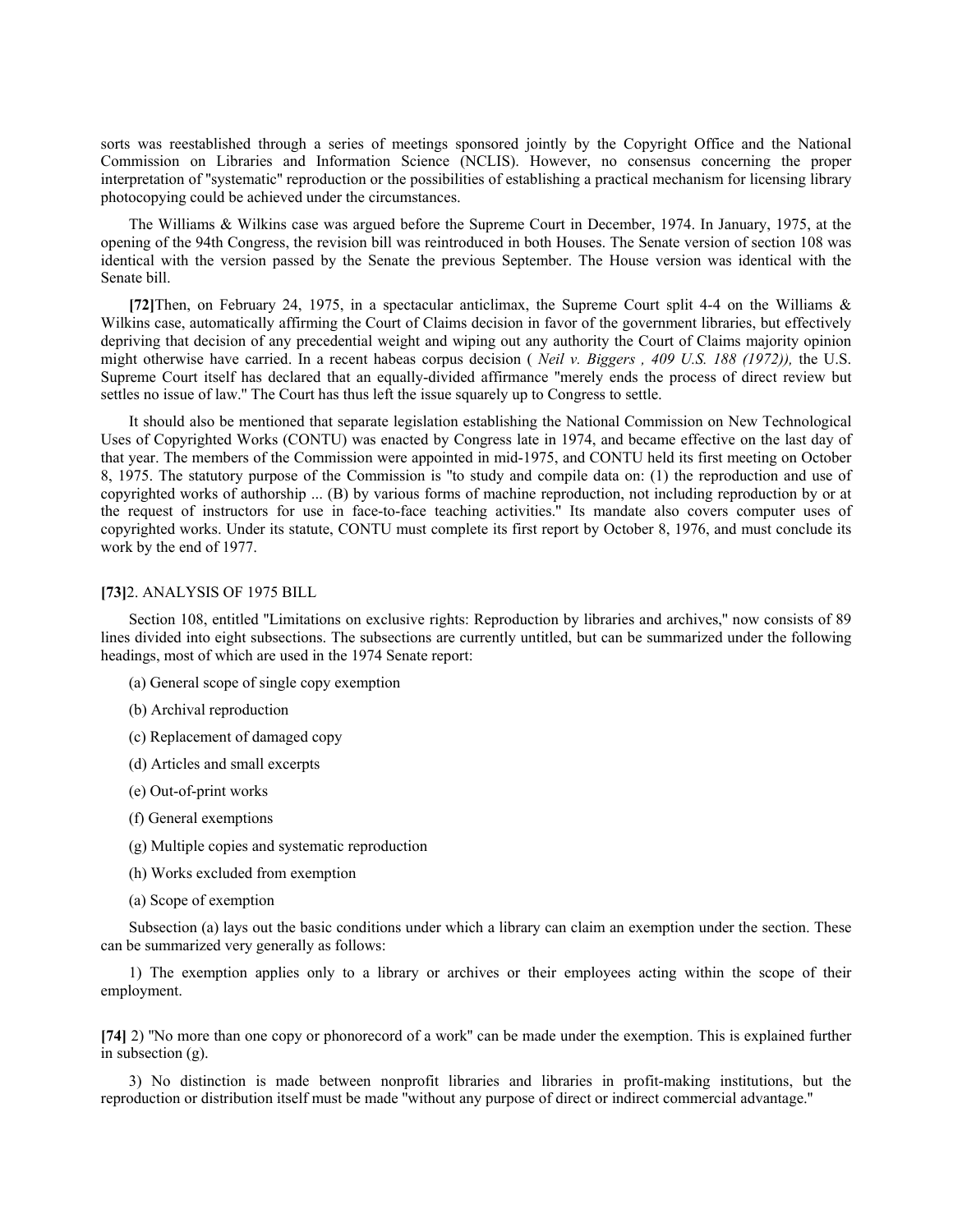4) The library's collections must either be open to the public or to outside persons doing specialized research.

5) A notice of copyright must accompany the reproduction.

Note that the conditions set out in subsection (a) are only a general starting point. For a library activity to be exempt it must also qualify under one of the conditions laid out in subsections (b) through (f), must not run afoul of subsection (g), and must involve copying of a work that is not mentioned in subsection (h).

## **[75]**(b) Archival preservation

This exemption applies only to unpublished works in the current collection of a library or archives. It allows reproduction only in facsimile form, and only for ''purposes of preservation or security or for deposit for research use in another library or archives.''

# (c) Replacement

With respect to published works, a library or archives can make a facsimile reproduction to replace material that is ''damaged, deteriorating, lost, or stolen,'' but only if it finds that an unused replacement copy cannot be obtained at a fair price.

(d) Journal articles, small excerpts, etc.

This subsection applies to ''no more than one article or other contribution to a copyrighted collection or periodical issue, or to ... a small part of any other copyrighted work.'' The only conditions for supplying a reproduction are that ''the copy becomes the property of the user,'' that there is no reason to suppose that it ''would be used for any purpose other than private study, scholarship, or research;'' and that warning of copyright be given. The copy must be ''made from the collection of a library or archives where the user makes his request, or from that of another library or archives.''

# **[76]**(e) Entire works

With one addition the conditions applicable under subsection (d) apply under subsection (e) to "the entire work," or ''a substantial part of it.'' The added condition is that ''the library or archives has first determined, on the basis of a reasonable investigation, that a copy or phonorecord of the copyrighted work cannot be obtained at a fair price.''

## (f) General exemptions

This subsection contains four clauses, aimed at precluding certain interpretations of section 108. In three of the clauses the effect would be to expand the scope of permissible copying activity, while in the fourth the effect would be restrictive.

(1) The first clause makes clear that no liability attaches to a library or its employees for ''the unsupervised use of reproducing equipment located on its premises,'' as long as a copyright warning is posted on the machine.

(2) Conversely, the second clause makes clear that the individual user of the reproducing equipment is not insulated from liability if the reproduction exceeds fair use, and the same is true if the library is asked to make the copy for the individual.

**[77]** (3) Clause (3) is important. It declares that nothing in section 108 ''in any way affects the right of fair use,'' or any contractual obligations the library has assumed.

(4) The fourth clause, which was added to the section during the floor debates in the Senate in September, 1974, reflects the controversy over the videotape archive of news programs at Vanderbilt University. It states that nothing in section 108 "shall be construed to limit the reproduction and distribution of a limited number of copies and excerpts by a library or archives of an audiovisual news program...''

# (g) Multiple and systematic copying

It is hard to tell, from the wording, whether this controversial subsection is intended as an exception to the exemptions stated elsewhere in section 108, or whether its purpose is to offer a statutory interpretation of their negative effect. The original intention was probably the latter.

**[78]**In any event, the subsection starts with a positive statement: ''The rights of reproduction and distribution under this section extend to the isolated and unrelated reproduction or distribution of a single copy or phonorecord of the same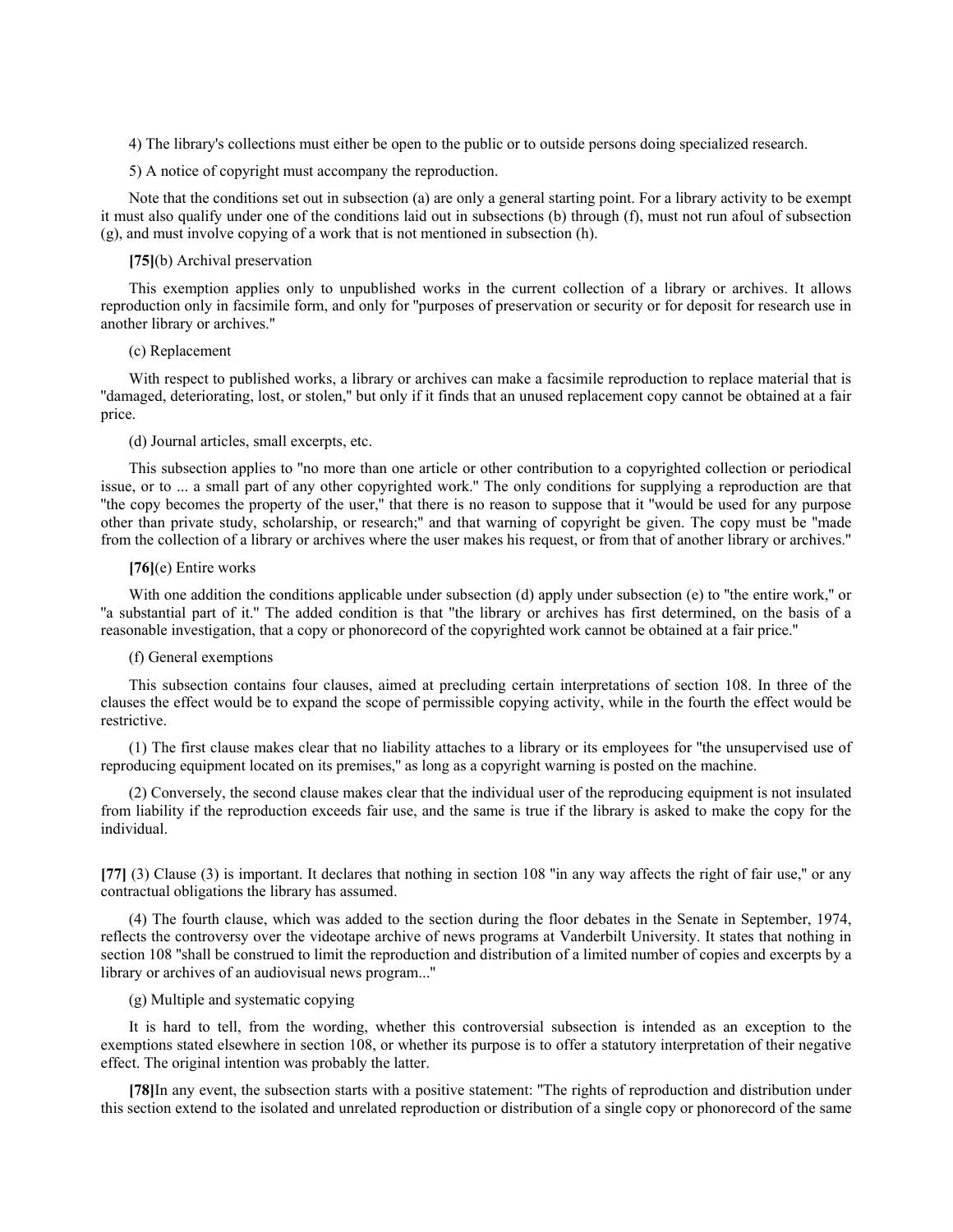material on separate occasions.'' But, it adds, these ''rights'' do not extend to cases where the library knew or should have known that ''one-at-a-time'' multiple copying was going on: where it ''is aware or had substantial reason to believe that it is engaging in the related or concerted reproduction or distribution of multiple copies or phonorecords of the same material, whether made on one occasion or over a period of time, and whether intended for aggregate use by one or more individuals or for separate use by the individual members of a group.''

The first clause of subsection (g), just quoted, had been in the bill since 1969 and had caused little comment until clause (2) was joined to it in 1974. Under the clause, the reproduction and distribution ''rights'' of section 108 do not apply where the library ''engages in the systematic reproduction of single or multiple copies or phonorecords of material described in subsection (d)'' (i.e., of articles, contributions, and excerpts).

(h) Works excluded from exemption

Except for situations covered by subsections (b) and (c) -- archival preservation of unpublished works and replacement of damaged copies of published material -- subsection (h) makes the exemptions of section 108 inapplicable to:

**[79]** 1) a musical work;

2) a pictorial, graphic, or sculptural work;

3) a motion picture or other audiovisual work, other than one ''dealing with news.''

## 3. 1974 SENATE REPORT ON SECTION 108

The 1974 Senate report contains some significant comments bearing on the purpose and interpretation of specific provisions of section 108. Where these were put in issue at the 1975 House hearings, they will be reviewed below. In addition, the following explanations deserve note:

## 1) ''Fair price''

There are some textual differences but, under both subsections (c), dealings with replacement of damaged or missing copies, and (e), dealing with what might be termed ''out-of-print works,'' the library must, before making a reproduction, have first determined that a copy ''cannot be obtained at a fair price.'' In explaining both subsections, the Senate report says:

The scope and nature of a reasonable investigation to determine that an unused replacement cannot be obtained will vary according to the circumstances of a particular situation. It will always require recourse to commonly-known trade sources in the United States, and in the normal **[80]**situation also to the publisher or other copyright owner (if such owner can be located at the address listed in the copyright registration), or an authorized reproducing service.

2) ''Lawfully-made'' copies and later unlawful use

Clause (2) of subsection (f) confirms the liability of a library patron who, beyond fair use, makes copies on a machine located in the library or has them made by the library for him. The report makes clear that any such copies are not ''lawfully made'' within the meaning of a number of sections throughout the bill, including sections 109 and 110. This means that, in a variety of situations, that would otherwise be exempted, including cases involving the resale, display, or importation of the copies or their use for performances, would be considered infringement. Conversely, the report states:

It is the intent of this legislation that a subsequent unlawful use by a user of a copy of a work lawfully made by a library, shall not make the library liable for such improper use.

## 3) Contractual arrangements

In commenting on subsection  $(f)(3)$ , providing that section 108 does not override any contractual obligations assumed by a library when it obtained a work for its collections, the report makes the following comments:

**[81]**For example, if there is an express contractual prohibition against reproduction for any purpose, this legislation shall not be construed as justifying a violation of the contract. This clause is intended to encompass the situation where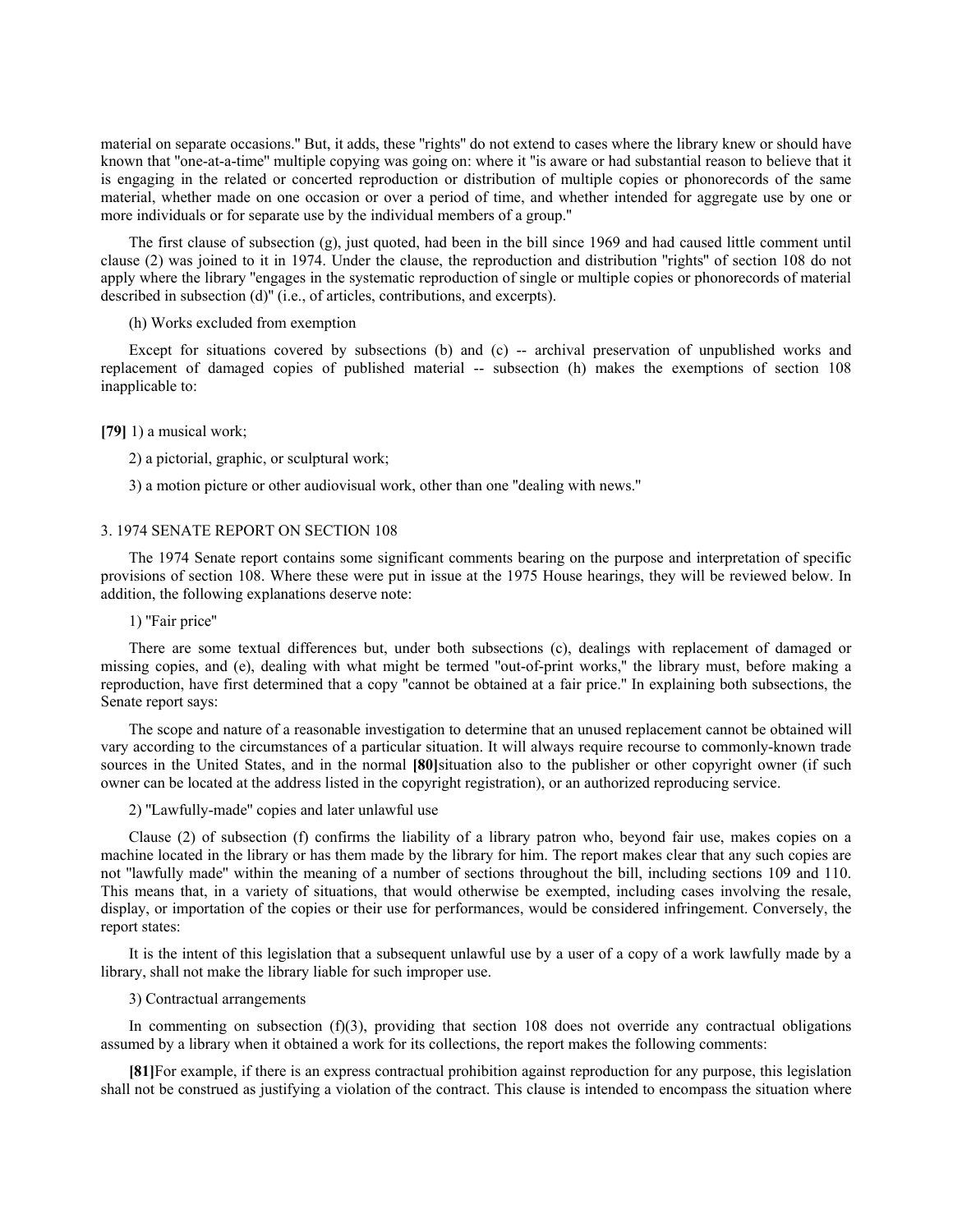an individual makes papers, manuscripts or other works available to a library with the understanding that they will not be reproduced.

## 4. ANALYSIS OF SPECIFIC ISSUES

#### a. Interrelationship between fair use and library exemption

The strange eventful history of library photocopying as a copyright issue has left a major question unanswered: are the exemptions of section 108 essentially a definitive statement of what Congress intends fair use to mean in this area? or are they supplementary provisions augmenting but not restricting the present doctrine? or could it be argued that, because section 108 says definitively that certain things can be done and others cannot, the section prohibits certain activities that might be held fair use today?

Although section  $108(f)(2)$  says that nothing in the section "in any way affects the right of fair use as provided by section 107,'' this has been, and certainly can be, interpreted in different ways. Suppose, for example, that the bill were enacted in its present form and Williams & Wilkins reinstituted suit under the new law. The Court of Claims had held that what the National Library of Medicine was doing constituted fair use under the 1909 copyright law; would section 108 change that result? The 1974 Senate report offers no clue to the answer.

## **[82]**b. Subsections (d) and (e)

The statement of the Department of Justice recommends that the words ''of a small part'' be deleted from subsection (d), and that the words of the library or archives has first determined, on the basis of a reasonable investigation, that a copy or phonorecord of the copyrighted work cannot be obtained at a fair price'' be deleted from subsection (e). The reason given for the first suggestion was: ''Libraries should be able to reproduce entire work for scholarship''; the reason for the second was: ''Too difficult and cumbersome to make purchase investigation; discourages use.''

c. Profit-making organizations

At the 1975 hearings the third of the three specific proposals made by the librarians, through the spokesman for the Special Libraries Association (SLA), involved the interpretation of one of the fundamental conditions of exemption under section 108: that, in the words of section  $108(a)(1)$ , "the reproduction is made without any purpose of direct or indirect commercial advantage.'' The SLA representative urged clarification of this requirement ''because the majority of special library operations are conducted for purposes of 'indirect commercial advantage' when the library's parent organization is in the business, industrial, or financial communities thru its products and services.'' He suggested that the language might have been intended to refer to ''an authorized or unauthorized reprinter or republisher of **[83]**copyrighted materials.'' The libraries therefore proposed either that the phrase ''to a reprinter or a republisher'' be added after the word ''advantage'' at the end of section 108(a)(1) or, alternatively, that the commentary make this intent clear.

The statement of the Special Libraries Association contains the following justification for this proposal:

Legislation to be enacted must not prevent or penalize the preparation of photocopies by any library. S.L.A. is, of course, particularly concerned about the status of specialized libraries --- especially those in for-profit organizations. There will be immeasurable damage to the total economy and welfare of the nation if such intent were to be contained in the enacted version of H.R. 2223, or if such interpretation is possible after enactment of the law. The rapid transmission of man's knowledge --- either to not-for-profit or to for-profit organizations ---must not be impeded by law. Whether libraries request or produce photocopies, the libraries are acting solely as the agents for the individual and distinct users of libraries who in their totality represent all strata of our American society.

#### d. Works not covered by exemption

The broad reproduction privileges provided by subsections (d) and (e) apply to literary works, dramatic works, and sound recordings. Under subsection (h) they do not apply to musical works, pictorial, graphic, and sculptural works, and audiovisual works other than television news programs. At the 1975 House hearings the librarians asked that **[84]**these exclusions from the exemptions be deleted entirely. Their representative stated:

We are also concerned with Section 108(h) which would limit the rights otherwise granted under Section 108 by excluding a musical work, pictorial, graphic and other audiovisual works. These exclusions are illogical. The need of the scholar doing research in music for a copy of a portion of a score is as legitimate and proper as that of the scholar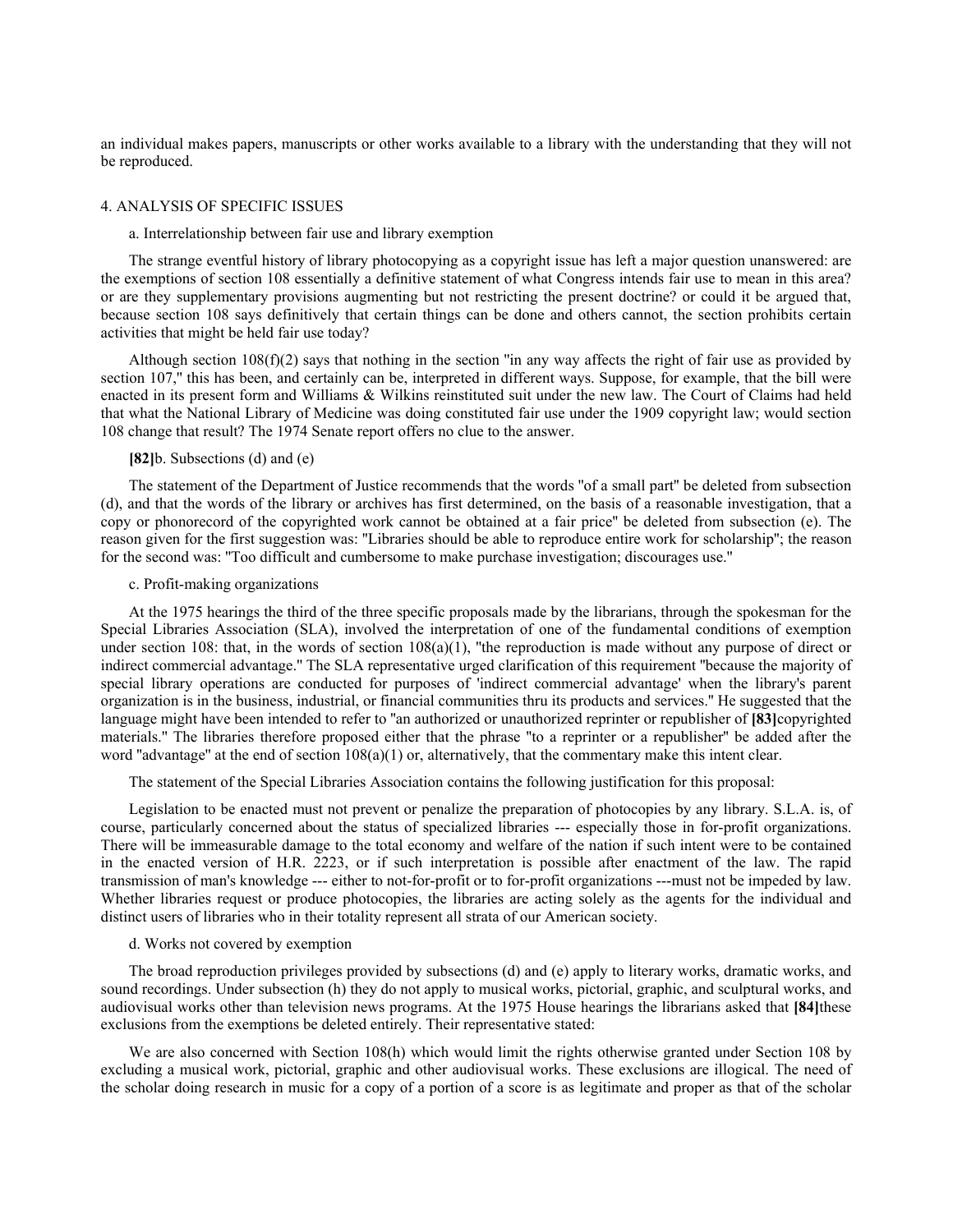doing any other kind of research. Likewise, the copying of one map from an atlas or a page of diagrams and plans from a technical journal may be just as important as any other kind of material for research.

It seems to us that libraries ought to be encouraged to collect and preserve all of the forms in which knowledge is published and distributed, and that it should be possible for users of libraries to have access for their study and scholarship to all of these forms, not just some of them. If a student of the cinema asks a library to make a copy for him of a few selected frames of some famous motion picture which is being studied, so that he may consider at his leisure a certain key point which is made in an article he is reading, we thing the library ought to be able to do that.

This proposal, insofar as it applied to music, was supported by the Music Library Association, which stressed the importance of photocopying to serious music scholarship, it argued that copyright claims are asserted in edited versions of music in the public domain, including many works of the great masters, and that music libraries do not collect the great bulk of the popular musical ephemera that are copyrighted.

**[85]**In commenting on the deletion of subsection (h), the Special Libraries Association apparently assumed that sound recordings of musical works would be regarded as ''audiovisual works,'' which is not the case. However, the SLA's basic point was that printed music should not be excluded from the over-all exemptions of section 108:

§ 108(h). The Association feels that there is a real need to distinguish between two formats of ''musical works:''

(a) Printed musical works, and

(b) Sound reproductions of musical works.

To achieve this distinction, we suggest two possible amendments to  $\S$  108(h):

(1) Delete the words ''a musical work'' because performances are included in the subsequent phrase, ''or other audiovisual work,'' or

(2) Add a modifying statement so that  $\S$  108(h) will read:

The rights of reproduction and distribution under this section do not apply to a musical work other than a printed copy ... [suggested words are underlined.]

It is important that research workers and students of musicology be allowed ''fair use'' access to portions of printed music just as  $\S$  108(a)(2) permits "fair use" access to textual materials. In  $\S$  108(h) a clear distinction must be made between performances or sound recordings and music in printed form.

**[86]**The librarians' proposals on this point were met with strong opposition from book and music publishers, who expressed surprise and dismay that the point was being raised so late in the day. They argued that ''the primary purpose of music is performance'' and that the overwhelming majority of photocopies that would be made if the exemption applied to music would be precisely for that purpose. They pointed out that fair use would, in most cases of real scholarly use, allow all that is needed -- copies of short extracts for illustrative purposes -- and that satisfactory joint arrangements have already been worked out with respect to obtaining copies of out-of-print music.

(e) Videotape archives

The 1974 amendments offered by Senator Baker, and adopted by the Senate as amendments to subsections (f) and (h) of section 108, were the subject of 1975 hearings in the House. The amendment was intended to exempt the Vanderbilt Television News Archive at Vanderbilt University, and presumably any other library or archive covered by section 108, from copyright liability for ''the reproduction and distribution of a limited number of copies and excerpts ... of an audiovisual news program.'' The correlative amendment in subsection (h) refers to ''an audiovisual work dealing with news.''

**[87]**At the hearings Robert V. Evans, Vice President and General Counsel of CBS Inc., urged deletion of the Baker amendments as being too broad in scope and unnecessary to accomplish the purpose of establishing a national repository for television news programs. Paul C. Simpson, founder of the Vanderbilt Archive, declared that the revision bill should not prohibit libraries from:

1) recording news broadcasts from the air;

2) making them available for viewing at the library and copies for viewing elsewhere;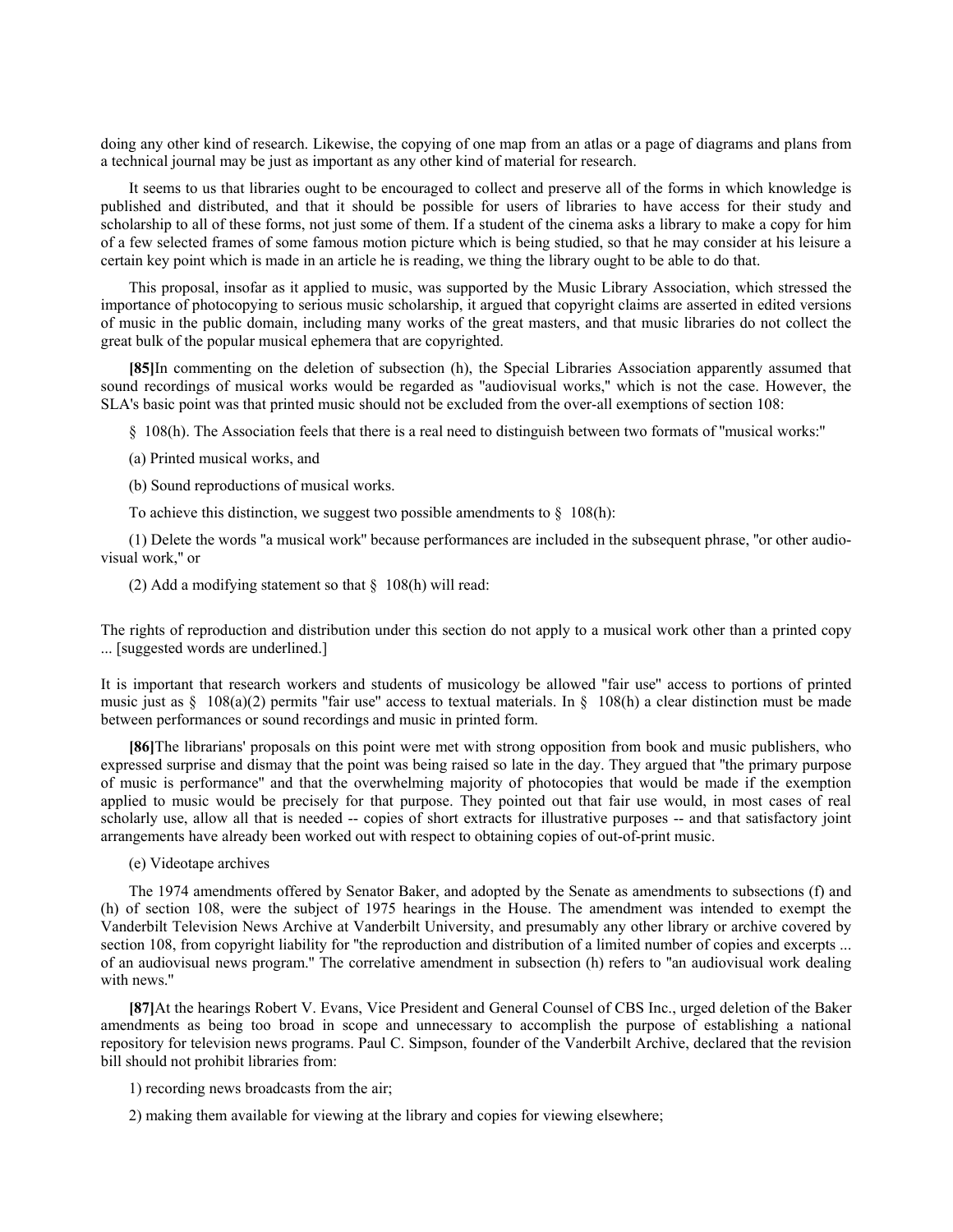3) making, on specific request, copies of single stories or news items from the broadcasts available, just as such services are rendered by libraries from newspaper collections.

He supported the Baker amendments as accomplishing this result, and argued that national depository and educational icensing [sic] arrangements recently established by CBS are too restrictive for this purpose.

### f. Multiple copying

Clause (1) of subparagraph (g) had been included in the librarians' original proposal to the Senate, and had apparently been accepted by everyone since its introduction into the bill in December, 1969. The 1974 Senate report contains the following interpretation:

**[88]**Subsection (g) provides that the rights granted by this section extend only to the ''isolated and unrelated reproduction of a single copy,'' but this section does not authorize the related or concerted reproduction of multiple copies of the same material whether made on one occasion or over a period of time, and whether intended for aggregate use by one individual or for separate use by the individual members of a group. For example, if a college professor instructs his class to read an article from a copyrighted journal, the school library would not be permitted, under subsection (g), to reproduce copies of the article for the members of the class.

Citing this commentary, the librarians recommended its deletion in their May, 1975 presentation at the House hearings. Professor Low's statement contained the following paragraph:

Subsection  $(g)(1)$  gives us concern because often there is no basis for a library employee to judge whether a request for a copy represents "isolated and unrelated reproduction" as specified in Section  $108(g)(1)$ . For example, if a college instructor in a graduate seminar in English were to recommend to his students, some ten men and women sitting around a table, that they read an article on Milton's poetry that appeared ten years ago in Publications of the Modern Language Association, and if two of them over the next week were to go to that college's library and look at that article and decide that they wanted to take copies back to their dormitory for further study, we don't see how there is any practical way in which a library can prevent that kind of reproduction of a single copy on separate occasions, and we don't think they should have to. And yet, the Senate Committee report S. 1361 (S. Rept. 93-983) cites such an instance.

As might be expected, the authors and publishers reacted strongly against this interpretation, arguing, as they had from the discussions in the early 1960's, that a limitation of the exemption **[89]**to single copying ''was meaningless unless it expressly guarded against the making of multiple copies one at a time.''

#### g. Systematic reproduction

By far the most controversial provision of section 108 is clause (2) of subparagraph (g), and particularly its use of the undefined but inflammatory word ''systematic.'' This is an extreme example from the front page of the Medical Library Association News for July, 1975:

We have been working very hard for the deletion of section 108G2 of the same bill which would not allow us to photocopy on a ''systematic'' basis. This is the same section of the Senate bill on which the Association passed a resolution in San Antonio last year. It is very important that you, as members, explain to library users that if HB2223 is passed with Section 108G2 that all photocopy, especially interlibrary loan, will be prohibited and a librarian liable to a very stiff fine (up to \$ 50,000.)

Almost equally controversial with librarians is the rather long commentary on the clause appearing in the 1974 Senate report:

Subsection (g) also provides that section 108 does not authorize the systematic reproduction or distribution of copies or phonorecords of articles or other contributions to copyrighted collections or periodicals or of small parts of other copyrighted works whether or not multiple copies are reproduced or distributed. Systematic reproduction or distribution occurs when a library makes copies of such materials available to other libraries or to groups of users under formal or informal arrangements whose purpose or effect is to have the reproducing library serve as their source of such material. Such systematic reproduction and distribution, as distinguished from isolated and unrelated reproduction or distribution, may substitute the copies reproduced by the source library for subscriptions or reprints or other copies which the receiving libraries or users might otherwise have purchased for themselves, from the publisher or the licensed reproducing agencies.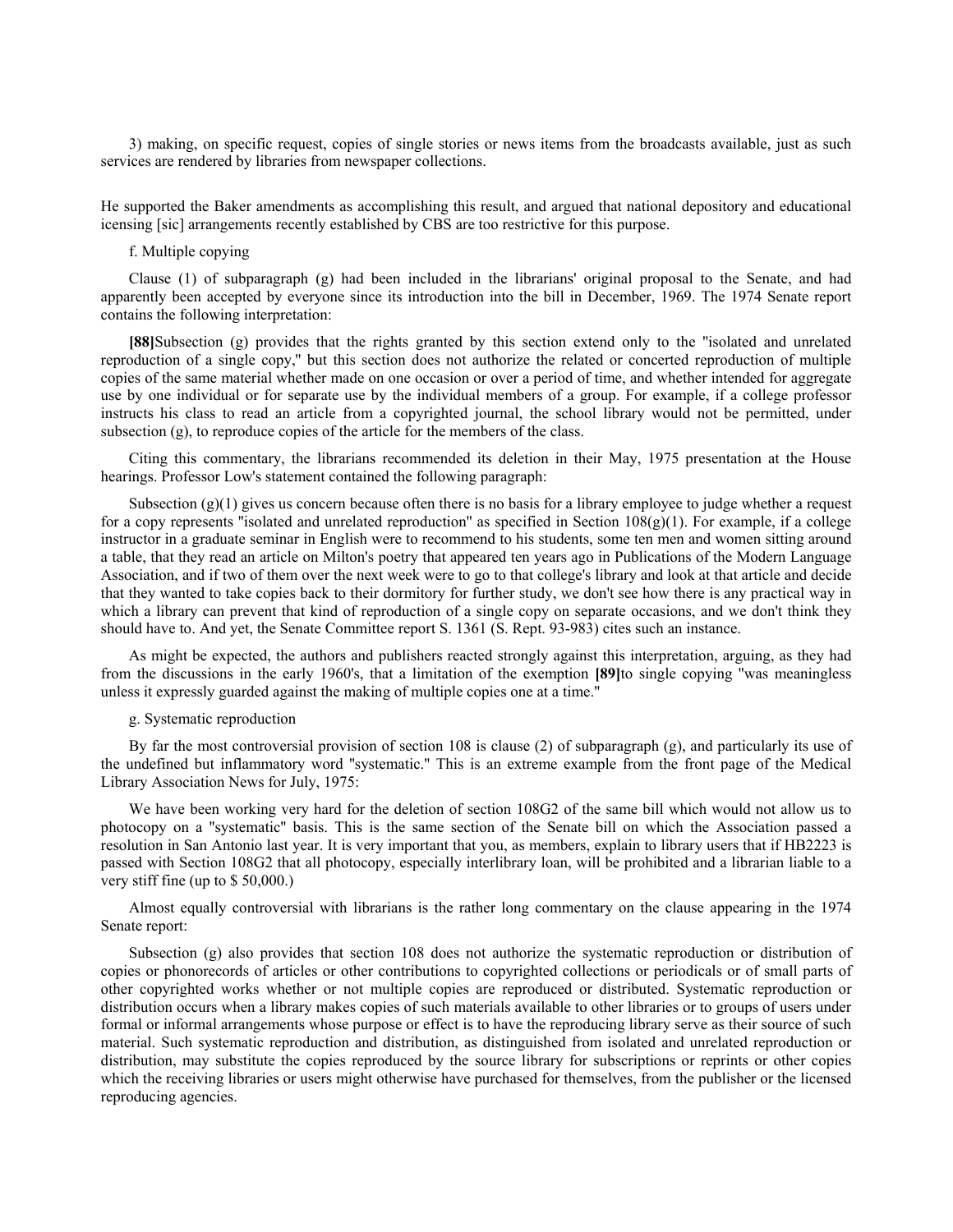**[90]**While it is not possible to formulate specific definitions of ''systematic copying'', the following examples serve to illustrate some of the copying prohibited by subsection (g).

(1) A library with a collection of journals in biology informs other libraries with similar collections that it will maintain and build its own collection and will make copies of articles from these journals available to them and their patrons on request. Accordingly, the other libraries discontinue or refrain from purchasing subscriptions to these journals and fulfill their patron's requests for articles by obtaining photocopies from the source library.

(2) A research center employing a number of scientists and technicians subscribes to one or two copies of needed periodicals. By reproducing photocopies of articles the center is able to make the material in these periodicals available to its staff in the same manner which otherwise would have required multiple subscriptions.

(3) Several branches of a library system agree that one branch will subscribe to particular journals in lieu of each branch purchasing its own subscriptions, and that the one subscribing branch will reproduce copies of articles from the publication for users of the other branches.

The committee believes that section 108 provides an appropriate statutory balancing of the rights of creators, and the needs of users. However, neither a statute nor legislative history can specify precisely which library photocopying practices constitute the making of ''single copies'' as distinguished from ''systematic reproduction''. Isolated single spontaneous requests must be distinguished from ''systematic reproduction.'' The photocopying needs of such operations as multi-county regional systems, must be met. The committee therefore recommends that representatives of authors, book, and periodical publishers and other owners of copyrighted material meet with the library community to formulate photocopying guidelines to assist library patrons and employees. Concerning library photocopying practices not authorized by this legislation, the committee recommends that workable clearance and licensing procedures be developed.

**[91]**The following excerpts from a statement submitted on behalf of the Association of Research Libraries to the House Judiciary Subcommittee on May 30, 1975 will serve to summarize the librarians' position on this subsection, which they are urgently seeking to have deleted:

At issue is the making, whether at the request of a patron or at the request of another library, of single copies of copyrighted matter for the private use of a scholar or other reader. Such copies may be of articles from law reviews, medical journals or scientific or technical periodicals, or they may be passages from other published works. They are made in response to individual requests for single copies, although more than one individual may request a copy of a particular part of a work in a library's collection. In providing this service, a library may make a copy from a work located on its premises, or in the case of a work not in its own collection, it may request the copy from another library, just as it might obtain the original work itself on an inter-library loan for a patron who wished to borrow it...

Clause  $(g)(2)$  excludes from the library photocopying permitted under Section 108 any instance of "systematic" reproduction and distribution''. Because this restriction was written into the bill by the Senate Patents, Trademarks and Copyrights Subcommittee at the last minute (after public hearings had been held) and is only vaguely and confusingly explained in the committee report, it is impossible to determine exactly what it means... It appears, however, to be potentially applicable whenever a library makes a photocopy of an article or other portion of a published work in the context of a ''system''. There are, of course, many such systems of libraries, from city or county branch library systems to the university with branch campuses to regional library consortia. Where it applies, Section  $108(g)(2)$  would reach the making of a single copy for a single requester, of any part, however small, of a copyrighted work. It is precisely the right to make such copies which Section 108 was intended to confirm ...

**[92]**The sole rationale offered for the new restrictions is an assertion that they are necessary in order to prevent present and potential subscribers from relying on library photocopying machines in the place of journal subscriptions. That assertion is simply and clearly not valid ...

The question which this Subcommittee is called upon to answer may be simply put. Should a library be prohibited from making, at a user's request, a single copy of a journal article or of an excerpt from another published work, or liable for a royalty fee simply because it obtains the copy from, or supplies it to a branch library, a library member of a county or regional library system, or other consortium of libraries? Because it is clear that such customary copying by libraries is responsive to specific, specialized needs of library users, provides the public access to materials which would otherwise be unavailable and does not in fact serve as a substitute for subscription to the publications concerned, the answer must be that libraries should not be so prohibited or so liable.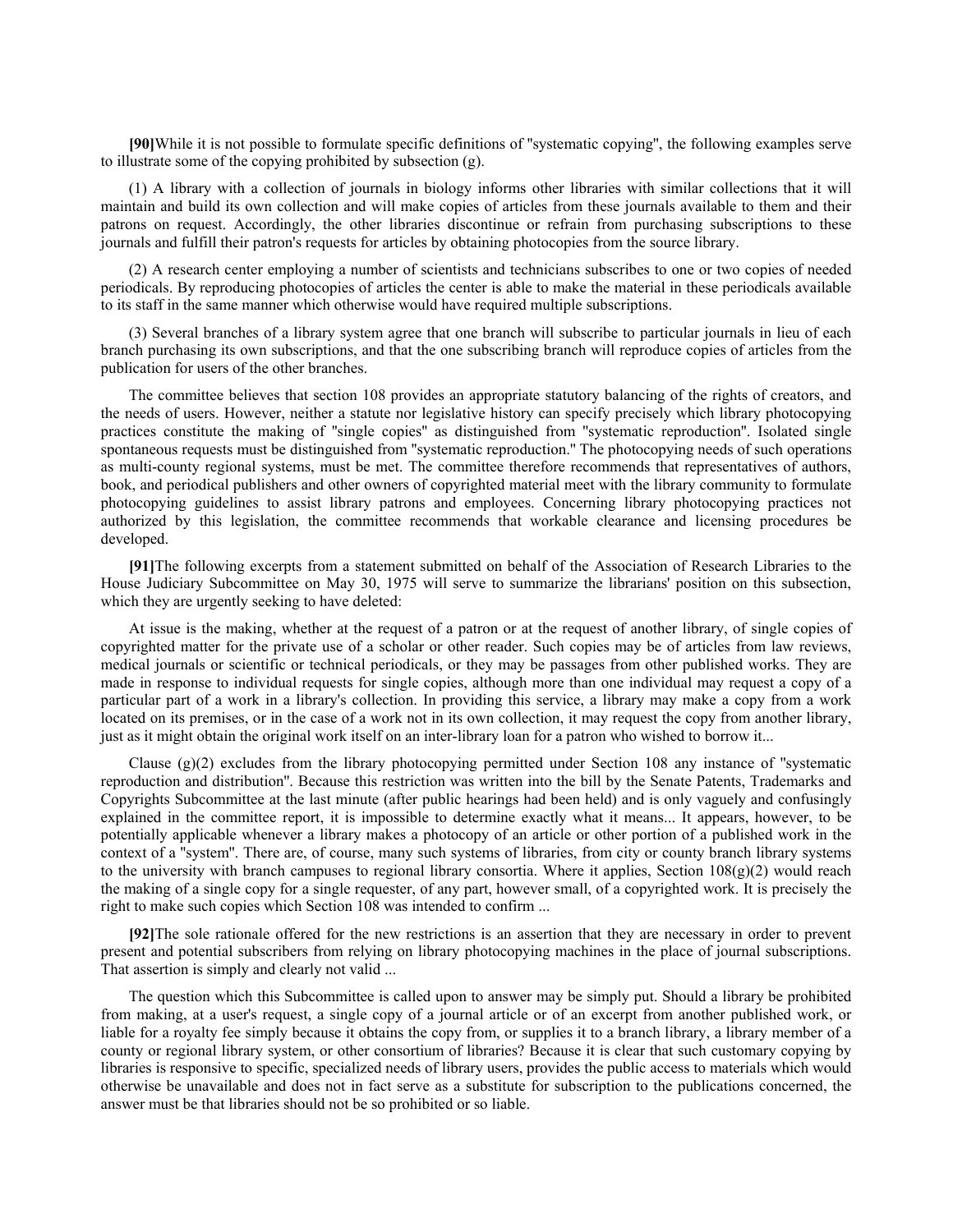Of the arguments in favor of retention of subsection  $(g)(2)$  put forward by authors and publishers, the statement on behalf of the Association of American Publishers will serve as an example:

Systematic copying, in other words, substitutes the copying for the original which otherwise would have been purchased from the publishers. The library world appears to be divided on whether or not licensing procedures should be worked out for systematic copying. Some insist that no distinction should be admitted between unauthorized systematic copying and copying pursuant to isolated requests, and that payment should be made for neither. Others concede the difference in principle, but say that the kind of copying that should be paid for is too imprecisely defined in Section 108, and that no practical procedures have been established by which clearance can be obtained and payments made.

We think it unnecessary to belabor the point that unauthorized systematic copying -- the kind of copying that is done at a research center, or at a central resource point for use in a library network -- is the functional equivalent of piratical reprint publication. Certainly this kind of copying must be paid for if, as the National Commission on Libraries and information Science puts it, **[93]**''the economic viability and continuing creativity of authorship and publishing'' are to be protected. (Synopsis of second draft proposal, June 1974.)

It is equally meretricious to complain that the ''systematic copying'' that is to be paid for is too imprecisely defined, or that payment cannot be made because payment systems have not been established.

Section 108(g) excludes from library copying privileges not only "systematic copying" but also the related or concerted reproduction or distribution of ''multiple'' copies. Systematic copying and multiple copying are general concepts; both are illustrated by examples in the Senate committee report (which closely follows the discussion of fair use in your 1967 committee report), and neither is more imprecise than many other statutory or common law doctrines with which we are all familiar. The libraries do not claim an inability to understand the multiple copying concept; the systematic copying concept is no less viable or understandable.

On September 19, 1975, in a letter to Chairman Rodino of the House Judiciary Committee, David Mathews, Secretary of the Department of Health, Education, and Welfare, stated:

In brief, the bill as presently worded contains a provision [subsection  $108(g)$ ] which would severely hamper the flow of biomedical information between the National Library of Medicine and the nation's medical libraries and thereby reduce the information available to researchers and practitioners. Deletion of Subsection 108(g) would remove this restriction. However, if deletion of this Subsection is not possible modification of the language contained therein would accomplish the same goal.

Attached to Secretary Mathews' letter was a memorandum which included the following draft revision of subsection  $(g)(2)$ :

... engages in the systematic and unlimited reproduction or distribution of single or multiple copies or phonorecords of the same material described in Subsection (d) so as to substantially impair the market for, or value of, the copyrighted work.

#### **[94]**The memorandum added:

''For purposes of avoiding ambiguity the bill should include explicit definitions of 'systematic reproduction' and 'fair use.' ''

h. Relation to Commission on New Technological Uses (CONTU)

An immediate question facing the CONTU commissioners at their first meeting on October 8, involves the interrelationship between section 108 and their mandate with respect to studying and making recommendations on ''various forms of machine reproduction.'' In connection with section 108 the 1974 Senate report said:

In adopting these provisions on library photocopying, the committee is aware that through such programs as those of the National Commission on Libraries and Information Science there will be a significant evolution in the functioning and services of libraries. To consider the possible need for changes in copyright law and procedures as a result of new technology, title II of this legislation establishes a National Commission on New Technological Uses of Copyrighted Works. It is the desire of the committee that the Commission give priority to those aspects of the librarycopyright interface which require further study and clarification.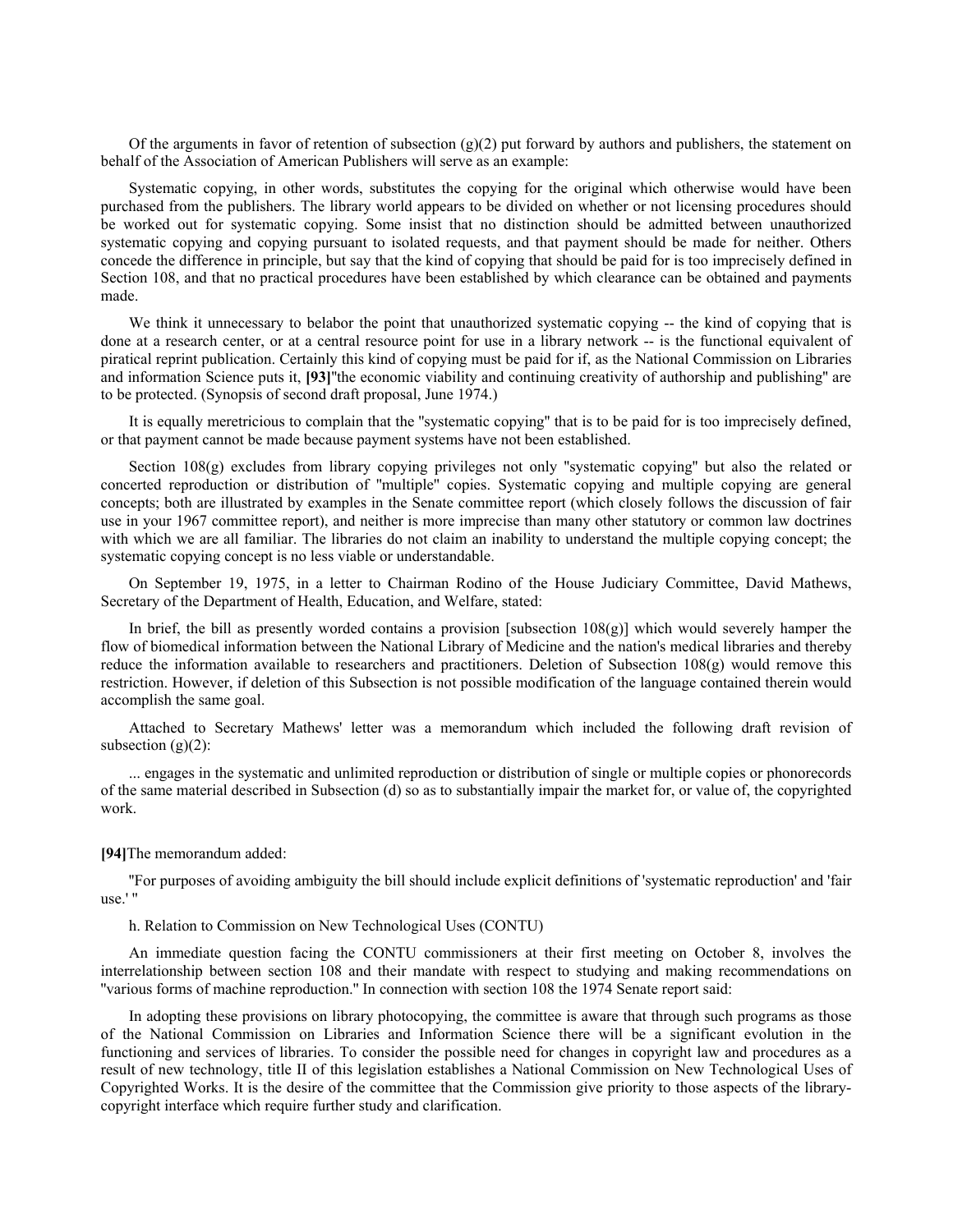The following statement also appeared in the section of the report dealing with the Commission itself:

It is not the intent of the committee that the Commission should undertake to reopen the examination of those copyright issues which have received detailed consideration during the current revision effort, and concerning which satisfactory solutions appear to have been achieved.

## **[95]**5. COMMENTS AND RECOMMENDATIONS

#### a. Interrelationship between sections 107 and 108

The librarians finally decided to seek express photocopying exemptions because the flexible and untested doctrine of fair use does not provide enough assurance that some of the things they now want to do are legal. They object strenuously to the provisions expressly limiting the scope of those exemptions, because they fear that these express limitations will also have the effect of limiting the scope of what a court might hold to be fair use today. On the other hand, authors and publishers argue that, if section 108 consists only of unlimited exemptions, they would be placed in an impossible situation. To take an extreme example, suppose that under the new law a library were providing multiple copies of entire books still in print. This is clearly not covered by the exemption in section 108. Should the library be able to argue that, irrespective of section 108, its activities constitute fair use under section 107, and support its position with exactly the same arguments the National Library of Medicine used in the Williams & Wilkins case?

Although it has not been stated, or perhaps even perceived, in these terms, this is the real crux of the dispute over subsections (g) and (h). If section 108 were made to supersede the fair use doctrine completely, no limitations such as those in subsections (g) and (h) would be necessary; the only exemptions would be those stated in subsections (a) through (b). As long as fair use applies to library photocopying, without much more definitive legal authority as to its scope than now exists, some limitations are essential if section 108 is to settle anything.

**[96]**No one is arguing that the fair use doctrine should be made inapplicable to library photocopying and such would be very hard to sustain. The very amorphousness of fair use provides a needed safety valve. But as long as the revision bill contains both a section 107 and a section 108, the latter must put some express limitations on the express exemptions it provides. It would be a mistake to delete subsections  $(g)$  and  $(h)$  out of hand. What is needed is a much clearer statement in the report concerning the interrelationships between sections 107 and 108, and a careful look at the wording and content of subsections (g) and (h).

## b. Subsections (d) and (e)

The deletions suggested by the Justice Department fail to take account of the long history of subsections (d) and (e). They would destroy the entire basis of the 1973 compromise, which was derived from a proposal of the librarians themselves.

Subsections (d) and (e) are the nub of section 108. No one at the 1975 hearings opposed them, and they were praised by representatives from both sides. Under these circumstances there is no convincing reason to change them.

## c. Profit-making organizations

The language in section  $108(a)(1)$ --"without any purpose of direct or indirect commercial advantage"--was included in the draft put forward by the librarians and adopted, in part, by the Senate Judiciary Subcommittee in 1969. The question of interpretation was first raised by **[97]**the librarians at the 1975 hearings, and apparently had not been made an issue earlier. The 1974 Senate report does not provide an explanation of the phrase's meaning in section 108. However, the phrase appears elsewhere in the bill, notably in section 110(4), and in that connection the Senate report has this to say:

No profit motive.--In addition to the other conditions specified by the clause, the performance must be ''without any purpose of direct or indirect commercial advantage.'' This provision expressly adopts the principle established by the court decisions construing the ''for profit'' limitation: that public performances given or sponsored in connection with any commercial or profit-making enterprises are subject to the exclusive rights of the copyright owner even though the public is not charged for seeing or hearing the performance.

The 1961 Register's Report contained a section headed ''Multiple and commercial photocopying,'' which read as follows:

c. Multiple and commercial photocopying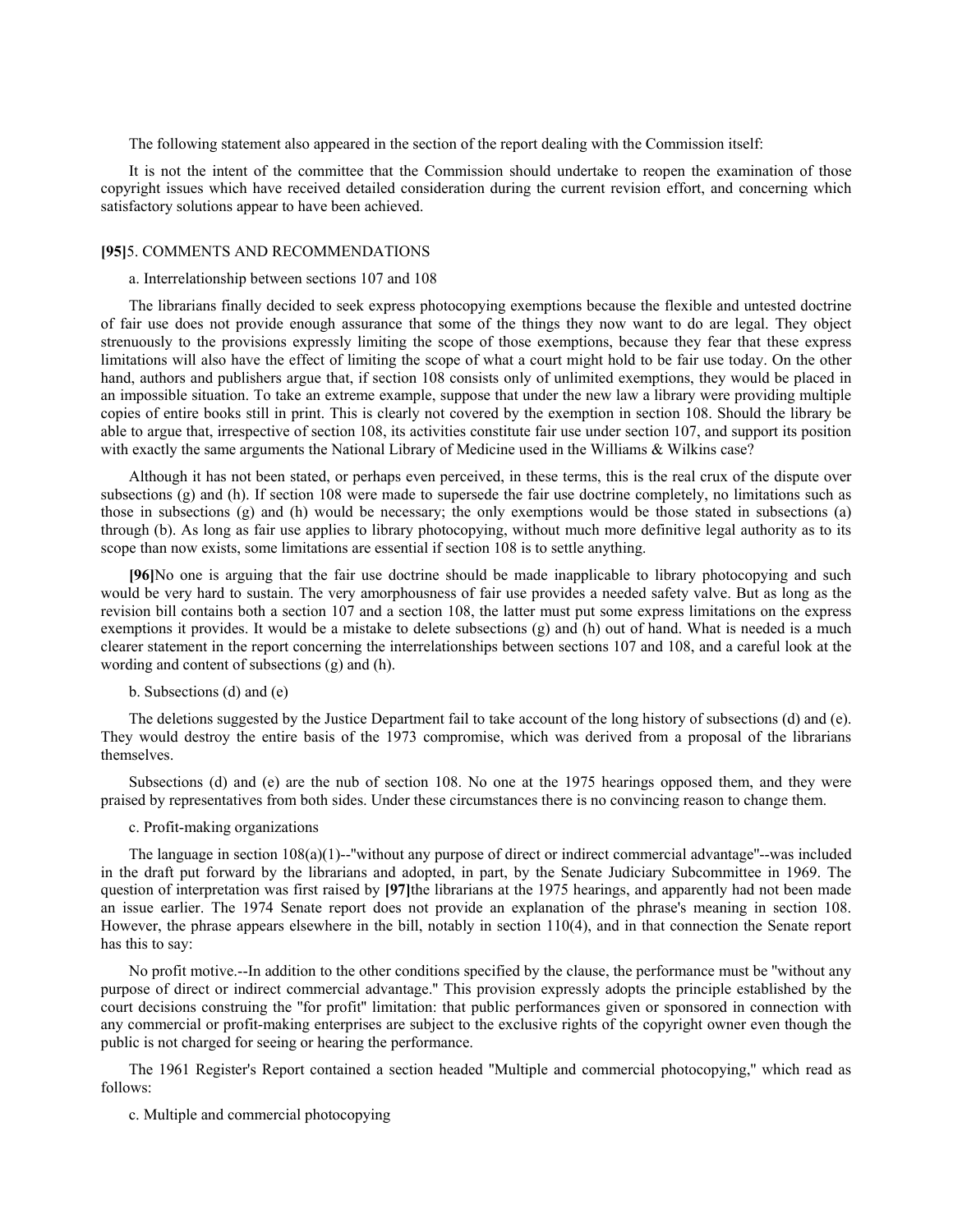The question of making photocopies has also arisen in the situation where an industrial concern wishes to provide multiple copies of publications, particularly of scientific and technical journals, to a number of research workers on its staff. To permit multiple photocopying may make serious inroads on the publisher's potential market. We believe that an industrial concern should be expected to buy the number of copies it needs from the publisher, or to get the publisher's consent to its making of photocopies.

Similarly, any person or organization undertaking to supply photocopies to others as a commercial venture would be competing directly with the publisher, and should be expected to get the publisher's consent.

**[98]**There has been some discussion of the possibility of a contractual arrangement whereby industrial concerns would be given blanket permission to make photocopies for which they would pay royalties to the publishers. Such an arrangement, which has been made in at least one foreign country, would seem to offer the best solution for the problem of multiple and commercial photocopying.

On the other hand, the library photocopying section of the Copyright Office's 1963 preliminary draft contained no conditions limiting the exemption to nonprofit libraries or noncommercial motives. This lack was singled out for severe criticism by representatives of authors and publishers during the 1963 meetings on the draft.

It should be noted that, as the section is now written, it makes no difference whether the library or archive is part of a profit-making organization; the question is whether ''the reproduction is made without any purpose of direct or indirect commercial advantage.'' The legislative history of this provision is sparse and the librarians' 1975 proposal has not been debated. The point should certainly be clarified.

On the substance of the question, the Copyright Office adheres to its 1961 position. We believe that a library or archives in a profit-making organization should not, without copyright licenses, be entitled to go beyond fair use in providing photocopies to employees engaged in furtherance of the organization's commercial enterprise. We believe that this was the meaning intended by the drafters of the language in question, and that this interpretation should be reflected in the report.

### **[99]**d. Works not covered by exemption

Although the librarians at the 1975 hearings sought the complete deletion of subsection (h), their proposal seemed to involve music more than the other categories of works covered by that provision. The Copyright Office recognizes the concerns of music librarians, but we believe that -- with respect not only to music but also to pictorial graphic, and sculptural works and motion pictures and other audio-visual works -- the needs of scholars can and should be met through fair use. It is especially important for the legislative report to make clear the relationship between sections 107 and 108(h).

A point not raised at the hearings but of real concern in this connection involves pictorial and graphic works reproduced as illustrations in books, periodicals, and other literary works. There was probably no intention to prevent their reproduction as part of works or excerpts covered by subsections (d) and (e), and subsection (h) should probably be amended to make this clear.

# e. Videotape archives

At the moment the highly publicized copyright infringement action of CBS against Vanderbilt University for unauthorized off-the-air taping of copyrighted network newscasts and distribution of the tapes, in some cases in slightly edited or compiled form, is in a state of suspension, apparently awaiting a possible agreed settlement, Congressional **[100]**action, or some other form of rescue. The public issues underlying the case, and the Baker amendments to section 108, are important, difficult, fascinating, and in some ways, dangerous.

The Copyright Office cannot support the Baker amendments as they stand. They go far beyond Senator Baker's announced purpose of insulating Vanderbilt from liability under the new law and assuring that it can continue its valuable work. The language could be construed to exempt activities that were in no way contemplated by the sponsors of the legislation, and that could open the door to completely unjustified abuses.

The Copyright Office believes strongly that the fundamental problems addressed in this legislation should be dealt with by establishing, through the mandatory copyright deposit system already in the bill, a national repository of television films, including but not limited to ''hard news'' programs, in the Library of Congress and the National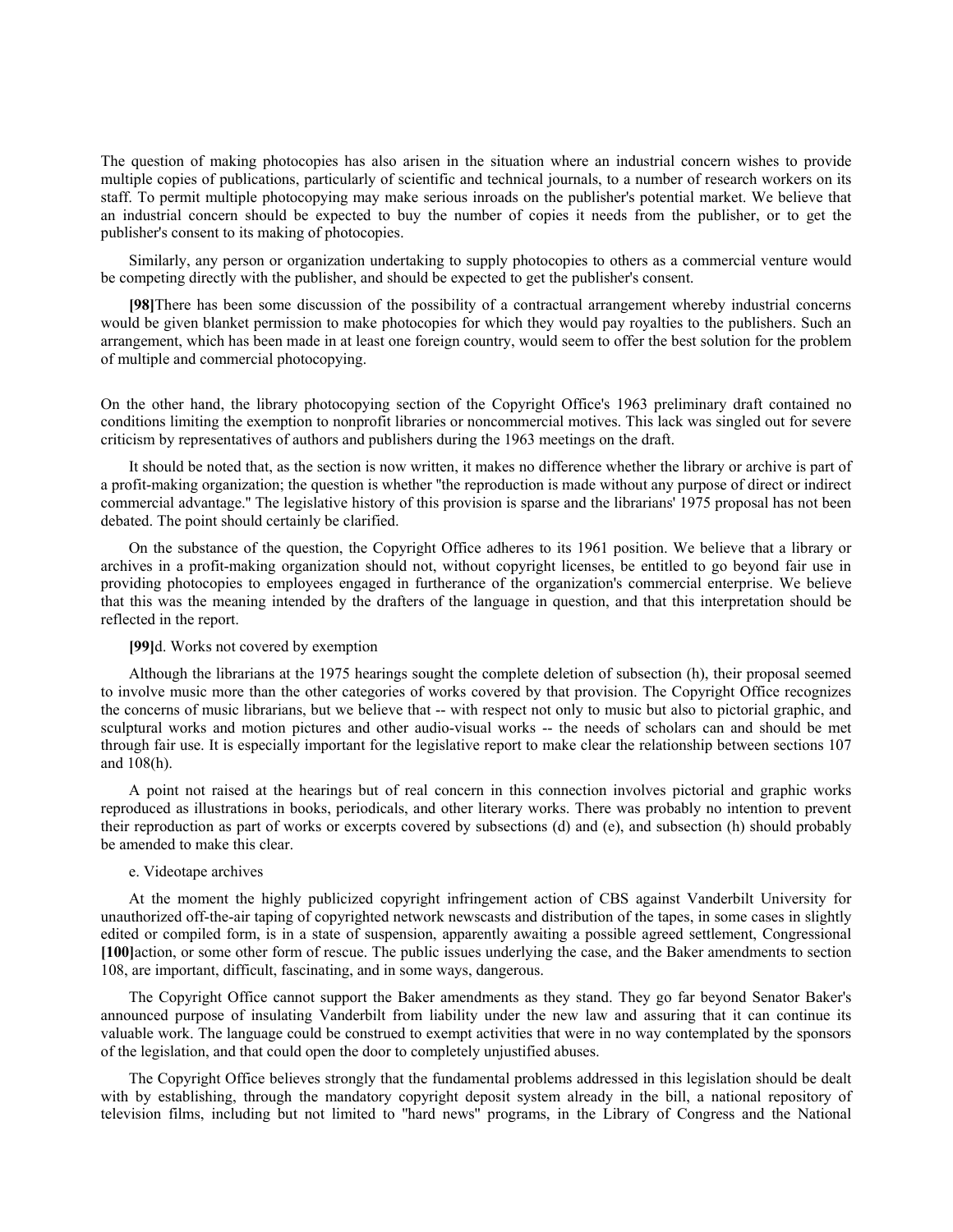Archives. Recognizing the commendable initiative Vanderbilt has taken in preserving material of great historic value that was otherwise threatened with loss, and that other institutions or individuals might be in the same situation, there should be no objection to allowing them to continue on-going activities, at least up to a reasonable point. We recommend a grandfather clause for this purpose, coupled with amendments to the current revision bill establishing a national television repository that would preserve rather than destroy fully-justified copyright protection while, at the same time, giving **[101]**scholars, the public, and future generations the real benefits that Mr. Simpson and the Vanderbilt Archive have been seeking to provide.

This proposal is new to the discussions of the copyright revision bill, but consideration of it, or variations of it, have been going on for several years. Our television heritage is slipping away from us, but agreements on how to save it have been hard to achieve. The Baker amendment, and the testimony on it in the 1975 House hearings, reflect a bitter and unproductive controversy in which the public has been the principal loser. We believe that the best answer lies directly in the copyright revision bill, but not by means of the approach accepted by the Senate in section 108. We recommend that the Banker amendment be deleted, and that substitute amendments be drafted along the lines suggested here. The Copyright Office would be proud to play a part in such a program.

# **[102]**f. Multiple copying

The Copyright Office believes that clause  $(1)$  of section  $108(g)$  is reasonable and necessary, and that its language is clear and should not be changed, much less deleted. The legislative report should be revised to make the Congressional intent clearer and to quiet unnecessary fears.

### g. Systematic reproduction

As indicated above in paragraph 1 of this section of Chapter III, the Copyright Office believes that it would be a mistake to delete paragraph (g) completely. Instead, the meaning of fair use in the context of library photocopying and section 108 must be clarified. As part of that process, both the language of subsection  $(g)(2)$  and the commentary on it in the report should be carefully reexamined in light of the real concerns of librarians.

A line must be drawn between legitimate interlibrary loans using photocopies instead of bound books, and prearranged understandings that result in a particular library agreeing to become the source for an indeterminate number of photocopies. To find that line and draw it clearly is one of the most difficult legislative tasks remaining in the revision program.

## h. Relation to CONTU

The new National Commission on New Technological Uses of Copyrighted Works has been given very short deadlines, and could benefit from Congressional guidance as to what areas it could most **[103]**profitably explore with respect to photocopying. Three possibilities have been suggested:

1) Evolution of a more detailed and up-to-date version of the 1935 ''gentlemen's agreement'' (called by something besides that distasteful term) which would give ordinary librarians daily guidance with respect to practices they could live with;

2) Collection of unimpeachable data concerning library loan and inter-library loan activities, and development of proposals for voluntary licensing mechanisms;

3) Beyond photocopying by libraries, collection of information about the reprographic reproduction of copyrighted works in large industrial, commercial, and professional profit-making organizations.

# § [104]CHAPTER IV LIMITATIONS ON PERFORMING RIGHTS: IN GENERALn\*

Sections Considered:

§ 106 -Exclusive rights in copyrighted works

§ 110 -Limitations on exclusive rights: Exemption of certain performances and displays

§ 501 -Infringement of copyright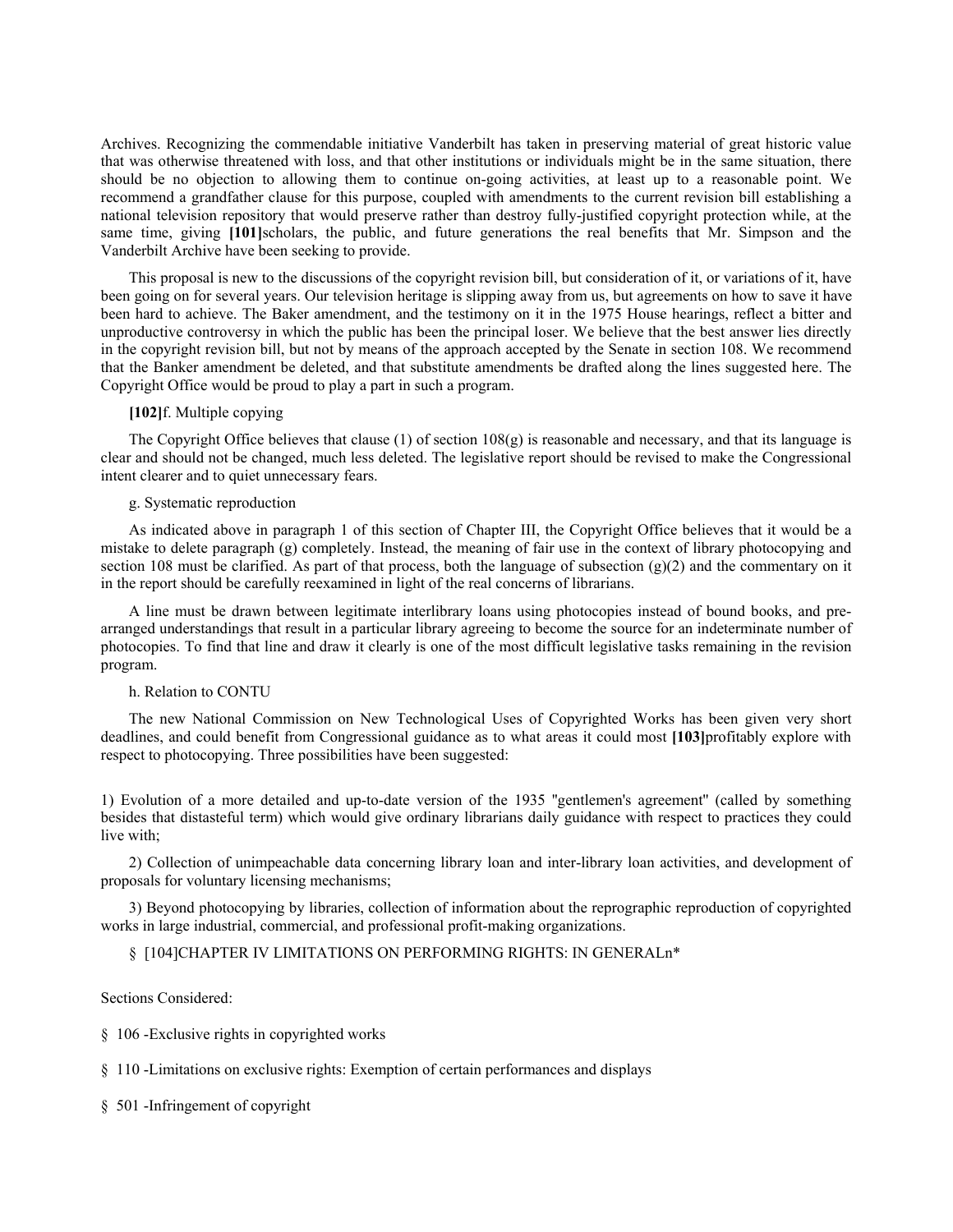Issues:

1. Does the decision of the U.S. Supreme Court in *Twentieth Century Music Corp. v. Aiken* call for any changes in the bill itself, in the legislative report, or both?

2. Should the bill be amended to absolve from liability the proprietors of establishments performing copyrighted music, where the performance is controlled by an independent contractor?

#### **[105]**A. DISCUSSION OF ISSUES

#### 1. IN GENERAL

The general rights of public performance and display, which are enunciated in clauses (4) and (5) of section 106, are made subject to seven specific limitations in section 110 of the 1975 revision bill. An eighth limitation, dealing with broadcasts for blind, deaf, and other handicapped persons, was added by the Senate Judiciary Subcommittee on June 13, 1975, when it reported the bill to the full Committee. Each of the subsections has, at one time or another, been the focal point of controversy, some of it quite intense, and issues involving the scope of protection for performances and displays in nonprofit broadcasting still remain to be settled. These issues, and the relevant provisions of clause (2) and the new clause (8) of section 110, will be discussed in the next chapter.

As it has emerged from the legislative process so far, section 110 would exempt the following eight types of public performances and displays from copyright liability under specified conditions:

## **[106]**

- (1) face-to-face teaching activities;
- (2) instructional broadcasting;
- (3) religious services;
- (4) live performances without commercial advantage to anyone;
- (5) mere reception of broadcasts in a public place;
- (6) annual agricultural and horticultural fairs;
- (7) public performance in connection with sale of records or sheet music;

(8) noncommercial broadcasts to the blind or deaf (added by the Senate Judiciary Subcommittee on June 13, 1975).

At the 1975 hearings the only issues raised in connection with any of these provisions involved clauses (2) and (8). However, as the result of a Supreme Court decision handed down during the course of the hearings, further consideration of clause (5) of section 110 seems necessary. The other issue dealt with in this chapter was raised in connection with section 501, but is probably more germane to the general subject of limitations on performing rights.

## 2. COMMUNICATION OF BROADCASTS IN BUSINESS ESTABLISHMENTS

#### a. The 1961 Register's Report

The question of ''public reception of broadcasts'' was dealt with at some length in the 1961 Register's report, which characterized the problem as follows: ''... whether the reception of a broadcast by means of a receiving set in a public place, such as a hotel or **[107]**restaurant, is a separate public performance for which the copyright owner may require a license.'' Like most people in those pre-CATV days, the Register regarded the 1931 Supreme Court decision in *Buck v. Jewell-LaSalle Realty Co. (283 U.S. 191)* as establishing the rule that the unlicensed reception by a hotel of copyrighted music, and its retransmission over wires to the hotel's various rooms, amounted to an infringement. The Register acknowledged that, on the basis of this supposed precedent, it was possible that ''any business establishment that operates a radio or television set for the entertainment of its patrons -- including hotels, restaurants, taverns, barber shops, etc. -- could be required to procure performing licenses for all copyrighted music in the broadcasts it receives.''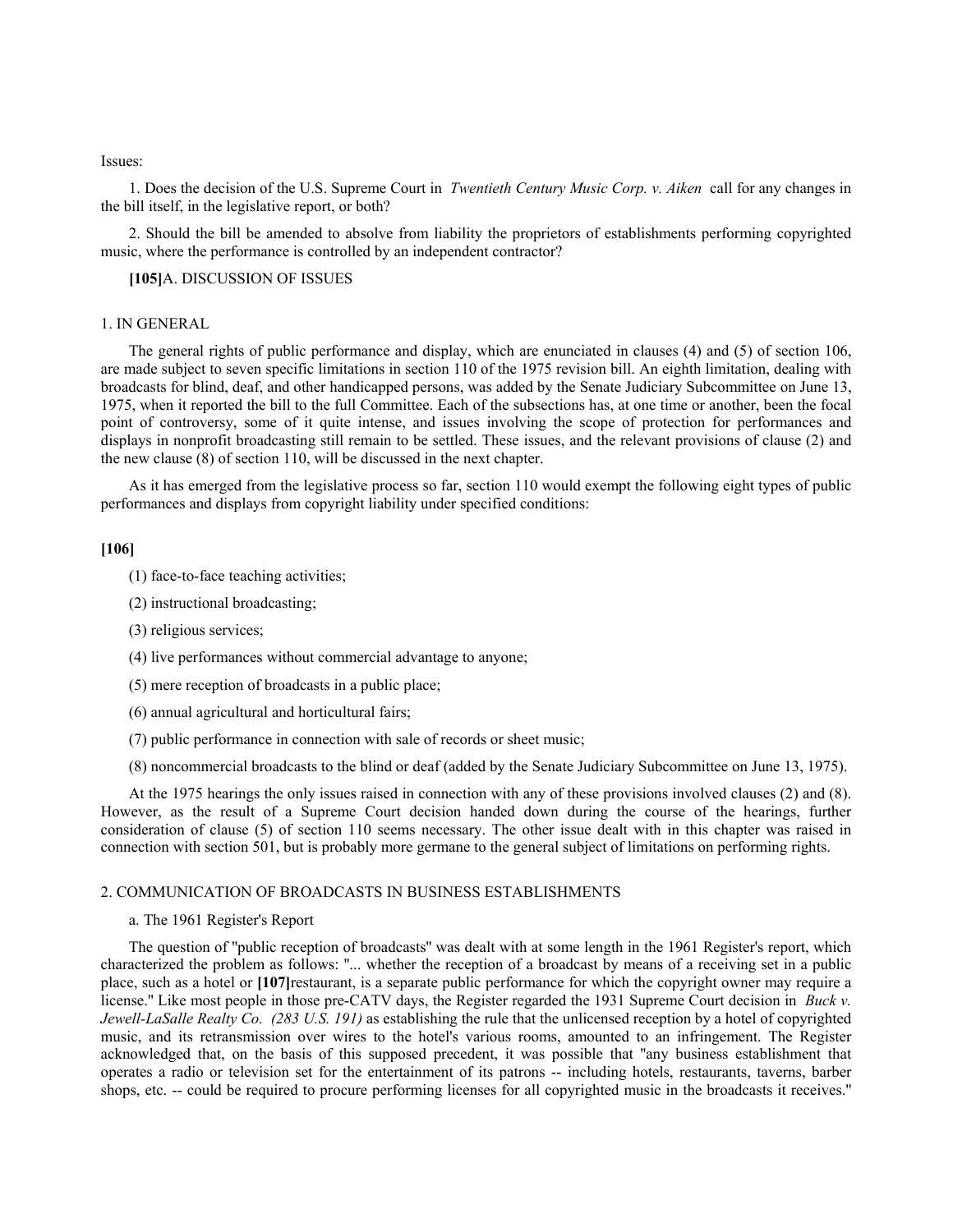Concluding, however, that ''the free use of receiving sets should not be left to the grace or forbearance of the performing rights organizations or other copyright owners,'' the Register made the following recommendation:

The statute should exempt the mere reception of broadcasts from the public performance right, except where the receiver makes a charge to the public for such reception.

This 1961 recommendation for an exemption applied only to ''mere operation of receiving sets,'' as distinguished from cases involving retransmission of broadcasts. The recommendation survived a great deal of discussion and two quite different attempts at **[108]**statutory drafting before emerging in the 1965 bill in almost exactly the same words as those now comprising section 110(5). The 1965 Supplementary Report of the Register provided the following interpretation:

The intention behind this exception is to make clear that it is not an infringement of copyright merely to turn on, in a public place, an ordinary radio or television receiving apparatus of a type commonly sold to members of the public for private use. This exception would apply for the most part to the incidental entertainment of small public audiences (patrons in a bar, customers getting a shoeshine, patients waiting in a doctor's office, etc.). It is not intended to exempt larger establishments, such as supermarkets, bus stations, factories, etc., in which broadcasts are not merely received in the usual manner of a private reception, but are transmitted to substantial audiences by means of a receiving system connected with a number of loudspeakers spread over a wide area. The exemption would also not apply in any case where the public is charged directly to see or hear the broadcast.

c. The 1966, 1967, and 1974 legislative reports

Essentially the same thought was expressed in the 1966 and 1967 House Judiciary Committee reports, with the addition of a paragraph setting forth the rationale for the exemption:

**[109]**Mere reception in public

Unlike the other clauses of section 110, clause (5) is not to any extent a counterpart of the ''for profit'' limitation of the present statute. It applies to performances and displays of all types of works, and its purpose is to exempt from copyright liability anyone who merely turns on, in a public place, an ordinary radio or television receiving apparatus of a kind commonly sold to members of the public for private use. The main effect of this exemption would be to allow the use of ordinary radio and television sets for the incidental entertainment of patrons in small business or professional establishments such as taverns, lunch counters, hairdressers, dry cleaners, doctors' offices, and the like. The clause has nothing to do with community antenna operations, and there is no intention to exempt performances in large commercial establishments, such as bus terminals, supermarkets, factories, or department stores, where broadcasts are transmitted to substantial audiences by means of loudspeakers covering a wide area. The exemption would also be denied in any case where the audience is charged directly to see or hear the transmission.

The basic rationale of this clause is that the secondary use of the transmission by turning on an ordinary receiver in public is so remote and minimal that no further liability should be imposed. In the vast majority of these cases no royalties are collected today, and the committee believes that the exemption should be made explicit in the statute. Some fears have been expressed that technical improvements in a ''single receiving apparatus of a kind commonly used in private homes'' might some day lead to abuse of this exemption, but the committee does not feel that this remote possibility justifies making vast numbers of small business and professional people guilty of technical infringements.

**[110]**Interestingly enough, the 1974 Senate report adopted almost the same language, but dropped the last, rather premonitory, sentence

#### d. The Aiken decision

On June 17, 1975, in the middle of the House hearings on the revision bill, the Supreme Court handed down a decision in *Twentieth Century Music Corp. v. Aiken , 95 S.Ct. 2040,* that raises some fundamental questions about the proper interpretation of section 110(5). The defendant, owner and operator of a fast-service food shop in downtown Pittsburgh, had "a radio with outlets to four speakers in the ceiling," which he apparently turned and left on throughout the business day. Lacking any performing license, he was sued for copyright infringement by two ASCAP members. He lost in the District Court, won a reversal in the Third Circuit Court of Appeals, and finally prevailed, by a margin of 7-2, in the Supreme Court. The majority opinion was delivered by Justice Stewart; Justice Blackmun wrote an opinion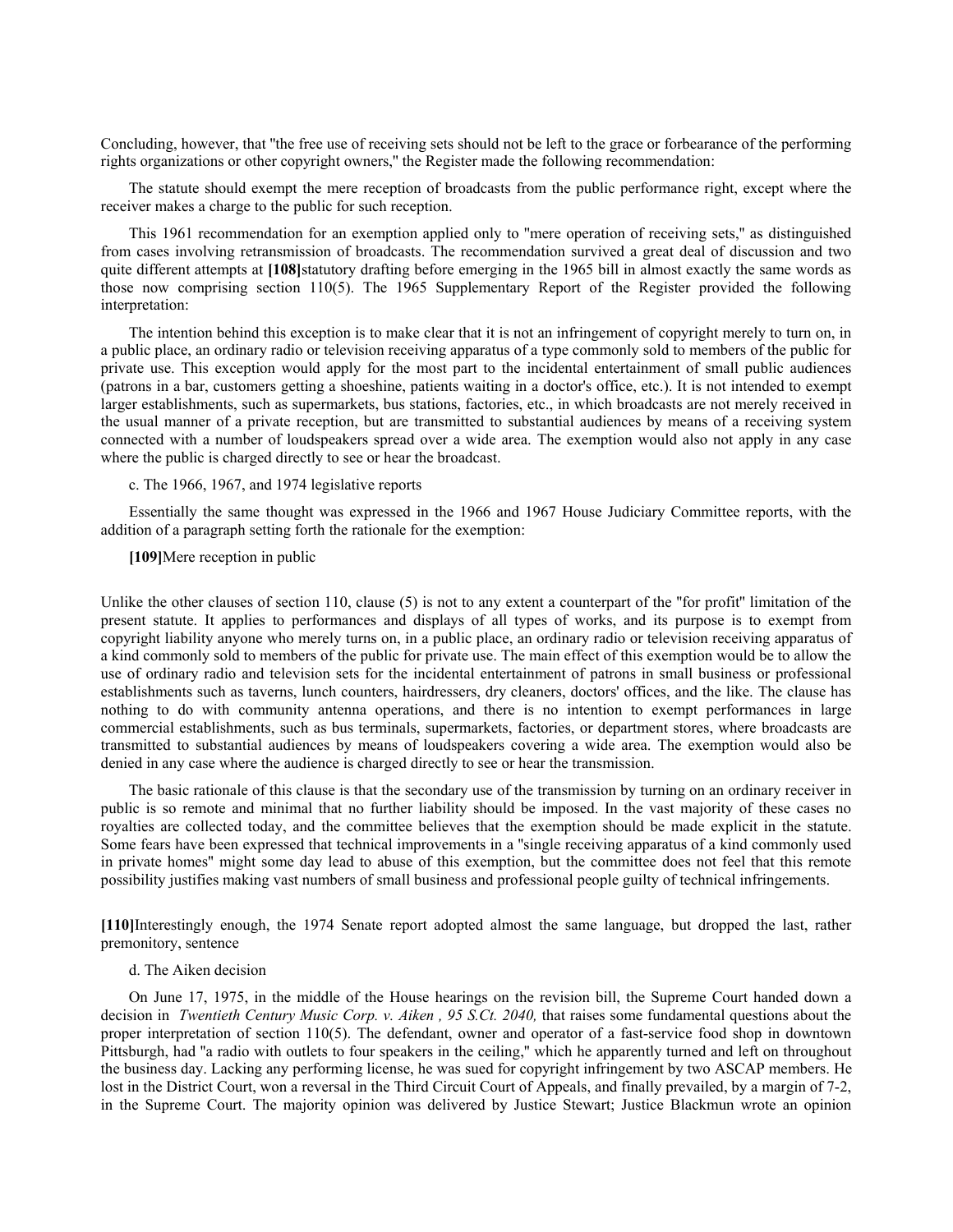disagreeing with practically everything in the majority opinion but concurring with the result, and Chief Justice Burger wrote a blistering dissent in which Justice Douglas joined.

The Aiken decision is based squarely on the two Supreme Court decisions dealing with cable television, in both of which Justice Stewart also wrote the majority opinions. In *Fortnightly Corp. v. United Artists , 392 U.S. 390,* and again in *Teleprompter Corp. v. CBS , 415 U.S. 394,* the Supreme Court had held that a CATV operator was not **[111]**''performing,'' within the meaning of the 1909 statute, when it picked up broadcast signals off the air and retransmitted them to subscribers by cable. The Aiken decision extends this interpretation of the scope of the 1909 statute's right of ''public performance for profit'' to a situation outside the CATV context and, without expressly overruling the decision in *Buck v. Jewell-LaSalle Realty Co. , 283 U.S. 191 (1931),* effectively deprives it of much meaning. For more than forty years the Jewell-LaSalle rule was thought to require a business establishment to obtain copyright licenses before it could legally pick up any broadcasts off the air and retransmit them to its guests and patrons. As reinterpreted by the Aiken decision, the rule of Jewell-LaSalle applies only if the broadcast being retransmitted was itself unlicensed.

In his dissent Justice Burger made the following highly relevant observations:

There can be no really satisfactory solution to the problem presented here, until Congress acts in response to long standing proposals. My primary purpose in writing is not merely to express disagreement with the Court but to underscore what has repeatedly been stated by others as to the need for legislative action. Radio today is certainly a more commonplace and universally understood technological innovation than CATV, for example, yet we are, basically, in essentially the same awkward situation as in the past when confronted with these problems.

**[112]**We must attempt to apply a statute designed for another era to a situation in which Congress has never affirmatively manifested its view concerning the competing policy considerations involved.

Yet, the issue presented can only be resolved appropriately by the Congress; perhaps it will find the result which the Court reaches today a practical and equitable resolution, or perhaps it will find this ''functional analysis'' too simplistic an approach.

### e. The 1975 Senate subcommittee report

On June 13, 1975, four days before the Aiken decision was handed down, the Senate Judiciary Subcommittee reported the revision bill to the full Committee. No changes were recommended in section 110(5), but there were some material revisions in the language in the report interpreting this provision. The revised commentary, which has not been publicly released, indicates that copyright licensing would be required under the revised copyright law in factual situations like that in the Aiken case.

# 3. VICARIOUS LIABILITY FOR PERFORMANCES BY INDEPENDENT CONTRACTORS

In April, 1975, there was some discussion and correspondence concerning a possible amendment to section 501, intended to exempt the proprietors of an establishment, such as a ballroom or night club, from liability for copyright infringement committed by an independent contractor, such as an orchestra leader. The amendment would have added a new subsection reading:

**[113]**(d) notwithstanding any other provision of this Title, the proprietor of an establishment in which non-dramatic musical work is performed by or under the exclusive directions of an independent contractor, not an employee of the proprietor, is not liable for infringement with respect to such public performance.

### B. COMMENTS AND RECOMMENDATIONS

# 1. COMMUNICATION OF BROADCASTS IN BUSINESS ESTABLISHMENTS

The language of section 110(5) seems adequate to express the intended scope of the exemption, and any effort to make the provision more explicit (by reference to the size of the establishment, the number of patrons, the number of loudspeakers, etc.) could freeze the provision unnecessarily and leave unpredictable loopholes.

On the other hand, it seems imperative for fresh consideration to be given to the interpretation of section 110(5) in both Senate and House reports. The commentary should provide a consistent answer to the frequently-asked question: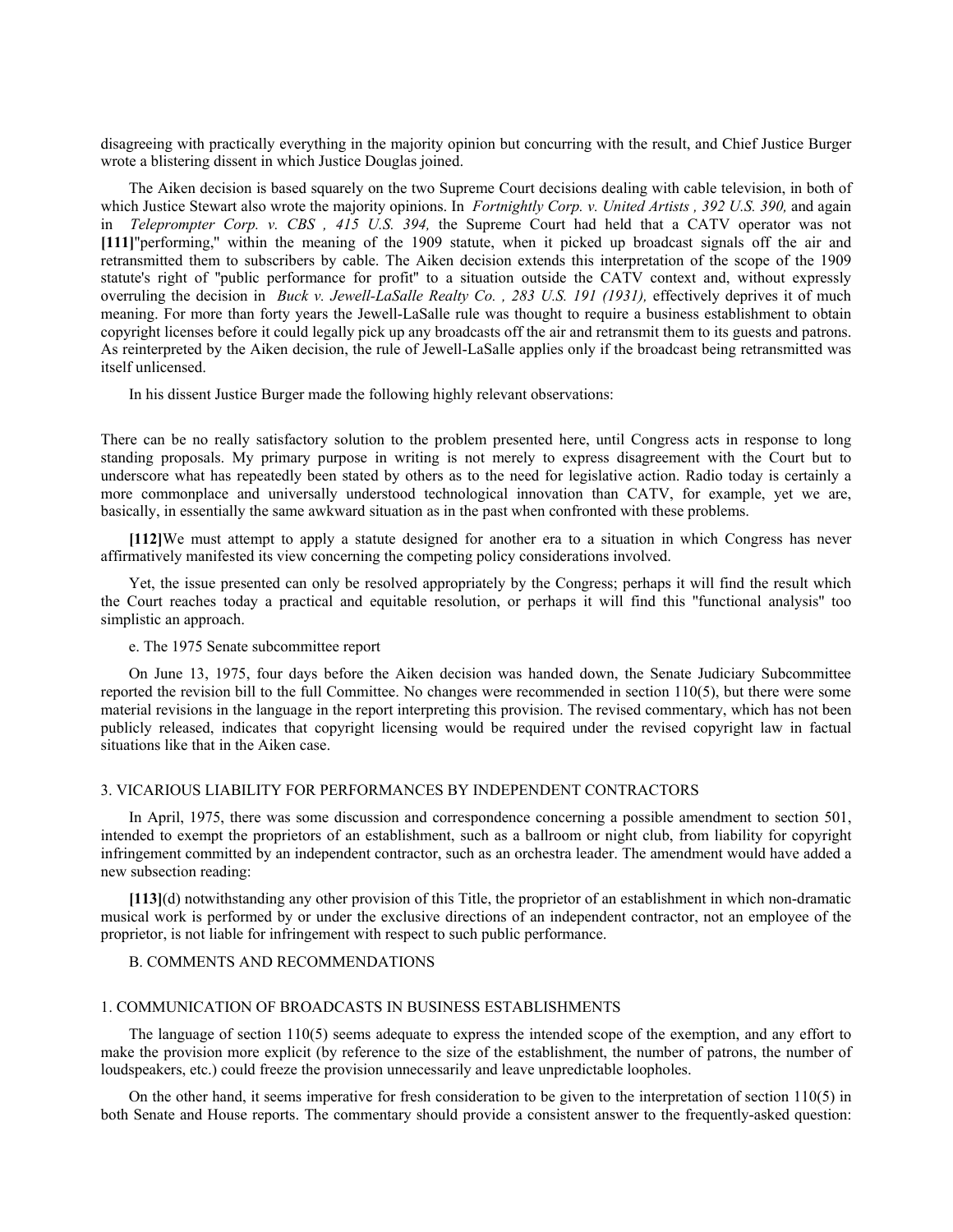how would the Aiken case be decided under the 1975 revision bill? As things stand now, the House reports of 1966 and 1967 and the Senate report of 1974 are inconclusive, while the 1975 Senate report, now in the form of a draft before the full Senate Committee on the Judiciary, may in its final form state: "This clause ... is not intended to generally exempt performances or displays in commercial establishments for the benefit of customers or employees.''

**[114]**This statement seems overly broad. On the other hand, the legislative history of section 110(5) up to now indicates that the provision was based in part on the traditional, pre-Aiken, interpretation of the Jewell-LaSalle decision, and that public communication by means other than a home receiving set, or further transmission of a broadcast to the public, was not intended to be exempted. The Aiken majority based its decision on a narrow construction of the word ''perform'' in the 1909 statute, which in turn was impelled by the earlier CATV precedents; this basis for the decision would be completely overturned by the revision bill. It is reasonable to assume that Mr. Aiken's apparatus was not an ordinary home receiving set, and that, if four speakers were necessary for proper reception by all his customers there was a further transmission (i.e., a communication ''whereby images or sounds are received beyond the place from which they were sent'').

### 2. VICARIOUS LIABILITY FOR INFRINGING PERFORMANCES

A settled principle of the present copyright law is that a person who violates any of the exclusive rights of the copyright owner is an infringer, including persons who can be considered related or vicarious infringers. To be held a related or vicarious infringer in the case of performing rights, a defendant must either actively operate or supervise the operation of the place where the performances occur, or **[115]**control the content of the infringing program, and he must expect commercial gain from his operation and either direct or indirect benefit from the infringing performance. There is a large and forceful body of judicial authority upholding vicarious liability where these conditions are met. No justification exists for adopting a contradictory amendment, which could create a large and dangerous loophole in the public performance right.

### § [116]CHAPTER V SECONDARY TRANSMISSIONS, INCLUDING CABLE TELEVISION

Sections Considered:

§ 106 - Exclusive rights in copyrighted works

§ 111 - Limitations on exclusive rights: secondary transmissions

§ 501 - Infringement of copyright

Chapter 8-Copyright Royalty Tribunal

Issues:

1) Should any copyright liability or obligation to pay royalties apply to secondary transmissions?

2) With respect to the scope of secondary transmissions covered by section 111:

a) Should ''boosters'' and ''translators'' be exempt?

b) Should technical changes be made in subsections (a)(3) and (b) to insure against unwarranted liability of cable systems in cases where carriage is mandatory under FCC rules?

c) Should the compromise agreement concerning ''non-simultaneous retransmission in noncontiguous areas,'' which was put forward as a substitute for the Won Pat bill, be accepted?

d) Should local signals be exempted?

**[117]**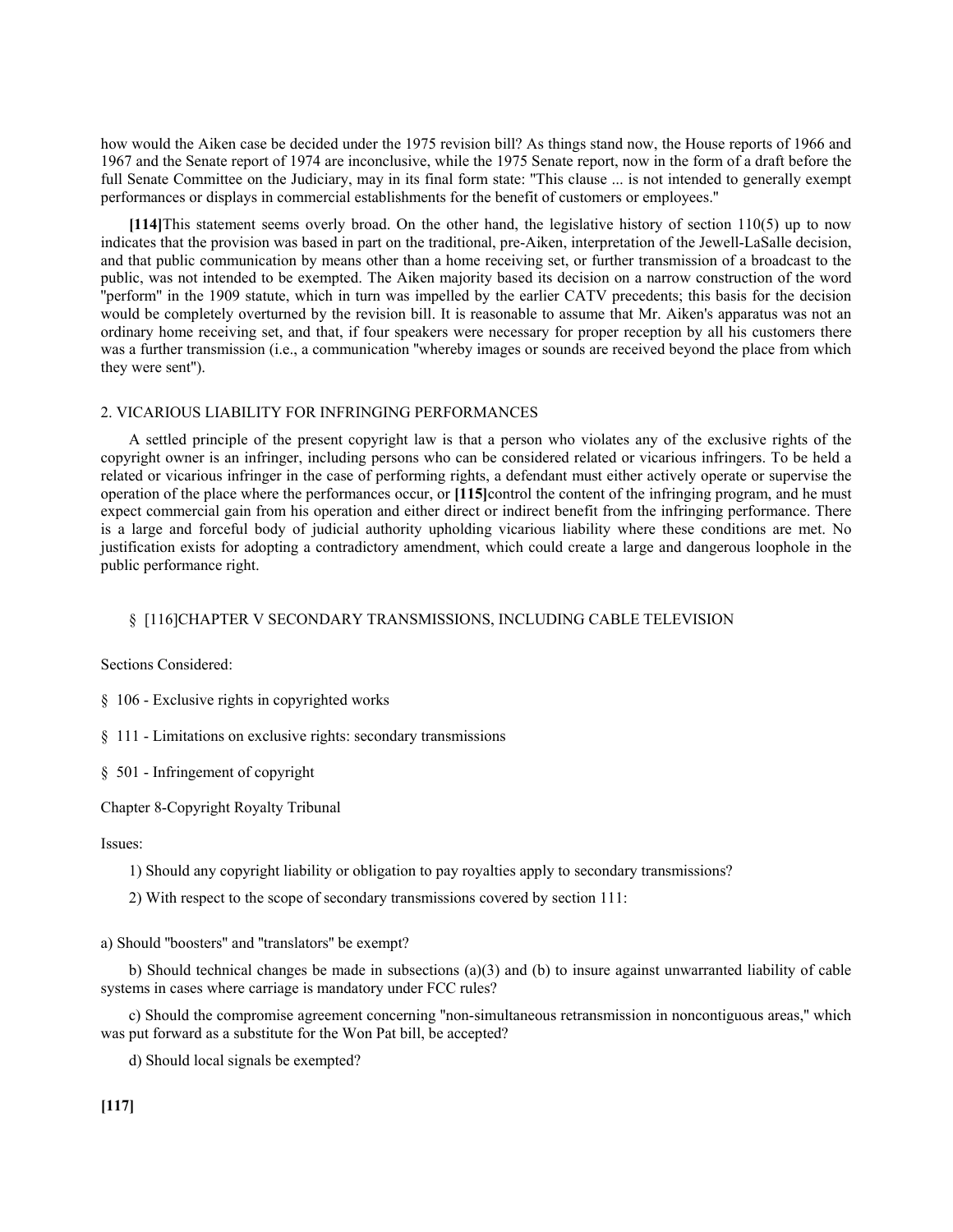3) Is the fee schedule specified in the bill satisfactory?

4) With respect to readjustment of fees by the Copyright Royalty Tribunal:

a) Should it be left solely to Congress to readjust the fees?

b) Is it appropriate for the Tribunal to adjust the base for computing the fees, as well as the amounts themselves?

c) When should the Tribunal make its first determination with respect to fee adjustment for CATV, and how often thereafter?

d) Should there be an exemption for small systems grossing under a stated amount?

5) Should the provision of section 501(c), expressly authorizing local broadcasters to sue for cable infringement, be retained?

6) Should organized sports be treated in a way different from other programming in section 111?

7) What should be the relationship, if any, between the FCC's nonduplication and program exclusivity rules and section 111?

# **[118]**A. SHORT HISTORY OF THE COPYRIGHT ISSUES

INVOLVED IN CABLE TELEVISION

# 1. EXPLANATORY NOTE

Although the collision between CATV and copyright occurred less than ten years ago, the decade has been so crowded with events and forces, all interacting and conflicting at once, that it would take a combination of Homer and Gibbon to make sense of what has happened. Yet a legislator, confronting the 178 lines of section 111 and asked to vote on parts of all of its, needs more than a vague idea of what it means and how it came to be.

It is deceptive to speak of the ''legislative history'' of section 111, since a great deal of the real history of the provision was made far from the halls of Congress. The legislative phases in the section's erratic progress have been lively enough, with jurisdictional disputes between the Judiciary and Commerce Committees in the House in 1967 and again in the Senate in 1974. Several Supreme Court decisions involving CATV, including two copyright cases, have profoundly affected the progress and content of the bill. The Federal Communications Commission's dazzling succession of proposed rules and rules on cable have interacted directly with section 111. The White House, through its Office of Telecommunications Policy, was at least at one time closely involved in the wheeling and dealing, and of course the various private interests, and the factions within them, have not been inactive.

**[119]**The pages that follow will try to tell the tale chronologically and, if not intelligibly, at least as accurately and objectively as possible. It may be hard to believe, but this account barely scratches the surface.

### 2. PRE-1966 DEVELOPMENTS

Since there was no cable television to speak of, none of the Copyright Office revision studies dealt with the subject of secondary transmissions, and the subject was not touched on directly in the 1961 Register's Report. Section 13 of the 1963 Preliminary Draft took a running jump at the problem, but the nicest thing anyone said about it was that it was ''confusing.'' The 1964 bill contained no explicit provision on CATV, though the drafters assumed that cable retransmissions were fully covered by the copyright owner's exclusive right to ''perform.''

The 1965 Supplementary Report of the Register started its extended discussion of ''Community Antennas and other Systems'' by saying prophetically:

Anyone looking for an example of how fast things move in the field of author's rights can find no more striking illustration than the problem of community antennas and their liability under the copyright law. This question, which was not even referred to in the 1961 Report, now promises to be one of the most hotly debated issues in the entire revision program.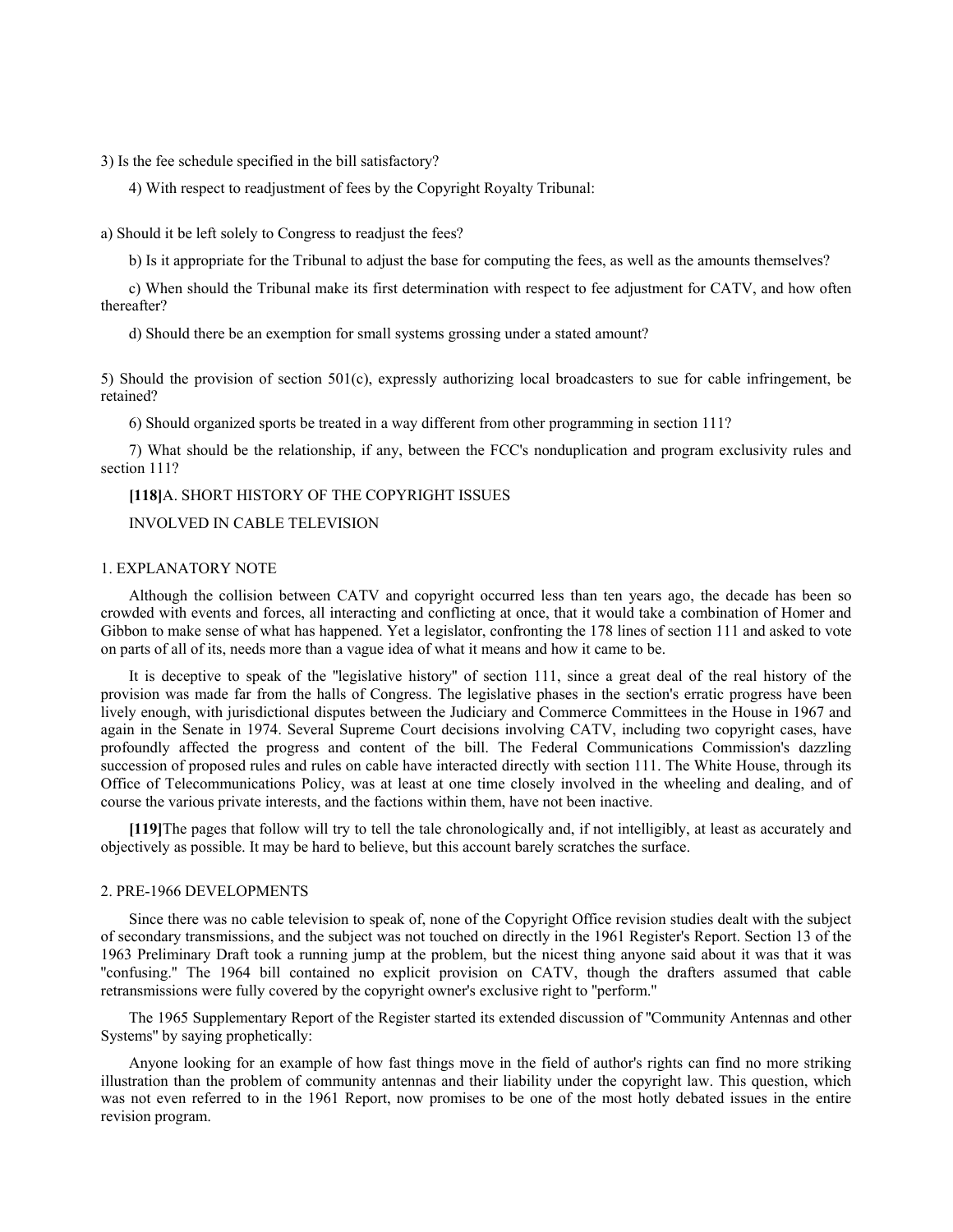**[120]**After reviewing the arguments for and against cable liability, the Supplementary Report concluded as its remarks in relation to the 1965 bill as follows:

Since these problems first emerged in our discussions we have given them a great deal of thought. There are valid arguments on both sides of this question. A particularly strong point on the CATV side is the obvious difficulty, under present arrangements, of obtaining advance clearances for all of the copyrighted material contained in a broadcast. This represents a real problem that cannot be brushed under the rug, and it behooves the copyright owners to come forward with practical suggestions for solving it.

On balance, however, we believe that what community antenna operators are doing represents a performance to the public of the copyright owner's work. We believe not only that the performance results in a profit which in fairness the copyright owner should share, but also that, unless compensated, the performance can have damaging effects upon the value of the copyright. For these reasons, we have not included an exemption for commercial community antenna systems in the bill.

On the other hand, we do not believe that the same considerations apply to the activities of those who install or operate a nonprofit ''translator,'' ''booster,'' or similar equipment which merely amplifies broadcast signals and retransmits them to everyone in an area for free reception. Section 109(5) would therefore exempt:

**[121]**''The further transmitting to the public of a transmission embodying a performance or exhibition of a work, if the further transmission is made without altering or adding to the content of the original transmission, without any purpose of direct or indirect commercial advantage, and without charge to the recipients of the further transmission; \* \* \*.''

Cable emerged as one of the major issues at the 1965 House hearings. The testimony was dialectical, the operators arguing for complete exemption and the full range of copyright owners, broadcasters, and sports promoters arguing for full liability. During its executive mark-up sessions in 1966 the House Judiciary Subcommittee wrestled with the problem which, it was becoming apparent, was extraordinarily complex.

# 3. THE 1966 FCC FREEZE

On March 8, 1966, the Federal Communications Commission issued an order asserting jurisdiction over CATV systems and promulgating rules which, in effect, amounted to a freeze. Before a CATV operator could import distant signals, a full hearing before a Commission officer was required in all cases involving major markets and, as a practical matter, in nearly all other cases. This slow and costly procedure proved completely unworkable, and the Commission had ample reason to hope that the practical workings of the copyright law would take over the impossible, if selfimposed, burden.

### **[122]**4. THE 1966 AND 1967 BILLS

On October 12, 1966, and again on March 8, 1967, the House Judiciary Committee reported the general revision bill with a carefully worked out compromise provision which neither imposed full liability on cable operators nor made them completely exempt. Instead, it divided the problem into three parts: (1) CATV operations that were wholly exempt, (2) those that were fully liable, and (3) those subject to liability only if given advance notice that a local station had an exclusive license to show the same program in the area.

This compromise had some support but more opposition. When the bill reached the House floor in April, 1967, a full-scale verbal war broke out between representatives favouring broadcasting and others supporting cable interests. The result was that, in a successful effort to save the rest of the legislation, the CATV section was deleted in its entirety. Thus, with the cable problem as by far its [most] controversial issue, the revision bill was transferred to the Senate Judiciary Subcommittee.

# 5. THE SOUTHWESTERN AND FORTNIGHTLY DECISIONS

In June 1968 the Supreme Court made history in two cases involving cable television: *United States v. Southwestern Cable Co. , (392 U.S. 157),* and *Fortnightly Corp. v. United Artists Television, Inc. (392 U.S. 390).* The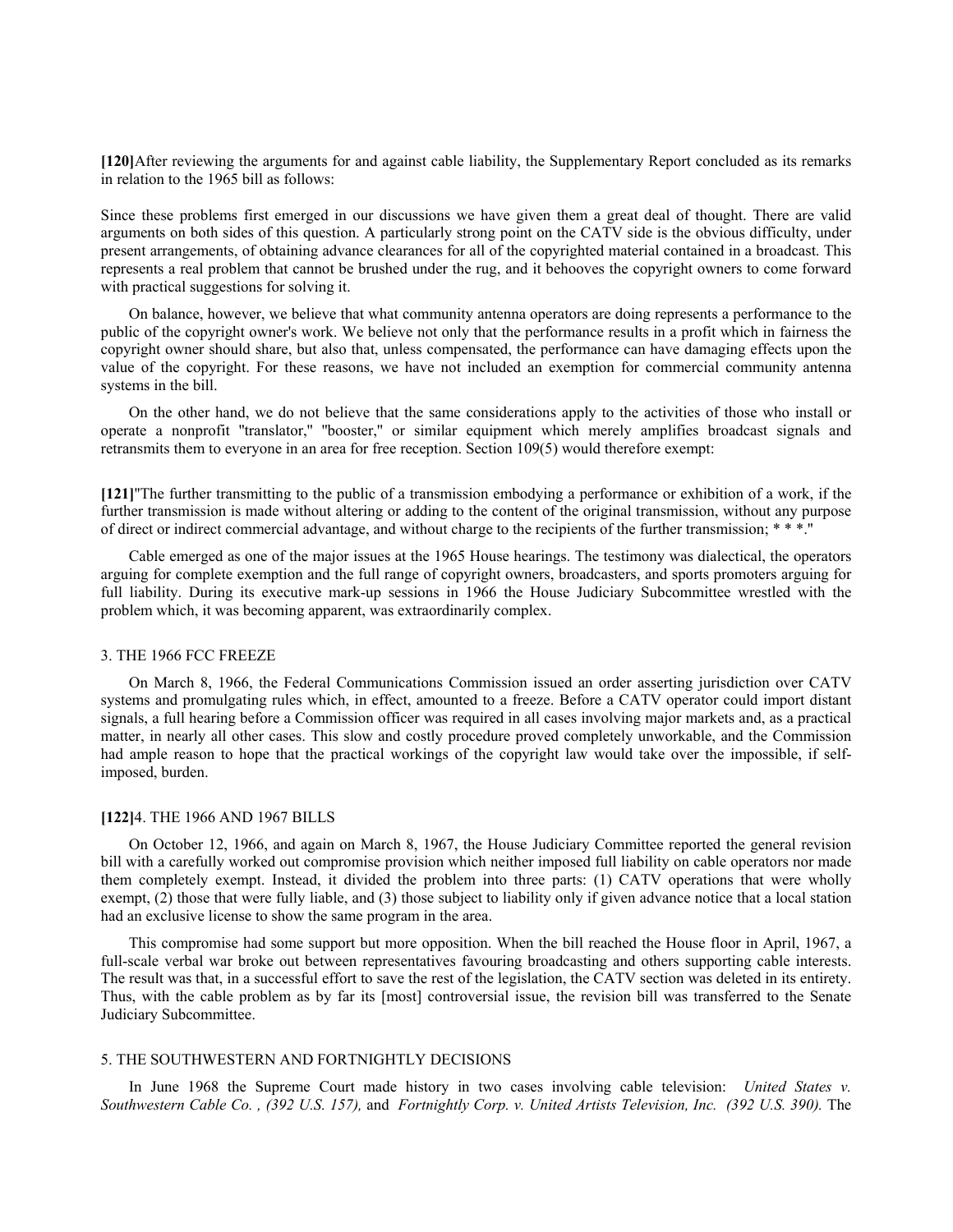cases were argued together, were decided on **[123]**succeeding Mondays, and were certainly intended to interact. Yet, though their parentage is the same, the relationship between the two rulings is more like that of Cain and Abel than that of Castor and Pollux.

The Southwestern case involved two questions: first, whether the Federal Communications Commission has authority, under the Communications Act of 1934, to regulate CATV systems at all; and second, whether 1966 FCC regulations banning cable retransmission of distant signals into the 100 largest television markets in the United States under certain conditions were within the Commission's authority. The Court's decision supported the FCC's authority to regulate cable television under the 1934 Act and without additional legislation, as long as the actions it takes are ''reasonably ancillary to the effective performance of the Commission's various responsibilities for the regulation of television broadcasting.'' Justice Harlan's opinion made clear that there were limits on the Commission's authority, but it pointedly declined to define what those limits are, and it specifically upheld the administrative order involved in the case as coming within the regulatory authority of the FCC.

The Commission had been relying on the Supreme Court not only to uphold the FCC's authority but also to establish the rights of local broadcasters, as the licensees of copyrights in particular programs, to control the cable retransmissions within their own **[124]**service areas of distant signals carrying the same programs. The FCC in 1968 was committed to the active support of local broadcasting, particularly by independent stations on the ultra-highfrequency bands, and it considered it a duty to maintain the inviolability of clearly-defined geographic television markets by preventing cable from fragmenting local audiences and thereby causing loss of advertising revenue to the local stations. The FCC looked on the copyright law as the perfect legal device for allowing the market place to regulate the growth of cable systems without destroying local broadcasters because of an unfair competitive advantage. By forcing CATV to ''stand and bargain'' for the importation of distant signals, the copyright law would supposedly relieve the Commission from having to rule on questions of importation in individual cases.

The FCC was therefore as disappointed as anyone by the Fortnightly decision which held that, at least under the circumstances in the case, cable operators do not ''perform'' the programs they retransmit, and therefore do not come within the 1909 statute at all. Rejecting arguments based on the technical similarities between what broadcasters and CATV systems do, as well as arguments involving the quantitative impact of cable retransmissions, the Supreme Court adopted a functional test: ''a determination of the function that CATV plays in the total process of television broadcasting and reception.'' In applying this test, the Court held that a CATV system operates more as a viewer than as a broadcaster in that it ''no more than enhances the viewer's capacity to receive the broadcaster's signals.''

# **[125]**6. THE 1968 FCC REGULATION

Despite its disappointment with the Fortnightly decision, the FCC was still determined not to let cable disrupt patterns of local broadcasting that it felt obliged to protect.

On 12 December 1968 the FCC issued a new regulation which, in general effect, retained the 1966 freeze, abandoned the hearing procedure entirely, and prohibited importation of any new distant signals into the largest 100 television markets unless the broadcasting station whose signals were being picked up ''has expressly authorized the system to retransmit the program or programs on the signal extended.'' In areas below the top 100 markets, the cable operator could bring in, without consent, enough of the nearest available signals for it to provide ''adequate service'' to its subscribers (three network stations, one independent, and one educational station). If the cable system was not operating within 35 miles of any station, it could import distant signals without limit.

Despite many protestations to the contrary, the effect of this action was actually to harden the freeze. The precondition for carrying most distant signals was the obtaining of ''retransmission consents,'' and the Commission made clear that these had to be obtained on a program by program basis and had to constitute ''express retransmission authorization by originating stations of the program, programs, or series.'' A blanket ''quit claim'' authorization by the **[126]**station was not enough, and since hardly any originating stations have the contractual right to give the kind of authorization needed, the requirement was really for the negotiation of a copyright license.

This, of course, is precisely what the Supreme Court had held was unnecessary in the Fortnightly decision. What the FCC had done, in the guise of administrative regulation of what it called ''unfair competition,'' was to impose copyright liability where the Supreme Court had held it did not exist, and to create de facto copyright protection in a situation where Congress had so far declined to act. It is hardly surprising that no significant retransmission consents were forthcoming, and that the freeze continued.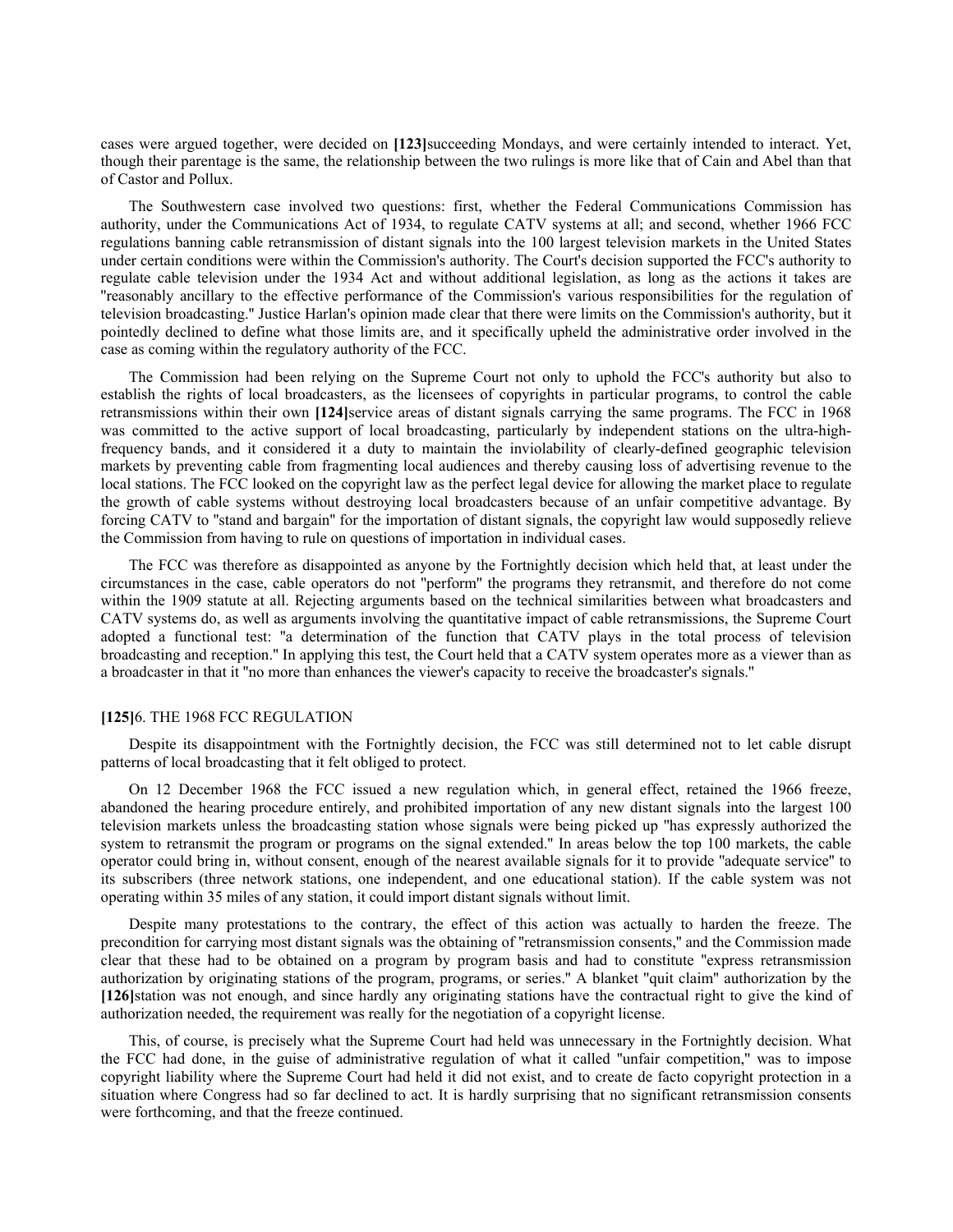The balance in the bargaining positions of the private interests, which had tipped one way after the Fortnightly decision, tipped back the other way with the 1968 FCC action. This constant shifting of negotiating balance with each new development has become a familiar phenomenon over the years.

### **[127]**7. THE 1969 ''STAFF AGREEMENT''

Throughout this period there were countless private, semi-private, and public meetings aimed at negotiating a solution acceptable to the private interests involved. The first tangible result of all this talking, which rose to the surface in May, 1969, came to be known as ''the abortive staff agreement.'' This master plan was formulated by attorneys representing the principal trade associations of the broadcasting industry (the National Association of Broadcasters) and of the CATV industry (the National Cable Television Association). In very broad terms it called for copyright legislation combined with FCC action that would guarantee payment for all CATV transmissions, impose a compulsory licensing system for CATV carriage of local signals and of the nearest available distant signals needed to provide subscribers in a particular market with adequate service (three network stations and three independents), and provide exclusive copyright control in the largest 50 television markets in the United States under certain circumstances. Existing CATV services would be ''grandfathered'' as to signals carried on a particular date, and CATV systems would be permitted to originate entertainment programming combined with commercial advertising on a single channel. The proposed deal included an agreement that ''CATV systems receiving broadcast programs would be prohibited generally from interconnecting for the purpose of distributing entertainment type programming.''

**[128]**When presented to the boards of directors of the two organizations, the proposal was accepted by the CATV operators but turned down by the broadcasters. Evidently the proposal to outlaw CATV networking was not enough to offset the concessions to cable and the lifting of the freeze. Predictably, the failure of the staff agreement produced some anger and bitterness, and made the resumption of negotiations more difficult. Nevertheless, the negotiations did resume, and the staff agreement, particularly its concept of adequate service, provided a starting point for an entirely new Senate draft of the CATV section in the copyright revision bill.

### 8. THE DECEMBER, 1969, AND 1971 REVISION BILLS

On December 10, 1969, Senator McClellan's Subcommittee favourably reported the bill for revision of the copyright statute (S. 543) to the full Senate Judiciary Committee with a number of amendments, including a completely rewritten section on cable television. The amended bill provided compulsory licensing for the CATV carriage of purely aural signals, local television signals, and signals transmitted outside any US television market. It also adopted the concept of ''adequate television service,'' providing a compulsory license for the nearest available distant signals needed to supply cable subscribers in the top 50 markets with three network, one educational, and three independent stations, and to supply subscribers in all other markets with three **[129]**network, one educational, and two independent stations. The bill also provided for full exclusive rights, in the top 50 markets, to control or prevent the carriage of distant signals where a local broadcaster had been granted an exclusive license to transmit a particular copyrighted program within that market and had notified the cable system of the license; the same rights would apply in markets below the top 50, but only where the program had never before been shown in syndication in the market.

The bill contained a schedule of compulsory licensing fees based on a percentage of the CATV operator's gross receipts from subscribers, and set forth detailed procedural provisions governing operation of the compulsory license. Existing cable services would be grandfathered, and in individual cases the Federal Communications Commission would be allowed to expand, but not to decrease, the number of stations included under the bill's concept of adequate service.

The amended bill drew angry protests from broadcasters and copyright owners on the ground that it was weighted in favour of CATV, and the 91st Congress ended before the full Senate Judiciary Committee could act on it. On February 8, 1971, the revision bill, including the same CATV amendments, was introduced in the 92nd Congress (S. 644).

#### **[130]**9. THE FCC'S ''PUBLIC DIVIDEND PLAN''

The amended copyright bill was also strongly criticized by the Federal Communications Commission, primarily on the ground that it left the FCC with too little flexibility to deal with the problems of cable retransmissions. As it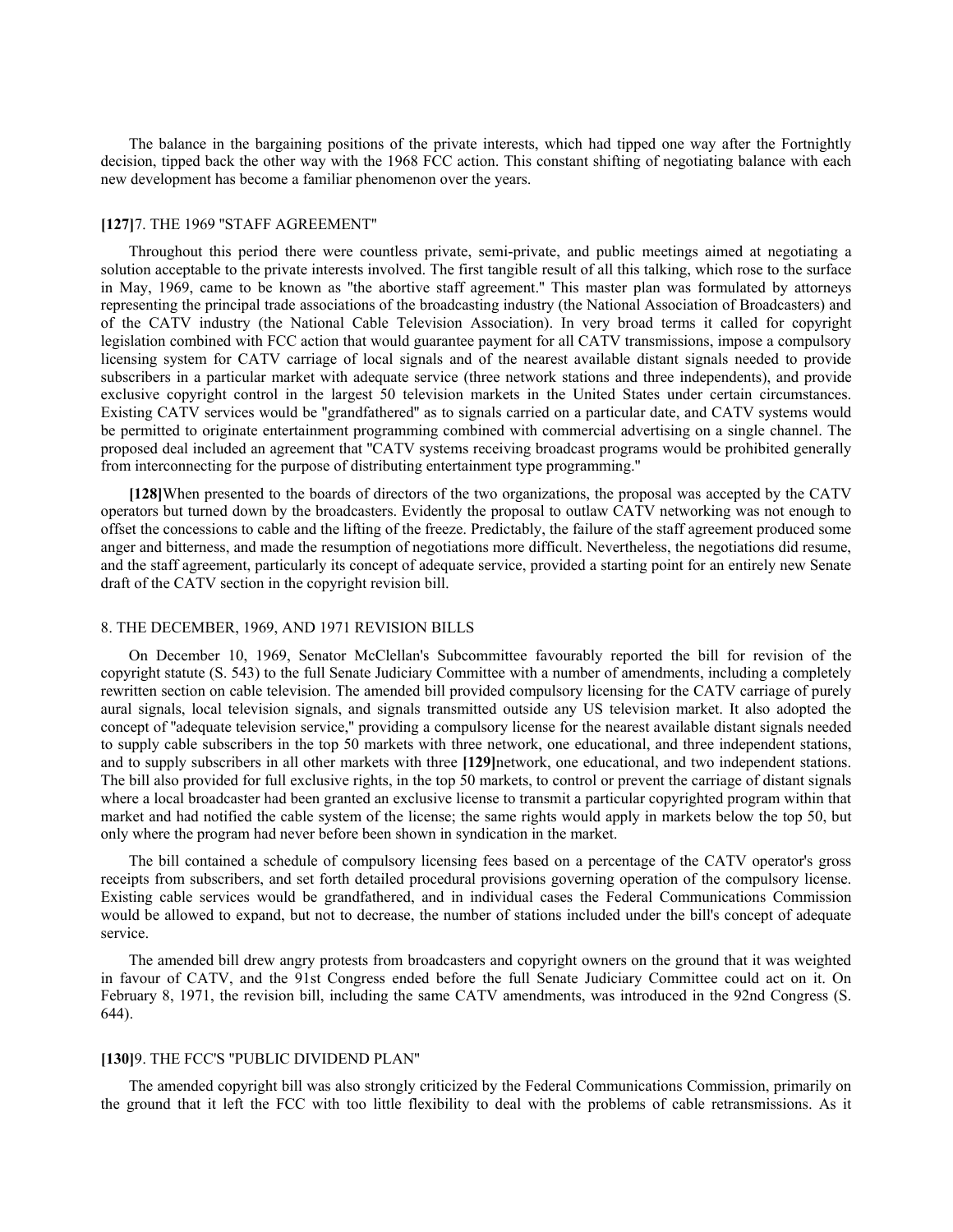developed, the Commission had another plan of its own under consideration, and on June 24, 1970 a ''Second Further Notice of Proposed Rule Making'' was adopted by the Commission in a four-to-three vote.

The 1970 FCC proposal was never implemented, but it did mark a significant change of direction in Commission policy away from the fencing-in of local broadcasters against CATV competition and toward the recognition of cable television as a major communications medium. Under the proposal, CATV operators in the largest 100 markets in the United States would be permitted to retransmit the distant signals of four independent commercial stations, plus any network signals not carried locally and an unlimited number of educational broadcast signals, on the rather startling condition that the CATV delete the commercial advertising from these signals and substitute commercials provided by local stations under a detailed scheme of priorities. In addition, all cable systems would have been required to pay five per cent of their gross subscription charges to the Public Broadcasting Corporation as a form of permanent subsidy for educational broadcasting. The rights of copyright owners under this scheme were **[131]**somewhat obscure, but in general the proposal appeared to preclude exclusive rights and to favor the payment of compulsory licensing fees based on a fixed percentage of gross receipts multiplied by the number of distant signals imported.

Although the ''public dividend plan'' as a whole attracted little support and a great deal of strong opposition, it did provide the Commission with an opportunity to re-examine all of its basic policies concerning cable television.

### 10. THE ''CONSENSUS AGREEMENT''

1971 was an important year in the CATV wars. There were significant breakthroughs in the bargaining positions of the special interests, a formal compromise of sorts was reached, and the FCC prepared definitive rules which were issued early in 1972. The catalyst identified as primarily responsible for these developments was Clay J. Whitehead, director of the Office of Telecommunications Policy in the White House. With the endorsement and active cooperation of Chairman Dean Burch of the FCC, Mr. Whitehead sought to bring the factions into enough of an agreement to permit the Commission to go forward with the promulgation of final regulations which, in turn, would form the basis for copyright legislation.

An initial Whitehead compromise proposal, which contained copyright provisions, had been floated in June and July 1971, but proved unsuccessful. At about the same time Chairman Burch put forward a **[132]**new FCC proposal, first in the form of testimony before two Senate subcommittees, and later as a letter dated August 5, 1971 and identified as an official Commission recommendation. This new proposal had the probably inadvertent effect of undercutting the Whitehead compromise, since it completely side-stepped the copyright issue, stating that the FCC had concluded that copyright is a matter for Congress and the courts. Thus, without any provision for copyright exclusivity or compulsory licensing, and leaving those chips to fall as they may, the Commission recommended a standard for the importation of distant signals based on three criteria: ''mandatory service,'' ''minimum service'' (or ''adequate service'' as it had been called), and ''additional service.'' The following rather complex formula was proposed:

1. In all markets, a CATV system would be required to carry all local signals (i.e., mandatory service), and could import, without restriction, distant signals consisting of non-English-language broadcasts and noncommercial educational broadcasts.

## **[133]**

2. In addition, a CATV system could import as many of the following distant signals as would be necessary to make up the following totals (i.e., minimum service):

(a) in markets 1-50: three network and three independent stations;

- (b) in markets 51-100: three network and two independent stations;
- (c) in all markets: three network and one independent station.

3. In the top 100 markets, a CATV could carry two signals beyond those it is required to carry (i.e., additional service). These ''wild card'' situations would arise only in very large urban centres where the number of local stations equals or surpasses the total specified as minimum service.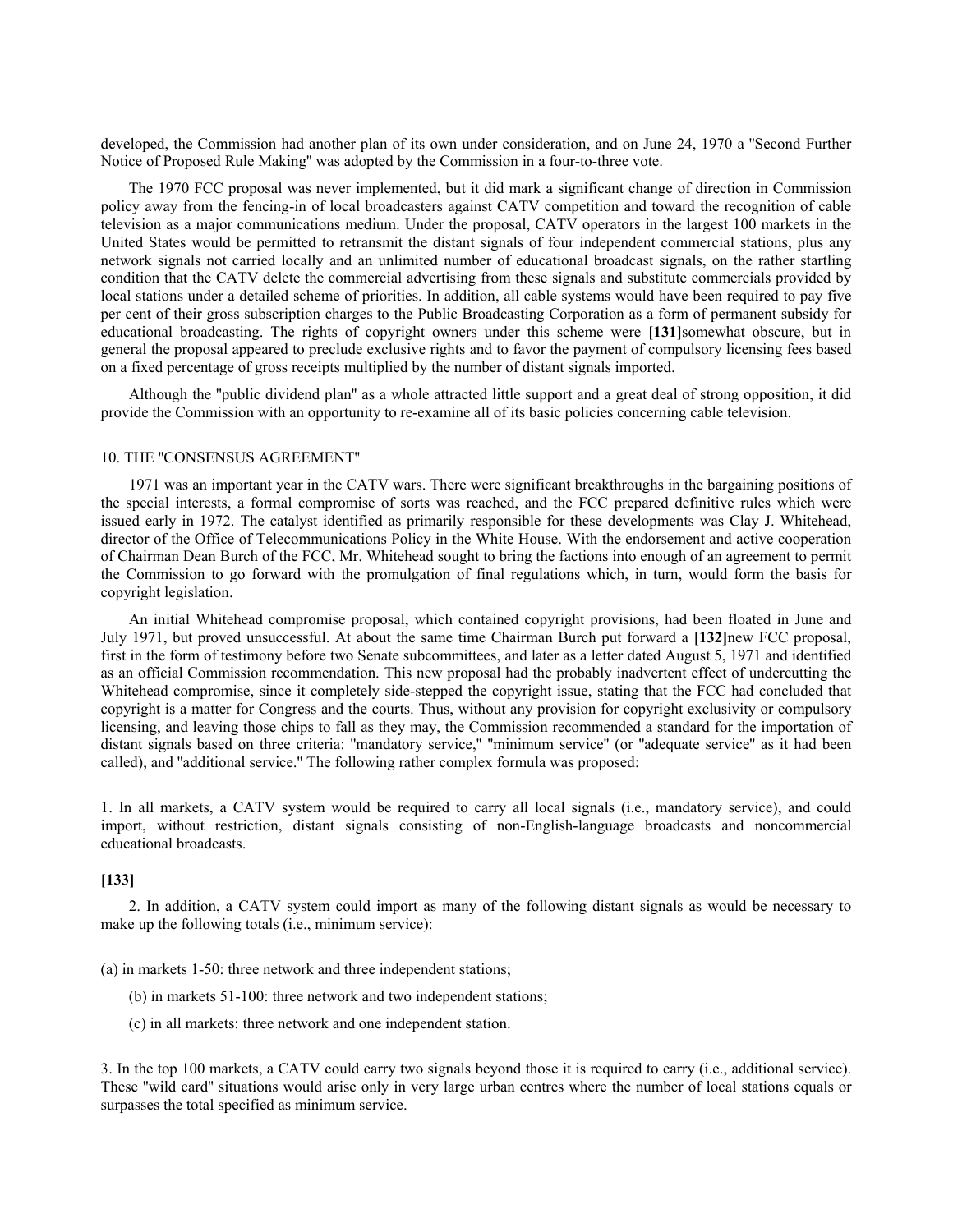None of the special interests was enthusiastic about either the Whitehead or the new FCC proposal; the cable operators were reluctant to accept the Whitehead plan (with its copyright restrictions) since it was less generous to them than the FCC package, and the broadcaster-copyright interests opposed the FCC plan since it failed to protect them affirmatively. Some very hard bargaining ensued, centred around Whitehead's efforts to reconcile those differences.

**[134]**On November 2, 1971 a new take-it-or-leave-it compromise proposal was put forward by Whitehead, with an endorsement by Burch and with the request that it either be accepted or rejected by November 11. In its bare essentials, this new compromise proposed to accept the FCC formula with respect to distant signals, as outlined above, but with added provisions for limited exclusivity to be written into the FCC regulations, and with a commitment on the part of all parties to the compromise to support separate copyright legislation providing for compulsory licensing and exclusivity under varying circumstances.

The compromise was rather unenthusiastically accepted as a package by representatives of all of the principal interests involved, though there were dissenters within each group and expressions of reluctance to accept any deviation from the package as proposed. As reported in the press, the cable operators were convinced to accept the agreement for fear that its failure would lead to Congressional hearings and an indefinite delay in the issuance of new FCC regulations lifting the freeze.

Since issues have been made over the contents of the ''consensus agreement'' during the 1975 House hearings, the complete text is reproduced on the next pages, together with the exchange of letters between Chairman Burch and Senator McClellan concerning it.

### **[135]**CONSENSUS AGREEMENT

### *Local Signals*

Local signals defined as proposed by the FCC, except that the significant viewing standard to be applied to "out-ofmarket'' independent stations in overlapping market situations would be a viewing hour share of at least 2% and a net weekly circulation of at least 5%.

# *Distant Signals*

No change from what the FCC has proposed.

# *Exclusivity for Nonnetwork Programming (against distant signals only)*

A series shall be treated as a unit for all exclusivity purposes.

The burden will be upon the copyright owner or upon the broadcaster to notify cable systems of the right to protection in these circumstances.

A. *Markets 1-50*. A 12-month pre-sale period running from the date when a program in syndication is first sold any place in the U.S., plus run-of-contract exclusivity where exclusivity is written into the contract between the station and the program supplier (existing contracts will be presumed to be exclusive).

B. *Markets 51-100*. For syndicated programming which has had no previous non-network broadcast showing in the market, the following contractual exclusivity will be allowed:

(1) For off-network series, commencing with first showing until first run completed, but no longer than one year.

(2) For first-run syndicated series, commencing with first showing and for two years thereafter.

(3) For feature films and first-run, non-series syndicated programs, commencing with availability date and for two years thereafter.

(4) For other programming, commencing with purchase and until day after first run, but no longer than one year.

Provided, however, that no exclusivity protection would be afforded against a program imported by a cable system during prime time unless the local station is running or will run that program during prime time.

Existing contracts will be presumed to be exclusive. No pre-clearance in these markets.

C. *Smaller Markets*. No change in the FCC proposals.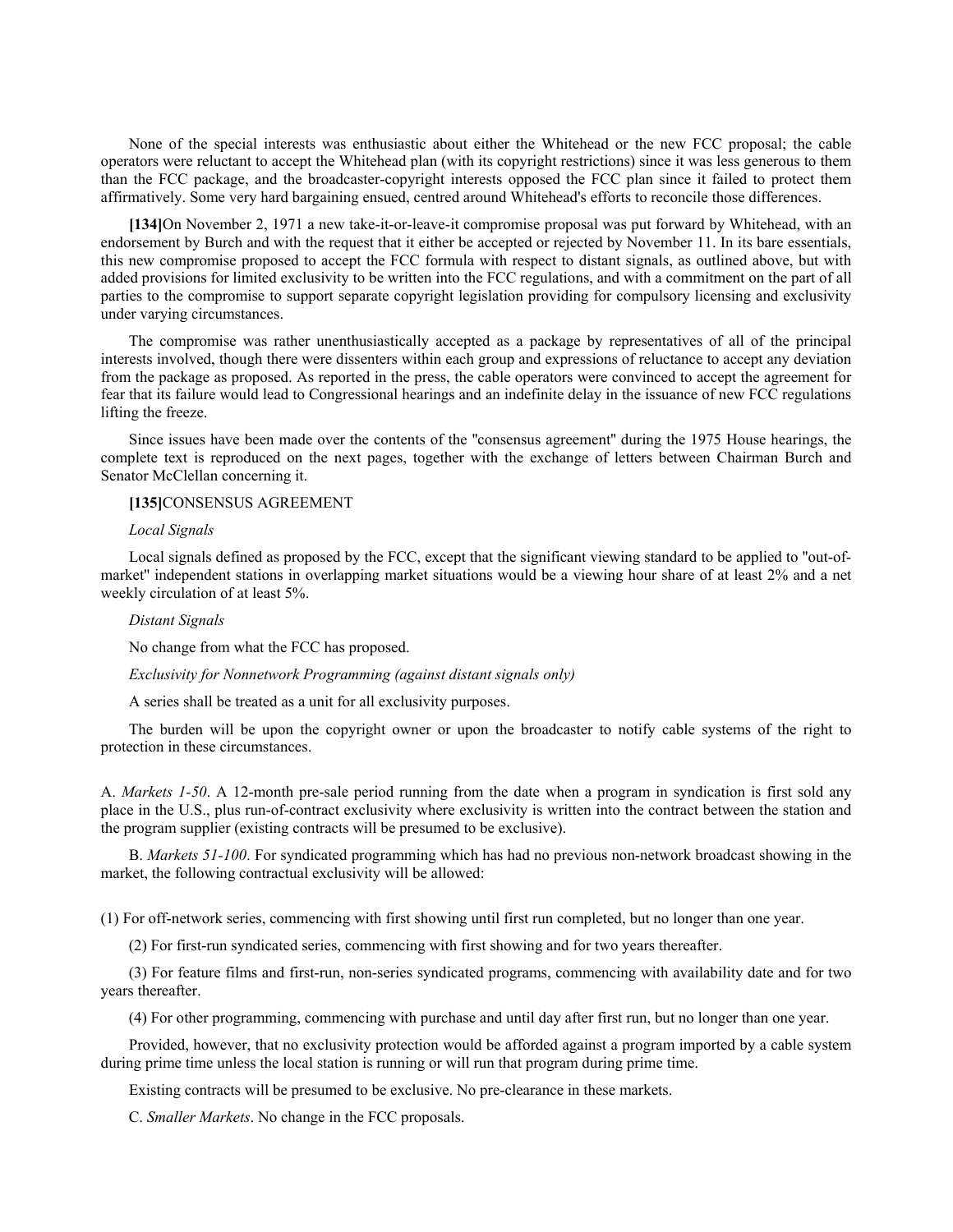### *Exclusivity for Network Programming*

The same-day exclusivity now provided for network programming would be reduced to simultaneous exclusivity (with special relief for time-zone problems) to be provided in all markets.

### *Leapfrogging*

A. For each of the first two signals imported, no restriction on point of origin, except that if it is taken from the top-25 markets it must be from one of the two closest such markets. Whenever a CATV system must black out programming from a distant top-25 market station whose signals it normally carries, it may substitute any distant signals without restriction.

B. For the third signal, the UHF priority, as set forth in the FCC's letter of August 5, 1971, p. 16.

#### *Copyright Legislation*

A. All parties would agree to support separate CATV copyright legislation as described below, and to seek its early passage.

B. Liability to copyright, including the obligation to respect valid exclusivity agreements, will be established for all CATV carriage of all radio and television broadcast signals except carriage by independently owned systems now in existence with fewer than 3500 subscribers. As against distant signals importable under the FCC's initial package, no greater exclusivity may be contracted for than the Commission may allow.

C. Compulsory licenses would be granted for all local signals as defined by the FCC, and additionally for those distant signals defined and authorized under the FCC's initial package and those signals grandfathered when the initial package goes into effect. The FCC would retain the power to authorize additional distant signals for CATV carriage; there would, however, be no compulsory license granted with respect to such signals, nor would the FCC be able to limit the scope of exclusivity agreements as applied to such signals beyond the limits applicable to over-the-air showings.

D. Unless a schedule of fees covering the compulsory licenses or some other payment mechanism can be agreed upon between the copyright owners and the CATV owners in time for inclusion in the new copyright statute, the legislation would simply provide for compulsory arbitration failing private agreement on copyright fees.

E. Broadcasters, as well as copyright owners, would have the right to enforce exclusivity rules through court actions for injunction and monetary relief.

# *Radio Carriage*

When a CATV system carries a signal from an AM or FM radio station licensed to a community beyond a 35-mile radius of the system, it must, on request, carry the signals of all local AM or FM stations, respectively.

### **[136]***Grandfathering*

The new requirements as to signals which may be carried are applicable only to new systems. Existing CATV systems are ''grandfathered.'' They can thus freely expand currently offered service throughout their presently franchised areas with one exception: In the top 100 markets, if the system expands beyond discrete areas specified in FCC order (e.g., the San Diego situation), operations in the new portions must comply with the new requirements.

Grandfathering exempts from future obligation to respect copyright exclusivity agreements, but does not exempt from future liability for copyright payments.

APPENDIX E

*January 26, 1972.*

### Hon. JOHN L. MCCLELLAN,

*Chairman, Subcommittee on Patents, Trademarks and Copyrights, U.S. Senate, Washington, D.C.*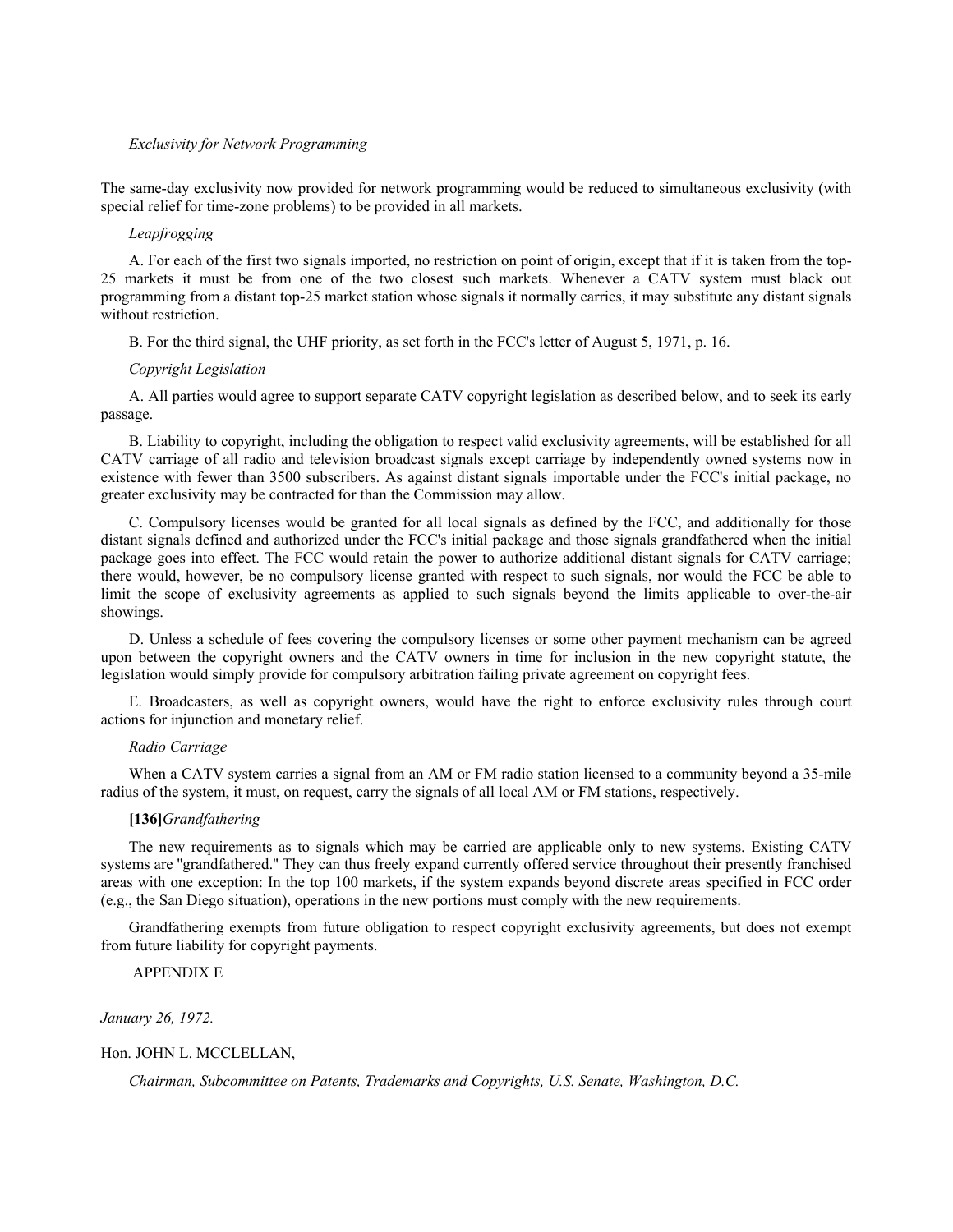DEAR MR. CHAIRMAN: This letter is directed to an important policy aspect of our present deliberations on a new regulatory program to facilitate the evolution of cable television. That is the matter of copyright legislation, to bring cable into the competitive television programming market in a fair and orderly way--a matter with which you as Chairman of the Subcommittee on Patents, Trademarks and Copyrights have been so deeply concerned in this and the last Congress.

You will recall that we informed the Congress, in a letter of March 11, 1970 to Chairman Magnuson, of our view that a revised copyright law should establish the pertinent broad framework and leave detailed regulation of cable television signal carriage to this administrative forum. In line with that guiding principle and a statement in our August 5, 1971 Letter of Intent that we would consider altering existing rules to afford effective non-network program protection, we are now shaping a detailed program dealing with such matters as distant signal carriage, the definition of local signals, leapfrogging, and exclusivity (both network and non-network). That program is now approaching final action.

As of course you know, representatives of the three principal industries involved--cable, broadcasters, and copyright owners--have reached a consensus agreement that deals with most of the matters mentioned above. On the basis of experience and a massive record accumulated over the past several years, we regard the provisions of the agreement to be reasonable, although we doubtless would not, in its absence, opt in its precise terms for the changes it contemplates in our August 5 proposals. But the nature of consensus is that it must hold together in its entirety or not at all--and, in my own view, this agreement on balance strongly serves the public interest because of the promise it holds for resolving the basic issue at controversy.

This brings me directly to a key policy consideration where your counsel would be most valuable. That is the effect of the consensus agreement, if incorporated in our rules, on the passage of cable copyright legislation.

The Commission has long believed that the key to cable's future is the resolution of its status vis-a-vis the television programming distribution market. It has held to this view from the time of the First Report (1965) to the present. We remain convinced that cable will not be able to bring its full benefits to the American people unless and until this fundamental issue is fairly laid to rest. An industry with cable's potential simply cannot be built on so critical an area of uncertainty.

It has also been the Commission's view, particularly in light of legislative history, that the enactment of cable copyright legislation requires the consensus of the interested parties. I note that you have often stressed this very point and called for good faith bargaining to achieve such consensus.

Thus, a primary factor in our judgment as to the course of action that would best serve the public interest is the probability that Commission implementation of the consensus agreement will, in fact, facilitate the passage of cable copyright legislation. The parties themselves pledge to work for this result.

**[137]**Your advice on this issue, Mr. Chairman, would be invaluable to us as we near the end of our deliberations.

With warm personal regards, Sincerely,

DEAN BURCH, *Chairman*. UNITED STATES SENATE, COMMITTEE ON THE JUDICIARY, SUBCOMMITTEE ON PATENTS, TRADE-MARKS, AND COPYRIGHTS,

*Washington, D.C., January 31, 1972.*

Form

#### HON. DEAN BURCH,

*Chairman, Federal Communications Commission, Washington, D.C.*

DEAR MR. CHAIRMAN: I have your letter of January 26, 1972, requesting my advice on the effect of the consensus agreement reached by the principal parties involved in the cable television controversy on the passage of legislation for general revision of the copyright law.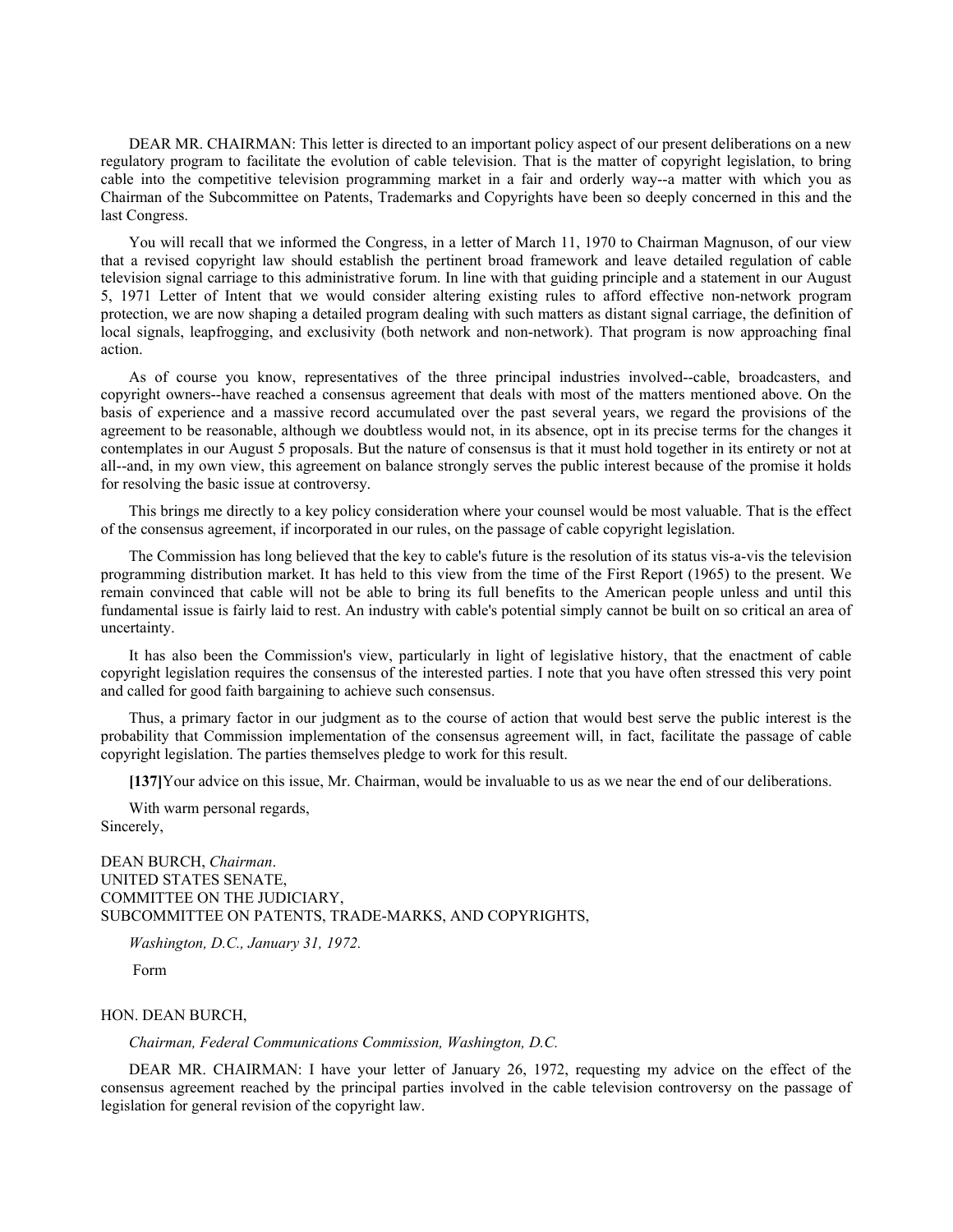I concur in the judgment set forth in your letter that implementation of the agreement will markedly facilitate passage of such legislation. As I have stated in several reports to the Senate in recent years, the CATV question is the only significant obstacle to final action by the Congress on a copyright bill. I urged the parties to negotiate in good faith to determine if they could reach agreement on both the communications and copyright aspects of the CATV question. I commend the parties for the efforts they have made, and believe that the agreement that has been reached is in the public interest and reflects a reasonable compromise of the positions of the various parties.

The Chief Counsel of the Subcommittee on Patents, Trademarks and Copyrights in a letter of December 15, 1971 has notified all the parties that it is the intention of the Subcommittee to immediately resume active consideration of the copyright legislation upon the implementation of the Commission's new cable rules.

I hope that the foregoing is helpful to the Commission in its disposition of this important matter.

With kindest regards, I am

Sincerely,

JOHN L. MCCLELLAN, *Chairman*[.]

### **[138]**11. THE 1972 FCC RULES

In the words of Professor Michael Botein:

At the end of 1971, the Commission was thus in the rather anomalous position of having one suspended set of rules, two discredited sets of proposed rules, and one informally announced proposal. As might be expected, the impasse was ultimately resolved behind closed doors.

The FCC finally adopted its definitive Cable Television Report and Order on February 2, 1972, with an effective date of 31 March 1972. The details of the 500-page document are not easy to grasp, much less summarize. The package consisted of the August 1971 FCC plan, drastically modified by the consensus agreement to provide for the protection of exclusive rights in programs carried by distant signals. The three-year freeze on distant-signal importation had been lifted; but, because of the rule's copyright provisions, the thaw was more theoretical than real in a number of important situations. Again in Botein's words, ''what the Commission gave in terms of distant signals it took away in the name of exclusivity.''

As to the right of cable systems to carry distant signals, the FCC retained unchanged its general scheme of mandatory service, minimum service, and additional service as already outlined above. As to the issue of copyright exclusivity, here is the essence of the 1972 FCC rules:

**[139]** 1. Network programs. Under its previous rules, the FCC had in effect required a cable system to carry the network signals of the most powerful local broadcasting station, and had prohibited duplication of those signals on the same day from any other station. The effect of this requirement, known as the same-day non-duplication rule, was altered in the 1972 rules in two ways:

(a) The network affiliate with the greatest signal strength in the area served by the cable system would continue to have complete exclusivity as against CATV carriage of the same programs as broadcast by other stations affiliated with the network. However, since importation of distant signals will now be permitted, the scope of the prohibition against duplicate carriage is necessarily broadened.

(b) On the other hand, the prohibition against same-day duplication is narrowed to a prohibition against simultaneous duplication, thus allowing a cable system to repeat a network broadcast carried on another channel at a different time on the same day.

2. Syndicated programs. (i.e., non-network programs sold in more than one market):

(a) In markets 1-50: Upon receipt of ''appropriate notification,'' cable systems will be prohibited from importing distant signals carrying syndicated programs during the following periods, which will frequently overlap: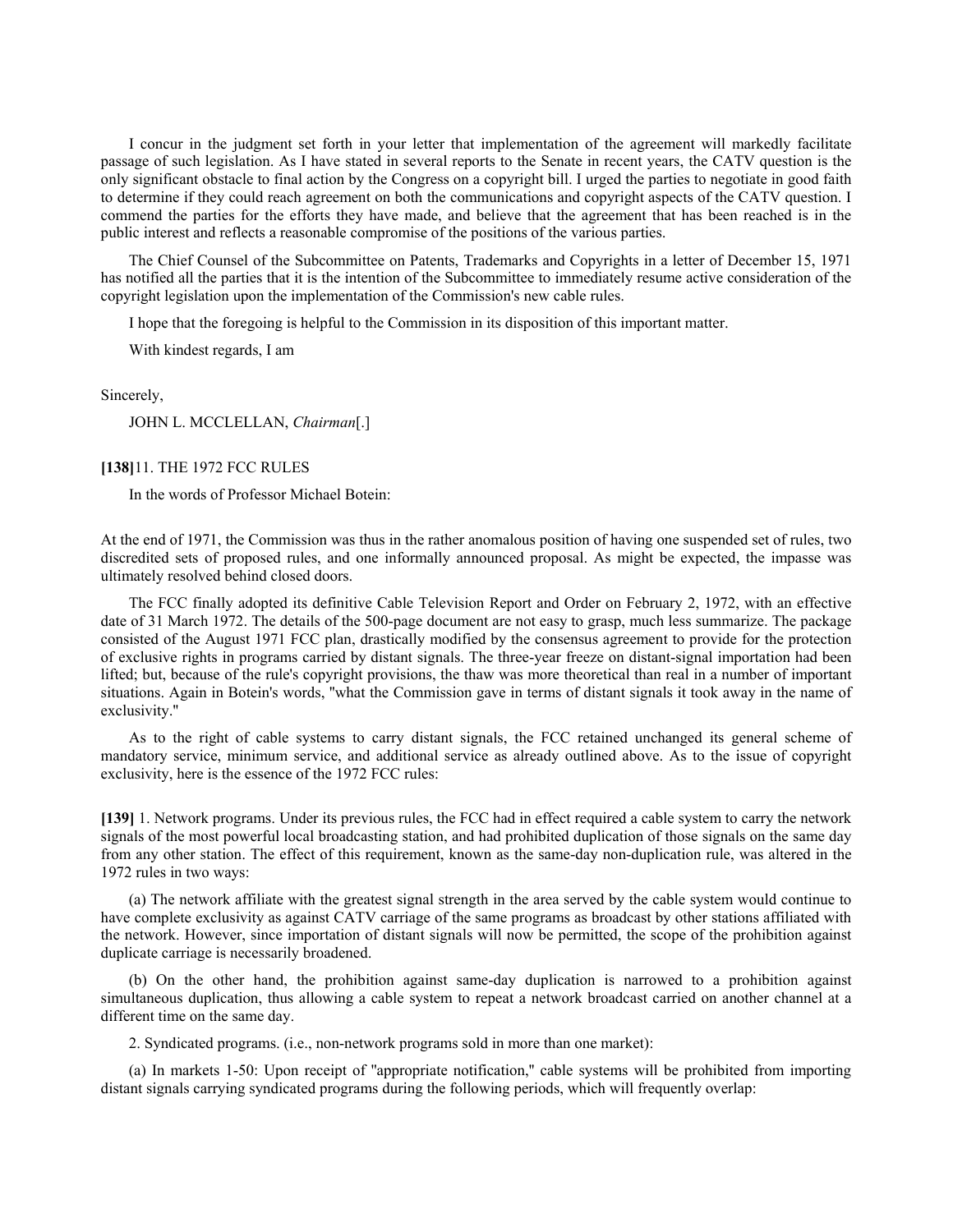(i) One year from the date the program is first sold for television exhibition anywhere in the United States (i.e., the ''pre-clearance period''); and

**[140]**(ii) For the duration of the license, where a station in the CATV's service area has obtained an exclusive license for television exhibition (i.e., the ''run of the contract'' period).

(b) In markets 51-100: Here the exclusivity requirements are less stringent than in the top 50 markets, but the formula is unbelievably labyrinthine and hopeless to summarize. Distinctions are made among five classes of programs: (1) off-network series (i.e., series first shown on network television in the area and now in syndication); (2) first-run series; (3) first-run non-series programs; (4) feature films; (5) other programs. The various terms of exclusivity range from one day to two years, and further distinctions are made dependent upon whether the broadcasts will occur in prime time. In contrast to exclusivity in the top 50 markets, exclusive rights in the smaller markets cannot endure for the run of the contract.

(c) Other markets: No exclusivity is provided in markets below the largest 100 in the United States.

The February 1972 regulations are a far cry from the FCC's earlier conclusion, announced publicly less than six months before, that protection of exclusive rights should be left to Congress and the courts. The reason for this change is found in the copyright exclusivity provisions of the consensus agreement. However, the full impact of the 1972 regulations is only now beginning to be felt because of their broad ''grandfathering'' provisions, which were also based on the consensus agreement. Some relatively minor changes have been made in the 1972 rules but as time goes on their practical imposition of copyright exclusivity on more and more CATV operations seems certain to be felt.

# **[141]**12. THE 1973 BILL AND HEARINGS

In June, 1972, Chairman McClellan announced that, in view of the FCC's definitive action, he anticipated active consideration of the revision bill in the next Congress. He warned that the CATV provision in his 1971 bill, then pending, would have to be modified because some of the ''regulatory'' provisions in section 111 were now covered by the FCC rules.

Senator McClellan introduced the revision bill once more, as S. 1361, on March 26, 1973. The cable provisions were not yet changed. A new case involving the liability of cable systems, *CBS, Inc. v. Teleprompter Corp.* , was making its way through the courts, and many people felt that the revision bill would again lie dormant until it was decided one way or the other. On August 1, 1973, a hearing of the McClellan Subcommittee received extensive testimony and documentation bearing on the CATV royalty schedule as laid out in S. 1361. It was apparent by then that the provision of the consensus agreement calling for arbitration if a schedule of fees could be arrived at by negotiation had broken down.

### 13. THE TELEPROMPTER DECISION

Early in 1974 the Supreme Court held in favor of the defendant cable system in the Teleprompter case, explicitly extending the ruling in the Fortnightly case to cover importation of distant signals, and effectively exempting retransmission activities of CATV systems from copyright control under the 1909 Act.

### **[142]**14. THE 1974 BILL AND REPORT

The effect of this long-awaited decision on the progress of the revision bill seemed to be immediate. On April 9, 1974, the Senate Judiciary Subcommittee reported S. 1361 to the full Committee with certain amendments, including radical changes in section 111. Further changes were made when the bill was reported by the full Committee on July 3, 1974, and still further amendments were added when S. 1361 passed the Senate on September 9, 1974. Section 111 of the 1975 bills now under consideration is the same as the version that emerged from the Senate on that date.

# B. A BRIEF SUMMARY OF SECTION 111 IN THE

1975 BILL

As it now stands, section 111 is not really as complicated as it looks. At the risk of oversimplification, the following is an attempt to outline the content of the section in comprehensible language: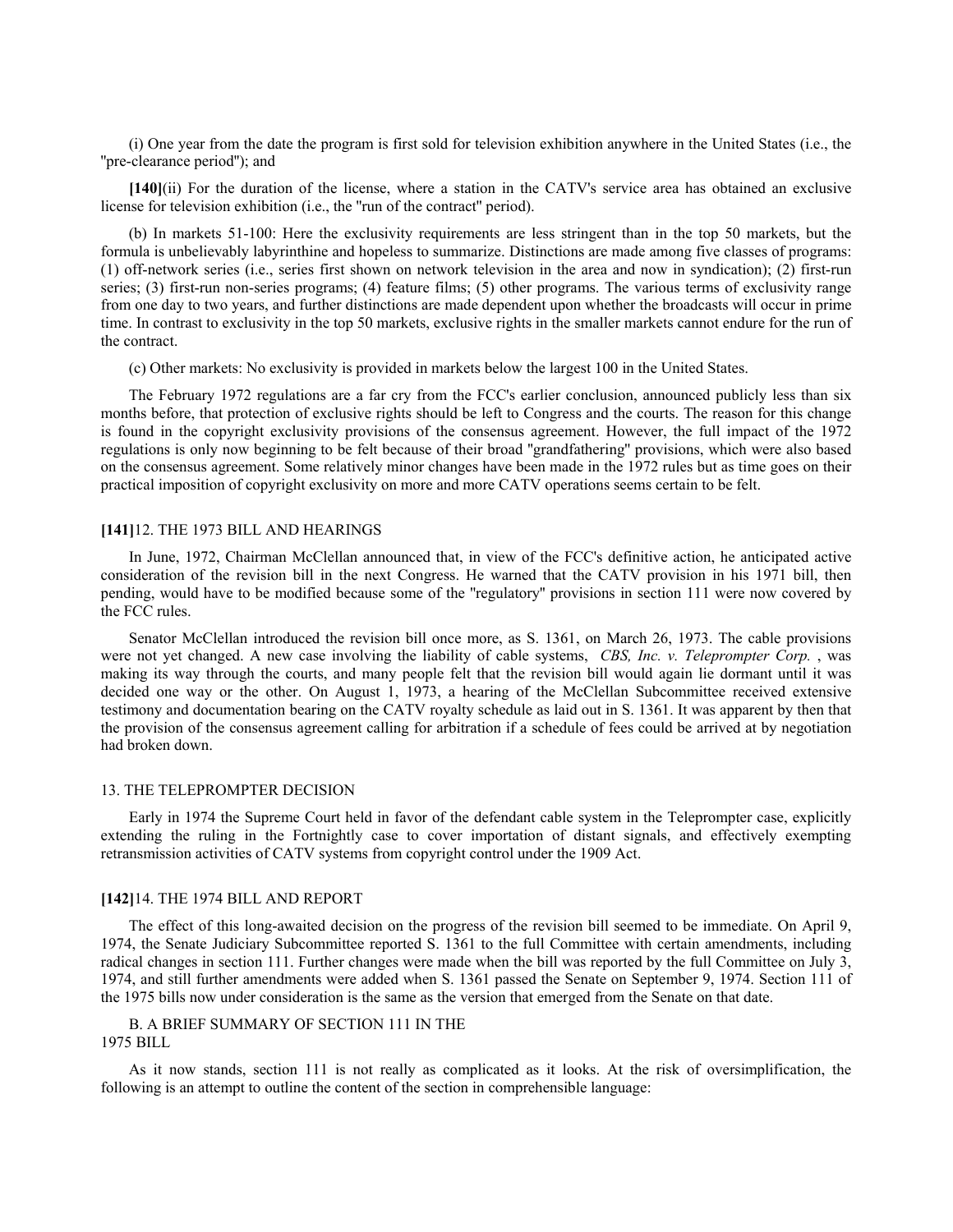1. What the section covers: Section 111 deals with all kinds of ''secondary transmissions.'' This usually means picking up a broadcast off the air and retransmitting it simultaneously by one means or another, usually cable. The section normally does not cover situations where someone tapes a program off the air and the program is later retransmitted from the tape. There is a complicated exception involving cable systems outside the continental United States, some of which are allowed to use tape because they cannot pick signals out of the air.

**[143]**2. Exceptions: Some types of secondary transmissions are completely exempted from liability. These include rooftop antennas on apartments and hotels, wired instructional systems, common carriers who do nothing but send a signal on, and nonprofit ''boosters'' and ''translators.'' Ordinary commercial cable systems are not exempted.

3. Closed-circuit: There is full copyright liability when a system is transmitting to a controlled group. Examples are pay-TV, closed-circuit telecasts to theatres and music services such as Muzak.

4. Compulsory license for cable systems: As long as a CATV operator is authorized by his FCC license to carry a particular signal, he is entitled to rely on a ''compulsory license'' with respect to the copyrighted materia carried by the signal. In other words, if he registers his system with the Copyright Office and pays a blanket fee based on a percentage of his gross, he is automatically licensed to carry copyrighted material as long as he complies with the FCC rules.

5. Fee schedule: The quarterly royalty fees under a compulsory license are set out in the statute in a sliding scale running from 1/2 percent of gross up to \$ 40,000 up to 2 1/2 percent of gross over \$ 160,000.

6. Distribution of fees: A procedure is established for distributing compulsory licensing fees to copyright owners through the Copyright Office.

7. Copyright Royalty Tribunal: A Tribunal is set up to settle disputes over fees and to readjust the royalty rates periodically. A readjustment can be vetoed by either house of Congress.

**[144]**An even briefer way to summarize the provision is this: a cable system does not have to worry about copyright liability for a particular program if all the signals he is carrying comply with the FCC regulations and he pays a set fee into the Copyright Office every three months.

D. COMMENTS AND RECOMMENDATIONS ON ISSUES PRESENTED

# 1. CATV LIABILITY

The Copyright Office remains convinced in general that, when it imports distant signals, a cable system is adversely affecting the market for and value of copyrighted works and should pay a reasonable royalty. We consider the present bill, in its overall approach, a satisfactory solution to the problem.

#### 2. SCOPE OF EXEMPTIONS

a) It appears that the Copyright Office was responsible for the provisions of subsection (a)(4) exempting nonprofit ''boosters'' and ''translators,'' which have been in the bill since 1965 and have not been the subject of debate since then. We can see a rationale for the exemption but, in the absence of additional support for it, we would have no objection to its deletion.

b) The technical points made concerning subsections (a)(3) and (b) should be explained in more detail before a decision is made as to changing the language of the bill.

**[145]**(c) The draft substitute for the Won Pat amendment has many admirable features, but seems unnecessarily long and detailed.

(d) The Copyright Office agrees in principle with the position expressed by the Justice Department, among others, that mere retransmission of local signals does not, theoretically at least, damage the copyright owner's market. However, we recognize the practical difficulties in finding an equitable way to draw the line, and we have no trouble in accepting the graduated scale approach of the bill.

### 3. FEE SCHEDULE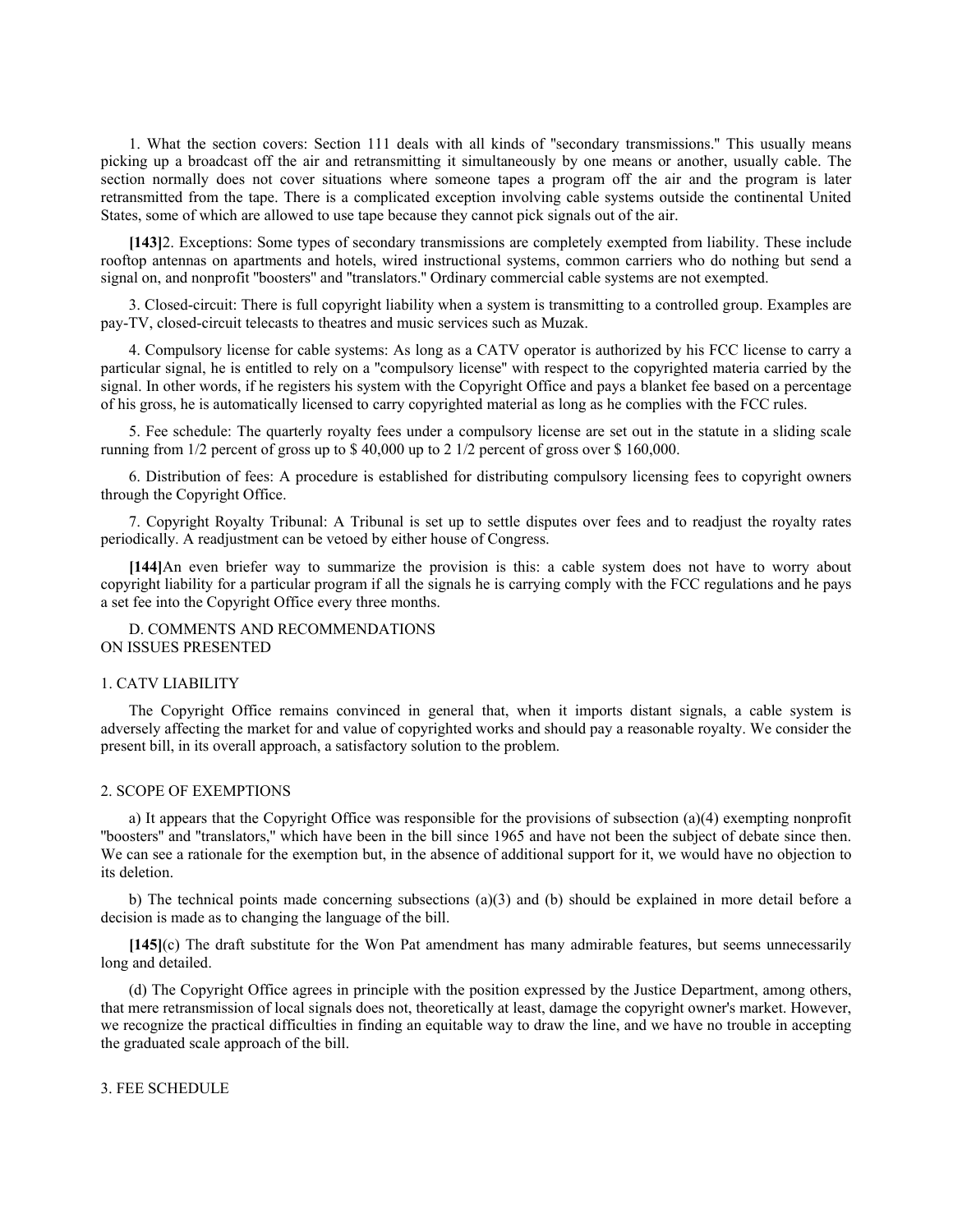Lacking independent economic data, the Copyright Office has no basis for an opinion as to the fairness of the present amounts in the bill.

# 4. ROYALTY TRIBUNAL

The idea for a Royalty Tribunal did not originate with the Copyright Office and we have some questions about details of its operation. Nevertheless, we welcome it in principle as a means of helping to settle disputes over the distribution of royalties paid under various compulsory license systems in the bill. With respect to the rather powerful role assigned to the Tribunal in connection with various rate-adjustments, we can see arguments on both sides. We recognize that the Tribunal could be more effective than **[146]**Congressional Committees in marshalling and evaluating the masses of economic data necessary for certain purposes, and that safeguards are provided in the form of a Congressional veto power.

With respect specifically to the cable television royalty schedule, we do not favor giving the Tribunal power to change the base on which fees are computed. In our opinion, this is a legislative function that should not be delegated.

We take no position as to whether the Tribunal should have the power, as provided in the bill, to adjust the amounts of the fees every five years. We are particularly troubled about the uncertain procedural situation that might result if the Tribunal's determination were, in fact, rejected by Congress. We believe that the initial review period is much too short, and we question whether five year intervals are long enough to do the thorough exploration of long range economic trends and changes in industry, communications, and business practices. We are also aware that, unlike the flat amount of the royalty in section 115, the graduated scale in section 111 includes a built-in adjustment for inflation.

At the same time, we can understand Congress' unwillingness to assume the sole duty of making a de novo review of copyright royalty rates. We also recognize that the amounts now in section 111 were decided upon without a thorough economic analysis, and may prove unfair to one side or the other. If Congress should wish to change the present **[147]**bill without taking cable out from under the Tribunal altogether, it could consider several alternatives, including:

1) A one-time review by the Tribunal, after a long-enough period for the study to be meaningful;

2) A specific percentage limit on the amount the fees could be increased by the Tribunal on a particular occasion; or

3) A provision requiring the Tribunal to make the studies contemplated in the bill, but mandating it to report it's findings and recommendations to Congress rather than making the determination itself.

The National Cable Television Association has proposed that, instead of exempting local signals, the bill exempt the first \$ 25,000 in subscription system fees collected by a system from computation of copyright royalties. Variations of this proposal have been put forward from time to time in the past. We have no objection if Congress chooses to accept this proposal, nor do we affirmatively favor it.

#### **[148]**5. SECTION 501(c)

Although this provision was part of the consensus agreement, and is still favored by broadcasters, we cannot see that it serves much purpose. Under the concept of divisible copyright in Chapter 2 of the bill, the owner of any exclusive right under a copyright is considered the copyright owner for purposes of suit.

# 6. ORGANIZED SPORTS

The full liability of CATV for certain secondary transmissions of sporting events was deleted from the 1974 bill in the Senate, and we are inclined to agree that this action was wise.

### 7. RELATION BETWEEN FCC REGULATIONS AND COPYRIGHT

In the absence of court decisions or legislation, and in furtherance of national communications policy from its viewpoint, the FCC has promulgated rules protecting the rights of copyright owners. We do not advocate Congressional action to abrogate those rules as inconsistent with federal copyright policy. We also tend to doubt whether an attack on the exclusivity rules would succeed on constitutional grounds. However, we do very seriously question the wisdom of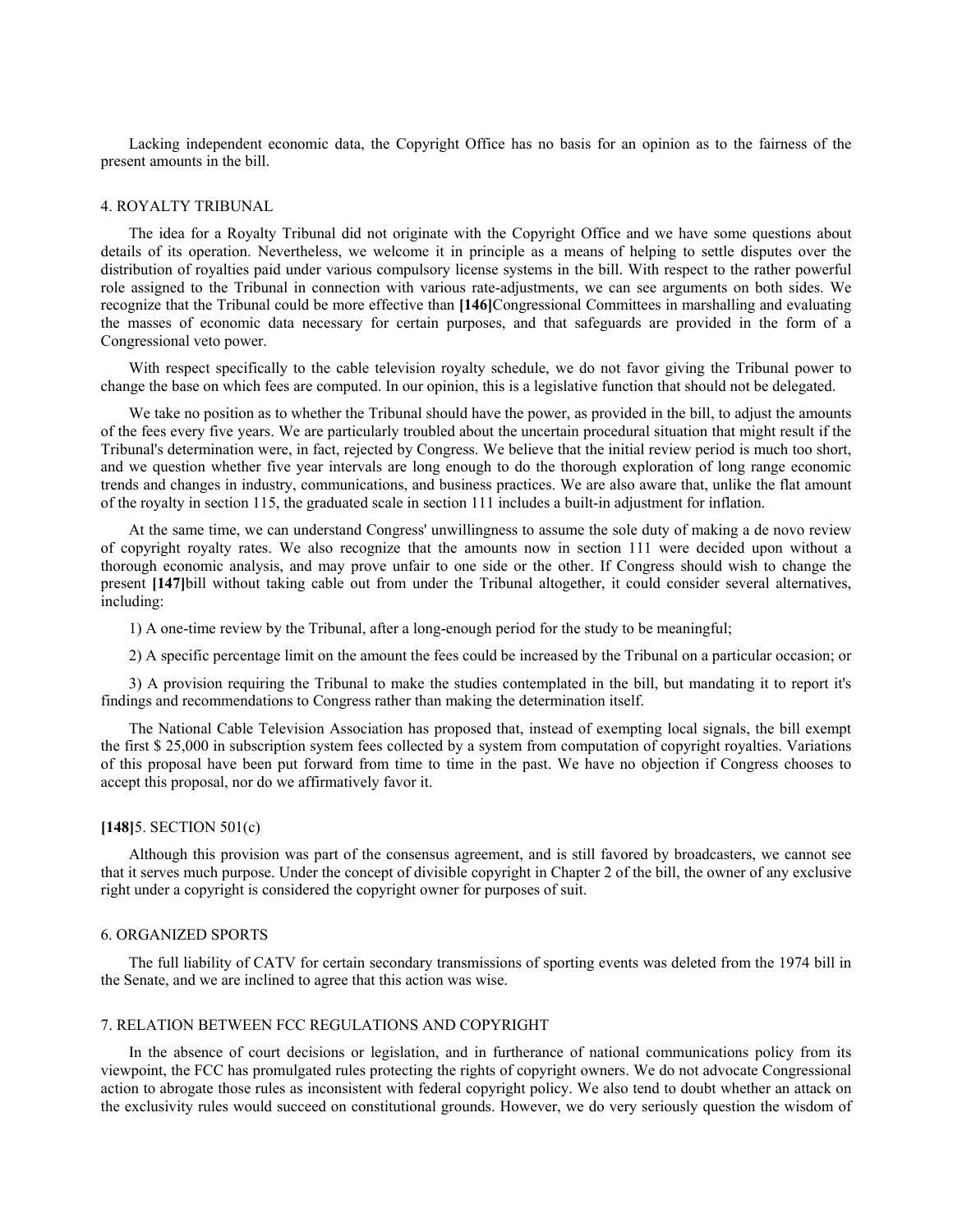administrative rules giving copyright protection in cases where either the courts or the Congress have withheld it. At the very least, we believe that the Commission should carefully reconsider its 1972 exclusivity rules as soon as the revision bill has been enacted.

**[149]**- DRAFT -

SECOND SUPPLEMENTARY REPORT OF THE REGISTER OF COPYRIGHTS ON THE GENERAL REVISION OF THE U.S. COPYRIGHT LAW: 1975 REVISION BILL OCTOBER 1975

PART 2:

 Chapter VI - PERFORMANCES AND RECORDINGS MADE FOR NON-PROFIT BROADCASTING

Chapter VII - WORKS OF ART AND DESIGNS

 Chapter X - COIN-OPERATED PHONORECORD PLAYERS (JUKEBOXES)

§ [150]CHAPTER VI PERFORMANCES AND RECORDINGS MADE FOR NON-PROFIT BROADCASTING

Sections Considered:

§ 106 - Exclusive rights in copyrighted works

- § 107 Limitations on exclusive rights: Fair use
- § 110 Limitations on exclusive rights: Exemption of certain performances and displays
- § 112 Limitations on exclusive rights: Ephemeral recordings

# Issues:

1. With respect to those uses of copyrighted works in nonprofit instructional programs that are exempted from copyright liability for performances under section  $110(2)$ , to what extent should the making and retention of recordings of the programs be permitted under section 112(b)?

2. With respect to the use of copyrighted works in the programming of public broadcasting:

a) Should all performances be subject to voluntary licensing, or should there be compulsory licensing under certain circumstances?

b) If any sort of compulsory licensing is to be considered:

1) What should be the scope of ''public broadcasting'' activities subject to compulsory licensing?

**[151]** 2) Should compulsory licensing extend to nondramatic musical works? nondramatic literary works? pictorial, graphic, and sculptural works?

3) To what extent should it extend to the making and distribution of recordings of programs?

4) What should be the conditions for obtaining and using a compulsory license?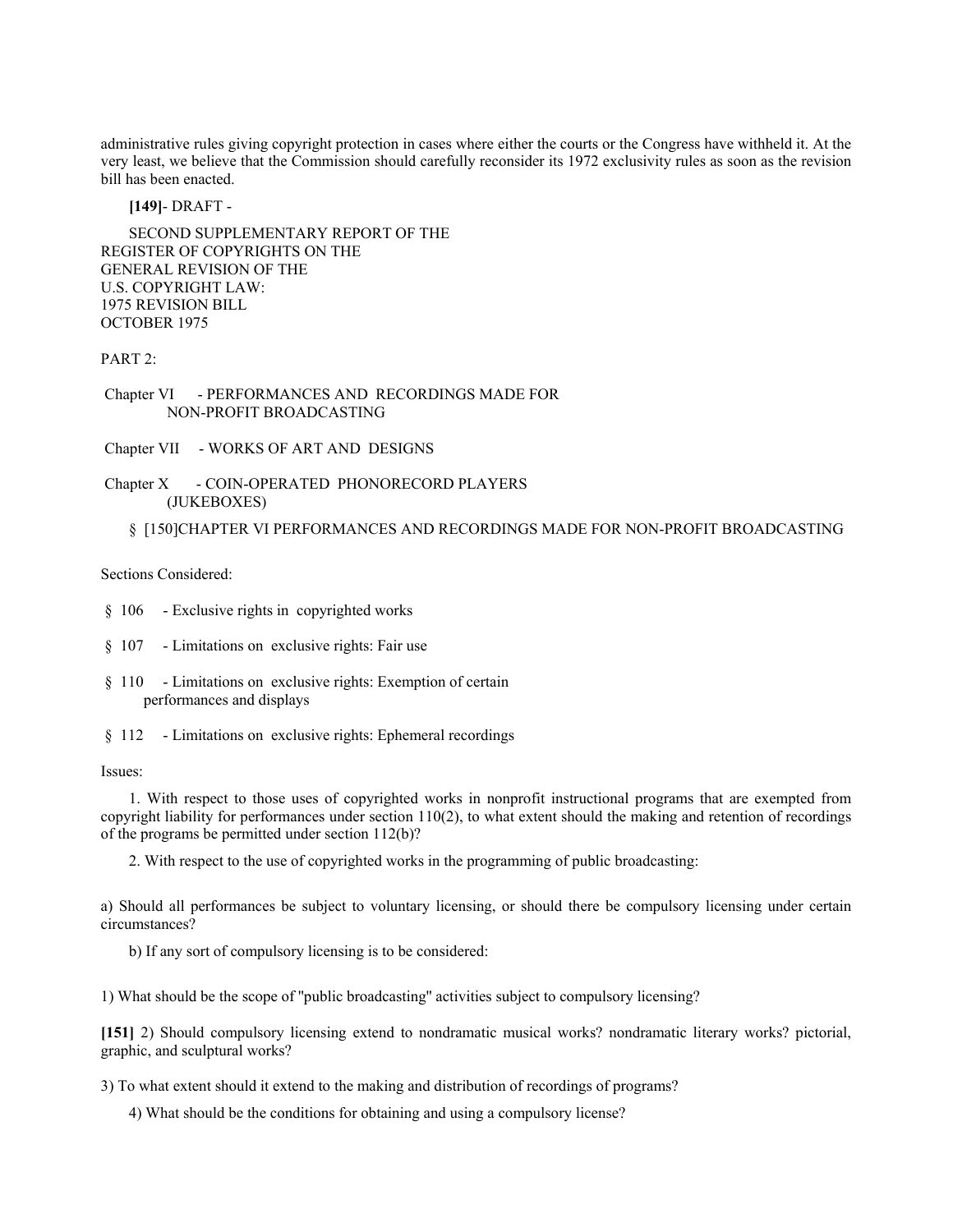5) How should the compulsory licensing fees be fixed?

6) What should be the procedural framework for collecting, accounting for, and distributing the compulsory licensing fees?

3. To what extent should exemptions be provided with respect to nonprofit broadcasting of literary works aimed at blind or otherwise handicapped persons?

4. Should the provisions of section 112(c), dealing with the making and distribution of recorded programs embodying ''a performance of a nondramatic musical work of a religious nature, or of a sound recording of such a musical work,'' be retained in the bill?

**[152]**A. DISCUSSION OF ISSUES

# 1. ''EPHEMERAL RECORDINGS'' OF ITV PROGRAMS

Since its revision in 1948, the Berne Copyright Convention has contained an article permitting broadcasting organizations to make ''ephemeral recordings'' for their own authorized broadcasts under various conditions and limitations. ''Ephemeral recording'' provisions have been adopted in a number of foreign laws, and have been the subject of much discussion in international copyright literature. As stated in the 1965 Supplementary Report of the Register: ''There has been a fairly general recognition of the practical need to grant a restricted privilege to broadcasters allowing them to make recordings of copyrighted works for use solely in their licensed performances of the works. The question has been, and still is, what limitations should be imposed on this privilege.''

Noting that no ''ephemeral recording'' provision had been included in the earlier drafts of the revision bill, the 1965 Supplementary Report stated that, in the view of the Copyright Office, ''the statute should contain a properly limited, realistic provision allowing both commercial and educational broadcasters to make ephemeral recordings as a part of their authorized broadcasting activities.'' The 1965 bill contained a section which, under very specific conditions, would have permitted a broadcaster to make a single record for use in its authorized broadcasts within a six-month period.

**[153]**This provision proved to be controversial on several counts. As a result of this controversy, at the 1965 hearings and thereafter, section 112 in the 1966 and 1967 bills was recast, breaking the ''ephemeral recording'' provision into three subsections dealing generally with: (a) ephemeral recording privileges of organizations that have acquired a license to transmit the work; (b) ephemeral recording privileges of nonprofit organizations that are free to transmit the work under the instructional broadcasting exemption of section 110(2); and (c) the copyright status of works that come into being as the result of an ephemeral recording. Motion pictures and other audiovisual works were removed from the exemption, and the 1967 report stated:

In general, the committee's amendments represent a liberalization of the ephemeral recording privilege. It should be emphasized, however, that the section is still firmly based upon the traditional concept of ephemeral recordings as mere technical adjuncts of broadcasting that have no appreciable effect on the copyright owner's rights or market for copies or phonorecords. As explained further in the following analysis of the section, the committee has not adopted changes that could convert the ephemeral recording privilege into a damaging inroad upon the exclusive rights or [sic] reproduction and distribution. On the other hand, the committee is aware of the practical problems facing educational broadcasters and other transmitters if they are required to seek separate clearances of performing and recording rights, and trusts that copyright owners will work out licensing arrangements covering these cases, under which performance and recording rights could be cleared at the same time.

**[154]**As reported, section 112(b) of the 1967 bill would have allowed instructional broadcasters who were legally entitled to perform or display a copyrighted work to make not more than two reproductions of the program embodying the work, as long as they were used solely for legally-authorized transmissions or archival purposes and except for one archival copy, were destroyed within one year. The representatives of educational broadcasters objected to these limitations on number and use of copies, and these restrictions were eliminated during the floor debate when the House passed the bill on April 11, 1967.

During the Senate hearings on the bill late in 1967, the representatives of authors and publishers argued strongly in favor of restoring these restrictions. The result was a compromise of sorts; when the Senate Judiciary Subcommittee reported the bill to the full committee on December 10, 1969, the restrictions had been restored but were relaxed to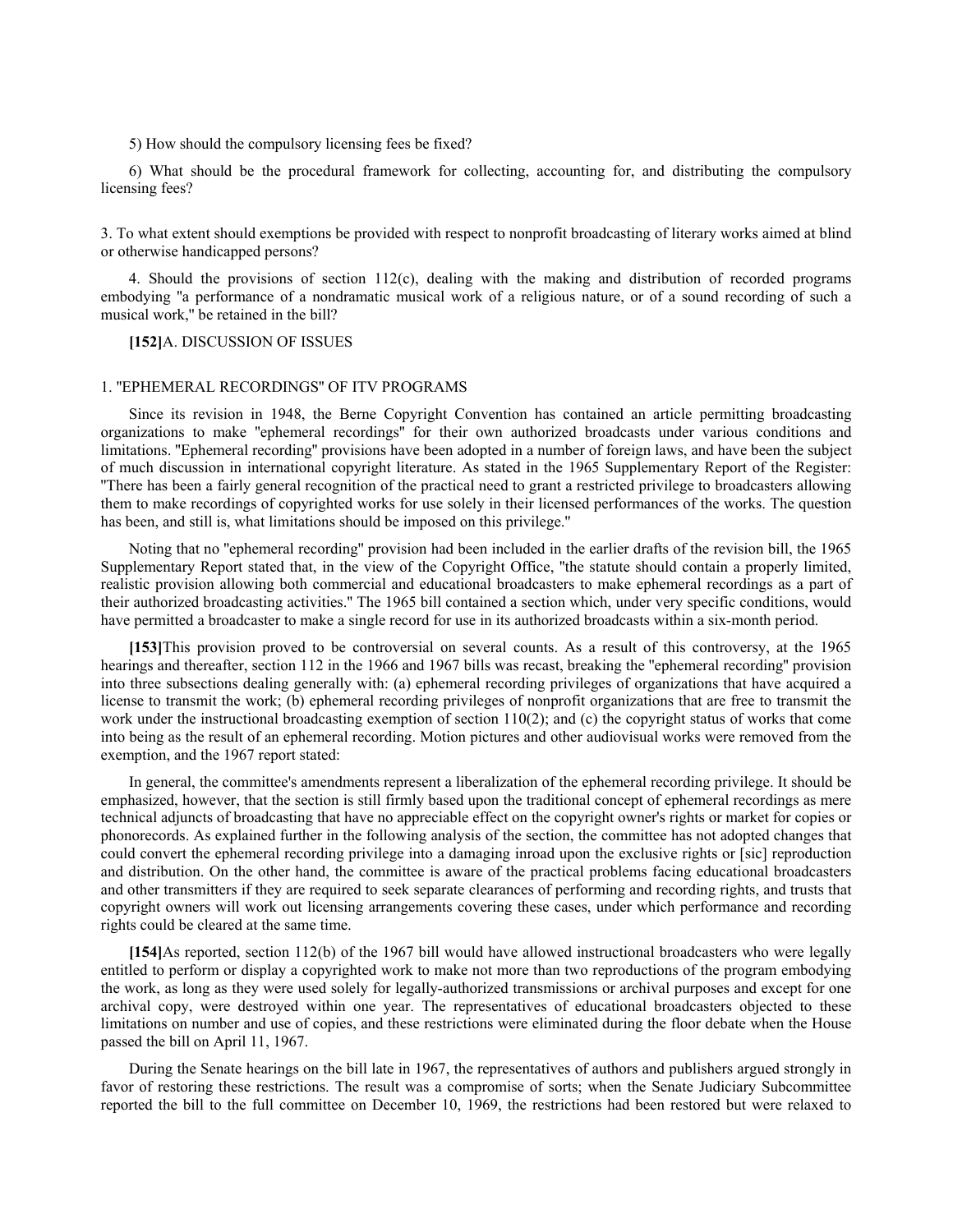allow making and distribution of up to 12 reproductions for use during a 5-year period. This amount and period was retained in the 1971 bill and in the 1973 bill as introduced and as reported by the Senate Judiciary Subcommittee to the full Committee on April 9, 1974. However, when the full Judiciary Committee reported the bill on July 3, 1974, these figures were increased to 30 copies on phonorecords and 7 years. The report accompanying the bill states:

**[155]**Scope of the privilege.--Under subsection (b) an instructional broadcaster may make ''no more than thirty copies or phonorecords of a particular transmission program embodying the performance or display.'' No further copies or phonorecords can be reproduced from those made under section 112(b), either by the nonprofit organization that made them or by anyone else. Unlike ephemeral recordings made under subsection (a), however, exchanges of recordings among instructional broadcasters are permitted. An organization that has made copies or phonorecords under subsection (b) may use one of them for purposes of its own transmissions that are exempted by section  $110(2)$ , and it may also transfer the other 29 copies to other instructional broadcasters for use in the same way.

As in the case of ephemeral recordings made under section  $112(a)$ , a copy or phonorecord made for instructional broadcasting could be reused in any number of transmissions within the time limits specified in the provision. Because of the special problems of instructional broadcasters resulting from the scheduling of courses and the need to prerecord well in advance of transmission, the period of use has been extended to five [sic] years from the date the transmission program was first transmitted to the public.

On August 20, 1974, Senator Bayh introduced a formal amendment to section 112(b) of S. 1361 (No. 1831) that would again have removed any restrictions. The amendment read as follows:

(b) Notwithstanding the provisions of section 106, it is not an infringement of copyright for a governmental body or other nonprofit organization entitled to transmit a performance or display of a work under section 110(2) or 114(a) to make copies of a particular transmission program embodying the performance and display, and to distribute such copies for transmission by or through other governmental bodies or nonprofit organizations.

**[156]**In the floor debate on S. 1361 on September 9, 1974, there was passing reference to the Bayh amendment which, because of the date of its introduction had not been the subject of any hearings or extended comments.

The bill was therefore passed without the amendment, but with a suggestion that it might be reintroduced and given more thorough consideration in the 94th Congress.

The House Judiciary Subcommittee hearings on July 10, 1975 were devoted in part to the Bayh amendment. The representatives of instructional broadcasters took the position, in Mr. Aleinikoff's words, that ''while at first glance these latest numbers may seem far more ample than before, they unfortunately still are sufficiently restrictive to prevent practical application of the ITV exemption to the rapidly changing electronic world of American education.'' Charles Lieb, speaking on behalf of authors, publishers, and educational media producers, opposed the proposed amendment on four grounds: (1) that it would distort the Committee's original purpose to protect ''ephemeral'' recordings; (2) that it would "stunt private sector development of educational materials"; (3) that it would "foster government control of curriculum material''; and (4) that the amendment is unnecessary. He urged that the Committee return to the 12-copy/5 year formula.

**[157]**Senator Bayh chose not to reintroduce his amendment in the 94th Congress, and refrained from putting it forward during the mark-up process. Hence, S. 22, as reported by the full Senate Judiciary Committee on October 7, 1975, retains the 30-copy/7-year formula.

# 2. COMPULSORY LICENSING FOR PUBLIC BROADCASTING

In recent months the treatment of performance, displays, and ''ephemeral'' recordings of certain copyrighted works by nonprofit broadcasters has become a major issue in copyright law revision. On October 7, 1975 the Senate Judiciary Committee reported the 1975 revision bill (S. 22), with a new section (section 118) creating a compulsory license for this purpose, together with complementary revisions in several sections of Chapter 8, the provision dealing with the Copyright Royalty Tribunal.

The Supplementary Report of the Register, in explaining why broadcasts for systematic instructional purposes were exempted by section 110(2) of the 1965 bill but general nonprofit ''educational'' or ''public'' broadcasting was not, said: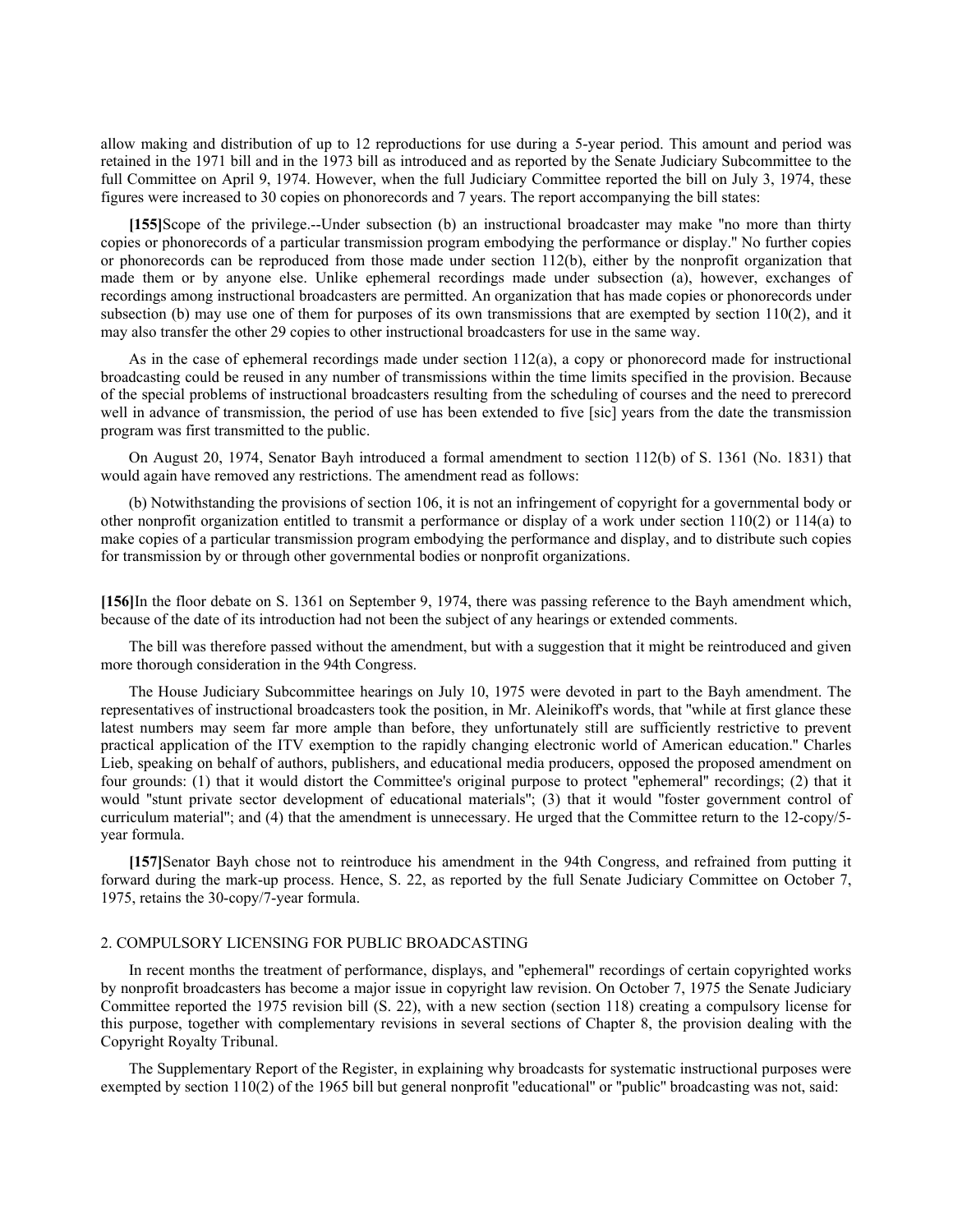**[158]**... the bill ... imposes no blanket ''for profit'' limitation on the right of public performance. In view of the recent upsurge in the number and importance of non-profit performances, particularly nonprofit broadcasts reaching huge audiences, we have concluded that the present blanket exemption has become too broad in its application to the new conditions of today, and that it would involve serious dangers to the author's rights if continued into the future.

Although it has been broadened to some extent since its original introduction in section 110(2) of the revision bill the exemption is still mainly limited to the use of nondramatic literary and musical works, and of pictorial, graphic and sculptural works, by nonprofit instructional broadcasters. The program involved must be "a regular part of the systematic instructional activities of a governmental body or a nonprofit educational institution,'' and ''directly related and of material assistance to the teaching content of the transmission.'' The primary purpose of the transmission must be for reception in classrooms, by handicapped people or other students who cannot attend classroom instruction, or by government employees.

When the Senate Subcommittee reported the 1969 bill to the full Judiciary Committee on December 10, 1969, it rejected an amendment ''to provide a compulsory license at regulated rates for the use of copyrighted material in the programs of public television which are intended for reception by a general audience.'' The Senate **[159]**Judiciary Committee adopted the same position when it reported S. 1361, the 1973 bill, to the full Senate on July 3, 1974. Its report (S. Rept. No. 93-983) stated:

# Public broadcasting

While the bill grants an exemption to instructional transmission meeting the criteria of section 110(2), the amendment to provide a compulsory license at regulated rates for the use of copyrighted material in the programs of public television which are intended for reception by a general audience, was not accepted. The programming of public television includes an increasing emphasis on programs of an entertainment or general cultural nature. The committee is not unaware of the financial strains of many public broadcasting stations. Such stations may deserve greater financial assistance, but they should not be subsidized by this country's creative talent.

Copyright proprietors should promptly undertake efforts to improve procedures whereby public television may secure copyright clearances. The committee understands that the Register of Copyrights is prepared to furnish the assistance of the Copyright Office in studying clearance procedures and making recommendations aimed at the establishment of voluntary clearinghouse arrangements.

On August 19, 1974, Senator Mathias introduced an amendment to S. 1361 which would have added a new section 118 to the bill:

**[160]** ''§ 118. Limitations on exclusive rights: Public broadcast of nondramatic literary and musical works

''(a) Public broadcast of nondramatic literary and musical works, sound recordings, and pictorial, graphic, and sculptural works shall be subject to compulsory licensing as follows:

''(1) Any public broadcasting organization or institution wishing to obtain a compulsory license under this section shall fulfill the following requirements:

''(A) At least one month before initial broadcast and thereafter at intervals and in accordance with requirements prescribed by the Register of Copyrights, record in the Copyright Office a notice stating its identity, address, and intention to obtain a copyright license under this section.

''(B) Deposit with the Register of Copyrights, at intervals and in accordance with requirements prescribed by the Register, a statement of account and the total royalty fees for the period covered by the statement based on the royalty rates provided for in clause (2).

''(2) The royalty rates under this section shall be determined by the Copyright Royalty Tribunal as reasonable royalty fees for the inclusion of non-dramatic works in public television and radio broadcasts. Such royalty rates may be calculated on a per-use, per-program, pro rated or annual basis as the Copyright Royalty Tribunal finds most appropriate with respect to the type of the copyrighted work and the nature of broadcast use, and may be changed or supplemented from time to time as deemed appropriate by the Copyright Royalty Tribunal. In particular circumstances, royalty rates negotiated between one or more public broadcasting organizations or institutions and one or more copyright owners or agencies may be substituted for the applicable rates determined by the Copyright Royalty Tribunal.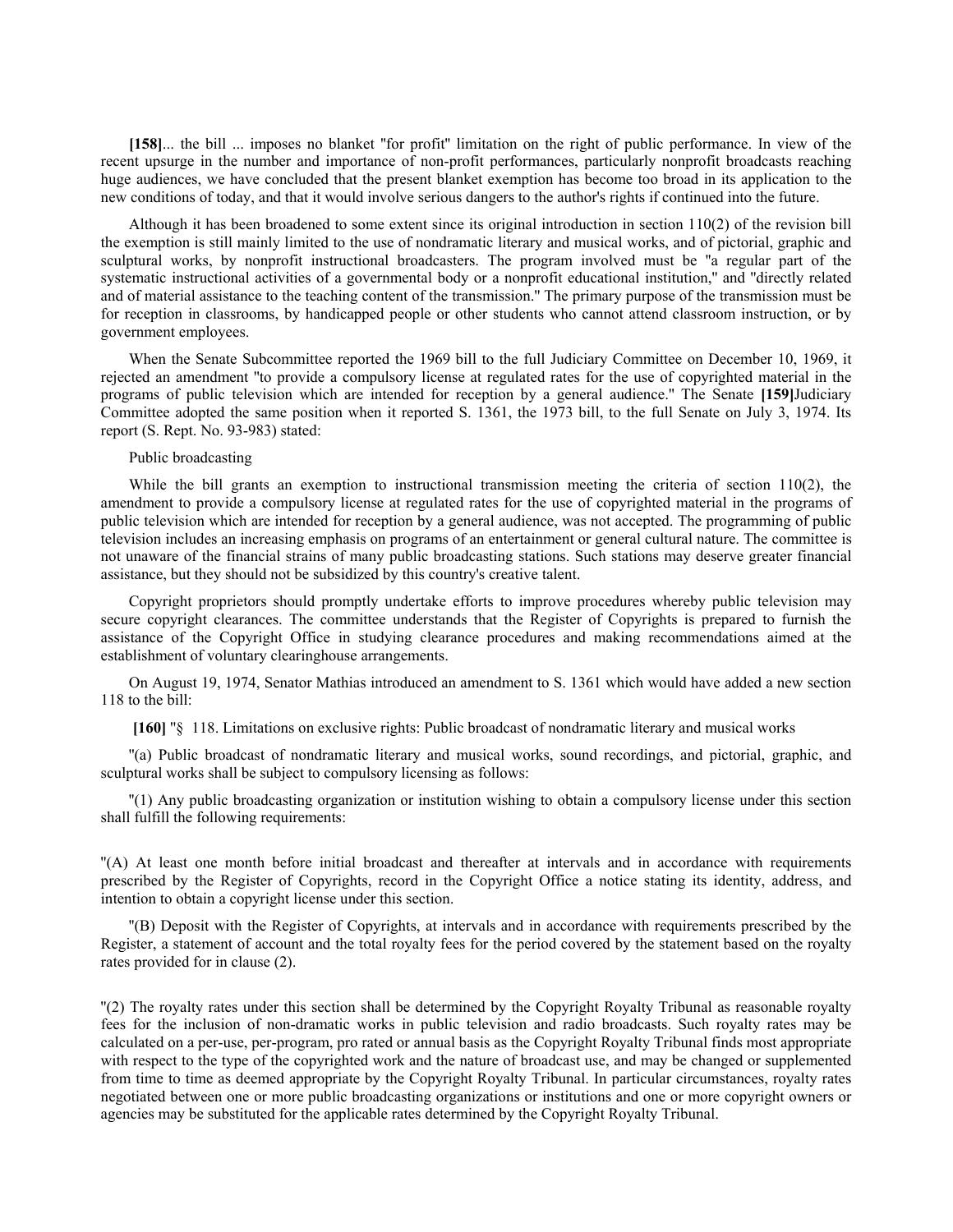**[161]**''(3) The royalty fees deposited with the Register of Copyrights under this section shall be distributed in accordance with the following procedures:

''(A) During the month of July of each year, every person claiming to be entitled to compulsory license fees for public broadcast during the preceding twelve-month period shall file a claim with the Register of Copyrights in accordance with the requirements prescribed by the Register. Notwithstanding any provision of the antitrust laws (as designated in section 1 of the Act of October 15, 1914, 38 Stat. 730; *15 U.S.C. 12,* and any amendments of such laws), for purposes of this clause any claimants may agree among themselves as to the proportionate division of compulsory license fees among them, may lump their claims together, and may designate a common agent to receive payments on their behalf.

''(B) On the first day of August of each year, the Register of Copyrights shall determine whether there exists a controversy regarding the statement of account or distribution of royalty fees. If the Register determines that no such controversy exists, the Register shall, after deducting reasonable administrative costs under this section, distribute such fees to the copyright owners entitled, or to their designated agents. If the Register finds the existence of a controversy, the Register shall certify to such effect and proceed to constitute a panel of the Copyright Royalty Tribunal in accordance with section 803. In such cases the reasonable administrative costs of the Register under this section shall be deducted prior to distribution of the royalty fees by the Tribunal.

''(C) During the pendency of any proceeding under this subsection the Register of Copyrights or the Copyright Royalty Tribunal shall withhold from distribution an amount sufficient to satisfy all claims with respect to which a controversy exists, but shall have discretion to proceed to distribute any amounts that are not in controversy.

**[162]**''(b) For the purposes of this section, 'public broadcast' shall mean production, duplication, interconnection, distribution, and transmission of 'educational television or radio programs' by or for 'noncommercial educational broadcast stations,' as those terms are defined in title III, part IV of the Federal Communications Act of 1934, except as may be otherwise exempted under sections  $110(2)$ ,  $111(a)(2)$  and  $(4)$ ,  $112(b)$  and  $114(d)$ ."

Like the Bayh amendment, the Mathias Amendment (No. 1815) was not adopted when the full Senate passed S. 1361 on September 9, 1974, but the door was left open to further consideration.

When the Senate Judiciary Subcommittee resumed its consideration of the revision bill in the 94th Congress, efforts were made to resolve the problem of public broadcasting through negotiation, and a number of meetings aimed at blanket voluntary licensing were held. The Mathias Amendment was not adopted by the Subcommittee when it reported the bill to the full Senate Judiciary Committee on April 13, 1975, but the following statement was issued:

# JOINT STATEMENT OF CHAIRMAN AND MEMBERS OF SENATE SUBCOMMITTEE ON PATENTS, TRADEMARKS, AND COPYRIGHTS

The Senate Subcommittee on Patents, Trademarks, and Copyrights during the processing of the legislation for the general revision of the copyright law gave lengthy and detailed consideration to an amendment proposed by Senator Charles McC. Mathias, Jr., to establish a statutory compulsory license for the use of certain categories of copyrighted works by public broadcasting. The initiative taken by Senator Mathias has considerably improved the possibility of a satisfactory resolution of the copyright problems of public broadcasting.

**[163]**At the request of the Chairman of the Subcommittee, representatives of public broadcasting and of the creators and owners of copyrighted material have been meeting to explore mechanisms other than a statutory compulsory license to facilitate the availability of such material to public broadcasting. Representatives of the Chairman, of each member of the Subcommittee, and of Senator Mathias attended certain of these meetings.

The Subcommittee notes that considerable progress has been made, and tentative understandings have been achieved on a number of issues. Some issues remain in dispute but the Subcommittee believes that these also can be resolved if the parties seek reasonable accomodations. [sic] Consequently, the Subcommittee urges the parties on an urgent basis to continue with the negotiations.

The Subcommittee will maintain its interest in obtaining a mutually satisfactory solution. The Subcommittee expresses the hope that a complete agreement will shortly be reached.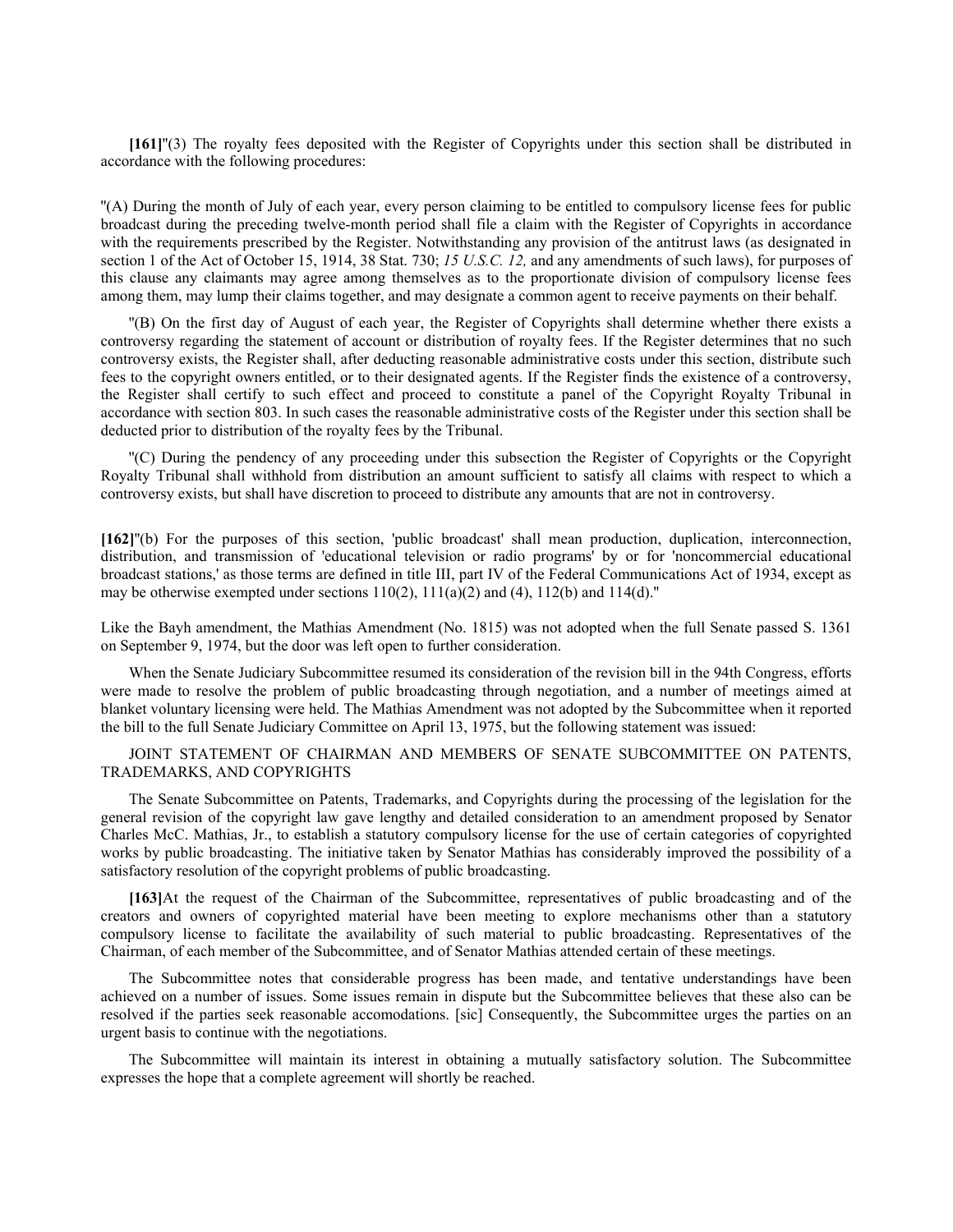On July 10, 1975, the House Judiciary Subcommittee heard testimony on the Mathias Amendment from panels representing public broadcasters on the one side and authors, publishers, and performing rights societies on the other. The arguments of the public broadcasters in favor of the amendment can be summarized as follows:

1. Congress, since the House of Representatives last acted on the bill in 1967, has demonstrated an ''overriding concern for the financial and administrative burdens of noncommercial broadcasting,'' notably through the Public Broadcasting Act. Public broadcasting is financed by public support and donations; it does not permit any commercial exploitation.

**[164]** 2. While Congressional commitment should support some form of special consideration for noncommercial broadcasting in the copyright area, it ''does not necessarily mean that noncommercial broadcasters would not be willing to make some form of payments to copyright holders in recognition of the valuable contributions that their works make in the production of programs of high quality and excellence.''

3. H.R. 2223, in its present form, would face public broadcasters ''with a multitude of administratively cumbersome and very costly rights 'clearance' problems that cannot help but impair the vitality of their enterprise.'' Administrative overhead for individual clearances would be more than any royalties, and far beyond the budgets of any public broadcaster.

4. Public broadcasting is therefore seeking a compulsory license, but one that differs from the other compulsory licensing systems in the revision bill in three respects:

a) It covers only non-dramatic works, and does not apply to motion pictures and other audiovisual works. It does not cover unpublished works or dramatizations of non-dramatic works.

b) Unlike the other compulsory licensing schemes, where the initial rate is set in the statute, it calls upon the Copyright Royalty Tribunal to set the initial rates after ''full and detailed consideration of exactly what type and amount of royalty fees are appropriate for the various kinds of copyrighted works and public broadcasting exposure.''

c) It ''specifically encourages substitution of mutually acceptable arrangements between copyright owners and public broadcasting for Tribunal determinations.''

**[165]**The arguments of the representatives of the musical performing rights societies can be summarized as follows:

1. The clearinghouse arrangements under which copyrighted music is licensed for performance under the present law have worked well, and there is nothing about public broadcasting that sets it apart from all other users of music.

2. Compulsory licensing is wrong in principle. The three compulsory licenses now in the revision bill are there for historical reasons, none of which apply to public broadcasting, and are the result of carefully worked out compromises.

3. Television broadcasts require both ''performing'' and ''synchronization'' licenses. Public broadcasters recognize that they need synchronization licenses in order to duplicate their programs lawfully, since the ''for profit'' limitation of the present law does not apply to reproduction rights. At one time they obtained synchronization licenses, and they have been negotiating for performing licenses, that would include synchronization rights, for a decade. Although their gross revenues have grown from \$ 100 million to \$ 250 million, and although they are using more music than ever, they have not paid any license fees during this period.

4. Under current law, public broadcasting is liable for copyright infringements of both performance and synchronization rights: their performances are "for profit" under the decisions interpreting the 1909 Act; copyright owners have exercised forbearance in the expectation that agreement would be reached.

 **[166]**5. Public broadcasting has grown and changed significantly in the past decade and will continue to do so. It now competes with commercial broadcasting as a national medium, and its programming contains much of the same types of entertainment and cultural material presented by commercial broadcasters. The revenues of public broadcasting have grown significantly, and the Mathias Amendment does not take in to account its potential for future growth.

6. None of the justifications put forward in favor of the Mathias Amendment are valid: there is no problem in clearing music for broadcasting, and license fees that have been offered were all reasonable. There is no difference between commercial and public broadcasting that justifies a compulsory license. As drafted, the Amendment is ambiguous, impractical and unworkable, and Government intervention is unnecessary and unwise.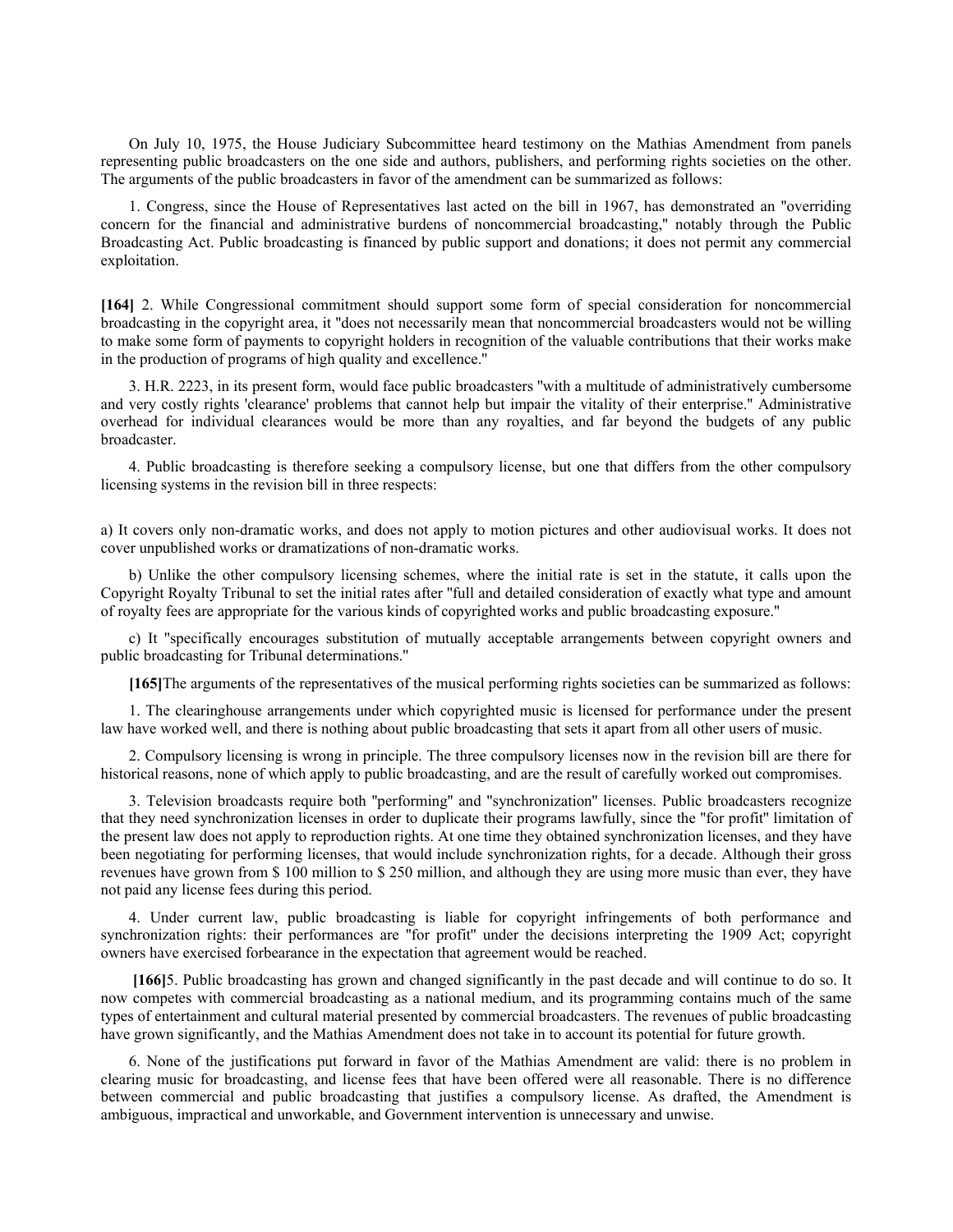The representatives of authors and publishers of nondramatic literary material made a number of these same arguments, and expressed their willingness to continue working toward voluntary licensing agreements. They stated that ''the literary community is totally opposed to compulsory-license expropriation of literary works for reading or similar uses on public broadcasting, because it would cause serious damage and needlessly establish a dangerous precedent.'' They argued that one of the author's fundamental rights is to decline to permit a reading or similar use because of the serious economic or aesthetic damage it might cause, and that such a serious inroad is wholly unnecessary.

**[167]**Mr. Karp's statement made the following point:

... **[A]** compulsory licensing system would deprive the author of his fundamental right to protect his reputation and the integrity of his work from the injury a misuse or inappropriate use would cause. The author may believe that the producer who intends to expropriate his work under a compulsory licensing system is an incompetent who will mangle it; or that a particular use will distort it; or even, as is sometimes the case, that a particular work will suffer in oral delivery. A compulsory licensing system would deny him the right to protect his reputation or work against such injuries by declining to authorize the particular use.

The authors and publishers, like the performing rights societies concluded that voluntary licensing arrangements will be less costly and burdensome to public broadcasters than a compulsory licensing system.

Both sides at the House hearings referred to the ongoing negotiations and to some of the problems that had been encountered, including questions of compulsory arbitration and anti-trust exemptions. In anticipation of the impending mark-up of the revision bill by the full Senate Judiciary Committee, the representatives of the public broadcasting industry again pressed for adoption of the Mathias Amendment, which was adopted, with some changes, by the full Senate Judiciary Committee as section 118 of S. 22, as reported on October 7, 1975. The text of the new section is as follows:

**[168]**§ 118. Limitations on exclusive rights: Public broadcasting of nondramatic literary and musical works, pictorial, graphic, and sculptural works

(a) Notwithstanding the provisions of section 106, it is not an infringement of copyright for a public broadcasting entity to broadcast any nondramatic literary or musical work, pictorial, graphic, or sculptural work under the provisions of this section.

(b) Public broadcasting of nondramatic literary and musical works, pictorial, graphic, and sculptural works by a public broadcasting entity shall be subject to compulsory licensing upon compliance with the requirements of this section. The public broadcasting entity shall--

(1) record in the Copyright Office, at intervals and in accordance with requirements prescribed by the Register of Copyrights, a notice stating its identity, address and intention to obtain a license under this section; and

(2) deposit with the Register of Copyrights, at intervals and in accordance with requirements prescribed by the Register, a statement of account and the total royalty fees for the period covered by the statement based on the royalty rates provided for in subsection (c).

(c) Reasonable royalty fees for public television and radio broadcasts by public broadcasting entities shall be established by the Copyright Royalty Tribunal. Such royalty fees may be calculated on a per-use, per-program, prorated or annual basis as the Copyright Royalty Tribunal finds appropriate with respect to the type of the copyrighted work and the nature of broadcast use, and may be changed or supplemented from time to time by the Copyright Royalty Tribunal. A particular or general license agreement between one or more public broadcasting entities and one or more copyright owners prior or subsequent to determination of applicable rates determined by the Copyright Royalty Tribunal may be substituted for a compulsory license provided in this section.

**[169]**(d) The royalty fees deposited with the Register of Copyrights under this section shall be distributed in accordance with the following procedures: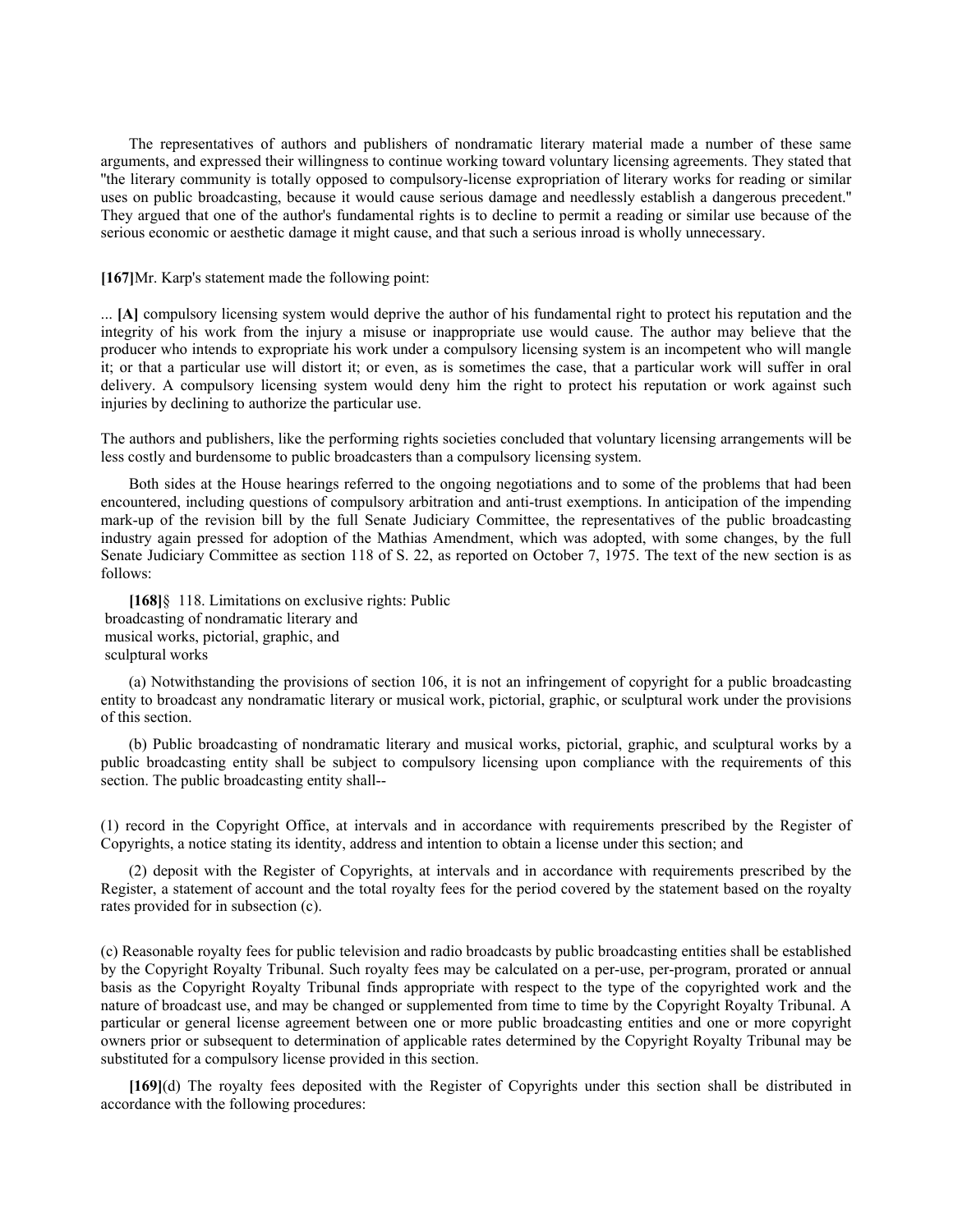(1) During the month of July of each year, every person claiming to be entitled to compulsory license fees for public broadcasting during the preceding twelve-month period shall file a claim with the Register of Copyrights in accordance with the requirements that the Register shall prescribe by regulation. Notwithstanding any provision of the antitrust laws (as defined in section 1 of the Act of October 15, 1914, 38 Stat. 730; *15 U.S.C. 12,* and any amendments of such laws), for purposes of this paragraph any claimants may agree among themselves as to the proportionate division of compulsory license fees among them, may lump their claims together, and may designate a common agent to receive payments on their behalf.

(2) On the first day of August of each year, the Register of Copyrights shall determine whether there exists a controversy regarding the statement of account or distribution of royalty fees. If the Register determines that no such controversy exists, the Register shall, after deducting reasonable administrative costs under this section, distribute such fees to the copyright owners entitled, or to their designated agents. If the Register finds the existence of a controversy, the Register shall certify to such effect and proceed to constitute a panel of the Copyright Royalty Tribunal in accordance with section 803. In such cases, the reasonable administrative costs of the Register under this section shall be deducted prior to distribution of the royalty fees by the Tribunal.

(3) During the pendency of any proceeding under this subsection, the Register of Copyrights or the Copyright Royalty Tribunal shall withhold from distribution, an amount sufficient to satisfy all claims with respect to which a controversy exists, but shall have discretion to proceed to distribute any amounts that are not in controversy.

**[170]**(e) The compulsory license provided in this section shall not apply to unpublished nondramatic literary or musical works or to dramatization rights for nondramatic literary or musical works.

(f) As used in this section, the term--

(1) ''public broadcasting'' means production, acquisition, duplication, interconnection, distribution, and transmission of educational television or radio programs (as defined in section 397 of the Federal Communications Act of 1934 *(47 U.S.C. 397))* by or for noncommercial educational broadcast stations (as defined in section 397 of the Federal Communications Act of 1934 *(47 U.S.C. 397)),* except as may be otherwise exempted under sections 110(2), 111(a)(2) and (4), 112(b), and 114(a); and (2) ''public broadcasting entity'' means any licensee or permittee of a noncommercial educational broadcast station, or any nonprofit institution or organization engaged in public broadcasting.

A comparison between the 1974 and 1975 versions of the Mathias Amendment discloses some changes in language and structure. The following substantive changes are worth noting:

(1) Sound recordings are no longer included in the classes of works subject to compulsory licensing;

(2) Instead of making the act of ''public broadcast'' subject to compulsory licensing, the new Mathias Amendment grants an exemption to ''a public broadcasting entity,'' subject to compliance with the compulsory licensing requirements. The new term ''public broadcasting entity'' is defined as ''any licensee or permittee of a noncommercial educational broadcast station, or any nonprofit institution or organization engaged in public broadcasting.'' The latter term (''public broadcasting'') is defined very broadly indeed. Taken literally, this change could vastly expand the scope of the amendment beyond anything discussed in the House Subcommittee hearings.

# **[171]**3. BROADCASTING FOR THE BLIND AND HANDICAPPED

A by-product of the negotiations aimed at voluntary licensing for public broadcasting was a proposal to exempt the reading of literary works in broadcasts to the blind from copyright liability. No agreement on this issue could be reached during the negotiations, and on July 3, 1975 the Senate Judiciary Subcommittee reported S.22 to the full Committee with a new subsection adding the following performing rights exemption in section 110:

(8) performance of a literary work in the course of a broadcast service specifically designed for broadcast on noncommercial educational radio and television stations to a print or aural handicapped audience.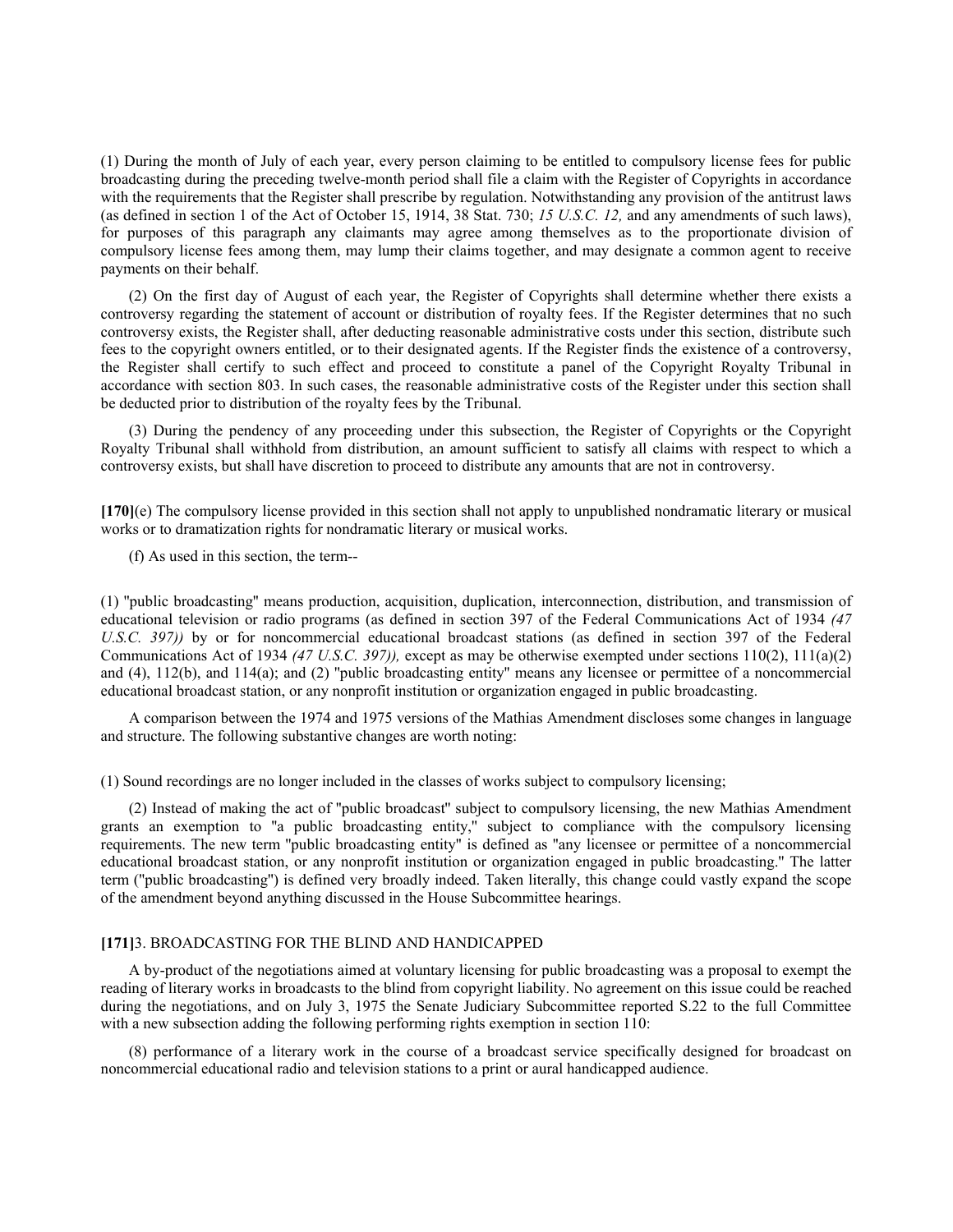Following a reference to this problem during the House Judiciary Subcommittee hearing on public broadcasting on July 10, 1975, a full discussion was presented during the testimony on September 18, 1975. While reserving the position of his organization on the language in which it is expressed, the representative of the American Association of Publishers endorsed the principle of a limited exemption for broadcasting of copyrighted works to the blind and deaf. The representative of the Authors League, however, opposed the provision adopted by the Senate Subcommittee, as well as the following proposal, which had been put forward by the American Foundation for the Blind:

**[172]**(8) performance or the reading aloud (whether in person or by phonorecords) of books and other literary works, musical scores, instructional texts, specialized materials and other printed matter in the course of a broadcast service specifically designed or presented for blind and other physically handicapped persons (who are unable to read normal printed material as a result of such limitations) on non-commercial educational radio or television, including non-commercial broadcasting on any subsidiary carrier authority or cable transmission. Provisions of this subsection shall apply to non-commercial telecasts specifically designed for the aural handicapped.

The authors' opposition was based partly on the broad and ambiguous wording of the proposals, and on the lack of demonstrated need for an exemption. It was pointed out that the Division for the Blind and Physically Handicapped of the Library of Congress obtains royalty free clearances expeditiously for a large number of braille and recorded editions of copyrighted works. The representatives of public radio supported the Senate Subcommittee amendment, and urged that a corresponding right to make ''ephemeral recordings'' in this situation be written into section 112.

On October 7, 1975, the full Senate Judiciary Committee reported S.22 without any change in the new section 110(8). Meanwhile, however, Durward K. McDaniel, National Representative of the American Council of the Blind, wrote to Chairman Kastenmeier of the House Judiciary Subcommittee, presenting a revised text of the Council's earlier proposal, **[173]**this time limiting the exemption to performance ''on any subsidiary radio carrier authority or cable transmission.'' Mr. McDaniel's full text reads as follows:

(8) performance or the reading aloud (whether in person or by phonorecords) of books and other literary works, musical scores, instructional texts, specialized materials and other printed matter in the course of a non-commercial broadcast service specifically designed or presented for blind or other handicapped persons (who are unable to read normal printed material as a result of such limitations) on any subsidiary radio carrier authority or cable transmission. Provisions of this subsection shall apply to non-commercial telecasts specifically designed for the aural handicapped.

# 4. ''EPHEMERAL RECORDINGS'' OF WORKS OF A RELIGIOUS NATURE

Section 112(c) first met the light of day on February 8, 1971, when Senator McClellan introduced S.644, the 1971 version of the revision bill. With one minor change it has remained a part of the bill since then, and was the subject of hearings before the Senate Judiciary Subcommittee on August 1, 1973, and before the House Judiciary Subcommittee on September 18, 1975. The provision, which was sponsored by the association of National Religious Broadcasters (NRB), would exempt as a form of ''ephemeral recording'' the making by a nonprofit organization of a single reproduction of a program containing nondramatic musical works ''of a religious nature'' for use in a single broadcast by a licensed broadcaster. As stated in the 1974 Senate report:

**[174]**Religious broadcasts.--Section 112(c) provides that it is not an infringement of copyright for certain organizations to make no more than one copy for each transmitting organization of a broadcast program embodying a performance of a nondramatic musical work of a religious nature or of a sound recording. In order to receive the benefits of this exception there must be no charge for the distribution of the copies, none of the copies may be used for any performance other than a single transmission by an organization possessing a license to transmit a copyrighted work, and, other than for one copy that may be preserved for archival purposes, the remaining copies are destroyed within one year from the date the program was first transmitted to the public. When the conditions of this section are present, the ephemeral recording privileges would also apply to such transmitting organization.

The representative of SESAC, Inc., also representing other performing rights societies and musical copyright owners, regarded the issue as ''whether or not a religious program producer can use a piece of religious music and distribute it to approximately 4,000 radio stations without any compensation to the creator of that religious music.'' He argued that a payment of mechanical reproduction fees in this situation would be nominal, but to withhold it altogether would violate established trade practices and would discriminate against the creators of music ''of a religious nature,'' a term he considered questionably vague.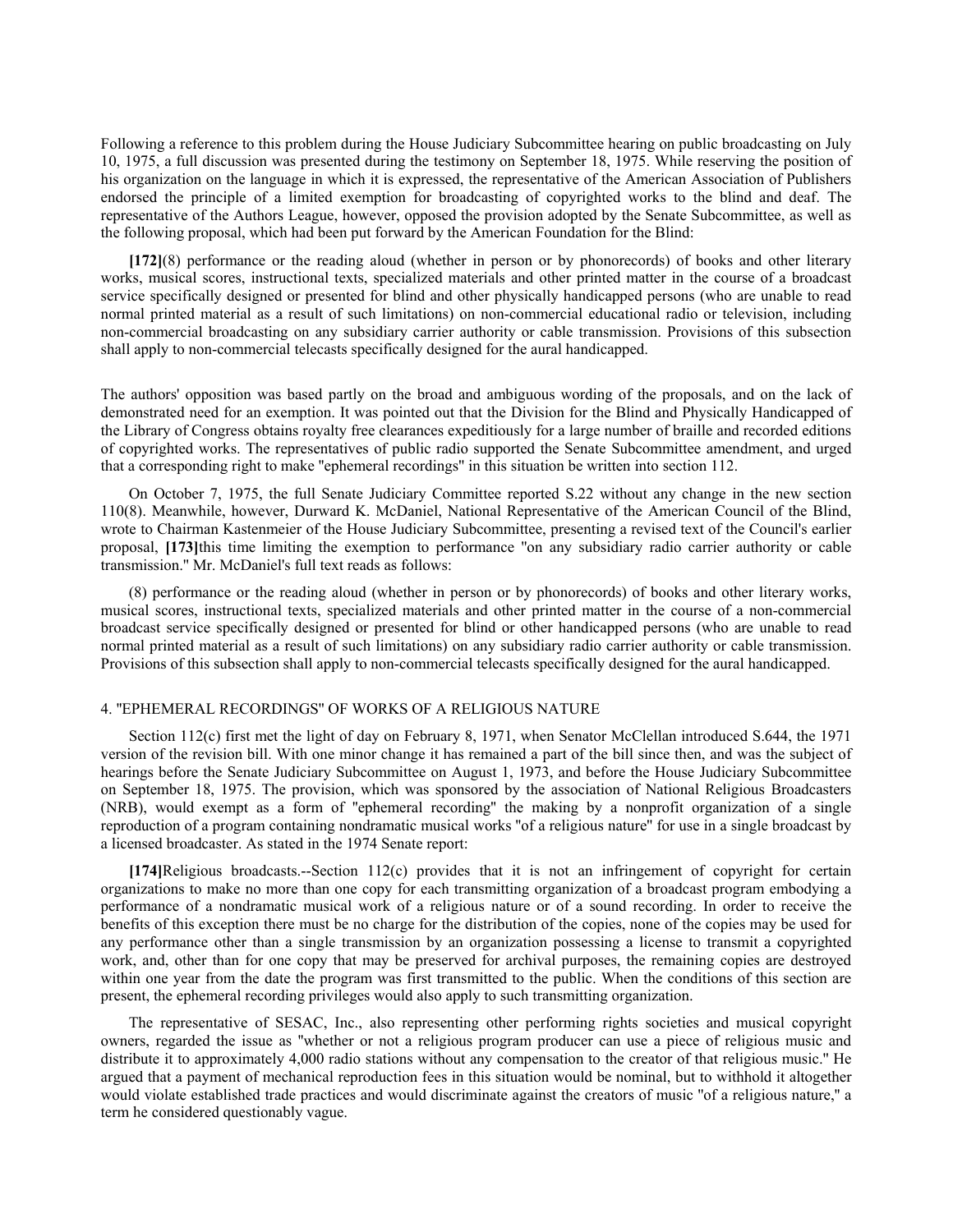The representatives of religious broadcasters stated that religious programs are produced on tape or disc for distribution by mail of one copy only to each broadcast station **[175]**carrying the program. None of the programs are prepared for profit, and the program producer either pays the station to carry the program or furnishes it free of charge. The stations have performing licenses so that the copyright owners receive compensation. Following the performance the tape is returned or the disc destroyed. To require a second payment for the mechanical reproduction would only drive some of the copyrighted music off the air.

### B. COMMENTS AND RECOMMENDATIONS

# 1. LIMITATIONS ON RECORDINGS FOR ITV (THE ''BAYH AMENDMENT'')

The Copyright Office adheres to the position stated in a letter from the Register of Copyrights to Senator McClellan, dated January 31, 1975, expressing opposition to the Bayh amendment. The Register stated:

I feel that some limitation is essential, and 30 copies should be ample to facilitate the activities of nonprofit organizations. The circulation of as many as 30 copies itself presents some danger to creators, since it is extremely difficult to insure that unauthorized copies are not made. Moreover, I believe a limitation on the period the copies or phonorecords may be held is eminently sound. There is nothing magic about a seven-year cut but, as a matter of principle, if a program is to be rebroadcast authors and proprietors of the copyrighted works embodied in the program should be entitled to renegotiate a new deal, including additional compensation.

# **[176]**2. COMPULSORY LICENSING FOR PUBLIC BROADCASTING

a. The failure of the negotiations, aimed at finding a voluntary solution to these problems, which seemed so promising at the time of the House hearings in July, 1975, is to be regretted and deplored. Compulsory licensing has been, and should be, regarded as an extreme last resort in copyright law. Despite the expressions of blame and disappointment now being exchanged, the Copyright Office remains unconvinced that voluntary arrangements are impossible other than under the compulsion of government regulation. It is true that public broadcasting is not paying anything now, that it enjoys at least some degree of exemption with respect to completely nonprofit performances, that its budgets remain low and clearances difficult, and that it is offering to pay fair royalties in the future under a compulsory license. It has also failed so far to gain the terms it was seeking in voluntary negotiations. But to conjure up the threat of massive government-run compulsory licensing machinery in an effort to improve its bargaining position is of questionable necessity.

b. A careful review of the statements made during the negotiations in various written submissions, and at the hearings, indicates that clearance of music is public broadcasting's foremost problem, and that a major impediment to a voluntary solution to that problem has been the lack of a statutory anti-trust exemption. At the same time, enactment of such an exemption has implications and unforeseeable consequences beyond the current problems of public **[177]**broadcasting. A compulsory license limited to nondramatic musical compositions, might, in view of the fairly organized structure of the industry, be made to work fairly well. Certainly, the dangers inhering [sic] in the compulsory licensing of literary works are less evident in the case of music.

c. The Copyright Office considers the dangers of an unqualified compulsory license for literary works so great and the need for it so unproven, that it could not support a copyright bill containing such a provision, including the revision bill as it was reported by the Senate Judiciary Subcommittee on October 7, 1975. The loss of control by authors over the use of their work in a major mass communications medium, and the dangers of State control and loss of freedom of expression implicit in the proposed system, would probably be too high a price to pay even if public broadcasting were being severely hampered by the legal obligation to get clearances. But, aside from the problem of reading to the blind, discussed below, it cannot be said that the practical problems of public broadcasters in getting clearances for reading literary works, have been illustrated convincingly, much less proved.

d. It has been suggested that the problem of loss of control might be solved by requiring a notice to be filed, perhaps two weeks or one month in advance, on the copyright owner (presumably at the last address shown in the records of the Copyright Office), thus providing a right of refusal as in section 110(4). We have **[178]**serious doubts about both the practicability or the necessity of such a system, though obviously it would be preferable to a raw compulsory license.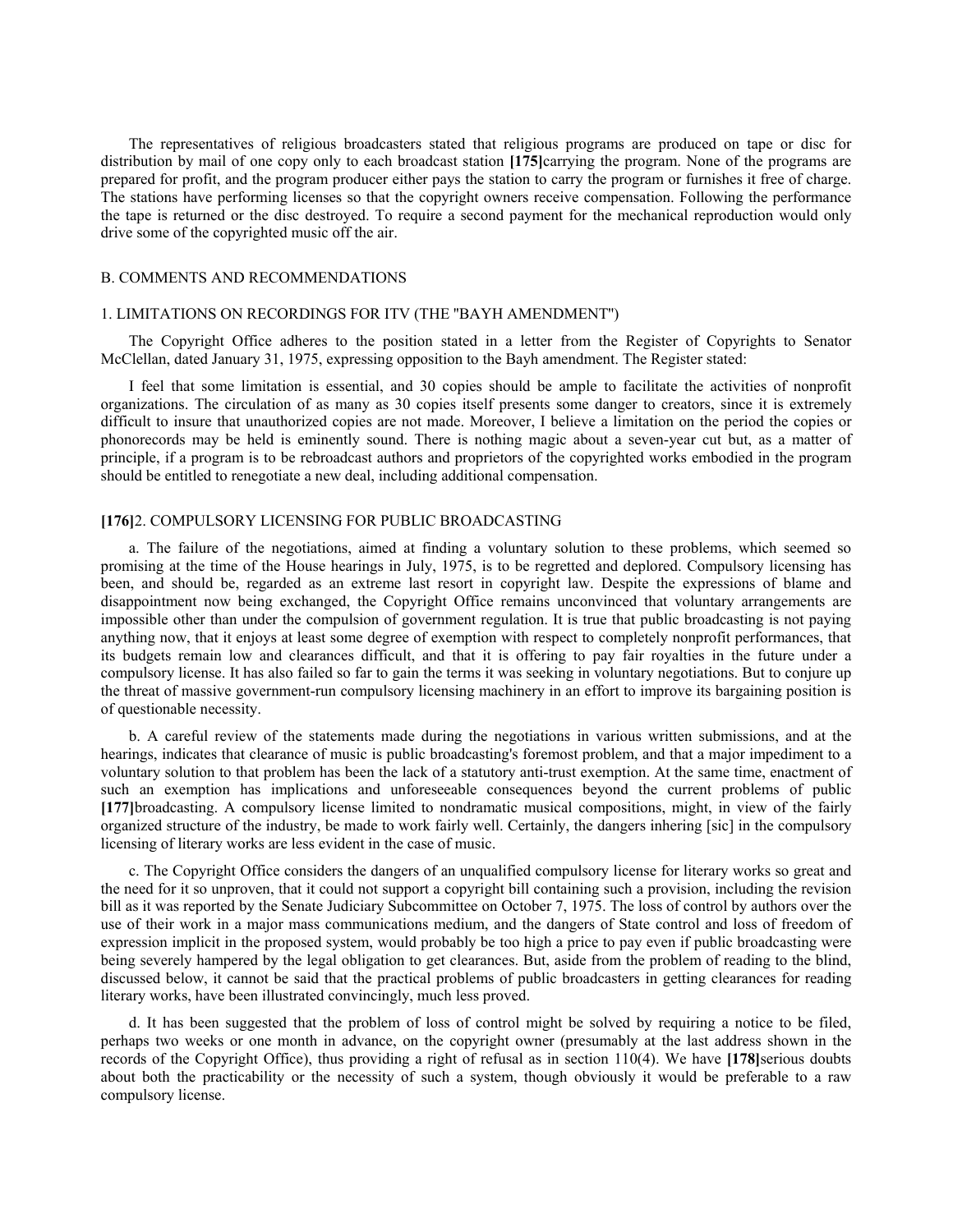e. The problem of pictorial, graphic, and sculptural works, including photographs, strikes us as a great deal more real. Here, the public broadcasters' needs are obviously demonstrable, and the difficulties of individual clearance more evident. Should a compulsory license be established for music, its extension to graphics might be justified in theory. The problem here is that there is no organization or representative to speak for artists and photographers, whose exclusive rights should not, in fairness, be swept aside in the interests of expediency and business convenience.

f. The Copyright Office is not convinced that any compulsory license is necessary for public broadcasting. If Congress considers that some sort of compulsory licensing is needed, we believe it should be confined to music, and that the Mathias amendment should be completely rewritten to make its vague and ambiguous language conform to the language and context of the revision bill, to insure that it goes no further than intended or needed, and to provide for a workable and fair administrative framework. The rights to perform, and to make and distribute recorded programs, should be limited to bona fide noncommercial educational broadcasters, and should be carefully circumscribed in the statute itself.

**[179]**g. Part of the language of the Mathias amendment appears aimed at allowing schools to make videotape recordings of public broadcasts. This is a relevant question in connection with classroom uses under the fair use doctrine in section 107, and should be dealt with in that context in the legislative report.

h. One possible way of dealing with the problem of pictorial, graphic and sculptural works might be to provide a temporary moratorium. During the moratorium, public broadcasters would be free to use graphics, but only if they made reports on the works used, and the nature and frequency of their use, to the Copyright Office. The Office could be charged with the responsibility to report its findings to the Congressional Committees by a certain date, together with recommendations for legislative action. It could be hoped that, out of this process, a nation-wide clearinghouse arrangement with standard fees and blanket licensing agreements covering graphics, could be evolved.

i. The Copyright Office opposition to compulsory licensing schemes involving primary uses of literary works, even if combined with advance notice and right of refusal, is deep-seated. At the same time, we recognize the advantages in centralized blanket licensing on a voluntary basis for all concerned. We also recognize that negotiations toward this end are not going to occur automatically and need to be encouraged, if not strongly induced. We do not favor a moratorium in this area, but perhaps the same effect could be **[180]**achieved by limiting liability for statutory, or even actual, damages for a stated period, during which the patterns of use and the practical needs of copyright owners and users could be studied in some depth.

j. As already indicated, whatever its substantive content, the language and structure of the Mathias Amendment needs thorough revision. In addition, if changes in the duties and functions of the Copyright Royalty Tribunal are contemplated as a result of actions on the Mathias Amendment in either House, a careful review of the substantive and procedural impact of these changes on the workings of the other compulsory licensing provisions in the bill should be undertaken at the same time.

# 3. BROADCASTING FOR THE BLIND AND HANDICAPPED

The recent proposal of the American Council of the Blind appears to form the basis for a reasonable compromise, based on limiting the exemption to subcarriers or restricted cable facilities. Where a royalty-free license is desired for broadcasts and other transmissions going beyond those permitted under the exemption, a possibility for expediting clearances would be to use the procedure proposed in section 710 of the current Senate version of the bill (S.22 as reported on October 7, 1975). This provision authorizes the Register of Copyrights, in consultation with the Chief of the Library of Congress Division for the Blind and Physically Handi**[181]**capped, to establish standardized forms and procedures for clearing rights for braille and tape editions, voluntarily, at the time of copyright registration. In any event, the language of section 110(8) in the current Senate version needs substantial tightening and clarification.

# 4. ''EPHEMERAL RECORDINGS'' OF WORKS OF A RELIGIOUS NATURE

A precedent for special treatment of works of a religious nature is found in section 104 of the present copyright law, which states:

... nothing in this title shall be so construed as to prevent the performance of religious or secular works such as oratorios, cantatas, masses, or octavo choruses by public schools, church choirs, or vocal societies, rented, borrowed, or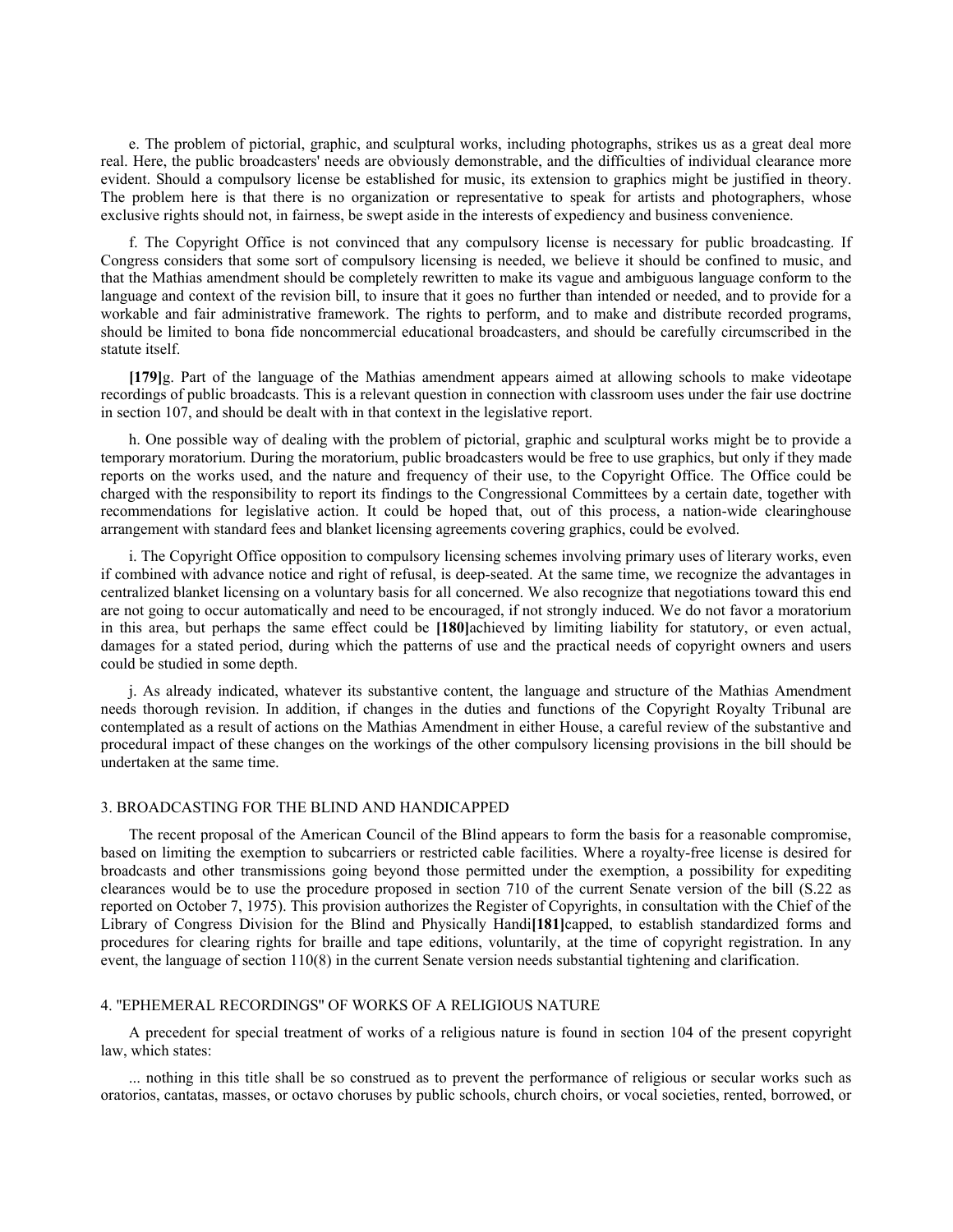obtained from some public library, public school, church choir, school choir, or vocal society, provided the performance is given for charitable or educational purposes and not for profit.

Even more pertinent, a specific exemption using the words ''works of a religious nature'' and referring to ''services at a place of worship or other religious assembly'' appears in section 110(3) of the current bill. The 1974 Senate Report on this provision reads, in part, as follows:

The exemption, which to some extent has its counterpart in sections 1 and 104 of the present law applies to dramatico-musical works ''of a religious nature.'' The purpose here is to exempt certain performances of sacred music that might be regarded as ''dramatic'' in nature, such as oratorios, cantatas, musical settings of the mass, choral services, and the like. The exemption is not intended to cover performances of secular operas, musical plays, motion pictures, and the like, even if they have **[182]**an underlying religious or philosophical theme and take place ''in the course of [religious] services."

To be exempted under section 110(3) a performance or display must be ''in the course of services,'' thus excluding activities at a place of worship that are for social, educational, fund raising, or entertainment purposes. Some performances of these kinds could be covered by the exemption in section 110(4), discussed next. Since the performance or display must also occur ''at a place of worship or other religious assembly,'' the exemption would not extend to religious broadcasts or other transmissions to the public at large, even where the transmissions were sent from a place of worship. On the other hand, as long as services are being conducted before a religious gathering, the exemption would apply if they were conducted in places such as auditoriums, outdoor theaters, and the like.

Special treatment for works of a religious nature and for performances in the course of religious services are common in foreign laws and have not been challenged in U.S. copyright law. The question can thus be approached purely as a matter of policy. The Copyright Office takes no position as to whether or not section 112(c) should be retained in this bill.

### § [183]CHAPTER VII WORKS OF ART AND DESIGNS

Sections Considered:

- § 101 Definitions (''pictorial, graphic, and sculptural works''; ''useful articles'')
- § 102 Subject matter of copyright: In general
- § 106 Exclusive rights in copyrighted works
- § 113 Scope of exclusive rights in pictorial, graphic, and sculptural works

TITLE II - Protection of Ornamental Designs of Useful Articles

Issues:

1. Should the bill for general revision of the copyright law contain provisions, such as those now in Title II, aimed at establishing a special form of protection, based on but more limited in scope than copyright, for ornamental designs of useful articles?

2. Assuming that the bill establishes a sui generis form of design protection, is the inter-relationship between copyright and design protection, under section 113 of Title I and sec. 227 of Title II, satisfactory?

**[184]** 3.Are the provisions of sec. 202 (''Designs not subject to protection'') too restrictive?

4. Should protection for a design under Title II commence when it is ''first made public,'' as provided by sec. 204, or on some other date?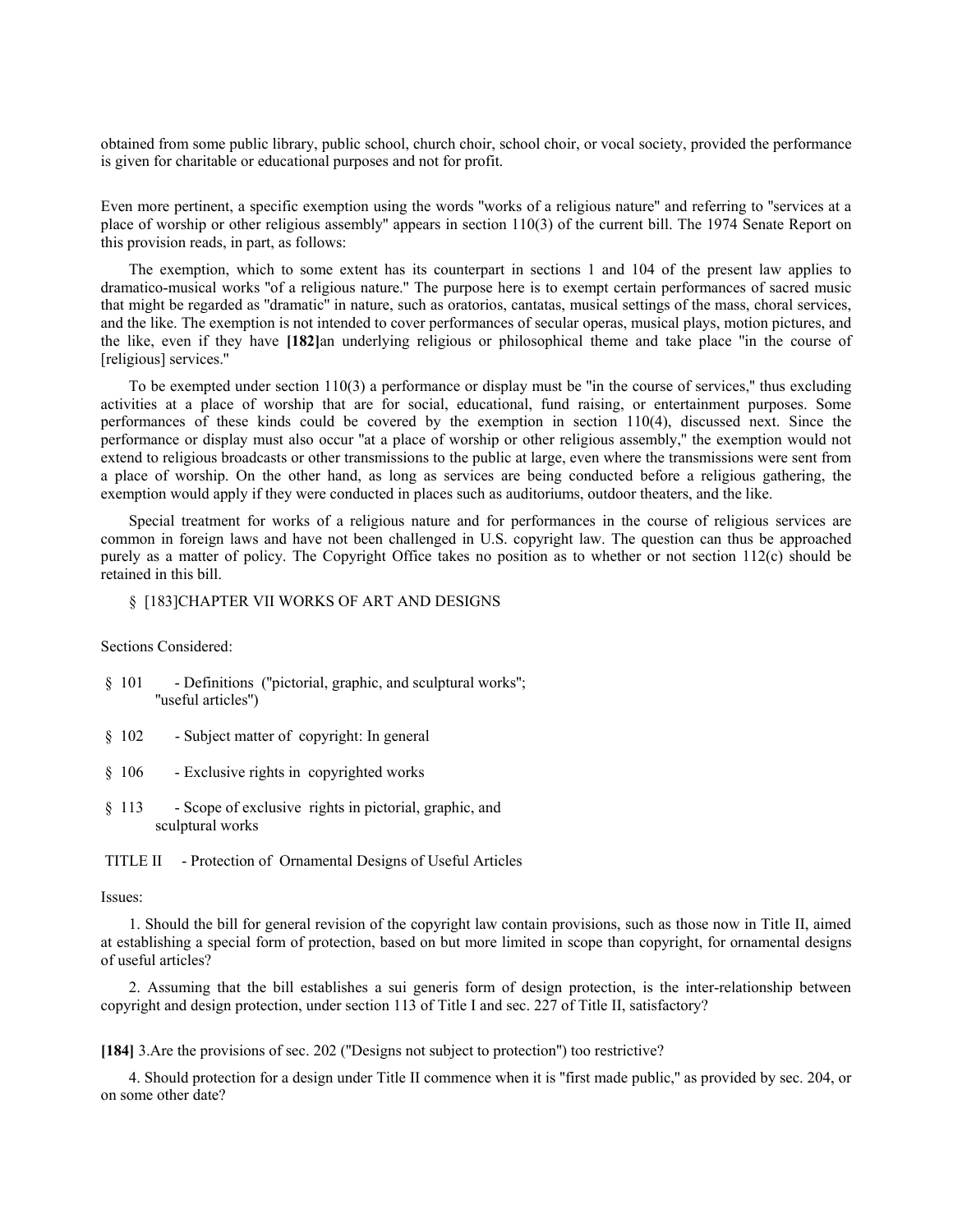5. What should be the term of protection under the design title?

6. Are the administrative provisions of secs. 209-218, including sec. 215 on fees, satisfactory?

7. Under what circumstances should the claimant of protection for a design under Title II be entitled to maintain an action for infringement in the absence of a certificate of registration?

8. Where should the ''Design Act'' be administered?

9. Are the amendments proposed by sec. 232 to title *28 U.S.C. § 1498*(a), dealing with U.S. Government infringement of a protected design, satisfactory?

10. With respect to calligraphy:

a) Should calligraphic works be subject to copyright protection?

b) To what extent should a calligrapher be entitled to reproduce copyrighted text matter in a calligraphic work?

[185] 11. With respect to designs for type faces:

a) Should an original type face design be eligible for copyright protection under Title I?

b) Should, alternatively or cumulatively, an original type face design be entitled to design protection under Title II?

c) Are the definitions of "useful article," in sec. 101 and sec.  $201(b)(1)$ , and the list of designs not subject to protection in sec. 202, satisfactory in relation to type face designs?

d) Should the bill specifically limit the protection for type face designs:

1) By restricting liability to the unauthorized duplication of the design in the manufacture of fonts, matrixes, plates, etc. used for printing, thus freeing printers, authors, publishers, photocopiers, etc. from any risk of liability?

2) By establishing a compulsory licensing system insuring that anyone wishing to manufacture a font, matrix, place, etc., reproducing a protected type face design, could do so on payment of a reasonable fee?

**[186]**A. LEGISLATIVE HISTORY OF SECTION 113 AND TITLE II

Until 1954 it had been widely assumed that the only statutory protection for the designs of utilitarian articles was that available under the design patent law, which dated back to 1842. That patents have proved inadequate as a practical form of protection for designs is something on which most people will agree. The main arguments usually advanced against the patent law as a means of protecting designs are:

1) Inappropriateness. Patentable designs must be more than ''original'' (created independently without copying); they must also be ''novel'' (new in the absolute sense of never having existed before anywhere) and ''non-obvious'' (the product of a creative act going beyond mere talent or artistry). A patented design that meets these extraordinarily high standards gets more than rights against copying; a design patent consists of a complete monopoly over the use of the design in any manner.

2) Judicial hostility. Because the standards of protection are so high and the scope of protection is so broad, the mortality rate of those design patents that have been tested in the courts has been extremely high.

**[187]** 3) Cost. Obtaining a design patent is expensive, in some cases prohibitively so. Nearly all applicants are required to retain an attorney, and the substantial costs of filing and pursuing an application through the searching process often operate as a deterrent, especially since the chances of issuance are problematical. An applicant with several new designs has no way of knowing which will be popular, but in most cases cannot afford to apply for design patents on all of them.

4) Delay. The patent examining process consists of searching the ''prior art'' to determine novelty in an absolute sense. Whatever realistically may be the effectiveness of prior-art searching in the case of designs, the process is inevitably a slow one. In the design patent area, the Patent and Trademark Office now has a backlog of about 7 months,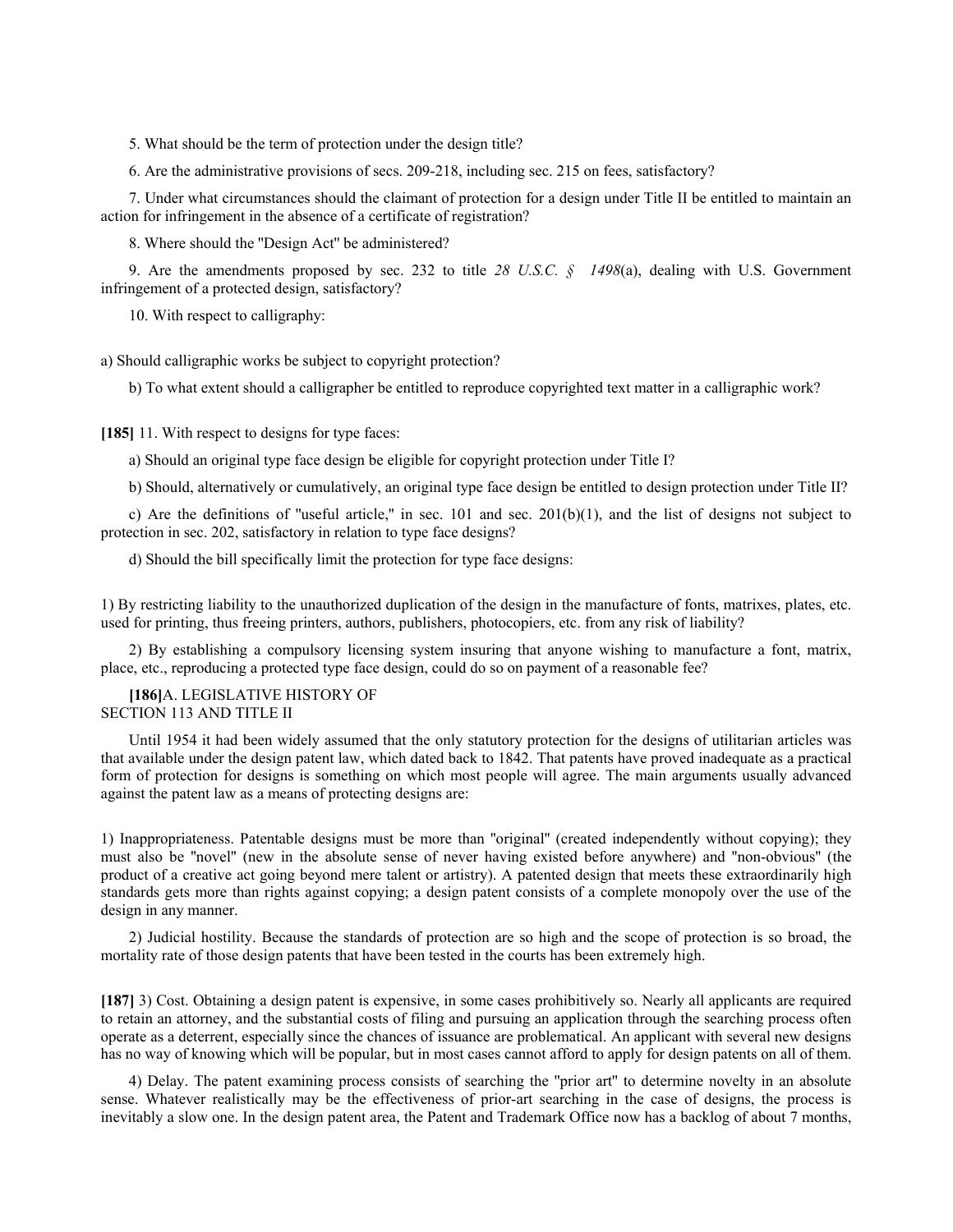and the average time lag between filing and issuance for a design patent is about 21 months. It must be emphasized that protection under a patent starts only upon issuance, so that a design may be vulnerable to copying during the time a patent application is pending.

**[188]**Beginning around 1914, the growth and economic impact of design piracy, and the nearly total failure of the patent law as a method to combat it, led to a variety of alternative efforts to protect original designs. The attempts to stop design piracy by industry self-regulation through the NRA Codes, and later through the formation of ''originators' guilds'' combined with a form of boycott, were quite effective for a time during the 1930's, but were eventually struck down by the courts. Judicial actions aimed at getting the courts to declare design piracy illegal on any one of a number of theories -- Federal copyright, State common law copyright, Federal and State trademarks, unfair competition (including claims of ''passing off'' and ''misappropriation''), fraud and breach of confidence, implied contract, etc. - were almost entirely unsuccessful.

During this period there were constant and frequently intense efforts to obtain Congressional enactment of separate design legislation. Between 1914 and 1957 nearly 50 design protection bills were introduced, and a number of hearings were held. Some of the bills were closer to copyright than patent; some leaned the other way; most of them took the form of special protection based on copyright principles but considerably more limited in scope and duration than traditional copyright. Several of the bills came close to enactment, but none made it all the way through both Houses.

**[189]**In 1952, a successful program for the general revision of the patent laws resulted in comprehensive new patent legislation in which the design patent provisions were deliberately left untouched. The basic reason for leaving the design provisions alone was an agreement among the sponsors of the legislation that the patent law was not the place to deal with design protection. It was understood that, as soon as the general patent bill had been enacted into law, the Coordinating Committee of the National Council of Patent Law Associations would turn to the development of separate design legislation based on a registration system similar to copyright.

This effort started several years before the current program for general revision of the copyright law got underway in 1955, and for some time the two legislative efforts proceeded independently of each other. However, in addition to spearheading the general revision effort during its first decade, the Copyright Office was actively and intimately involved with the NCPLA Coordinating Committee and the Patent Office in the development and drafting of the design bill, and with the compromises that produced what is now Title II of the 1975 copyright bill. It was originally contemplated, with considerable optimism, that the design bill would be enacted before the legislative phase of the general revision bill had even begun.

**[190]**A radical change in the legal status of original designs in the United States occurred on March 8, 1954. On that date the U.S. Supreme Court, by a 7 to 2 majority in *Mazer v. Stein , 347 U.S. 201,* upheld the copyrightability of ''works of art'' that had been incorporated as the designs of useful articles. The Court strongly endorsed a Copyright Office Regulation accepting as copyrightable ''works of artistic craftsmanship, in so far as their form but not their mechanical or utilitarian aspects are concerned, such as artistic jewelry, enamels, glassware, and tapestries, as well as all works belonging to the fine arts, such as paintings, drawings and sculpture....''

The Mazer case involved identical copies of lamp bases in the form of statuettes representing human figures. The figurines had been registered for copyright as ''works of art.'' The majority of the Court, with Justices Douglas and Black dissenting, held that works of art are copyrightable as the ''writings of an author,'' that original works of art do not cease to be copyrightable, as works of art, when they are embodied in useful articles, and that for this purpose the following factors make no difference whatever:

1) the potential availability of design patent protection for the same subject matter; on this point Justice Reed said:

**[191]**We ... hold that the patentability of the statuettes, fitted as lamps or unfitted, does not bar copyright as works of art. Neither the Copyright Statute nor any other says that because a thing is patentable it may not be copyrighted. We should not so hold.

Unlike a patent, a copyright gives no exclusive right to the art disclosed; protection is given only to the expression of the idea -- not the idea itself. ... The copyright protects originality rather than novelty or invention -- conferring only ''the sole right of multiplying copies.'' Absent copying there can be no infringement of copyright. Thus, respondents may not exclude others from using statuettes of human figures in table lamps; they may only prevent use of copies of their statuettes as such or as incorporated in some other article. ... The dichotomy of protection for the aesthetic is not beauty and utility but art for the copyright and the invention of original and ornamental design for design patents. We find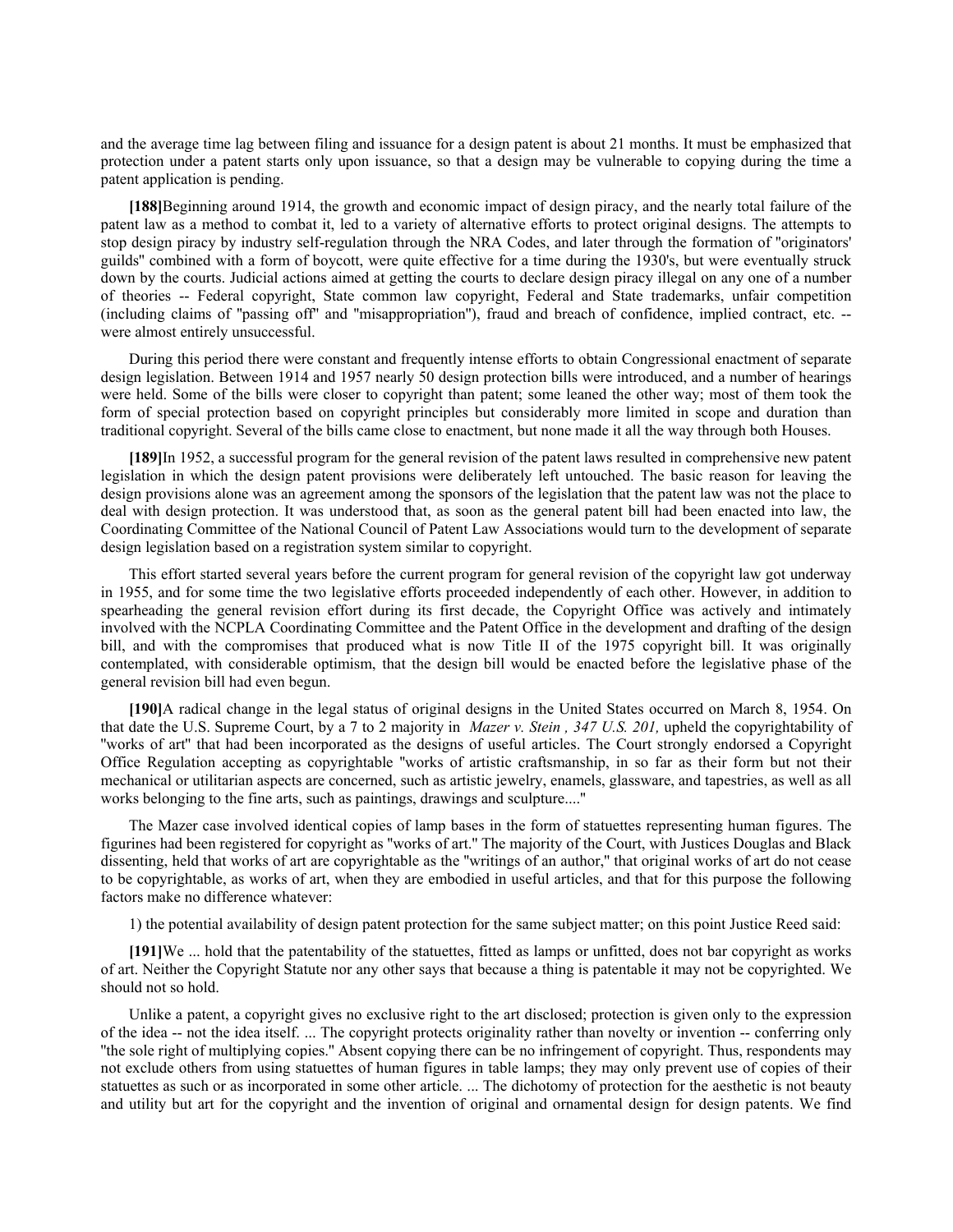nothing in the copyright statute to support the argument that the intended use or use in industry of an article eligible for copyright bars or invalidates its registration. We do not read such a limitation into the copyright law.

2) the intention of the artist as to commercial application and mass production of the design.

3) the aesthetic value of the design, or its total lack thereof; the majority opinion on this point states:

**[192]**The successive acts, the legislative history of the 1909 Act and the practice of the Copyright Office unite to show that ''works of art'' and ''reproductions of works of art'' are terms that were intended by Congress to include the authority to copyright these statuettes. Individual perception of the beautiful is too varied a power to permit a narrow or rigid concept of art. ... They must be original, that is, the author's tangible expression of his ideas. ... Such expression, whether meticulously delineating the model or mental image or conveying the meaning by modernistic form or color, is copyrightable.

4) the fact that the design, in its useful embodiment, was mass-produced and merchandised commercially on a nation-wide scale.

Justice Reed concluded his opinion for the majority by saying:

The economic philosophy behind the clause empowering Congress to grant patents and copyrights is the conviction that encouragement of individual effort by personal gain is the best way to advance public welfare through the talents of authors and inventors in ''Science and useful Arts.'' Sacrificial days devoted to such creative activities deserve rewards commensurate with the services rendered.

The revolutionary impact of the Mazer decision upon design protection took some time to sink in. Its reach clearly went beyond lamp base designs, but did it go so far as to cover all original industrial designs (machinery, automobiles, refrigerators, etc.)? The Copyright Office decided that, for purposes of registration, the following lines should be drawn in its regulations, which are still in effect:

#### **[193]**§ 202.10 Works of art (Class G).

(a) General. This class includes published or unpublished works of artistic craftsmanship, insofar as their form but not their mechanical or utilitarian aspects are concerned, such as artistic jewelry, enamels, glassware, and tapestries, as well as works belonging to the fine arts, such as paintings, drawings and sculpture.

(b) In order to be acceptable as a work of art, the work must embody some creative authorship in its delineation or form. The registrability of a work of art is not affected by the intention of the author as to the use of the work, the number of copies reproduced, or the fact that it appears on a textile material or textile product. The potential availability of protection under the design patent law will not affect the registrability of a work of art, but a copyright claim in a patented design or in the drawings or photographs in a patent application will not be registered after the patent has been issued.

(c) If the sole intrinsic function of an article is its utility, the fact that the article is unique and attractively shaped will not qualify it as a work of art. However, if the shape of a utilitarian article incorporates features, such as artistic sculpture, carving, or pictorial representation, which can be identified separately and are capable of existing independently as a work of art, such features will be eligible for registration.

**[194]**This meant that virtually all original two-dimensional designs for useful articles (textile fabrics, wallpaper, floor tiles, painted or printed decorations, etc.), were subject to copyright registration. The same was true of those threedimensional designs that can be conceptually separated and are capable of existing independently of the utilitarian aspects of the article embodying them (lamp bases, carvings on furniture, costume jewelry, decorator items, etc.). This interpretation has been accepted in a number of court decisions and has not been successfully challenged. During fiscal year 1975 the Patent and Trademark Office issued 3,631 design patents, and the Copyright Office made 9,617 registrations covering designs for useful articles. Although it has substantially expanded the scope of designs subject to copyright registration as ''works of art,'' the Mazer case, as interpreted by the courts and the Copyright Office, leaves unprotected a large body of creative work: three-dimensional designs of utilitarian articles as such, as distinguished from three-dimensional ornamentation or embellishment incorporated in them.

In its origins in the early 1950's, the design bill was intended as the main alternative to design patents for all original designs of useful articles. After the impact of the Mazer decision and its interpretation had been absorbed, the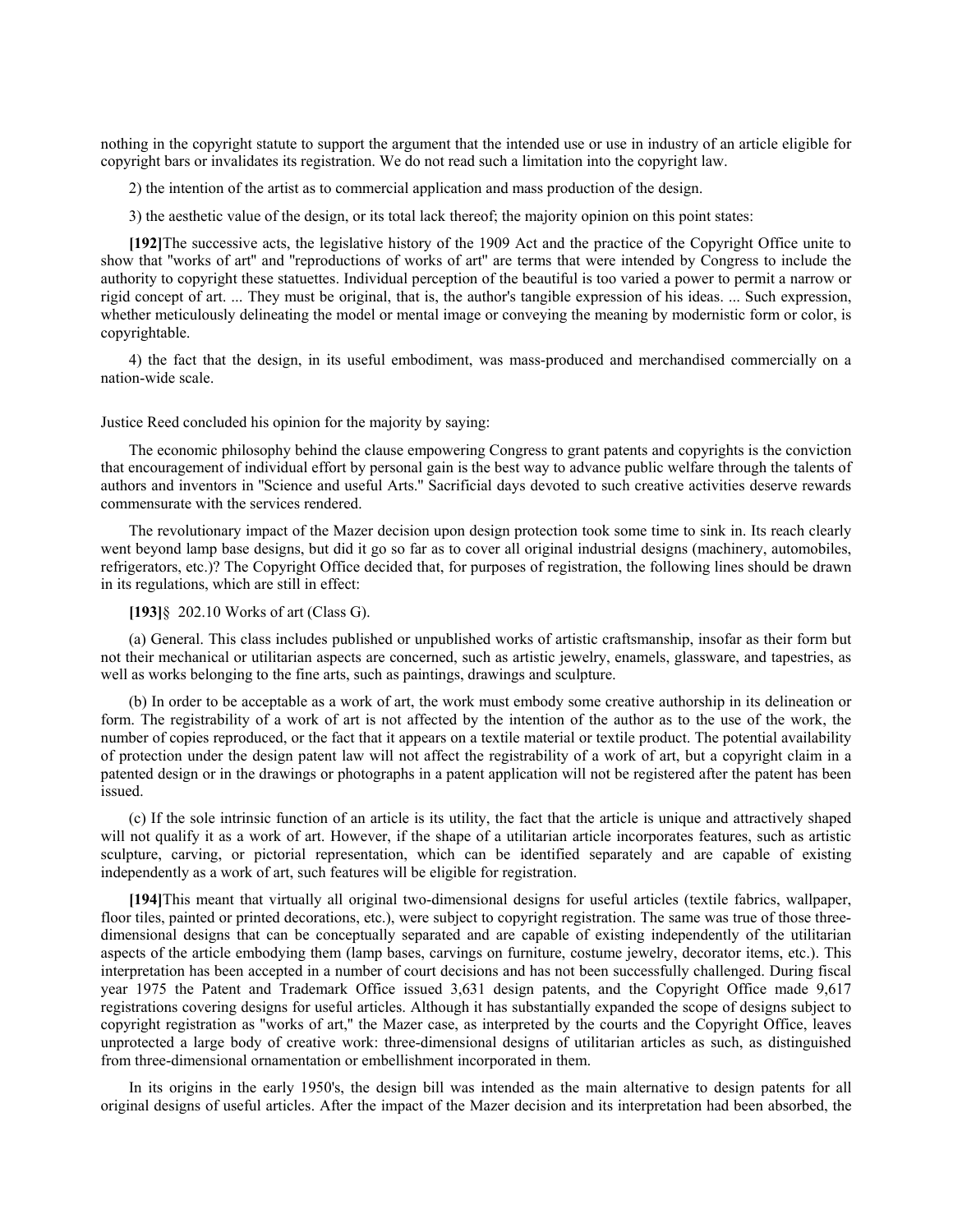interaction between the proposed design legislation and the present or proposed copyright law **[195]**had to be carefully reexamined. Extended discussions and debates produced a compromise, now embodied in section 113 of Title I and sec. 227 of Title II.

The current design bill, as separate legislation, was first introduced by Chairman Willis of the House Judiciary Subcommittee on July 23, 1957, by request of the Chairman of the Coordinating Committee on Designs of the National Council of Patent Law Associations. The bill was introduced in both Houses in the next (86th) Congress, and Senate hearings were held on S. 2075 (the O'Mahoney-Wiley-Hart bill) on June 29, 1960. Further hearings were held in the Senate on August 16 and 17, 1961 on the 87th Congress' version of the bill. The full Senate Judiciary Committee reported it favorably on July 12, 1962, and the bill (S. 1884) passed the Senate on July 23, 1962. In the 88th Congress the Senate, without further hearings, passed the bill on December 6, 1963, and a hearing was held in the House Subcommittee on December 12, 1963. The Subcommittee reported the bill favorably to the full House Judiciary Committee on August 12, 1964, but there was no further action during the 88th Congress. In the following Congress the Senate Subcommittee held a hearing on July 28, 1965, and the bill was reported with amendments by the full Committee on July 22, 1966. It passed the Senate five days later. The bill was reintroduced in the 90th and 91st Congresses, and on December 10, 1969 the Senate Judiciary Subcommittee reported it as Title III of the general revision bill. **[196]**In this form it was introduced again in the 92nd and 93rd Congress, was reported favorably by the Senate Judiciary Committee on July 3, 1974, and passed the Senate on September 9, 1974.

To summarize, the design bill has been pending in one or both Houses ever since its initial introduction in 1957. It has been the subject of hearings three times in the Senate and once in the House. On four occasions it has passed the Senate. On two other occasions it has been reported favorably by the House and Senate Judiciary Subcommittees, and was the subject of a hearing before the House Judiciary Subcommittee in December, 1963. As a historical sidelight, it is worth noting that Representative Gerald R. Ford sponsored six successive design bills bearing his name, in every Congress from the 86th through the 91st.

Aside from the Justice Department, there has been no expressed opposition to the design bill in either House since it was joined to the copyright bill in 1969. Amid all the sound and fury over protection for type face designs at the House Subcommittee hearing on July 17, 1975, the only witness on Title II as such strongly supported its enactment as part of copyright law revision.

# **[197]**B. THE TYPEFACE ISSUE

In a letter to Chairman Kastenmeier of the House Judiciary Subcommittee dated June 6, 1975, the Register of Copyrights stated that the question of protection for designs of typefaces had become a major point of concern for the Copyright Office. The letter went on as follows:

... To the best of my recollection, no issue of protection for typeface designs of typeface designs as works of art under the copyright law was raised during the early part of the revision program, including the period during which the bill was under consideration by your Subcommittee. I first became aware of typeface design as a major domestic copyright issue in the early 1970's when the widespread introduction of photomechanical processes for reproducing the printed word promised to alter the typographic industry radically.

In the Copyright Office, my predecessor, Mr. Kaminstein gave serious consideration to industry arguments that we should register claims to copyright in typeface designs as works of art. We had, and still have, a regulation **[***37 C.F.R. 202.1 (a)***]** that has been interpreted to prohibit copyright registration for typeface designs, and the Copyright Office was urged either to change the regulation or to interpret it differently. Following Mr. Kaminstein's retirement the issue was reserved, but has been raised again during the past two years, both in the Copyright Office and in the courts.

Meanwhile, the technological developments in this field were being felt throughout the world, and resulted in a movement to obtain better international protection for typeface designers. The United States participated in the development **[198]**of, but did not sign, the Vienna Typeface Convention of 1973, which would obligate members to protect original typeface designs for a minimum of 15 years under one or another form of law, specifically including copyright protection.

Shortly after I became Register of Copyrights, I was once more presented with the petition and arguments of domestic proponents of copyright protection for typeface designs, some of whom had been active in formulating the international treaty. However, I was also made aware of considerable opposition to any change in the Copyright Office Regulations to permit registration of typeface designs. To provide an opportunity for both sides to present their arguments openly, I held a public hearing on November 6, 1974, the first rulemaking hearing ever held by the Copyright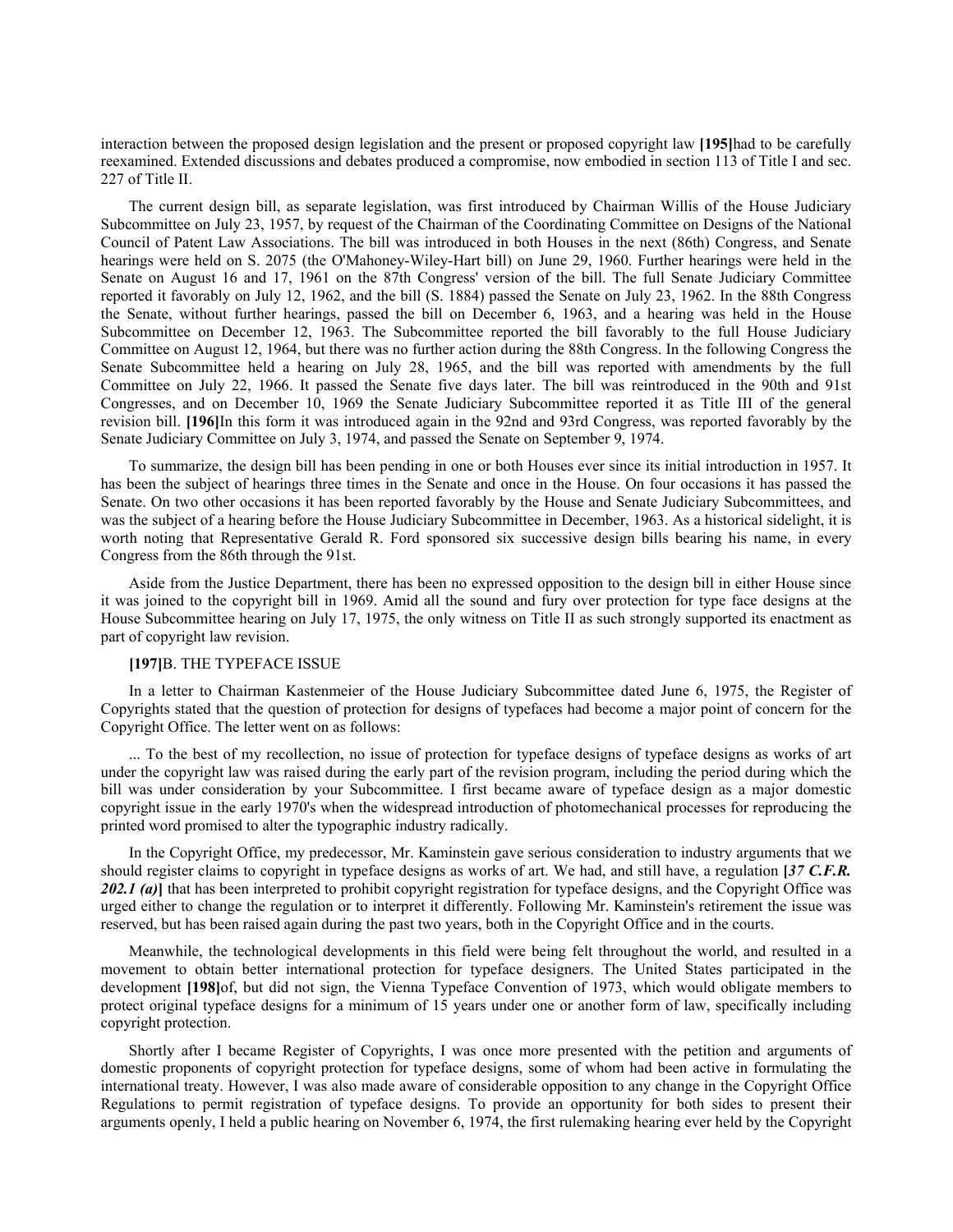Office, and received testimony on the issues implicit in any change in the regulations affecting typeface designs ... We specifically requested comment on five points. Written comments were received through January 15, 1975.

In my closing statement at the conclusion of a highly informative all-day hearing, I had to say that I felt I was ''between a rock and a hard place.'' A strong case was made by each side. Proponents of a change in the regulation sought to demonstrate the significance of artistry in designing typefaces -- a "beautiful group of letters," and the differences between the typefaces of different designers. Opponents of any change raised the issues as to the scope of my regulatory authority, and the practical ramifications of an administrative change in this case.

Among others, Irwin Karp, Counsel for the Authors' League, insisted that protection for typeface designs should be dealt with solely as a legislative matter. He said:

**[199]**'We also believe that if any change ultimately ought to be made in the status of publishing typography -- font and face -- it should certainly not be done by the inflexible method of change in your registration regulations. Neither you or the regulations have the capacity to cope with multitudinous problems that would be created, ...

You are not a legislator. You can only say yes or no. Register or not Register. And you can't mediate or modify the impact of that absolute judgment on many industries and the whole process of disseminating information and culture in this country.'

[Transcript of Typeface Hearing, November 6, 1974, pages 83-84]

As I indicated at the Office's hearing, I take this argument very seriously. I also believe that, implicit in the provisions of H.R. 2223 is the hitherto unexplored question of whether and to what extent typeface designs would be protected under the language of your revision bill, including the design legislation in title II. At the Office's hearing I asked proponents and opponents to reflect on the design bill as a possible solution to the question of protection for typefaces.

From the written comments, two primary issues emerged. First, the term of protection in the design bill is considered by many to be too short for typeface designs; enactment in its present form would not enable us to join the Vienna Typeface Convention. Some doubt was also expressed as to whether typeface designs are within the subject matter of the design bill, since the bill protects ''ornamental designs of useful articles'' and the various physical embodiments of typeface designs might not come within the bill's definition of ''useful articles.''

**[200]**Under the circumstances, I believe it would be highly appropriate for you to schedule time at your hearings to receive testimony from both sides on the question of protection for typeface designs under either title I or title II of your bill.''

The hearing, which was held on July 17, 1975, produced a sharp controversy. Proponents of typeface design protection argued that new photocomposition techniques have made unauthorized copying of typefaces an urgent problem, that original designs for fonts of type are the ''writings of an author'' in both the constitutional and the statutory sense, that no case law in any field rules out their copyrightability, that registration for typeface designs would impose no burden on authors and reprinters, and that both Titles I and II of the revision bill should be amended to make clear that typeface designs can be considered ''original'' and that fonts of type are ''useful articles.'' They also recommended that the term of protection under the design bill be extended to 15 years, to conform with international standards.

Opponents argued that neither Title I nor Title II of the bill as drafted protects typeface designs; they opposed any amendment of Title I to bring typeface designs within the scope of traditional copyright protection, and they stated that Title II would be inappropriate without ''very extensive amendment including mandatory licensing at reasonable rates.'' They argued that the issue is not **[201]**one of ''typeface piracy,'' but of creating exclusive rights for a few big manufacturers, who would use them to enforce tying arrangements between their machines and fonts. Concern was expressed by a representative of magazine publishers lest recognition of exclusive rights might lead to suits to enjoin publication of printed matter. Representatives of typographers and the American Institute of Graphic Arts expressed concern about the danger of excessive protection that would foreclose the use of certain typefaces.

In a letter dated July 28, 1975 to Chairman Kastenmeier, supplementing his testimony on July 17, Michael Parker, Director of Typographical Development for the Mergenthaler Linotype Company, stated: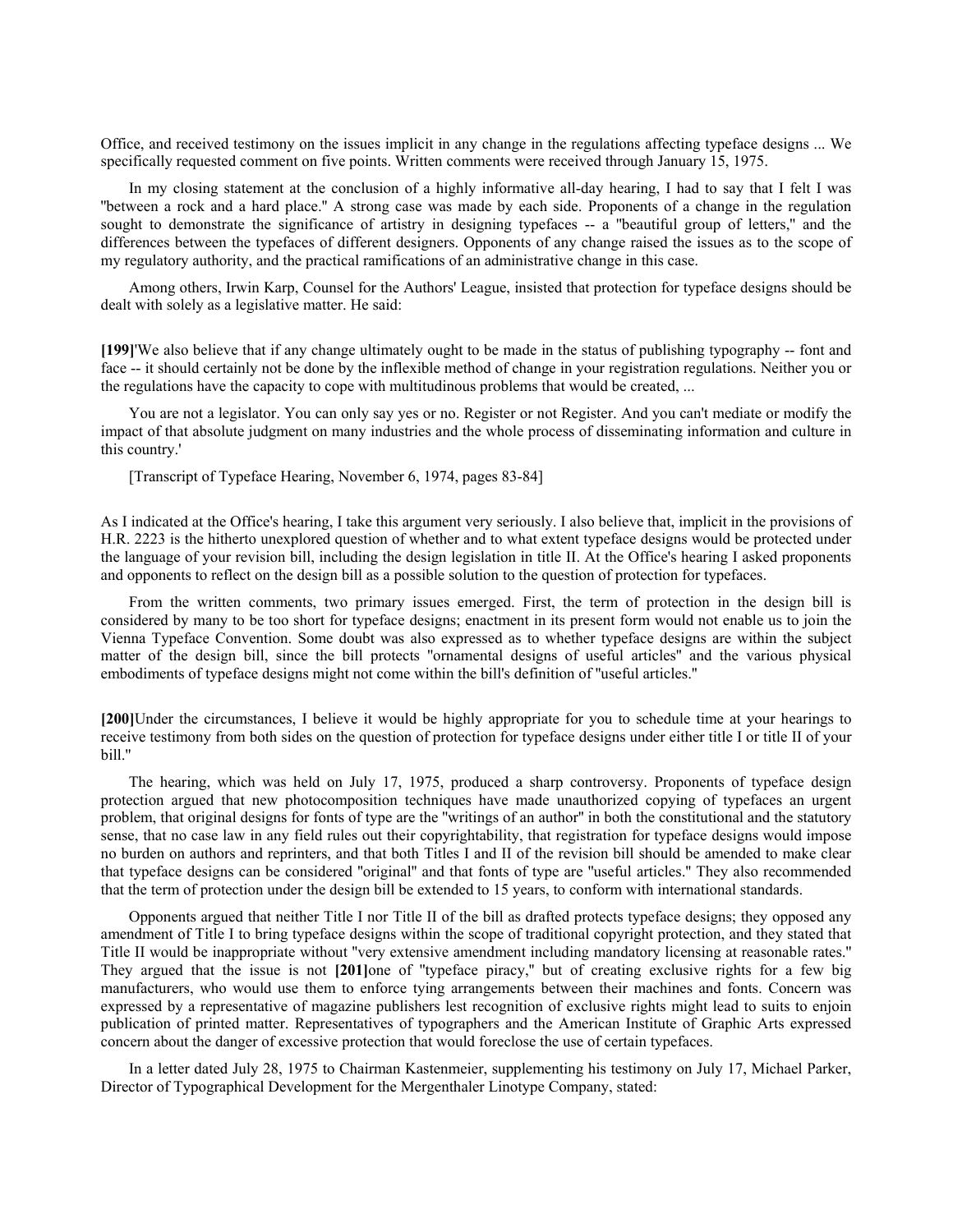''As stated at the hearings, Mergenthaler has no objection to compulsory licensing of protected typeface designs at a reasonable fee. Additionally, it does not seek unfettered protection for original typeface designs. It seeks only to protect original typeface designs:

1. from unauthorized use to make means for composing text, and

2. from such unauthorized means being used to compose a page of text.

We make no claim to the composed page, and would have no objection to expressly stating that text composed from an unauthorized means is not an **[202]**infringement of the protected typeface design. These limitations and disclaimers provide a complete answer to the objections of the International Typographers' Association, and Mr. Wasserstrom, Counsel for Hearst Corporation.''

A recent letter to the Register of Copyrights from Mergenthaler's attorney states:

''... The sole question that should be considered by the Copyright Office is whether original typeface designs are copyrightable subject matter under the present Copyright Law. If there is any doubt, this doubt must be resolved in favor of registration in accordance with established Copyright Office practice.

It is respectfully submitted that the outcome of the July 17 hearings before Representative Kastenmeier are wholly immaterial to the responsibility of the Copyright Office to determine if original typeface designs are entitled to copyright protection under the present Copyright Law. The impact of such registration should be equally immaterial to the Copyright Office and is a matter solely for the Courts to consider in appropriate cases. Of course, if the Copyright Office feels the present law grants too many rights in the case of original typeface designs, that is a matter which can be properly raised in the legislative forum of Congress, but it should not be used as an excuse to deny registration of copyrightable subject matter.

It is courteously urged that the Copyright Office reach an early determination whether it will or will not register the claim of copyright in original typeface designs under current law. The decision should not be deferred pending the ''political winds'' which might blow from Congress.

**[203]**The Copyright Office has had pending for more than a year an application by Eltra Corporation, parent of Mergenthaler Linotype Company, to register its claim of copyright in an original typeface design entitled ORION. Prompt action on this application is urged. In this regard, it is the desire of Mergenthaler to have a judicial determination, if necessary, on whether it is entitled to register the claim of copyright in ORION in order to clarify the status of the current law insofar as original typeface designs in view of the limitations in Section 113 of Title I, H.R. 2223.''

# C. COMMENTS AND RECOMMENDATIONS

# 1. THE DESIGN PROTECTION ACT (TITLE II)

a. As the law now stands, a large area of designs of useful articles is subject to full copyright protection, while the remainder, consisting of a large body of fine three dimensional designs, is virtually without effective protection. The design bill (Title II of the revision bill) would remedy this injustice and restore a balance to the level of deserved protection in a field involving a high degree of creativity.

b. The Copyright Office adheres to its position strongly favoring the enactment of Title II of the bill. We agree with the comments of the National Aeronautics and Space Agency (NASA) that a decision should be made as to whether this Title of the bill is to be part of title 17 of the U.S. Code, and that an effort should be made to clear up possible ambiguities resulting from conjoining the two titles in the Code.

**[204]**c. Section 202 of the design title has been strongly criticized for its failure to protect the shape of wearing apparel. However, this restriction represents a hard-won compromise, and may well be the reason why there has been no opposition to the bill since 1969, other than the traditional opposition of the Department of Justice.

d. In the context of protection for typeface designs under Title II, questions have been raised as to whether a font is a ''useful article,'' and whether any typeface design can qualify for protection under subsections (b) and (c) of section 202. In our opinion there is no question that truly original designs for typefaces can qualify for protection under the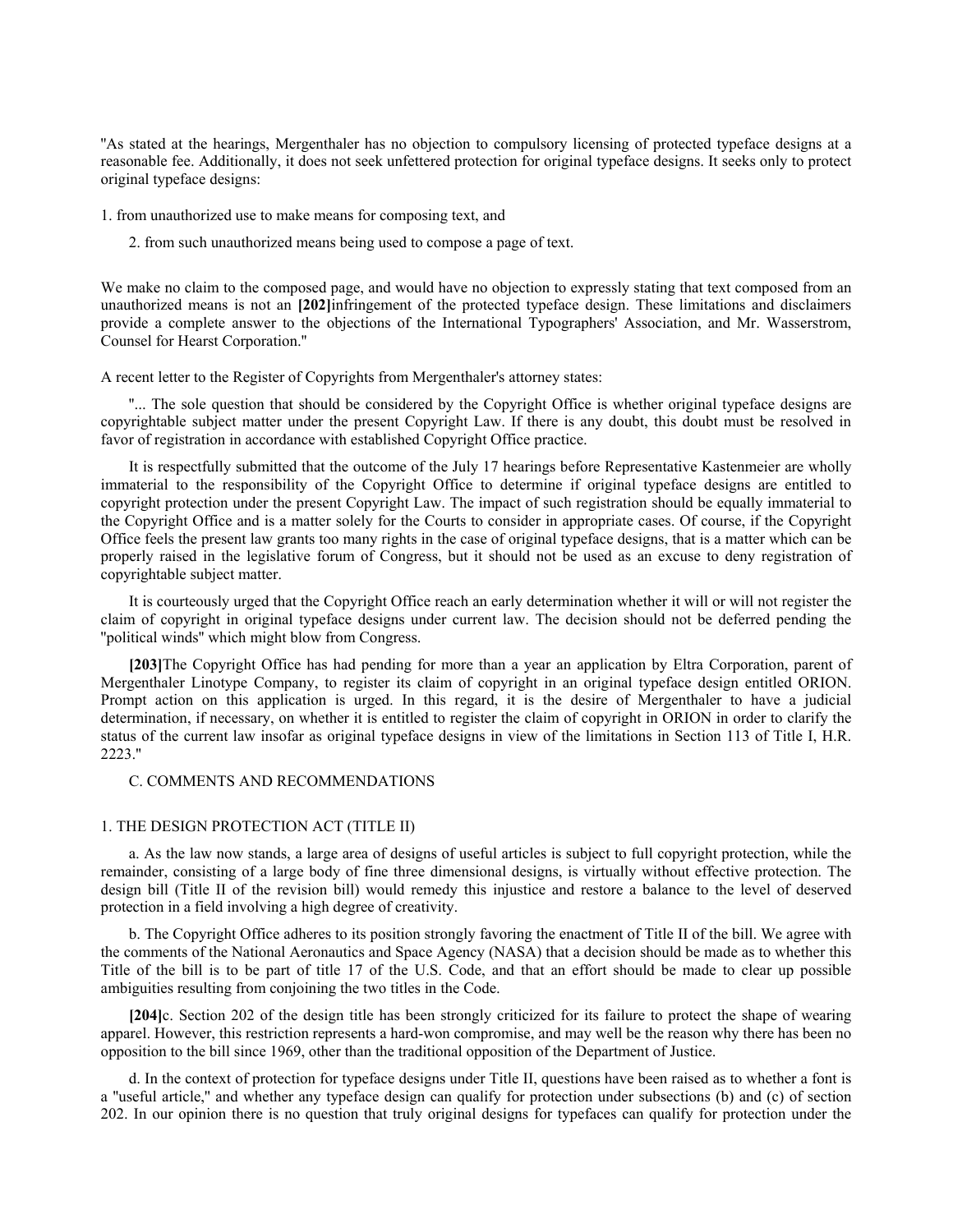design title, and we do not feel that revisions in the definition of ''useful article'' or the language of Sec. 202 are necessary to achieve this purpose.

e. In its testimony before the House Judiciary Subcommittee on May 8, 1975, the Department of Commerce raised several points, all worthy of consideration:

(1) The bill should not require that the design be made public before registration;

(2) The bill should permit multiple designs to be filed on a single application;

(3) Declarations should be allowed in lieu of the requirements for statements under oath;

**[205]**(4) The fee of \$ 15 is too low, and the Administrator should have discretion to set the fee at cost. The Copyright Office has no fundamental objection to these suggestions. We observe, however, that multiple designs should be registrable on a single application only if they bear some discernable relation to each other. As for the fee, we have severe reservations about the Administrator being able to set fees on the basis of costs of operations in cases of this sort, where he could be in a position to subsidize the inefficiency of his own operations. If, as we are recommending, administration of the design operation is entrusted to the Copyright Office, the design fee should bear some relation to standard copyright fees.

f. A point raised by the Patent Office, by the representatives of typographers, and supported by Alan Latman in his testimony before the House Judiciary Subcommittee, has to do with the possibility, under Sec. 220, of maintaining an action for infringement without a certificate of registration. The Copyright Office sees no objection to tightening this provision to prevent maintenance of suit in the absence of a certificate of registration.

g. The question of where the design title should be administered is unanswered in the bill but some expectation has been expressed that the Administrator would be the Commissioner of Patents or a subordinate official of the Patent Office. There **[206]**were, in fact, some informal discussions of this possibility over 20 years ago. However, in the light of the Mazer decision and the extremely close relationship between copyright and design registration, the Copyright Office now feels strongly that administration of the design title should be in the Copyright Office.

h. Both the Department of Justice and NASA raise questions concerning Sec. 232, which concerns suits against the United States Government for design infringement under the new bill. We agree with the suggestions advanced by NASA for technical improvements in the section, but we do not share the Justice Department's concern about possible ''difficulties for government procurement.''

# 2. CALLIGRAPHY

The age-old ''art of beautiful writing'' has not, unless accompanied by illuminated letters, ornamental borders, pictorial embossing, and the like, been considered a subject of traditional copyright. In the light of the recent discussions of the Copyright Office Regulations in the context of the dispute over typeface designs, we are inclined to believe that this position is wrong. We believe that the report on Title I should make clear the copyrightability of original calligraphic works as ''pictorial, graphic, or sculptural works.''

**[207]**A related question concerning the liability of calligraphers for copyright infringement was the subject of correspondence between Senator McClellan and the Register of Copyrights. In a letter dated December 17, 1974, the Register wrote:

In their correspondence, calligraphers have requested an exemption to use copyrighted works without incurring copyright liability for two purposes: (1) instruction of student calligraphers, and (2) a single reproduction on a commission basis at the request of clients, i.e., for a profit-making purpose. In my review, I concluded that those two cases should be distinguished.

As you know, the judicial doctrine of fair use would be codified in a general way in section 107 of the copyright revision bill. Viewing the guidelines for fair use in the bill, I think a single reproduction of excerpts (or in the case of short works, the entire work) from a copyrighted work by a student calligrapher or the teacher in a learning situation would be a fair use of the copyrighted work. I do not recommend any change in the bill, but you may want to include a paragraph in the Committee Report on this point when the bill is next reported.

Reproduction by a calligrapher of a copyrighted work at the request of a client represents another, and possibly different, case. Since the reproduction would be made for profit, the fair use privilege is more circumscribed. Resolution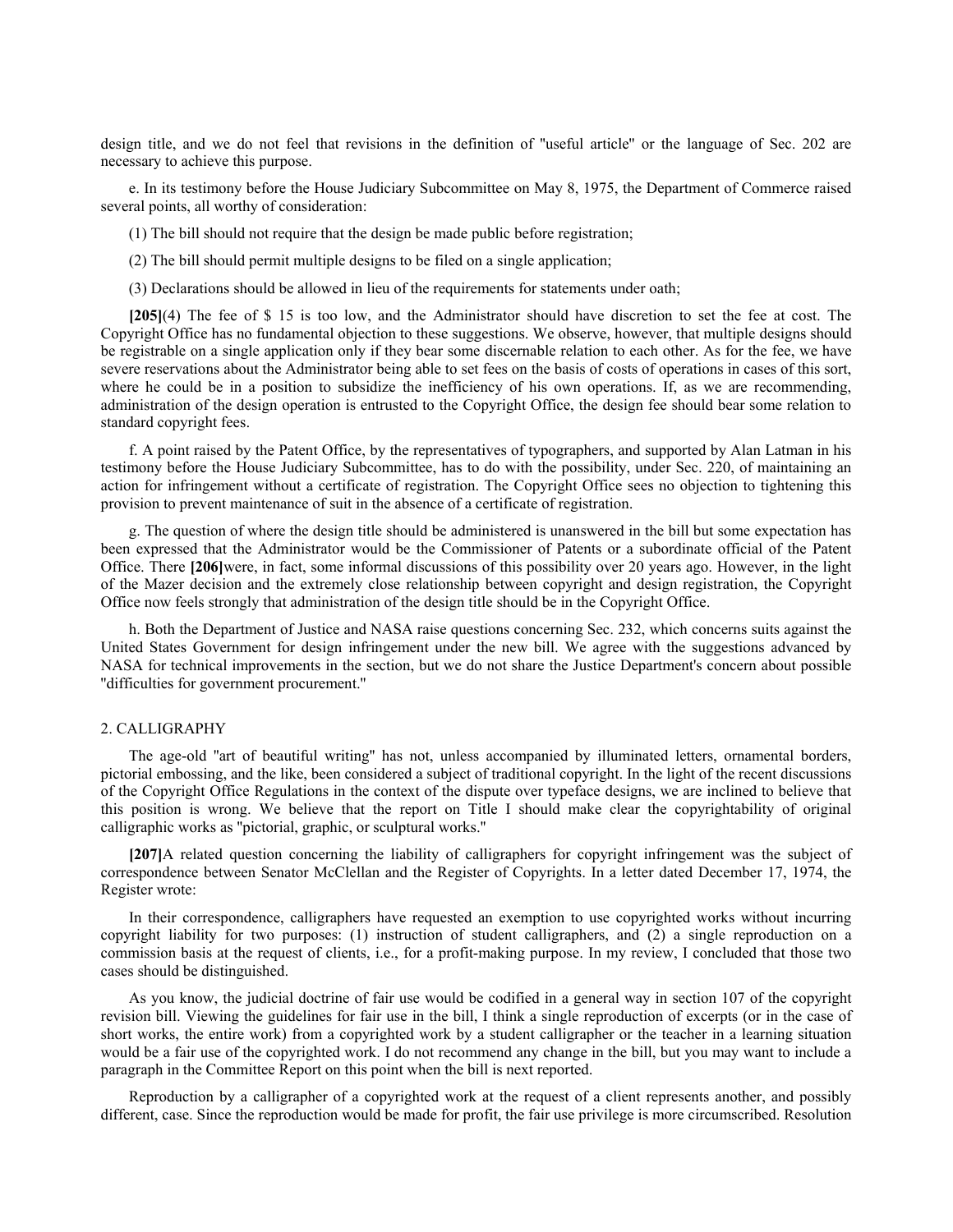of the infringement question turns on facts such as possible competition between the copyright owner and the calligrapher or her client, and possible dilution of the market for the copyrighted work. In most cases, I think it probable that the courts would consider that the single copy reproduction of a copyrighted work by a calligrapher, for one client, for his private enjoyment, would not represent an infringement of the copyright, especially where only excerpts are reproduced. On the other hand, multiple copy reproduction for sale would probably represent an infringement ....

**[208]**In conclusion, I do not believe any specific exemption for calligraphers in the revision bill is justified. The fair use provisions probably free calligraphers of copyright liability in most cases of single copy reproduction. In other cases, I do not perceive any basis for a special exemption from the rights of copyright owners.

# 3. DESIGNS FOR TYPE FACES

a. The issue of protection for original typeface designs under the present law, Title I of the revision bill, or the design act embodied in Title II, is one of extraordinary difficulty and complexity. In view of the consistent tradition in the Copyright Office in opposition to the registration of any type face designs, the long-standing interpretation of the Office's regulations to this effect, and the many doubts raised at the Copyright Office hearing on the subject, it is our view that registration under the present law should be made only on the basis of a clear-cut judicial decision.

b. The testimony at the House hearings on July 17, 1975 suggested that, underneath the sharp arguments, there may be an underlying basis of agreement. It seems possible that, if the bill were amended to foreclose copyright for typeface designs under Title I and to make clear the availability of protection under Title II, the various positions might be accommodated if:

a) liability were clearly restricted to the unauthorized duplication of the design in the manufac**[209]**ture of fonts, matrixes, etc., and if printers, authors, publishers, etc., were clearly freed from any risk of liability; and

b) a compulsory licensing system were established under Title II, allowing anyone to manufacture a font, etc., reproducing a protected type face design on payment of a reasonable fee.

This proposal would obviously require careful elaboration as to content, form, and procedure. However, the Copyright Office considers this the best hope of resolving an important and difficult problem, and would do its best to contribute to a productive result.

§ [210]CHAPTER VIII EXCLUSIVE RIGHTS IN SOUND RECORDINGS

Sections Considered:

§ 106 - Exclusive rights in copyrighted works.

- § 114 Scope of exclusive rights in sound recordings.
- H.R. 5345 (94th Cong., 1st Sess., March 21, 1975) A bill to amend the Copyright Act of 1909, and for other purposes

### Issues:

1. Should sections 106 and 114 be amended to grant the owner of copyright in a sound recording the exclusive right to make derivative works?

2. Should the exclusive right of reproduction of copyrighted sound recordings under section 114 be made subject to compulsory licensing?

3. Should the rights in copyrighted sound recordings be expanded by establishing a compulsory licensing system under which royalties would be paid for performances of copyrighted sound recordings?

# **[211]**A. BACKGROUND OF SECTION 114

The Copyright Office revision study on the unauthorized duplication of sound recordings, published in 1957, summarized the legislative history on the subject up to that point as follows: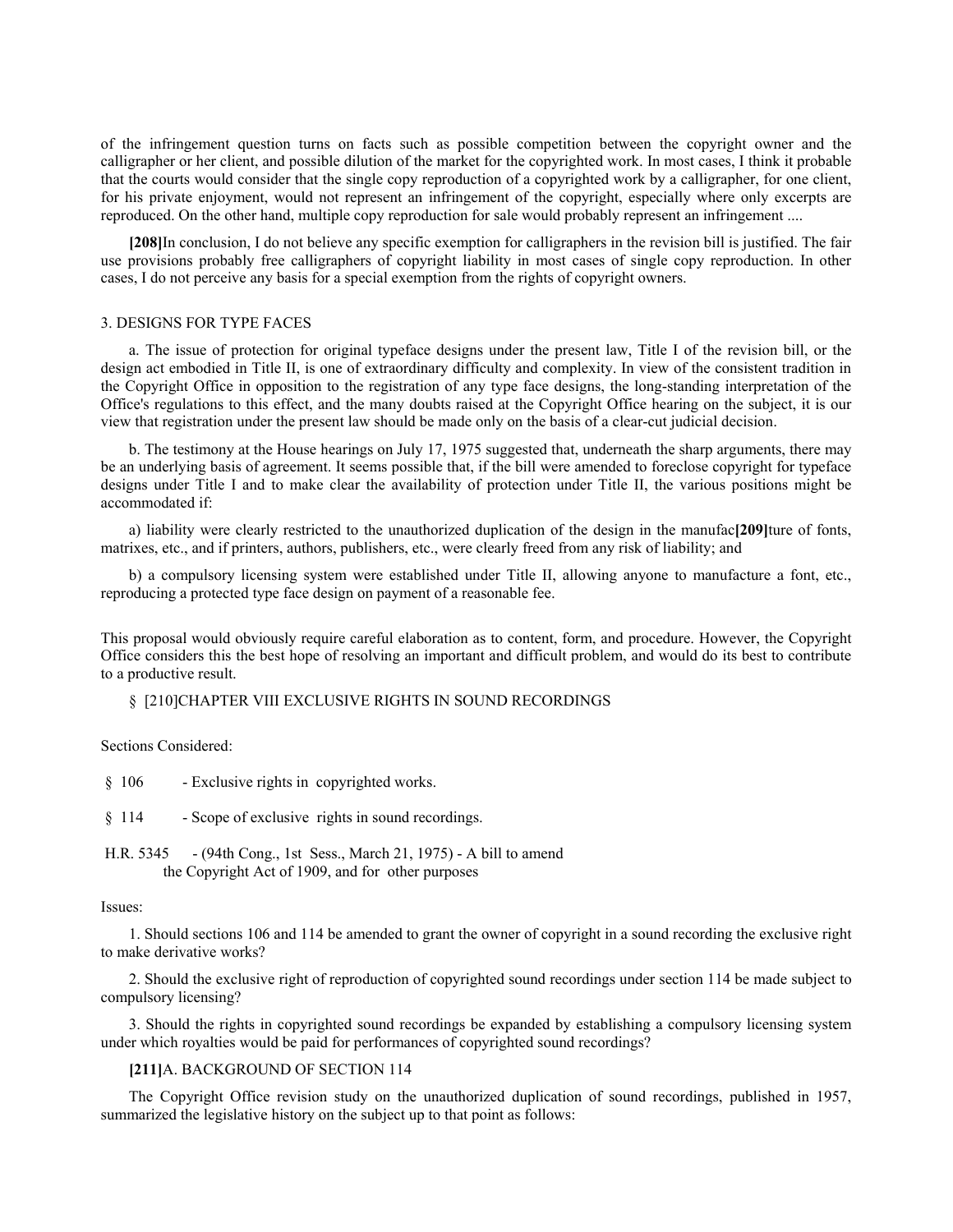Legislative attempts to make sound records copyrightable go back as far as 1906, and reached their climax between 1925 and 1947. Before the impact of radio broadcasting was really felt, these provisions attracted very little attention. As the importance of radio in the music publishing and recording industries grew, there was a proportionate increase in the pressure to secure copyright in sound records, and in the concerted opposition to such proposals on the part of author and user groups. The performers and manufacturers each sought protection for themselves and opposed it for the others. The author-publisher groups claimed that the proposals would unfairly discriminate against them, and the broadcasting and jukebox interests were strongly opposed to additional payments and licenses. The motion picture interests were favorably inclined toward limited protection for recorded performances. The AFM backed away from its original support of the proposals, and later expressed no opinion on the question.

The study described the position of the American Federation of Musicians on the question in the middle 1950's in the following terms:

The Federation's present program is directed at benefitting the large number of musicians displaced by recording devices, rather than the relatively small number who make recordings. As time has passed, the interests of these two groups appear **[212]**to have come into basic conflict. The solution to the problem offered by the AFM ''trust fund'' device, under which recording companies pay royalties for records manufactured into a fund, which is distributed to union locals for the employment of musicians in live performances.

Attitudes of the AFM and of most other groups on this issue have undergone some radical changes since 1957. In 1961, the Register's Report, after noting the ferment then taking place, took an equivocal position:

All of this suggests that the present legal situation with respect to the unauthorized reproduction of sound recordings is unsatisfactory, and that Federal statutory protection should be accorded within appropriate limits. Although we believe that the principles of the copyright law offer the most appropriate basis for this protection, there are many complex issues that have not yet crystallized sufficiently for us to make detailed recommendations at this time. Among the unresolved questions are: (1) whether rights should be given to the performer or to the record producer or both; (2) whether formalities such as the copyright notice, deposit, and registration should be applied to sound recordings; and (3) the scope and duration of protection to be accorded.

We hope that continuing study will develop proposals for the solution of these problems in the not too distant future.

On October 26, 1961, after many years of preparatory drafting and meeting, the International Convention for the Protection of Performers, Producers of Phonograms and Broadcasting Organizations (usually known as the ''Rome Convention'' or the ''Neighboring Rights Convention'') was signed at Rome. **[213]**This treaty sought to establish rights of performers, record producers, and broadcasters not only against other users but also as against each other. The Rome Convention contained provisions protecting records against unauthorized duplication, but this is not what made it so controversial. Although subject to reservations, a provision requiring payment of royalties for performances and broadcasts of records attracted so much opposition, particularly from broadcasters, that the Rome Convention has had great difficulty in obtaining widespread acceptance. In recent years it has been showing new signs of life, and we may even be approaching a time when adherence to the Rome Convention by the United States can be discussed in other than polemical terms.

As things stood between 1961 and 1965, however, anything that smacked of ''neighboring rights'' was likely to produce strong, emotional opposition from a range of groups including, but not limited to, broadcasters. For its part, the American Federation of Musicians shifted position once more, and joined with other performers in favoring copyright for recorded performances.

The Copyright Office's 1965 bill contained provisions, much like those in the 1975 bill as introduced, according copyright protection to sound recordings but limiting it to the **[214]**right of reproduction of the actual sounds embodied in a recording, and expressly withholding performing rights. The Register's Supplementary Report took the position that ''the aggregate of sounds embodied in a sound recording is clearly capable of being considered the 'writing of an author' in the constitutional sense.'' It noted that there is little dispute on this question in the context of unauthorized duplication, but added:

However, when it comes to the question of whether a copyrighted sound recording should be given exclusive rights of public performance, the issue becomes explosively controversial. The question is then one of whether radio and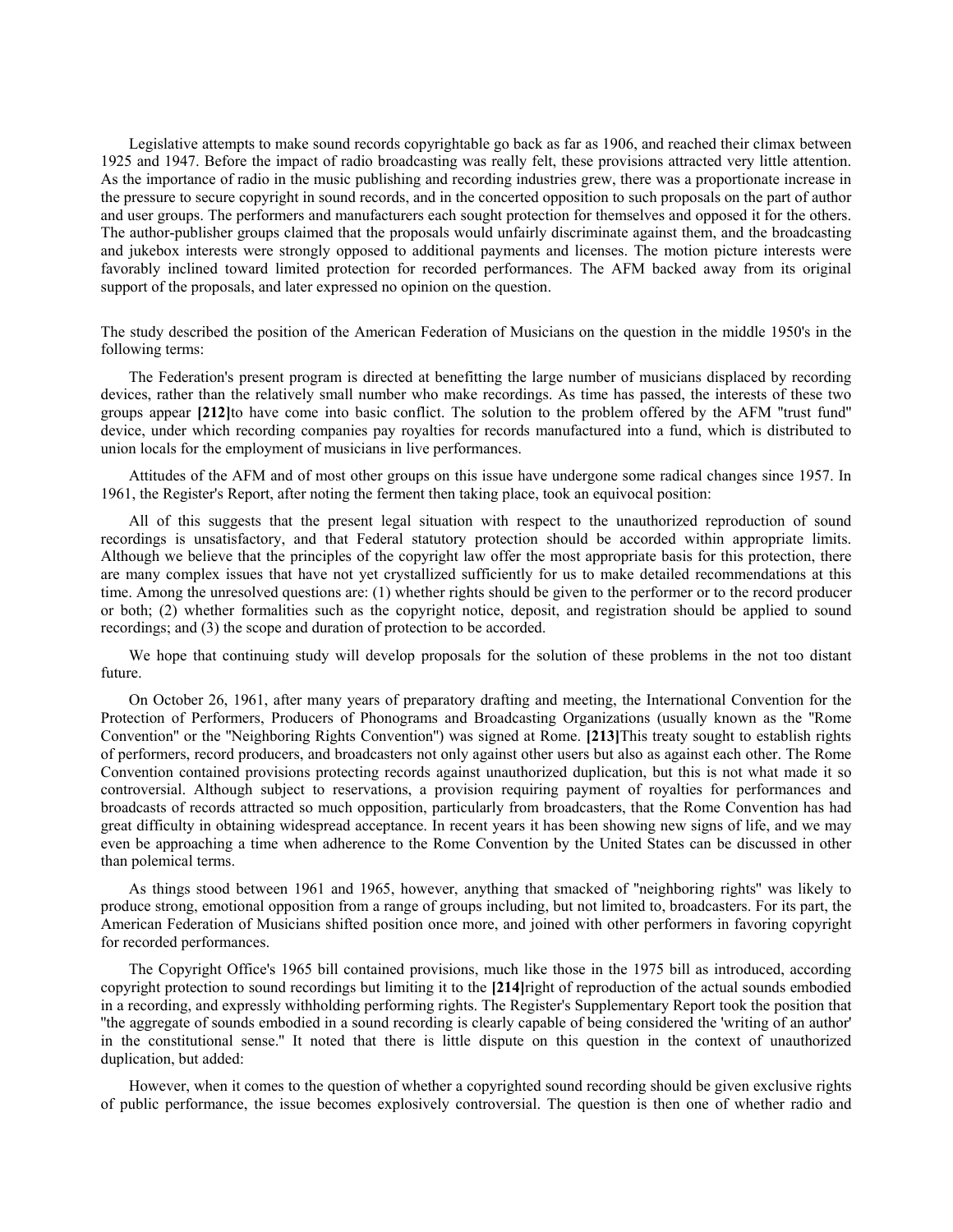television broadcasters, jukebox operators, wired music services, and others who use records for public performances should have to pay royalties to the owner of copyright in the recorded musical compositions.

Representatives of record companies have argued that there are no valid reasons in principle for placing sound recordings in a different category from all other works, and the American Federation of Musicians has recently adopted a formal position opposing the 1965 bill because it would deny performers ''a modicum of economic incentive and participation in the vast profits derived from the public performance of records \* \* \*.'' On the other side, proposals to this effect are strenuously opposed not only by those users who would have to pay additional royalties, but also by the owners of copyright in musical compositions who would probably get a smaller slice of the pie. Musical copyright owners also stress the argument that, since record producers enjoy a compulsory license at their expense, it would be fundamentally unfair to give the producers a copyright in their recordings under which they could claim a share of the performing royalties. Underlying these arguments **[215]**is a further concern that, since performers contribute substantially to the aggregate of sounds fixed in a sound recording, the recognition of a performing right could introduce new and unpredictable factors of bargaining with performers into an already crowded and complicated copyright structure.

The 1965 Supplementary Report emphasized that the limitation on exclusive rights in sound recordings imposed by the bill--

... is not meant to imply any disparagement of sound recordings as creative works or any doubts as to their copyrightability. At the same time, we cannot close our eyes to the tremendous impact a performing right in sound recordings would have throughout the entire entertainment industry. We are convinced that, under the situation now existing in the United States, the recognition of a right of public performance in sound recordings would make the general revision bill so controversial that the chances of its passage would be seriously impaired.

Smarting from wounds suffered from his experiences with the Rome Convention, the Register of Copyrights testified even more strongly to the same effect before the House Judiciary Subcommittee in 1965:

... the chance now of enacting a copyright law in this country that recognizes any rights of public performance in sound recordings is so remote as to be nonexistent. You have seen no towering wave of opposition to these proposals simply because there is a general feeling that they will not get anywhere; but, if genuine fears were to be aroused on this score, I am sure you would see a wave of protest that would be likely to tear this bill apart.

**[216]**The 1966 and 1967 House reports agreed that sound recordings should be recognized as copyrightable works and protected against unauthorized duplication, but declined to go further. They summarized the situation in 1967 as follows:

At the hearings representatives of the American Federation of Musicians opposed the bill because of its failure to give performers an exclusive right in the public performance of sound recordings embodying their performance. They argued that performing musicians now suffer economic deprivation because of competing performances from their own records, and that the bill discriminates against them by denying exclusive rights under the statue while abolishing any vestige of protection under the common law. They asserted that opposition to the principle of a performing right in sound recordings is limited to competing economic interests who either do not want to share in remuneration from performances or do not want to have to pay any more than they do now. Their position was that this represents a ''sharp moral issue'' which some countries have resolved in the performers' favor, and they proposed an amendment establishing a special performing right that would endure for 10 years and would be subject to compulsory licensing.

While the position of record producers on this question appeared somewhat more qualified, individual representatives of the industry spoke strongly in favor of recognizing full rights of public performance in sound recordings. They condemned the bill as inequitable in denying public performance rights to record producers who, they argued, are responsible for the most creative and valuable elements of sound recordings today. They recommended recognition of full performing rights in sound recordings, with ownership being divided between the record producer and the various performers involved.

**[217]**Although there was little direct response to these arguments, it was apparent that any serious effort to amend the bill to recognize even a qualified right of public performance in sound recordings would be met with concerted opposition. The committee believes that the bill, in recognizing rights against the unauthorized duplication of sound recordings but in denying rights of public performance, represents the present thinking of other groups on that subject in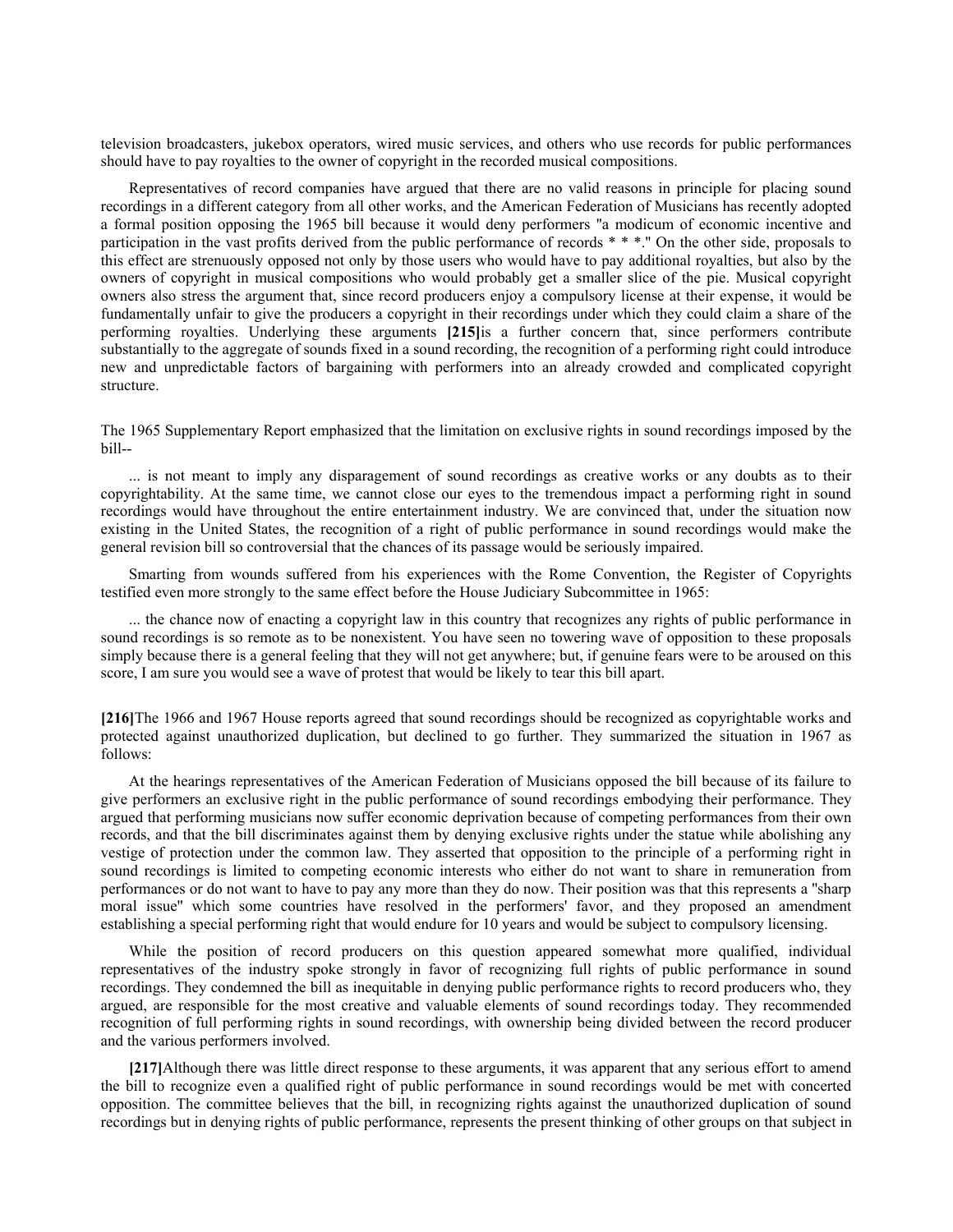the United States, and that further expansion of the scope of protection for sound recordings is impracticable. This conclusion in no way disparages the creativity and value of the contributions of performers and record producers to sound recordings, or forecloses the possibility of a full consideration of the question by a future Congress.

On April 11, 1967, the House passed and sent to the Senate a revision bill in which section 114 limited the rights in sound recordings to protection against unauthorized duplication and distribution.

The situation during the Senate hearings in 1967 had changed. A new organization of performers, the National Committee for the Recording Arts (NCRA) joined by the Record Industry Association of America (RIAA), put forth a concerted effort to obtain adoption of a compulsory licensing system establishing a royalty for performances and broadcasts of records. This initiative was strongly opposed by broadcasters and jukebox operators; some opposition was expressed by copyright owners, but it was obvious that the traditional opposition from this quarter was beginning to disappear. Basic **[218]**changes in the music industry were making a performance royalty more attractive to composers and music publishers.

On March 16, 1967 Senator Harrison Williams introduced a formal amendment (Amdt. No. 131) to the 1967 Senate bill, and on April 3, 1969, Senator Williams was joined by six other Senators in sponsoring an amendment (Amdt. No. 9) to the then-pending revision bill (S. 453, 91st Cong., 1st Sess., 1969). Among other things the Williams amendment was aimed at establishing a compulsory license for the public performance of sound recordings. This amendment was accepted, with various changes in details, when the revision bill was reported by the Senate Judiciary Subcommittee to the full Committee on December 10, 1969. It remained in the 1971 and 1973 bills, and was reported favorably by the full Senate Judiciary Committee on July 3, 1974.

Meanwhile, the extraordinary explosion of tape piracy in the late 1960's and early 1970's produced separate federal copyright legislation in advance of general revision in the United States, a large number of State anti-piracy statutes and a great many State and Federal court decisions against piracy on a variety of theories, as well as a new multilateral treaty paralleling the Rome Convention but limited to prohibitions against unauthorized duplication of ''phonograms.'' The amendment of the 1909 **[219]**Copyright Law (P.L.92-140) was initially enacted as temporary legislation, but was made permanent by a further amendment effective on December 31, 1974 (P.L.93-573).

The remaining issue was that of performance rights in sound recordings. The complicated provisions of section 114 of the 1973 bill, and the even more complicated series of legislative developments with respect to the issue in the Senate in 1974, are summarized in Senator McClellan's annual report of the Senate Judiciary Subcommittee on Patents, Trademarks, and Copyrights (S. Rept. No. 94-92, April 22, 1975), as follows:

S. 1361, as introduced and reported by the subcommittee, specifically granted to the copyright owner the exclusive right of public performance in sound recordings. Without such rights, the copyright owner would be unable to receive royalties for the public performance of his recorded work by anyone else. The bill divided the ownership of the performance rights between the record producers and the performers and subjected such rights to a system of compulsory licensing. The measure further provided the user with an option to compute the fees on either a blanket or a prorated basis and that such royalties would be paid to the Copyright Office for distribution to the claimants. For a radio or television station the bill provided that the blanket rate was two percent of the net receipts received from advertising sponsors. The prorated rate was a fraction of two percent of such net receipts, based on a calculation made in accordance with a formula devised by the Register of Copyrights. For companies that supply background music and other transmitters of performances of sound recordings, the blanket rate was two percent of the gross receipts received from **[220]**subscribers or others who pay to receive such transmissions. The prorated rate for background music companies was to be determined by the Register of Copyrights under a formula similar to that used in calculating the prorated rate for radio and television stations. The measure also exempted broadcast stations and background music companies whose gross annual receipts were less than \$ 25,000 and \$ 10,000 respectively from the payment of royalties for the use of sound recordings. The bill further provided that the performance rates for owners of coin-operated phonorecord players would be one-ninth of the annual nine dollars per machine for the use of copy-righted music. With the adoption of the Ervin amendment by the Judiciary Committee, which reduced the yearly jukebox royalty to eight dollars per box, the performance royalty became one-eighth of the annual royalty fees.

During consideration of the measure by the Committee on the Judiciary, Senator Gurney offered an amendment to delete the performance royalty for broadcasters. Senator Sam J. Ervin of North Carolina proposed a similar amendment with respect to the jukebox operators. The Judiciary Committee rejected both amendments by a tie vote of eight-toeight. The committee did accept, however, an amendment sponsored by Senator Hugh Scott of Pennsylvania, which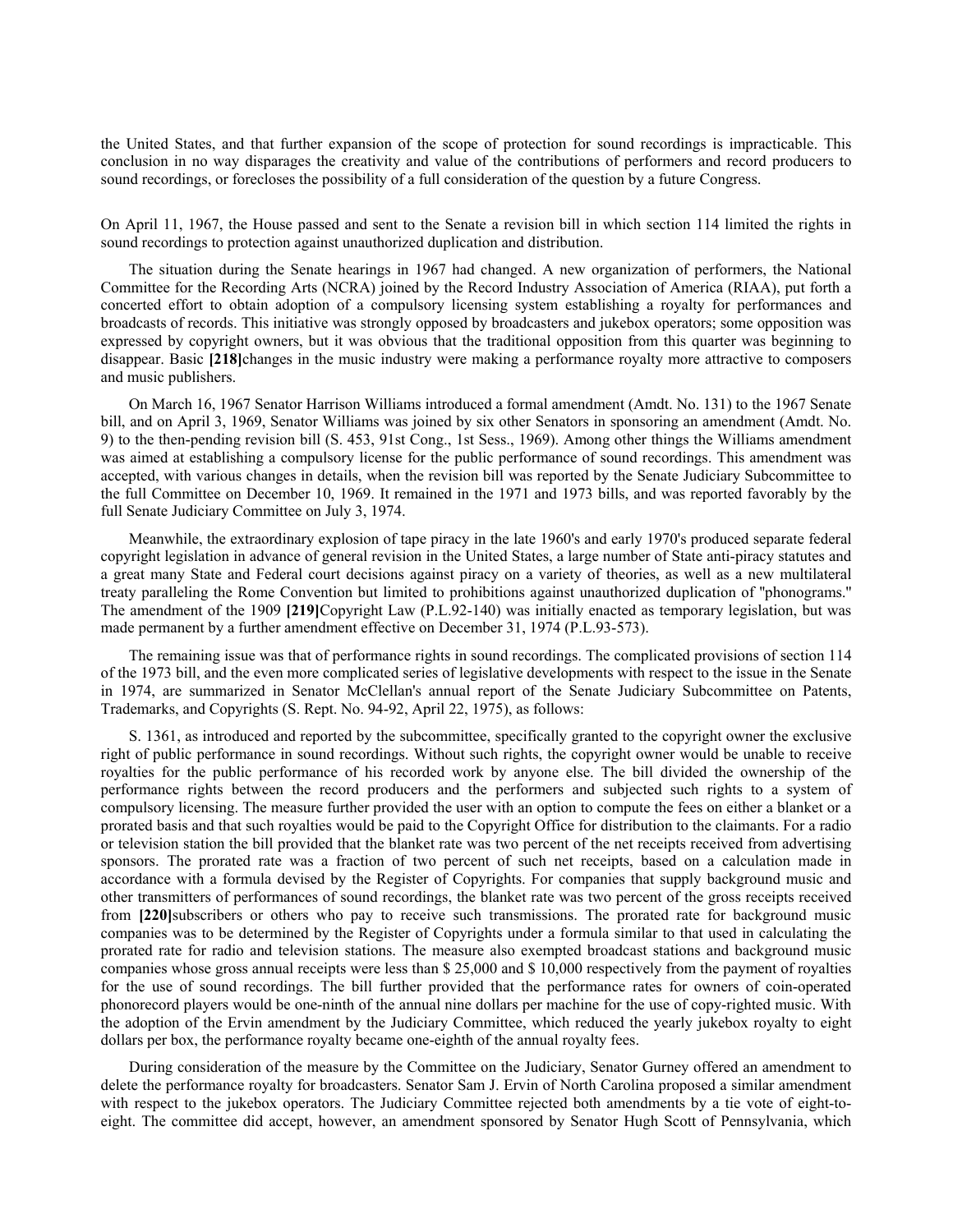would reduce the performance rates for radio and television stations. Under the amendment, stations with annual gross receipts of more than \$ 25,000 but less than \$ 100,000 would pay a royalty of \$ 250 per year. Stations with gross income of more than \$ 100,000 but less than \$ 200,000 would pay \$ 750 annually. Stations with gross receipts of more than \$ 200,000 would pay a royalty fee of one percent of its net income.

During its study of S. 1361, the Commerce Committee adopted an amendment to provide for the elimination of the performance royalty for both broadcast stations and operators of coin-operated phonorecord players. When the Senate considered the performance royalty issue, however, it voted on an amendment introduced by Senator Ervin, for himself and several other Senators, which would **[221]**eliminate the performance royalty in sound recordings. By a vote of sixty-seven-to-eight, the Senate approved the Ervin amendment and subsequently tabled the Commerce Committee Amendment.

The proponents of the Ervin amendment argued that the establishment of a performance royalty was unconstitutional and that the payment of royalties to performers and record producers in addition to fees already being paid to authors and composers would impose severe financial burdens on broadcasters and jukebox operators. The opponents of the amendment contended that Congress had the power to create a performance royalty in sound recordings and cited several decisions rendered by the Federal courts to support their position. They also argued that artists and record manufacturers were just as entitled to payment for their creative efforts as other owners of copyrighted works and that the broadcasters and jukebox operators possessed the financial capability to pay such fees. It was further contended that the granting of exclusive rights in the public performance of sound recordings containing a performance would "Promote the Progress of ... useful Arts ..." by rewarding the copyright owners for their creative endeavors.

The performance royalty provisions of section 114 were, from all appearances, the most controversial feature of the revision bill during the Senate debates in September, 1974; it is unlikely that the bill would have passed the Senate by a margin of 70-1, if at all, had these provisions not been deleted. As things stand now, the performance royalty has been removed from the 1975 revision bills in both House and Senate, and is not even referred to in the Senate Judiciary Committee's report of November 20, 1975.

**[222]**At the same time, however, a new bill in the form of an amendment to the 1909 statute, seeking to establish a form of compulsory licensing for performances of sound recordings, has been introduced in both Houses. The Senate version (S. 111, 94th Cong., 1st Sess.) was introduced by Senator Hugh Scott. The House version (H.R. 5345) was introduced by Mr. Danielson, and is co-sponsored by some 20 other Members of the House under several other bill numbers. By coincidence, Senator Scott chaired a hearing of the Senate Judiciary Subcommittee on July 24, 1975, the day following testimony from most of the same witnesses on H.R. 5345 before the House Judiciary Subcommittee.

The text of the Danielson bill is set out for convenient reference on the next seven pages of this chapter:

**[223]94th CONGRESS**\_\_\_\_\_\_\_\_\_\_\_\_\_\_\_\_\_H. R. 5345 lst Session IN THE HOUSE OF REPRESENTATIVES

MARCH 21, 1975

MR. DANIELSON introduced the following bill; which was referred to the Committee on the Judiciary

A BILL

To amend the Copyright Act of 1909, and for other purposes.

*Be it enacted by the Senate and House of Representatives of the United States of America in Congress assembled*, That this Act may be cited as the ''Performance Rights Amendment of 1975''.

SEC. 2. The first section of title 17, United States Code, is amended--

(1) by striking out ''and'' where it appears at the end of subsections (c) and (d);

(2) by striking out the period at the end of subsection (e) and inserting in lieu thereof a semicolon and ''and'';

**[224]**(3) by striking out subsection (f) and inserting in lieu thereof the following: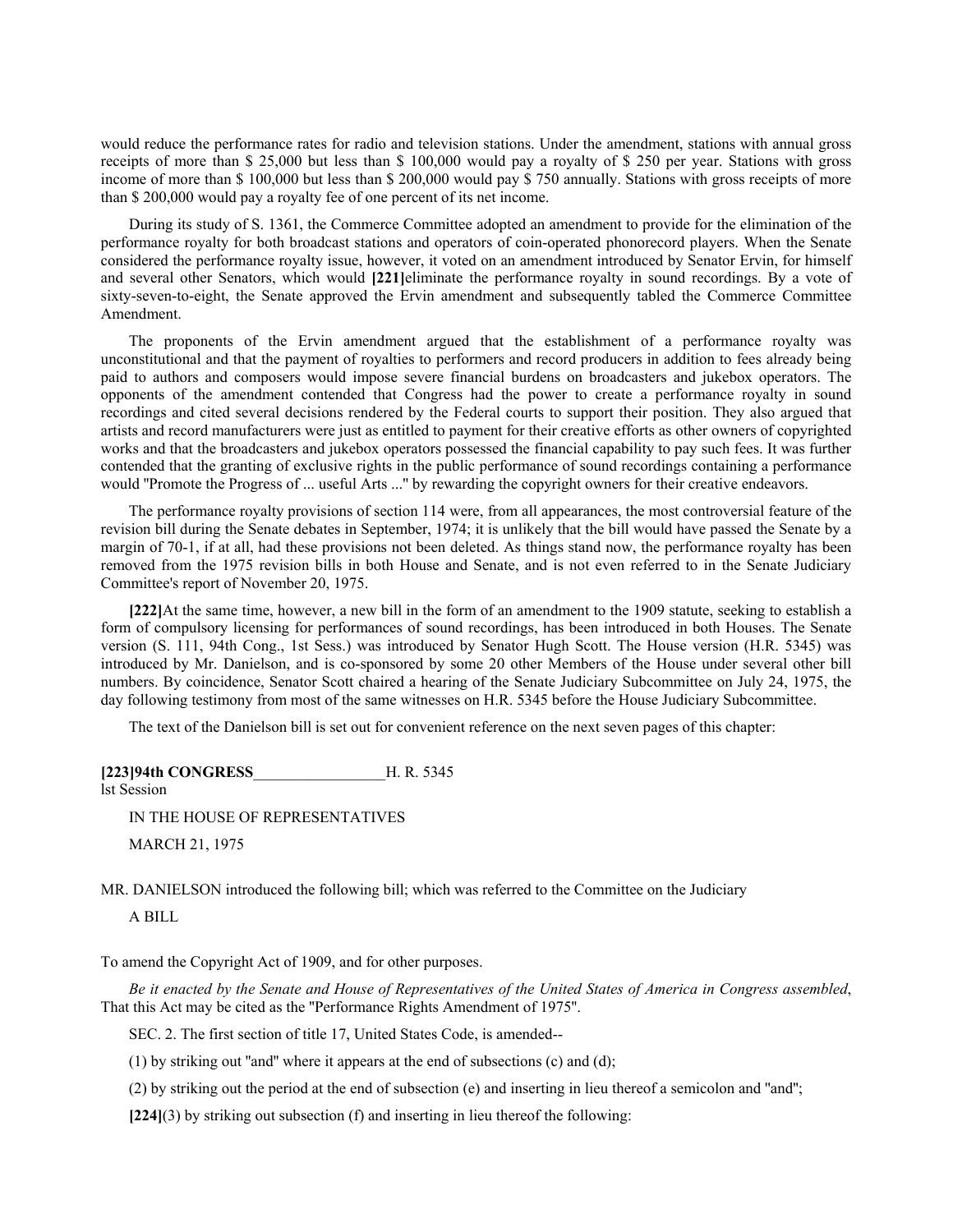''(f)(1) To perform publicly for profit and to reproduce and distribute to the public by sale or other transfer of ownership, or by rental, lease, or lending, any reproduction of a copyrighted work which is a sound recording: *Provided*, That the exclusive rights of the owner of a copyright in a sound recording to reproduce and perform it are limited to the rights to duplicate the sound recording in a tangible form that directly or indirectly recaptures the actual sounds fixed in the recording, and to perform those actual sounds: *Provided further*, That these rights do not extend to the making or duplication of another sound recording that is an independent fixation of other sounds, or to the performance of other sounds, even though such sounds imitate or simulate those in the copyright sound recording; or to reproductions made by broadcasting organizations exclusively for their own use.

''(2) Where the copyrighted sound recording has been distributed to the public under the authority of the copyright owner, the public performance of the sound recording shall be subject to compulsory licensing in accordance with the provisions of section 33 of this title.''; and

(4) by inserting immediately before the period at the end of the last sentence of such section (relating to **[225]**coinoperated machines) a comma and the following: ''except that the provisions of this sentence shall not apply to the public performance of a sound recording under subsection (f) of this section''.

SEC. 3. (a) Chapter 1 of title 17, United States Code, is amended by adding at the end thereof the following new section:

### **''§ 33. Compulsory licensing; royalties**

"(a) The annual royalty fees for the compulsory license provided for in section  $1(f)(2)$  of this title may, at the user's option, be computed on either a blanket or a prorated basis. Although a negotiated license may be substituted for the compulsory license prescribed by this subsection, in no case shall the negotiated rate amount to less than the following applicable rate or payment:

''(1) For a radio broadcast station licensed by the Federal Communications Commission, the royalty rate or payment shall be as follows:

''(A) in the case of a broadcast station with gross receipts from its advertising sponsors of more than \$ 25,000 but less than \$ 100,000 a year, the yearly performance royalty payment shall be \$ 250; or

''(B) in the case of a broadcast station with gross receipts from its advertising sponsors of more **[226]**than \$ 100,000 but less than \$ 200,000 a year, the yearly performance royalty payment shall be \$ 750; or

''(C) in the case of a broadcast station with gross receipts from its advertising sponsors of more than \$ 200,000 a year, the yearly blanket rate shall be 1 per centum of the net receipts from the advertising sponsors during the applicable period, and the alternative prorated rate is a fraction of 1 per centum of such net receipts, taking into account the amount of the station's commercial time devoted to playing copyrighted sound recordings.

''(2) For a television broadcast station licensed by the Federal Communications Commission, the royalty rate or payment shall be as follows:

''(A) in the case of a broadcast station with gross receipts from its advertising sponsors of more than \$ 1,000,000 but less than \$ 4,000,000 a year, the yearly performance royalty payment shall be \$ 750; or

''(B) in the case of a broadcast station with gross receipts from its advertising sponsors of more than \$ 4,000,000 a year, the yearly performance royalty payment shall be \$ 1,500.

''(3) For background music services and other **[227]**transmitters of performances of sound recordings, the yearly blanket rate is 2 per centum of the gross receipts from subscribers or others who pay to receive the transmission during the applicable period, and the alternative prorated rate is a fraction of 2 per centum of such gross receipts, taking into account the proportion of time devoted to musical performances by the transmitter during the applicable period.

''(4) For an operator of coin-operated phonorecord players, the yearly performance royalty payment shall be \$ 1 for each phonorecord player.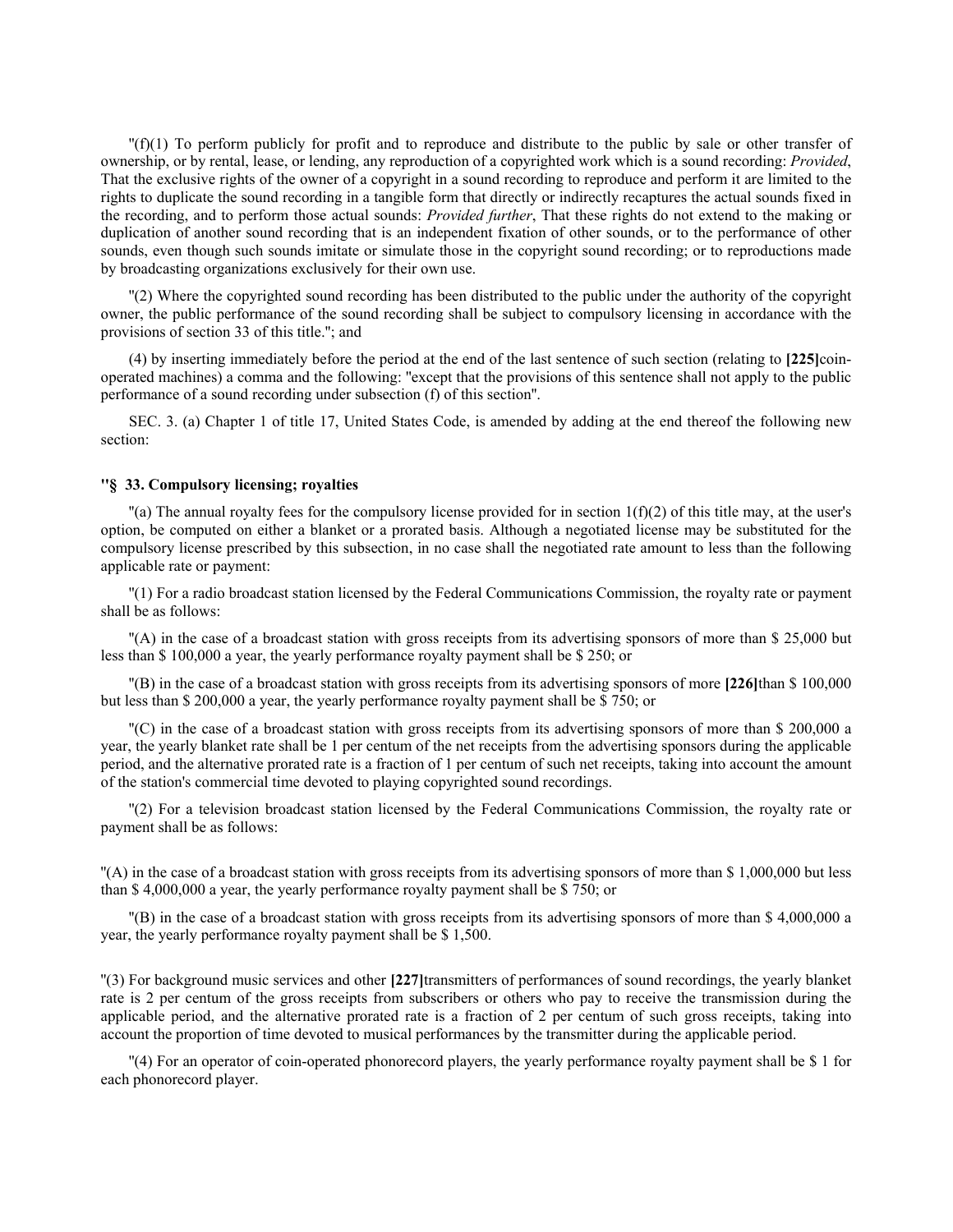''(5) For all other users not otherwise exempted, the blanket rate is \$ 25 per year for each location at which copyrighted sound recordings are performed, and the alternative prorated rate shall be based on the number of separate performances of such works during the year and shall not exceed \$ 5 per day of use.

''(6) No royalty fees need be paid for a compulsory license for the public performance of copyrighted sound recordings by a radio broadcast station where its annual gross receipts from advertising sponsors were less than \$ 25,000, by a television broadcast station where its annual gross receipts from advertising sponsors were less than \$ 1,000,000, or by a background music service or other transmitter of performances of sound recordings **[228]**where its annual gross receipts from subscribers or others who pay to receive the transmission were less than \$ 10,000.

''(b) The annual royalty fees provided in subsection (a) shall be applicable until such time as the royalty rate is agreed upon by negotiation between the copyright owner and the licensee, or their designated representatives: *Provided*, That the annual royalty fees provided for in subsection (a) shall be applicable for a period of not less than two years following the date of enactment of the Performance Rights Amendment of 1975. In the event that the parties or their representatives are unable to agree upon a royalty rate pursuant to negotiation, the public performance of the sound recording shall be subject to compulsory licensing at a royalty rate and under terms which shall be set by an arbitration panel composed of three members of the American Arbitration Association, of which one member of the panel shall be selected separately by each of the parties in disagreement, and one member shall be selected jointly by the parties in disagreement.

''(c) The royalty fees collected pursuant to this section shall be divided equally between the performers of the sound recording and the copyright owners of the sound recording. Neither a performer nor a copyright owner may assign his right to the royalties provided for in this section **[229]**to the copyright owner or performer of the sound recording, respectively.

''(d) As used in this section, the term--

''(1) 'performers' means musicians, singers, conductors, actors, narrators, and others whose performance of a literary, musical, or dramatic work is embodied in a sound recording; and

''(2) 'net receipts from advertising sponsors' means gross receipts from advertising sponsors less any commissions paid by a broadcast station to advertising agencies.''.

(b) The analysis of such chapter is amended by adding at the end thereof the following new item:

# ''33. Compulsory licensing; royalties.''.

**[230]**B. COMMENTS AND RECOMMENDATIONS ON SPECIFIC ISSUES

# 1. EXCLUSIVE RIGHT TO PREPARE DERIVATIVE WORKS

The Justice Department presentation on the revision bill before the House Judiciary Committee on May 8, 1975 included a number of proposals related to what it referred to as ''the Department's anti-piracy program.'' Those dealing with the compulsory licensing provisions of section 115 will be taken up in Chapter IX, and the recommendations involving Federal preemption of sound recordings fixed before February 15, 1975 will be discussed below in *Chapter XII*. The various recommendations concerning criminal penalties are covered in *Chapter XIII*.

While evidently endorsing section 114 as far as it goes, the Department of Justice recommended that it be amended--

... to provide for the copyright owner of a sound recording to have the right to make derivative works or it should be amended to clarify that persons other than the copyright owner do not have such a right absent consent of the copyright owner, notwithstanding the fact that the sound recording copyright owner would have no such right.

Justice regarded it as ''a real possibility that an unauthorized duplicator who made a 'derivative' work by slightly altering the original copyrighted sounded recording would claim that he did so legally since the copyright owner is given no exclusive right to make derivative works,'' and recommended ''including **[231]**part (2) of Section 106 in the list in Section 114 of exclusive rights granted to a sound recording copyright owner--an action which would grant to sound recording copyright owners no more rights than they presently possess.''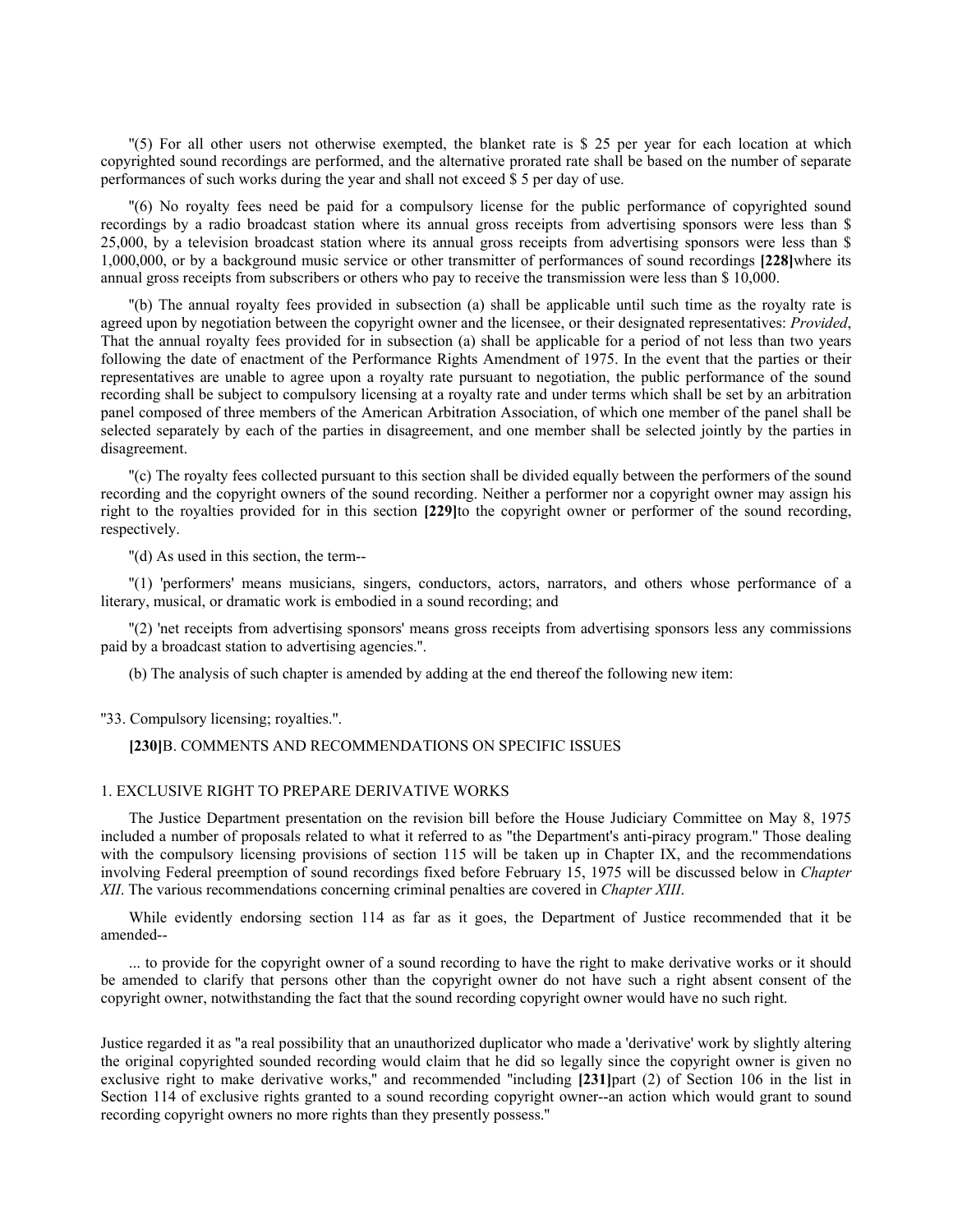This recommendation was adopted by the Senate Judiciary Committee when it reported S. 22 on November 20, 1975.

The Copyright Office recognizes that the copyright owner of a sound recording should have the right to create derivative works by taking the actual sounds in the recording and re-mixing or otherwise altering or combining them. We favor amending sections 106 and 114 to make this clear. However, the amendments adopted in the Senate appear to conflict with the basic principle enunciated in section 114(b): that the owner has no rights against the unauthorized maker of derivative works such as ''mirror records'' or''sound-alikes''--simulations that are, in fact, ''independent fixations of other sounds.'' We recommend that a somewhat different formula be found to accomplish the result suggested by the Justice Department.

# 2. SUGGESTIONS FOR COMPULSORY LICENSING

The House Judiciary Subcommittee, on July 17, 1975, heard testimony from Alan Wally, David Heilman, and Thomas Gramuglia, representing tape duplicators. A point urged dur-**[232]**ing this testimony was that a few very large record companies control the bulk of the records distributed, and that a huge number of recorded performances, going back several decades, are completely unavailable to the public because the ''majors'' will neither release them, license them, nor permit their unauthorized duplication. The witnesses urged that a compulsory licensing system be provided that would permit the public to have access to these old recordings and would generate royalties for the performing artists.

Without either accepting or rejecting any of the specific charges made in this testimony, the Copyright Office is convinced that a real problem exists with large and growing catalogs of recordings that record companies are sitting on and will neither release nor license. Unless voluntary licensing methods can be found for providing access to these recordings, it may well be that some kind of compulsory licensing system will eventually have to be devised to deal with the problem. While we have no specific recommendations for amendments in the bill, we do not feel that this problem can be swept under the rug. One constructive suggestion might be to mandate the Copyright Royalty Tribunal, as part of its survey of the recording industry in connection with rate adjustments under section 115, to probe into the question of how serious this problem actually is.

### **[233]**3. PERFORMANCE ROYALTY

The hearings held in the House Judiciary Subcommittee on July 23, 1975, and in the Senate Subcommittee on July 24, 1975, on the Scott and Danielson bills, respectively, were the first Congressional hearings on the issue of a performance royalty in records to be held since 1967. There had clearly been some changes in position over the intervening 8 years, but it was also apparent that the possibility of compromise is no closer now than it was then. Performers, performers' unions, and other affiliated union organizations, have joined closely with the record industry, and appear to be going all out for copyright royalties. A significant development, reported at the hearings, was an agreement between the two main performers' unions (the American Federation of Television and Radio Artists and the American Federation of Musicians) that all performers on a record would share equally in one-half of the royalties; the other half would go to the record maker.

For their part the broadcasters and jukebox interests appear to be adamantly opposed to any acceptance of the principle of a performance royalty for records, no matter how small the royalty. Having supported the earlier antipiracy, legislation, the National Association of Broadcasters had al-**[234]**ready acknowledged the creative elements embodied in a record, but nonetheless argued that protection of performing rights in records does not fit the constitutional guidelines and cannot be justified on economic grounds. The broadcasters argued strongly that the proposed royalty would impose an unreasonable burden on radio and would provide an unwarranted windfall for performers and record producers, who are already enjoying sales benefits from free promotion through radio play.

The proponents of a performance royalty urged that sound recordings are the only copyrighted works lacking a performance right, that they furnish three-fourths of all radio programming, and that they have replaced ''live'' performances to the severe detriment of individual performers. They sharply contested the argument that broadcasts should not be compensated because they promote record sales, and compared the large profits of broadcasters with the small royalties contemplated in the bill. They stressed the unfairness of granting cable fees to broadcasters while withholding royalties to performers and record makers, and referred to the fairly large number of countries whose laws provide for royalties in this situation.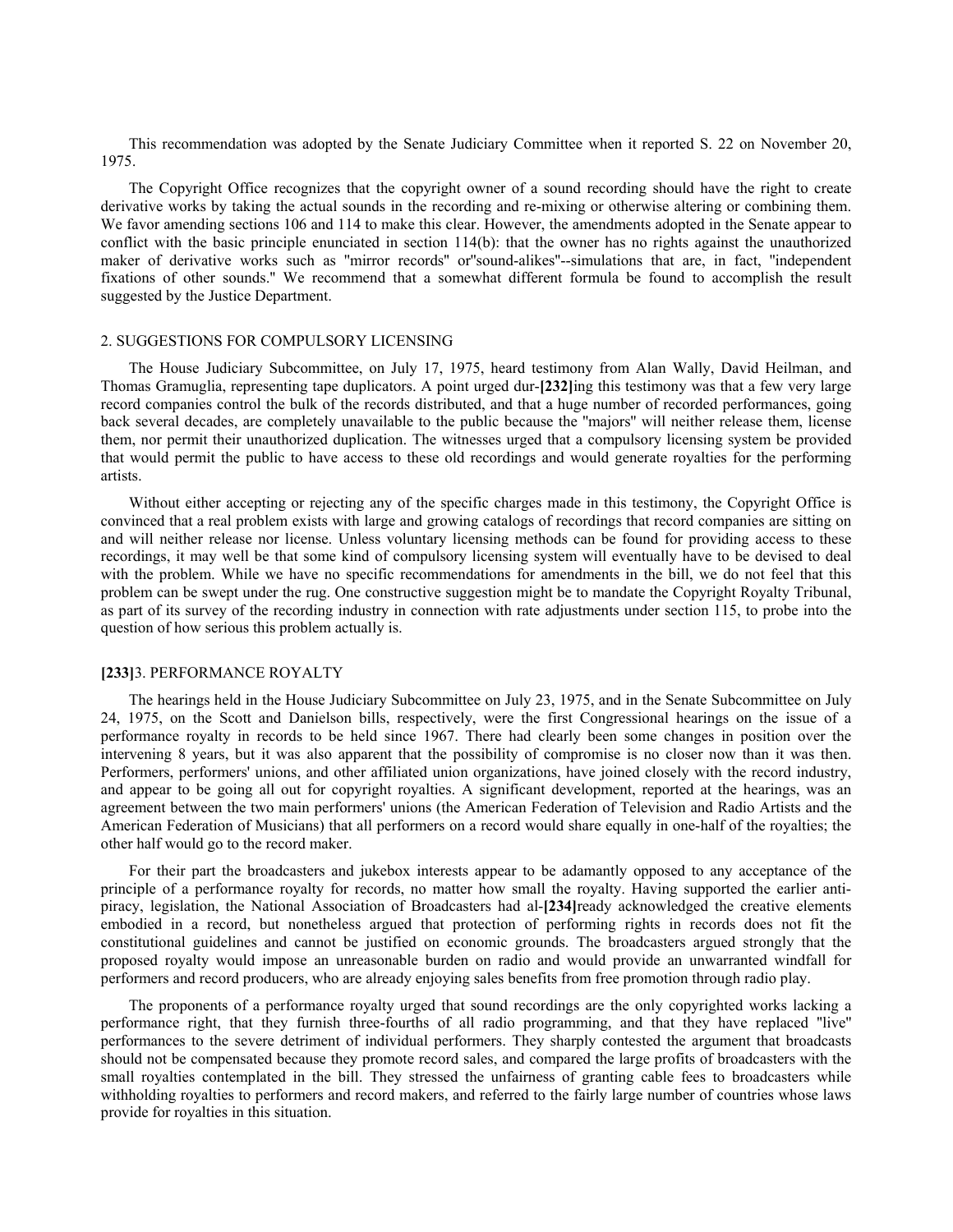On October 31, 1975, Jack Galodner, Executive Secretary of the Council of AFL-CIO Unions for Professional Employees, **[235]**wrote to Peter W. Rodino, Jr., Chairman of the House Judiciary Committee, on behalf of the Council and the 20 national unions comprising it. Mr. Galodner pointed out the Council's interest in the general revision bill, and its concern that ''it would do nothing to provide America's performers with the right to collect even the smallest amount of remuneration from the exploitation of their recorded performances.'' He went on to say:

This Council considers this to be a fatal omission and, unless corrected, a serious subversion of the quest for true copyright reform. Along with the AFL-CIO we have urged your Committee to correct this oversight. Unless appropriate recognition is accorded the artists who create sound recordings by inclusion of a performance royalty, this Council cannot, in good conscience, support H.R. 2223.

In addition to most of the witnesses who testified before the House Subcommittee, the Senate Judiciary Committee heard favorable testimony from Nancy Hanks, Chairman of the National Endowment for the Arts, and from Barbara Ringer, the Register of Copyrights. While recognizing the dangerous impasse on this issue, the Copyright Office does not feel that it can temporize on this issue, and adheres to the position expressed on July 24, 1975.

The Register first stated full agreement with the fundamental aim of S. 111: ''to create, within the framework of federal copyright law, a public performance right in sound **[236]**recordings for the benefit of performers and record producers.'' After reviewing the applicable case law and legislative history on the subject she observed:

Thus, Congress and the courts have already declared that sound recordings as a class are constitutionally eligible for copyright protection. With this principle established, any broadening of protection for sound recordings to include a public performance right becomes one not of constitutionality but of statutory policy.

In considering this pivotal policy question, Congress should first take a hard look at just what the lack of copyright protection for performers has done to the performing arts profession in the United States. The Twentieth Century technological revolution in communications has had a fundamental impact on a number of forms of creative expression, but there is no case in which the impact was more drastic or destructive than that of the performing artist. Performers were whipsawed by an unmerciful process in which their vast live audiences were destroyed by phonograph records and broadcasting, but they were given no legal rights whatever to control or participate in the commercial benefits of the vast new electronic audience.

The results have been tragic: the loss of a major part of a vital artistic profession and the drying up of an incalculable number of creative wellsprings. The effect of this process on individual performers has been catastrophic, but the effect on the nature and variety of records that are made and kept in release, and on the content and variety of radio programming, have been equally malign. Most of all it is the United States public that has suffered from this process.

Congress cannot repair these past wrongs, but it can and should do something about avoiding or minimizing them in the future. There is, in the United States today, no more vital and creative force than that of performed music. Adequate pro-**[237]**tection for those responsible for this creative force involves much more than economics and the ability or willingness of various communications media to pay performing royalties. It is, first of all, a matter of justice and fairness; but, beyond that, it is in the paramount national interest to insure that growth in the creativity and variety of the performing arts in this country is actively encouraged by reasonable protection, rather than stunted or destroyed by the lack of it.

The Register then pointed out a number of technical problems with S. 111, but stated:

To my mind it is less important whether the performance royalty for sound recordings be established under the revision bill or separate legislation than that Congress act affirmatively by declaring itself in favor of the principle of such a payment. Whatever form the legislation takes, I recommend that such a step be taken by the present Congress, and that, recognizing the damaging effects of legislative inaction in the past, it not again postpone this affirmative declaration to another Congress, or another decade, or another generation.

At the same time it must be said, on the basis of experience, that if this legislation were tied to the fate of the bill for general revision of the copyright law there is a danger that it could turn into a ''killer'' provision that would again stall or defeat the omnibus legislation. This danger exists, and it would be very real if the potential compulsory licensees, notably the broadcasting and jukebox industries, exerted their considerable economic and political power to oppose the revision bill as a whole. Should this happen, there could be no question about priorities: the performance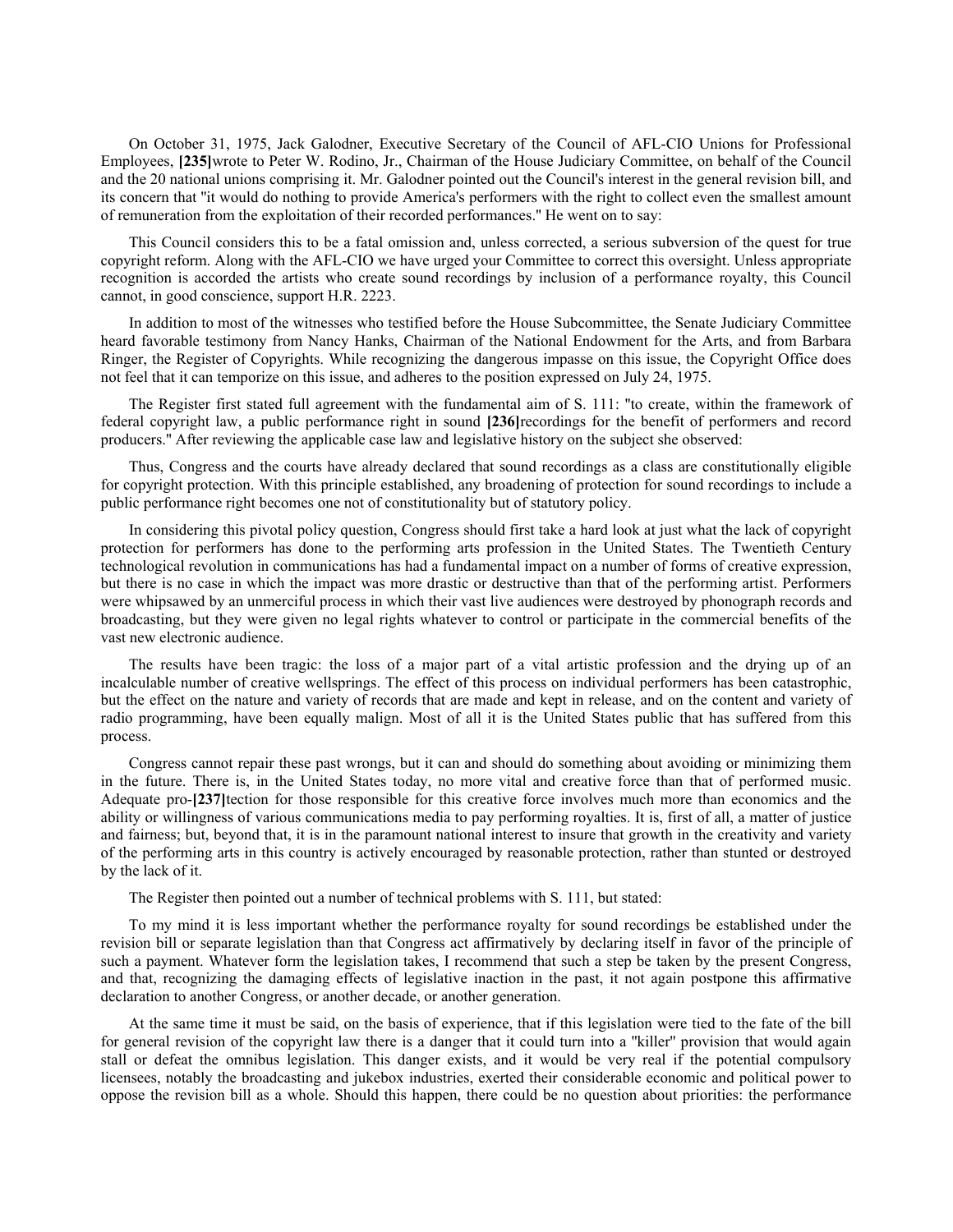royalty for sound recordings would have to yield to the overwhelming need for omnibus reform of the 1909 copyright law.

The opposition of broadcasters, music operators, wired music services, and other users of recorded performance royalties to paying additional performance **[238]**royalties and handling additional paperwork is certainly understandable on purely economic grounds. But these services are part of a continuum that relies for its very existence on the creative efforts of authors, composers, performers and record makers. Is it naive and unrealistic of me to hope that the commercial users of music could realize the benefit to their own interests of doing everything reasonably possible to promote the economic interests of those whose work it is their business to purvey? Would it be too much to hope that, recognizing that they are all part of the same process, the users of copyrighted sound recordings could accept the principle of performance royalties, and could sit down with the performers and record makers to work out a reasonable compulsory licensing system? The alternative, no one need be told, is years more of wrangling in the legislative arena, with people pitted against each other who should be working together for their mutual benefit.

At the end of her statement, Ms. Ringer threw out several possible alternative approaches to the problem:

Once the principle of performance royalty is established, the alternative ways of implementing it are not confined to S. 1111 or section 114 of the earlier revision bill. An obvious possibility would be for Congress to accept the principle of payment, but delay implementation for a period long enough to allow the working out of a viable compulsory licensing procedure. Another possibility would be, as in the case of the previous legislation establishing copyright for sound recordings, to put a terminal date on the legislation, leaving it to a future Congress to judge, on the basis of actual experience, whether it should be extended permanently. Other alternatives might include a transitional period during which all payments would go to the National Endowment for the Arts while a workable procedure for distributing license fees to individual copyright owners was being worked out.

**[239]**I am not committed to any of these or other alternatives. But I do express the hope that they might be explored in a spirit of good will and give-and-take, with the aim of providing a framework in which the fairest, least burdensome payment mechanism could be established.

# § [240]CHAPTER IX COMPULSORY LICENSE FOR MAKING AND DISTRIBUTING PHONORECORDS (''THE MECHANICAL ROYALTY'')

### Section Considered:

 § 115 - Scope of exclusive rights in non-dramatic musical works: Compulsory license for making and distributing phonorecords.

#### Issues:

1. Should the basic compulsory licensing system established in the 1909 Act to govern the manufacture and distribution of phonorecords of music be retained?

2. Assuming that a compulsory licensing system is retained:

a) Should the statute foreclose the operation of a compulsory license where there has been an unauthorized duplication of a sound recording?

b) Should the basis of the royalty be the number of phonorecords ''made'' or the number ''manufactured and distributed''?

c) What formalities should be required for obtaining a compulsory license and for making payments and accounting under it?

**[241]** d) Should the amount of the royalty be based on a fixed monetary amount per phonorecord, or should it be a fixed percentage of the price of the phonorecord?

e) Assuming that the royalty should be based on a fixed monetary amount, what should that amount be?

**[242]**A. BACKGROUND OF THE PROBLEM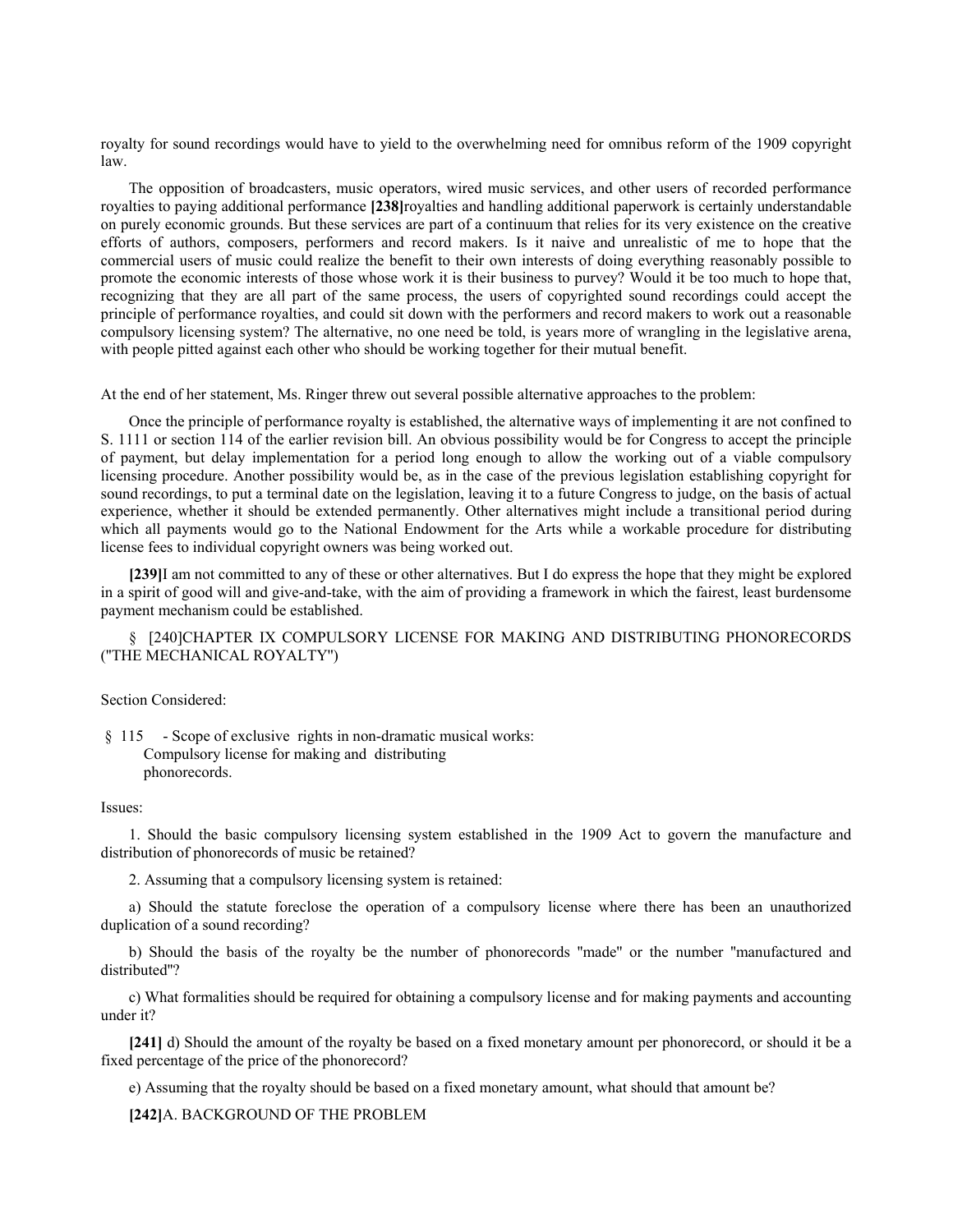After years of controversy over sections  $1(e)$  and  $101(e)$  of the present copyright law, and over section 115 of the revision bill, the issue seems to have resolved itself into a simple dispute over dollars and cents. To deal intelligently with this issue however, a legislator must have some understanding of the background of the present law and of the development of section 115 as a whole.

The ''compulsory licensing'' provisions of the Act of 1909, which are now contained in slightly amended form in sections 1(e) and 101(e) of title 17 of the U.S. Code, have been severely criticized for both their content and their drafting. It is hard to dispute, however, that the compulsory licensing provision of the 1909 statute were an imaginative effort to compromise a difficult problem, and that they represent a daring legislative innovation of historic significance. Section 1(e) of the 1909 Act established the first compulsory licensing system in any copyright or patent statute, in any intellectual or industrial property statute, or (as far as anyone seems to know) in any statute in the world. It set a pattern that has been widely followed in other countries and in other fields of law, and it had a profound effect upon the development of the music industry in the United States.

**[243]**As stated briefly in the 1961 Register's Report, sections 1(e) and 101(e) of the present law are ''elaborate and complex provisions'' which ''provide that when the copyright owner of a musical work has once permitted it to be recorded, any other person may record the work upon (1) giving notice to the copyright owner of his intention to do so and (2) paying a royalty of 2 cents for each record manufactured.''

In 1908, during the last stages of the legislative efforts leading to the Act of 1909, the Supreme Court handed down a landmark decision in *White-Smith Music Publishing Co. v. Apollo Co. , 209 U.S. 1,* which, as the 1961 Register's Report said:

... held that the pre-1909 law gave no exclusive right to the copyright owner to make a sound recording of his musical work. In the general revision bills leading up to the act of 1909 it was proposed to give the copyright owner such an exclusive right.

As stated at some length in their reports (H. Rept. No. 2222, S. Rept. No. 1108, 60th Cong., 2d sess.) the congressional committees felt that composers should be given adequate compensation for the use of their music in sound recordings. They were first inclined to give the copyright owner the exclusive right to make sound recordings, in the same way that all other rights are given exclusively. During the course of the hearings, however, it was learned that one dominant record company, anticipating the establishment of an exclusive recording right, had contracted with the leading music publishers for the exclusive right to record all their music. To forestall the danger that this company would acquire a monopoly in the making of records, the committees adopted the device of the compulsory license.

**[244]**The 1961 Register's Report reviewed at some length the practical effect of the compulsory license, which it considered ''rather severe,'' and the need for the compulsory license, which it considered much diminished in comparison to the situation in 1909. After analyzing the arguments for retaining the compulsory license, the 1961 Report recommended that the provision should be retained for one year and then eliminated. Its basic conclusion was stated as follows:

Removal of the compulsory license would be likely to result in a royalty rate, fixed by free negotiation, of more than the present statutory ceiling of 2 cents. The record companies would, of course, lose the advantage of the lower rate. The price of records to the public might be increased by a few cents, though this is not certain since many factors enter into the pricing of records. If it is true that a freely negotiated rate would exceed 2 cents, we would conclude that the 2-cent ceiling denies authors and publishers the compensation due them for the use of their works.

We have previously mentioned the fundamental principle of copyright that the author should have the exclusive right to exploit the market for his work, except where this would conflict with the public interest. In the situation prevailing in 1909, the public interest was thought to require the compulsory license to forestall the danger of a monopoly in musical recordings. The compulsory license is no longer needed for that purpose, and we see no other public interest that now requires its retention.

**[245]**The Register's Report anticipated the opposition this conclusion would provoke, however, and hedged its recommendations as follows:

If Congress, after considering this highly controversial question, determines that the principle of the compulsory license should be retained, we believe that substantial changes should be made in the present provisions. Among the problems that would need to be considered are: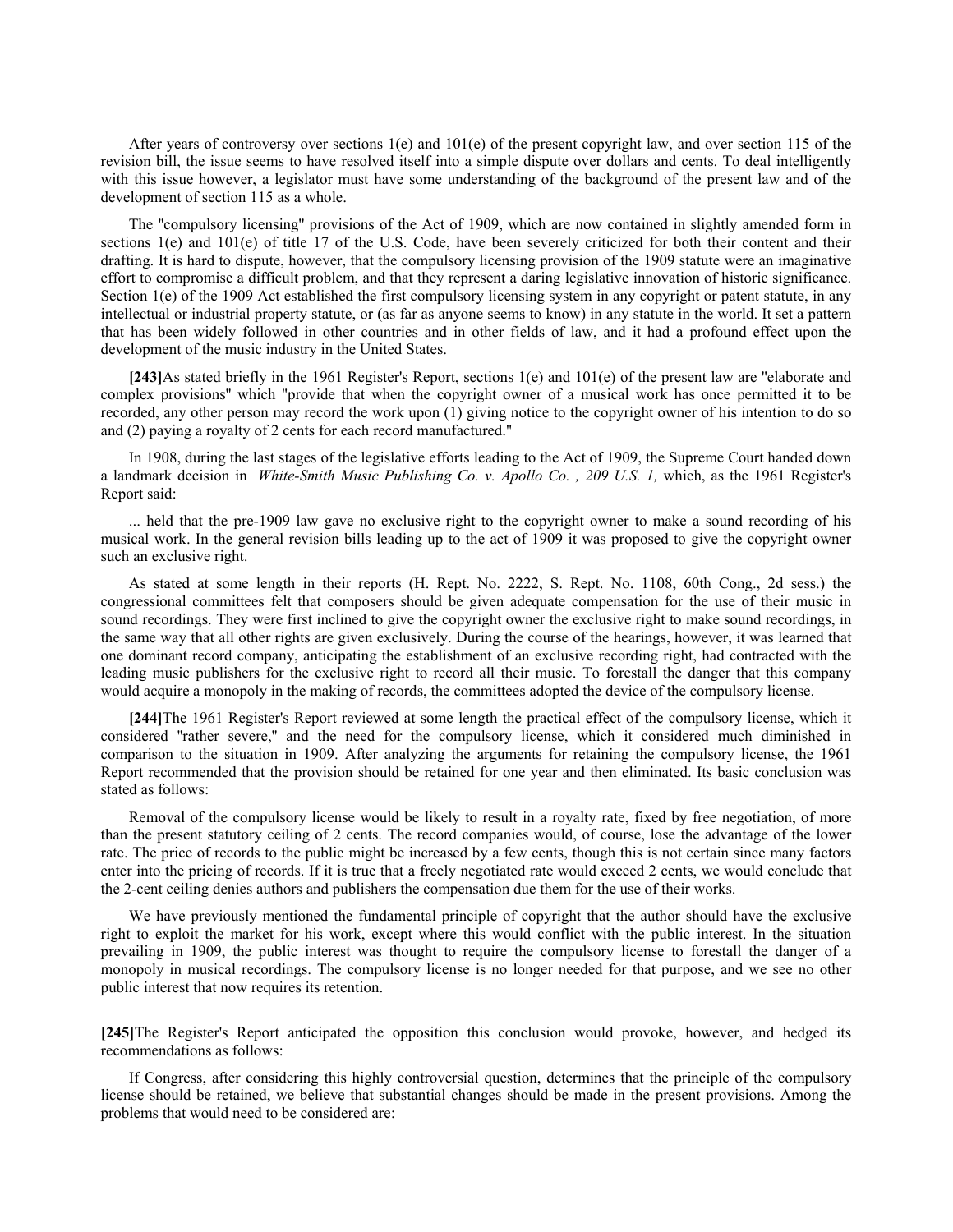- the royalty rate and the basis on which it is to be computed;
- The present requirement that the copyright owner file a notice of use as a condition to recovery for infringement;
- The mechanics for assuring payment of the royalties;

- The copyright owner's remedies against those who make records without permission and without complying with the compulsory license requirements.

As expected, the 1961 recommendations on this point produced a storm of controversy. The reactions included not only strong opposition from record producers but also considerable uneasiness among copyright owners as to the changes in the structure of the music industry that elimination of compulsory licensing might bring. The 1965 Supplementary Report of the Register described the situation as follows:

**[246]**During the discussions following issuance of the Report, it became apparent that record producers, small and large alike, regard the compulsory license as too important to their industry to accept its outright elimination. Moreover, while still opposing the provision in principle, some copyright owners implied that ultimately there might be advantages in ameliorating the harsh and burdensome effects of the compulsory license rather than doing away with it altogether; a number of publishers and some authors now have ties with record companies, and it was suggested that the compulsory license continues to have a favorable impact on competition by fostering the easy entry and growth of small companies within the industry. Moreover, although there appears to have been a trend away from ''cover records'' because of the type of music most popular at the moment, copyright owners also find advantages in having more than one recorded version of a song available to the public; frequently the first recording is not the hit that makes the song popular. Finally, and perhaps most important, there seemed to be a feeling that people in the industry generally would rather bear those ills they have than fly to others that they know not of.

Recognizing that some sort of compromise would be necessary, the Copyright Office put forward three alternatives in its 1963 preliminary draft: (1) complete elimination; (2) a percentage royalty of 8 percent ''of the manufacture's suggested or established retail price, as published in its catalogs, advertisements, or other trade media''; and (3) a flat royalty of 3/4 cents per minute (or fraction) of playing time. The extensive discussions of these alternatives produced a compromise **[247]**proposal, which was put forward by a subcommittee of the American Bar Association Committee on General Revision, and was incorporated in both the 1964 and 1965 bills. It reflected the continuing allure of a flat rate per record: the compromise was for a royalty of ''three cents per record, or one cent per minute of playing time or fraction thereof, whichever amount is larger.''

The 1965 Supplementary Report of the Register made the following comments on the amount of the royalty:

We know of no precise mathematical formula for fixing an appropriate royalty rate in the statute. There are, however, two general observations on this question we should like to make:

(1) A flat rate per record, whatever the amount, has the obvious disadvantage of inflexibility, since it must apply to all kinds of records regardless of their nature, and since it cannot take account of changing economic factors and industry patterns over a period of time. We rejected the alternative of a royalty based on a percentage of the selling price of the record, partly because of the opportunities for abuse and subterfuge that it would offer, and partly because in the United States pricing in the record industry has been so disorganized that this alternative would be impractical. We are convinced, however, that the flat per-record rate would be intolerable unless it were accompanied by an alternative rate based on the playing time of the composition on the record; this avoids the anomaly of a compulsory licensee paying the same rate for a 3-minute popular tune and a 30-minute symphony.

**[248]**(2) It should be borne in mind that exercise of the compulsory license is entirely optional with the record producer, being compulsory only on the copyright owner. The alternative of bargaining with the copyright owner for a negotiated license is always open to the record producer. Consequently the statutory royalty rate operates as a ceiling: the record producer can bargain for a lower rate, but the copyright owner can never bargain for a higher one. The vast majority of recording licenses in the United States have been negotiated and, at various times in the past, record producers have obtained negotiated licenses at less than the existing statutory rate of 2 cents. If the present 2-cent ceiling is raised, licenses could still be negotiated at 2 cents or less if current market conditions did not justify more; and if a higher ceiling resulted in negotiated licenses at more than 2 cents, it could well be argued that a 2-cent ceiling had proved to be too low. As we see it, the statutory rate should be at the high end of a range within which the parties can negotiate, now and in the future, for actual payment of a rate that reflects market values at that time. It should not be so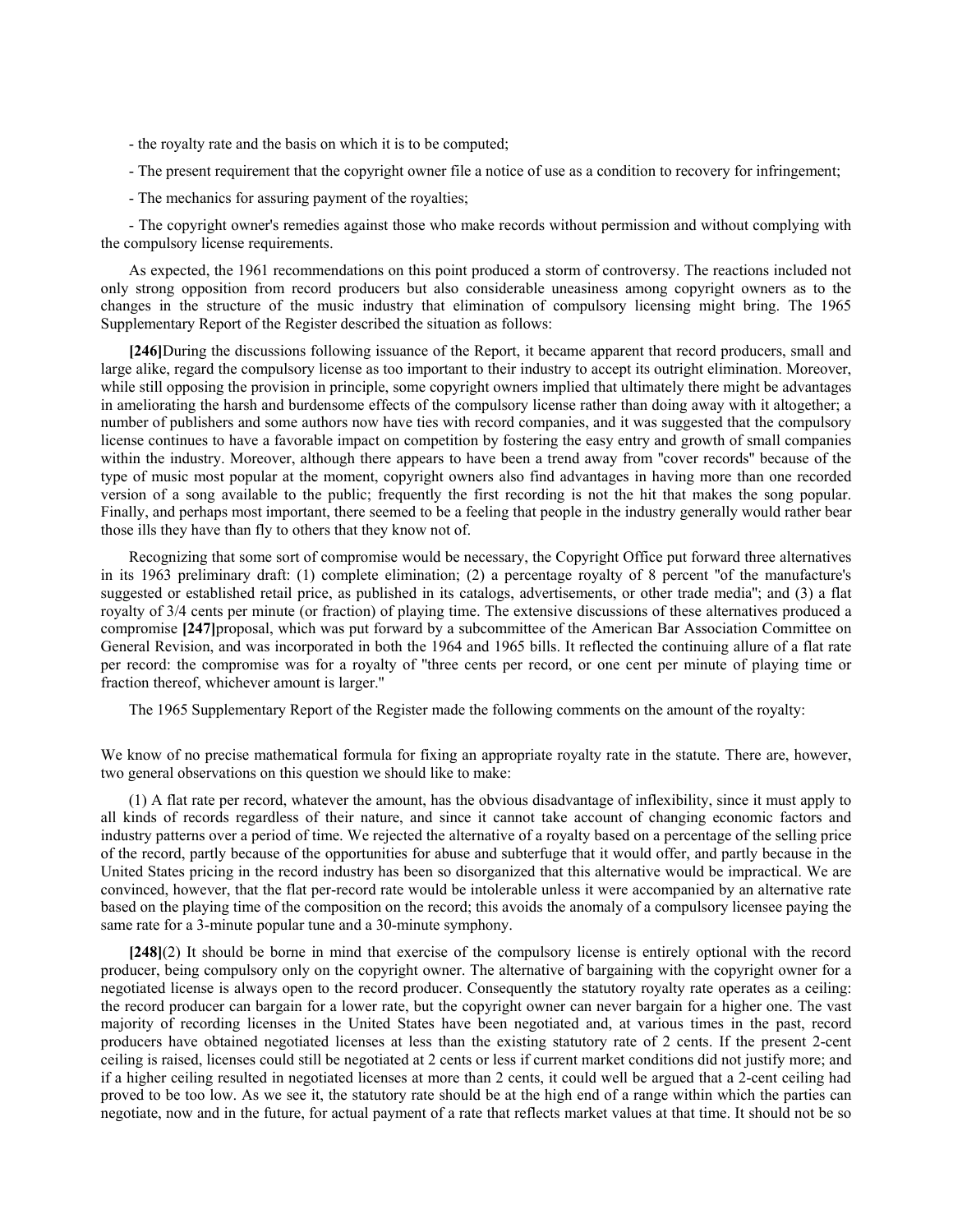high, however, as to make it economically impractical for record producers to invoke the compulsory license if negotiations fail.

The 1966 and 1967 Reports of the House Judiciary Committee recognized, on the basis of the testimony at the 1965 hearings, that the argument on compulsory licensing had shifted from ''whether'' to ''how much.'' They nevertheless reviewed the arguments for and against the compulsory license itself:

... the record producers argued vigorously that the compulsory license system must be retained. They asserted that the record industry is a half-billion-dollar business of great economic importance in the United States and throughout the world; records today are the principal means of disseminating music, and this creates special **[249]**problems, since performers need unhampered access to musical material on nondiscriminatory terms. Historically, the record producers pointed out, there were no recording rights before 1909 and the 1909 statute adopted the compulsory license as a deliberate anti-monopoly condition on the grant of these rights. They argued that the result has been an outpouring of recorded music, with the public being given lower prices, improved quality, and a greater choice. The position of the record producers is that the compulsory license has avoided antitrust problems that have plagued the performing rights field, and for the same reasons has been adopted (and recently retained) in a number of foreign countries. They maintained that the dangers of monopolies and discriminatory practices still exist, and repeal would result in a great upheaval of the record industry with no benefit to the public.

The counterargument of the music publishers was that compulsory licensing is no longer needed to meet the special antitrust problems existing in 1909, and that there is no reason why music, alone of all copyrighted works, should be subject to this restriction. They maintained that music publishing is not a public utility, and that the establishment of a statutory fee for a product wholly produced and distributed within the private sector of our economy is a strange incongruity. Their basic position was that they would much prefer outright repeal, but if, in the face of the record industry's opposition, the compulsory license must be retained, they would be willing to accept a compromise as long as the copyright owner's situation is improved.

**[250]**As stated in its 1966 and 1967 reports, the House Judiciary Committee concluded:

... from these arguments, and from the array of economic data presented to it in connection with the rate, ... that a compulsory licensing system is still warranted as a condition for the rights of reproducing and distributing phonorecords of copyrighted music. The committee also concluded, however, that the present system is unfair and unnecessarily burdensome on copyright owners, and that the present statutory rate is too low.

In very general terms, the provision that was reported by the House Judiciary Committee in 1966 and 1967, and that passed the House in 1967, accepted the principle of compulsory licensing but substantially revised the 1909 statute to close some of its numerous loopholes, narrow its scope, and lessen its burdensome formalities in favor of copyright owners, and to some extent to increase the obligations and potential liability of compulsory licensees. The House bill based its royalty rate on the number of phonorecords ''made in accordance with the license''; on this controversial issue of whether payment should be limited only to records ''distributed,'' the House reports had this to say:

Under the present statute the specified royalty is payable "on each such part manufactured," regardless of how many "parts" (i.e., records) are sold. This basis for calculating the royalty has been retained in section  $115(c)(2)$ , which provides that ''the royalty under a compulsory license shall be payable for every phonorecord made in accordance with the license.''

**[251]**The record producers were strongly critical of this provision, arguing that it is unjustified to require a compulsory licensee to pay license fees on records which merely go into inventory, which may later be destroyed, and from which the manufacturer gains no economic benefit. They argued that the royalty basis should be records ''made and distributed,'' which is the principle reflected in general practice with respect to negotiated licenses under the law today. However, the committee believes that, unless a negotiated agreement provides otherwise, the liability for royalties should be fixed at the time phonorecords are made under a compulsory license. A recordmaker should not be free to reproduce as many phonorecords as he wishes without any permission from or obligation to the copyright owner, and then to pay a royalty only with respect to the phonorecords he eventually distributes to the public.

On the all-important question of royalty rate, the House reports noted:

A large preponderance of the extensive testimony presented to the committee on section 115 (then section 113) was devoted to the question of whether the statutory royalty rate should be left at 2 cents per composition per phonorecord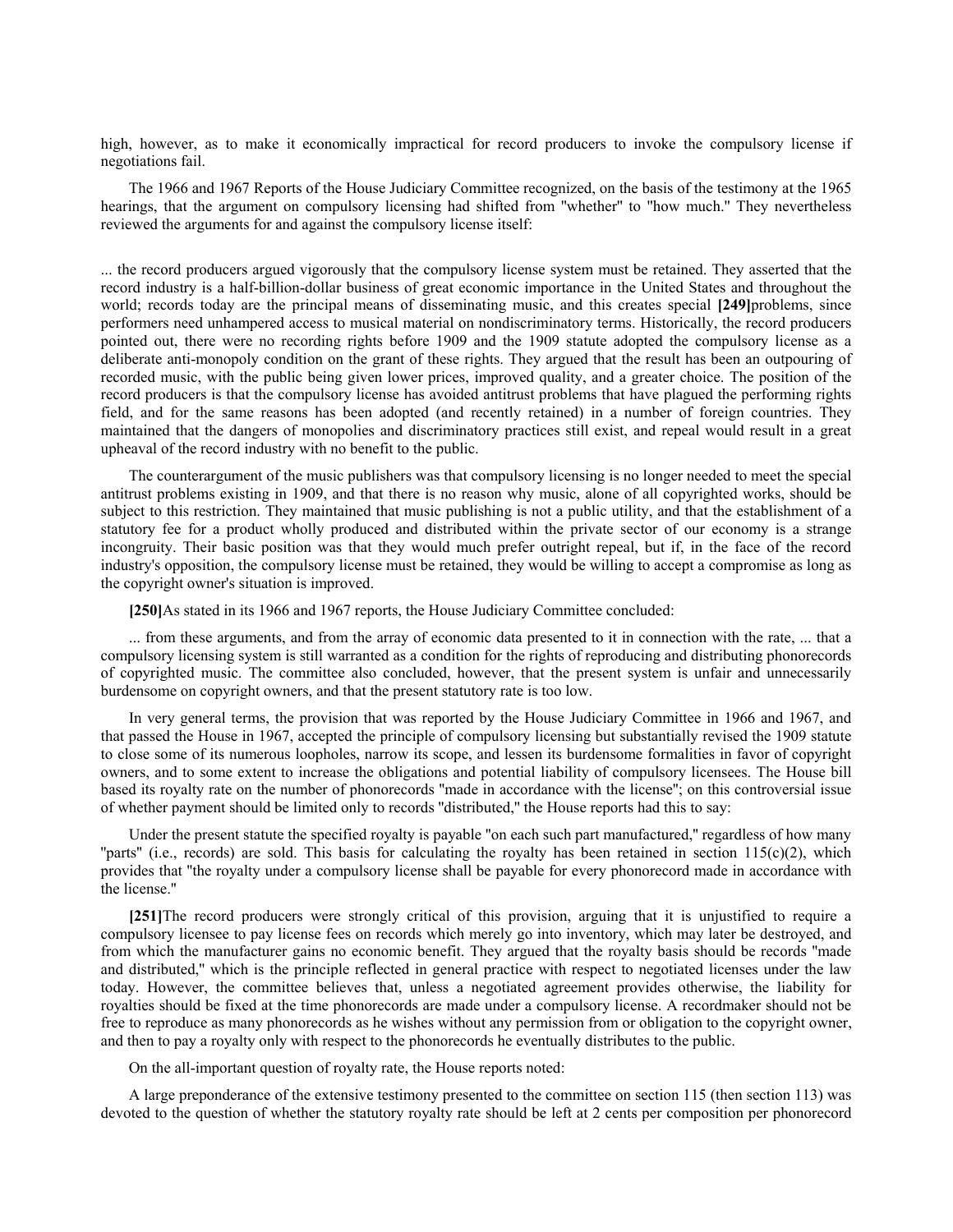or whether it should be raised to 3 cents as provided by the 1965 bill. After devoting many hours to this question, the committee amended the bill to set the fee at 2 1/2 cents.

This result was not a simple split-the-difference decision, but was based on an extremely searching analysis of the economic statistics that had been presented to the House Subcommittee. This analysis, which is summarized in five pages of the 1966 and 1967 House reports, **[252]**is broken down under four headings: 1) the need for an increase by music publishers; 2) potential impact of increase on record industry; 3) potential impact of increase on consuming public; and 4) the statutory fee as a ceiling or as an established rate.

After explaining the basis for adopting a rate halfway between 2-cents and 3-cents, the House Judiciary Committee reports emphasized that this was not intended to:

... suggest that 2 1/2 cents should necessarily constitute the prevailing rate now or in the future. The half cent increase is intended merely to widen the copyright owner's bargaining range without destroying the value of compulsory licensing to record producers.

They also explained the reason for reducing the per-minute rate for compositions running over five minutes:

The bill as introduced provided for an alternative rate based on the playing time of the composition on the record; the statutory royalty was to be ''either 3 cents, or 1 cent per minute of playing time or fraction thereof, whichever amount is larger.'' The present statute lacks a rate based on playing time, and the record producers expressed no opposition to remedying this omission. They did, however, oppose the 1-cent per minute rate as a 300 percent increase over the one-quarter cent per minute rate that has been voluntarily incorporated into negotiated licenses under the present law. They argued that, since many popular compositions run for more than 3 minutes, the proposal would have a substantial impact both in increasing the fee and in artificially shortening recorded performances.

**[253]**Under the record industry's proposal for an alternate rate of one-fourth cent per minute of playing time, a composition would have to run 10 minutes before the copyright owner could collect more than the standard 2 1/2 cents. The committee regards this as too long, and has adopted the half cent per minute rate as a reasonable compromise. Under the amended bill a composition running up to 5 minutes would carry the standard rate, with a half cent added for each minute, or fraction, over 5.

Section 115 of the revision bill, as reported by the House Judiciary Committee, was passed without change by the House of Representatives on April 11, 1967. Meanwhile, on March 20 and 21, 1967, the Senate Judiciary Subcommittee had heard extensive testimony on section 115, with particular emphasis on the basis and amount of the royalty rate. When the bill was reintroduced in the Senate at the beginning of the 91st Congress (S. 543, January 22, 1969), it retained, in identical form and content, the provisions of section 115 as it had passed the House. When this bill was reported by the Senate Judiciary Subcommittee to the full Committee on December 10, 1969, the amount of the rate (2 1/2 cents per record or 1/2 cent per minute) was retained, but the basis of the royalty was changed from "every phonorecord made'' to ''every phonorecord made and distributed.'' A provision that would have allowed the copyright owner to require a compulsory licensee to have his accounts certified by a Certified Public Accountant was also deleted.

**[254]**The 1971 revision bill (S. 644, 92nd Cong., 1st Sess.) and the 1973 Bill as initially introduced on March 26, 1973 (S. 1361, 93rd Cong., 2d Sess.), retained the provisions of section 115 as reported by the Senate Subcommittee on December 10, 1969. However, on December 1, 1972, Thomas C. Brennan, Chief Counsel to the Senate Subcommittee on Patents, Trademarks, and Copyrights, sent a letter on behalf of the subcommittee to various music and recording associations expressing the view that the royalty rate should be reexamined in light of the 26.6 percent increase in the Consumer Cost of Living Index between 1967 and 1972.

The responses to this letter included an extended exchange of arguments and counterarguments by the National Music Publishers' Association (NMPA) and the Record Industry Association of America (RIAA). Reduced to their essentials, NMPA's arguments for an increase in the rate to at least 3.5 cents were based on the effects of inflation since 1967. The rejoinder of RIAA was to the effect that an inflation factor cannot constitute the sole basis for determining an equitable royalty rate, and that a variety of complex economic factors would have to be reopened and examined in detail before any adjustment of the 2 1/2-cent rate could be considered.

**[255]**With respect to the question of whether the royalty should be based, as in the Senate version of the bill, on the number of phonorecords ''made and distributed,'' the NMPA submitted a memorandum dated September 19, 1973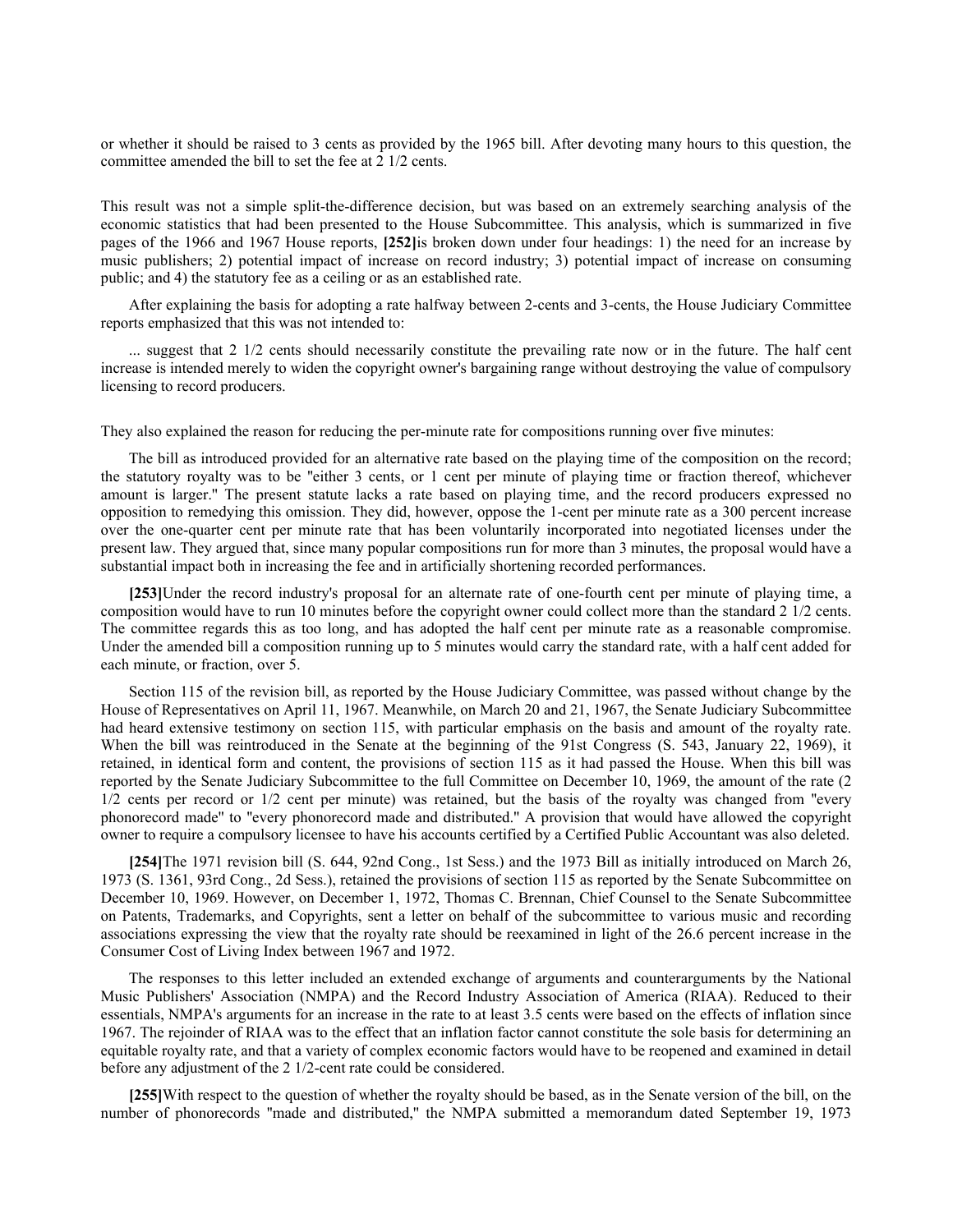recommending that, as in the bill passed by the House in 1967, the words ''and distributed'' be omitted. The RIAA opposed this suggestion, and on October 29, 1973, Senator McClellan wrote to both organizations on behalf of the Subcommittee, urging them to meet to consider the compulsory licensing procedure under section 115. As described in a joint letter dated February 15, 1974, the two organizations reached a compromise agreement which was embodied in section 115 of the bill as reported by the Senate Judiciary Subcommittee to the full Committee on April 9, 1974.

The joint letter of February 15, 1974 also referred to ''the joint view of both associations, previously transmitted to this Committee, that Section 115 should also be amended to make absolutely clear that record pirates have never had a right to a compulsory license.'' An amendment to this effect was also included in the April 9, 1974 version of the Senate bill.

Section 115 of the bill that emerged from the Senate Subcommittee on April 9, 1974, can be summarized for our purposes as follows:

**[256]** 1) The basic provisions of the 1967 House version were left intact, including the royalty rate of 2 1/2 cents or 1/2 cent per minute

2) The change in the basis for computing the royalty that had been adopted by the Senate Subcommittee when it reported the bill on December 10, 1969 (''made and distributed'') was retained. However, as agreed in the joint NMPA-RIAA letter of February 15, 1974, the word ''made'' was changed to ''manufactured'' in some places in section 115 (although, apparently through inadvertence, not in others).

3) In response to the NMPA-RIAA agreement, the royalty payments and detailed accounts under a compulsory license were required to be filed monthly rather than quarterly. Moreover, the requirement for certification by Certified Public Accountant, which had been deleted from the Senate bill in December, was not only restored but was mandatory in all cases.

# **[257]**

4) As also agreed, the following sentence was added to section  $115(a)(1)$ :

A person may not obtain a compulsory license for use of the work in the duplication of a sound recording made by another.

When S. 1361 was reported by the full Senate Judiciary Committee on July 3, 1974, section 115 remained unchanged from the Subcommittee version with one major exception: the royalty rate was raised to 3 cents, 3/4 cent per minute of playing time, whichever amount was larger. The Committee Report (S. Rept. No. 93-983) made attempt to explain this change in detail, noting only that:

While upon initial review it might be assumed that a rate established in 1909 would not be reasonable at the present time, the committee believes that an increase in the mechanical royalty rate must be justified on the basis of existing economic conditions and not on the mere passage of sixty years. Much of the data submitted by the parties was incomplete and somewhat superseded by events. The committee has made its own evaluation of the relevant data. On the basis of this review the committee has concluded that a flat rate of 2 cents is too low, and that the proponents of an increase in the mechanical royalty rate have not justified an increase above a basic rate of 3 cents. Therefore, the bill provides that the mechanical rate shall be 3 cents, or cent per minute of playing time, whichever amount is larger.

**[258]**The 1974 Senate report tracks the 1966 and 1967 House reports rather closely in most respects. With reference to the change from ''made'' to ''manufactured and distributed'' it explains:

BASIS OF ROYALTY. -- Under the present statute the specified royalty is payable ''on each such part manufactured,'' regardless of how many ''parts'' (i.e., records) are sold. This basis for calculating the royalty has been revised in section 115(c)(2) to provide that ''the royalty under a compulsory license shall be payable for every phonorecord manufactured and distributed in accordance with the license.'' The committee concluded that it is unjustified to require a compulsory licensee to pay license fees on records which merely go into inventory, which may later be destroyed, and from which the manufacturer gains no economic benefit. Basing the royalty on records ''manufactured and distributed'' is more compatible with the general practice with respect to negotiated licenses.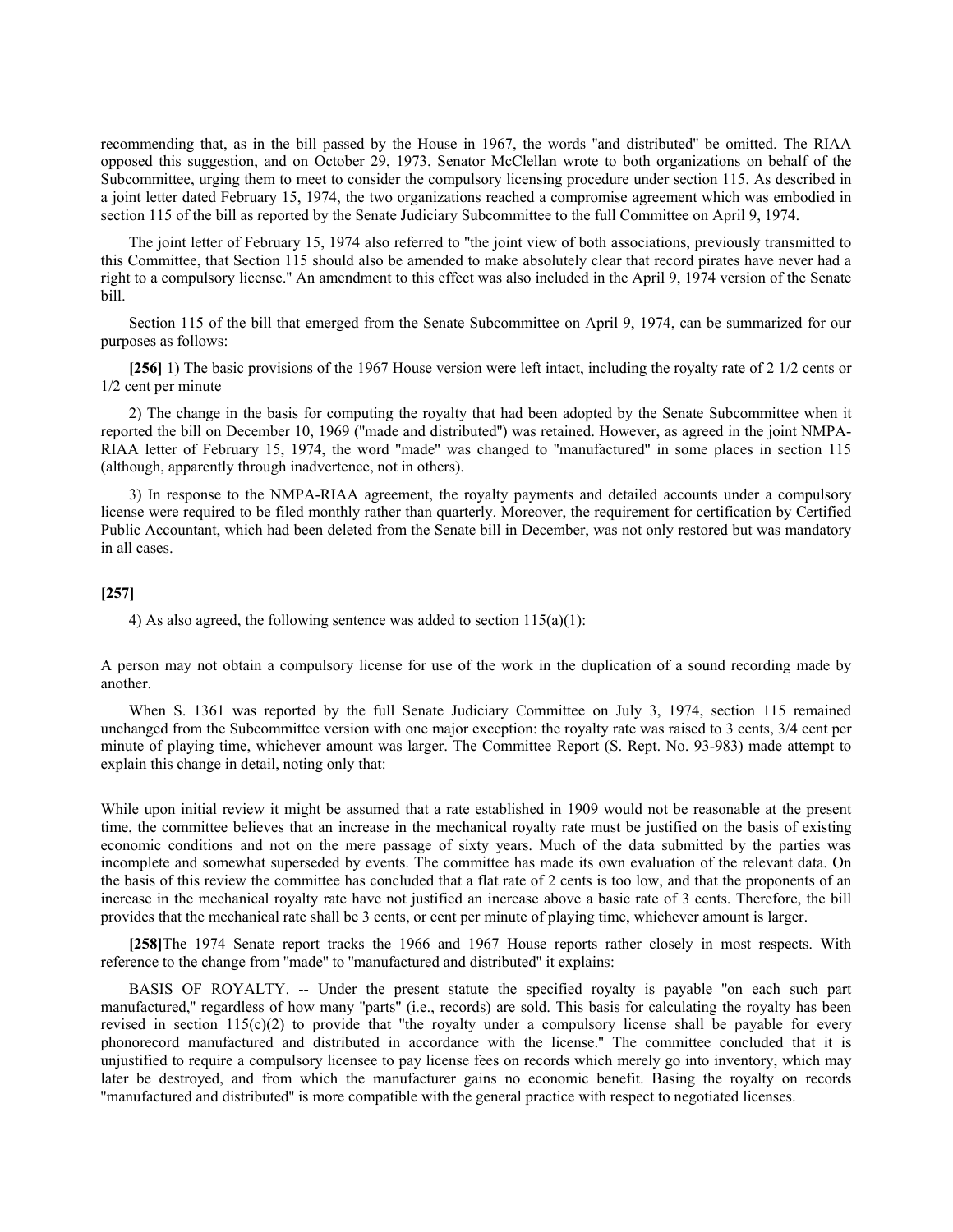The addition of the words ''and distributed'' is not intended to disturb existing judicial interpretation of the 1909 Law and its application to licenses issued under that Law, including the joint and several liability of pressers along with record companies.

With respect to amendments concerning payments and accounting, the report notes simply:

In order to increase the protection of copyright proprietors against economic harm from companies which might refuse or fail to pay their just obligations, compulsory licensees will be required to make a monthly accounting certified by a Certified Public Accountant.

**[259]**The reason for the new language added to subsection (a)(1) is explained as follows:

The final sentence of clause (1) provides that a person may not obtain a compulsory license for use of the work in the duplication of a sound recording made by another. The committee has considered the proliferation of litigation in the federal courts concerning whether person making an unauthorized duplication of a musical sound recording originally developed and produced by another is entitled to utilize the compulsory license. While it is the view of the committee that the original intent of the Congress has been correctly stated by the *Ninth Circuit in Duchess Music Corp. v. Stern , 458 Fed. 2nd 1305,* (1972), which held that the compulsory license was not available to those making unauthorized duplications, this question is still being litigated in a number of other circuits.

Section 115 of S. 1361 passed the Senate without change on September 9, 1974. It was reintroduced in its new guise in both Houses in January, 1975 (H.R. 2223; S. 22). When the Senate Subcommittee reported S. 22 to the full Senate Judiciary Committee on June 13, 1975, section 115, including the basic 2 1/2-cent rate, remained unchanged. At the House Subcommittee hearing on September 11, 1975, the testimony was almost entirely devoted to the amount of the royalty rate.

On October 7, 1975, the full Senate Judiciary Committee marked up the bill and reported it favorably with a number of amendments, including two in section 115. In one of its most important actions, the Committee knocked the 3-cent/ 3/4-cent per minute rate back down to 2 1/2 cents/ 1/2-cent per minute. It also revised the last sentence of section  $115(a)(1)$  to read as follows:

**[260]**A person may not obtain a compulsory license for use of the work in the duplication of a sound recording made by another, unless he has first obtained the consent of the owner of that sound recording.

### B. ANALYSIS OF ISSUES

## 1. AVAILABILITY OF COMPULSORY LICENSE TO UNAUTHORIZED RECORD DUPLICATORS

The Aeolian Company was the big piano roll manufacturer which had, by obtaining exclusive licenses from most music publishers, induced Congress to devise the compulsory license in 1909 in order to break Aeolian's potential monopoly. In 1912 the Aeolian Company sued a competitor that had duplicated Aeolian piano rolls of music for which Aeolian held a copyright license. The district court, in *Aeolian Co. v. Royal Music Roll Co. , 196 F. 926 (W.D.N.Y. 1912)* held the defendant liable for copyright infringement and granted Aeolian an injunction as a ''party aggrieved'' under the 1909 statute. It offered the following explanation for its conclusion:

The provision of the statute [section  $1(e)$ ] that "any other person may make similar use of the copyrighted work" becomes automatically operative by the grant of the license; but the subsequent user does not thereby secure the right to copy the perforated rolls or records. He cannot avail himself of the skill and labor of the original manufacturer of the perforated roll or record by copying or duplicating the same, but must resort to the copyrighted composition or sheet music, and not pirate the work of a competitor who has made an original perforated roll.

**[261]**Although the Aeolian decision seemed to open an inviting door to both copyright owners and record producers for the protection of recorded music, it was sixty years before anyone walked through it. In one of those unexplained mysteries of U.S. copyright law, the Aeolian case lay dormant, neither cited nor overruled, for generations during which efforts to obtain legislation against ''record piracy'' went for naught and the results of efforts to obtain judicial relief on other theories were problematical at best. Finally, in 1972, at almost the same time that Congress recognized sound recordings as copyrightable subject matter and gave performers and record producers protection against unauthorized duplication, the courts began holding that a compulsory license under section 1(e) of the 1909 copyright law gives the compulsory licensee only a right to make "similar use" of a copyrighted musical work, and that ''similar use'' does not include the duplication of someone else's recording.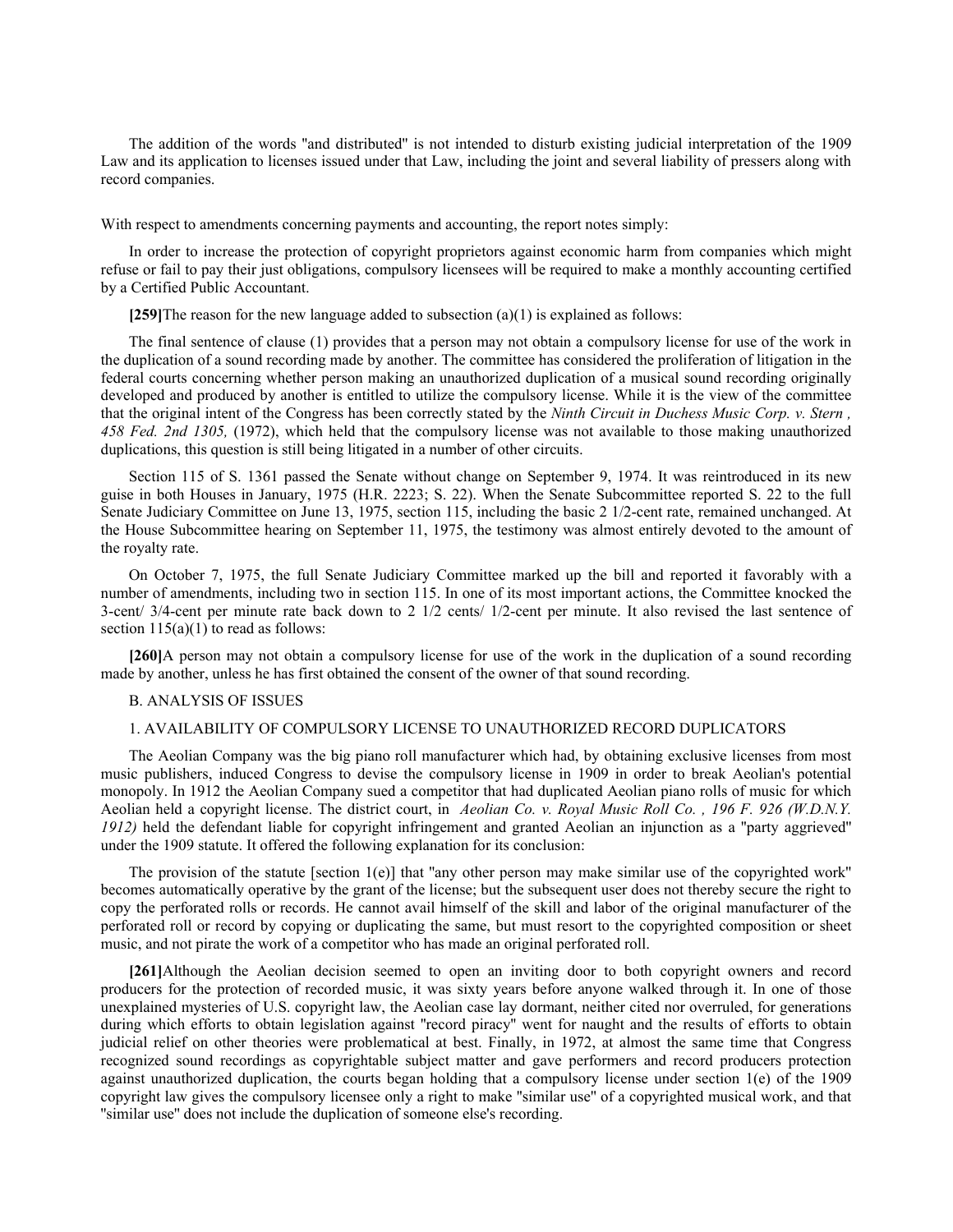Between 1972 and 1975 several federal district courts and four federal courts of appeals held that making an identical copy of a recorded version of a copyrighted musical composition is not a ''similar use'' as permitted by the compulsory license provisions of § 1(e). The four circuits that have adopted this rule are the third, fifth, ninth, and tenth, and the appellate decisions in question are:

**[262]** *Duchess Music Corp. v. Stern , 458 F. 2d 1305* (9th Cir.), cert. denied, *409 U.S. 847 (1972).*

 *Edward B. Marks Music Corp. v. Colorado Magnetics, Inc. , 497 F. 2d 285,* aff'd on rehearing en banc, *497 F. 2d 292 (10th Cir. 1974),* cert. denied, U.S. (197).

 *Jondora Music Publishing Co. v. Melody Recordings, Inc. , 506 F. 2d 392* (3d Cir. 1974, as amended 1975), cert. denied, U.S. (1975).

 *Fame Publishing Co. v. Alabama Custom Tape, Inc. , 507 F. 2d 667* (5th Cir.), cert. denied, U.S. (1975).

Three of these decisions were reversals, and all of them were made by divided courts. It is also true that the Supreme Court has not ruled on the question. However, the Supreme Court has denied petitions for writs of certiorari in all four cases. It is particularly significant that, in the Marks case, the Supreme Court invited the Solicitor General to file a brief expressing the views of the United States as to whether certiorari should be granted. The brief filed by the Solicitor General, which recommended denial of certiorari, agreed with the decisions in the Marks and other cases, and added:

There is no conflict among the circuits, and, although "piracy" is an important law enforcement problem, the importance of the issues will steadily diminish. The construction of Section 1(e) is not important only with respect to recordings issued before February 15, 1972. The music on these discs and tapes will gradually become less popular, and therefore less attractive to ''pirates.''

**[263]**By thereupon denying the petitions for certiorari in Marks, and later in the Jondora and Fame cases, the Supreme Court has strengthened their authority. At present there is no real authority to the contrary.

As noted above, in the middle of all this litigation, and at a time when the decisions were in substantial conflict, the representatives of music publishers and record producers jointly proposed that the principle of the Duchess decision be written into section 115 of the revision bill. This proposal was accepted by the Senate Judiciary Subcommittee on April 9, 1974, by the full Senate Judiciary Committee on July 3, 1974, and by the Senate on September 9, 1974. The wording of the amendment, which also appears in section  $115(a)(1)$  of the 1975 bills, reads:

A person may not obtain a compulsory license for use of the work in the duplication of a sound recording made by another.

On May 8, 1975, the representative of the Department of Justice testified at the House Subcommittee hearings that the Department ''wholeheartedly supports this provision,'' which, it believed, ''states explicitly and with clarity what four courts of appeals have ruled is the scope of compulsory licensing under the present law, namely:

... that absent authorization by the owner of a composition copyright, the duplication of a sound recording embodying a copyrighted musical composition is an infringement of the composition copyright even though the duplicator tenders royalty payments and otherwise attempts to comply with present compulsory licensing provisions.

**[264]**It added, significantly, that ''**[s]**ince this prohibition is not limited to copyrighted sound recordings, the effect is to prevent the operation of the compulsory license mechanism for making copies of any sound recordings embodying copyrighted musical compositions.''

This was precisely the point that was attacked by four witnesses who testified at the House hearings: Mr. Merry (June 5, 1975), and Messrs. Gramuglia, Heilman, and Wally (July 17, 1975). The witnesses on July 17, 1975 argued, among other things, that both the present law and the revision bill should be amended to repeal the Duchess/Marks/Jondora/Fame rule. Mr. Heilman urged that the word ''not'' should be removed from the last sentence of subsection  $(a)(1)$ .

Mr. Gramuglia also attacked the sentence for its potential impact on small record and tape producers who actually make their own master sound recordings rather than merely duplicating those of others. The same point had been made earlier by Mr. Merry, who testified: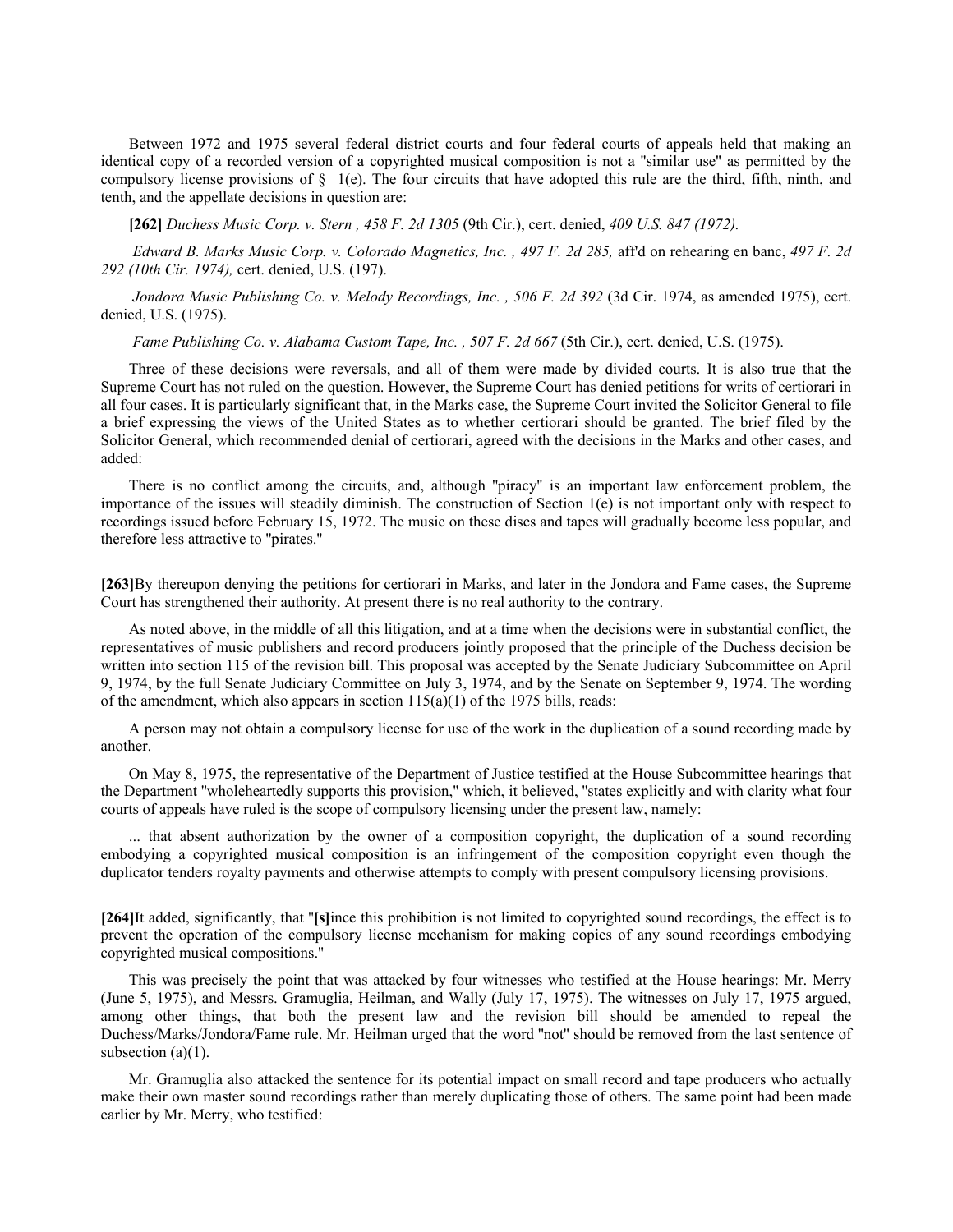Under section 115, at page 21, line 21 - "A person may not obtain a compulsory license for use of the work in the duplication of a sound recording made by another.'' I suggest you add ''without the approval of the owner of the master sound recording''. Many of the sound recording masters in use today are licensed out to businesses who manufacture and distribute under the compulsory license provisions. Present wording of section 115 could be construed so as to render legally useless large libraries of music properly assembled for this purpose. Presently **[265]**section 115 requires the use of musicians to qualify for a compulsory license and ignores the fact that there are businesses which specialize in recording (studios), and there are businesses which manufacture and distribute. There are also the major music companies who are wealthy enough to do both. Section 115 as it stands would eliminate that segment of the music industry (small business) which cannot justify or afford an expensive recording studio. It pre-empts the present pooling of such cost by small business and would result in lost royalties to the copyright holder. It favors big business.

In a letter dated October 7, 1975 to Shirley Johnson, counsel on the staff of the Senate Judiciary Subcommittee on Antitrust and Monopoly, the representative of the Record Industry Association of America reiterated the necessity of retaining the sentence in question and expressed the Association's disagreement with the fears expressed before the House Subcommittee by Mr. Merry. He added, however, that RIAA had no objection to making the point clear in the statute and legislative history and recommended that the words ''unless he has first obtained the consent of the owner of that sound recording'' be added at the end of the sentence. RIAA recommended that the report explain this addition as follows:

The last part of the same sentence makes it clear that the compulsory license is available for authorized duplications licensed or approved by the owner of the original sound recording.

When the bill was marked up later in the same day, October 7, 1975, the full Senate Judiciary Committee accepted the amendment proposed by RIAA.

#### **[266]**2. BASIS OF ROYALTY AND COMPULSORY LICENSING PROCEDURES

As noted above, section 115 of the 1975 bills contains some provisions with respect to the basis for computing the royalty, and the payment and accounting procedures under a compulsory license, that differ both from the present law and the 1967 House bill. These can be summarized as follows:

### Click here to view image.

The change making royalties payable only for records that are ''distributed,'' and leaving records ''manufactured'' but not ''distributed'' free of any royalty is an extremely significant one. It is clear that the National Music Publishers Association acceded to it only after the Record Industry Association of America agreed to very substantial tightening of the formal obligations a compulsory licensee must follow in order not to make himself fully liable as an infringer.

**[267]**These are by no means minor changes. They should be considered carefully, in light of the joint letter dated February 15, 1974, signed by James F. Fitzpatrick on behalf of RIAA and by Leonard Feist on behalf of NMPA, and addressed to Thomas C. Brennan, Chief Counsel of the Senate Subcommittee:

In response to Senator McClellan's letter of October 29, 1973, to the National Music Publishers' Association (NMPA) and the Recording Industry Association of America (RIAA), a number of discussions have been held to determine whether language in the statute and report can be developed to protect music publishers from economic harm from companies who might refuse or fail to pay their just obligations under the compulsory licensing procedures of Section 115. These discussions have proceeded in light of the joint view of both associations, previously transmitted to this Committee, that Section 115 should also be amended to make absolutely clear that record pirates have never had a right to a compulsory license.

The present state of discussions between the parties is as follows: Both parties agree that the term ''manufactured'' should be substituted for the term ''made'' in Section 115 so that the section will read ''manufactured and distributed''. In addition, the Committee Report should state that the addition of the words ''and distributed'' is not intended to disturb existing judicial interpretation of the 1909 Law and its application to licenses issued under that Law, including the joint and several liability of pressers along with record companies.

Second, both parties agree in principle that accounting and auditing procedures should be strengthened so that compulsory licensees under Section 115 will be required to make a monthly accounting and that such monthly statement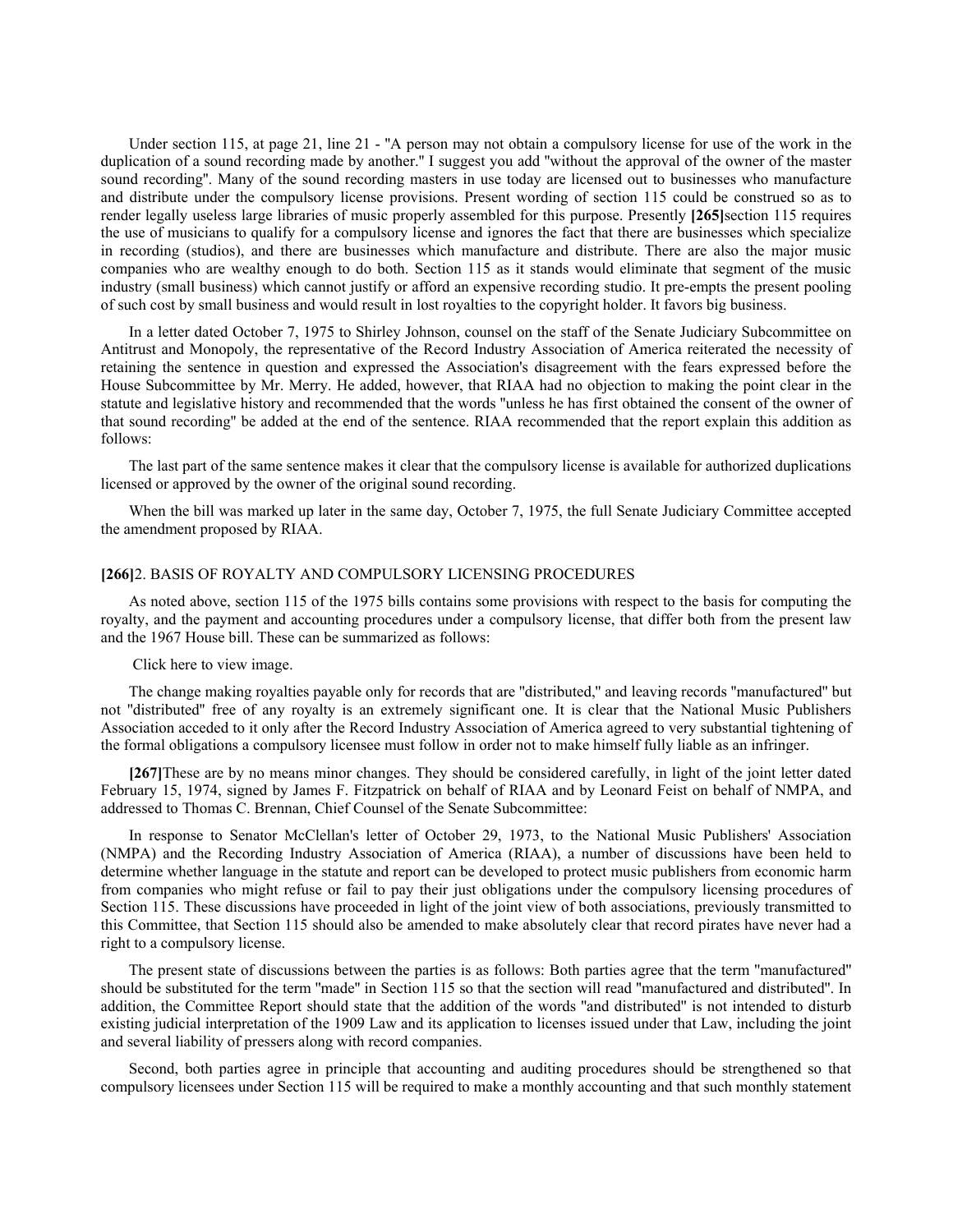of **[268]**account should be certified by a Certified Public Accountant. NMPA is developing proposed statutory language and proposed explanatory language for the committee report if necessary, for consideration by RIAA.

Third, the parties have considered the proposal that a licensee under the compulsory license system make some advance financial commitment to guarantee payment of compulsory license fees legitimately due and owing to the publisher. RIAA would prefer a prepayment arrangement; it was concerned that any bonding proposal might handicap the ease of entry of new record producers. However, NMPA has suggested that a bonding procedure might, in fact, be far less costly than a prepayment approach, that a bonding procedure might be administered by the Register of Copyrights, and finally that such bonds are readily and economically available. NMPA has agreed to develop information on the availability of such bonds and the particulars of a bonding procedure and to draft proposals for any necessary statutory changes which RIAA has agreed to review. If these proposals carry out the spirit of the present compulsory license provisions to permit continued ease of entry and benefit the public, and are essential and practicable, RIAA has indicated it would have no objection as a matter of principle.

Both parties have agreed to review the specifics of these proposals so that they can be presented to the Committee as promptly as possible. In this connection, NMPA has agreed to furnish such specifics by February 22 and RIAA will respond by February 28. Of course, the final position of the parties will depend upon the specifics of the various proposals.

**[269]**On June 5, 1975, Donald D. Merry, President of SICOM Electronics Corporation, testified as follows on the detailed requirements of section 115.

Section 115, paragraph (a), clause (2) should be reviewed carefully to assure it does not stifle creativity. Many innovations such as the moog might be cramped by the wording of this clause.

Under Section 115, paragraph (c), clause (1), at line 21 - It is suggested that, due to problems frequently experienced today a more specific location for the identification of a copyright holder be set forth. ... ''the registration or other public records of the copyright office'' is too vague to be workable as experience has proved. This is an excellent time to solve this age old problem by simply nailing down a specific location where anybody can obtain this information readily. By location, I mean a specific file in the Library of Congress.

Under Section 115, paragraph (c), clause (3), at line 35 - The requirement for a CPA to certify with a detailed statement of account, the monthly royalty reports, each month, is unworkable in practice and is a severe and unnecessary burden on small businesses. It will not hurt big business. Annual Certified statements following monthly statements attested to by company officers should be adequate.

Under Section 115, some provisions should be provided to clarify situations which arise when the copyright holder refuses to acknowledge the rights of a compulsory license applicant. Experience has shown that this is not an isolated problem. The statutes are generally written with the protection of the copyright holder in mind; however, where we have a compulsory contract between two parties by statute, we must be sure to offer consideration to both.

#### **[270]**3. BASIS FOR THE ROYALTY RATE

One of the alternatives put forward by the Copyright Office in its 1963 preliminary draft involved a rate based on a percentage of retail price per record. The draft sought to solve the obvious problems involved in this system as follows:

The royalty with respect to each record shall be 8% of the manufacturer's suggested or established retail price, as published in its catalogs, advertisements, or other trade media; where more than one work is embodied in a record, the royalty with respect to each work covered by a compulsory license shall be computed on the basis of the ratio between its playing time and the total playing time of the record. In the absence of any suggested or established price, the royalty with respect to each work embodied in the record shall be  $3/4$  cent per minute of playing time or fraction thereof.

In the process of compromise that accompanied consideration of the 1963 preliminary draft, the percentage approach was abandoned, and the 1965 Supplementary Report of the Register stated:

We rejected the alternative of a royalty based on a percentage of the selling price of the record, partly because of the opportunities for abuse and subterfuge that it would offer, and partly because in the United States pricing in the record industry has been so disorganized that this alternative would be impractical.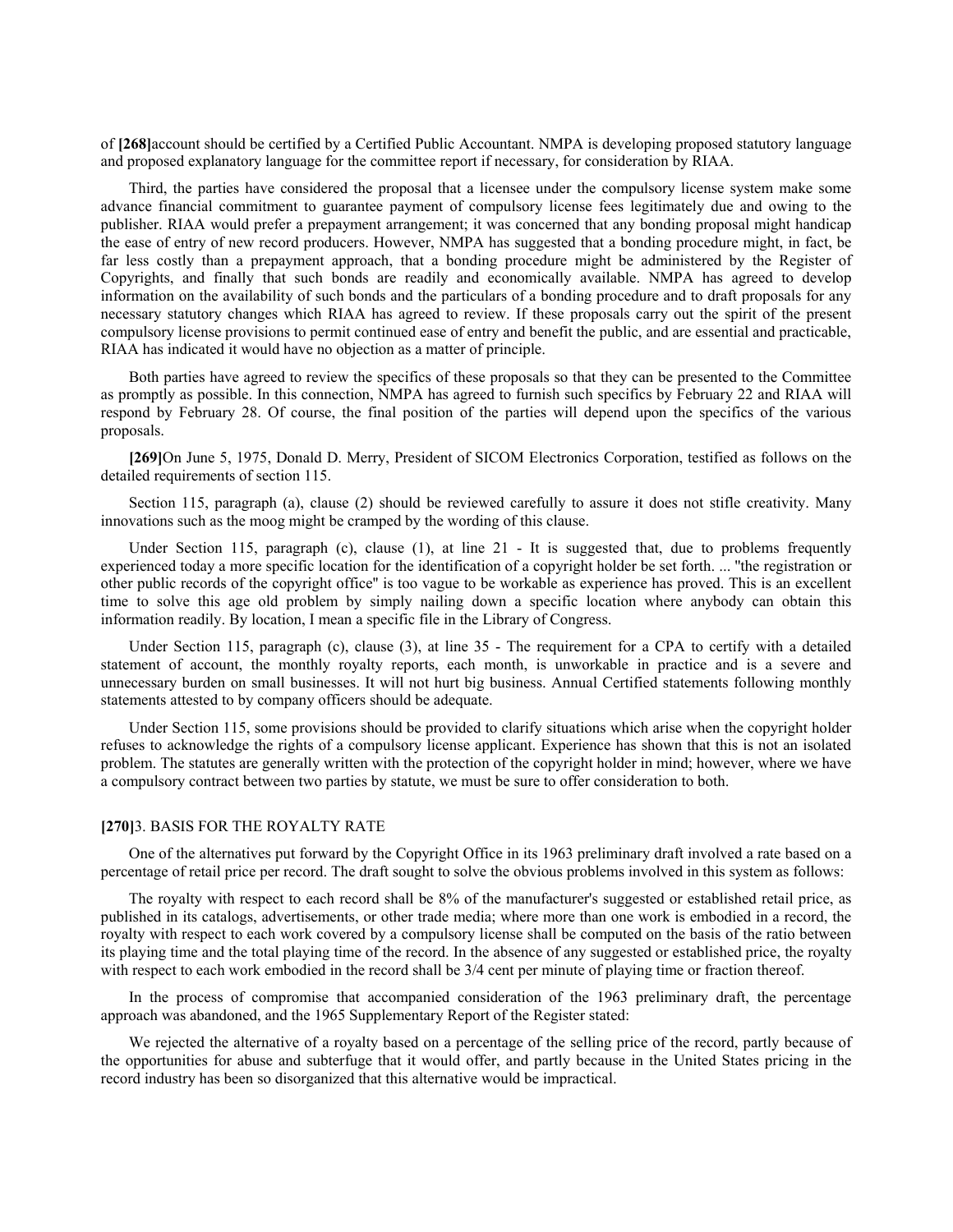**[271]**Following passage of the House bill in 1967, with its flat rate of 2 1/2 cents per record, the copyright owners floated another proposal in the Senate for basing the rate on a percentage of list price. On August 12, 1969, Senator Hart offered a formal amendment to S. 543 (Amdt. No. 137, 91st Cong., 1st Sess.) which would have deleted the provision establishing a flat rate per record and would have substituted the following:

(2) Except as provided by clause (1), the royalty under a compulsory license shall be payable for every phonorecord made in accordance with the license. With respect to each work embodied in the phonorecord, the royalty shall be no more than that proportion of 8 per centum of the manufacturer's suggested retail price of the phonorecord which the playing time of the work on the phonorecord bears to the total playing time of the phonorecord.

This amendment was defeated on December 10, 1969 in the Senate Judiciary Subcommittee, whose draft report explained:

The committee has considered and not accepted a proposal that the mechanical royalty rate should be a specified percentage of the manufacturer's retail price. The most persuasive argument advanced in support of a mechanical royalty rate based on a percentage figure is that it affords flexibility so that the payment made would continue to reflect economic conditions. This bill, however, in Chapter 8 establishes a Copyright Royalty Tribunal for the periodic review of all the royalty rates specified by statute. This approach provides the desired flexibility without the complications necessarily involved in a percentage formula.

**[272]**A joint statement of the American Guild of Authors and Composers (AGAC) and the National Music Publishers Association (NMPA), offered to the House Subcommittee at its hearing, on September 11, 1975, said of this effort:

The copyright proprietors sought as a matter of equity to restore in the Senate Subcommittee the concept of a percentage royalty rate ceiling -- 8% of the suggested retail list price -- instead of a fixed rate; but this effort was again defeated by the record industry.

When the revision bill resumed its momentum in early 1973 the dispute shifted to a question of the amount of a flat rate, and the possibility of basing the rate on a percentage of selling price again faded into the background.

### 4. AMOUNT OF ROYALTY RATE

In his statement before the House Judiciary Subcommittee on September 11, 1975, Stanley Gortikov, representing the Record Industry Association of America (RIAA), stated that the proposed raise in the royalty rate from 2 cents to 3 cents would involve \$ 47,000,000 annually in increased royalty payments, more than twice the combined royalties anticipated from jukebox, CATV, and performance of records. He called it ''the biggest money issue in this bill and the major commercial and consumer question before this **[273]**committee.'' The RIAA offered a statement by John D. Glover, Director of the Cambridge Research Institute, containing detailed statistical material suggesting the following summary of its position:

... [O]ur study leads to two major conclusions thoroughly documented by firm statistical data:

FIRST, there is no economic justification for increasing the statutory royalty rate.

The music publishing industry has argued that a higher rate is justified by virtue of inflation. We shall show that, in fact, income going to music publishing companies and other owners of copyright music has risen much faster than inflation, as measured either by (a) the Consumer Price Index, or (b) Median Family Income. In fact, publisher income from mechanical royalties has more than doubled in the past 10 years.

SECOND, the higher rate would have serious impacts on all other interested parties:

- There would be considerable pressure for a rise in record prices -- of perhaps as much as \$ 100 million to consumers and other buyers of recordings, including the jukebox industry.

- Profits of record makers, especially smaller ones, would be under grave, not minor, pressures.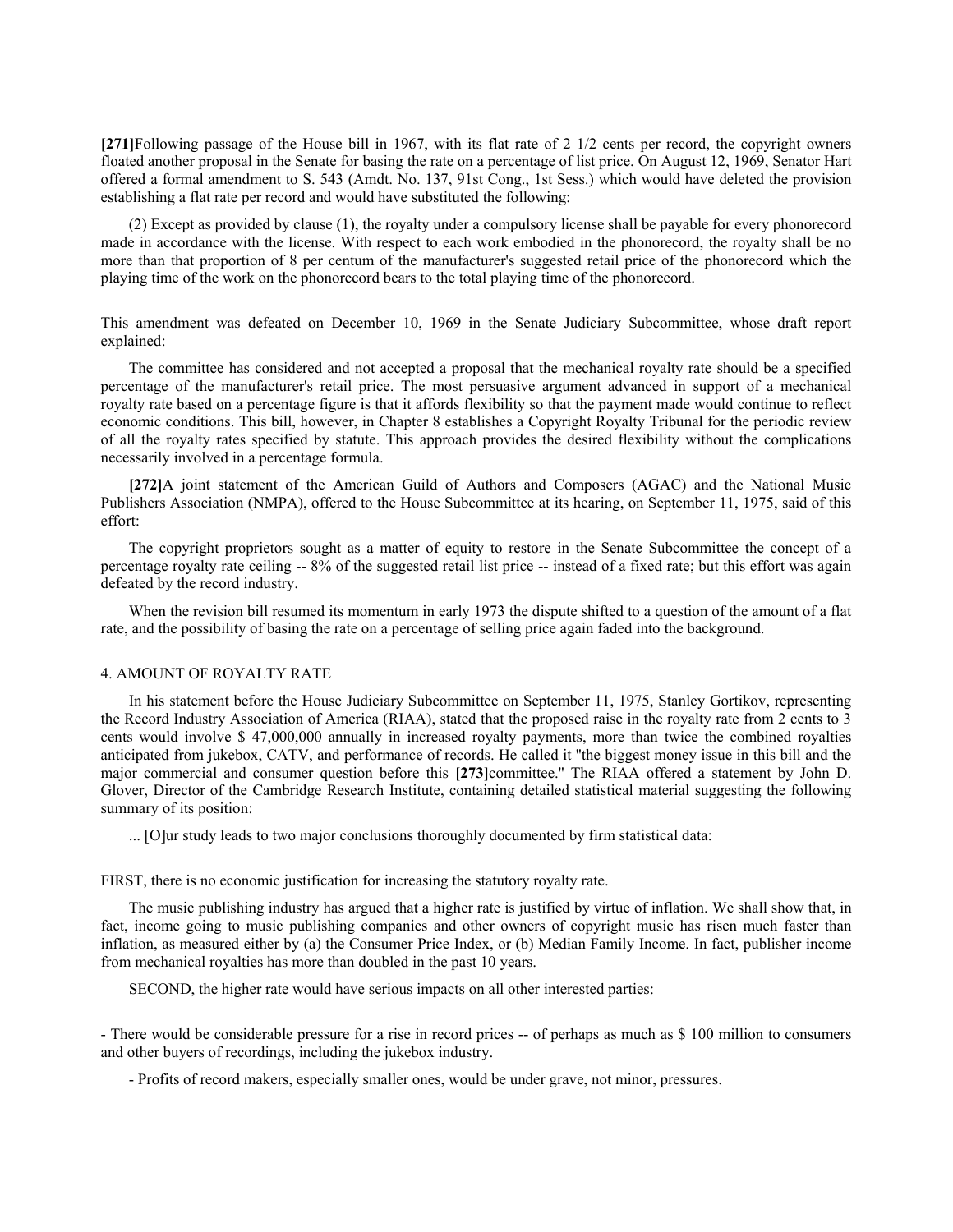- **[274]**The incentive to record and release new and experimental, and hence unknown and riskier music -- and performances by unknown artists both popular and ''serious'' -- would be impaired.

- Employment in the recording industry would tend to fall. This would affect artists, working musicians, sound technicians, and production workers.

This view was sharply disputed by witnesses representing authors, composers, and music publishers, whose position was summarized as follows:

... To defend themselves against the ravages of inflation in the intervening years [Note: Since 1965-67], the record companies, while enjoying large increases in aggregate income, have increased their rates (prices); record performers, producers and musicians have increased their rates (wages); and those lending money to the record and publishing industries have increased their rates (interest). Only the composers, songwriters, lyricists and music publishers of America have been forced to operate under the same ceiling rate which is steadily declining in purchasing power. Treating the creators of American music more fairly can only encourage the writing, recording and consumption of still more songs to the benefit of all concerned. Respectfully but urgently, therefore, we petition Congress to rectify this inequity, to let us at least ask for a fair royalty, by increasing the ceiling over negotiations to no less than 4c per selection.

**[275]**Stated very generally, the copyright owners' arguments are based on inflation: if 2 1/2 cents was a fair ceiling for copyright owners in 1965-67, when records were selling at around \$ 3.98, then 4 cents is a fair ceiling in 1975, when both the cost of living and the price of records have zoomed. The record industry argued that, despite inflation, copyright owners in the aggregate are receiving much more per release because of the enormous increases in unit sales since the mid-1960's, and that record companies' profit margins have actually declined in proportion to the copyright owners' share. The statistics in the new Glover report are presented in an effort to show that copyright owners are generally better off now than ten years ago, and that the impact of a one-cent increase would be serious not only to record makers but also to record consumers, the entertainment industry, and the economy in general.

## C. COMMENTS AND RECOMMENDATIONS

## 1. RETENTION OF THE COMPULSORY LICENSE

In view of the failure of the Copyright Office's 1961 proposal to eliminate the compulsory licensing system for recording copyrighted music and the developments since then, one thing seems certain: the compulsory license has taken solid root in U.S. copyright law. We are past the point of talking about free negotiations in this area. However, Congress must consider the extent to which any real negotiations under a rate ceiling would be realistically possible.

# **[276]**2. AVAILABILITY OF COMPULSORY LICENSE TO UNAUTHORIZED DUPLICATORS

The Copyright Office agrees that section 115 should deal with the question of whether a person who duplicates a particular sound recording of a copyrighted musical work, without a negotiated license from anyone, should be able to rely on a compulsory license as far as the music is concerned. In view of the solid authority provided by the Duchess/Marks/Jondora/Fame decisions, we also agree that the compulsory license should be precluded where the sound recording reproducing the musical composition is an unauthorized duplication of a recording already in existence. However, we believe that the language of the last sentence of section  $115(a)(1)$ , both in its original form and as amended by the Senate Judiciary Committee, needs some substantial redrafting to express its purpose.

### 3. BASIS OF ROYALTY AND COMPULSORY LICENSING PROCEDURES

The Copyright Office has considerable misgivings about the changes with respect to the basis of royalty and accounting procedures made in section 115 since passage of the 1967 House bill. Substitution of the word ''manufactured'' for ''made'' in some places but not others seems wholly unnecessary and could have mischievous results. More important, we remain convinced that, as stated in the House reports of 1966 and 1967, "a record maker should not be free to reproduce as many phonorecords as he wishes without any permission from or obligation to **[277]**the copyright owner, and then to pay a royalty only with respect to the phonorecords he eventually distributes to the public.'' Moreover, although the testimony before the committee on the question of ''cut-outs'' was put forward by tape duplicators rather than copyright owners, we believe that the problem is a real one and should not be ignored. It is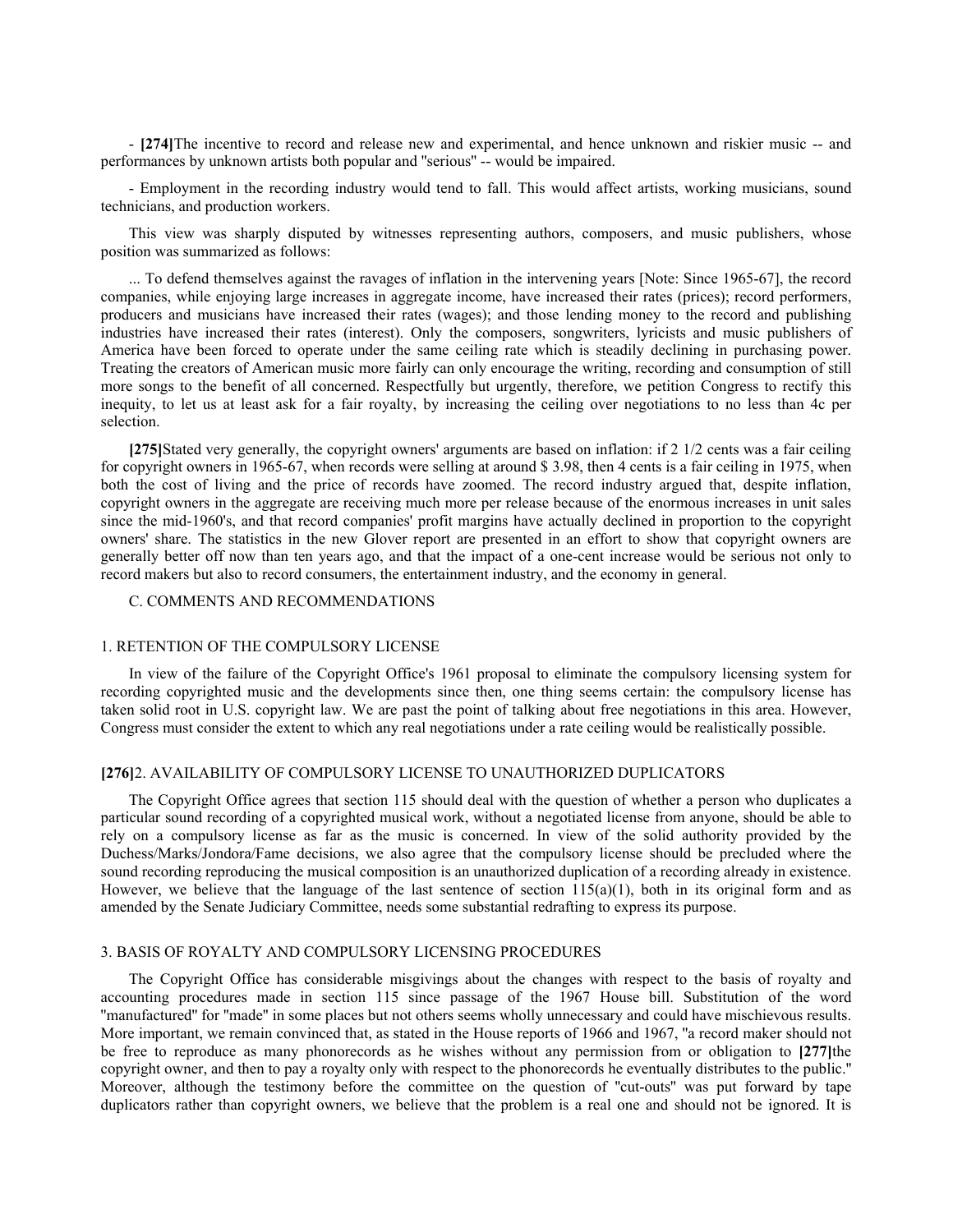unclear whether the royalty to be paid on phonorecords ''distributed'' includes payments for phonorecords that have entered the stream of commerce, have been returned or ''cut out,'' supposedly to be destroyed, but which are known on occasion to reenter the stream of commerce. These records and tapes should certainly be paid for before they leave the compulsory licensee's hands.

The trade-off for basing royalties on records ''distributed'' is the imposition of unrealistic accounting and certification requirements, which a large record company might be able to observe but which would be extraordinarily onerous and expensive for small record producers. The last two paragraphs of the RIAA/NMPA letter of February 15, 1974 makes clear that the agreement was intended to be fleshed out further, but this apparently never occurred. The Copyright Office believes that section 115 of the 1967 House bill represented a reasonable procedural reform of the 1909 compulsory license, and we prefer its approach. Thus, while we disagree with some of the concerns expressed by Mr. Merry, we concur with his view that the requirements of section  $115(c)(2)$  are unworkable and unfair.

**[278]**Finally, it seems appropriate to raise a question as to whether section 115(b)(2), and the reference to that clause in section 115(b)(3), still serve any purpose. Clause (2) reads as follows:

(2) If the copyright owner so requests in writing not later than ten days after service or filing of the notice required by clause (1), the person exercising the compulsory license shall designate, on a label or container accompanying each phonorecord of the work distributed by him, and in the form and manner that the Register of Copyrights shall prescribe by regulation, the name of the copyright owner or his agent to whom royalties for public performance of the work are to be paid.

As the 1966 and 1967 House reports make clear, this provision was an integral part of the scheme for compulsory licensing of jukebox performances that was knocked out of the House bill on the House floor on April 11, 1967, and out of the Senate bill on December 10, 1969. At the moment, clause (2) seems to be a useless, and potentially burdensome vestige; in the absence of fresh reasons for retention, it should be deleted.

# 3. BASIS FOR THE ROYALTY RATE

A royalty-rate basis involving a percentage of selling price is, at least on its face, a fairer and more flexible approach than a flat rate per record. It is the approach followed in other countries that have adopted compulsory licensing systems. It should be noted that, in those countries, the actual compulsory licensing procedures are much more often used by record producers, and their operations are regulated by government tribunals authorized to adjudicate and settle disputes.

**[279]**The time may come when patterns in the music industry and the legal and administrative frameworks in which they operate make it advisable to shift from a flat-rate per record to a percentage of price. It seems clear, however, that this time has not yet arrived.

#### 4. AMOUNT OF ROYALTY RATE

The Copyright Office's basic position on the royalty rate remains as stated in the 1965 Supplementary Report of the Register (and as repeated in the 1966 and 1967 House reports):

... the statutory rate should be at the high end of a range within which the parties can negotiate, now and in the future, for actual payment of a rate that reflects market values at that time. It should not be so high, however, as to make it economically impractical for record producers to invoke the compulsory license if negotiations fail.

We also endorse the following conclusion, expressed in the 1966 and 1967 reports:

In the significant debate over whether the statutory fee is a ceiling or a rate there appears to be some validity to the arguments on both sides. The fee is certainly a ceiling in the sense that no higher amounts are ever paid, but the record producers may well be right in asserting that the statutory fee establishes a base, with stereotyped variations downward, that for practical business reasons is used as the rate in most written agreements. In this sense there may be relatively few ''negotiated'' agreements; **[280]**but this does not necessarily mean that, if the statutory maximum were increased somewhat, the prevailing fee structure would immediately be increased to the maximum without negotiations.

Operating on these premises, the House Judiciary Subcommittee in 1966 undertook a thorough analysis of the testimony and statistical data that had been presented to it at the 1965 hearings, and that it had been able to collect on its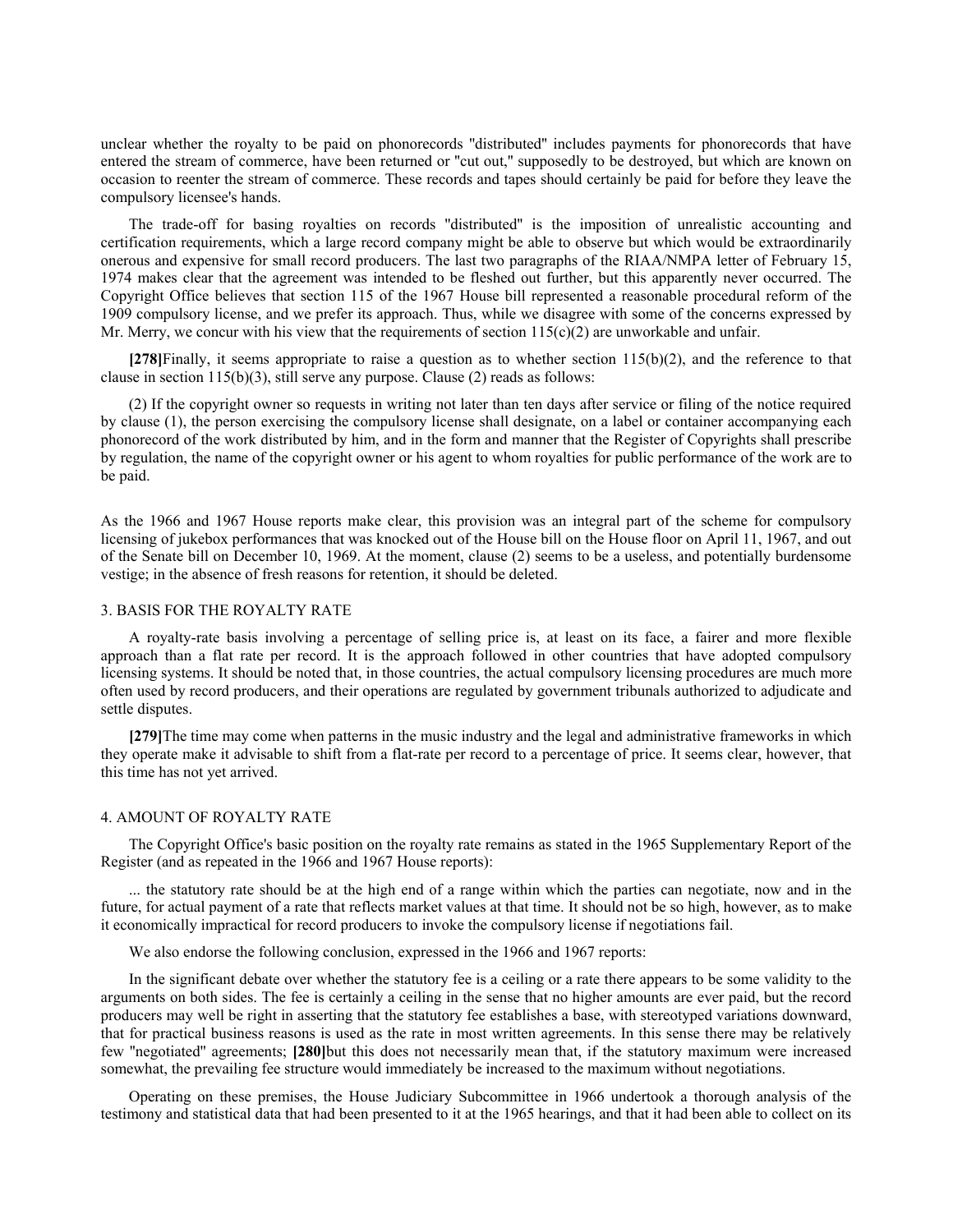own. It concluded that two cents was too low, and that three cents would be too high. It adopted 2 1/2 cents, but not necessarily as ''the prevailing rate now or in the future.'' The 1966 and 1967 House reports emphasize that ''the half cent increase is intended merely to widen the copyright owner's bargaining range without destroying the value of compulsory licensing to record producers.''

Following the 1967 Senate hearings, the Library of Congress Legislative Reference Service (now the Congressional Reference Service) was asked to study and report on the issue. A 113-page report, dated June 30, 1969, was prepared by Edward Knight, Analyst in Industrial Organization in the LRS Economics Division, and was entitled The Mechanical Royalty Rate on Sound Recordings: Survey of Issues before the Judiciary Committees of the Congress. Mr. Knight's last paragraph plaintively sums up his conclusion:

This study has attempted to evaluate whether or not the Congress has the information it needs to render a final judgment on the mechanical royalty controversy. Unfortunately, it must be said that the findings to date remain inconclusive.

**[281]**Specifically, the Knight report observes:

This review and evaluation of House and Senate testimony on the mechanical royalty rate issue has shown, among other things, that:

1. The record industry--which opposes any increase in the current mechanical royalty rate ceiling--has not provided the Congress a complete and meaningful picture of its financial condition.

2. Similarly, the music publishers and the composers they represent--who advocate an increase in the ceiling rate- have demonstrated a clear reluctance to provide the Congress with the type of financial information that will be needed to evaluate their position.

Mr. Knight recommended additional independent factfinding by the Congressional Committees through methods such as ''further study and investigation by committee staff--including, if necessary, outside (independent) research assistance; the establishment of an independent ad hoc study group by the Congress; and/or the reopening of hearings by one or both of the committees having jurisdiction over this question.''

The Knight report recommended that two principal areas of inquiry be thoroughly explored before a definitive conclusion is reached:

1. The obtaining of complete, definitive, accurate information about all aspects of the financial characteristics of the music-recording business, using the following guidelines:

**[282]** 1. The Congress should require disclosure of the financial records of all music publishing and recording firms which will be directly affected by proposed changes in the mechanical royalty rate ceiling. This includes not only independent firms but divisions and subsidiaries of multi-market companies as well.

2. Because both segments of the music business (publishing and recording) encompass many hundreds of enterprises, it must be assumed that any financial survey will have to be conducted on a sample basis. Nonetheless, it is essential that it be demonstrated to the satisfaction of the Congress that such a sample is, within reason, representative of firm activity--large, medium and small (based on appropriate sales ranges), in both segments of the industry.

3. The time period to be covered in such a survey should be long enough to take into account the extensive changes that have taken place in the structure and economic performance of the music-recording business--with particular attention being given to changes that have taken place since the middle 1950's. Moreover, it is essential that a breakdown according to firm size be shown for each year covered by the financial survey.

2. Obtaining full knowledge of the ''many important changes that have taken place in the economic structure of the music-publishing and recording businesses since the end of World War II and particularly since the middle 1950's,'' with special attention to the economic implications of:

**[283]** (1) the growing number of music-recording organizations which assume the role of both the music publisher and the record producer--including enterprises formed by composers and recording artists and new recording companies;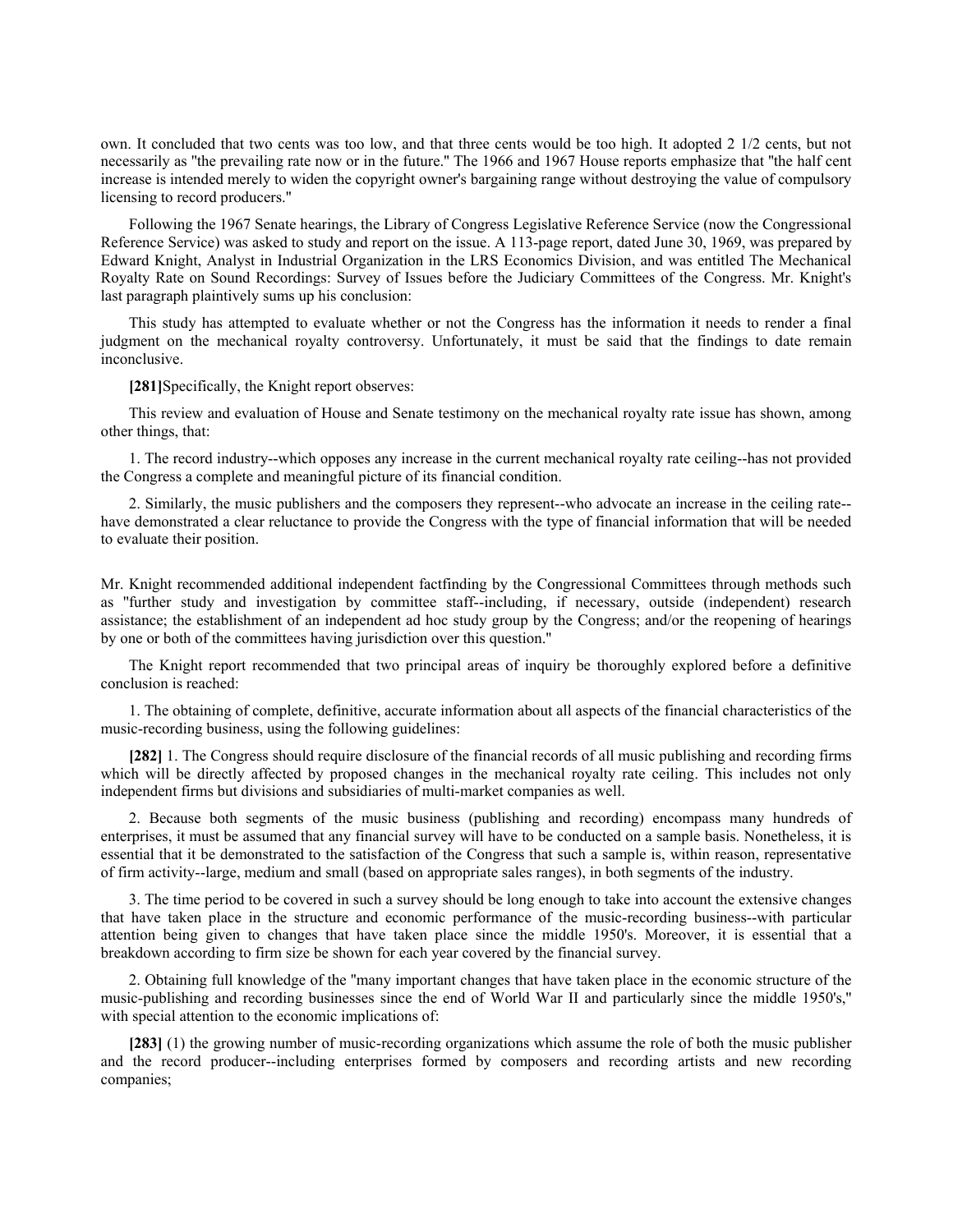(2) large scale and integrated entertainment companies--including in particular the major motion picture companies and broadcasting organizations--which have become extensively involved in both music publishing and the production distribution of sound recordings; and

(3) the growing importance of conglomerates or multi-market enterprises in both the publishing and recording fields of the music-recording business--a fairly recent development.

After reviewing the Knight report and the various economic data submitted to it during and after 1967, the Senate Subcommittee reported the revision bill on December 10, 1969, with the rate pegged at 2 1/2 cents / 1/2 cent per minute. Apparently accepting the inflation argument put forward by the authors, composers, and music publishers, the full Senate Judiciary Committee raised the rate back up to 3 cents / 3/4 cent per minute when it reported the bill on July 3, 1974. The bill passed the Senate on September 9, 1974 with the 3-cent rate, which was carried over in the 1975 bills and survived the Senate Subcommittee mark-up on June 13, 1975. When the full Senate Judiciary Committee reported the bill on October 7, 1975, it knocked the rate back to 2 1/2 cents / 1/2 cent per minute. And so it goes.

**[284]**It is obviously much too late in the game for Congress to undertake the kind of thoroughgoing review urged by the Knight report. Moreover, the bill in its present form creates a Copyright Royalty Tribunal which, for the future, could undertake the kind of exhaustive study Mr. Knight contemplated, particularly if it were given subpoena power. However, Congress must decide now on the specific fee that the Tribunal will be reviewing later.

The Copyright Office believes that the 2 1/2 cents / 1/2 cent per minute rate adopted by the House of Representatives in 1967 was well thought-out and fair in 1967. We take no position as to whether it is sufficient in 1975 because the copious testimony and data submitted to the House subcommittee on September 11, 1975 is in sharp conflict and, by itself, does not provide a sufficient basis for a definitive conclusion.

At the same time, the Copyright Office is not opposed to the 3 cent / 3/4 cent per minute rate set in H.R. 2223, the bill now under consideration by the House Judiciary Subcommittee. We cannot agree that the factor of inflation, taken alone, is automatically sufficient to justify an increase, but we equally cannot agree that inflation of the sort we have seen in recent years can be discounted entirely.

**[285]**Although these points have been made many times, it bears repeating that the mechanical royalty is compulsory only on the copyright owner, not the record maker; that it has a ceiling but no floor; and that the real market value of mechanical rights in this country has never been established because, ever since these rights were created in 1909, the bargaining power has all been one way. In a typical case at present the individual authors of a song will divide one cent per record, or \$ 1,000, for a ''hit'' record selling 100,000 copies.

We are talking here about individual songwriters, not corporations, and the impact of inflation on them since 1967 has been real. The costs of making records has risen dramatically in the past ten years, but so have the prices of records. It may be true, as the RIAA claims, that corporate profits in the record industry have decreased because of inflation. The fact remains that, of the various individual human beings involved in making a record, the individual songwriters are the only ones who have received no increase in their remuneration to make up for the rise in their individual cost of living.

The range of rates under discussion in the two Houses at present are 2 1/2 and 3 cents. The Copyright Office believes that Congress has enough information before it to enact a fair rate within this range, recognizing that the rate's relation to true market value and its effect as a ceiling will be thoroughly examined by the Royalty Tribunal.

# § [286]CHAPTER X COIN-OPERATED PHONORECORD PLAYERS (''JUKEBOXES'')

Sections Considered:

 § 116 - Scope of exclusive rights in nondramatic musical works: Public performance by means of coin-operated phonorecord players

Issues:

1. Should jukebox performances be subject to copyright royalties; or, conversely, should they be subject to exclusive rights, without compulsory licensing?

2. Assuming a compulsory license, what should the annual royalty be?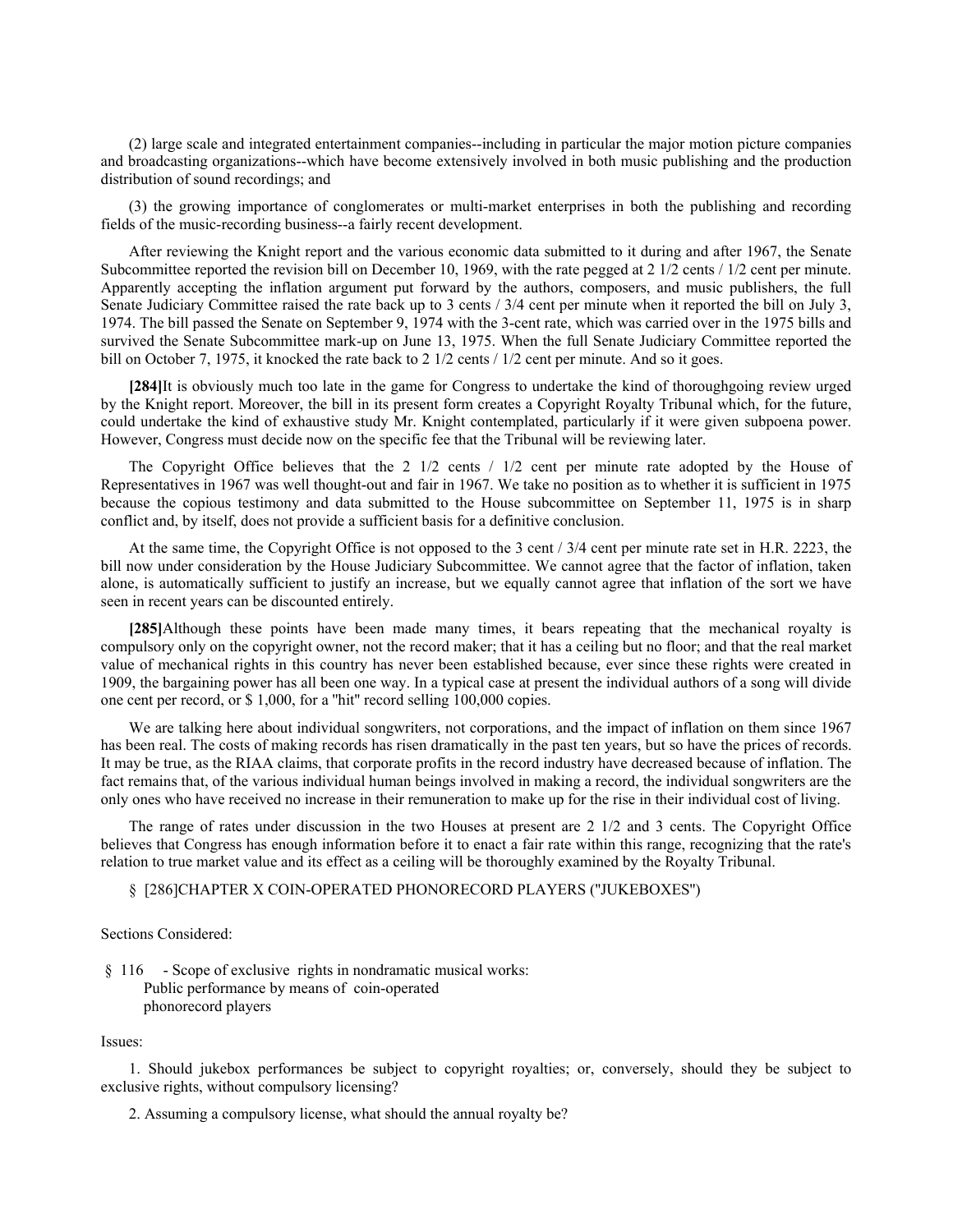# 3. Should the royalty be subject to review, by the Copyright Royalty Tribunal?

# **[287]**A. BACKGROUND OF THE PROBLEM

The hearings before the House Judiciary Subcommittee on June 3, 1975 were devoted to section 116 of the revision bill, the provision dealing with performances of music on coin-operated machines, and they proved a pale reflection of the full-blooded battles waged over this issue for more than forty years. Since 1926 the jukebox operators have successfully staved off continuous attempts to repeal the present ''jukebox clause'' of the 1909 law:

The reproduction or rendition of a musical composition by or upon coin-operated machines shall not be deemed a public performance for profit unless a fee is charged for admission to the place where such reproduction or rendition occurs.

This outright exemption was added to the 1909 act without explanation just before its passage, apparently as the result of some last-minute legislative expediency. As long as the machines involved were player pianos and similar musical automats the economic impact of the exemption was slight, but, with the enormous expansion of the jukebox industry beginning in the late 1920's, unfairness was more and more apparent. A particularly sore spot has arisen from the fact that American copyright owners, whose works are popular in foreign countries, receive substantial royalties from jukebox performances abroad, while a foreign composer who has a jukebox hit in the United States receives nothing from that source.

**[288]**Proposals to remove the exemption have taken different forms, and by the early 1960's it was becoming apparent that some sort of compulsory licensing probably offered the only realistic solution. The 1961 Register's Report stated:

Bills to repeal or modify this exemption have been and are now before Congress, and have been the subject of repeated and exhaustive hearings. In the course of those hearings we have expressed our view that this exemption should be repealed, or at least should be replaced by a provision requiring jukebox operators to pay reasonable royalties. ...

Since the jukebox exemption has been thoroughly explored by the congressional committees, and proposals for the solution of the problem are presently under consideration by those committees, we are not reviewing the matter further in this report. ...

The jukebox exemption should be repealed, or at least should be replaced by a provision requiring jukebox operators to pay reasonable license fees for the public performance of music for profit. The consideration of legislation proposed for this purpose should continue without awaiting a general revision of the law.

House hearings were held in 1963 and a bill completely removing the exemption after a one-year period (H.R. 7194) was reported (with minority views) by the House Judiciary Committee on September 10, 1963 (H.R. Rep. No. 733, 88th Cong., 1st Sess.). This measure failed to reach the House floor, but was incorporated in the 1964 and 1965 drafts. However, other 1963 bills had adopted different forms of compulsory licensing. The 1965 Supplementary Report of the Register stated:

**[289]**It would be tragic if the controversy on this one issue were to cause the complete failure of a general revision bill that is urgently needed in the public and national interest. But, lest there be any misunderstanding, we believe it would be deplorable if, to avoid this controversy, one of the most striking inequities of the present law were to be left untouched.

The position of the Copyright Office on this issue is that the results of the jukebox exemption were unforeseen by Congress in 1909, and that it would be inequitable to continue to deny copyright owners any royalties whatever for performances that are certainly ''in public'' and ''for profit,'' and that are the whole purpose of a large industry. ''Mechanical royalties,'' whether under the compulsory license or otherwise, compensate the copyright owner for the recording of his work on disks or tapes; they do not compensate him for public performance of his work from the records, whether the performances are broadcast over the air, transmitted over wires, played publicly in a discotheque or theatre, or played publicly on a jukebox.

The principal argument of the jukebox operators, which deserves careful and objective consideration, is that removal of the exemption would subject them to royalty demands and risks of infringement suits without limits or safeguards. In an effort to meet this argument, a bill (H.R. 5174) was introduced in the 88th Congress which would have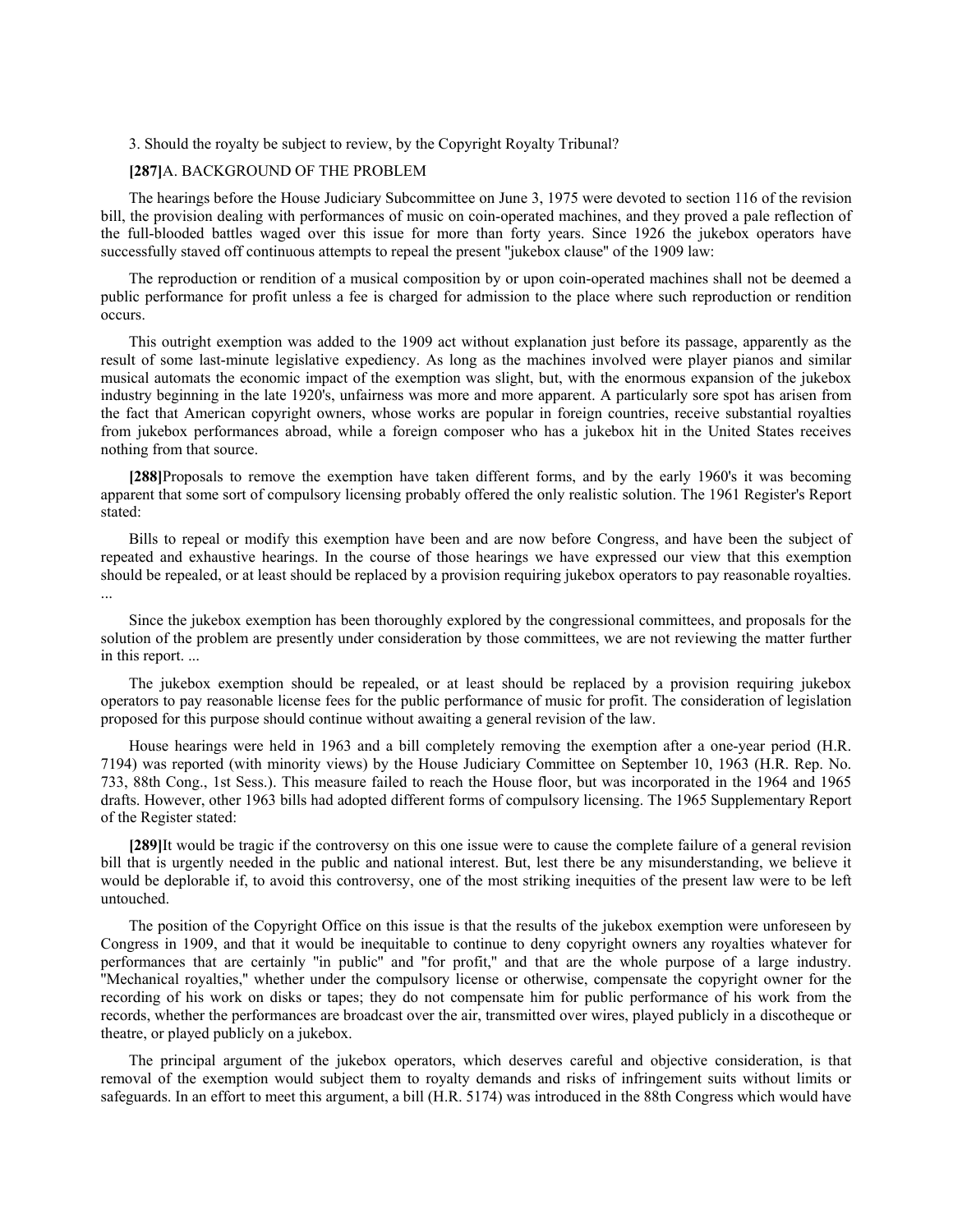repealed the jukebox exemption but would have excused a jukebox operator from any further liability if he paid a specified annual sum (\$ 5 per jukebox) into a fund from which distributions could be made to copyright owners.

At the hearings on that bill, the operators expressed their firm opposition to this or any other plan that would require them to pay performing royalties. This opposition was based on two arguments: that the proper way to compensate copyright owners is through an increase in ''mechanical'' royalties under the compulsory license, and that, if the principle of royalties for jukebox performances were ever to be established in the statute in any form, efforts would inevitably be made to raise the statutory fee or remove any ceiling on it.

**[290]** Following one more round of sharply conflicting testimony in 1965, the House Judiciary Subcommittee reported a bill (H.R. 4347) on October 12, 1966, which contained a jukebox section (§ 116) based on a compulsory licensing system. The 1966 report stated:

Even though the arguments at the hearings were presented dialectically in support of completely opposite conclusions, it was apparent that neither outright repeal nor unqualified retention of the jukebox exemption was the only possible solution to the problem. Following the hearings various alternative proposals were put forward, both by the interests affected and within the committee itself, and were given thoroughgoing consideration.

The report then went on to describe four possible approaches to the problem: 1) compulsory arbitration; 2) compulsory license with per-box maximum; 3) compulsory licensing with fixed fee per record purchased; and 4) compulsory licensing with fixed fee per record in box.

The House Judiciary Committee opted for the fourth of these systems, concluding that:

Performances on coin-operated phonorecord players should be subject to a compulsory license (that is, automatic clearance) with statutory fees. Unlike other commercial music users, who have been subject to full copyright liability from the beginning and have made the necessary economic and business adjustments over a period of time, the whole structure of the jukebox industry has been based on the existence of the copyright exemption. Merely withdrawing the exemption might, as they fear, place the operators in a position that would be unjustifiably weak with respect to bargaining and unnecessarily perilous with respect to liability.

**[291]** After a fairly careful economic analysis, the Committee set an alternative quarterly fee of either 3-cents per song or a prorated amount of less than 3 cents based on box capacity and the total number of songs available for performance during the quarter. On this basis, it estimated that annual royalties would average \$ 19.20 per box or \$ 9,216,000 per year.

This formula was again adopted by the House Judiciary Committee in 1967, when it reported H.R. 2512. However, when the bill went to the floor of the House, it became apparent that neither the system nor the amount could be enacted without substantial change. After strenuous negotiations, essentially the same formula now in the bill was passed by the House on April 11, 1967. The amount of the royalty was to be \$ 8 per box.

The original 1969 Senate version of the bill reverted to the earlier formula of 3 cents per work, but when the bill was reported on December 10, 1969 by the Senate Judiciary Subcommittee it had adopted essentially the version passed by the House. However, since the 1969 bill as reported by that Subcommittee also contained a provision granting royalties for public performances of sound recordings, the per-box fee was set at \$9 per year with 1/9 allocated to the producers and performers of copyrighted sound recordings. This version of the bill also established a 50-cent fee for recording a jukebox in the Copyright Office as part of the compulsory licensing procedure. **[292]**The 1969 bill, as reported, also set up the Copyright Royalty Tribunal and, among other things, gave it responsibility for periodic review and adjustment of the \$ 9 jukebox royalty.

These provisions remained unaltered in the 1971 revision bill and in the 1973 revision bill as originally introduced (S.1361). However, when the full Senate Judiciary Subcommittee reported S.1361 on July 3, 1974, the fee was reduced to \$ 8, with 1/8 going to the copyright owners and performers of sound recordings. The 50-cent registration fee was deleted from section 708 though a vestige of it remained in section 116. The Senate report states:

This committee in 1958 recommended an average annual per box payment of \$ 19.70. The most recent hearings on the jukebox question did not provide any indication that the committee's decision in 1958 was unwise or the rate of payment unreasonable. In providing in this legislation for a total payment of \$ 8 per box, of which 1/8 shall be allocated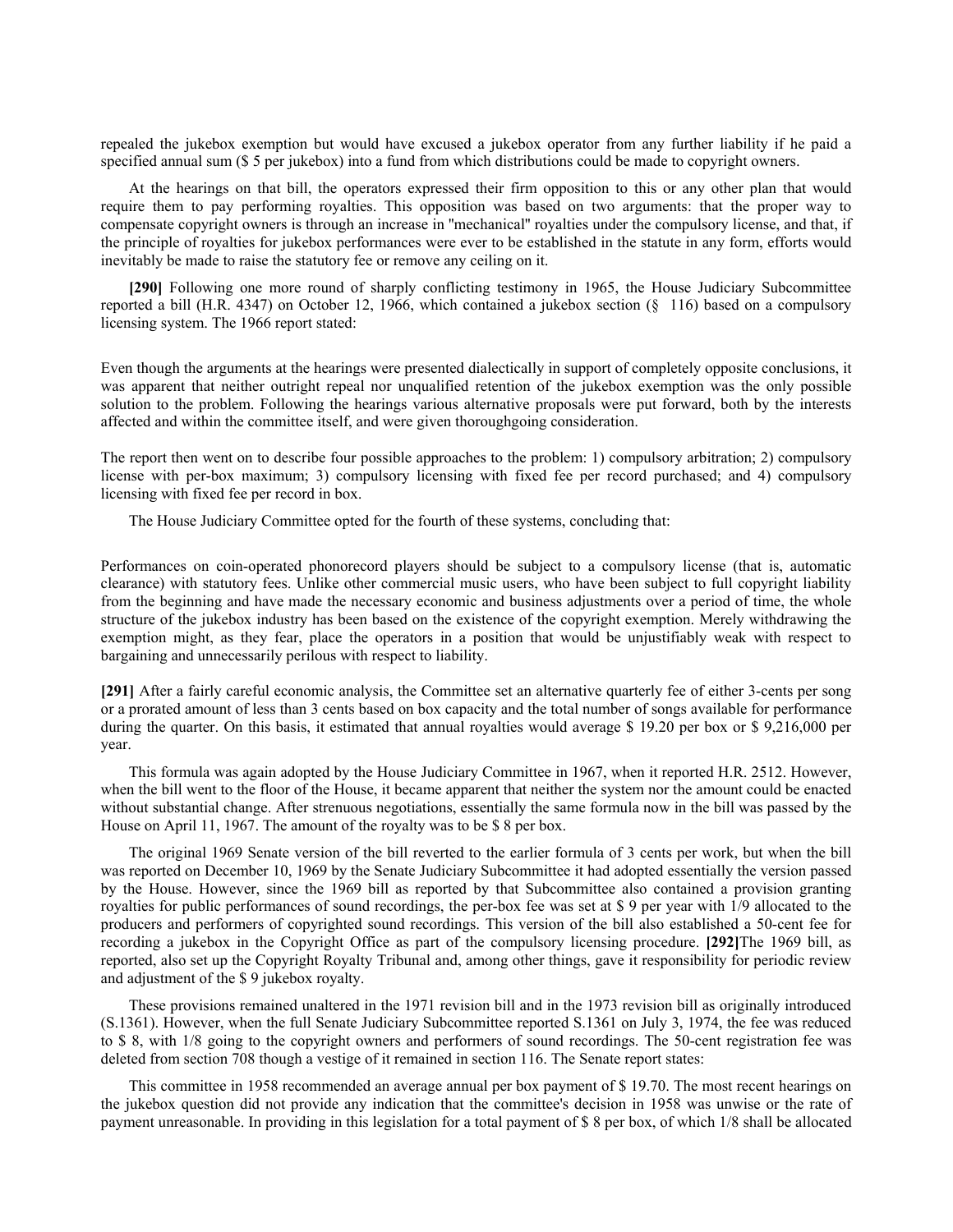to the copyright owners and performers of sound recordings, the committee has been greatly influenced by the desire to conform to the rate provided in the copyright legislation passed by the House of Representatives during the 90th Congress. Therefore, although a higher rate would be warranted, the committee has endeavored to facilitate the progress of this legislation by preserving, to the extent possible in view of other provisions of this bill, the rate adopted by the House of Representatives.

The reported bill retained the provisions in *Chapter 8* making the \$ 8 fee subject to periodic review by the Copyright Royalty Tribunal, but even this was deleted on the floor when the bill passed the Senate on September 9, 1974.

**[293]**On September 11, 1974, Senator McClellan inserted a statement in the Congressional Record which read in part as follows:

Mr. President, on September 9 the Senate, by a voice vote, adopted an amendment to S. 1361, the copyright revision bill, to freeze the jukebox copyright royalty rate, and exempt the jukebox industry from the provisions of the bill providing for periodic review of royalty rates by impartial arbitrators. The proponents of the amendment alleged economic hardship in the jukebox industry. In speaking against this amendment, I said it gave ''no protection to the consumer, for a jukebox operator can increase the fees charged to the public. But, for all practical purposes, the payment that he makes to the composers of the songs played on his machine are permanently frozen.''

My office received today the September 14, 1974, issue of Billboard, which contains an article reporting that a major jukebox manufacturer is recommending that jukebox operators charge the public 25 cents per play on certain machines.

Again, on November 27, 1974, Senator McClellan wrote to jukebox operators, manufacturers, and other interested parties indicating once more that he felt the annual fee should be \$ 19.70, especially if the \$ 8 was not to be subject to review.

The 1975 bill as introduced in both Houses adopted the form in which the 1974 bill passed the Senate. However, when S.22 was reported by the Senate Judiciary Subcommittee on June 13, 1975, the provision for Tribunal review was restored in Chapter 8, and this change was retained by the full Committee when it reported S.22 to the Senate on October 7, 1975.

**[294]**Meanwhile, on June 5, 1975, the House Judiciary Subcommittee held a hearing on section 116 of H.R. 2223, the first jukebox hearing since 1967. The same old pro and con arguments were made, but the tone was muted. It appeared, to some observers at least, that the only true issue being discussed was whether or not the \$ 8 fee should be subject to Tribunal review.

# B. COMMENTS AND RECOMMENDATIONS

Section 116 seems too far down the road to warrant reopening either its premises or its basic formulation. The vestigial reference to section 708(9) should be removed, assuming that the Committee wishes the costs of licensing jukeboxes by the Copyright Office to be borne by copyright owners. Similarly, it might be wise to add language making clear that ''coin-operated'' machines include devices activated by tokens, currency, etc.

Aside from these minor adjustments, the only questions are the \$ 8 amount and whether the Royalty Tribune [sic] should be able to review it. These are essentially practical and interrelated questions. The Copyright Office takes no position on them, although as in the case of other compulsory licenses, we recognize that the Tribunal could be more effective than Congressional Committees in marshalling and evaluating the masses of economic data necessary to revise the rates up or down, and that a Congressional veto power is provided.

### § [295]CHAPTER XI COPYRIGHT OWNERSHIP AND TRANSFER

Sections Considered

- § 101 Definitions (''work made for hire'')
- § 201 Ownership of copyright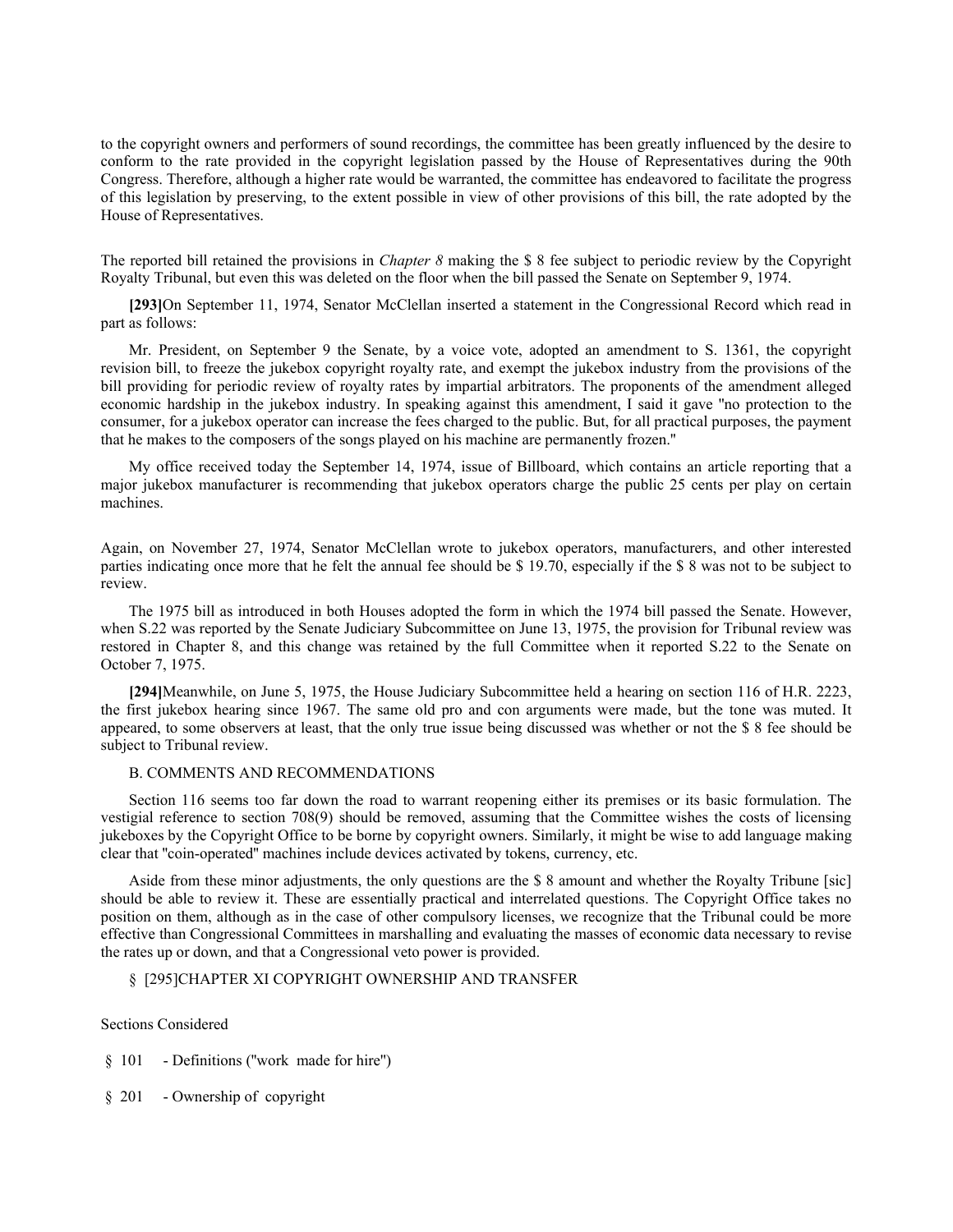§ 202 - Ownership of copyright as distinct from material object

- § 203 Termination of transfers and licenses granted by the author
- § 204 Execution of transfers of copyright ownership
- § 295 Recordation of transfers and other documents

### Issues:

1. Should commissioned portraits be considered ''works made for hire'' under the definition in section 101?

2. Is the provision dealing with involuntary transfers, added as subsection (e) of section 201 by the Senate Judiciary Subcommittee on June 13, 1975, a satisfactory solution to the problem?

3. Are the provisions of clauses (4), (5), and (6), of section 203(b) satisfactory?

#### **[296]**A. BACKGROUND AND SUMMARY

#### 1. GENERAL BACKGROUND

During the pre-legislative period in the current revision program, and particularly between 1961 and 1965, the provisions on ownership and transfers of copyright were the subject of close scrutiny, some hot debate, and a great deal of tortuous drafting and redrafting. Almost every provision in *Chapter II* represents a compromise of one sort or another, and those involving works made for hire and termination of transfers were extraordinarily difficult to achieve. However, by the time the bill reached the stage of hearings before the House Judiciary Subcommittee in 1965, most of the disagreements were on the way to being resolved. After painstakingly reviewing Chapter 2, particularly the labyrinthine provisions of section 203, and after adopting some amendments, the subcommittee produced a chapter on copyright ownership and transfer together with a definitive legislative report, that have remained unchanged and virtually unchallenged for nearly ten years.

## **[297]**2. SUMMARY OF CHAPTER 2

Initial Ownership. The bill in section 201(a) reaffirms the established principle that copyright ownership originates in the author, and that two or more authors of a ''joint work'' are co-owners of the copyright. The bill, like the present statute, is silent as to the rights of co-owners of a copyright to use and authorize the use of the copyrighted work, thus leaving in effect the court decisions which generally treat co-owners of copyright as tenants-in-common.

Works made for hire. Section 201(b) follows the present law in providing that, ''[i]n the case of a work made for hire, the employer or other person for whom the work was prepared is considered the author." A "work made for hire" is defined in section 101 as "a work prepared by an employee within the scope of his employment"; it also includes special cases of works ''specially ordered or commissioned'' for certain specified purposes, if ''the parties expressly agree in writing that the work shall be considered a work made for hire.''

Contributions to collective works. Section 201(c) makes clear that each separate contribution to a collective work (such as a periodical issue or encyclopedia) is to be regarded as a separate work in which copyright ownership ''vests initially in the author.'' The subsection also establishes a presumption, in the absence of an express transfer, that the author remains the copyright owner in his contribution, and that the publisher acquires only certain publishing rights.

**[298]**Transfer and divisibility of copyright. Like the present statute, section 201(d)(1) of the bill would make copyrights transferable by any means of conveyance or by operation of law. In addition, section  $201(d)(2)$  attempts to solve the problems that have arisen under the present law because of the theory that a copyright is indivisible, and therefore that a transfer of less than all of the rights under a copyright is a license rather than an assignment. It provides that ''(a)ny of the exclusive rights comprised in a copyright, including any subdivision of any of the rights \* \* \* may be transferred \* \* \* and owned separately.''

Distinction between ownership of copyright and material object. Section 202 makes clear a principle stated in the present law: that ownership of a copyright and ownership of a ''copy'' or ''phonorecord'' embodying a copyrighted work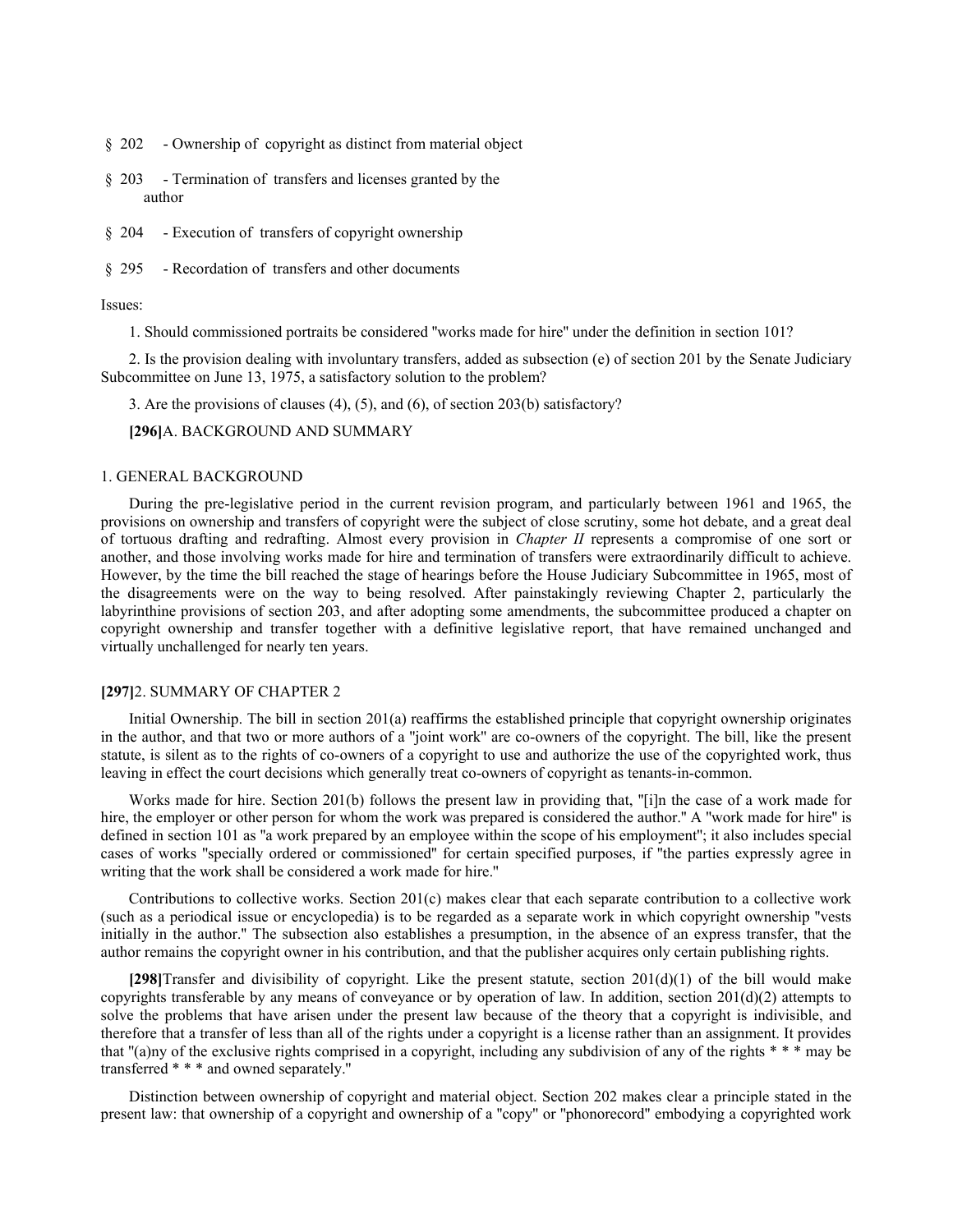are two different things, and that the transfer of one is not of itself a transfer of the other. As a result of the interaction between this and other sections, however, a presumption now established under the common law -- that an artist or other author transfers his literary property rights along with his work of art or manuscript unless he expressly reserves them - would be reversed.

**[299]**Termination of transfers and licenses (''reversion''). Under the present law, the renewal copyright after the first term of 28 years reverts in certain situations to the author or other specified beneficiaries. The bill drops the renewal device, but section 203 would permit the author or his widow and children to terminate any grant he himself had made of his rights after 35 years (or up to 40 years in certain situations). The termination would not be automatic, but could be effected by serving an advance written notice on the grantee within specified time limits. Grantees would be given the equivalent of a right of ''first refusal,'' and grantees who have made derivative works during the 35-year period could continue to use them in any event.

Execution and recordation of transfers. The general requirement of section 204 that all transfers of copyright ownership be in writing and signed will have a much broader application than the equivalent section in the present law since, under the bill, all unpublished works will be brought under the statute. The bill would also clarify and tighten the provisions with respect to recording transfers in the Copyright Office.

**[300]**B. ANALYSIS OF ISSUES

#### 1. COMMISSIONED PORTRAITS AS ''WORKS MADE FOR HIRE''

As noted in the 1965 Supplementary Report of the Register:

The problem of ''works made for hire'' -- their scope, definition, and treatment -- has been a difficult and hotly contested issue in the development of the bill. Whether or not a work is considered ''made for hire'' has a number of important consequences, particularly in relation to duration of copyright, ownership, and the right to terminate transfers under section 203. The definition now in section 101 represents a carefully worked out compromise aimed at balancing legitimate interests on both sides.

One of the most difficult problems to be resolved was the status of works made on ''special order or commission.'' The Copyright Office's 1963 preliminary draft explicitly excluded commissioned works from the scope of ''works made for hire," but this met with strong opposition particularly from book publishers. Their argument, as stated in the 1965 Supplementary Report was that:

... there are a great many works which for practical reasons are prepared ''on special order or commission'' but which by their nature deserve to be treated as "works made for hire." Examples were given of translations, maps and illustrations in books, front matter and appendixes, contributions to dictionaries and encyclopedias, and parts of motion pictures, which are prepared by freelance authors at the instance, direction, and risk of a publisher or producer. It was argued that the same legal and policy consideration dictating to these works and that, in particular, it would be unfair in these cases to allow authors to terminate assignments of rights under section 203.

**[301]**On the other hand, as the 1965 Supplementary Report pointed out, there are many works, such as serious music and choreography, that are written on commission but are not, and should not, be considered ''works made for hire.'' The 1964 bill tried to draw a proper line by bringing a commissioned work under the definition ''if the parties expressly agree in writing that it shall be considered a work made for hire.'' As the Supplementary Report explained:

This approach drew even heavier fire from the representatives of authors' organizations, who argued that an author could easily be induced to sign a form contract stating that his work is ''made for hire,'' and that ordinary book publication contracts, signed before the author has completed the work and calling for an advance against royalties, could be converted into ''employment agreements'' as a matter of course.

After a great deal of discussion and splitting of hairs, the definition of a ''work made for hire'' which emerged in the bill as passed by the House on April 11, 1967 represented a carefully balanced compromise:

A ''work made for hire'' is:

(1) a work prepared by an employee within the scope of his employment; or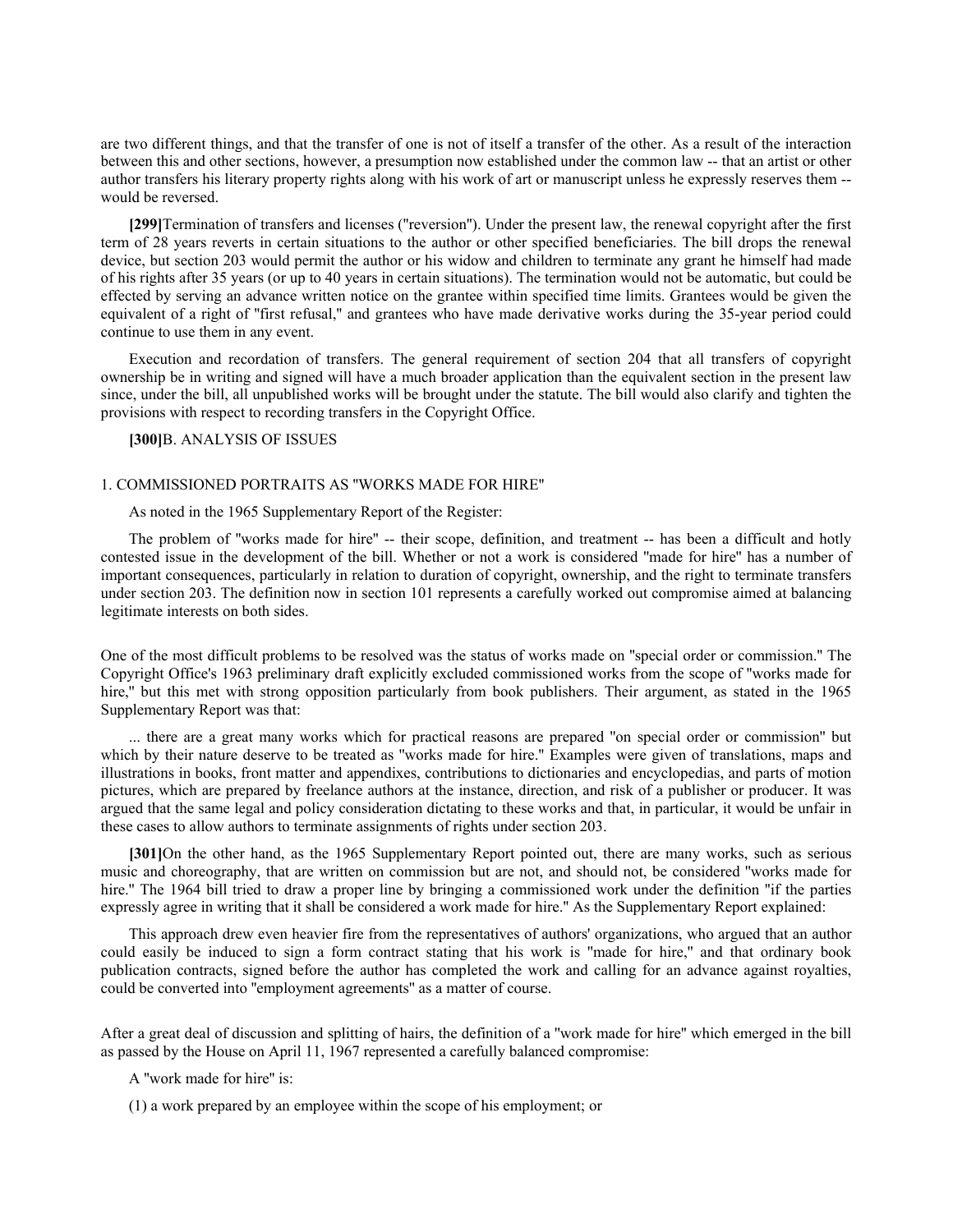(2) a work specially ordered or commissioned for use as a contribution to a collective work, as a part of a motion picture, as a translation, as a supplementary work, as a compilation, as an instructional text, as a test, or as an atlas, if the parties expressly agree in a written instrument signed by them that the work shall be considered a work made for hire.

**[392]**The definition then went, on at length, to define ''supplementary work'' and ''instructional text.''

All this has remained unchanged since 1967 with one exception: when the Senate Judiciary Subcommittee reported the bill to the full Committee on December 10, 1969, it added ''a work specially ordered or commissioned for use ... as a photographic or other portrait of one or more persons'' to the list. The origin and rationale of this amendment is unclear; the 1974 Senate report merely says:

Another specific category under the definition of ''works made for hire'' is a ''photographic or other portrait of one or more persons.'' Works of this sort are frequently commissioned and should be considered ''works made for hire'' if, as in the other specified categories, both of the parties sign a written agreement to this effect.

#### 2. INVOLUNTARY TRANSFERS

As explained above in *Chapter I*, the 1975 bills as introduced contained, in section 104, a provision stating that the expropriation of copyright by a governmental organization of a foreign country was not to be accorded legal affect [sic]under the U.S. copyright statute. This provision originated as a response to concerns arising from adherence by the Soviet Union to the Universal Copyright Convention.

**[303]**This provision was substantially redrafted and moved to section 201, the basic provision on copyright ownership, by the Senate Judiciary Subcommittee on June 13, 1975 and by the full Senate Judiciary Committee on October 7, 1975. It now appears as subsection (e) of section 201, and reads as follows:

(e) INVOLUNTARY TRANSFER.--When an individual author's ownership of a copyright, or of any of the exclusive rights under a copyright, have not previously been transferred voluntarily by him, no action by any governmental body or other official or organization purporting to seize, expropriate, transfer, or exercise rights of ownership with respect to the copyright, or any of the exclusive rights under a copyright, shall be given effect under this title.

The Senate report on S. 22 has not yet been published but it will presumably use the 1974 Senate report as its point of departure. It will make clear that the purpose of the provision is to reaffirm the basic principle that the individual author is the fountainhead of copyright protection, and that his copyright cannot be taken from him involuntarily. As now worded, the provision would apply to all involuntary transfers, including but not limited to foreign expropriation. The report would make clear, however, that legal actions involving copyrights, such as bankruptcy proceedings and mortgage foreclosures, would not be affected by the subsection, since the author has taken some voluntary act, in effect consenting to the transfer.

#### **[304]**3. TERMINATION OF TRANSFERS AND LICENSES

The 1965 Supplementary Report of the Register introduced its discussion of section 203 as follows:

Throughout the drafting phase of the revision program the most explosive and difficult issue has been the problem that the Report in 1961 called ''protection of authors against unremunerative transfers,'' and that section 203 of the 1965 bill calls ''termination of transfers and licenses granted by the author,'' but that has come to be known generally as the ''revision problem.'' The present renewal section of the statute provides that, under certain circumstances, ownership can revert to the author, or specified beneficiaries at the end of 28 years. However, the provisions of that section are so complex and poorly drawn that, under the court decisions construing them, they have become extremely burdensome and in some cases self-defeating. The Report recommended that the present renewal provision be done away with, but also took the view that, ''**[s]**ince authors are often in a relatively poor bargaining position \* \* \* some other provision should be made to permit them to renegotiate their transfers that do not given them a reasonable share of the economic return from their works.''

Section 203 is a compromise that attempts to balance the interests of individual authors and their transferees in a fairer way than the present renewal provision. The subject is inherently complex, and the bargaining over individual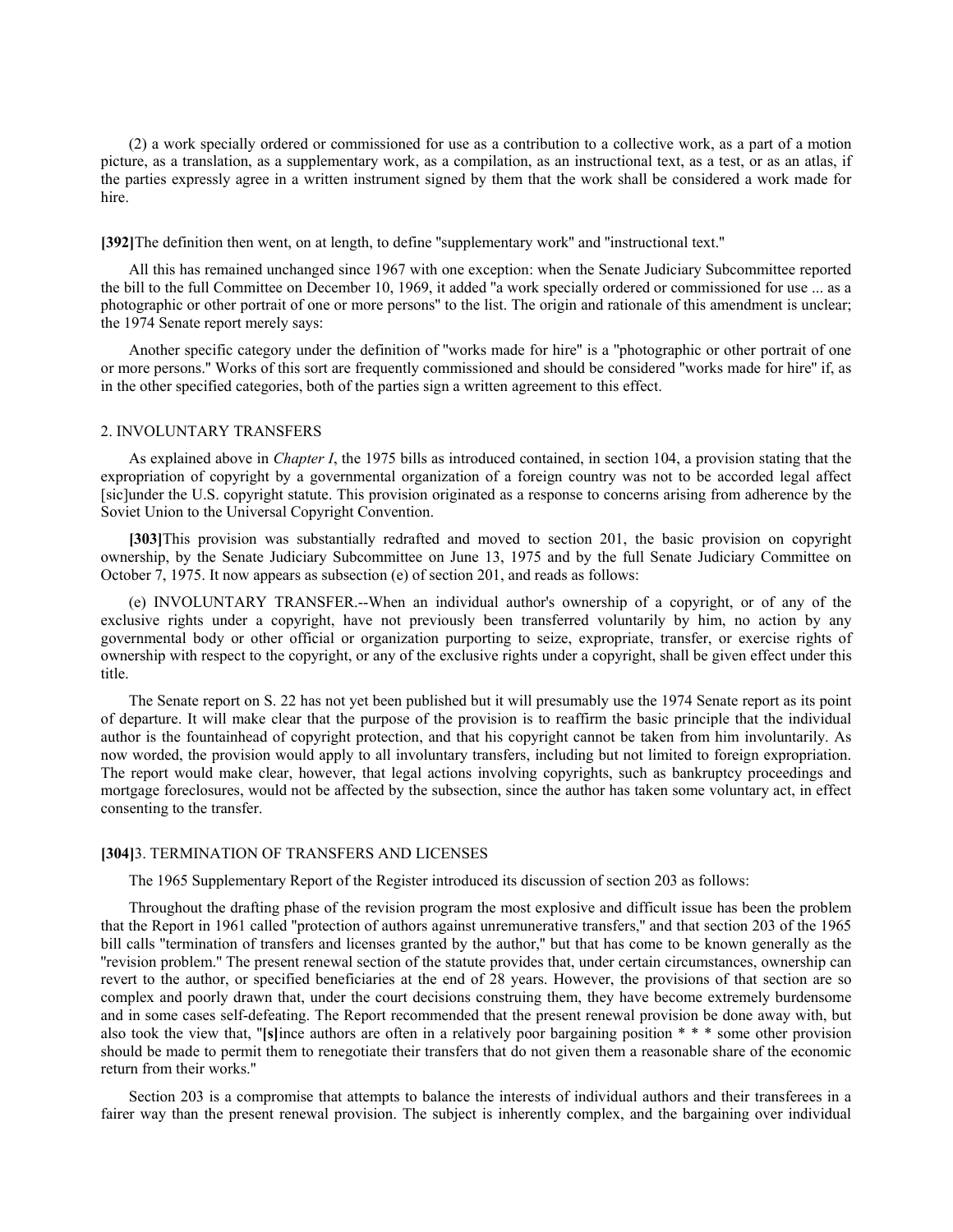provisions was very hard indeed. The result is an extremely intricate and difficult provision, but one that has appeared to have gained general support.

**[305]**At the 1975 House Subcommittee hearings, the Justice Department challenged one of the provisions of section 203 on policy grounds. As noted in the 1967 House report noted, Justice had raised the same objection earlier:

Section 203 would not prevent the parties to a transfer or license from voluntarily agreeing at any time to terminate an existing grant and negotiating a new one, thereby causing another 35-year period to start running. However, the bill seeks to avoid the situation that has arisen under the present renewal provision, in which third parties have bought up contingent future interests as a form of speculation. Section 203(b)(4) would make a further grant of rights that revert under a terminated grant valid ''only if it is made after the effective date of the termination.'' An exception, in the nature of a right of ''first refusal,'' would permit the original grantee or his successor to negotiate a new agreement with the persons effecting the termination at any time after the notice of termination has been served. Despite objection by the Justice Department that the original grantee should not be placed in a preferred competitive position, the committee believes that the ''first-refusal'' exception is justified by the circumstances.

### The Justice Department, in its statement of May 8, 1975, said:

We do not believe that the grantee or his successor should be in a preferred position to enter into an agreement for transfer prior to termination of the original transfer. We see no reason why all potential transferees should not have an equal opportunity to enter into such an agreement. It is therefore suggested that subparagraph (4) of Section 203(b) and subparagraph (D) of Section 304(c)(6) be deleted.

**[306]**Concerns have also been raised by the counsel of the Authors League of America as to the possible misinterpretation of clauses (5) and (6) of section 203(b). In a letter to the Register of Copyrights dated September 3, 1975, Irwin Karp urged that either the bill or the legislative report be amended to make clear that:

1) the provisions of section 203 (and of its counterpart in section 304) cannot be interpreted to ''change the rules of contract law which permit an author to terminate a license, transfer or assignment when the user fails to exploit the copyright or exclusive rights transferred thereby;''

2) the provisions of these two sections do not have the effect of extending the duration of any transfer or license that has been made for a period of less than 35 years.

# C. COMMENTS AND RECOMMENDATIONS

# 1. COMMISSIONED PORTRAITS AS ''WORKS MADE FOR HIRE''

The addition of portraits to the list of commissioned works that can be made into ''works made for hire'' by agreement of the parties is difficult to justify. Artists and photographers are among the most vulnerable and poorly protected of all the beneficiaries of the copyright law, and it seems clear that, like serious composers and choreographers, they were not intended to be treated as ''employees'' **[307]**under the carefully-negotiated definition in section 101. The Copyright Office recommends deleting this reference or, at the very least, calling it to the attention of the various groups now concerned with artists' rights.

# 2. INVOLUNTARY TRANSFERS

The Copyright Office concurs with the Senate amendment now embodied in section 201(e) of S. 22, as reported on October 7, 1975.

#### 3. TERMINATION OF TRANSFERS AND LICENSES

The ''first refusal'' exception was one of the compromises on which the delicate balance of section 203 rests. We agree with the House Judiciary Committee's conclusion in 1967 that the provision should be retained.

We also agree with the proposals for clarification put forward by the Authors League, and feel that they can both be dealt with in the legislative report.

§ [308]CHAPTER XII FEDERAL PRE-EMPTION AND DURATION OF COPYRIGHT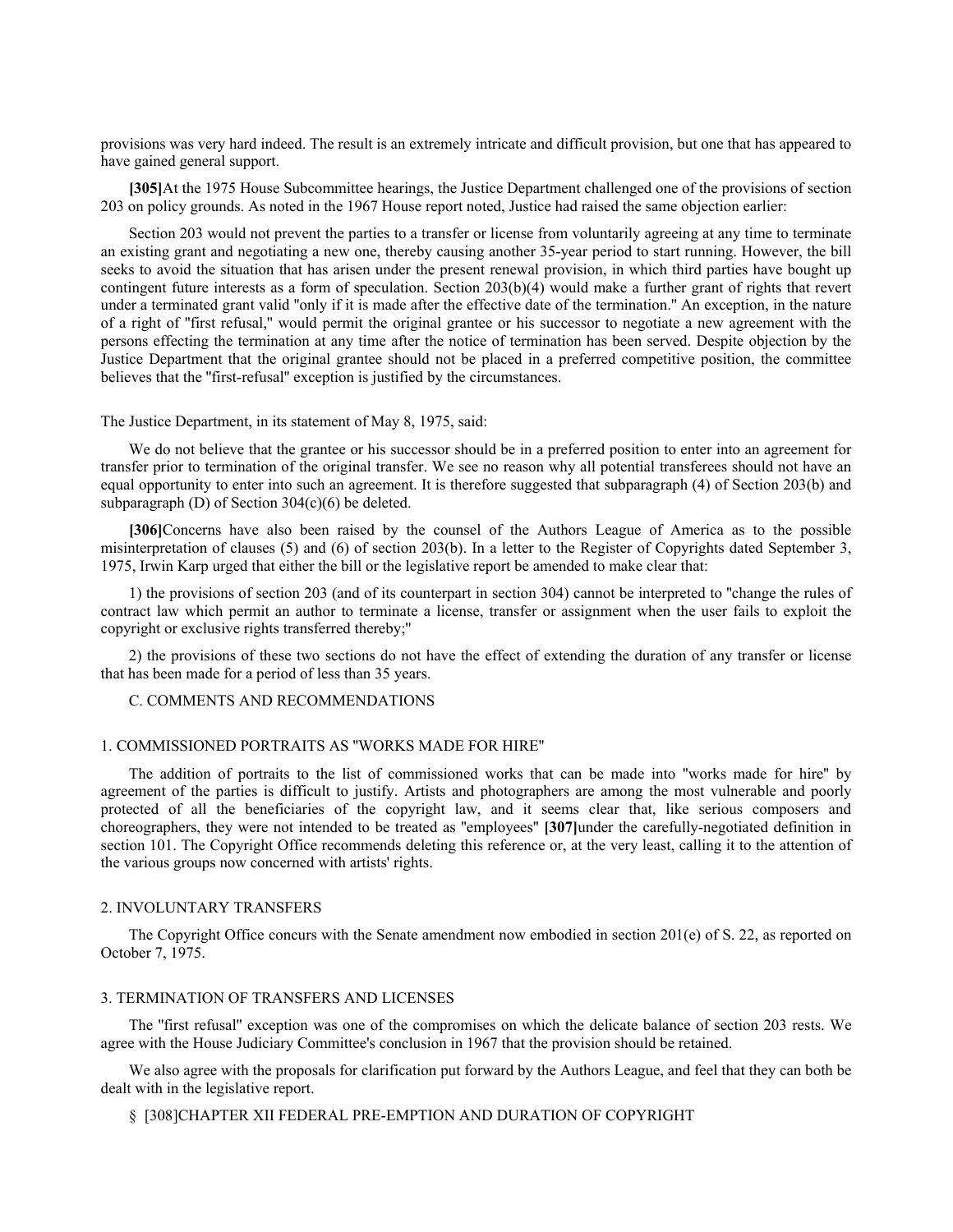Sections Considered:

§ 301 - Pre-emption with respect to other laws

- § 302 Duration of copyright: Works created on or after January 1, 1977
- § 303 Duration of copyright: Works created but not published or copyrighted before January 1, 1977

§ 304 - Duration of copyright: Subsisting copyrights

§ 305 - Duration of copyright: Terminal date

Issues:

1. Should section 301 be amended to reflect more accurately the current state of the law with respect to Federal preemption?

2. Should sound recordings fixed before February 15, 1972 be made an exception to the Federal pre-emption presented by section 301?

3. Should the term of copyright provided by the bill be shortened?

4. Should the legislative report on section 304 indicate agreement with the interpretation of ''posthumous work'' in *Bertok v. Boosey Hawkes, Inc.* ?

# **[309]**A. SUMMARY OF CHAPTER 3

Single national system. Instead of the present dual system of protection of works under the common law before they are published and under the Federal statute after publication, the bill would, under section 301, establish a single system of statutory protection for all works, whether published or unpublished. The common law would continue to protect works (such as choreography and improvisations) up to the time they are fixed in tangible form, but thereafter they would be subject to exclusive Federal protection under the statute, even though they are never published or registered.

Duration of copyright in works created after new law's effective date. The present term of copyright is 28 years from first publication or registration, renewable for a second period of 28 years. With respect to works created after it comes into effect, the bill would provide in section 302 for a term of the author's life plus 50 years, in order to bring it into line with the copyright term in most countries. ''Joint works'' would be protected for the life of the second author to die plus 50 years after his death. For anonymous or pseudonymous works, and works made for hire, the term would generally be 75 years from publication, with a maximum limit of 100 years from creation **[310]**of the work. Section 302 also provides that the Copyright Office is to maintain records of information concerning the dates of authors' deaths, and establishes a system of presumptions to take care of the situation in which a user cannot determine the precise date of an author's death.

Duration of copyright in pre-existing works under common law protection. Under section 303, an unpublished work still under common law protection when the statute comes into effect would be brought under the statute and given the same term of copyright as that applicable to works created after the effective date. However, in order to assure that all of these existing works are given a reasonable term of statutory protection, the bill provides that in no case will the copyright in such a work expire before 1990, and the minimum term would be extended to 2015 if the work is published before the end of 1990.

Duration of subsisting copyrights. For copyrights still in their first term when the new law comes into effect, the bill would by section 304 retain the present renewal provisions but would extend the length of the renewal term from 28 to 47 years (making a total of 75 years from publication or registration). For copyrights in their renewal term the total term would also be extended to 75 years. In both cases the bill contains provisions, closely similar to those with respect to the right to terminate assignments and licenses, which would entitle the author or certain of his beneficiaries to reclaim rights in the extended term of copyright.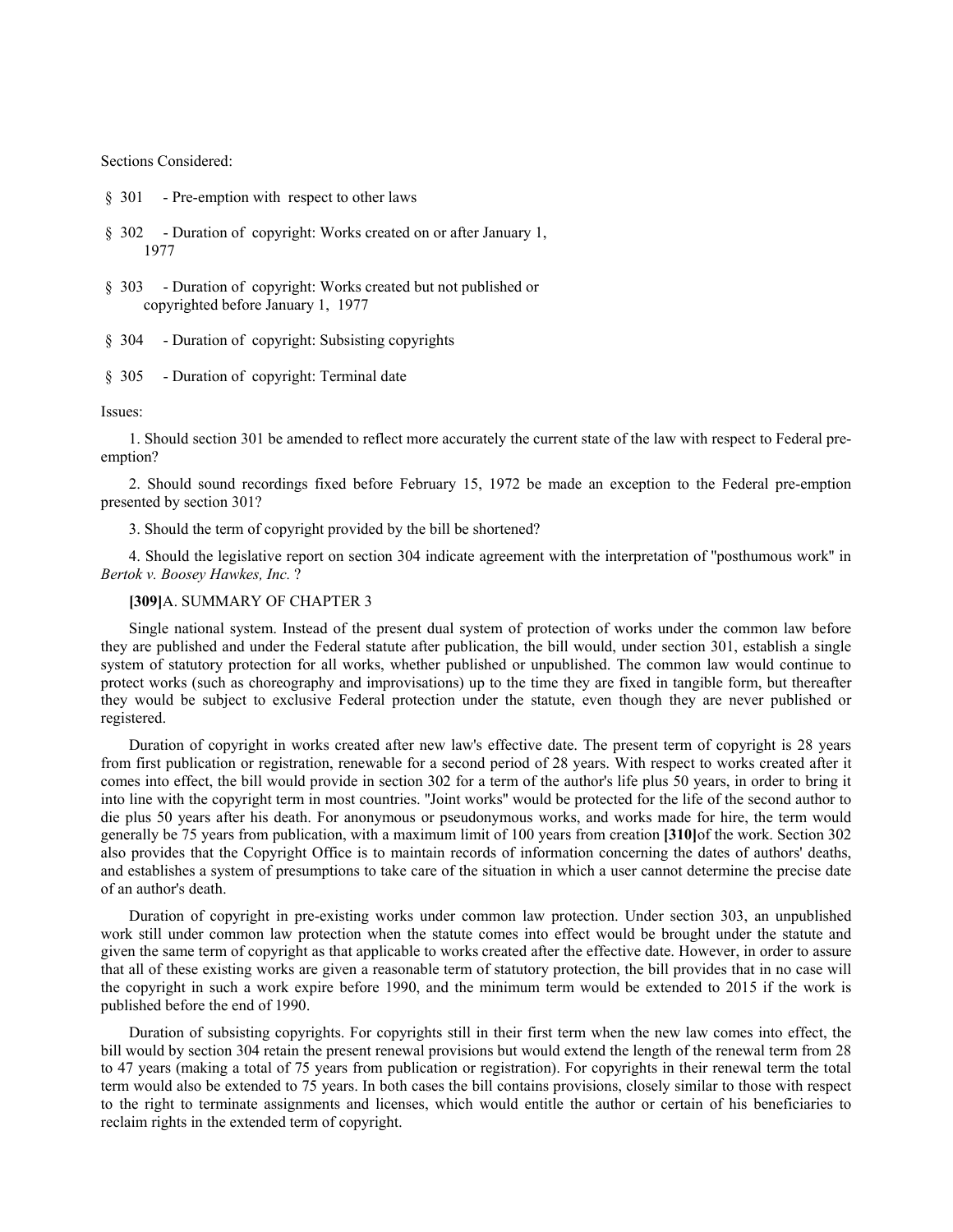### **[311]**B. DISCUSSION OF SPECIFIC PROVISIONS

## 1. FEDERAL PRE-EMPTION (SECTION 301)

The pre-emption of common law copyright, and the establishment of a single Federal system protecting all works from their creation for a definite term, represent the most basic changes to be made in the U.S. copyright system since its inception. The United States inherited the present dual system of common law copyright for unpublished works and statutory copyright for published works from England, which abandoned it in 1911.

The advantages of a uniform national copyright system have been widely recognized, and it is noteworthy that no opposition to the principle of section 301 has been expressed in recent years. The major arguments in favor of a single Federal system have been summarized in all of the legislative reports since 1966 as follows:

(1) One of the fundamental purposes behind the copyright clause of the Constitution, as shown in Madison's comments in The Federalist, was to promote national uniformity and to avoid the practical difficulties of determining and enforcing an author's rights under the differing laws and in the separated courts of the various States. Today, when the methods for dissemination of an author's work are incomparably broader and faster than they were in 1789, national uniformity in copyright protection is even more essential than it was then to carry out the constitutional intent.

**[312]**(2) ''Publication,'' perhaps the most important single concept under the present law, also represents its most serious defect. Although at one time, when works were disseminated almost exclusively through printed copies, ''publication'' could serve as a practical dividing line between common law and statutory protection, this is no longer true. With the development of the 20th-century communications revolution, the concept or publication has become increasingly artificial and obscure. To cope with the legal consequences of an established concept that has lost much of its meaning and justification, the courts have given ''publication'' a number of diverse interpretations, some of them radically different. Not unexpectedly, the results in individual cases have become unpredictable and often unfair. A single Federal system would help to clear up this chaotic situation.

(3) Enactment of section 301 would also implement the ''limited times'' provision of the Constitution, which has become distorted under the traditional concept of ''publication.'' Common law protection in ''unpublished'' works is now perpetual, no matter how widely they may be disseminated by means other than ''publication''; the bill would place a time limit on the duration of exclusive rights in them. The provision would also aid scholarship and the dissemination of historical materials by making unpublished, undisseminated manuscripts available for publication after a reasonable period.

(4) Adoption of a uniform national copyright system would greatly improve international dealings in copyrighted material. No other country has anything like our present dual system. In an era when copyrighted works can be disseminated instantaneously to every country on the globe, the need for effective international copyright relations, and the concomitant need for national uniformity, assumes even greater importance.

**[313]**When it reported the revision bill on November 20, 1975, the Senate Judiciary Committee adopted some changes in the wording of section 301. As revised, the provision now reads as follows:

§ 301. Pre-emption with respect to other laws

(a) On and after January 1, 1977, all legal or equitable rights that are equivalent to any of the exclusive rights within the general scope of copyright as specified by section 106 in works of authorship that are fixed in a tangible medium of expression and come within the subject matter of copyright as specified by sections 102 and 103, whether created before or after that date and whether published or unpublished, are governed exclusively by this title. Thereafter, no person is entitled to any such right or equivalent right in any such work under the common law or statutes of any State.

(b) Nothing in this title annuls or limits any rights or remedies under the common law or statutes of any State with respect to:

(1) subject matter that does not come within the subject matter of copyright as specified by sections 102 and 103, including works of authorship not fixed in any tangible medium of expression; or

(2) any cause of action arising from undertakings commenced before January 1, 1977; or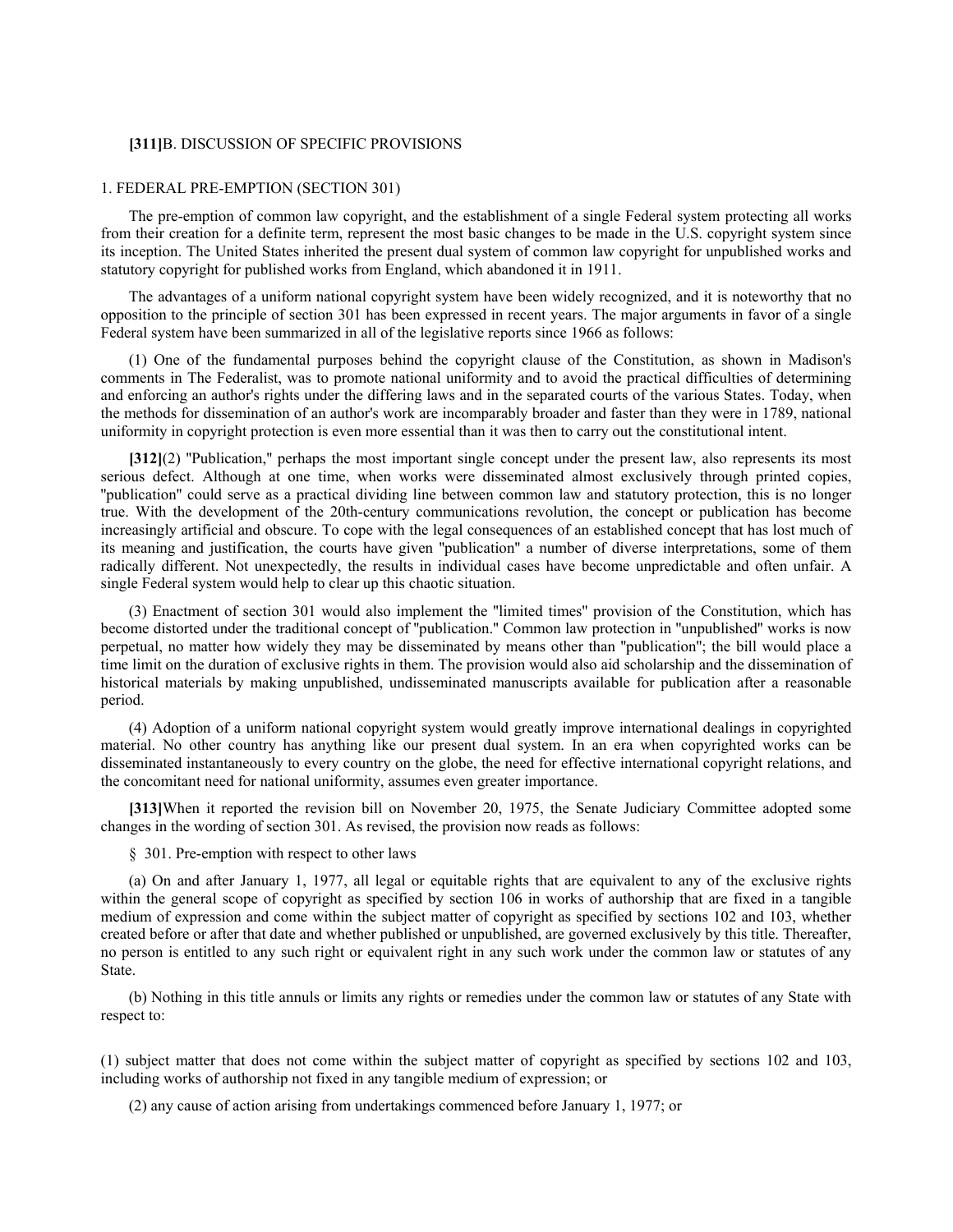(3) activities violating legal or equitable rights that are not equivalent to any of the exclusive rights within the general scope of copyright as specified by section 106, including rights against misappropriations not equivalent to any **[314]**of such exclusive rights, breaches of contract, breaches of trust, trespass, conversion, invasion of privacy, defamation, and deception [sic] trade practices such as passing off and false representation; or

(4) sound recordings fixed prior to February 15, 1972.

(c) Nothing in this title annuls or limits any rights or remedies under any other Federal statute.

#### 2. DURATION OF COPYRIGHT

The legislative reports list 7 reasons for changing the present term of copyright to one based on the life of the author:

1. The present 56-year term is not long enough to insure an author and his dependents the fair economic benefits from his works. Life expectancy has increased substantially, and more and more authors are seeing their works fall into the public domain during their lifetimes, forcing later works to compete with their own early works in which copyright has expired.

2. The tremendous growth in communications media has substantially lengthened the commercial life of a great many works. A short term is particularly discriminatory against serious works of music, literature, and art, whose value may not be recognized until after many years.

3. Although limitations on the term of copyright are obviously necessary, too short a term harms the author without giving any substantial benefit to the public. The public frequently pays the same for works in the public domain as it does for copyrighted works, and the only result is a commercial windfall to certain users at the author's expense. In some cases the lack of copyright protection actually restrains dissemination of the work, since publishers and other users cannot risk investing in the work unless assured of exclusive rights.

**[315]**4. A system based on the life of the author would go a long way toward clearing up the confusion and uncertainty involved in the vague concept of ''publication'' and would provide a much simpler, clearer method for computing the term. The death of the author is a definite, determinable event, and it would be the only data that a potential user would have to worry about. All of a particular author's works, including those successively revised by him, would fall into the public domain at the same time, thus avoiding the present problems of determining a multitude of publication dates and of distinguishing ''old'' and ''new'' matter in later editions. The bill answers the problems of determining when relatively obscure authors died, by establishing a registry of death dates and a system of presumptions.

5. One of the worst features of the present copyright law is the provision for renewal of copyrights. A substantial burden and expense, this unclear and highly technical requirement results in incalculable amounts of unproductive work. In a number of cases it is the cause of inadvertent and unjust loss of copyright.

Under the life-plus-50 system the renewal device would be inappropriate and unnecessary.

6. Under the preemption provisions of section 301 and the single Federal system they would establish, authors will be giving up perpetual, unlimited exclusive common law rights in their unpublished works, including works that have been widely disseminated by means other than publication. A statutory term of life-plus-50 years is no more than a fair recompense for the loss of these perpetual rights.

**[316]**7. A very large majority of the world's countries have adopted a copyright term of the life of the author and 50 years after his death. Since American authors are frequently protected longer in foreign countries than in the United States, the disparity in the duration of copyright has provoked considerable resentment and some proposals for retaliatory legislation. Copyrighted works move across national borders faster and more easily than virtually any other economic commodity, and with the techniques now in common use this movement has in many cases become instantaneous and effortless. The need to conform the duration of U.S. copyright to that prevalent throughout the rest of the world is increasingly pressing in order to provide certainty and simplicity in international business dealings. Even more important, a change in the basis of our copyright term would place the United States in the forefront of the international copyright community. Without this change, the possibility of future United States adherence to the Berne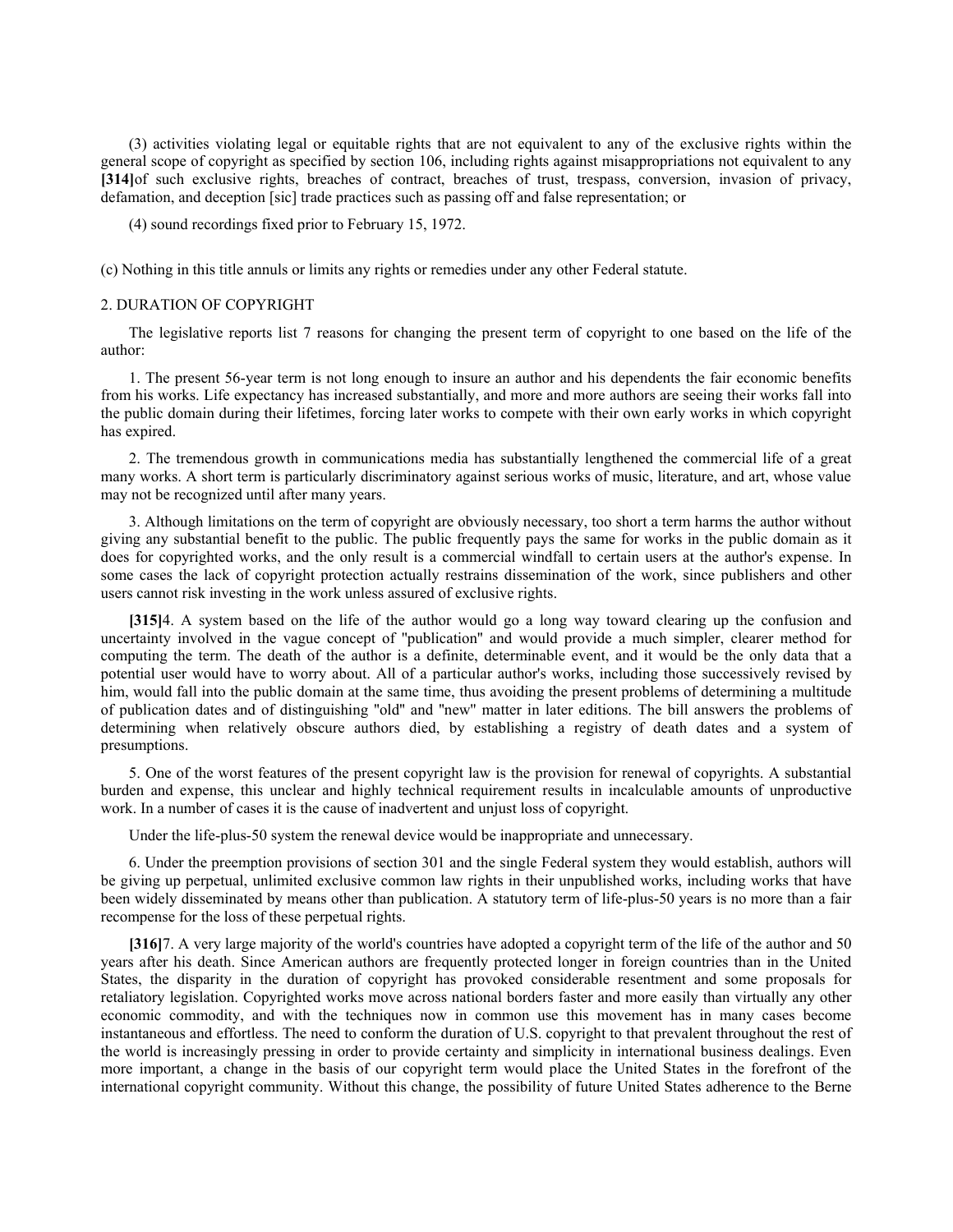Copyright Union would evaporate, but with it would come a great and immediate improvement in our copyright relations. All of these benefits would accure [sic] directly to American and foreign authors alike.

# C. COMMENTS AND RECOMMENDATIONS

#### 1. AMENDMENT OF SECTION 301

Aside from the new clause (4) of section 301(b), discussed in the next paragraph, the Copyright Office endorses the changes made by the Senate Judiciary Committee in section 301. They appear to satisfy points raised by the Department of Commerce and NASA, among others.

## **[317]**2. EXCEPTION FOR PRE-1972 SOUND RECORDINGS

A unique and difficult problem is presented with respect to the status of sound recordings fixed before February 15, 1972, the effective date of the amendment bringing recordings fixed after that date under Federal copyright protection. In its testimony before the House Judiciary Subcommittee on May 8, 1975, the Department of Justice pointed out that, under section 301 as then written, ''this language could be read as abrogating the anti-piracy laws now existing in 29 states relating to pre-February 15, 1972, sound recordings on the grounds that these statutes proscribe activities violating rights 'equivalent to ... the exclusive rights within the general scope of copyright ...' Certainly such a result cannot have been intended for it would likely effect the immediate resurgence of piracy of pre-February 15, 1972, sound recordings. (Note: in any event, there would be no effect on sound recordings produced after February 15, 1972, since it would appear that the states cannot constitutionally enforce their anti-piracy laws against the unauthorized duplication of these later recordings). We therefore urge that Section 301(b) be amended to include a new subsection (4) as follows:

# (4) Sound recordings fixed prior to February 15, 1972.''

**[318]**The Senate Judiciary Committee adopted this suggestion in the bill as reported on November 20, 1975. The Senate report states:

At the present time, 32 states prohibit record piracy by statute, and four more do so under common law. The Congress and many states have determined that record pirates unfairly appropriate the property, efforts and capital of the legitimate music industry. There is no justification for exposing pre-1972 recordings to expropriation by record pirates.

The result of this amendment would be to leave pre-1972 sound recordings as entitled to perpetual protection under State law, while post-1972 recordings would eventually fall into the public domain as provided in the bill. The Copyright Office recognizes that, under recent court decisions, most pre-1972 recordings are protected by State statute or common law, and that they should not all be thrown into the public domain instantly upon the coming into effect of the new law. However, we cannot agree that they should in effect be accorded perpetual protection, as under the Senate amendment. A possible solution would be to revise clause (4) to establish a future date for the pre-emption to take effect. This date might be February 15, 2047, which is 75 years from the effective date of the statute extending Federal protection to recordings.

#### **[319]**3. LENGTH OF TERM

Although the length of the term of copyright as provided in the bill was challenged by the Department of Justice, the National Education Association, and certain tape duplicators at the 1975 House hearings, no real issue was made of the question of duration. The life-plus-fifty term is strongly favored by a wide range of interests, and it seems clear that it is accepted by most others. The Copyright Office considers it the foundation of the entire bill.

### 4. POSTHUMOUS WORKS

Section 304 of the revision bill retains verbatim the renewal provisions of the present law with respect to subsisting copyrights in their first term. In a recent case of first impression, *Bartok v. Boosey & Hawkes, Inc.* , the Second Circuit Court of Appeals ruled that the term ''posthumous work'' in the present renewal section means a work ''as to which no assignment has occurred during an author's lifetime, rather that one which is simply first published after the author's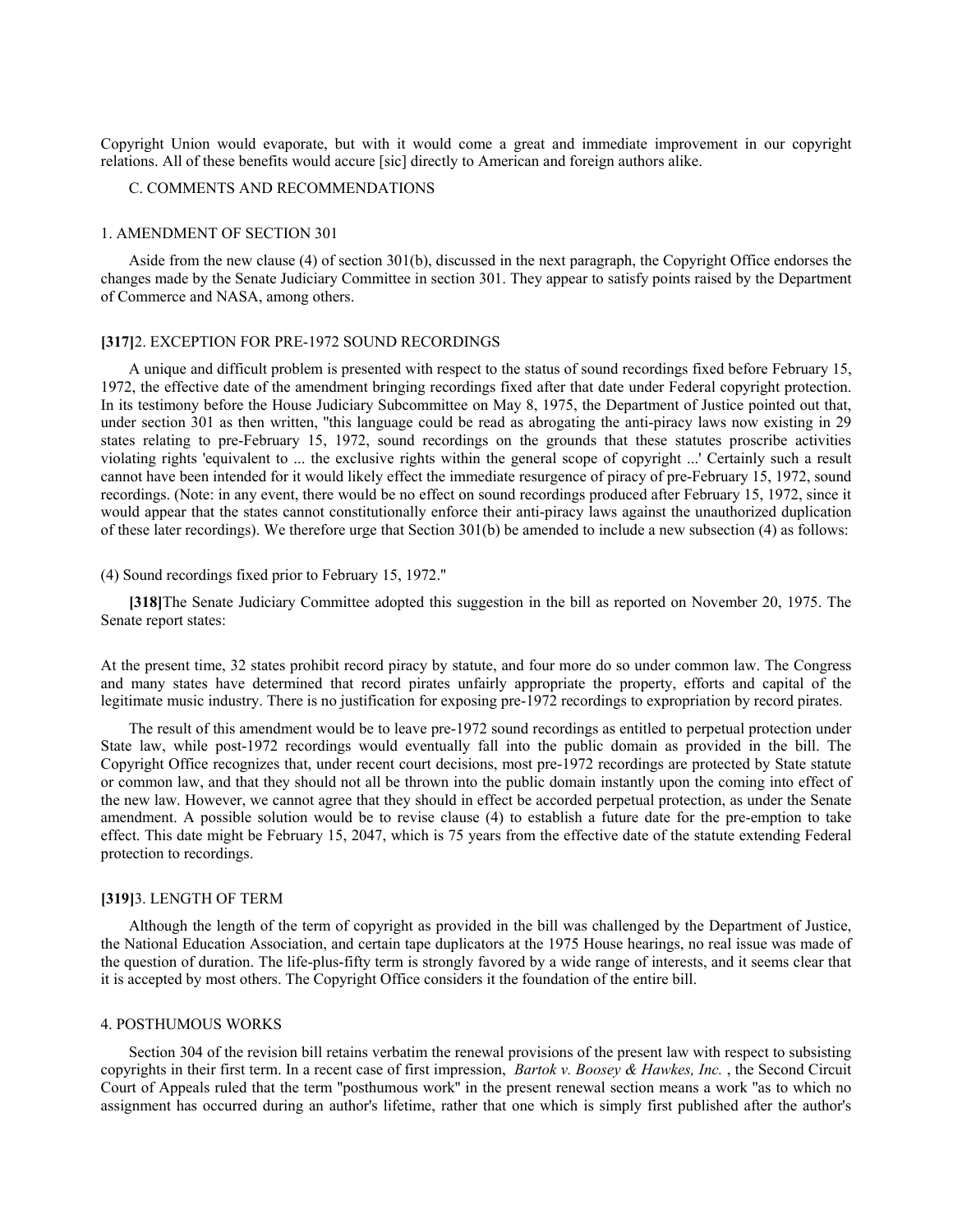death.'' The Author's League has urged that this interpretation be cited with approval in the legislative report on section 304, and the Copyright Office concurs with this suggestion.

### § [320]CHAPTER XIII FORMALITIES, INFRINGEMENT, AND REMEDIES

Sections Considered:

Chapter 4 - Copyright Notice, Deposit, and Registration

Chapter 5 - Copyright Infringement and Remedies

# Issues:

1. Are the general requirements for copyright formalities provided by *Chapter 4* satisfactory?

2. Are the provisions of section 403 requiring disclosure where a work consists predominantly of U.S. Government publications, sufficiently broad?

3. In cases of error or omission of notice, should further safeguards be provided in section 405 for innocent infringers?

4. Should the mandatory deposit provisions of section 407 be broadened and strengthened?

5. Should the Register of Copyrights be required to allow single registrations for groups of works under certain circumstances?

# **[321]**

6. Should section 502(a) be amended to clarify the exclusive jurisdiction of the U.S. Court of Claims under *28 U.S.C. 1498*(b)?

7. Should the provisions of section 506, dealing with criminal offenses, be amended or expanded?

8. Should the waiver of sovereign immunity with respect to infringements by the United States Government be limited to unpublished works?

# **[322]**A. BACKGROUND AND SUMMARY OF CHAPTERS 4 AND 5

### A. COPYRIGHT FORMALITIES (CHAPTER 4)

During the pre-legislative phase of the current general revision program one of the issues most thoroughly studied and debated involved the extent to which the formalities for securing copyright (notice, deposit, and registration) should be retained or altered. By far the strongest criticism of present formalities was leveled at the requirement of a copyright notice as a condition of copyright protection. As the 1965 Supplementary Report summarized the situation:

Unintentional omission of the notice and comparatively trivial errors in its form and position have caused complete forfeiture in a number of cases, and it has been argued that, because of this injustice, the notice requirements should be eliminated entirely. It has also been urged that, as a matter of principle, an author should be entitled to protection without the need of giving public notice of his claim.

The 1961 Report weighed these objections against the four principal values of a copyright notice: (1) placing published material which no one is interested in protecting in the public domain; (2) showing whether a work is under copyright; (3) identifying the copyright owner; and (4) showing the year of publication. It concluded that these are real and important purposes which should be preserved, and it proposed to ''continue to require a copyright notice in published copies, but with certain changes in the present law to avoid the forfeiture of copyright through inadvertent omission of or errors in the notice.'' The broad outlines of the Report's recommendations for carrying out this proposal have been retained in the 1965 bill, but with some additional changes aimed at making the notice simpler and minimizing still further the effect of omissions and errors.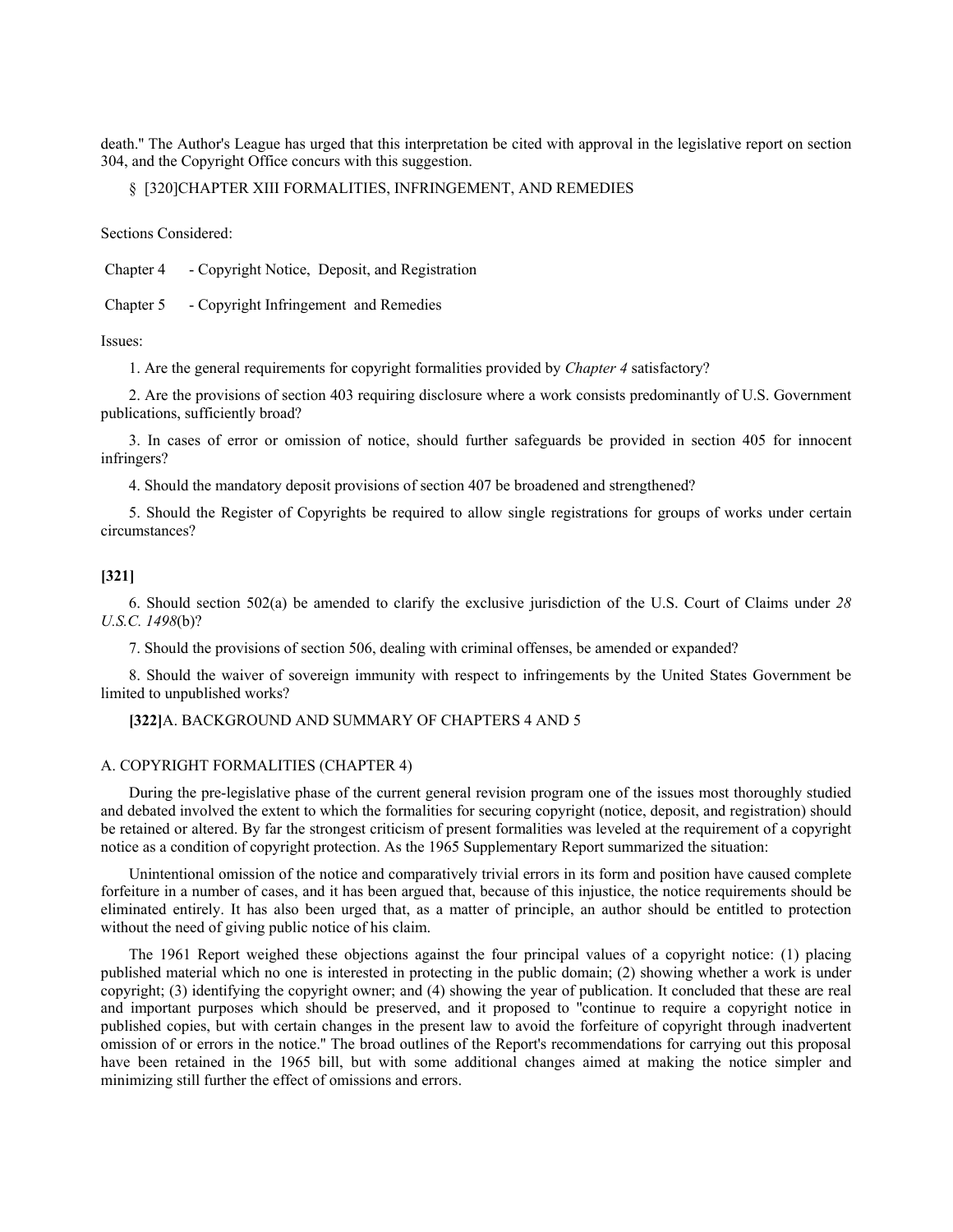**[323]**A similar effort was made to simplify the deposit and registration requirements, and to make them more practical and useful. As the 1965 Supplementary Report pointed out:

The 1961 Report treated the problems of deposit of copies and phonorecords for the Library of Congress and of registration of claims to copyright as two closely related but different things. The general approach of its proposals was to establish a mandatory deposit system which would preserve the right of the Library of Congress to obtain those copies and phonorecords needed for its collections, but without requiring deposit of unneeded and unwanted material. The related provisions on registration would not (except for works published without notice) represent a condition of copyright, but compliance with them would be required for the recovery of certain remedies in cases of infringement. Since, under the Report's recommendations, deposit for the Library could be coupled with deposit for purposes of copyright registration, the expectation was that most copyright owners would register their claims at the time they deposit their copies or phonorecords, but under no circumstances would they be required to do so.

By the time the revision bill reached the stage of hearings in 1965, the compromises embodied in Chapter 4 of the bill had largely been accepted and only a few, relatively minor, changes have been made since then. The provisions of Chapter 4 in H.R. 2223 and S. 22, as introduced, can be summarized as follows:

Notice requirements in general. The statute now requires, as a condition of copyright protection, that the published copies of a work bear a copyright notice in a definite form **[324]**and position. Sections 401 through 406 of the bill represent an effort to preserve the values of the copyright notice by inducing its use, while substantially ameliorating the effect of accidental or even deliberate errors or omissions.

Form and position of notice. Under section 401, all publicly distributed copies of a work are to bear a copyright notice, "affixed to the copies in such manner and location as to give reasonable notice of the claim of copyright." In form the notice is to consist of three elements: (1) the symbol "(c)," the word "Copyright," or the abbreviation "Copr."; (2) the year of first publication of the work; and (3) the name of the copyright owner. Section 402 contains parallel provisions for the notice applicable to sound recordings, the main difference being that the symbol ''e'' is to be used as the first of the three elements in the notice.

Publications incorporating U.S. Government works. This provision was added to Chapter 4 by the Senate. The 1975 Senate report explains its intent and meaning as follows:

Section 403 is aimed at a publishing practice that, while technically justified under present law, has been the object of considerable criticism. In cases where a Government work is published or republished commercially, it has frequently been the practice to add some ''new matter'' in the form of an introduction, editing, illustrations, etc., and to include a general copyright notice in the name of the commercial publisher. This in no way suggests to the public that the bulk of the work is uncopyrightable and therefore free for use.

**[325]**To make the notice meaningful rather than misleading, section 403 requires that, when the copies or phonorecords consist ''preponderantly of one or more works of the United States Government,'' the copyright notice (if any) identify those parts of the work in which copyright is claimed. A failure to meet this requirement would be treated as an omission of the notice, subject to the provisions of section 405.

Contributions to collective works. Section 404 is intended to clarify the present confused situation with respect to contributions published without a copyright notice in collective works that bear a general notice of their own. The bill would permit the contribution to bear its own notice, but provides generally that, except for independent advertisements, "a single notice applicable to the collective work as a whole is sufficient to satisfy the requirements \* \* \* with respect to the separate contributions it contains.''

Effect of omission of notice. Under section 405, the omission of notice would not invalidate the copyright if: (1) the omission was from a ''relatively small number'' of publicly distributed copies or phonorecords, or (2) copyright registration for the work is made before or within five years after the omission, and a reasonable effort is made to add the notice after its omission is discovered; or (3) the notice has been omitted in violation of an express agreement to include it. In any case, an innocent infringer who was misled by the omission would be shielded from monetary liability under certain circumstances.

**[326]**Error with respect to name or date. Section 406(a) makes clear that the use of the wrong name in the copyright notice will not affect the validity or ownership of the copyright. However, unless the error had been corrected in the Copyright Office records, an innocent infringer who was misled by the notice would have a complete defense if he infringed under the purported authority of the person named in the notice. An antedated notice might shorten the term of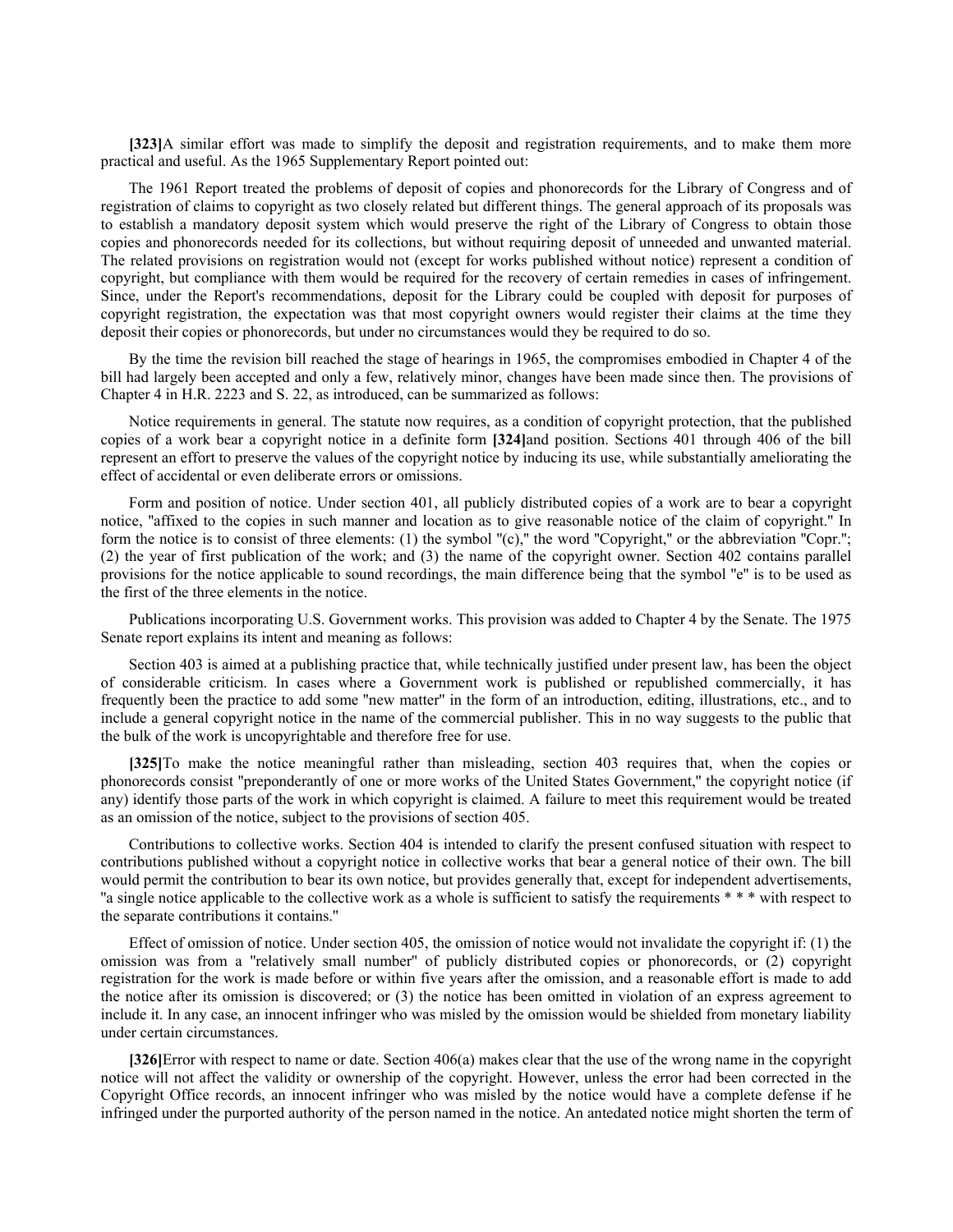copyright, but would not affect the scope of protection under the bill. However, if the notice is postdated by more than one year, or if the name or date has been omitted, the case would be treated as if the notice had been omitted completely.

Deposit for the Library of Congress. The bill treats the deposit of copies or phonorecords for the Library of Congress and for the registration of claims to copyright as two closely related but different things. It would establish a mandatory deposit system under which the right of the Library of Congress to obtain copies and phonorecords for its collections would be preserved. However, section 407 makes clear that ''**[t]**his deposit is not a condition of copyright protection,'' and need not be coupled with registration unless the applicant wishes. The deposit requirements would be enforced by the imposition of a specified fine, and certain categories of material could be **[327]**exempted by the Register of Copyrights from the deposit requirements altogether.

Copyright registration in general. As under the present law, registration would generally not be a condition of copyright protection. A single deposit could be made to serve both as the deposit for the Library under section 407 and as the deposit required for registration under section 408. The Register of Copyrights would be authorized to establish optional deposit requirements for certain classes of material. Section 410 provides that the certificate of registration would be ''prima facie evidence of the validity of the copyright and of the facts stated in the certificate'' if registration is made before or within five years after first publication; if not, the court could give it any evidentiary weight it saw fit.

Effects of failure to register. Section 411 retains the requirement of the present law that copyright registration must be made before a suit for copyright infringement can be brought. It also provides, however, that if a claimant has properly applied for registration and been refused, he may maintain an infringement suit if the Register of Copyrights is notified and permitted to become a party. Except for a grace period of three months after publication, section 412 would deny the extraordinary remedies of statutory damages and attorney's fees for infringements occurring before registration.

# **[328]**B. INFRINGEMENT AND REMEDIES (CHAPTER 5)

The infringement and remedies provisions are among the most poorly drafted of the present statute; many of the judicial decisions interpreting them are in conflict, and a number of important questions remain unsettled. As a result, a great deal of time and effort went into the drafting of the infringement and remedies sections of the revision bill during the early 1960's. The problems were primarily technical rather than substantive, and by the time the bill reached House hearings in 1965, the basic structure, wording, and content of the chapter had been settled.

Section 501 first lays down a statement of what constitutes infringement, and then seeks to sort out the question of who can maintain an action for infringement under the principle of divisibility of copyrights. According to section 501(b), the ''legal or beneficial owner of an exclusive right under a copyright'' would be entitled ''to institute an action for any infringement of that particular right committed while he is the owner of it.'' However, in order to protect the interests of other owners of exclusive rights and to avoid a multiplicity of suits, the subsection also contains provisions governing notice, joinder, or intervention with respect to other persons who may have an interest in the copyright.

**[329]**Except for the provisions on damages, profits, and criminal infringement, the bill would make few changes in the remedies for copyright infringement available under the present law. With respect to damages and profits, however, section 504 not only attempts to settle a number of disputed questions but also makes some substantive changes. The copyright owner would be given the election of recovering either his ''actual damages and any additional profits of the infringer'' or statutory damages. Recovery of profits in addition to actual damages would be permitted where they ''are attributable to the infringement and are not taken into account in computing the actual damages.'' As an alternative, statutory damages of not less than \$ 250 or more than \$ 10,000 could be recovered for all of the ''infringements involved in the action, with respect to any one work, for which any one infringer is liable individually, or for which any two or more infringers are liable jointly and severally.''

Under the bill, as amended in the Senate in 1969, the \$ 10,000 maximum could be increased to \$ 50,000 in certain cases of willful infringement, and the \$ 250 minimum could be reduced to \$ 100 where the infringement is shown to be innocent, or remitted entirely where a teacher or librarian proves that ''he believed and had reasonable grounds for believing that the reproduction was a fair use.''

**[330]**Various proposals for amendments to limit liability in cases of reproduction for educational and scholarly purposes have been discussed above in *Chapter II* of this Report, and the provisions of section 501(c), dealing with the standing of broadcasters to sue for infringement, have been discussed, in Chapter V, in connection with the cable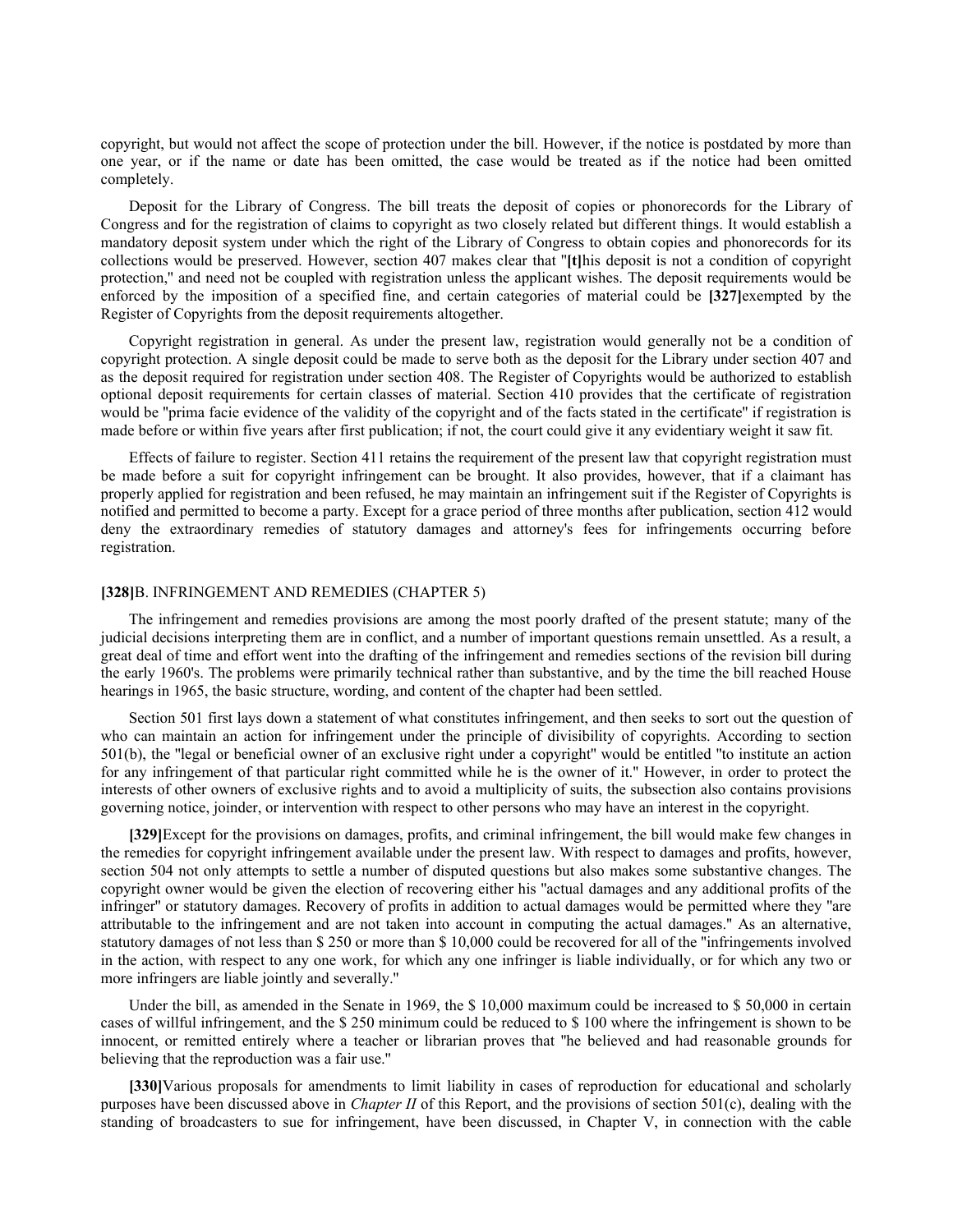television issue. Aside from these problems, and two technical questions raised by NASA involving government infringement, the remaining issues all seem to involve the provisions dealing with criminal offenses.

# B. COMMENTS AND RECOMMENDATIONS ON SPECIFIC ISSUES

#### 1. FORMALITIES IN GENERAL

As will noted below, the Copyright Office favors certain perfecting amendments to sections 407 and 408. Aside from these specific points, we continue to regard Chapter 4 of the bill as a reasonable compromise, and we endorse it as a considerable improvement over the present law.

### 2. SCOPE OF SECTION 403

In a letter dated September 5, 1975, addressed to Chairman Rodino of the House Committee on the Judiciary, the National Aeronautics and Space Administration made the following recommendation:

**[331]**Sec. 403 of H.R. 2223 provides that when a work is published in copies or phonorecords consisting preponderantly of one or more Government works, the notice of copyright shall also include a statement identifying the portions embodying work protected under Title 17. It is NASA's opinion that Sec. 403 is too limited and that it would be in the public interest to require such a statement also where a work consists preponderantly of any material that is in the public domain. We recommend that Sec. 403 be amended by adding the phrase ''or works in the public domain'' after the word ''works'' in the heading and before the words ''the notice'' in line 3 of the body of the section.

The Senate Judiciary Subcommittee added section 403 to the bill in 1969 in response to complaints about a specific abuse: the private reprinting of a Government publication with only small additions of original material, but carrying nonetheless an unqualified copyright notice, thereby leading the public to think that the entire work is protected by copyright. NASA's recommendation to extend this requirement to all reprints consisting preponderantly of public domain material is theoretically justified, and the Copyright Office is not opposing it. It would, however, have extremely widespread effects in various fields of publishing, including books, music, and maps, and would unquestionably raise a number of borderline, quantitative, questions. If the proposal is accepted, we believe that the legislative report should offer some guidance as to the meaning of the word ''preponderantly'' in this context.

### **[332]**3. SAFEGUARDS FOR INNOCENT INFRINGERS

Two Government agencies have commented upon the scope of section 405(b), which deals with the effect of an omission of copyright notice on the liability of an innocent infringer. The following points were made by NASA in the letter referred to above:

Under Sec.  $405(b)$  an innocent infringer who acts in reliance upon an authorized copy or phonorecord from which the copyright notice has been omitted, and who proves that he was misled by the omission, is shielded from liability for actual or statutory damages with respect to any infringing acts committed before receiving actual notice of registration. No protection is spelled out in the proposed legislation for an innocent infringer who relies on an unauthorized copy or phonorecord of a published work from which the copyright notice has been omitted; or for an innocent infringer of an unpublished work, i.e., one who relies on a copy or phonorecord which has been published without authority of the owner.

It seems clear that, as under the present law, the innocent infringer is not insulated from liability through reliance on the absence of a notice on an unauthorized copy. As between the copyright owner, who has done everything called for under the statute, and an innocent infringer who reproduces a piratical copy, the courts have held that the burden for infringement should fall on the infringer. This is the necessary interpretation of section 405(b), but in view of NASA's comments it would be well to make the point explicitly in the legislative report.

**[333]**In its testimony on May 8, 1975, the Justice Department in effect proposed that the present law with respect to the consequences of omission of notice be retained:

A copyright should be protected from invalidation only when the failure to provide notice was the result of an accident or mistake or in violation of the copyright owner's written requirement that, as a condition of authorization of public distribution, the copies or phonorecords bear the prescribed notice, and distribution of only a small number of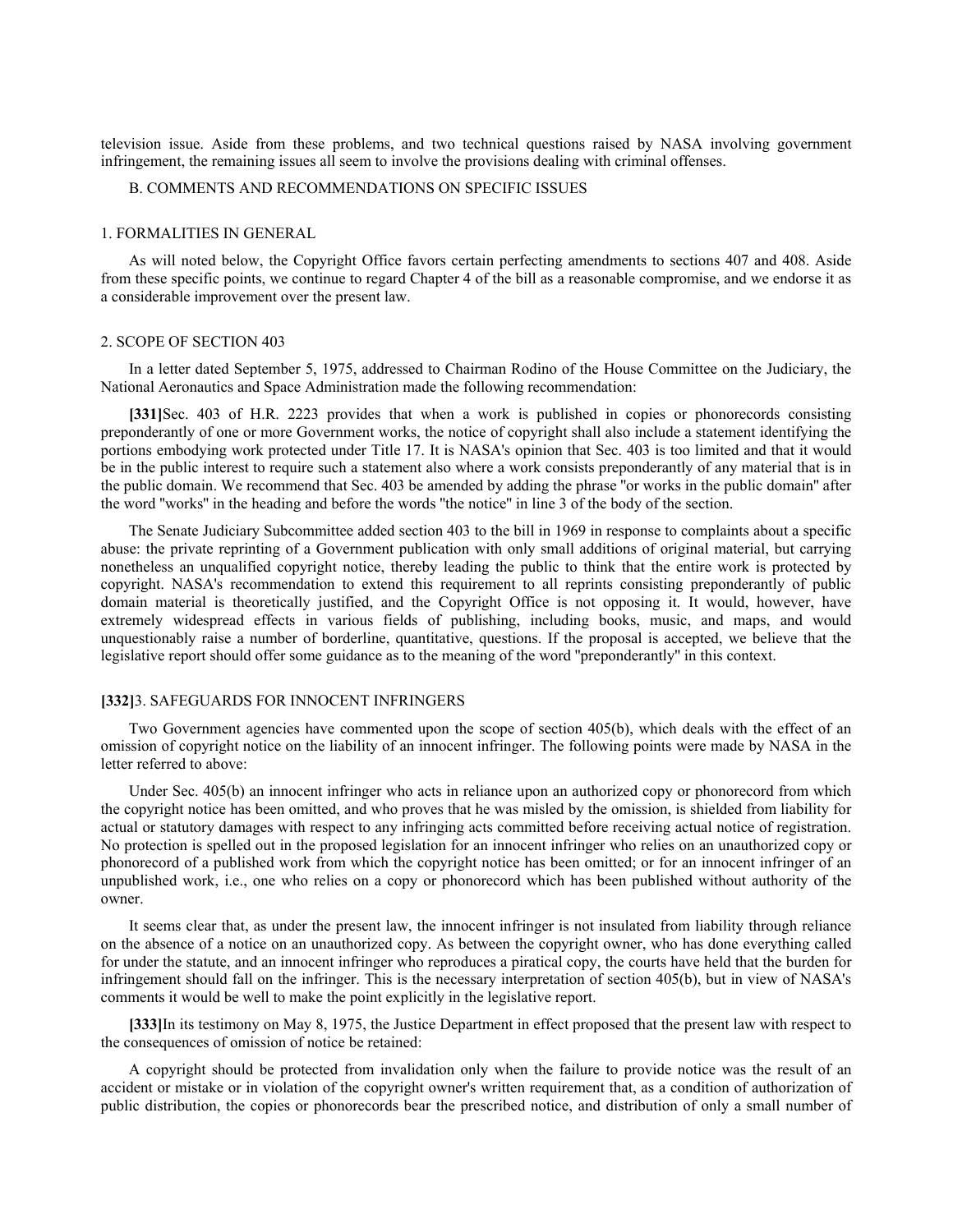such items has been made to the public. To permit, as proposed in Section 405, a copyright owner to issue an entire publication of his work without notice and yet enforce the copyright tends to negate the purpose of the notice. Although innocent infringers would incur no liability, they would still have to establish their innocence even where the omission was deliberate in many cases. We suggest that the Section specifically be limited to the effect of omission of the copyright notice by accident or mistake. We also believe it advisable that the words ''particular copy or copies'', contained in the present statute, be used instead of the broader and more general words ''a relatively small number,'' found in Section 405, to designate the limits within which notice may be omitted without loss of copyright. And we think the discretion in the court to order reimbursement to the innocent infringer should be retained.

The House Judiciary Committee, in its 1966 and 1967 reports, noted that the Justice Department had, then as now, favored immediate forfeiture for deliberate omission of notice. It rejected this argument in favor of the compromise embodied in section 405, stating:

The committee has taken the middle-ground approach in the bill as reasonable and as likely to be most effective in encouraging use of a copyright notice without causing unfair and unjustifiable forfeitures on technical grounds. Making the validity of a copyright depend **[334]**upon whether or not an omission of notice was ''deliberate'' would introduce a subjective criterion that would result in injustice and confusion.

The Copyright Office agrees with this conclusion, and with the provisions of section 405(b).

## 4. SCOPE AND EFFECT OF DEPOSIT PROVISIONS

Under section 407, the Library of Congress is entitled to demand, through the Register of Copyrights, the mandatory deposit of one or two copies or phonorecords of any work published in the United States with a copyright notice. Failure to comply with the requirement does not result in forfeiture of copyright; the penalty is a fine of up to \$ 250 per work, plus payment to the Library of the price or cost of the copies or phonorecords.

At the time this provision was drafted, well over ten years ago, it appeared adequate to serve as an effective legal deposit system, even though deposit would no longer be backed up by the sanction of loss of copyright. However, after consultation between officials of the Copyright Office and other officials of the Library of Congress, we have come to doubt whether the provision is broad or strong enough to serve its purpose fully.

Most important, since the power to demand applies only to published works, the Library of Congress would have no authority to obtain copies or phonorecords of television and radio programs, unless they are placed into syndication. Under the bill all pro**[335]**grams (except those that are broadcast ''live'' and are never recorded) will automatically be copyrighted. Unlike other ''unpublished'' works, transmission programs are disseminated widely to the public and reproductions of them should be maintained in an archive in the Library of Congress under appropriate safeguards for the sake for future generations. We therefore recommend that section 407 be amended to require deposit of copies or phonorecords of copyrighted transmission programs under appropriate conditions.

We are also concerned lest the scofflaw attitude now sometimes encountered with respect to the deposit requirements should become more prevalent when there is no danger of loss of copyright. For this reason we also recommend that the penalties for failure to deposit be transferred from section 407 to section 506, and that they be amended to provide an additional fine for willful or repeated failure or refusal to comply with a demand for deposit.

## 5. SINGLE REGISTRATION FOR GROUPS OF WORKS

An amendment adopted by the full Senate Judiciary Committee when it reported S. 22 on November 20, 1975 added two new subsections to section 408, the general provision on Copyright registration. Their text is as follows:

(2) Without prejudice to his general authority under clause (1), the Register of Copyrights shall establish regulations specifically permitting a single **[336]**registration for a group of works by the same individual author, all first published as contributions to periodicals, including newspapers, within a twelve-month period, on the basis of a single deposit, application, and registration fee, under all of the following conditions: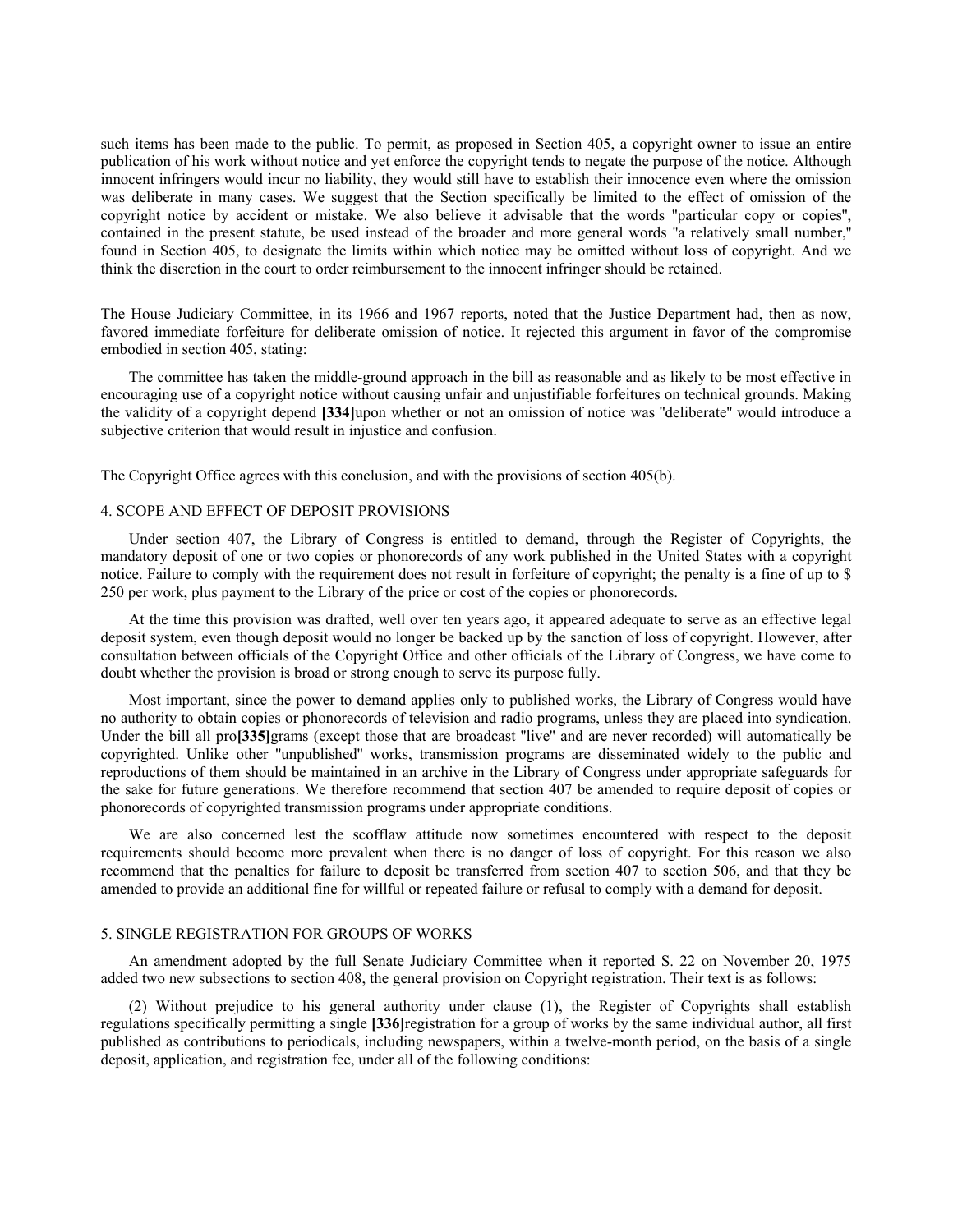(A) if each of the works as first published bore a separate notice, and the name of the owner of copyright in the work, or an abbreviation by which the name can be recognized, or a generally known alternative designation of the owner was the same in each notice; and

(B) if the deposit consists of one copy of the entire issue of the periodical, or of the entire section in the case of a newspaper, in which each contribution was first published; and

(C) if the application identifies each work separately, including the periodical containing it and its date of first publication.

(3) As an alternative to separate registrations under subsection (a) of section 304, a single renewal registration may be made for a group of works by the same individual author, all first published as contributions to periodicals, including newspapers, upon the filing of a single application and fee, under all of the following conditions:

(A) the renewal claimant or claimants, and the basis of claim or claims under section 304(a), is the same for each of the works; and

(B) the works were all copyrighted upon their first publication, either through a separate copyright notice and registration or by virtue of a general copyright notice in the periodical issue as a whole; and

(C) all of the works were first published not more than twenty-eight or less than twenty-seven years before the date of receipt of the renewal application and fee; and

**[337]**(D) the renewal application identifies each work separately, including the periodical containing it and its date of first publication.

This amendment has its counterpart in provisions of H.R. 7149, the separate bill introduced on May 20, 1975 by Mr. Kastenmeier, which is discussed in detail in *Chapter XV*. The Copyright Office recommended the amendment to the Senate Judiciary Committee, and strongly supports its adoption.

## 6. TECHNICAL AMENDMENT OF SECTION 502(a)

The letter from NASA, already mentioned, makes the following point:

Sec. 502(a) provides that any court having jurisdiction of a civil action arising under the title may, subject to the provisions of section 1498(b) of title 28, grant injunctions to prevent or restrain infringement (emphasis added). It is recommended that the phrase ''subject to the provisions of'' be replaced by ''except in actions against the Government under'' to clarify the exclusive jurisdiction of the Court of Claims under *28 U.S.C. 1948*(b).

This appears to be a desirable technical amendment, and the Copyright Office endorses it.

### 7. CRIMINAL PROVISIONS

Section 506 of the 1975 bill as introduced contains four subsections, dealing respectively with: (a) criminal infringement; (b) fraudulent copyright notice; (c) fraudulent removal of copyright notice; and (d) false representation in applications **[338]**or statements to the Copyright Office. As explained above, the Copyright Office is recommending that the penalties for failure or refusal to make deposit for the Library of Congress on demand be moved from section 407 to this section.

It should also be noted in passing that S. 1, 94th Cong., 1st Sess., a bill for the complete revision of the U.S. Criminal Code, was introduced by Senator McClellan on January 15, 1975. His bill contains provisions aimed at amending the criminal provisions of title 17 of the U.S. Code as it now exists, and in most cases the proposed changes differ from those provided in the general revision bill. Hearings were held in the Senate on S. 1 on April 17, 1975. If further action is taken on S. 1, an effort should be made to coordinate its provisions with those of the revision bill.

The remaining questions all center around the specific penalties for criminal infringement. The following is a somewhat oversimplified summary of the legislative history of the criminal infringement provisions of the bill: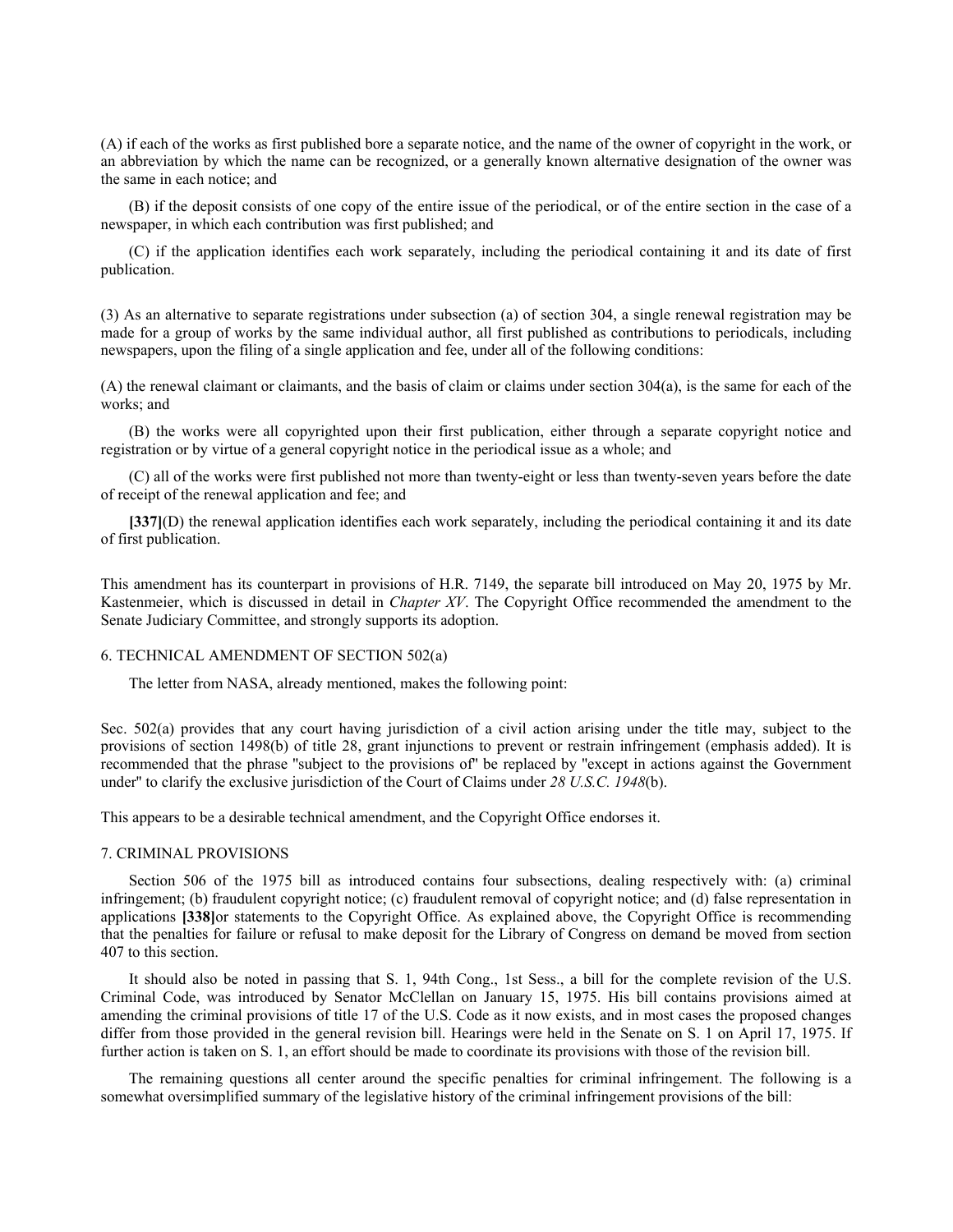1) As reported by the House Judiciary Subcommittee in 1967, the maximum penalties were \$ 2,500 plus one year for a first offense, and \$ 10,000 plus 3 years for subsequent offenses.

**[339]**2) The maximum sentence in cases of recidivism was reduced from 3 years to one year on the House floor when the bill passed the House of Representatives on April 11, 1967.

3) Following some intermediate amendments, the Senate passed the revision bill on September 9, 1974 with the following changes in section 506(a):

i) The 3-year maximum sentence for subsequent offenses was restored;

ii) The following proviso dealing with criminal infringement of sound recordings and motion pictures was added to section 506(a):

provided however, that any person who infringes willfully and for purposes of commercial advantage or private financial gain the copyright in a sound recording accorded by subsections (1) and (3) in section 106 or the copyright in a motion picture afforded by subsections (1), (3), and (4) in section 106 shall be fined not more than \$ 25,000 or imprisoned for not more than one year, or both, for the first such offense and shall be fined not more that \$ 50,000 or imprisoned not more than two years, or both, for any subsequent offense.

**[340]**4) The text of the provision, as passed by the Senate, was retained in the revision bills introduced in January 1975 (H.R. 2223, S. 22).

5) In its May 8, 1975 testimony before the House Judiciary Subcommittee on H.R. 2223, the Department of Justice recommended several amendments to section 506 as part of its ''anti-piracy program in the sound recording field'':

i) Amendment of section 506(a) to increase punishment of second offenders in cases of criminal infringement of sound recordings and motion pictures;

ii) Amendment of subsections (b), (c), and (d) (and of section 116(d)), to impose a maximum one-year term of imprisonment for the other criminal offenses prescribed by the revision bill. This suggestion was made ''from the standpoint of making deterrents meaningful beyond the financial deterrent and provide a penalty for those who can 'take' financial loses as a cost of business.''

**[341]** iii) Addition of a new subsection to section 506 ''to provide for forfeiture of infringing articles in criminal cases resulting in convictions.'' As explained in the statement of the Department of Justice:

At present, the government has no clear-cut authority to destroy infringing articles which have been seized or otherwise obtained in the investigation or prosecution of a tape piracy case or, for that matter, any criminal copyright infringement case. This lack of specific authority has resulted in critical storage problems for many F.B.I. and U.S. Marshals' offices throughout the country and poses the embarrassing possibility that the government may be ordered to return known infringing articles to a convicted defendant.

iv) A conforming amendment to title 18 of the U.S. Code, § 2318, concerning interstate transportation of counterfeit record labels.

v) Addition of a new section to Chapter 5 ''to provide for summary and judicial forfeitures in criminal cases.''

**[342]**6) When the full Senate Judiciary Committee reported S. 22 on November 20, 1975, it adopted nearly all of the proposals put forward by the Justice Department:

i) The maximum penalties for criminal infringement of sound recordings and motion pictures were increased for both first and second offenses: the maximum for a first offense is set at \$ 25,000 plus 3 years, and, for a second offense, at \$ 50,000 plus 7 years.

ii) The proposal to add imprisonment to the fines provided for the other criminal offenses in the bill was not adopted.

iii) A new subsection (b) was added to section 506, reading as follows: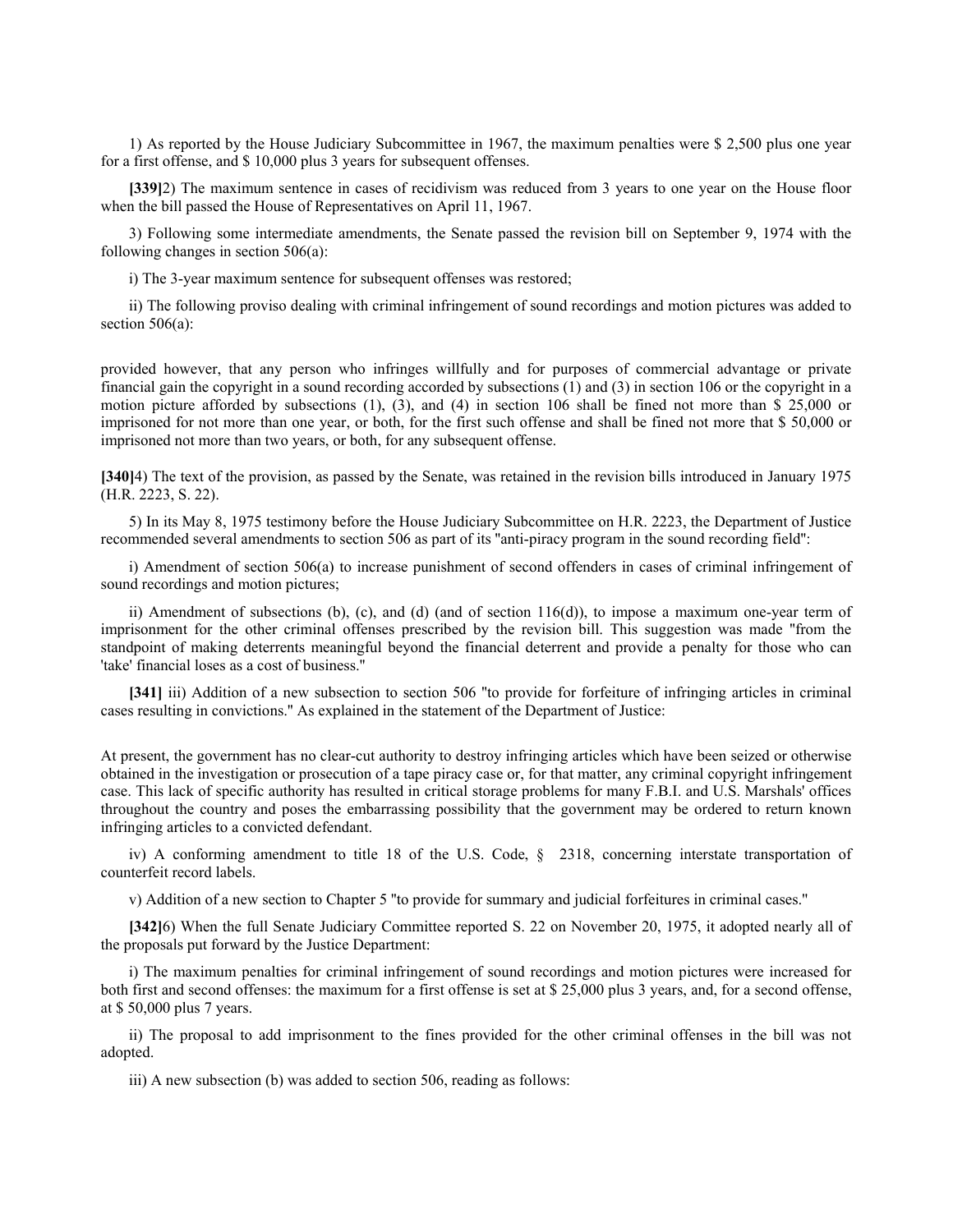(b) FORFEITURE AND DESTRUCTION. -- When any person is convicted of any violation of subsection (a), the court in its judgement of conviction shall, in addition to the penalty therein prescribed, order the forfeiture and destruction or other disposition of all infringing copies or phonorecords and all implements, devices, or equipment used or intended to be used in the manufacture, use, or sale of such infringing copies or phonorecords.

**[343]** iv) The conforming amendment to *18 U.S.C. § 2318* was added in SEC.111 of the bills Transitional and Supplementary Provisions.

v) The following new section 509 was added to the bill:

### § 509. Seizure and forfeiture

(a) All copies or phonorecords manufactured, reproduced, distributed, sold, or otherwise used, intended for use, or possessed with intent to use in violation of section 506(a), and all plates, molds, matrices, masters, tapes, film negatives, or other articles by means of which such copies or phonorecords may be reproduced, and all electronic, mechanical, or other devices for manufacturing, reproducing, assembling, using, transporting, distributing, or selling such copies or phonorecords may be seized and forfeited to the United States.

(b) All provisions of law relating to (1) the seizure, summary and judicial forfeiture, and condemnation of vessels, vehicles, merchandise, and baggage for violations of the customs laws contained in title 19, United States Code, (2) the disposition of such vessels, vehicles, merchandise, and baggage or the proceeds from the sale thereof, (3) the remission or mitigation of such forfeiture, (4) the compromise of claims, and (5) the award of compensation to **[344]**informers in respect of such forfeitures, shall apply to seizures and forfeitures incurred, or alleged to have been incurred, under the provisions of this section, insofar as applicable and not inconsistent with the provisions of this section; except that such duties as are imposed upon the collector of customs or any other person with respect to the seizure and forfeiture of vessels, vehicles, merchandise, and baggage under the provisions of the customs law contained in title 19 of the United States Code shall be performed with respect to seizure and forfeiture of all articles described in subsection (a) by such officers, agents, or other persons as may be authorized or designated for that purpose by the Attorney General.

The Copyright Office considers that these are matters of law enforcement on which it should take no position one way or the other.

## 8. GOVERNMENT INFRINGEMENT OF UNPUBLISHED WORKS

The letter from the National Aeronautics and Space Administration to Chairman Rodino, referred to several times earlier in this chapter, makes a final point in connection with U.S. Government liability for copyright infringement:

*28 U.S.C. 1498*(b) provides for a cause of action against the Government for infringement of ''copyright in any work protected under the copyright laws of the United States.'' This waiver of sovereign immunity has been **[345]**construed not to embrace common law copyright, i.e. unpublished works. See e.g. *Porter et al. v. United States , 473 F.2d 1329, 117 USPQ 238 (CA 5 1973).* Since H.R. 2223 protects unpublished as well as published works, the Government's liability will be extended. It is urged that *28 U.S.C. 1498*(b) be amended so that it continues to restrict the Government's liability for copyright infringement to ''published'' works only. Government agencies receive a voluminous amount of material from private sources which does not bear a copyright notice and which is reproduced, distributed, etc. in its day-to-day business activities, for example, under the Freedom of Information Act. It would be extremely difficult, if not impossible, to ascertain whether the material submitted has been published with no intent to claim copyright, or whether it is published and the owner intends to claim copyright protection.

The effect of compliance with the Freedom of Information Act (FOIA) on the Government's liability for copyright infringement also needs clarification. If a document requested under the FOIA bears a copyright notice, the requester can be so advised and will usually be able to secure a copy elsewhere. Where the document requested contains no copyright notice, it may be an unpublished work subject to protection under the proposed copyright revision; and providing access or a copy may very well frustrate the copyright owner's desires and subject the Government to liability. We are concerned whether the furnishing of a copy of a document by the Government under the FOIA will be considered excusable, or a form of fair use. Of course, if a document is released under FOIA, the Government may not itself restrict its use by others. For clarification purposes, it is recommended that language be inserted in H.R. 2223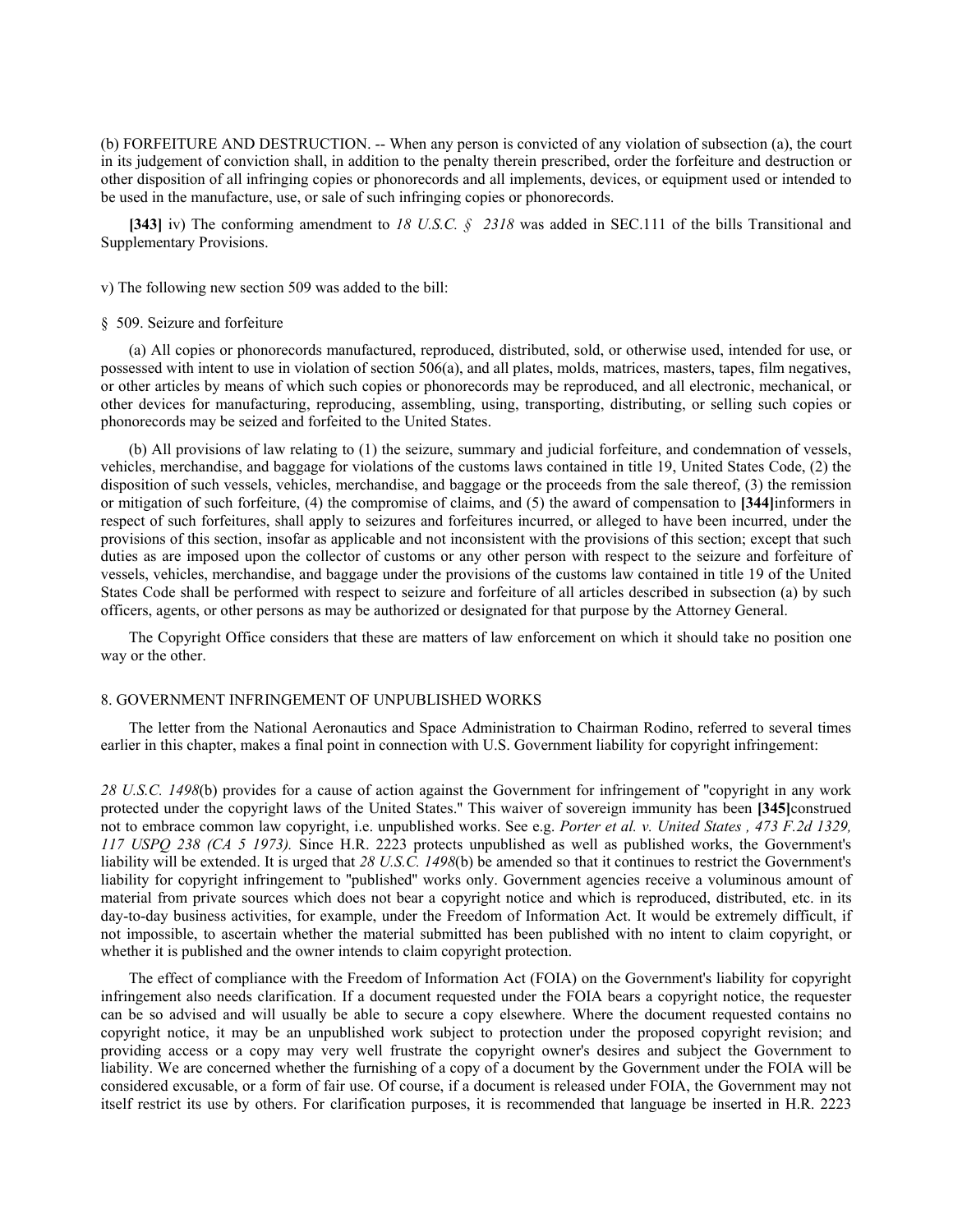explaining the fair use doctrine's applicability to unpublished works and the Government's release of documents under the FOIA.

Under the present law, the waiver of government immunity applies to unpublished works if they have been registered for federal statutory copyright. Under the bill all unpublished works **[346]**would be protected by federal statutory copyright without registration, but like other infringers, the government would not be liable for statutory damages unless the work had been registered. In effect, the government's only liability for infringement of an unpublished, unregistered work would be for actual damages, and this does not appear to be an excessive burden where infringement is proved. NASA's comments upon the effect of the Freedom of Information Act upon possible copyright infringement express more of a theoretical fear than a practical problem and, as such, do not appear to justify an amendment of the bill.

§ [347]CHAPTER XIV MANUFACTURING REQUIREMENT AND IMPORTATION

Sections Considered:

- § 601 Manufacture, importation, and public distribution of certain copies
- § 602 Infringing importation of copies or phonorecords
- § 603 Importation prohibitions: Enforcement and disposition of excluded articles

Issues:

1. Should any manufacturing requirement be retained in the general revision bill?

2. If so, should it be retained permanently, or should it be phased out after a period of years? If it is phased out, how long should it remain in effect?

3. If section 601 is retained in the bill, permanently or temporarily, should manufacture in Canada be equated with manufacture in the United States?

4. Should the effect of the manufacturing clause be limited to situations where an American publisher chooses to have copies manufactured abroad, thus removing the requirement for books by American authors published abroad by foreign publishers?

**[348]** 5. Should section 601 be amended to make clear that importation of more than 2,000 copies is permitted without requiring that the notice of copyright be deleted on all copies over 2,000 (thus destroying all protection for the work)?

6. With respect to the specific provisions of section 601, should any changes be made in the language of the bill or the interpretation in the legislative report with respect to:

- a) the meaning of ''literary material''?
- b) the meaning of ''preponderantly''?

c) the scope of the "work for hire" exception in section  $601(b)(1)$ ?

7. Should the provisions of section 602(a)(3), permitting unrestricted importation by libraries and archives of up to five unauthorized copies of copyrighted material, be reexamined in light of the issue of ''systematic'' photocopying arising under section 108?

# **[349]**A. LEGISLATIVE HISTORY OF CURRENT MANUFACTURING CLAUSE

For over a century the U.S. copyright law offered no protection whatever to foreign authors. Following the lead of state copyright laws enacted under the Articles of Confederation, the 1790 copyright act granted protection only to works by citizens or residents of the United States: but it became clear soon enough that what seemed on its face to be preferential treatment in favor of American authors actually amounted to devastating discrimination against them. English books and authors were popular with the American public and required no permission or payment of royalties.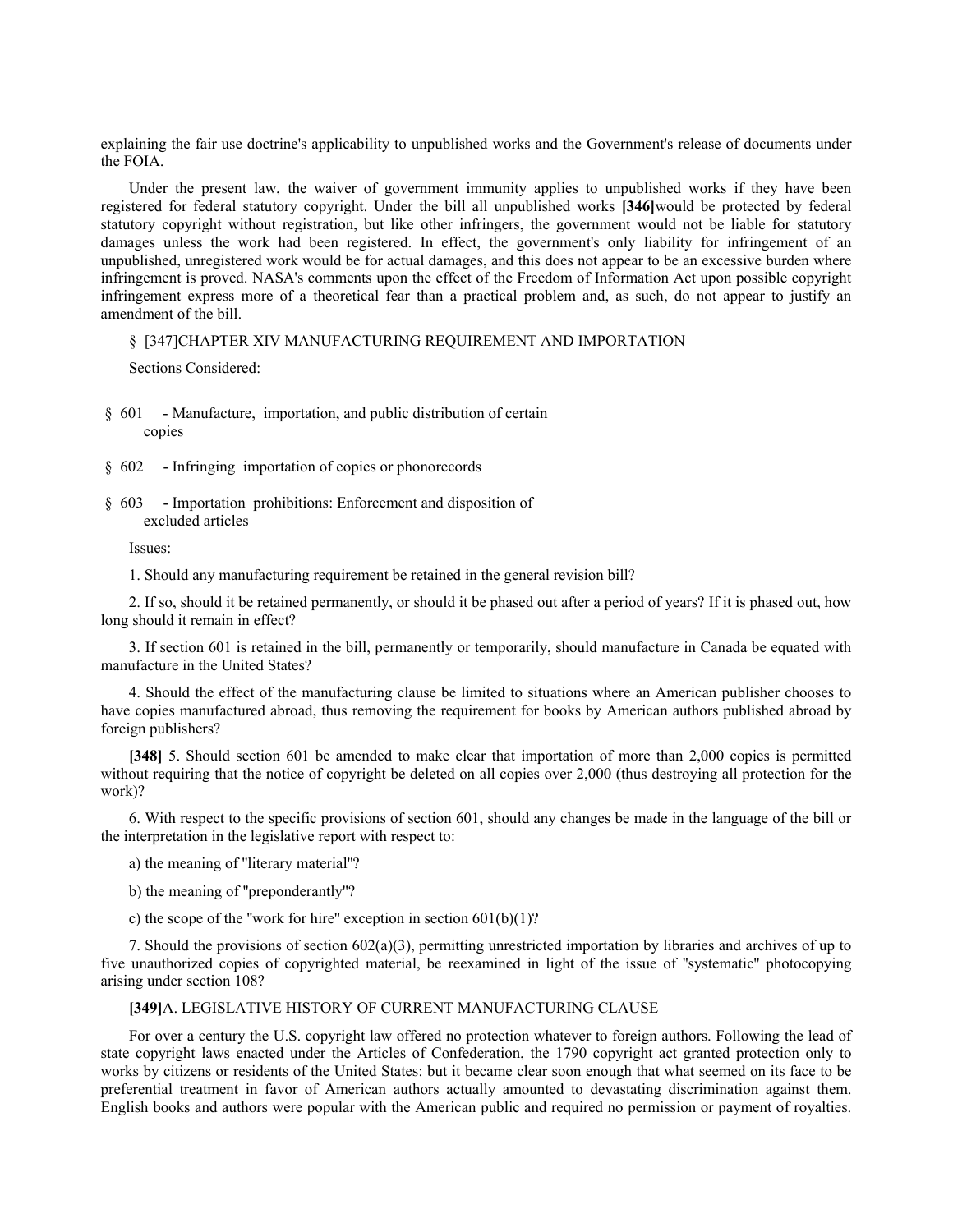Why should U.S. publishers bring out American books, for which the profit was uncertain, when they could publish sure-fire English books without seeking permission from anyone or paying anything? The problem was compounded by the lack of any international copyright relations between the United States and other countries: if an American author did manage to achieve some success in his own country, he would find his works reprinted, translated, and published throughout the rest of the world without permission or payment.

This situation produced what became known as the international copyright movement, which proceeded without success from generation to generation throughout most of the Nineteenth Century in the United States. Beginning in 1837, Henry Clay sponsored legislation in several successive Congresses that would have granted U.S. **[350]**copyright to foreign authors under certain conditions; significantly, one of those conditions was that their works must be printed in the United States to be protected here. However, until the last decade of the 1800's, the economic interests of the American publishers and printers, coupled with the strong protectionist sentiments of the era, served not only to keep the U.S. tariff on imports of foreign books very high, but also to defeat every effort at international copyright reform.

What finally emerged, in the Act of March 3, 1891, was a complicated compromise which had the effect of giving U.S. copyright protection to foreign authors with one hand and taking it away from many of them with the other. The key to the compromise was the manufacturing clause, which was the price demanded by printers, book manufacturers, and particularly the labor unions in the printing trades. Under the 1891 Act, U.S. manufacture of books in all languages and of graphic works was an absolute condition of copyright protection; as part of the compromise, musical and dramatic works were exempted from the manufacturing requirement entirely.

The practical effect of this provision was to make the obtaining of U.S. copyright extremely difficult for foreign authors writing in English, and nearly impossible for foreign authors writing in other languages. The history of the manufacturing clause since 1891 **[351]**has been one of gradual legislative liberalization in regular stages, each one involving a process of confrontation and compromise. The following summary of the legislative history of the manufacturing clause from 1891 to 1955 is oversimplified, but is intended to convey in general terms what the manufacturing clause was, and how it has evolved.

1. Act of March 3, 1891 (''International Copyright Act''):

a) Works covered by manufacturing clause: Books (in all languages), photographs, chromos, lithographs;

b) Manufacture required: Printing from type set in U.S.A.;

c) Scope of requirement: Absolute. Under the 1891 Act, copyright was lost if a book was published ''in this or any foreign country'' before two copies manufactured in the U.S.A. had been deposited in the Copyright Office.

2. Temporary ''Interim'' Act of January 4, 1904:

a) Purpose: To induce foreign book and graphic publishers to exhibit their works at the St.Louis World's Fair without losing copyright because of the 1891 manufacturing clause.

b) Effect: To create a temporary or ''ad interim'' copyright for works exhibited at the Fair, as an exception to the 1891 manufacturing clause.

[352] c) Requirements for securing the "ad interim" copyright:

1) The work had to be of foreign origin;

2) Deposit had to be made in the Copyright Office before the closing date of the Fair.

d) Duration of protection:

1) ''Ad interim'' term, of two years, from deposit;

2) Extension to full term of protection if, within the two-year ''ad interim'' period, copies were manufactured in the U.S.A. and another deposit was made in the Copyright Office.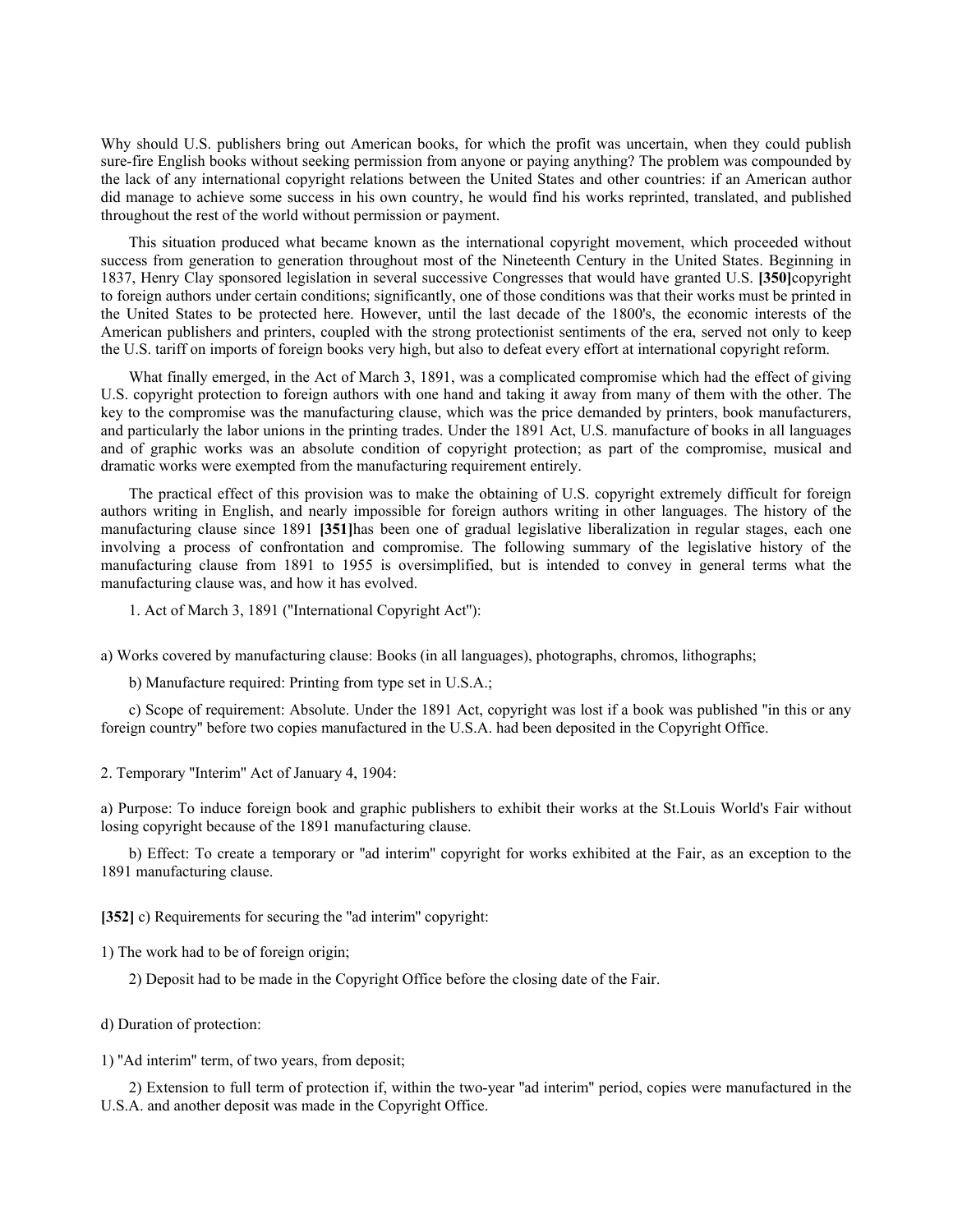3. Permanent ''Interim''Act of March 3, 1905:

a) Purpose: To give permanent status to 1904 ''ad interim'' copyright as an exception aimed at softening the rigors of the 1891 manufacturing clause.

b) Works qualifying for ''ad interim'' exception: Books in a foreign language first published abroad.

c) ''Ad interim'' requirements: Deposit in the Copyright Office of one copy within 30 days after first publication abroad.

d) Duration of protection:

1) ''Ad interim'' term of 12 months from date of first publication abroad;

**[353]** 2) Extension to full term if, within the one-year ''ad interim'' period, copies were manufactured in the U.S.A. and another deposit was made in the Copyright Office.

4. Act of March 4, 1909 (General Revision):

a) General effect: To exempt foreign-language works of foreign origin from the manufacturing clause entirely, and to extend the ''ad interim'' exception to English-language works, but with a shorter time limit.

b) Works covered by manufacturing requirement:

1) Printed books and periodicals, except:

i) works of foreign origin in foreign languages;

- ii) works reproduced in Braille;
- iii) works seeking ''ad interim'' protection.

2) Illustrations in books and separate lithographs and photoengravings, with certain exceptions.

c) Manufacture required: All named processes supposedly required to be performed in U.S.A.: typesetting; platemaking; lithographic or photoengraving processes; printing; binding. However, the ambiguous wording left loopholes.

**[354]** d) Scope of requirement: The wording of the 1909 Act, and particularly of its manufacturing provisions, is extremely ambiguous, and the relatively few judicial interpretations still leave dozens of questions unanswered. Insofar as it applies to English-language books and periodicals, the Copyright Office's interpretation of the basic manufacturing requirement in the 1909 Act, which has received some direct support from the courts, can be stated as follows: If an English-language book or periodical was manufactured and first published outside the United States, it could secure copyright in the United States only if it fulfilled the ''ad interim'' requirements of the 1909 Act. If it failed to meet the ''ad interim'' formalities and time limits, it fell into the U.S. public domain when those time limits expired.

e) Works qualifying for ''ad interim'' exception: ''A book published abroad in the English language before publication in this country.'' (This was interpreted to include periodicals and their contents.)

f) ''Ad interim'' requirements: Deposit in the Copyright Office of one copy within 30 days after first publication abroad.

g) Duration of protection:

1) ''Ad interim'' term of 30 days from date of deposit in the Copyright Office;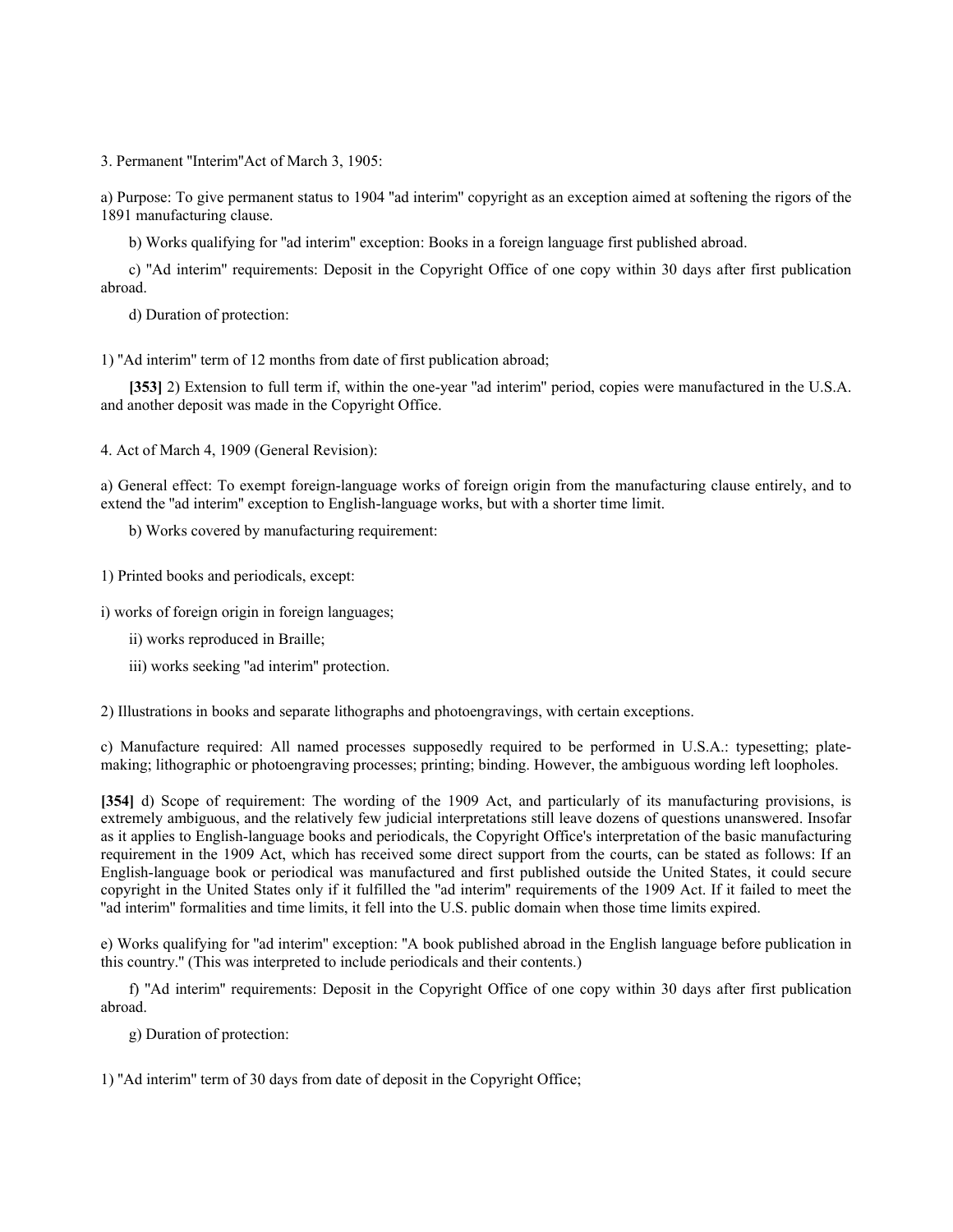2) Extension to full term if, within the 30-day ''ad interim'' period, an authorized edition were manufactured in the U.S.A. and all registration, deposit, and other formalities were observed.

**[355]** 5. Act of December 18, 1919:

a) Purpose: As part of legislation caused by the disruption of foreign commerce and transportation during World War I, to allow all works ''produced or published'' in certain foreign countries between the beginning of the war and the proclamation of peace a grace period for fulfilling U.S. copyright conditions and formalities.

b) Effect on manufacturing clause: In addition to providing temporary grace periods, the 1919 Act contained a permanent amendment of the ''ad interim'' time limits.

c) ''Ad interim'' requirements: Deposit in the Copyright Office of any one copy within 60 days after first publication abroad.

d) Duration of protection:

1) ''Ad interim'' term of four months from date of deposit in the Copyright Office;

2) Extension to full term if, within the four-month ''ad interim'' period, an authorized edition were manufactured in the U.S.A. and all registration, deposit, and other formalities were observed.

6. Act of July 3, 1926:

a) Purpose: To make clear that the manufacturing clause did not bar copyright protection for ''works printed or produced in the United States'' by processes (e.g., typewriting, mimeographing, hectographing, ditto, etc.) other than those specifically named in the section.

**[356]** b) Comment: This amendment was based on a highly debatable interpretation of the literal language of the manufacturing clause of the Act of 1909, and its effect, if any, is unclear.

7. Act of June 3, 1949:

a) Purpose: To liberalize the manufacturing clause by substantially increasing the ad interim time limits and permitting importation of up to 1500 copies of a foreign edition of a work under ad interim copyright.

b) Importation exemption: The Act of 1949 introduced a major innovation into the manufacturing clause: the privilege of importing a limited number of foreign copies to ''test the American market''. The conditions were laid down as follows:

1) ''Ad interim'' registration must first have been made for the work, and the copies must be imported during the 5-year ad interim term;

2) No more than 1,500 copies of a particular work could be imported;

3) The work had to be a book or periodical in the English language, and it could only be ''of foreign origin''; the import privilege did not extend to works by American authors or works first published in the U.S.A.;

4) All copies imported had to bear a copyright notice.

c) ''Ad interim'' requirements: Deposit in the Copyright Office of one copy within 6 months after first publication abroad.

**[357]** d) Duration of protection:

1) ''Ad interim'' term of five years from the date of first publication abroad;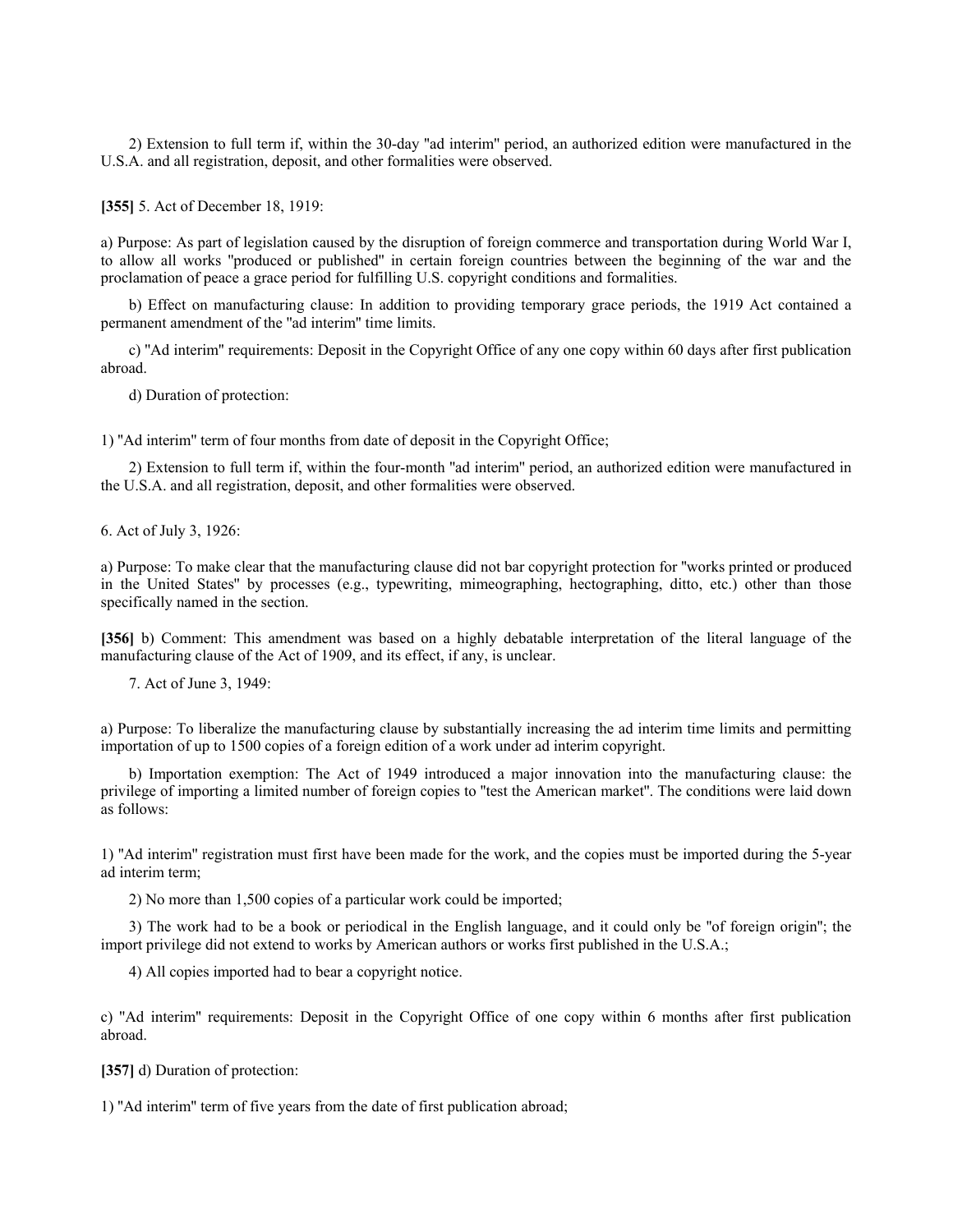2) Extension to full term if, within the five-year ''ad interim'' period, an authorized edition were manufactured in the U.S.A. and all registration, deposit, and other formalities were observed.

8. Act of August 31, 1954:

a) Purpose: To implement U.S. ratification of the Universal Copyright Convention (the U.C.C.), effective September 16, 1955. A key provision of the U.C.C. requires Contracting States to waive all formal conditions of copyright protection (including manufacturing requirements) for works originating in other Contracting States, if the work in question bears a special form of copyright notice.

b) Effect: All manufacturing requirements, including ad interim requirements and importation restrictions, were abrogated if the work was by an author of a country party to the U.C.C., or was first published in a U.C.C. country, as long as all published copies of the work bore the special U.C.C. notice. Subsisting ad interim copyrights in U.C.C. works were automatically extended to the full term upon the coming into effect of the U.C.C. in the country of origin. However, the amendment made very clear that the U.C.C. exemptions did not extend to works by American citizens and domiciliaries and works first published in the United States.

c) Import provision liberalized: Under the 1949 amendment, the privilege of importing up to 1,500 copies under an ad interim copyright applied only to works of foreign authorship. This restriction was removed by the 1954 Act, thus allowing copies of works by U.S. authors, first published abroad, to be imported up to the 1,500 copy limit.

**[358]**B. SUMMARY OF PRESENT MANUFACTURING REQUIREMENTS

The current manufacturing requirement thus consists of the Act of 1909 as amended in 1919, 1926, 1949, and 1955. It can be summarized as follows:

## 1. Works covered:

a. Books and periodicals in English, except where the work is exempted under the U.C.C. As a practical matter, this means that the requirement now applies almost entirely to works by American authors.

b. Certain works of the graphic arts, with exceptions. Again, the U.C.C. exemption limits the application of the requirement almost entirely to works created by Americans.

2. Manufacture required: The 1909 language describing the manufacturing processes that must be performed in the U.S.A. is still in effect, and advances in printing technology have opened an apparent loophole. As stated in the 1965 Supplementary Report of the Register:

 ... At present, under what they believe to be a loophole in the manufacturing clause of the 1909 statute, a number of book publishers are sending their manuscripts abroad for composition, importing reproduction proofs, and then manufacturing their copies ''by lithographic process \* \* \* wholly performed in the United States.'' The language of the present law is unclear on this point, and the book manufacturers have argued that this practice violates the manufacturing requirements. The Copyright Office will make registration in cases where this practice has been followed, but does so on the basis of the doubt and without taking a final position on the question.

**[359]** 3. Ad interim exception: For books and periodicals by U.S. citizens first manufactured and published abroad, and for the few foreign works still failing to qualify under the U.C.C., a five-year ''ad interim'' copyright can be secured by making registration and deposit within six months after first publication. This temporary copyright can be extended to the full term by manufacture and registration of a U.S. edition within the five-year period.

4. Importation: Within the five-year term of an ad interim copyright, up to 1,500 copies of the foreign edition can be imported.

# C. DEVELOPMENT OF SECTION 601

The Copyright Office had taken an active role in the 1949 amendment, and particularly in the development and implementation of the Universal Copyright Convention in the 1950's. It was not surprising, therefore, that the 1961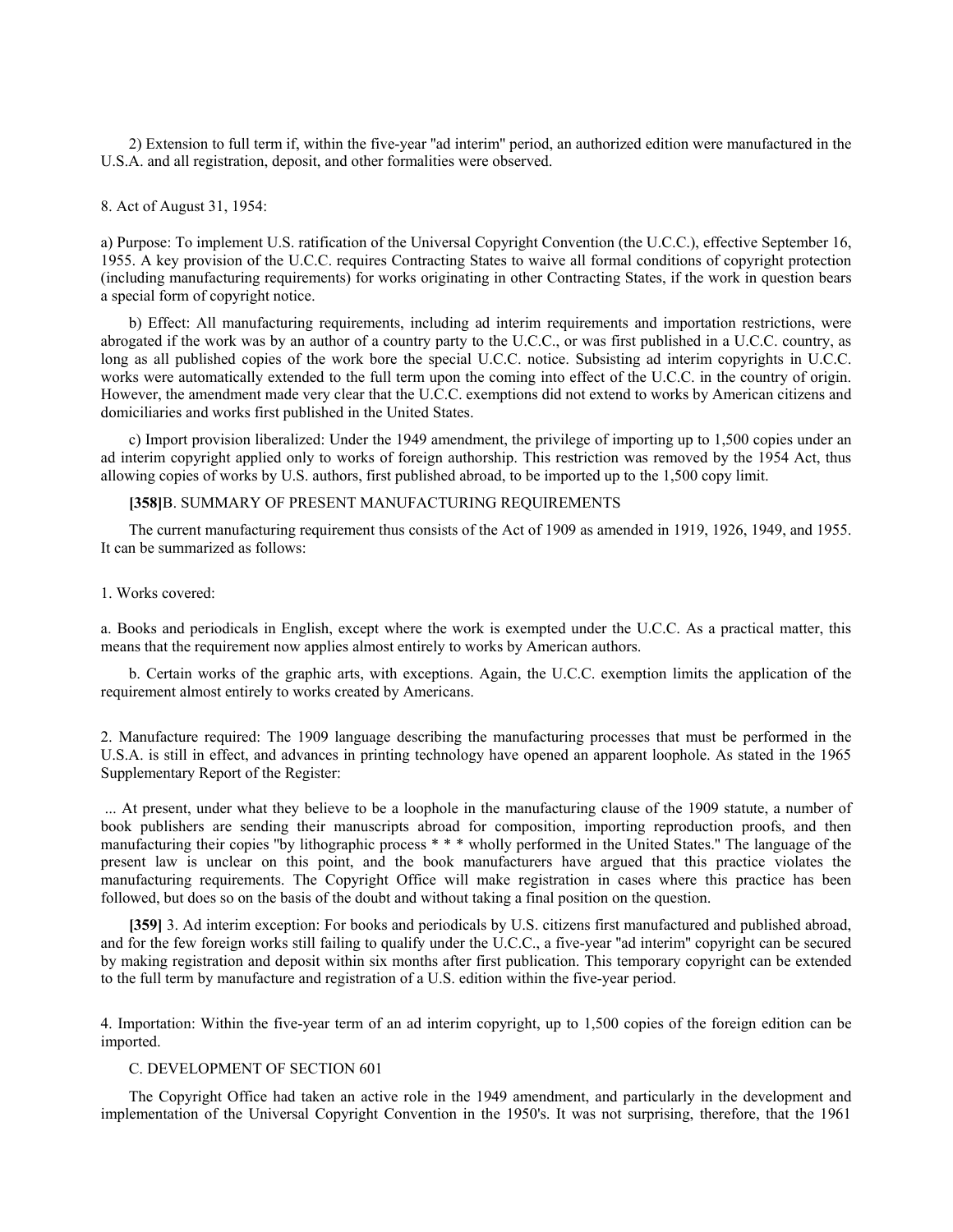Register's Report took a fairly strong position favoring elimination of the manufacturing clause as a condition of copyright protection:

We believe that there is no justification for denying copyright protection, or cutting it off after 5 years, for failure to manufacture an edition in the United States. The effect on authors is severe. They lose not only the right to reproduce their works in printed form, but also the other rights, often more remunerative, to use their works in motion pictures, broadcasts, plays, etc. Moreover, withholding or cutting off copyright from works printed abroad has proved to be of little or no benefit to the printing industry. If printers need protection against foreign competition, it should be afforded by other means such as an import limitation.

**[360]**Whether an import limitation is still needed for the protection of the printing industry against foreign competition is an open question that we consider beyond the province of copyright. We see no reason why import restrictions, if found necessary, should be tied to copyright or confined to copyrighted works, In any event, even if the 1,500 copy limit on imports is retained, we believe that the copyright protection of authors should not depend upon printing in the United States.

The expressed hope of the Copyright Office that ''economic factors had changed sufficiently to permit the dropping of domestic manufacture as a condition of copyright'' was dashed to earth by the book manufacturing industry, whose representatives, in the words of the 1965 Supplementary Report of the Register:

... took a very strong position against complete elimination of the manufacturing requirements in the copyright law. They argued that the American printing industry faces a serious threat of foreign competition from countries with lower wage rates, and that the manufacturing clause offers the only effective form of protection against this competition. In the course of the discussions it became apparent that, for the sake of the program for general revision of the copyright law, an effort should be made to seek a compromise on this difficult problem.

In the 1963 Preliminary Draft the Copyright Office put forward two alternatives on this issue: one opted for outright repeal, and the other for a 1,500-copy limitation upon the importation of certain copyrighted material manufactured abroad, with the following subsection:

**[361]**(d) Importation of copies in violation of the provisions of this section shall in no case invalidate protection for a work under this title. However, it shall be a complete defense to any action for infringements of the exclusive right to distribute visual copies of the work if the defendant proves that the owner of said exclusive right had authorized or knowingly acceded in the importation of copies in violation of such provisions.

With many changes in language and specific content reflecting a long series of compromises, this second alternative remains the basic approach of section 601 of the 1975 bill: domestic manufacture should no longer be a condition of copyright, and the ad interim and other formalities connected with deposit and registration would be eliminated. However, with many limitations and exceptions, the copyright owner would be prohibited from importing more than a certain number of copies manufactured abroad; this would be enforced by offering a complete defense to infringers who can prove violation of the import restrictions.

Vigorous efforts to achieve a compromise provision on which agreement could be reached had begun before the 1965 House hearings, and continued after them. The main stumbling block at the time was the so-called ''reproduction proof'' loophole in the 1909 Act, under which American publishers claimed the right to have the text of their books composed abroad, to import ''repro-proofs'' from which an offset master could be reproduced, and then to print copies in the United States by photolithography from the offset plates.

**[362]**Because of the failure to resolve this issue, the 1965 House hearings on the manufacturing requirements appeared as a sharp and fundamental confrontation, but beneath the surface a current of compromise was still flowing. The House Judiciary Committee, in its 1966 and 1967 reports, adopted language intended to resolve the ''repro-proof'' controversy in favor of the publishers. This action, which was adopted when the revision bill passed the House on April 11, 1967, formed the basis for further compromises on the repro-proof issue and on section 601 as a whole.

Representatives of publishers and manufacturers reached a formal agreement in 1968 as to the contents and wording of section 601, and have continued to adhere to that agreement to the present time. Because of this factor the hearings on the manufacturing clause before the House Judiciary Subcommittee in 1975 approached some of the problems obliquely, and did not dig very deeply into the basic issues. It may therefore be useful to reprint here the summary of arguments from the House Judiciary Committee reports of 1966 and 1967: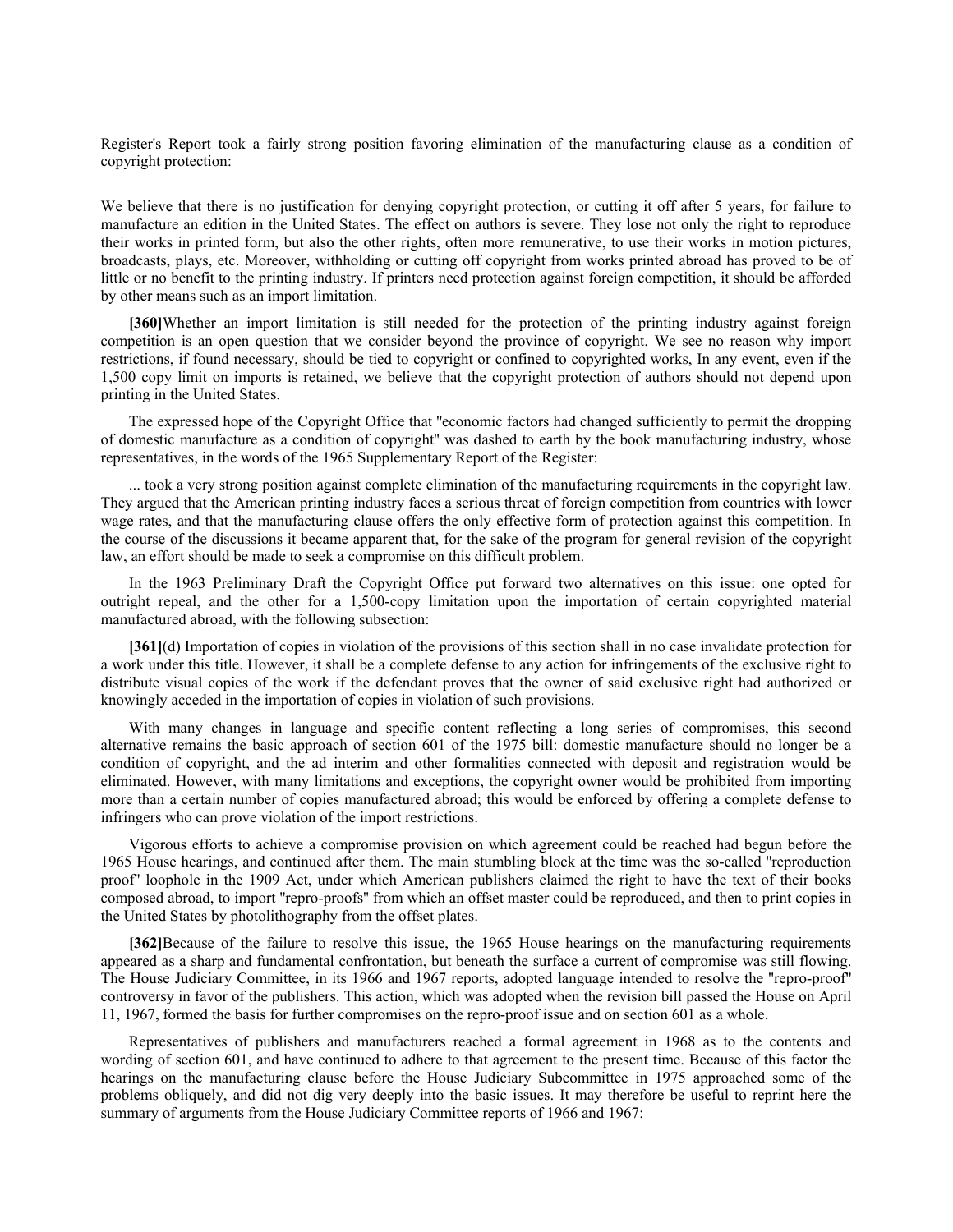An impressively broad range of organizations and interests, spearheaded by various groups of authors and book publishers, supported elimination of the manufacturing requirement on grounds of economics and public policy. Their principal arguments can be summarized as follows:

1. The manufacturing clause originated as a response to a historical situation that no longer exists. Its requirements have gradually been relaxed over the years, and the results of the 1954 amendment, which partially eliminated it, have borne out predictions of positive economic benefits for all concerned, including printers, printing trades union members, and the public.

**[363]**2. Even as rewritten, section 601 of the bill as introduced places unjustified burdens on the American author, who is treated as a hostage. It hurts the author most where it benefits the manufacturer least: in cases where the author must publish abroad or not at all. It unfairly discriminates between American authors and other authors, and between authors of books and authors of other works.

3. The modifications in the bill are desirable as far as they go, but they still violate the basic principle that an author's rights should not be dependent on the circumstances of manufacture, and they still fail to settle the uncertain status of reproduction proofs, the major practical problem under the present law. In addition to solving that problem, complete repeal would substantially reduce friction with foreign authors and publishers, increase opportunities for American authors to have their works published, encourage international publishing ventures, and eliminate the tangle of procedural requirements now burdening authors, publishers, the Copyright Office, and the Bureau of Customs.

4. Studies prove that the economic fears of the printing industry and unions are unfounded. The vast bulk of American titles are completely manufactured in the United States, and U.S. exports of printed matter are much greater than imports. The American book manufacturing industry is healthy and growing, to the extent that it cannot keep pace with its orders. There are increasing advantages to domestic manufacture because of improved technology, and because of the delays, inconveniences, and other disadvantages of foreign manufacture. Even with repeal, foreign manufacturing would be confined to small editions and scholarly works, some of which could not be published otherwise.

**[364]**With some differences in emphasis, all witnesses representing segments of the U.S. printing industry, including printing trade unions, book manufacturers, and typographers, expressed themselves as strongly opposed to outright repeal and generally in favor of section 601. The following were their principal arguments:

1. The historical reasons for the manufacturing clause were valid originally and still are. It is unrealistic to speak of this as a ''free trade'' issue or of tariffs as offering any solution, since book tariffs are minimal and likely to be removed entirely; [Note: this proved to be the case] the manufacturing requirement remains a reasonable and justifiable condition to the granting of a monopoly. There is no problem of inter-of international comity, since only works by American authors are affected by section 601. Foreign countries have many kinds of import barriers, currency controls, and similar restrictive devices comparable to a manufacturing requirement.

2. The differentials between U.S. and foreign wage rates in book production are extremely broad and are not diminishing; Congress should not create a condition whereby work can be done under the most degraded working conditions in the world, be given free entry, and thus exclude American manufacturers from the market. The manufacturing clause has been responsible for a strong and enduring industry. Repeal would destroy small businesses, bring chaos to the industry, and catch manufacturers, whose labor costs and break-even points are extremely high, in a cost-price squeeze at a time when expenditures for new equipment have reduced profits to a minimum.

3. The high ratio of exports to imports could change very quickly without a manufacturing requirement. Repeal would add to the balance-of-payments deficit since foreign publishers never manufacture here. The U.S. publishing industry **[365]**has large investments abroad, and attacks on the manufacturing clause by foreign publishers show a keen anticipation for new business. The book publishers' arguments that repeal would have no real economic impact are contradicted by their arguments that the manufacturing requirement is stifling scholarship and crippling publishing; their own figures show a 250 percent rise in English-language book imports in 10 years.

The Committee concluded, on the basis of these contradictory arguments, that:

... although there is no justification on principle for a manufacturing requirement in the copyright statute, there may still be some economic justification for it. Section 601, as amended by the committee, represents a substantial liberalization that will remove many of the inequities of the present manufacturing requirement. The real issue that lies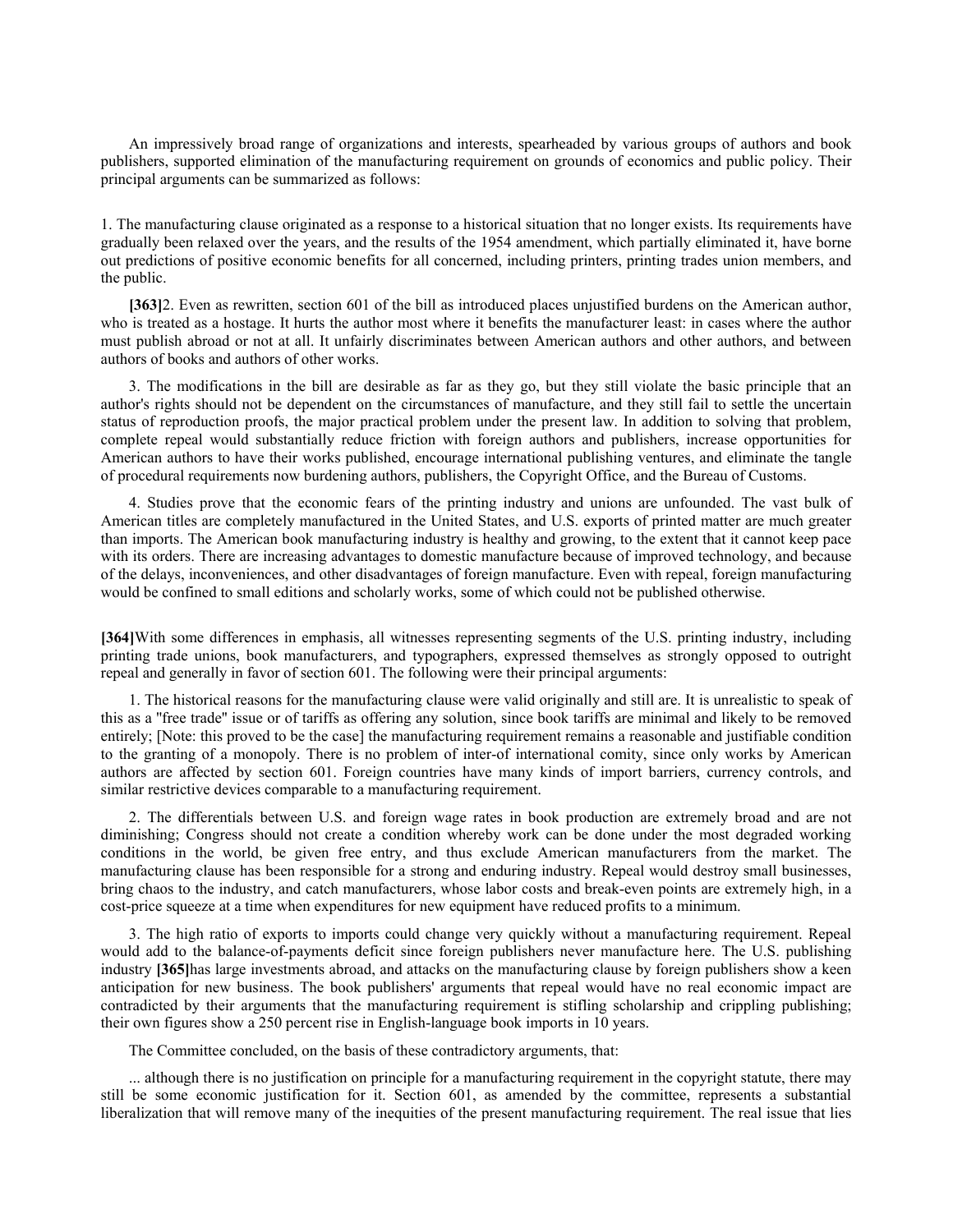between section 601 and complete repeal is an economic one, and on purely economic grounds the possible dangers to the American printing industry in removing all restrictions on foreign manufacture outweigh the possible benefits repeal would bring to American authors and publishers.

The following paragraph from the House Judiciary Committee's 1966 report, which was repeated in its 1967 report and again in the 1974 Senate report, is of special significance nearly ten years after it was written:

The committee is aware that the concern on both sides is not so much with the present but with the future; and, because new machines and devices for reproducing copyrighted text matter are presently in a stage of rapid development, the future in this area is unpredictable. Outright repeal of the manufacturing requirement should be accomplished as soon as it can be shown convincingly that the effects on the U.S. printing industry as a whole would not be serious. Meanwhile the best approach lies in the compromise embodied in section 601 as amended.

**[366]**On October 14, 1966, two days after the House Judiciary Committee reported the general revision bill, Congress enacted Public Law 89-651, implementing the ''Florence Agreement'' for the United States. This was followed by a Presidential Proclamation on November 31, 1966, which, in effect, removed all U.S. tariff barriers on the importation of the great bulk of books and educational materials. As a practical matter this left the manufacturing clause of the copyright statute as the only trade barrier to the importation of English-language books manufactured abroad.

The Senate Judiciary Subcommittee held hearings on section 601 on April 6, 1967, five days before the House passed the general revision bill. It was obvious that there had been a rapproachement since the 1965 House hearings and that a compromise was within reach. James H. French, representing the Book Manufacturers' Institute, testified:

We still feel, as we told the House Committee, that the manufacturing clause should be strengthened. On the other hand, representatives of both of the major publisher organizations, as well as the spokeswoman for the Authors' League, have stated their groups' willingness to accept the compromise embodied in section 601. In addition, we recognize that the House Committee has presented a compromise of the clashing economic interests involved that imposes the lease hardship on all involved groups -- manufacturers, authors, and publishers.

Accordingly, the book manufacturing industry herewith states its willingness to try to live with the section 601 compromise, and we urge that the Senate agree with the House Judiciary Committee in adopting section 601 as proposed in S. 597. Needless to say, failure to adopt this provision would place much of the book manufacturing industry in jeopardy.

**[367]**Let me just add that, with the one exception which I am now about to discuss, we certainly hope and trust that no more exemptions or debilitating amendments will be added to section 601. ... [W]e urge that a provision be written into S. 597 excluding works manufactured in Canada from the application of the manufacturing clause. This could be accomplished by the simple insertion of an additional exemption in subsection (b) of existing section 601 of the bill. In effect, it would provide that the basic requirements of the manufacturing clause set forth in subsection (a) do not apply ''to any work manufactured either wholly in Canada or partly in Canada and partly in the United States.''

The conditions which the manufacturing clause is needed to remedy are nonexistent in the case of Canada. The manufacturing clause is needed to protect the employees and proprietors of the American book manufacturing industry against foreign competition based on wages and costs far below American standards. Because of the monopolistic nature of copyright and the high labor component of the cost of producing books, the American book manufacturer would otherwise have no effective means of combating such competition.

However, where -- as in the case of Canada -- no such wage or cost disparity exists, the protection of the clause is not required. The Canadian and U.S. printing industries are substantially identical in all important respects. Thus, the application of the manufacturing clause to Canada is anomalous.

Moreover, Canada, alone among all nations, suffers significant disadvantages from the manufacturing clause. ... [I]t imposes a unique and unfair disadvantage on Canadians to require in effect that the books being read equally by the citizens of both countries, and written by the authors of both countries (who are as likely to be domiciled in the United States as in Canada and vice versa) be manufactured only in the United States.

**[368]**On April 10, 1967, Chairman McClellan of the Senate Judiciary Subcommittee wrote to the Department of State, requesting its views on the proposed Canadian exemption from the manufacturing requirements. The Department's response, dated September 19, 1967, was negative. It took the view that the proposal presented serious, if note insurmountable, legal problems and would conflict with government policy goals: ''to maximize international trade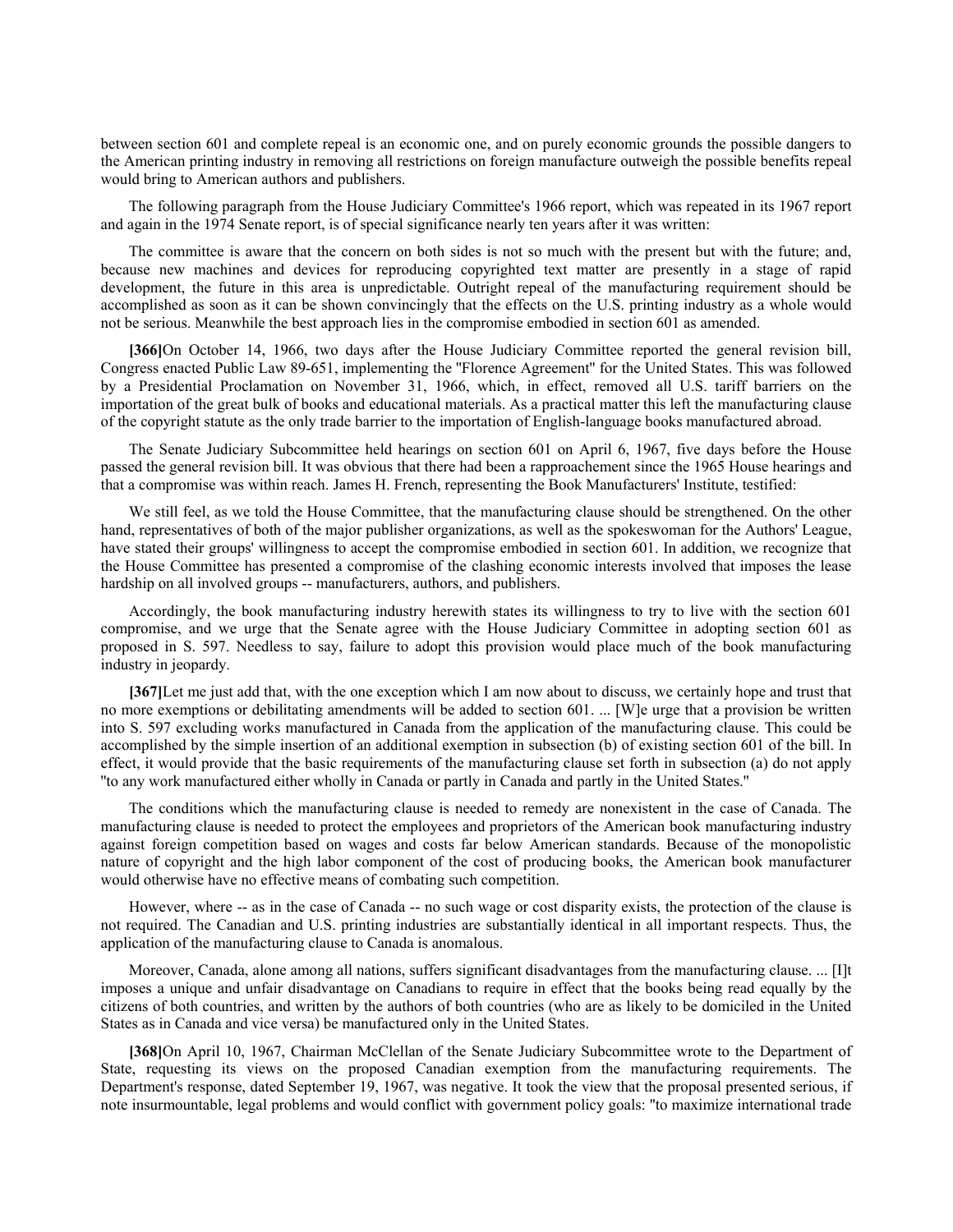through the most-favored-nation principle and to maintain the strength of the GATT organization.'' The State Department summarized its position as follows:

[A]s long as the manufacturing clause remains a part of the copyright law, it would not be proper to except any nation from its provisions. We therefore would advise against the amendment proposed by Mr. French.

On October 11, 1967, Mr. French wrote to Senator McClellan taking strenuous issue with this position. Speaking for ''all representatives of the United States book manufacturing industry and the international trade unions representing the graphic arts workers in the United States and Canada,'' Mr. French stated the view that ''in this case the Department has made an incorrect interpretation of the provisions of the General Agreement on Tariffs and Trade (GATT) and of bilateral commercial treaties to which the United States is a party.'' He elaborated his reasons for this position in his letter, and further in a technical memorandum which concluded as follows:

**[369]**The sole substantive reason given by the Department for its position in the present case is that to seek a waiver would conflict with the U.S. goal of maximizing international trade through application of the most-favored-nation principle. It is submitted that this reasoning is based upon a misconception of the role of the manufacturing clause as a limitation upon extension of the copyright monopoly to foreign printers. The Department has incorrectly viewed the Manufacturing Clause as a restriction on free trade, not as what it really is, a limitation on copyright.

By letters dated April 1, 1968, Robert W. Frase, representing the American Book Publishers Council and the American Textbook Publishers Institute transmitted to the Chairmen of the House and Senate Judiciary Subcommittees, and to various government officials, a memorandum headed ''Agreement of Toronto.'' This document described an understanding resulting from a meeting held in Toronto on February 16, 1968. On behalf of the U.S. groups represented at the Toronto meeting, Mr. Frase urged that Canada be exempted from the U.S. manufacturing clause.

The text and signatories of the ''Agreement of Toronto'' are reproduced here:

### **[370]**AGREEMENT OF TORONTO

Representatives of the U.S. and Canadian business and labour organizations concerned with printing and publishing met in Toronto on February 16, 1968 to discuss three interrelated issues of mutual interest, namely, an exemption for Canada from the U.S. manufacturing clause, Canadian acceptance of the Florence Agreement, and effective resistance to weakening of international copyright protection.

After a thorough discussion of all aspects of these interrelated issues, the following courses of action were unanimously agreed upon:

(1) The Canadian group will promptly inform the Canadian Government of the Toronto meeting and of the agreement to take parallel action on both sides of the border to bring about exemption for Canada from the U.S. manufacturing clause and the acceptance by Canada of the Florence Agreement. The Canadian group will urge the Canadian Government to accept the Florence Agreement as soon as exemption for Canada has been adopted by the U.S. Congress. It is noted that the acceptance of the Florence Agreement can be accomplished in Canada without the necessity of an Act of Parliament.

(2) The U.S. and the Canadian groups will co-operate closely in urging their respective governments to consult and work together to oppose the Stockholm Protocol or similar actions weakening international copyright protection which may be proposed under the Universal Copyright Convention.

(3) The U.S. group will do its utmost to obtain incorporation of an exemption for Canada in the manufacturing section of the bill to revise the U.S. copyright law (S.597) now being considered by a U.S. Senate Subcommittee. Specifically, the U.S. group will inform the Department of State of the Toronto meeting and will urge the Department (a) not to oppose an exemption for Canada from the U.S. manufacturing clause, and (b) to work closely with the Government of Canada in opposing weakening of international copyright protection under the Berne Convention or the Universal Copyright Convention. The U.S. group will also bring to the attention of the appropriate subcommittee of the Senate and House Judiciary Committees the recommendations of the Toronto meeting with respect to the manufacturing clause amendment.

**[371]** (4) It is anticipated that co-operative efforts on, and resolution of, the foregoing issues in a mutually satisfactory manner will lead promptly to definite future co-operation between the United States and Canadian groups on the removal of any remaining barriers to trade between the two countries affecting the printing and publishing industries.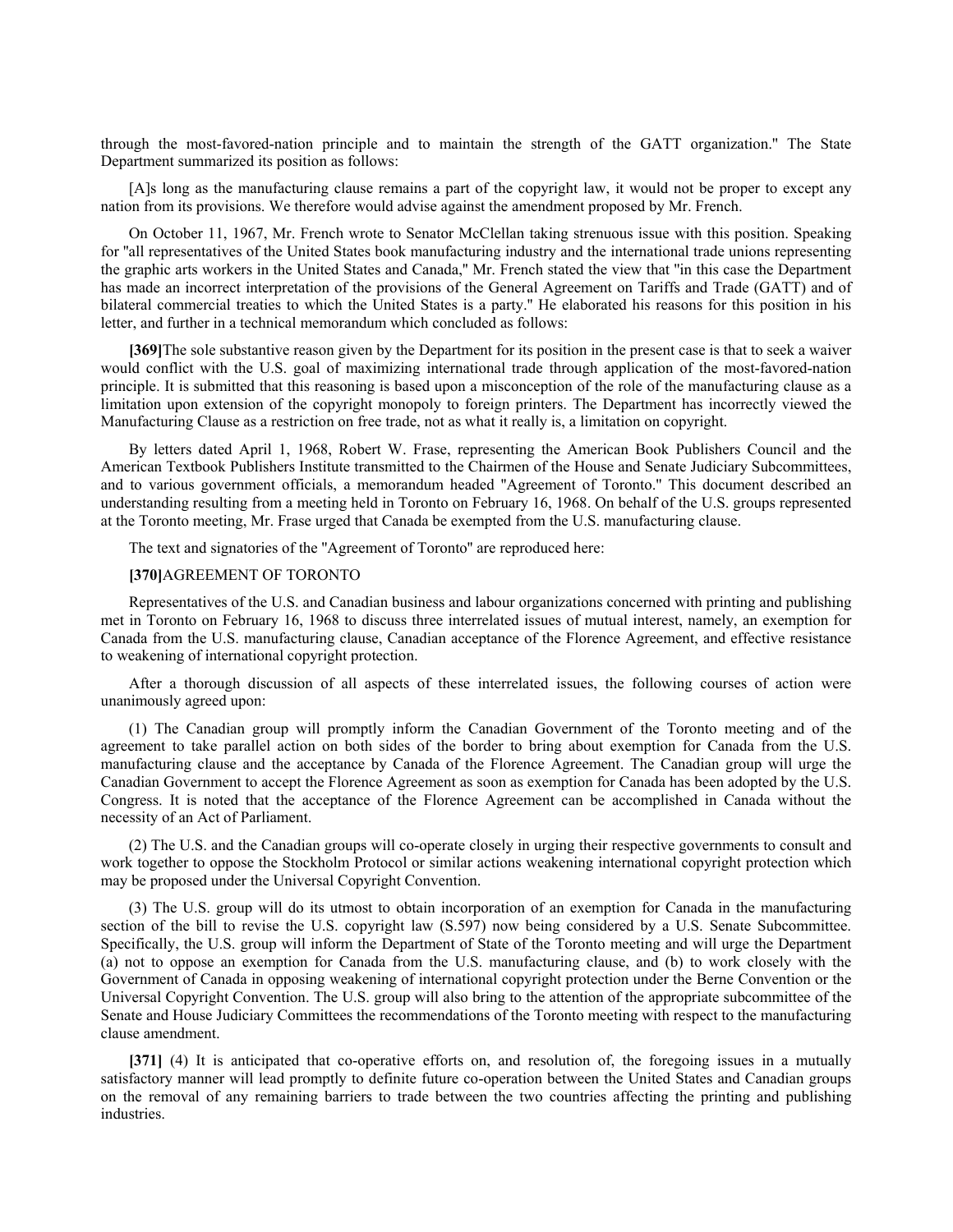Click here to view image.

**[372]**The revision bill as introduced in 1969 (S. 543, 91st Cong., 1st Sess.) retained the manufacturing clause in the form in which it passed the House of Representatives in 1967. However, when the Senate Judiciary Subcommittee reported the 1969 bill to the full Senate Judiciary Committee on December 10, 1969, it made one technical and one important substantive amendment. The technical change involved a rewording of the ''repro-proof'' clause to make clearer that the use of imported reproduction proofs made by foreign compositors would be permitted in the case of offset and gravure printing, as long as the intermediate and final stages of the book manufacturing process - platemaking, printing, and binding -- were done in the United States. The following interpretation of the revised provision appears in the 1974 Senate report:

Under subsection (c) the manufacturing requirement is confined to the following processes: (1) typesetting and plate making, ''where the copies are printed directly from type that has been set, or directly from plates made from such type''; (2) the making of plates, ''where the making of plates by a lithographic or photoengraving process is a final or intermediate step preceding the printing of the copies''; and (3) in all cases, the ''printing or other final process of producing multiple copies and any binding of the copies.'' Under the subsection there would be nothing to prevent the importation of reproduction proofs, however they were prepared, as long as the plates from which the copies are printed are made here and are not themselves imported. Similarly, the importation of computer tapes from which plates can be prepared here would be permitted. However, regardless of the process involved, the actual duplication of multiple copies together with any binding, are required to be done in the United States or Canada.

**[373]**The Senate Subcommittee also accepted the ''Agreement of Toronto,'' insofar as it called for equating Canadian with U.S. manufacture. No reference was made to the State Department's opposition; in explaining this change, the 1974 Senate report merely states:

The committee has adopted the proposal put forward by various segments of both the U.S. and the Canadian printing industries, recommending an exemption for copies manufactured in Canada. Since wage standards in Canada are substantially comparable to those in the United States, the arguments for equal treatment under the manufacturing clause are persuasive.

When it was introduced on February 8, 1971, the 1971 revision bill (S. 644, 92nd Cong., 1st Sess.) added another change, this time to subsection (b)(1). The language of the amendment is as follows:

... in the case of work made for hire, the exemption provided by this clause does not apply unless a substantial part of the work was prepared for an employer or other person who is not a national or domiciliary of the United States or a domestic corporation or enterprise.

The purpose of this amendment was explained in the 1974 report in the following way:

In order to make clear the application of the foreign-author exemption to ''works made for hire''--of which the employer or other person for whom the work was prepared is considered the ''author'' for copyright purposes -- the committee adopted an amendment which provides that the exemption does not apply unless a substantial part of the work was prepared for an employer or other person who is not a national or domiciliary of the United States, or a domestic corporation or enterprise.

**[374]**The provisions of section 601 have remained unchanged in the Senate versions of the bill since 1971, and passed the Senate in that form on September 9, 1974. The 1975 bill, as introduced in both Houses and as reported by the Senate Judiciary Subcommittee on June 13, 1975 and by the full Senate Judiciary Committee on October 7, 1975, has kept the wording of section 601 intact.

# D. COMPARATIVE SUMMARY OF SECTION 601

Like the law it is intended to revise section 601 itself is the product of a long series of compromises. The following somewhat oversimplified comparative table is intended to show how the 1975 version differs from both the present law and the 1967 House version.

Click here to view image.

### **[378]**E. COMMENTS AND RECOMMENDATIONS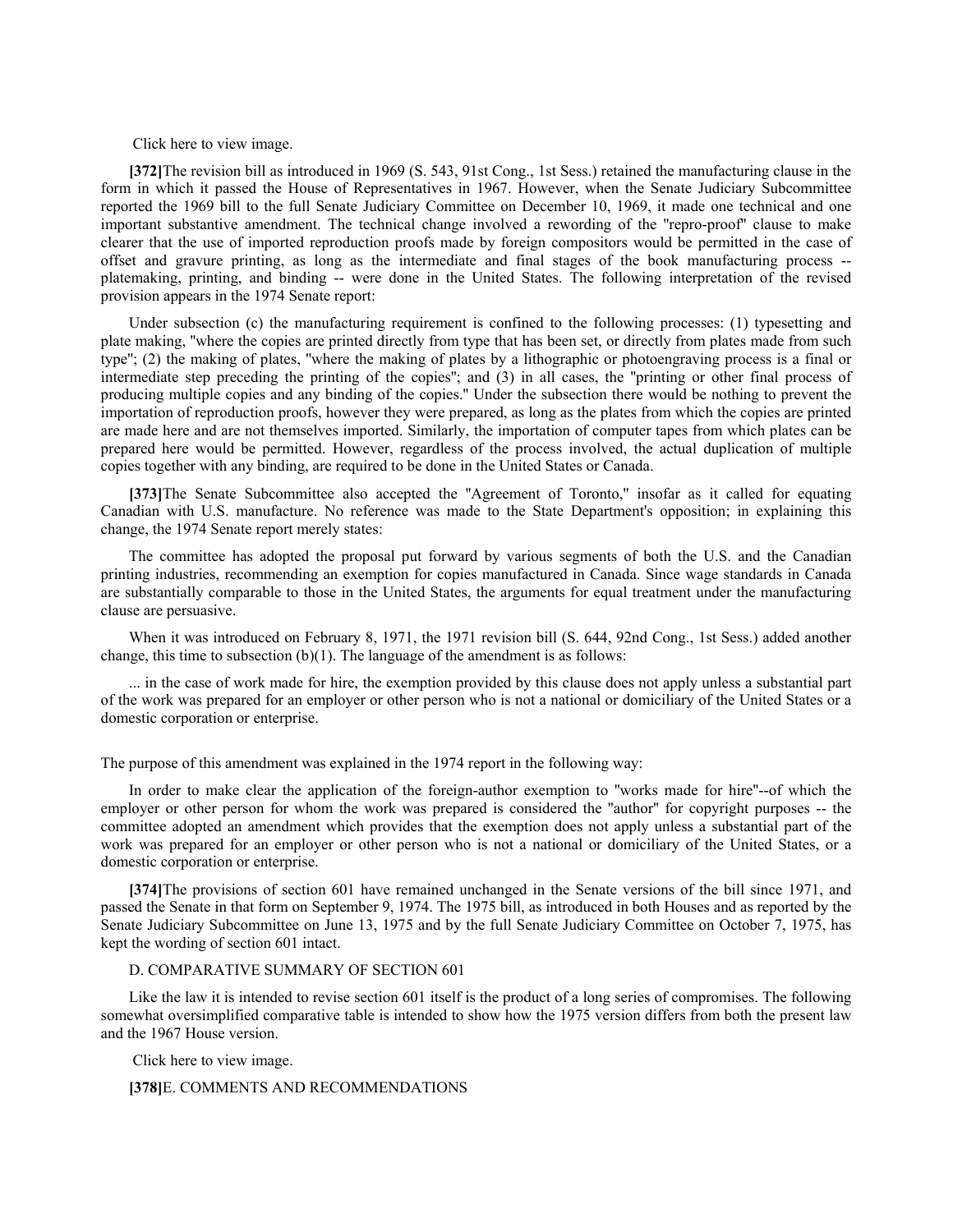### 1. RETENTION OF MANUFACTURING REQUIREMENT

A commentator on the manufacturing clause, writing of the situation as he saw it in 1959, said:

Compromise has been the bloodline of the manufacturing requirement. It was compromise that originally injected the clause into the law, and as demonstrated through its long history, it was compromise after compromise that sustained it. \* \* \* It is difficult to see how the remaining shell of the once powerful manufacturing clause can survive further revision of the act, as is presently contemplated.n\*

After 16 more years of further compromises, this comment remains apt. The manufacturing clause has never been defensible on principle, and of the many blots on our international copyright escutcheon it has traditionally been the biggest and the dirtiest. As it now stands, section 601 is far less objectionable than the present manufacturing requirement and its many predecessors, but the question remains: do economic factors justify any provision conditioning the exercise of rights under a copyright upon the place where copies were manufactured?

**[379]**During the House Subcommittee hearings in May, 1975, the representatives of the Departments of State, Justice, and Commerce, along with the Copyright Office, all opposed the manufacturing clause on principle. Mr. Kastenmeier, Chairman of the Subcommittee, asked Joel W. Biller, Deputy Assistant Secretary for Commercial Affairs and Business Activities of the Department of State, whether ''it might be useful for our purposes internationally to place a further restriction on that section which could ... actually limit the effect of the manufacturing clause to a term certain, for example, six years ... or some other such specific period of time whereinafter it would no longer have any force or effect.'' Mr. Biller replied:

Yes, sir, I think it would. We fully realize that there could be a difficulty posed for some American manufacturers if protection like this, which has existed in legislation for many years, were suddenly terminated.

If the Congress should decide that in order to achieve a desirable transition that some sort of phase out period is necessary, we would support such a position.

In later testimony on the same day the representative of the Department of Commerce supported this view.

The Copyright Office is familiar with the process of compromise that produced the present text of section 601, and we believe that all of those who participated in it deserve commendation for their reasonable attitudes and spirit of giveand-take. We also respect the willingness **[380]**of various groups to remain committed to their agreements despite the passage of nearly a decade since the compromise began to emerge. Assuming that some sort of restriction on manufacture must remain in the copyright statute, the general approach of section 601 appears satisfactory.

At the same time, we believe that the time has come to think seriously about a phase-out. If, as Chairman Kastenmeier suggested, a terminal date for section 601 could be set now, it could provide a reasonable transitional period during which there could be an opportunity to study the actual economics of the situation during a time of great technological change in book manufacturing.

# 2. PROPOSALS FOR FURTHER LIBERALIZATION OF SECTION 601

In his presentation of testimony to the House Judiciary Subcommittee on September 18, 1975, Irwin Karp, Counsel of the Authors League of America stated:

Although American authors are primary victims of the manufacturing clause, they are innocent casualties of an economic conflict between publishers and the American printing industry and unions. The present clause, and the proposed modification, seek to compel publishers to manufacture U.S. editions of American authors' books in this country. Both use the author's rights as a hostage for that purpose.

**[381]**Mr. Karp questioned the constitutional justification for the manufacturing clause under the Fifth and First Amendments and urged:

... that the manufacturing limitations should be phased out of the Copyright Act, eliminated before a specified date - - e.g. December 31, 1982.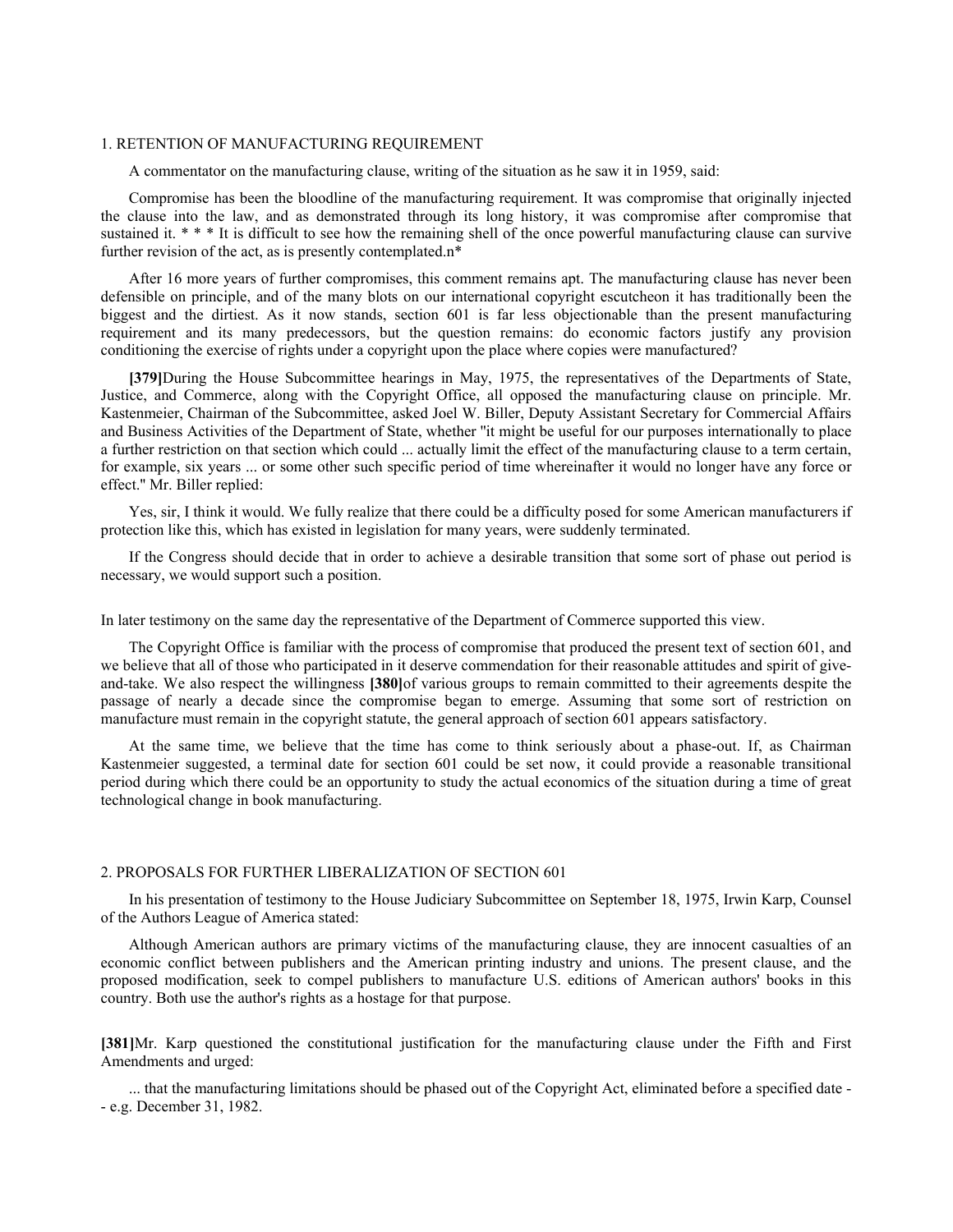In addition, the Author's League put forward two specific proposals. The first was that section 601 should be made inapplicable to works by American authors first published abroad by foreign publishers. As explained in Mr. Karp's statement:

As we have noted, the primary purpose of the manufacturing clause is to compel book publishers to manufacture here the copies they distribute in this country. That purpose is not served by prohibiting the importation of foreign-made copies of books by American authors which are published abroad by foreign publishers. American authors do not have their works published abroad to obtain lower printing costs, or to deprive American printers of work. Those consequences occurred when American publishers arranged for the foreign composition and printing of books they produced for sale in the United States. So long as the manufacturing clause remains in the Copyright Act, it should be limited to those circumstances. Therefore, the Authors League recommends that Sec. 601 (b) be amended by adding a new clause reading:

''(7) where the copies were produced by a publisher who had previously published the work outside the United States and is not a national or domiciliary of the United States or a domestic corporation or enterprise.''

**[382]**This clause would permit the American author who had published his book abroad, by a foreign publisher, to authorize the importation and distribution of that publisher's copies in the United States without limitation on the number of copies, and without losing protection for his publishing or other rights.

The Copyright Office agrees with the principle of this proposal, although not necessarily with the language of the suggested amendment.

The Authors League's second specific proposal was to exempt periodicals and contributions to periodicals from section 601. An outright exemption for ''periodicals'' (a widely-disputed term which is used only illustratively in the bill) would do considerable damage to the compromise on which section 601 rests. The Copyright Office also doubts whether a complete exemption would be necessary to protect the interests of individual authors since they are already protected in this situation. Instead, we suggest that the report make clear: (1) that section 601 imposes no restrictions on the importation of an issue of a foreign periodical if, as is almost universally the case, any substantial part of the text was written by a foreign author; and (2) that, as long as the copies of such a foreign periodical issue as a whole have been imported legally, the rights of an individual American author of a particular contribution are not affected in any way.

**[383]**In a letter dated March 7, 1975 to the Register of Copyrights, Dan Lacy, Senior Vice President of McGraw-Hill, Inc., raises a difficult question that requires consideration. To understand Mr. Lacy's point it is first necessary to realize that there are many cases under the present manufacturing clause where more than 1,500 copies of a work protected by ad interim copyright arrive at Customs and are held up. The ad interim copyright owner has a choice in this situation: either he gives up his effort to import any copies over the 1,500 limit, or he deletes the copyright notice on all of the copies and records an abandonment of copyright in the Copyright Office.

Mr. Lacy states that the compromise on which section 601 is based included two presuppositions, among others:

1) there would be cases, as today, when the American copyright owner would want to import more than the 2,000 copy limit for distribution in the United States, and would be willing to forfeit reproduction and distribution rights (though not any other ''subsidiary'' rights) in order to do so; and

**[384]** 2) the American copyright owner should also be permitted to import a limited number of copies over the 2,000 allowed -- not for distribution in the U.S.A. but for re-export to other countries.

The Copyright Office agrees that these are practical problems, and that sections 601 and 603 (dealing with enforcement of the importation prohibitions) do not contain satisfactory answers to them. Mr. Lacy assumes that the two points are still viable parts of the over-all compromise embodied in section 601; is he is right, they should be dealt with by specific amendments in section 601, section 603, or both.

### 3. OTHER PROPOSED AMENDMENTS

At the House Judiciary Subcommittee hearings on September 18, 1975, Jack B. Sandler, representing the Book Manufacturers Institute, put forward a proposal for amendment of the last clause in section  $601(b)(1)$ , dealing with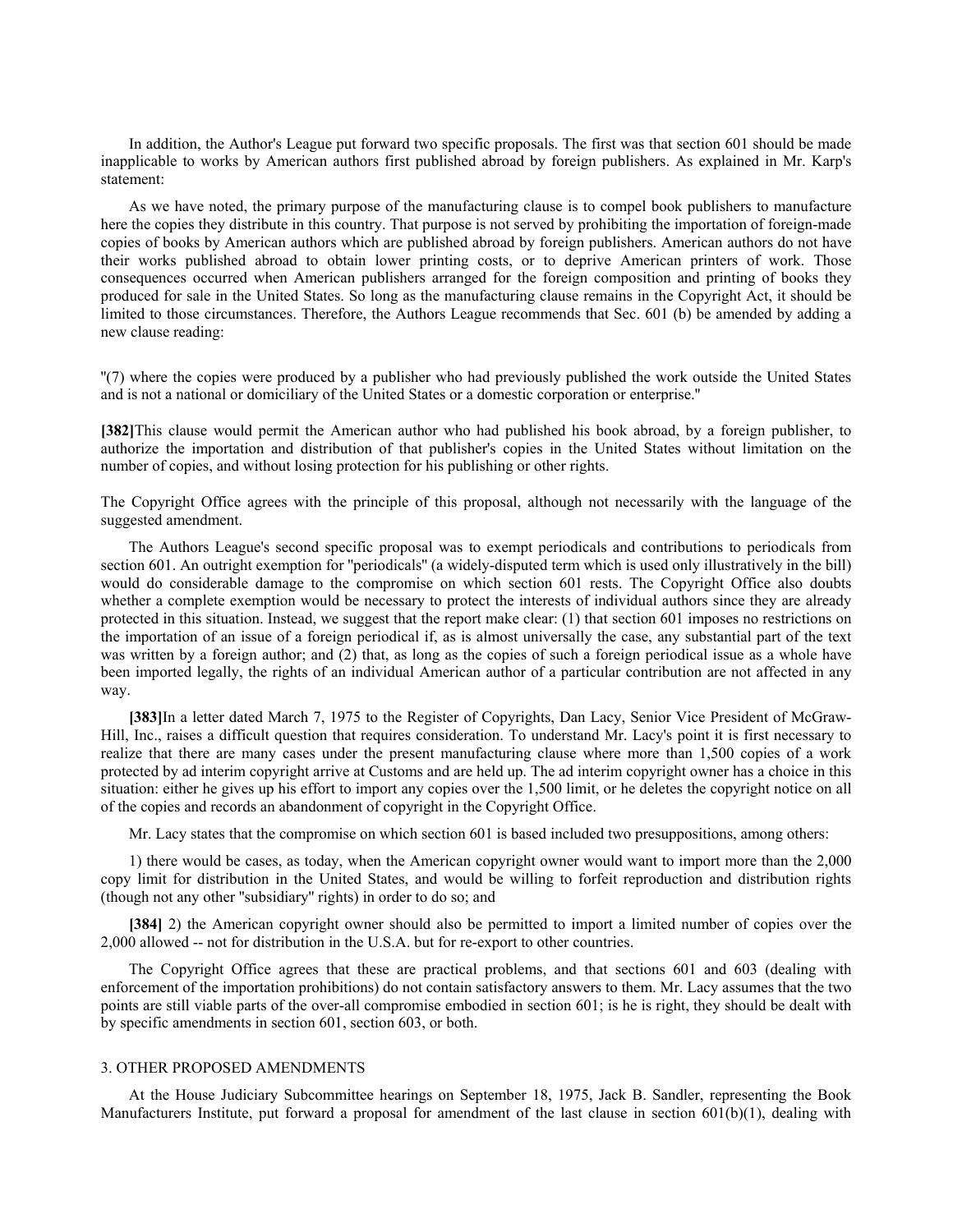works made for hire, and for changes in certain parts of the legislative report dealing with the interpretation of the terms ''literary material'' and ''preponderantly.'' The proposed amendment is to the provision added to the Senate bill in 1971, which as amended would read as follows:

**[385]**in the case of work made for hire, the exemption provided by this clause does not apply unless a substantial part of the work was prepared for an employer or other person who is not a national or domiciliary of the United States or a domestic corporation or enterprise or a foreign subsidiary or affiliate thereof. (New language underlined.)

The Copyright Office has some technical difficulties with the drafting of the 1971 Senate amendment. For example, what does "or other person" mean? What does "a domestic corporation or enterprise" add? The wording of the proposed amendment seems to make the possible ambiguity worse, as a technical matter only. On the substance, the Copyright Office has no objection to the purpose of the 1971 amendment, which was to close a loophole in the present law, and we support the proposed amendment for the same reason.

The Copyright Office has no objection to clarifying the meaning of ''literary material'' and ''preponderantly'' in the report, though not necessarily by means of the precise language suggested by Mr. Sandler.

#### 4. THE CANADIAN EXEMPTION

Whether manufacture in Canada should be equated with manufacture in the United States is probably the easiest question to state and the most difficult question to answer in the entire revision bill. Obviously the Canadian exemption is a pivotal part **[386]**of the compromise underlying section 601. It was accepted by the Senate when it passed the revision bill on September 9, 1974, and was accepted again by the Senate Judiciary Committee when it reported the bill on October 7, 1975. At the September 18, 1975 House Judiciary Subcommittee hearings on section 601 there was no opposition to the Canadian exemption, and Gerhard Van Arkel, General Counsel of the International Typographical Union, testified specifically in favor of it. Noting the provisions of the ''Agreement of Toronto'' (reproduced verbatim above) and the developments since its adoption, Mr. Van Arkel stated:

We have every reason to believe that, if this provision is retained in the bill as it is finally approved, Canadian acceptance of the Florence Agreement will follow shortly thereafter. In the unexpected event that it would not, we would surely then urge the Congress to withdraw the exemption.

In urging this exception for Canada, we do not mean to gloss over the existing irritants between Canada and the United States in the field of publishing and printing. However, we earnestly believe that the best chance of removing some or all of these irritants lies in improving the relationship between the two countries in the areas of printing and publishing. This can best be done, in our view, by carrying out the remaining objectives of the Toronto Agreement in the sequence there intended, i.e., by Canadian exemption from the manufacturing clause, followed promptly by Canadian acceptance of the Florence Agreement. The atmosphere would then be propitious to carry out the final objective of the Toronto Agreement -- the removal of any remaining barriers to trade between the two countries affecting the printing and publishing industries.

**[387]**On the other hand, in their testimony before the House Subcommittee on May 8, 1975, the representatives of both the Department of State and the Department of Commerce opposed not only the manufacturing clause as a whole but also the exemption of Canadian manufacture from it. The State Department's position was stated as follows:

[T]he exception for Canada introduced by this bill into the manufacturing clause would violate our obligations under the GATT and various bilateral treaties. The U.K. has protested and we expect that other foreign countries which are being discriminated against by this measure will protest, thereby introducing another element of discord and potential retaliation into relations with those countries. Specifically, the exception would violate our obligation under Article XIII of the GATT which require non-discriminatory application of quantitative restriction. Although the U.S. could seek a waiver from the GATT Contracting Parties to permit this exception, this would require us to make trade concessions in other areas to compensate our trading partners who were injured. In any event this procedure would be particularly undesirable at this time in view of the opening of the new round of multilateral trade negotiations at Geneva. The exception would also violate commitments in various FCN treaties, which we have concluded with most of the other industrialized nations.

These treaties normally impose obligations on the U.S. before it introduces non-tariff barriers on important products of the other country, and forbids the prohibition of the other country's products unless the product of third countries are similarly prohibited.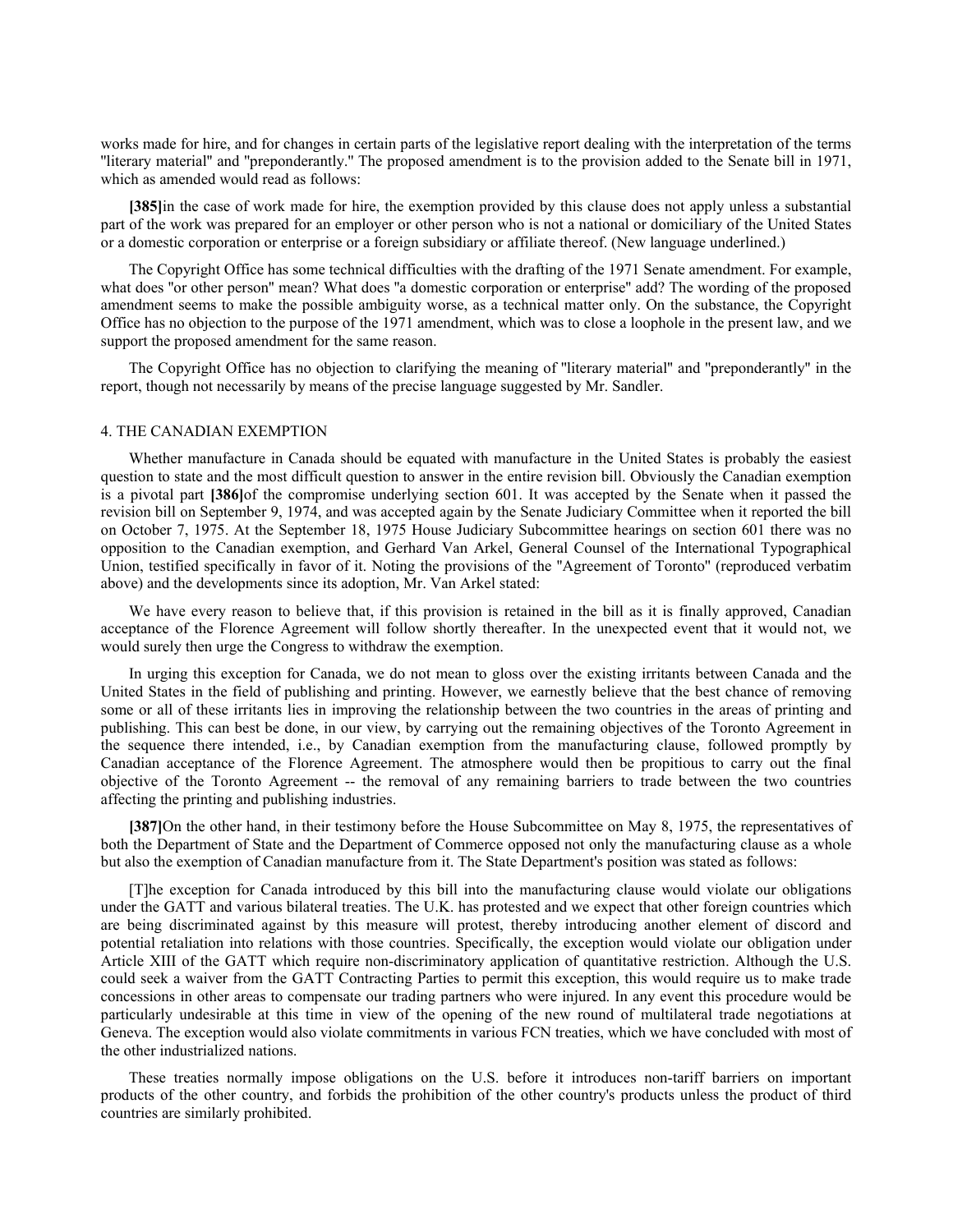**[388]**The statement of Rene D. Tegtmeyer, Assistant Commissioner of Patents, for the Department of Commerce is to the same effect, although the emphasis is somewhat different:

We are opposed to the inclusion of Canada in this provision. Such an inclusion would be a unilateral concession which we believe should be withheld for possible use by the United States as negotiating leverage in seeking compensating benefits during multilateral trade negotiations. We note that both houses of Congress indicated forcibly that United States negotiators should obtain reciprocity for United States concessions when they enacted the Trade Act of 1974.

Additionally, including Canada in this provision would raise problems in our relations with other nations, in view of the ''most favored nation'' obligations in the General Agreement on Tariff and Trade (GATT) and other treaties. Thus, enactment of the bill containing this provision might bring about the possibility of retaliation against the United States from countries other than Canada and might otherwise hamper our efforts to eliminate non-tariff trade barriers in the interest of our overall international trade objectives.

In replying to these objections in his statement of September 18, 1975, Mr. Van Arkel first referred to the 1967 position of the State Department on the proposed Canadian exemption. He described the Department's objections at that time as having been ''even broader and more basic,'' and stressed that these had been completely disregarded at all levels in the Senate. Mr. Van Arkel's **[389]**statement then sought to state and refute the technical arguments against the exemption put forward by the State Department. Mr. Van Arkel's final point was stated as follows:

The State Department representative referred in his testimony on May 8, 1975, to a protest by the United Kingdom against the exception for Canada. We understand that, when the United Kingdom made this protest, it was unaware of the longstanding, and recently reaffirmed, position of the British Publishers Association expressing its lack of objection to an exemption for Canada from the U.S. manufacturing clause.

Attached to the statement were copies of letters to Robert W. Frase from Ronald E. Barker, Secretary of the [British] Publishers Association, dated January 3, 1968 and May 6, 1975. The second of these letters reads as follows:

This is to confirm that my Association has and would not have any objection to book importations from Canada being exempted from the manufacturing provisions currently contained in Section 16 of the present US Copyright Law, due to be confirmed by Section 601 of the Copyright Revision Bill now before Congress.

While I have not been able to find my copy of the letter I know I wrote to you about this sometime early in 1968, when you were with the American Book Publishers Council, our view now, as it was then, is that the manufacturing provisions of US copyright legislation are out of date, providing a form of protection which has long ceased to be necessary (if it ever was), and that, in consequence, anyone who can be exempted from these provisions should be. Because of the **[390]**intimate relation between printers in the USA and in Canada, there seems to us every reason for making an exception in the respect of Canada, until such time as the manufacturing provisions can be done away with altogether. In the meantime, some of our own members might benefit from this exception because, of course, many of them are, like many US publishers, Canadian publishers in their own right.

To give you the assurance I think you want: we should certainly not object to any exemption made in Canada's favour in this respect.

On October 17, 1975, Robert J. McCloskey, Assistant Secretary of State for Congressional Relations, forwarded to Chairman Rodino of the House Judiciary Committee a letter dated October 7, 1975 to Joel W. Biller, Deputy Assistant Secretary for Commercial Affairs and Business Activities, from Thomas Sharp, Commercial Counsellor of the British Embassy in Washington. Mr. Sharp's letter refers to the last paragraph of Mr. Van Arkel's statement (quoted above), and states:

We do not feel that we should allow to pass unchallenged the implication in it that Her Majesty's Government's earlier objection to the proposed exceptional treatment for Canada would have been different, or indeed withdrawn, if we had been aware at the time of the British Publishers Association's support for such exemption for Canada. The fact is that HMG do not share the views of the Publishers Association, a non-official body, but adhere to the line that preferential treatment for Canada, as you yourself testifies on 8 May, would be inequitable and contrary to the United States's international obligations. We should be most grateful if you would bring the above comments to the attention of the Subcommittee.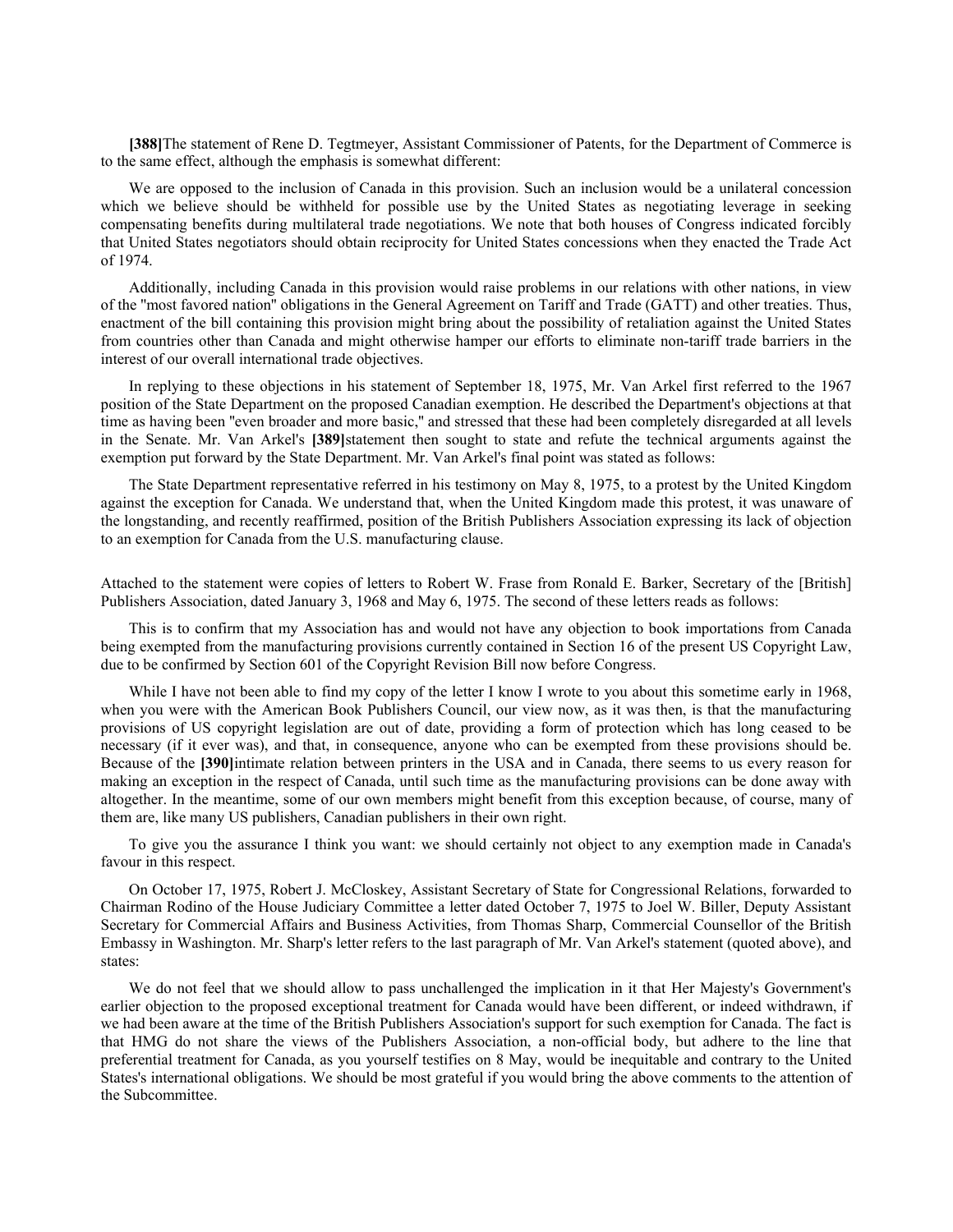**[391]**No one is actually opposing the Canadian exception, considered solely on its own merits. All of the private interests that have spoken on the matter favor it, either because they believe it advantageous or justified, or because they regard it as a fundamental part of the whole manufacturing clause compromise. It should not be forgotten that a major part of the "Agreement of Toronto" involved Canadian adherence to the Florence Agreement, which would mean a complete withdrawal of tariff barriers to the importation of American books into Canada. Paragraph 1 of the "Agreement of Toronto" stated:

The Canadian group will urge the Canadian Government to accept the Florence Agreement as soon as exemption for Canada has been adopted by the U.S. Congress. It is noted that the acceptance of the Florence Agreement can be accomplished in Canada without the necessity of an Act of Parliament.

Opposition to the Canadian exemption is entirely governmental. The State Department opposed it on the ground that it violates U.S. international obligations and runs counter to U.S. trade policy. The Commerce Department agrees, though its statement suggests less certainty about the violation and more concern about unilaterally giving up a trade preference without first negotiating something in return. The British Government wants the manufacturing clause deleted for all purposes; it opposes any partial deletion that, in effect, would discriminate in favor of Canadian manufacture and against manufacture in the United Kingdom.

**[392]**There is no question that, as a purely theoretical matter, the provisions of section 601 as a whole, including the discriminatory provisions in favor of Canadian manufacture, violate the spirit of U.S. foreign trade agreements and policy. Indeed, the mere concept of a manufacturing clause runs counter to the spirit of a whole range of post-World War II international agreements involving cultural interchange, including the various copyright conventions, the Florence and Beirut Agreements on tariff barriers, and the recent ''Final Act'' of the Conference on Security and Cooperation in Europe signed at Helsinki on August 1, 1975. Section 601 could not be enacted as completely new legislation today, and this is a good thing.

But Congress is not writing section 601 on a new, clean slate. As this chapter has attempted to show, the slate on which it must be written is older, messier, and more unclear than anything else in the present copyright law. The Canadian exemption must be judged in this context: as the latest in a very long string of compromises that have produced the present manufacturing clause and section 601. The Copyright Office has sought to view the issue in this light and, assuming that section 601 must remain in the copyright law at least temporarily, we have no practical or philosophical objection to making the Canadian exemption a part of it.

**[393]**The basic question remaining is whether or not the Canadian exemption actually violates the letter, as distinguished from the spirit, of international obligations of the United States. We have studied the technical arguments made by the Book Manufacturer's Institute, the Department of State, and the International Allied Printing Trades Association on this issue since 1967, and we have sought to study the question ourselves. To say that the answer is unclear is a considerable understatement,

The State Department argues that the Canadian exemption would violate the nondiscrimination or ''most favored nation'' (MFN) requirements of the General Agreement on Tariffs and Trade (GATT) and of various bilateral commercial trade treaties (called Friendship, Commerce, and Navigation or ''FCN'' treaties). The basic issue is whether the Canadian exemption violates the GATT itself.

Because of its origins in 1947 as a stop-gap measure, the General Agreement on Tariffs and Trade is a peculiar international instrument. The GATT was drafted in parts, all supposedly leading to the creation of an International Trade Organization which, it was planned, would renegotiate and integrate the parts of GATT into a new general agreement. This never came off, and the GATT has continued in force as the major institution operating to lower international trade **[394]**restrictions of all kinds. Its structure is so complicated, and some of its language is so ambiguous, that we find the disputants on the Canadian issue arguing less over interpretation and more over the applicability of various articles.

It is hopeless to try to review the various technical arguments concerning the Canadian exemption and the GATT in a report of this sort; there may even be confusion as to whether some of the arguments were addressed to the right questions. The following is not a summary, but represents some broad observations drawn from the debate:

1. The manufacturing clause itself is not in violation of the GATT. The Protocol of Provisional Application, which is attached to the GATT, allows laws creating non-tariff trade barriers, such as the manufacturing clause, to remain in force if they were in effect on October 30, 1947.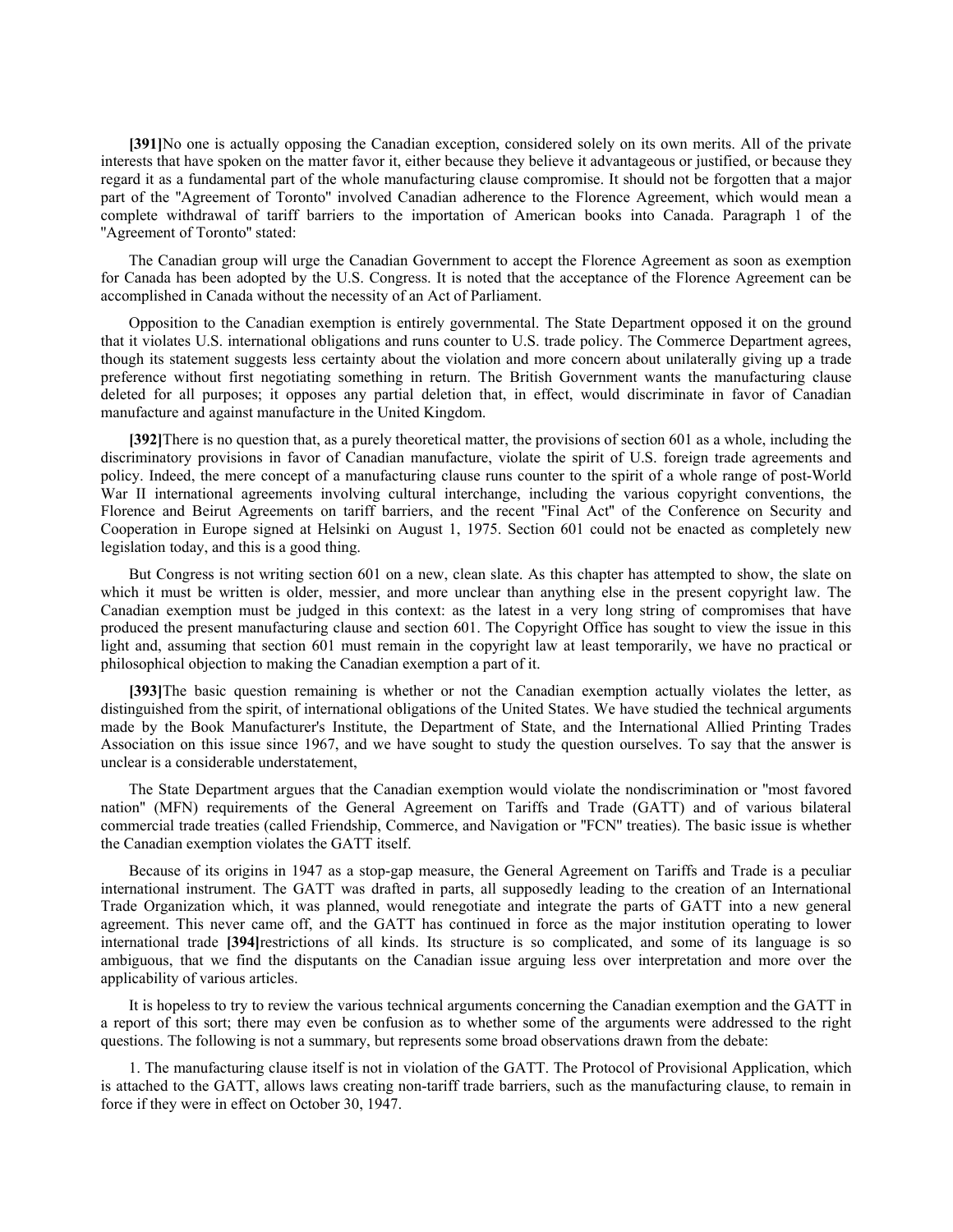2. The manufacturing clause can be re-enacted, and it can also be revised, as long as the revision amounts to a liberalization. The Protocol does not say this directly, but it is the accepted interpretation for laws in effect on October 30, 1947.

3. Looked at in one way, the Canadian exemption can be viewed as a ''liberalization,'' since it narrows the areas affected by the manufacturing requirement by removing one country.

**[395]**4. However, the GATT also contains provisions prohibiting discrimination among trading partners and laying down the principle of ''most favored nation.'' The disputants have put forward an array of technical arguments as to why one or more of these provisions do or do not apply to the Canadian exemption. No clear-cut answer can be drawn from these arguments.

5. Neither the manufacturing clause in effect on October 30, 1947, nor the present law, contain an exemption for Canadian manufacture or any other provision discriminating among foreign nations for this purpose. Put in very general terms, the question is whether the discriminatory exemption is saved from being a violation by being part of a ''liberalized'' manufacturing clause, which is itself acceptable under the GATT protocol.

6. The State Department argues that the Canadian exemption is new and must be viewed alone, not as part of legislation already in effect. It thus cannot be saved by the Protocol, and it violates the language of one or another article of GATT.

7. The book manufacturing industry argues that the Canadian exemption is an integral and liberalizing part of the manufacturing clause, and is thus saved by the Protocol. It also argues that the provisions of GATT establishing the ''most favored nation'' principle and requiring ''non-discriminatory administration of quantitative restrictions'' do not, by their terms, cover things like a manufacturing restriction in a copyright law.

**[396]**8. The GATT organization incorporates a procedure whereby waivers can be granted in cases that might otherwise be considered a violation. The State Department would clearly prefer not to ask for a waiver in a case such as this, but the possibility is there.

It should be added that the GATT is not like a statute, laying down rules that cover specific cases and that can be definitively interpreted and enforced by the courts. There must be, and there is, a great deal of flexibility and give-andtake in the practical operation of the GATT.

It is by no means clear to us that the State Department is correct in its interpretation of the GATT's provisions. Moreover, the manufacturing clause of the U.S. copyright law is an old, familiar monster on the international scene, and section 601 will remove a good many more of the relatively few teeth it still has. Considering the doubt on the question and the very great liberalization of the manufacturing clause in section 601 as a whole, the chances of one or more Contracting States of the GATT making a formal protest over the Canadian exemption do not seem great. These chances would be further reduced if section 601 were to be phased out entirely over a period of time.

# **[397]**5. IMPORTATION OF ''PIRATICAL'' COPIES BY LIBRARIES

Section 602, which has nothing to do with the manufacturing requirement, deals with two separate situations: (1) importation of ''piratical'' copies (copies made without any authorization of the copyright owner); and (2) unauthorized importation of lawfully-made copies. Both situations constitute copyright infringement under section 602, but the Bureau of Customs is authorized to bar importation only in the first case.

No questions have been raised about this provision before any Congressional body in recent years, but a special situation has presented itself that may require a new look at clause  $(3)$  of section 602(a). This is an exemption allowing libraries to import up to 5 copies, for their ''library lending or archival purposes,'' even where ''the making of the copies ... would have constituted an infringement of copyright if this title had been applicable.''

Within the past year or so the British Lending Library at Boston Spa has become a major supplier of unauthorized photocopies of journal articles to libraries throughout the world. This service is becoming very widely used by libraries in the United States. It can be assumed that the great majority of journal articles supplied by this service are copyrighted in the United States, and that a large number of them are of American origin. The activities of the British Lending Library could be considered a violation of section  $108(g)(2)$  of the bill in its present form, were that section applicable.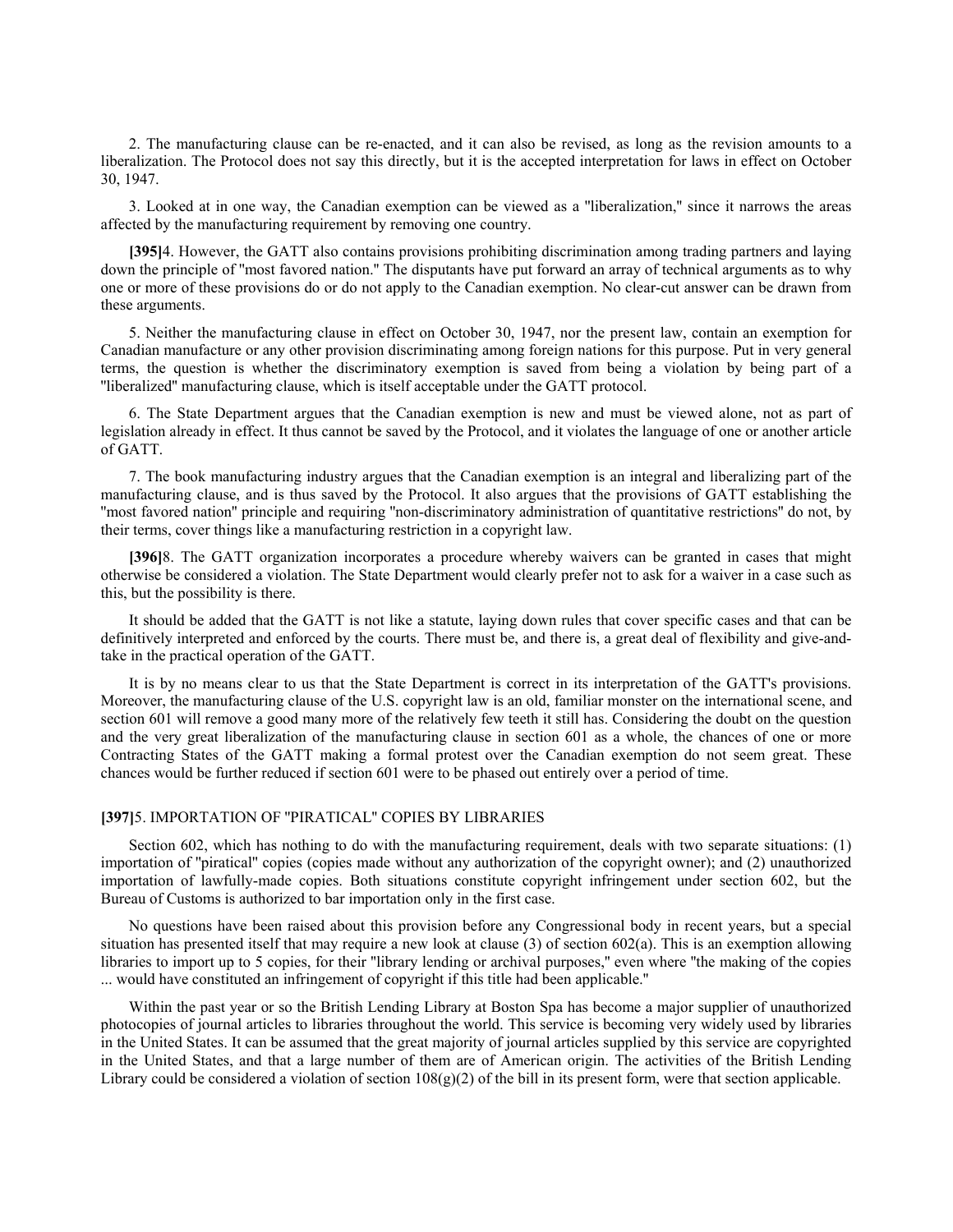**[398]**The Copyright Office has no suggestions for changes in section 602. However, it believes that, in view of the controversy over section  $108(g)(2)$  and the emergence of the Boston Spa operation, the practical effect of the library exemption in section 602(a)(3) should be carefully examined in connection with the whole problem of library photocopying.

§ [116]CHAPTER V SECONDARY TRANSMISSIONS, INCLUDING CABLE TELEVISION Form § [399]CHAPTER XV COPYRIGHT OFFICE AND COPYRIGHT ROYALTY TRIBUNAL

Sections Considered:

Chapter 7 - Copyright Office

H. R. 7149 (94th Cong., 1st Sess.) -- A bill to amend title 17 of the United States Code with respect to registration for unpublished works and with respect to the fees of the Copyright Office, and for other purposes

Chapter 8 - Copyright Royalty Tribunal

### Issues:

1. Should the Register of Copyrights be required expressly to give advance notice of proposed changes in Copyright Office regulations, and to establish procedures for hearings or comments on such proposals?

2. Are the provisions of sections 704 and 705, dealing with Copyright Office deposits and records, sufficiently broad and flexible?

3. To what extent, if any, should the Copyright Office fees provided by section 708 be increased?

4. Should the bill provide for a voluntary licensing system, to be combined with copyright registration, covering reproductions for the use of the blind and physically handicapped?

**[400]** 5. Should H.R. 7149 be enacted in advance of the general revision bill?

6. Are the provisions of *Chapter 8*, establishing the duties, powers, and procedural framework of the Copyright Royalty Tribunal, completely satisfactory from the legal and practical viewpoints? If not, to what extent should changes be made?

7. Does the doctrine of separation of powers under the U.S. Constitution require that the Copyright Office and the Copyright Royalty Tribunal be transferred from the Legislative to the Executive Branch?

## **[401]**A. BACKGROUND AND SUMMARY

### 1. COPYRIGHT OFFICE (CHAPTER 7)

The provisions of *Chapter 7*, dealing with the Copyright Office and its functions, have not been controversial, and with minor changes have remained as drafted in 1963. The only real issues raised have been over the level of Copyright Office fees.

The first eight sections of H.R. 2223 and S. 22, as introduced in January, 1975, are essentially the same as those in the revision bill passed by the House on April 11, 1967. In 1974 a new section 709 was added in the Senate. In the words of the 1974 and 1975 Senate Judiciary Committee reports:

Section 709 authorizes the Register of Copyrights to issue regulations to permit the acceptance by the Copyright Office of documents which are delivered after the close of the prescribed period if the delay was caused by a general disruption or suspension of postal or other transportation or communications services.

On November 20, 1975, the Senate Judiciary Committee reported S. 22 with a new provision at the end of Chapter 7. Its text reads as follows:

### **[402]**

§ 710. Reproductions for use of the blind and physically handicapped: Voluntary licensing forms and procedures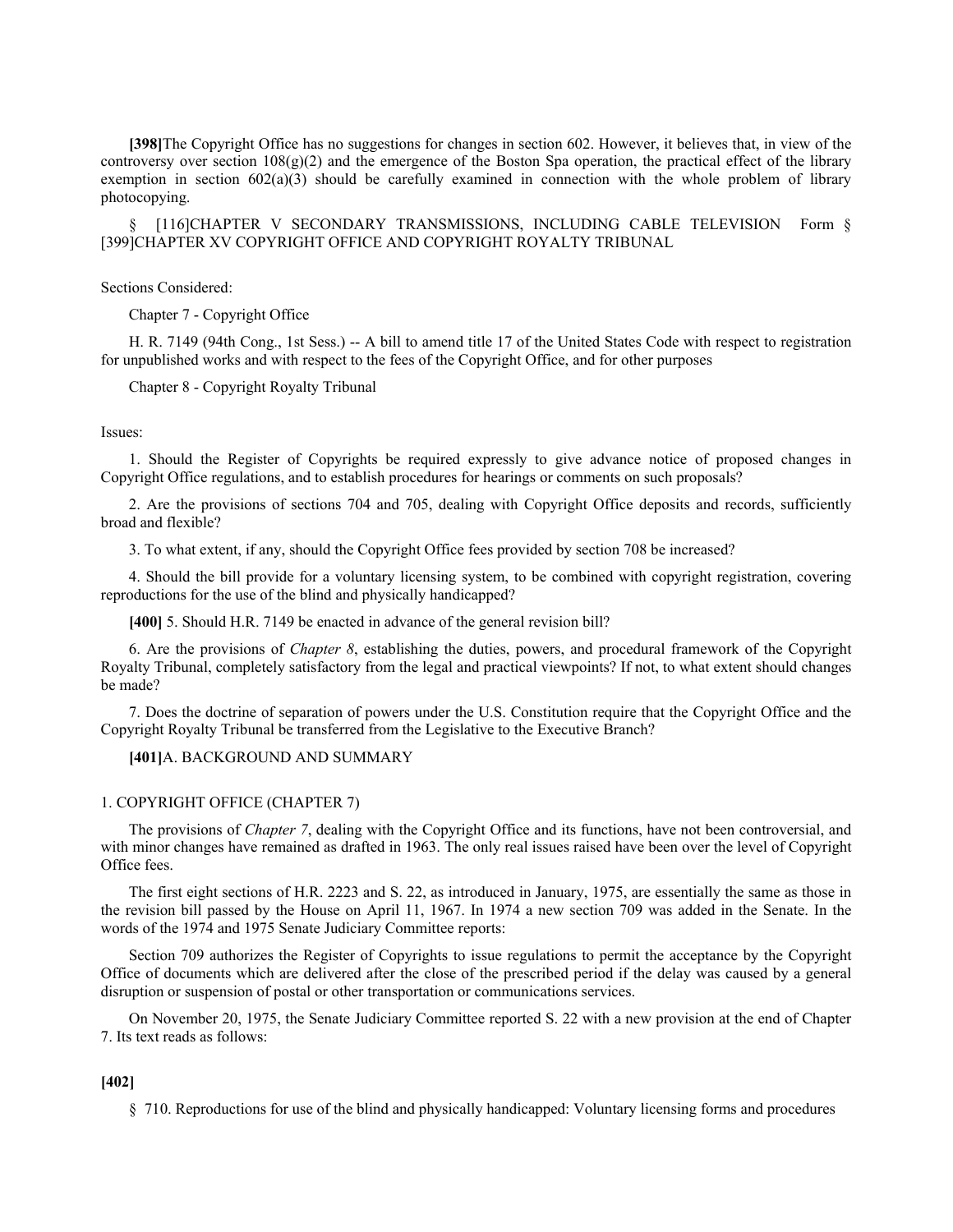The Register of Copyrights shall, after consultation with the Chief of the Division for the Blind and Physically Handicapped and other appropriate officials of the Library of Congress, establish by regulation standardized forms and procedures by which, at the time applications covering certain specified categories of non-dramatic literary works are submitted for registration under section 408 of this title, the copyright owner may voluntarily grant to the Library of Congress a license to reproduce the copyrighted work by means of Braille or similar tactile symbols, or by fixation of a reading of the work in a phonorecord, or both, and to distribute the resulting copies or phonorecords solely for the use of the blind and physically handicapped and under limited conditions to be specified in the standardized forms.

The 1975 bill as reported by the Senate Judiciary Committee on November 20, 1975 also amends the fee schedule in section 708, raising the basic registration fee from \$ 6 to \$ 10.

# 2. ''FEE BILL'' (H.R. 7149)

In 1974 the Librarian of Congress wrote on behalf of himself and the Register of Copyrights, to the Chairman of the House and Senate Judiciary Committees, urging separate enactment of amendments to the present copyright law. The draft bill submitted with the Librarian's letter, among other things, would have raised Copyright Office fees from the level established by an earlier amendment in 1965. In response to **[403]**this request bills were introduced in the House of Representatives by Mr. Kastenmeier (H.R. 16601, 93d Cong., 2d Sess., September 11, 1974) and in the Senate by Mr. McClellan (S. 3960, 93d Cong., 2 Sess., September 4, 1974).

Following further discussions, particularly between the Copyright Office and Irwin Karp, Counsel of the Authors League of America, the so-called ''fee bill'' was again revised. On April 28, 1975, John G. Lorenz, Acting Librarian of Congress, wrote to Peter W. Rodino, Jr., Chairman of the House Judiciary Committee, submitting a substantially revised version of the fee bill and, on behalf of himself and the Register of Copyrights, urging its introduction and approval. On May 20, 1975, Mr. Kastenmeier introduced the proposed bill as H.R. 7149 (94th Cong., 1st Sess.)

As explained in Mr. Lorenz's letter, H.R. 7149 is aimed at accomplishing certain formal and procedural reforms in the present copyright law in advance of, but completely consistent with, enactment of the general revision bill. As Mr. Lorenz stated:

The primary purpose of the proposed bill is to increase the fees payable to the Copyright Office for registration of claims to copyright and other services, in order to bring the cash receipts of the Office more nearly in line with its expenditures.

Since the enactment of the present copyright law in 1909, the Congress has revised the schedule of Copyright Office fees three times, in 1928, 1948 and 1965. From 1909 until the fiscal year 1942 the **[404]**the [sic] applied fees of the Office exceeded its expenditures. This relationship was reversed beginning with fiscal year 1943, and the ratio of fees to costs continued to decline until the enactment of the 1948 fee schedule. In the next year, Copyright Office income exceeded expenditures for the last time. Thereafter, the ratio of applied fees to expenditures declined again. For fiscal 1974 the ratio was 43 percent. If we include the estimated value of deposit materials selected by the Library of Congress, the ratio of income to obligations reaches 114 percent.

This decline in the ratio of cash receipts to expenditures has occurred principally because of salary increases of employees of the Office, which itself is a reflection of the marked increase in the level of prices in our economy as a whole. Other factors are major cost increases in supplies, printing, and mailing.

A second major purpose of H.R. 7149 is to eliminate the existing barrier to voluntary registration for a large range of works in unpublished form. In Mr. Lorenz's words:

... There is no longer any valid reason to permit voluntary copyright registration in advance of publication, for the words and music of a song or for the text of a play, but to deny this privilege to the authors of poems, short stories, and essays and cartoon artists. The Copyright Office is forced to refuse registration for a large number of claims because of this distinction, which we consider to be arbitrary and unfair to individual authors. We believe that this barrier should be removed now, as part of the fee increase, rather than awaiting its elimination under S. 22, the bill for general revision of the copyright law, and we are proposing a simple amendment of section 12 to accomplish this change.

**[405]**Third, the bill is intended to permit grouping of registrations in certain cases. As explained in Mr. Lorenz' letter: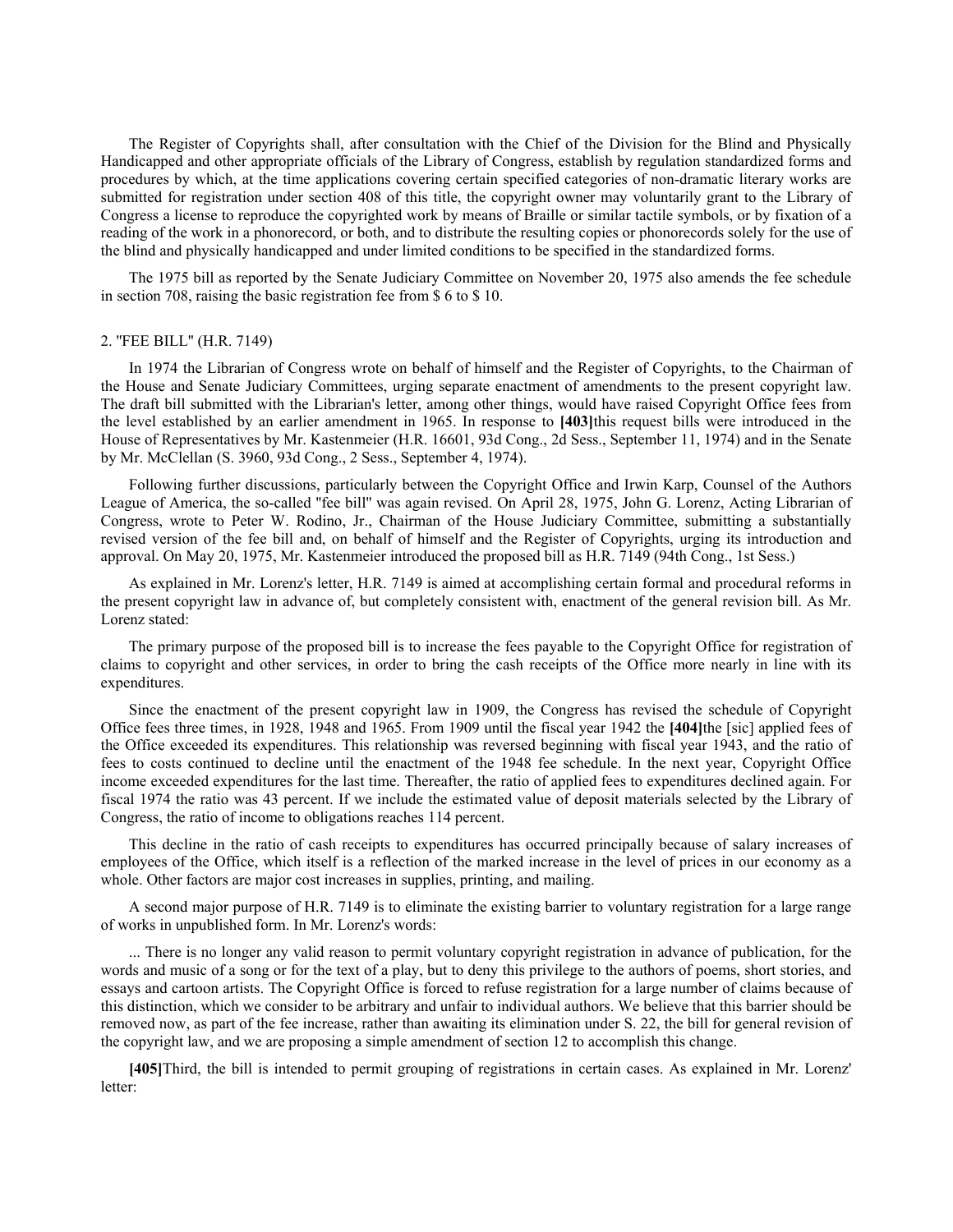There are two situations, both involving individual contributions to periodicals, including newspapers, which we believe deserve exceptional treatment. It is a substantial financial burden on individual authors and artists who contribute small or short works to a variety of daily newspapers and other periodicals to register and renew each copyright separately. Special provisions allowing grouping of contributions for registration and renewal purposes have therefore been added to our proposal for section 215. The twelve-month period does not refer to a calendar year, and a variety of group registrations may be made in a given year provided the stated conditions are met.

Additional technical amendments in the existing fee schedule are proposed in the bill, which would also add the sections of the revision bill dealing with postal disruptions (section 708) and voluntary licensing of reproductions for the blind and physically handicapped (section 709 of S. 22 as reported on November 20, 1975) to the present law. The bill would become effective six months after its enactment.

On September 22, 1975, the Register of Copyrights wrote to Mr. Kastenmeier urging separate consideration and favorable consideration of H.R. 7149 as soon as possible. The letter stated, in part:

**[406]**I am writing to urge separate enactment of this badly-needed measure as soon as possible, and apart from the bill to effect a general revision of the copyright law (H.R. 2223). It is, of course, true that H.R. 2223 is under active consideration, and that it incorporates all of the provisions of H. R. 7149. However, I believe that advance enactment of H.R. 7149 would greatly aid the Copyright Office in administration of the present statute and eventual implementation of the revised law.

As the Acting Librarian of Congress, John Lorenz, explained in his letter to Chairman Rodino requesting introduction of H.R. 7149, the last increase in the fees of the Copyright Office occurred in 1965. We are all too familiar with the inflationary spiral of the last decade. I share the philosophy that Copyright Office fees should never be so high as to discourage registration or to impose an economic burden on creative individuals. However, the ratio of expenses recovered by registration fees to costs has fallen so low (approximately 40 percent in fiscal 1975), that we have been compelled by economic realities to propose the increases set out in H.R. 7149.

I am confident that the general revision bill will be enacted during the current Congress. This will involve enormous changes in the copyright law and the copyright system, and as a practical matter the effective date of the omnibus legislation will need to be at least one year after enactment in order to plan and prepare for implementation of the law. Thus, assuming the revision bill is enacted next year, the fee schedule of the bill would not go into effect until approximately January 1, 1978. On the other hand, if H.R. 7149 could be enacted this year, and assuming it provides a six-month period for implementation, we would start receiving the additional fees by the middle of next year, at least 18 months before the effective date of the revision bill.

**[407]**In addition to the new fee schedule, H.R. 7149 contains several other important proposals, which Mr. Lorenz discussed in his letter to Chairman Rodino. Among these are proposals to eliminate the present barrier to unpublished registration for a large number of works, principally book material, and to permit a single registration for a group of contributions to periodicals by the same individual authors under specified conditions. These proposals in particular have the support of the Authors' League of America and I understand that enactment of H.R. 7149 is favored by the Authors' League because of these proposals ... .

A particularly important advantage of early enactment of H.R. 7149 would be the headstart it would give us in implementing some of the procedural changes called for by general revision. We are now registering well over 400,000 claims each year, and even minor changes in the formal processing of applications cause major disruptions. We will need all the time we can reasonably expect to get to implement the revision bill, and early enactment of H.R. 7149 would help us a good deal in this connection.

On September 25, 1975, Irwin Karp, Counsel of the Authors League of America, also wrote to Mr. Kastenmeier urging immediate approval of the measure. The following are excerpts from Mr. Karp's letter on behalf of the league:

H.R. 7149 would increase the Copyright Office fees for registrations of original and renewal copyrights, assignments, searches and other services. Needless to say, authors would prefer to pay \$ 6 instead of \$ 10 to register a copyright, \$ 4 instead of \$ 6 to register a renewal copyright. However, the Copyright Office has described the economic conditions which compelled it to request these increases; and present policy requires it to look at its fees as one of its major sources of funding.

**[408]**As the national society of professional writers and dramatists, the Authors League firmly supports H.R. 7149 because it eliminates a glaring inequity of the present Act which imposes a heavy financial penalty on authors who write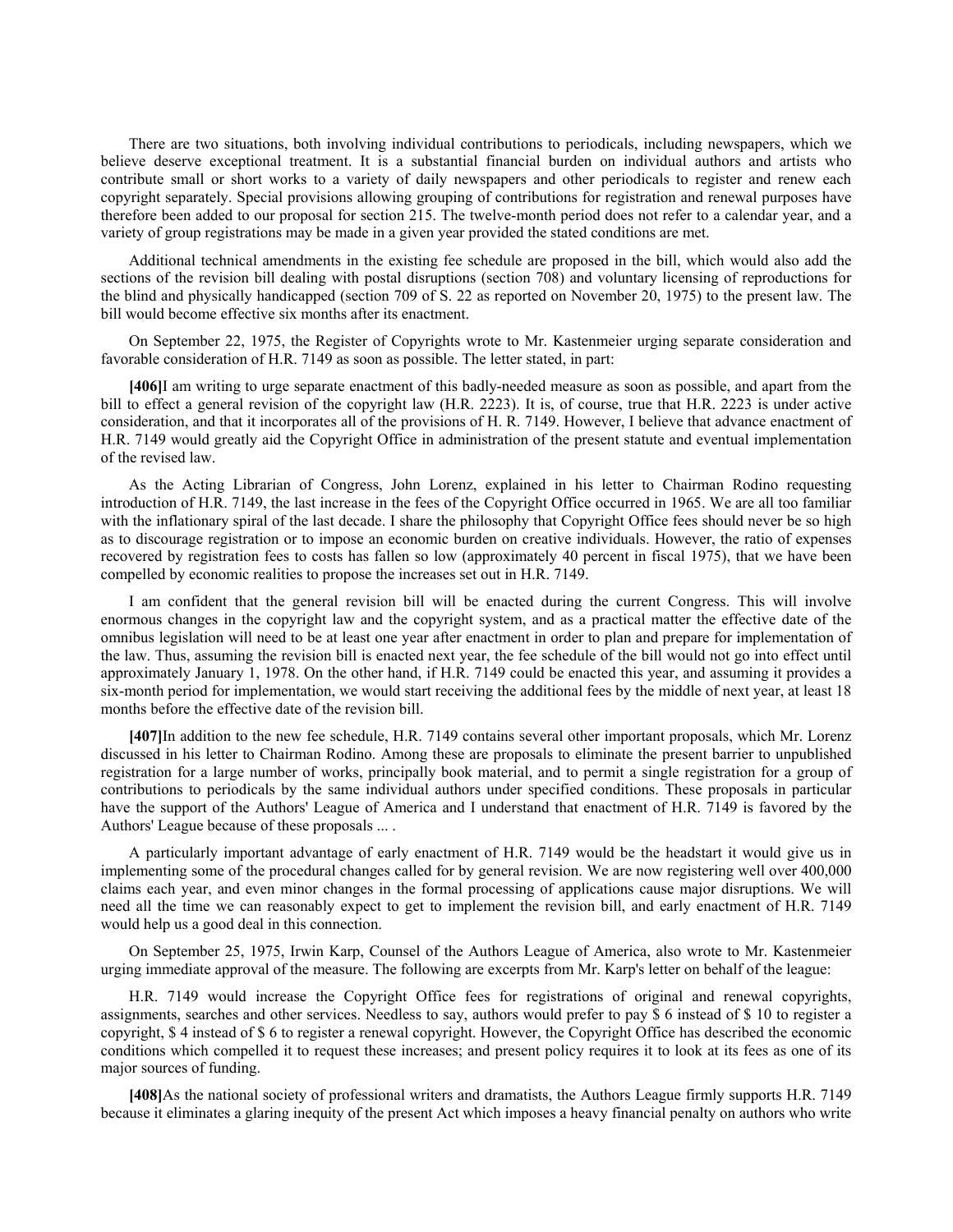works which are first published in periodicals and newspapers. During a 12 month period: a poet may have several poems published in various journals; several articles or short stories by the same author may appear in periodicals or many cartoons or drawings by an artist may be published in a magazine or newspaper.

Under the present Copyright Act, the author, poet or cartoonist must file a separate copyright renewal application and pay a separate fee for each story, article, poem or cartoon; the same requirement applies to his registration of original copyrights. Thus, a poet must pay as much to register the renewal copyright in a one-page poem as a large motion picture company pays to register the renewal copyright in GONE WITH THE WIND. The author of a five-page short story or article must pay as much to register its renewal copyright as a publisher pays to register the renewal copyright in a 1,000 page encyclopedia.

Authors of poetry, articles, short stories and cartoons must write and publish several short works each year to earn a living. The requirement that the copyright and renewal copyright in each work be registered and paid for separately imposes a heavy and discriminatory burden on them. Frequently an author or his/her surviving family must spend large sums each year to register renewal copyrights in several short works. Over a period of years, the cost of preserving renewal copyright protection may mount to hundreds of dollars. This cost cannot be escaped since some of these short works earn a significant portion of their modest income in the latter part of an author's life through licenses to reprint them in anthologies and other collections. The author or family must renew copyright in all of them, to make sure that those that may be productive will be protected.

**[409]**H.R. 7149 will rescue such authors from this onerous and discriminatory burden. The Bill incorporates a reform suggested by the Authors League to the Copyright Office. Adopting this suggestion, the Bill prepared by the Copyright Office would permit an author of poems, articles, short stories and other periodical contributions to group together several of his works published in the same 12 month period and register them at one time for a single fee. For example, six short poems originally published in periodicals during a 12 month period could be registered for renewal at the same time for a \$ 6 fee, rather than \$ 36 in separate fees. More than one such group registration could be made in the same 12 month period ...

The Bill makes another needed change in the present provision. It would permit authors of books and other literary works to secure copyright by registration, prior to publication. Under the present law, these works can only be copyrighted by publication with notice of copyright -- while composers, playwrights and other authors are permitted to secure copyright either by publication, or by registration of an unpublished work. There is no reason for this discrimination and it ultimately would be cured by the Revision Bill.

As the Copyright Office makes clear, there are sound reasons for adopting H.R. 7149 now, rather than waiting for the enactment of the Revision Bill to accomplish changes in fees, group registrations of periodical contributions and registration of unpublished literary works. Even if passed sooner than anticipated, the Copyright Revision Bill could not take effect for at least a year thereafter, to give the Copyright Office time to prepare for administration of the new law. This means that authors of short stories, articles, poems and other periodical contributions would have to pay inordinately high registration fees, for renewal copyrights maturing during the next 18 to 24 months. There is no reason to prolong this inequity.

**[410]**The separate ''fee bill'' has not been introduced in the Senate in 1975. However, as noted above, in reporting the general revision bill (S. 22) on November 20, 1975 the Senate Judiciary Committee adopted amendments to sections 408, 708, and 710, that exactly parallel the provisions of H.R. 7149.

# C. COPYRIGHT ROYALTY TRIBUNAL (CHAPTER 8)

The general revision bill as reported by the House Judiciary Committee in 1967 contained in effect, three compulsory licensing systems: 1) the original compulsory license for the ''mechanical reproduction'' of music on sound recordings in section 115; (2) a compulsory license for jukebox performance of music in section 116; and (3) a kind of compulsory license for certain secondary transmissions by cable systems under section 111. The concept of a tribunal to handle disputes over distribution of fees and possible changes in royalty rates had not emerged in the hearings or discussions. Instead, the mechanics of the three systems were to be handled in three very different ways:

- 1) ''Mechanical royalty'' (section 115)
- a) Flat rate ceiling set at 2 1/2 cents per song per record (with variations based on playing time).
- b) Accounting and payments to be handled entirely between the parties.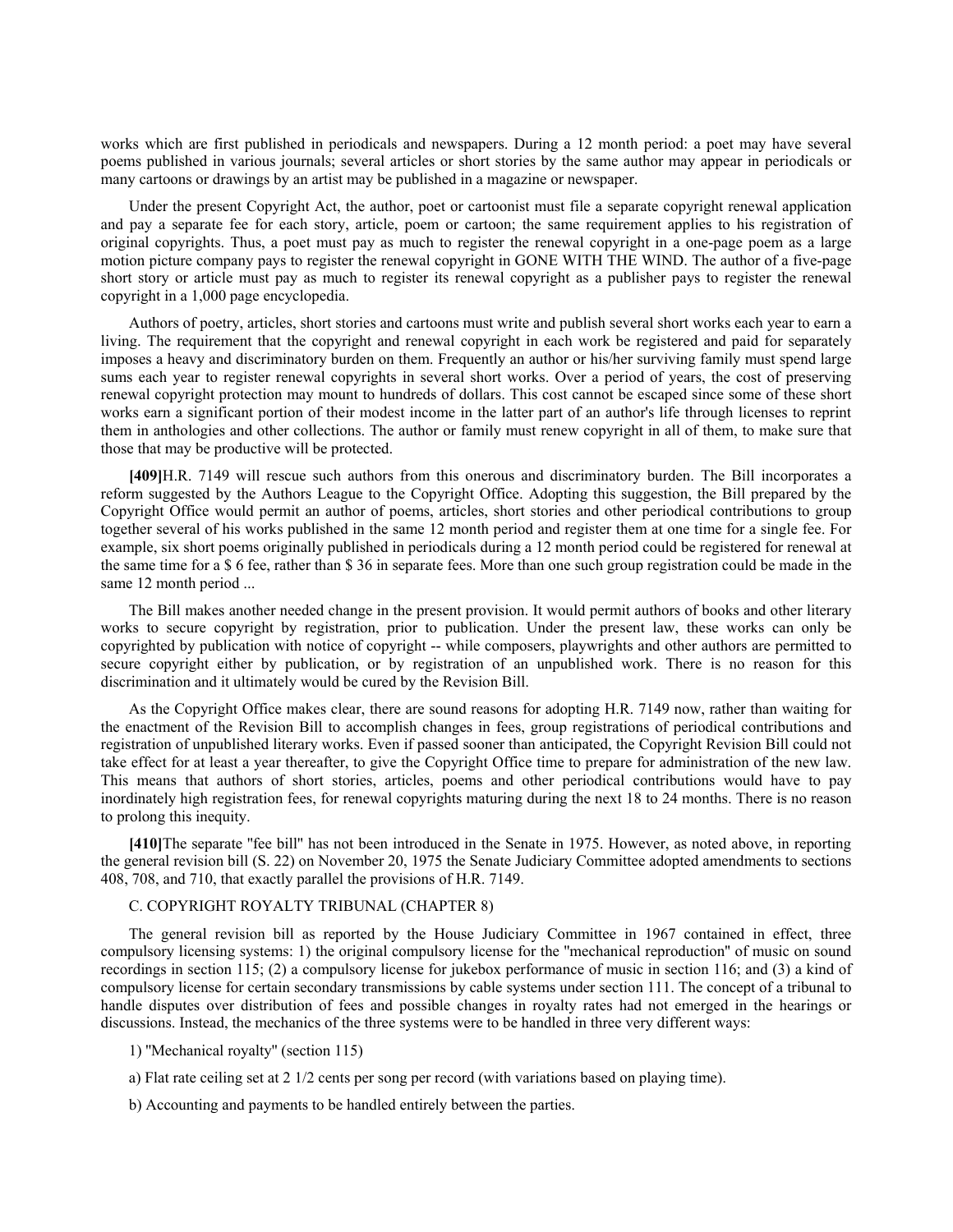# **[411]**

2) Jukebox (section 116):

a) Flat rate ceiling of 3 cents per song, per box, per quarter (with variations).

b) Jukebox operator required to record his boxes annually with the Copyright Office and to file an annual list stating the songs available for performance in each box during a quarter.

c) Payment to be handled entirely between the parties.

3) Cable (section 111):

a) No flat rate

b) All cable systems required to be recorded annually in the Copyright Office;

c) For certain secondary transmissions (mostly of local signals), copyright liability would have been so sharply limited as to amount to a compulsory license. Voluntary licensing at reasonable rates was supposed to be compelled, in this situation, by limiting recovery in an infringement suit to ''a reasonable license fee, as found by the court under the circumstances of the case,'' with provisions for increasing or withholding monetary recovery if the court found either party to have been recalcitrant in negotiations.

All this had been worked out in a way that avoided any necessity for government involvement in the actual receipt and disbursement of royalty fees. It was also assumed that, if the flat rates under sections 115 and 116 were to be changed, Congress would have to do so by statutory amendment.

**[412]**On April 11, 1967, the House of Representatives passed the revision bill, but with radical amendments that brought the government directly into the system of accounting and disbursement of royalties under a compulsory license, and set the stage for administrative rate-making. The cable section (section 111) was deleted entirely, leaving it to the Senate to rebuild the provision along different compulsory licensing lines.

As for the jukebox provision (section 116), it was drastically altered as follows:

a) Flat rate (not a ceiling) of \$ 8 per box per year;

b) Jukebox operator required to record his boxes annually with the Copyright Office, and to pay into the Office an annual fee of \$ 8 per box;

c) The Copyright Office, acting solely as a ''passive trustee,'' required to file an interpleader action in federal court, leaving it to the court to distribute the fees. A copyright owner not affiliated with a performing right society was to receive the ''pro rata share'' to which he ''proves his entitlement''; the performing rights societies were to receive the remainder ''in such pro rata shares as they shall by agreement stipulate among themselves, or, if they fail to agree, the pro rata shares to which such ... societies prove their entitlement.''

**[413]**When Senator McClellan reintroduced the general revision bill on January 22, 1969, (S. 543, 91st Cong., 1st Sess.) he restored the cable and jukebox provisions as they had been reported by the House Judiciary Committee. However, on December 10, 1969, when the Senate Judiciary Subcommittee reported S. 543 to the full Committee, it recommended certain sweeping amendments which, as a whole, have altered the character of the bill. To summarize them very briefly:

1) Mechanical royalty (section 115): Unchanged, but 2 1/2 cent ceiling subject to periodic readjustment by new Copyright Royalty Tribunal

2) Jukebox (section 116).

a) Flat rate (not a ceiling) of \$ 8 per box per year, subject to periodic readjustment by Royalty Tribunal;

b) Jukebox operator required to record his boxes annually with the Copyright Office, and to pay into the Office an annual fee of \$ 8 per box;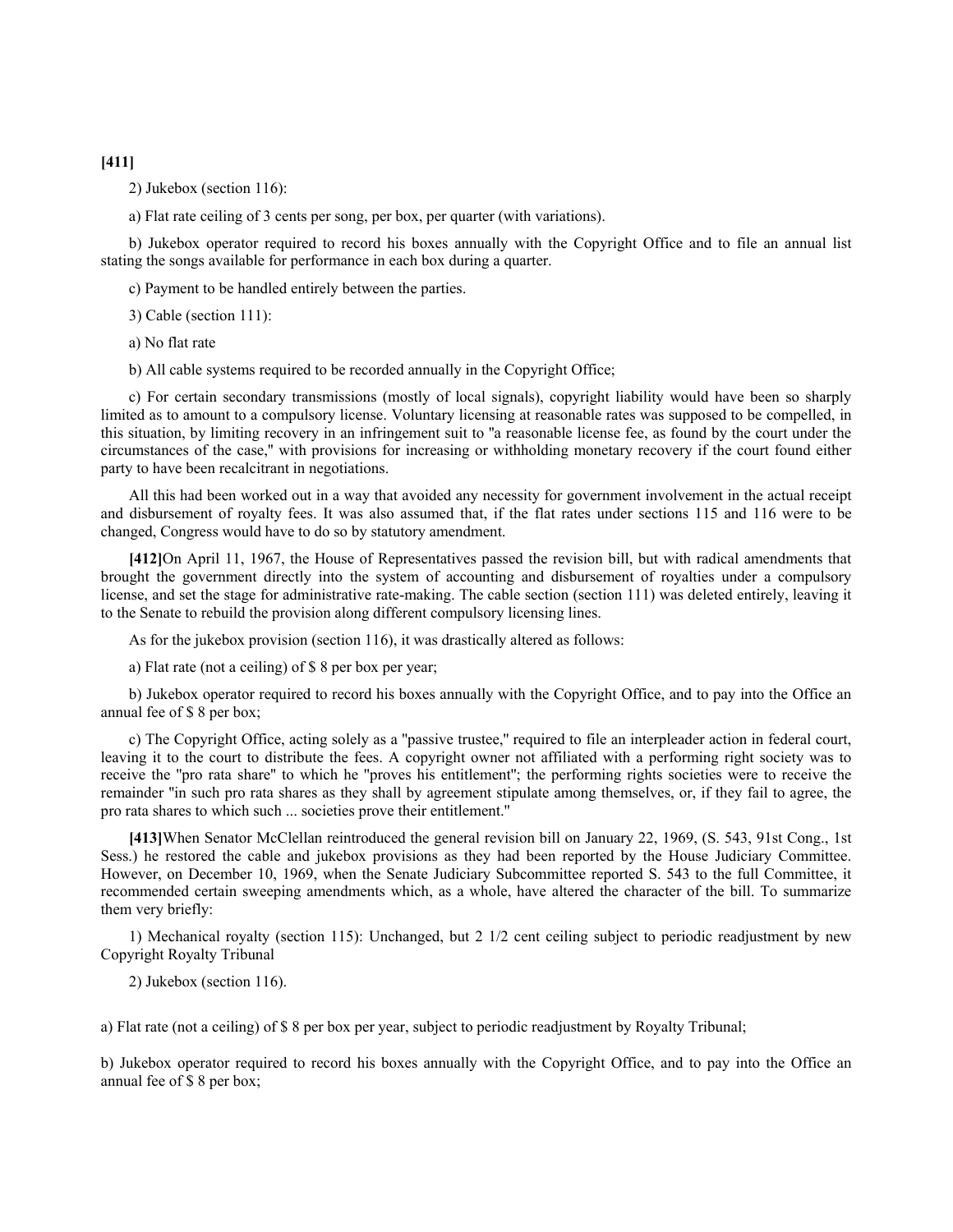c) Copyright Office would receive annual claims to payment from copyright owners who, without regard to antitrust laws, ''may agree among themselves as to the proportionate division of compulsory licensing fees among them, may lump their claims together and file them jointly or as a single claim, or may designate a common agent to receive payment on their behalf.'' The Register of Copyrights would determine annually whether a controversy exists as to distribution. He would distribute all royalties not in dispute, in accordance with the criteria established for distribution by the court under the 1967 bill passed by the House. For fees in dispute, he would ''constitute a panel'' of the Copyright Royalty Tribunal under section 803.

**[414]** 3) Cable (section 111):

a) Percentage rate (not a ceiling): a sliding scale of 1-5 percent based on gross receipts per quarter from subscribers, subject to periodic readjustment by Royalty Tribunal;

b) All cable systems required to be recorded annually in the Copyright Office;

c) Compulsory licensing for a wide range of secondary transmissions with quarterly accounting and payment to the Copyright Office. Claims and disbursement would be handled as with jukebox royalties, including constituting of the Royalty Tribunal to settle disputes.

4) ''Performance royalty'' (section 114):

a) A new compulsory license covering certain public performances of sound recordings. The rate, based on a complicated formula of percentages and alternatives, was not intended to be a ceiling, and would be subject to periodic readjustment by the Royalty Tribunal;

b) The broadcaster, or other user under a compulsory license, was required to record his identity at periodic intervals with the Copyright Office and, to pay the appropriate fees annually into the Copyright Office;

c) Claims and disbursement would be made through the Copyright Office, generally as in the jukebox and cable situations. The section specified that royalties were to be divided 50-50 between the copyright owners of the sound recording and the performers on the recording.

#### **[415]**5) Copyright Royalty Tribunal (Chapter 8):

a) A whole new chapter was added to the bill, creating a Copyright Royalty Tribunal in the Library of Congress, whose duties were: "(1) to make determinations concerning the adjustment of the copyright royalty rates specified by sections 111, 114, 115, and 116 so as to assure that such rates continue to be reasonable; and (2) to determine in certain circumstances the distribution of the royalty fees deposited with the Register of Copyrights under section 111, 114, and 116.''

b) The rate adjustments for sections 111 (cable) and 114 (performance royalty) were supposed to be undertaken in 1974 and at 5-year intervals thereafter, and those for sections 115 (mechanical royalty) and 116 (jukebox) in 1976 and thereafter at 5-year intervals.

c) The Tribunal would consist of three-member panels appointed, following an opportunity for objections, from lists supplied by the American Arbitration Association.

d) In cases involving rate adjustments the Tribunal would report to Congress, and its determination would become final unless voted down in either House within 90 days.

For the most part the compulsory licensing Royalty Tribunal provisions in the 1971 revision bill (S. 644, 92nd Cong., 1st Sess., February 8, 1971) and the 1973 bill as introduced (S. 1361, 93d Cong., 1st Sess., March 26, 1973), were the same as in the December 10, 1969 **[416]**version of S. 543. However, two new sections were added in 1971 at the end of Chapter 8: section 808, providing for an effective date of royalty distributions made under a Tribunal determination, and section 809, providing for judicial review of Tribunal decisions on royalty distributions, but only in cases of corruption, fraud, evident partiality, or prejudicial misconduct.

As has been described above in connection with the cable section (Chapter 5), the performance royalty (Chapter 8), the mechanical royalty (Chapter 9), and the jukebox section (Chapter 10), all of these provisions underwent changes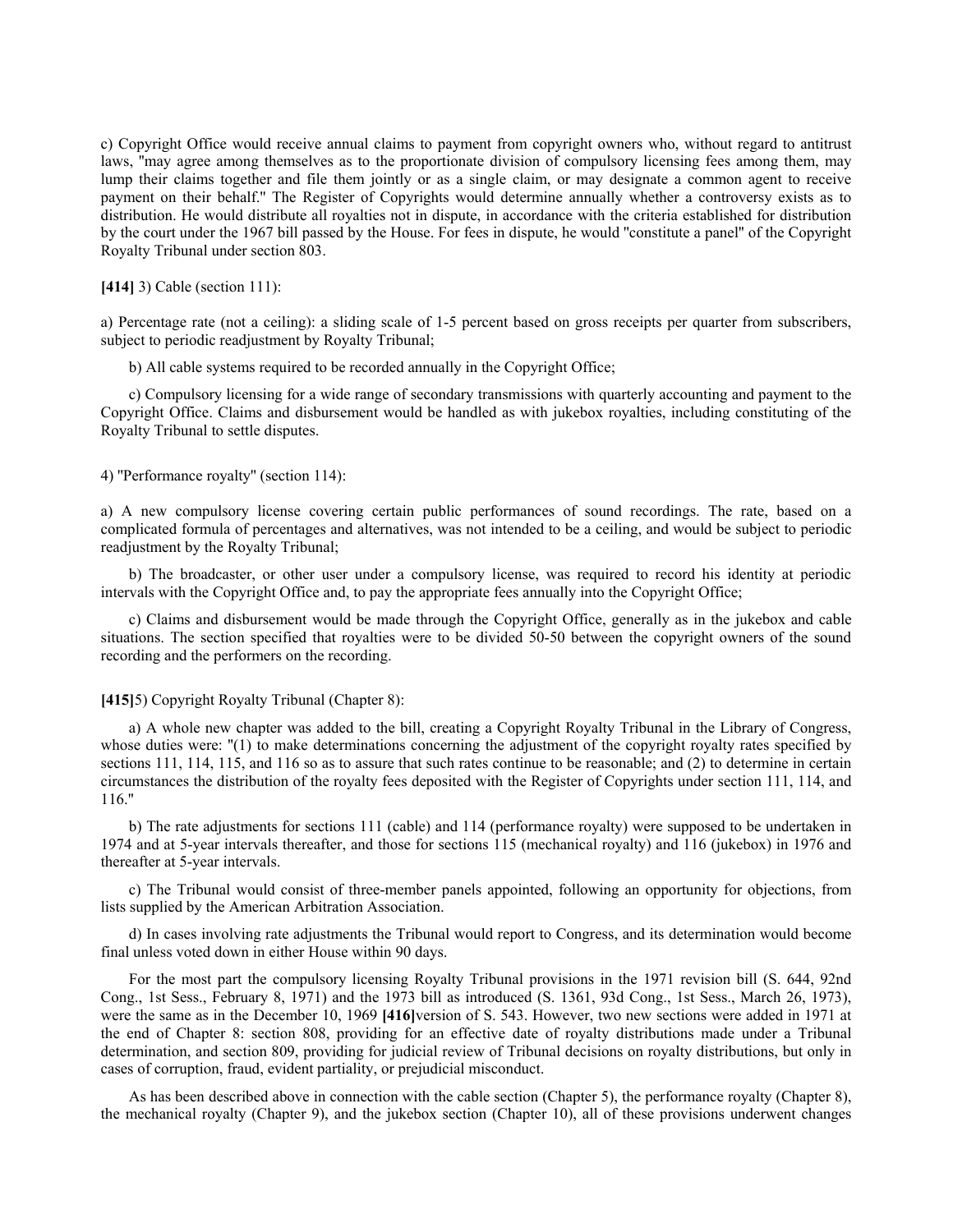during legislative consideration of the bill in the Senate during 1974. What finally emerged when the Senate passed the bill on September 9, 1975, insofar as it affects the operators of the compulsory licensing systems and the Copyright Royalty Tribunal, can be summarized briefly as follows:

1) Mechanical Royalty (section 115): Rate raised to 3 cents, but still subject to Tribunal readjustment.

2) Jukebox (section 116): Rate left at flat \$ 8, but removed from Tribunal review entirely; Tribunal would still settle disputes over distribution of jukebox royalties.

3) Cable (section 111): Radical changes in scope of compulsory licensing but basic procedures for collecting and disbursing royalties unchanged; percentages on which royalty rates computed cut in half, but rates still subject to Tribunal readjustment.

[417] 4) "Performance Royalty" (section 114): Knocked out entirely, leaving only exclusive rights in sound recordings against unauthorized duplication.

5) Royalty Tribunal (Chapter 8): Scope of activities narrowed as a consequence of changes outlined above; rate adjustment proceedings to start almost immediately upon enactment of bill; Tribunal given authority to adjust not only the rate but also the basis for computing it; subsection added to section 804 requiring Tribunal to reach a final decision in a particular proceeding within one year, but allowing the Judiciary Committee of either House to waive this requirement in particular proceedings.

Further changes in the bill, as also noted above, have been made during the 1975 legislative process in the Senate. To summarize the amendments approved by the full Senate Judiciary Committee when it reported the bill on November 20, 1975:

1) Mechanical royalty (section 115): Rate again set at 2 1/2 cents, but still subject to Tribunal readjustment.

2) Jukebox (section 116): \$ 8 rate again subject to Tribunal readjustment.

3) Cable (section 111): Amendments in section 111 itself do not affect operation of compulsory licensing system, but "stretch-out" of Tribunal rate-adjustment proceedings under section 802 important in connection with this issue.

4) ''Performance royalty'' (section 114): Not restored.

5) Public broadcasting (section 118):

a) A new compulsory license covering public broadcasting of nondramatic literary and musical works and graphics. No **[418]**rates are provided; section 118(c) places the full responsibility for establishing ''reasonable royalty fees,'' and the ''appropriate'' basis for calculating them, upon the Copyright Royalty Tribunal, and specified that negotiated licenses can be substituted for compulsory licensing. The rates, needless to say, are subject to readjustment by the Tribunal at the stated intervals.

b) As under the other compulsory licenses except the ''mechanical royalty'' provided in section 115, the public broadcaster would periodically record its identity with the Copyright Office and make payments at intervals, but instead of being specified in the statute these intervals are to be prescribed by the Register.

c) Claims and disbursement would be made by the Copyright Office, generally as in the jukebox and cable situations.

### 5) Copyright Royalty Tribunal (Chapter 8):

a) Initial rate review and intervals for later rate-adjustment proceedings stretched out: initial review to begin about two years after effective date of bill and later reviews at ten-year intervals.

b) Scope of Tribunal's work increased by return of jukebox rate review and addition of public broadcasting rate establishment, review, and distribution of royalties.

**[419]**B. COMMENTS AND RECOMMENDATIONS ON SPECIFIC ISSUES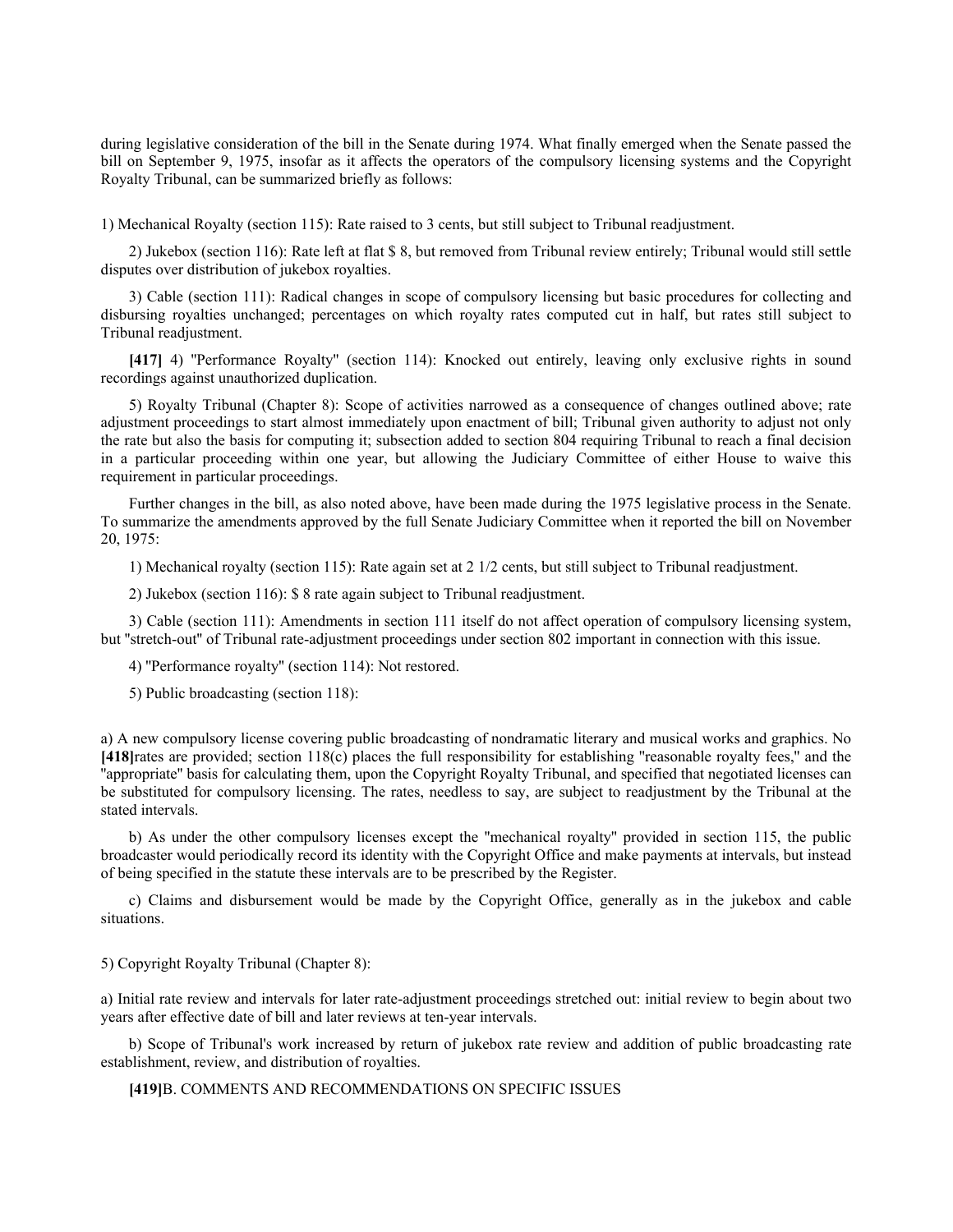### 1. COPYRIGHT OFFICE RULE-MAKING PROCEDURES

In a letter dated October 31, 1975 to Peter W. Rodino, Chairman of the House Judiciary Committee, Stephen E. Kelly, President of the Magazine Publishers Association, made the following recommendation:

Sec. 702 of the Revision provides that the Register of Copyrights is authorized to establish regulations not inconsistent with law for the administration of the functions and duties made his responsibility under this title, and further provides that all such regulations established by the Register are subject to the approval of the Librarian of Congress. Other sections of the Revision confirm the intent of the Bill to enlarge not only the administrative responsibility but also the quasi-legislative authority of the Copyright Office in the entire area of statutory copyright protection.

The present Register of Copyrights has adopted the laudable practice of publishing proposed changes in regulations in the Federal Register and requesting comments and suggestions from all parties concerned. The Register has also on one occasion held public hearings on proposed changes in regulations. The MPA feels that the Register of Copyrights is to be commended on affording interested parties the right to be heard on proposed changes in the regulations, and would like to insure that such practice is continued in the future. There is, however, no statutory provision requiring that the Register publish for comment or hold public hearings on any changes in or additions to regulations, and there is no assurance that future Registers of Copyright would follow the precedents set by the present Register in this regard. The MPA believes that this procedural protection is necessary and desirable addition to, and should not be omitted from, this Legislation.

**[420]**Accordingly, the MPA recommends that, to the extent not covered by existing statutes, the adoption or amending of matters of substance in the rules and regulations of the Copyright Office be accompanied by advance public notice and publication of the proposed rules or regulations, and that a procedure for public hearings and/or comment on such proposed rules be instituted.

The Copyright Office fully endorses this proposal, and recommends that section 702 be amended accordingly.

### 2. COPYRIGHT OFFICE DEPOSITS AND RECORDS

In his testimony before the House Judiciary Subcommittee on June 5, 1975, Donald D. Merry, President of Sicom Electronics Corporation, made the following observations:

Regarding Section 705, some consideration should be given to providing additional data to the public by the Library of Congress. If, in fact, the primary purpose of the copyright scheme is to benefit the public then an effort should be made to make it easy for the public to avail themselves of that which is theirs. To accomplish this is relatively simple. In addition to the aforementioned file reflecting the copyright holder, the data and renewal date of the copyright should be shown. A separate file containing works on which the copyrights have expired should be provided so it may be used by the society which paid for it with a limited monopoly.

The Copyright Office believes that the bill goes about as far as it should in the information it requires the Office to compile and present. On the basis of experience with the hundreds of variables that can exist in a particular case, we doubt the wisdom of providing information based **[421]**on legal assumptions or conclusions. The Copyright Office should continue to keep as full and accurate records as possible, and to report the information it finds straightforwardly and without comment as to its meaning.

At the same time, a number of recent problems involving copies deposited for copyright registration have caused the Copyright Office to take a new look at the provisions of section 704. We feel it is essential for the deposit provisions to be sufficiently strong to guarantee the availability of some physical record of a work deposited for registration throughout its term of copyright. On the other hand, the physical record should not necessarily be the actual copy deposited; the Register should have enough flexibility, in preparing a permanent record of the work deposited as part of the registration process, to be able to use other advanced techniques of information storage and image reproduction.

We are concerned that, under section 704(b), deposit copies, phonorecords, and identifying material of copyrighted works will, after transfer to the Library of Congress or other libraries, become completely lost and that no record will exist of the particular work covered by a particular copyright registration. The law should be flexible enough to allow the Register to make some, at least partial, physical, record of the work before transferring the deposit copies to the Library, whether at the time of registration or later. Similarly, the Register should be authorized to regain, **[422]**as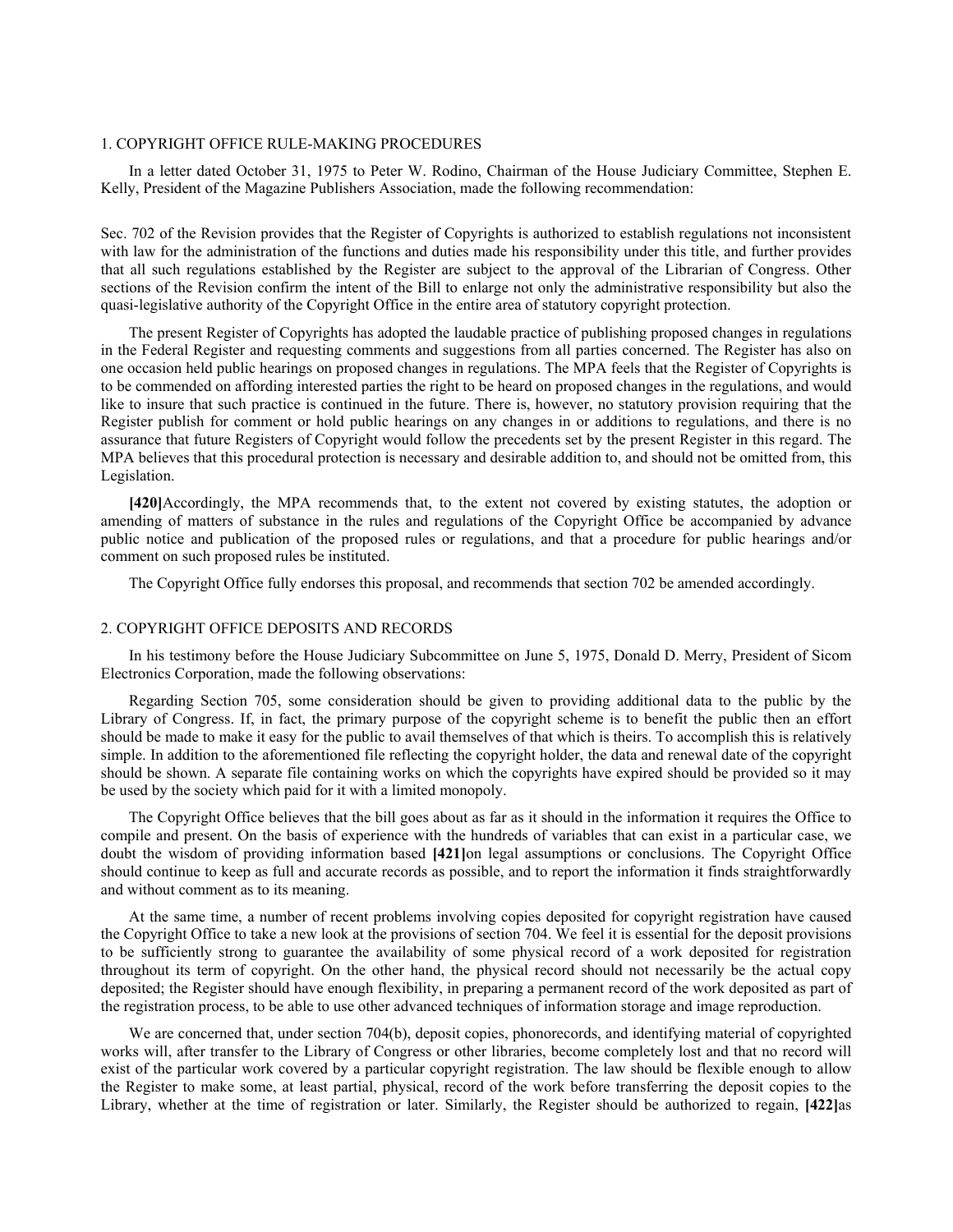copyright records, deposit copies which have already been transferred to the Library but which the Library does not want, no longer needs, or can store in its collections.

It may be that section 704 is broad enough to provide the needed authority and flexibility, and that an interpretation in the legislative report will serve the purpose. We prefer, however, the addition of an explicit paragraph to section 704.

## 3. COPYRIGHT OFFICE FEES

As the Register's Supplementary Report pointed out in 1965, the annual fees received by the Copyright Office exceeded its expenditures from 1909 until 1942. They continued to lag behind until 1948, when a fee increase brought them above 100 percent of costs, for one year only and for the last time. The proportion of fees to costs declined to about 64 percent in 1965, when Congress enacted the present fee schedule, centering around a basic \$ 6.00 registration fee. The decline in cost recovery from fees during the past ten years has been precipitate, and is now at an all-time low of about 40 percent. When the estimated value of deposits taken into the collections of the Library of Congress, is added to the fees received, the total sum is still over 100 percent of costs, but even this ratio is rapidly declining.

**[423]**The following are the fee increases embodied in the revision bill as reported by the Senate Judiciary Committee on November 20, 1975:

|                             | New<br>Old |      |
|-----------------------------|------------|------|
| 1) Registrations            | \$6        | \$10 |
| 2) Renewals                 | \$4        | \$6  |
| 3) Receipt for deposit      | \$2        | \$2  |
| 4) Recordation of transfers | \$5        | \$10 |
| a) extra pages              | \$.50      | \$1  |
| b) extra titles             | \$ .50     | \$1  |
| 5) filing $\S$ 115 notice   | \$3        | \$6  |
| 6) statements of authorship | \$5        | \$10 |
| a) extra pages              | \$.50      | \$1  |
| b) extra titles             | \$.50      | \$1  |
| 7) import statement         | \$3        | \$3  |
| 8) additional certificate   | \$2        | \$4  |
| 9) other certifications     | \$3        | \$4  |
| 10) searching (per hour)    | \$5        |      |

Corresponding increases are embodied in the ''fee bill,'' H.R. 7149 now pending.

We estimate that the cost recovery from this fee schedule will be less than 70 percent from its inception. Nevertheless, we do not recommend any higher increase at this time, nor do we favor giving the Register of Copyrights discretionary authority to set fees on the basis of actual administrative costs. The Copyright Office believes that fees should never be so high as to discourage registration or to work **[424]**a hardship on individual authors, and that the overall value of deposits should always be taken into account when judging the fiscal position of the Copyright Office.

On the basis of a recent systems analysis of the Copyright Office's fiscal control and accounting activities, we recommend one addition to the fee schedule. The Copyright Office currently rejects roughly 2.5 percent of the applications it receives, which amounts to about 10,000 rejections annually. This is an astonishingly costly process which, under the present law, is entirely uncompensated. We recommend that a basic fee of \$ 10 be imposed for processing every application received, whether it is accepted for registration or not. However, to avoid unfairness where a number of related applications are submitted and rejected as a group, even for varying reasons, the Register should be given discretion to waive part of the total fee in such situations.

# 4. VOLUNTARY LICENSING SYSTEM FOR BLIND AND PHYSICALLY HANDICAPPED

The Copyright Office strongly endorses section 710 of the revision bill as reported by the Senate Judiciary Committee on November 20, 1975. We also note that, in *Chapter 6* above, we suggested the possibility of expanding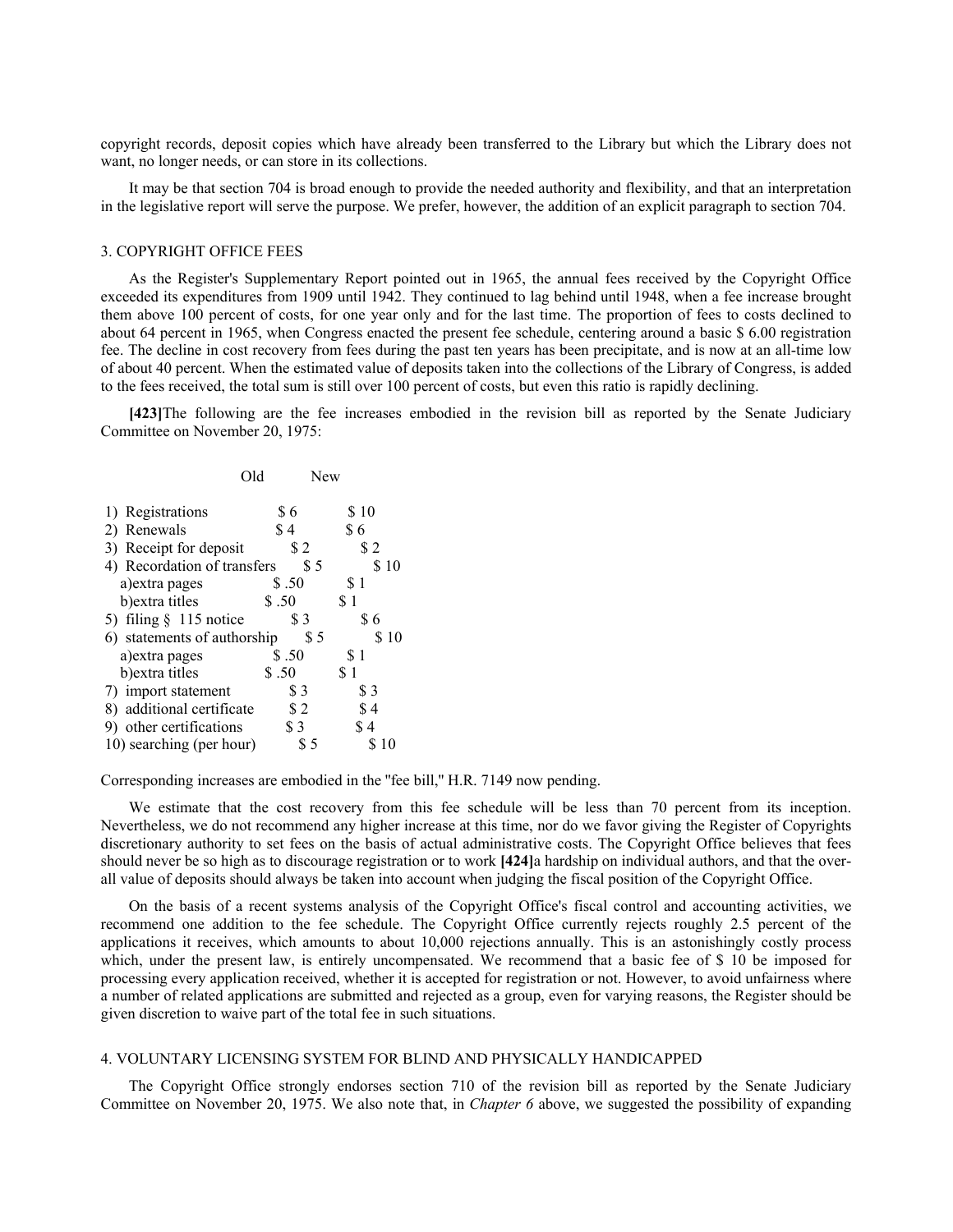this section to cover voluntary clearances for open-circuit, nonprofit broadcasting of literary works intended primarily for blind listeners.

# **[425]**5. ''FEE BILL'' (H.R. 7149)

For the reasons already stated in this chapter, we strongly urge enactment of H.R. 7149, with a few technical amendments, as soon as possible.

## 6. COPYRIGHT ROYALTY TRIBUNAL

The constitutional validity and practical efficacy of the provisions of *Chapter 8* dealing with the Copyright Royalty Tribunal must be judged in relation to what the Tribunal is called upon to do under Chapter 1 of the bill. This is by no means clear at present. The following seem to be the possibilities:

Click here to view image.

On the basis of this summary it is a necessary conclusion that the proliferation of compulsory licensing systems under the bill mandates the establishment of a Royalty Tribunal. In the aggregate, the duties it seems likely to be called upon to perform are simply too large, complex, and specialized to be handled de novo by Congress and the courts.

**[427]**Assuming that a Royalty Tribunal is to be established under the revision bill, additional questions must be answered as to its constitutionality and practicality. In a memorandum dated October 14, 1975 and prepared at the request of the Teleprompter Corporation, Professor Ernest Gellhorn has raised questions as to the constitutionality of certain provisions of *Chapter 8* under the due process clause. His main points involve:

1) the lack of statutory standards for rate adjustments beyond the vague criterion of ''reasonableness'';

2) the lack of continuity of membership on the Tribunal;

3) the requirement that Tribunal members be selected from lists supplied by the American Arbitration Association;

4) the lack of provision for judicial review of rate adjustments;

5) the system by which a rate determination could be voted down by either House, without Presidential approval.

Each of these points was refuted in turn in a memorandum dated November 11, 1975 and prepared at the request of the Motion Picture Association of America by Professor Louis H. Pollack. Professor Pollack's conclusion is stated as follows:

**[428]**It is submitted that the provisions of H.R. 2223 discussed above constitute a fair, orderly and constitutional mechanism for periodic adjustment of royalty rates attendant on a system of compulsory licensing of copyrighted matter. The provisions both as applied to the new field of cable television and as applied to the old field of musical recordings, would be a distinct - and distinctly constitutional - improvement upon the rigid compulsory-license-withfixed-royalty statutory model which has been an important feature of the present Copyright Law ever since 1909.

The Copyright Office believes that, if Chapter 8 were to be enacted in its present form, it would probably withstand a direct challenge to its constitutionality. However, we can see several areas in which the provisions concerning the Tribunal could be strengthened and improved from both legal and administrative standpoints:

1) Administrative structure

a) A distinction should be drawn between the Copyright Royalty Tribunal as a continuing institution and the Panels constituted under it to make determinations in specific cases.

b) The Copyright Royalty Tribunal itself should, for practical reasons, be an organizational unit of the Copyright Office. The Senate report makes clear that the Register of Copyrights is expected to establish the procedural framework of the Tribunal by regulation, and to provide the administrative support necessary for it to function as an office. Preferably, this should be stated in the statute itself.

**[429]**c) Within the procedural framework established by the Regulations of the Copyright Office, however, the Tribunal should operate on a basis of complete independence in substantive decision-making. Not only should the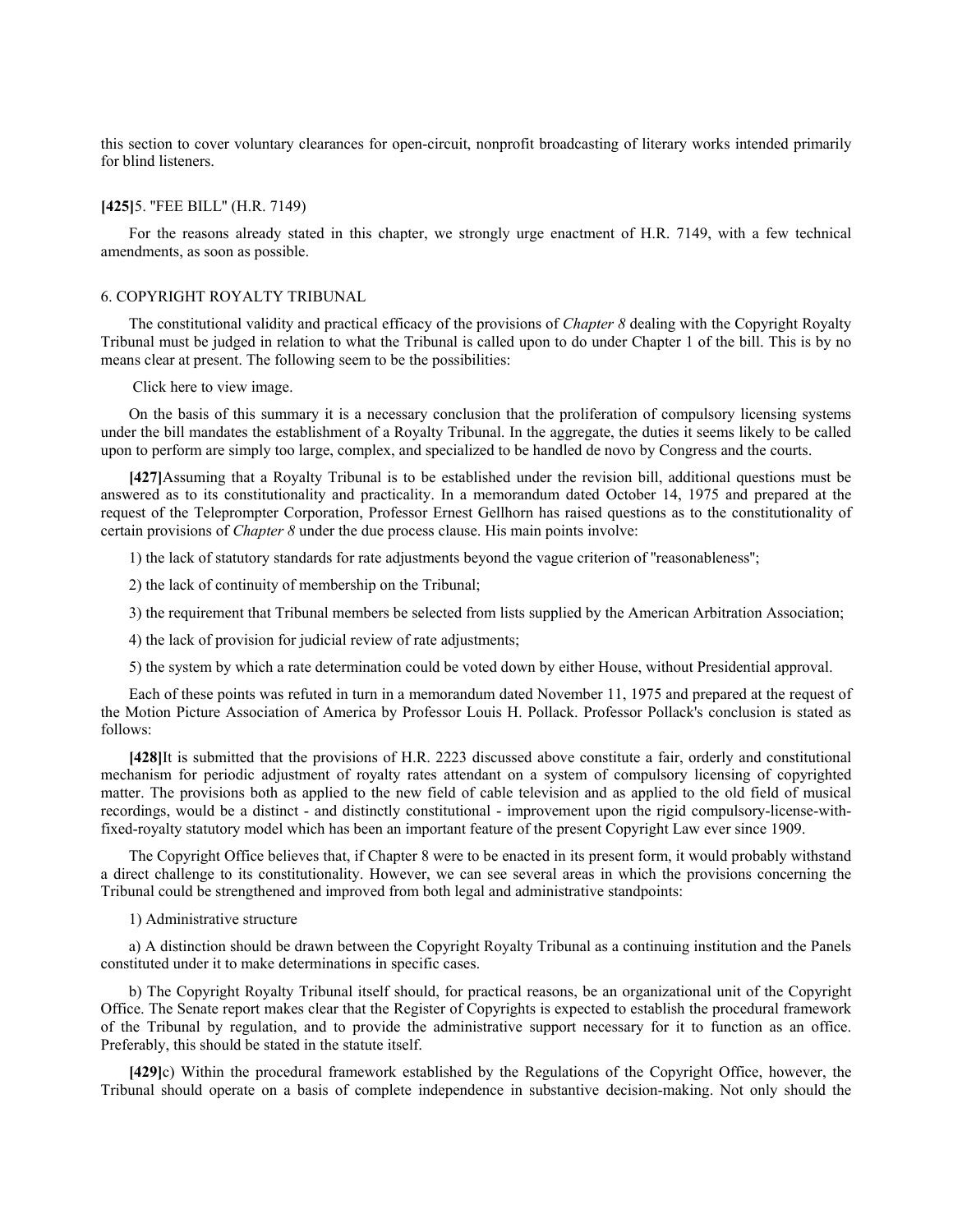decisions in specific cases by the 3-member Panels of the Tribunal be taken without regard to the Register of Copyrights or the Librarian of Congress; the staff work supporting the various Tribunal proceedings should also be autonomous.

d) To accomplish this result, the statute should establish an Executive Director or similar official who would be solely responsible for directing the staff work necessary to support the deliberations of the various Panels of the Tribunal. The Executive Director should function on a continuing basis, and the staff of the Tribunal should consist of a permanent group of experts who would be able to compile and make preliminary analyses of the masses of information necessary for decision-making.

e) As contemplated in the bill, the 3-member Panels should be constituted on an ad hoc basis. We see no constitutional difficulty with the use of lists furnished by the American Arbitration Association and we doubt if a fairer method of choosing panel membership can be found at present.

### 2) Standards for determinations

Once it has been decided exactly what decisions the Tribunal will be called upon to make, it would be wise to establish, in the statute, certain criteria beyond ''reasonableness'' that each Panel is to apply to its decision-making. Aside from strengthening the Tribunal constitutionally, the establishment of both general and specific standards would substantially help the Panels in deciding what to do and how to do it in particular cases.

### **[430]**3) Timetables

a) Regardless of the dates finally settled upon for the Panels to undertake their initial proceedings and intervals at which later proceedings are to be undertaken, it would seem wise for the statute to establish the Executive Director and staff of the Tribunal at once, so that the fruits of their work would be available as soon as the proceedings start.

b) In the case of new section 118 (the compulsory license for public broadcasting), the initial rates are supposed to be set by the Tribunal. A sharply accelerated timetable would need to be adopted for this purpose.

c) Assuming that the Tribunal has continuing staff support, the extendable one-year deadline provided for the proceedings of individual Panels may be unnecessarily long. A deadline of six months, extendable to no more than one year, would seem preferable.

### 4) Judicial review of rate adjustments

In a memorandum dated October 2, 1975 and submitted to the House Judiciary Subcommittee, Jack Valenti, President of the Motion Picture Association of America, recommended that a system of judicial review of Tribunal decisions be substituted for the provision for legislative veto now provided by *Chapter 8*. The memorandum proposed a specific amendment, based on *39 U.S.C. § 3628* dealing with judicial review of postal rate decisions, which would provide for ''direct review of Tribunal decisions to the United States Court of Appeals, based on the record before the Tribunal.'' The following is the text proposed by MPAA:

## **[431]**

### § 806. Publication of royalty adjustment decisions

The Tribunal, immediately upon making a final decision in any proceeding for adjustment of a statutory royalty, shall transmit such decision, together with the reasons therefor, to the Office of the Federal Register. Each such decision and its reasons shall be published immediately in the Federal Register.

### § 807. Judicial review of royalty adjustment decisions

(a) A final decision of the Tribunal adjusting a royalty may be appealed to any court of appeals of the United States, within fifteen days after its publication in the Federal Register, by an aggrieved party who appeared in the proceeding of the Tribunal resulting in such final decision.

(b) The court shall review the decision, in accordance with section 706 of title 5, and chapter 158 and section 2112 of title 28, except as otherwise provided in this section, on the basis of the record before the Tribunal. The court may affirm the decision or order that the entire matter be returned for further consideration, but the court may not modify the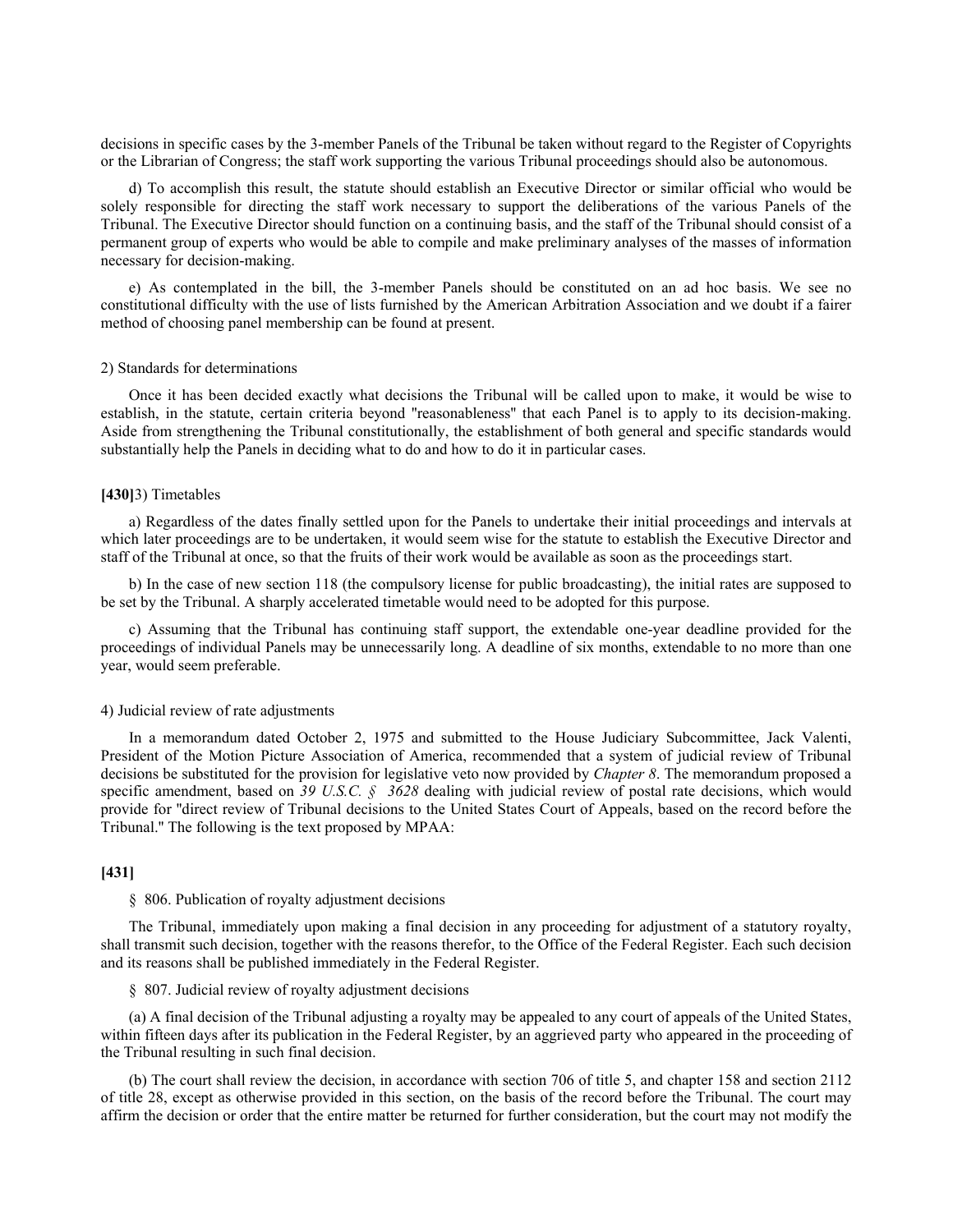decision. The court shall make the matter a preferred cause and shall expedite judgement in every way. The court may not suspend the effectiveness of any royalty adjustment, or otherwise prevent it from taking effect until final disposition of the suit by the court. No court shall have jurisdiction to review a final decision of the Tribunal adjusting a royalty except as provided in this section.

On balance this method for assuring review of Tribunal decisions seems fairer and more practicable than that now provided by sections 806-808.

## **[432]**7. SEPARATION OF POWERS QUESTION

In a statement before the House Judiciary Subcommittee on June 5, 1975, E. Fulton Brylawski questioned the constitutionality of the revision bill, and in effect of the present copyright law; he argued that, because the Copyright Office is called upon to perform functions that are ''executive'' in nature, the separation of powers doctrine underlying the U.S. Constitution requires that the office be moved to the Executive Branch.

A study prepared by Kent Dunlap, Attorney-Adviser on the staff of the General Counsel in the Copyright Office, refutes these arguments. Mr. Dunlap's study, dated August 20, 1975 and titled ''The Effect of the Constitutional Principles of Separation of Powers in the Copyright Revision Bill,'' has been submitted to the House Judiciary Subcommittee with the request that it be included in the record of the 1975 hearings.

Mr. Dunlap has thoroughly examined the relevant constitutional authorities. His analysis is divided into three main topics: the separation of powers concept in general, its application to the functioning of the Copyright Office under the present law, and the constitutionality of the changes proposed in the revision bill relating to the responsibilities of the Copyright Office and the Copyright Royalty Tribunal.

**[433]**With respect to the separation of powers concept, Mr. Dunlap concludes that a clear line of authority, the Humphrey-Wiener cases, has established that administrative agencies which exercise quasi-legislative or quasi-judicial powers may constitutionally be placed outside the executive branch. Basically, Congressional discretion will be denied by the courts only where the agency would exercise executive functions specifically reserved to the President by the Constitution.

In analyzing the constitutionality of the present administration of the copyright law by a department of the Library of Congress, Mr. Dunlap first reviews the authorities that support the discretion of the Register to determine registrability under the statute. Then, he considers the separation of powers concent [sic] as it might be applied to the functions of the Copyright Office. He concludes that, under relevant Supreme Court decisions, Congress has discretion to create an entity to exercise the quasi-judicial registration function under the copyright law and place the entity in any one of the three branches of the federal government.

**[434]**Finally, Mr. Dunlap considers the impact of the separation of powers concept on the new functions of the Copyright Office under the revision bill and on the operations of the Royalty Tribunal. He concludes that the changes in the deposit-registration system would not materially alter the role of the Copyright Office and the conclusion in the preceding paragraph remains valid. The Royalty Tribunal would be an independent arbitration panel, although the Register would play a role in convening the Tribunal and would provide administrative support. Mr. Dunlap concludes that the delegation of quasi-legislative powers to the Tribunal to adjust statutory royalty rates is clearly constitutional under applicable precedents. In performing the quasi-judicial function of distribution of fees, the Tribunal's authority is supported by precedents such as the War Claims Commission and by the Humphrey-Wiener cases.

For 80 years after the enactment of the first copyright law the administration of the U.S. copyright system was transferred from department to department in the Executive Branch, with disastrous results. Jurisdiction over the copyright law was transferred to the Library of Congress in 1870, and the benefits of this union to both the U.S. copyright system and the Library have been incalculable. There is no constitutional or practical reason for changing the present status of the Copyright Office as a department of the Library of Congress, and there are a great many reasons for not doing so.

## FOOTNOTES:

 [n1] Footnote \*. The range of problems arising under section 110 and 112 with respect to performances and recordings made for nonprofit broadcasting are dealt with in Chapter V. The question of cable television and other secondary